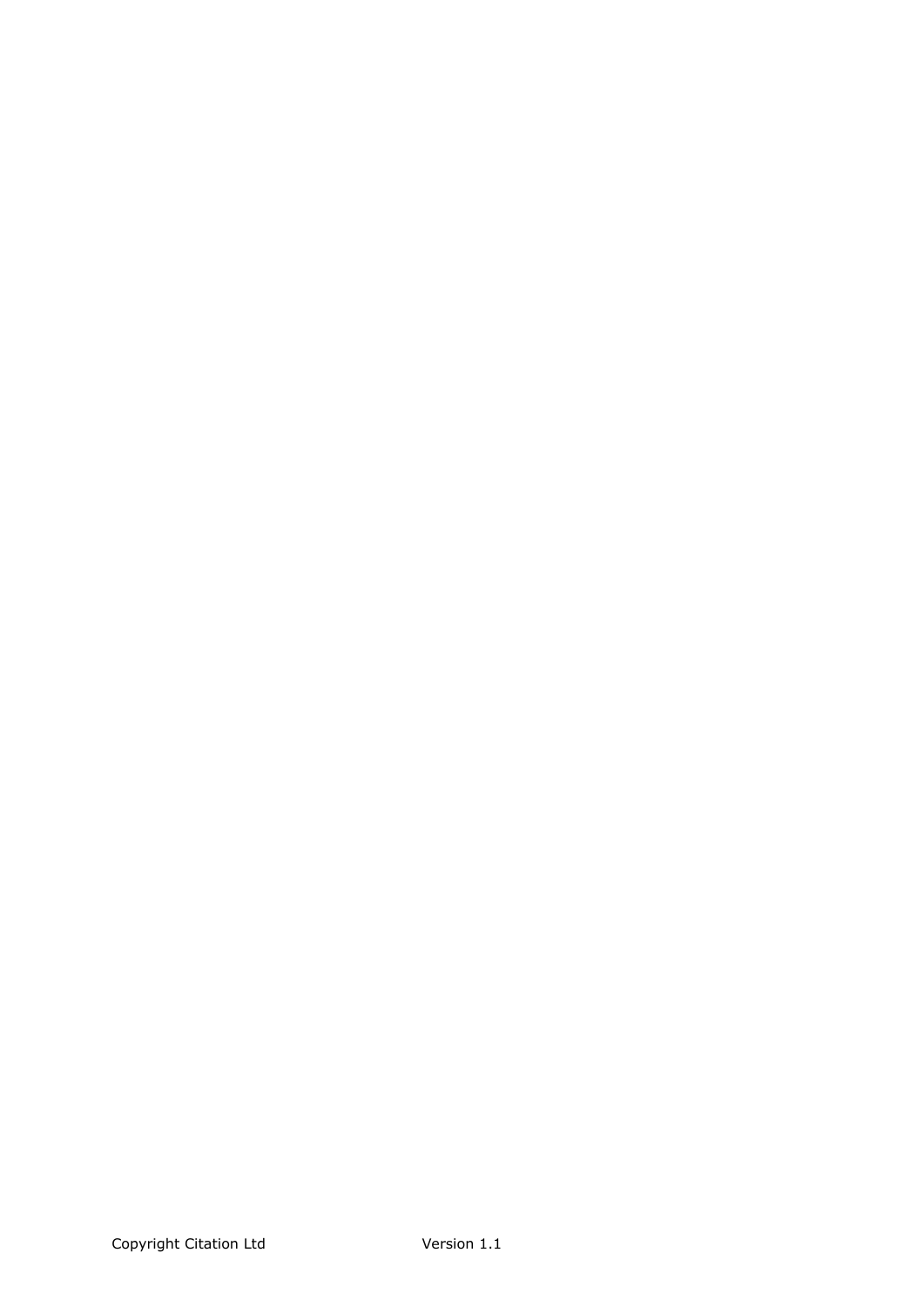# **Table of Contents**

| Item           | Title                                                  | Page<br>Number |
|----------------|--------------------------------------------------------|----------------|
| 1              | Amendment Record                                       | 6              |
| $\overline{2}$ | HSG65 Plan Do Check Act                                | 7              |
| 3              | Introduction                                           | 10             |
| 4              | Health and Safety Policy Statement                     | 11             |
| 5              | <b>Environmental Statement</b>                         | 13             |
| 6              | Safety Management Structure                            | 14             |
| 7              | Health and Safety Responsibilities Tier 1              | 15             |
| 8              | Health and Safety Responsibilities Tier 2              | 18             |
| 9              | Fire Responsibilities                                  | 21             |
| 10             | General Responsibilities - Working Time Regulations    | 23             |
| 11             | <b>Abrasive Wheels</b>                                 | 27             |
| 12             | <b>Access and Egress</b>                               | 30             |
| 13             | <b>Accident Reporting</b>                              | 32             |
| 14             | Accident and Incident Reporting Flowchart              | 35             |
| 15             | Alcohol and Drugs Misuse                               | 36             |
| 16             | <b>Bomb Threats</b>                                    | 38             |
| 17             | Cartridge Operated Fixing Tools                        | 40             |
| 18             | Compressed Air                                         | 42             |
| 19             | Compressed Gas Cylinders                               | 44             |
| 20             | Construction Design And Management                     | 46             |
| 21             | <b>Contaminated Land</b>                               | 54             |
| 22             | Contractors                                            | 56             |
| 23             | Control of Substances Hazardous to Health (COSHH)      | 58             |
| 24             | Demolition, Dismantling and Structural Alteration Work | 61             |
| 25             | Dermatitis                                             | 64             |
| 26             | <b>Diabetes</b>                                        | 67             |
| 27             | Disciplinary Rules                                     | 70             |
| 28             | Display Screen Equipment (DSE)                         | 71             |
| 29             | Doors                                                  | 73             |
| 30             | Driving At Work                                        | 75             |
| 31             | Electricity                                            | 79             |
| 32             | Electricity On Site                                    | 82             |
| 33             | <b>Emergency Plan</b>                                  | 88             |
| 34             | Epilepsy                                               | 90             |
| 35             | Fire                                                   | 92             |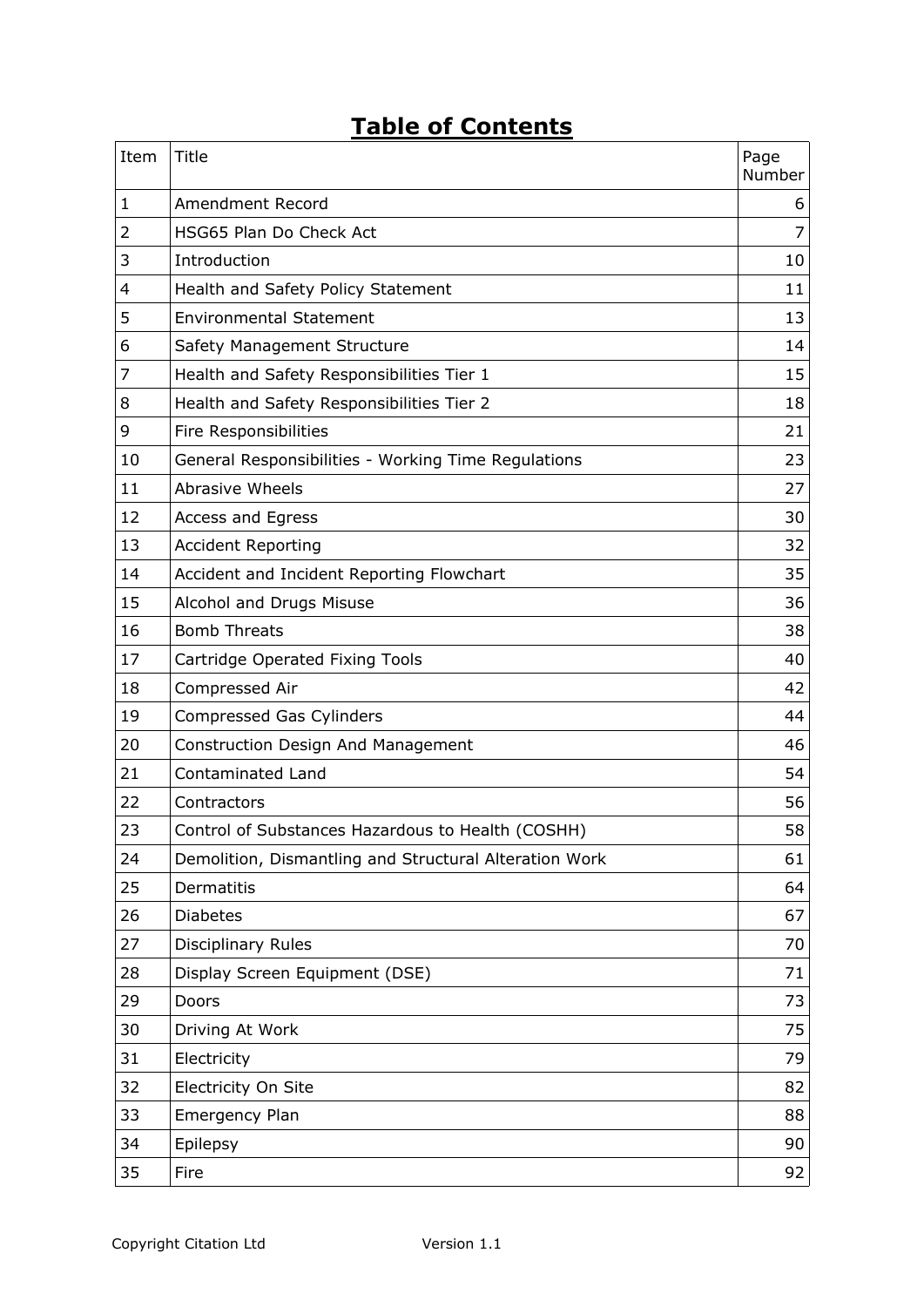| 36 | Fire Action                                        | 95  |
|----|----------------------------------------------------|-----|
| 37 | First Aid In The Workplace                         | 96  |
| 38 | <b>Hand Tools</b>                                  | 98  |
| 39 | <b>Hazard Reporting</b>                            | 100 |
| 40 | <b>Health Surveillance</b>                         | 101 |
| 41 | Hot Work                                           | 105 |
| 42 | Housekeeping                                       | 108 |
| 43 | Information, Instruction, Supervision and Training | 109 |
| 44 | Ladders and Stepladders (Scaffolding)              | 111 |
| 45 | Legionella                                         | 115 |
| 46 | Lifting Equipment And Lifting Operations           | 118 |
| 47 | Lighting                                           | 120 |
| 48 | Lone Working                                       | 122 |
| 49 | Maintenance                                        | 124 |
| 50 | <b>Manual Handling</b>                             | 126 |
| 51 | <b>Method Statements</b>                           | 129 |
| 52 | Mobile Plant And Equipment                         | 131 |
| 53 | Monitoring, Inspection And Review                  | 133 |
| 54 | Needlestick Injuries                               | 135 |
| 55 | <b>Noise</b>                                       | 137 |
| 56 | Occupational Asthma                                | 139 |
| 57 | <b>Overhead Powerlines</b>                         | 141 |
| 58 | Permit To Work                                     | 143 |
| 59 | Personal Protective Equipment                      | 145 |
| 60 | Portable Electrical Appliances                     | 147 |
| 61 | Power Tools                                        | 149 |
| 62 | Respiratory Protective Equipment (RPE)             | 155 |
| 63 | <b>Risk Assessment</b>                             | 157 |
| 64 | Safety Signs                                       | 161 |
| 65 | Scaffolding                                        | 163 |
| 66 | Smoking In The Workplace                           | 166 |
| 67 | Stacking, Racking And Storage                      | 169 |
| 68 | <b>Stress</b>                                      | 172 |
| 69 | <b>Temporary Works</b>                             | 174 |
| 70 | <b>Traffic Management</b>                          | 177 |
| 71 | <b>Vibrating Tools</b>                             | 180 |
| 72 | Visit By An Enforcement Officer                    | 183 |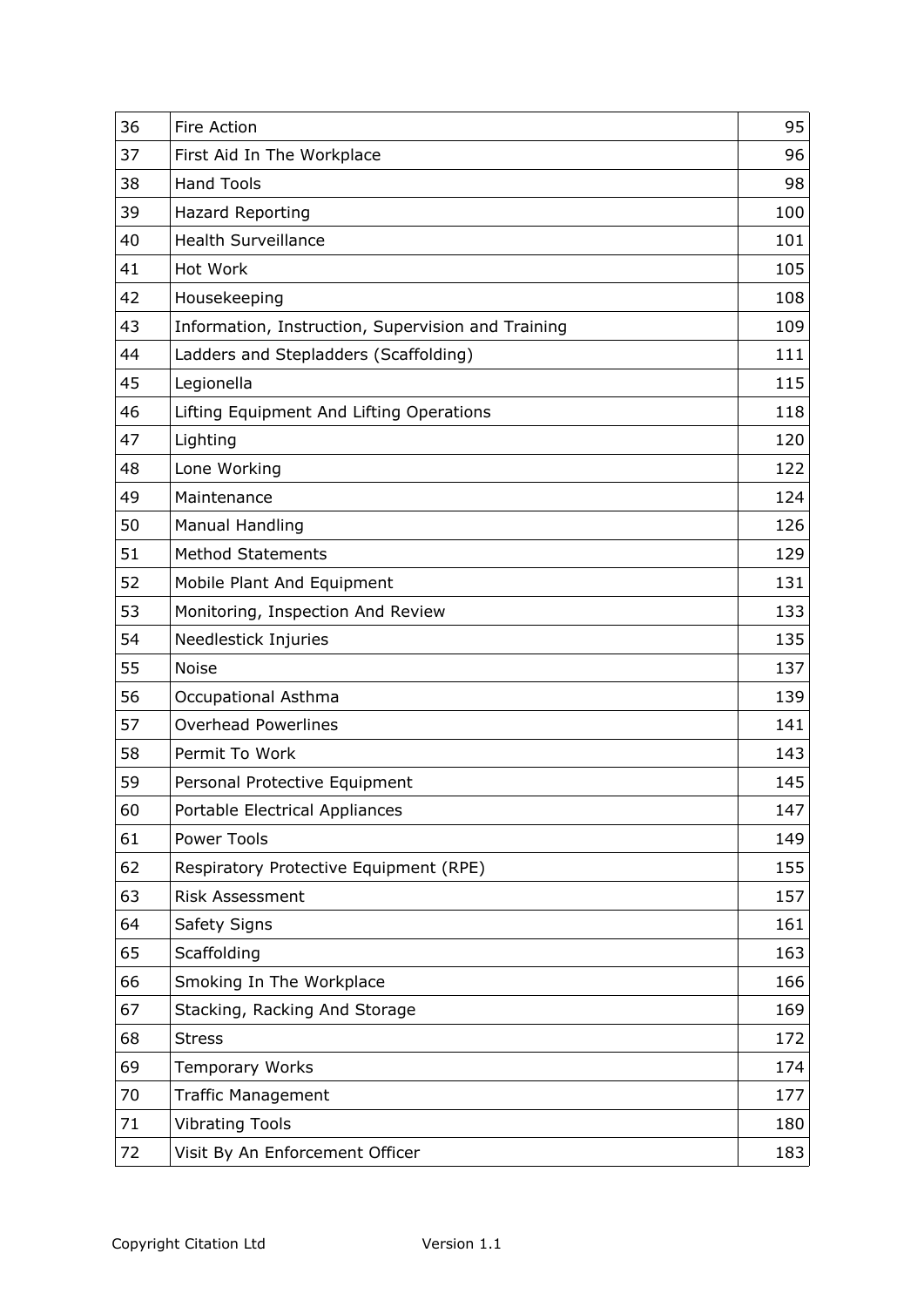| 73 | Violence And Aggression                 | 185 |
|----|-----------------------------------------|-----|
| 74 | Waste Disposal                          | 187 |
| 75 | <b>Welding Stainless Steel</b>          | 189 |
| 76 | Welfare                                 | 193 |
| 77 | Workplace Transport - Short Version     | 195 |
| 78 | Work At Height (Higher Risk Activities) | 197 |
| 79 | Work Equipment                          | 200 |
| 80 | Young Persons                           | 203 |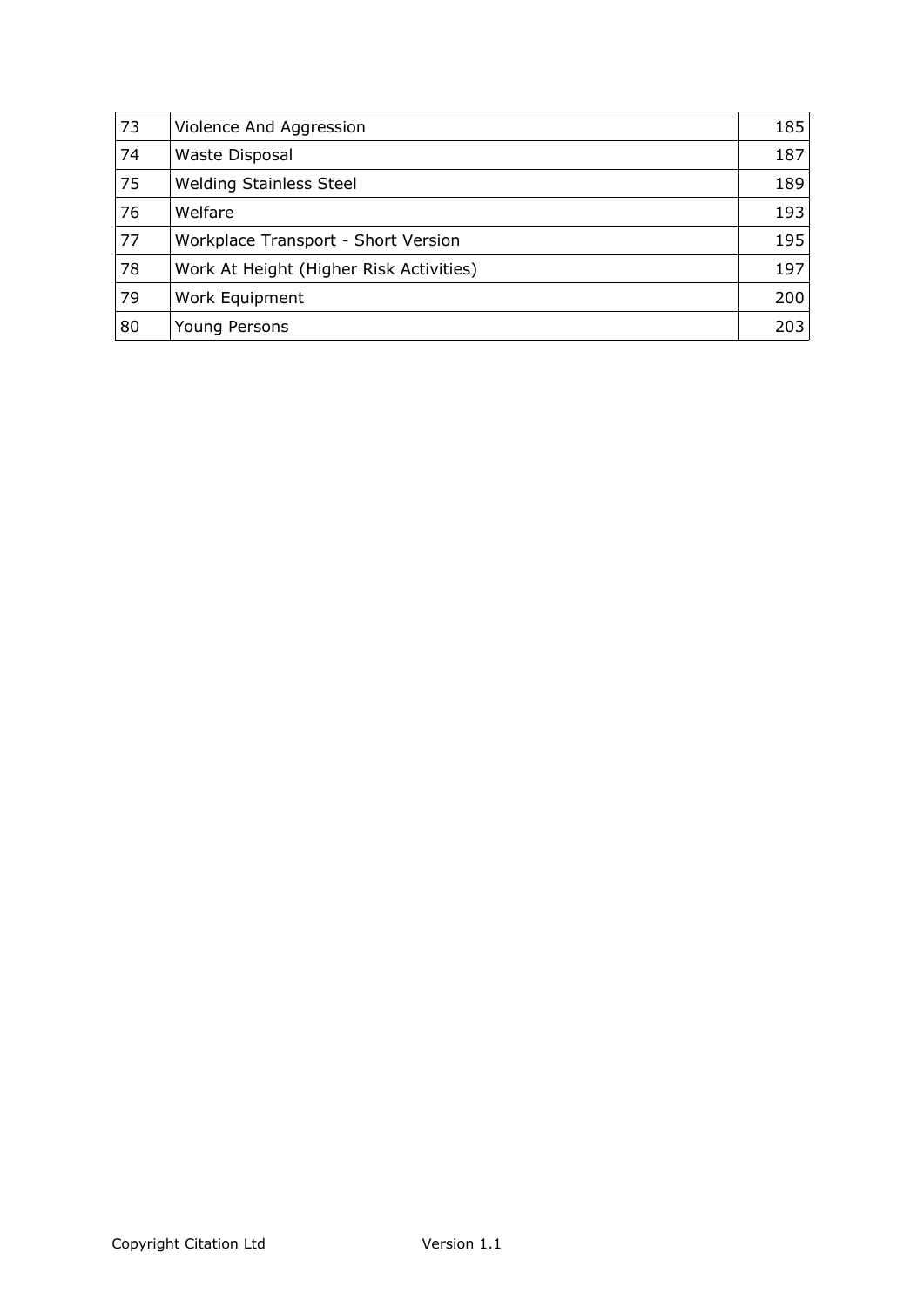# <span id="page-5-0"></span>**Amendment Record**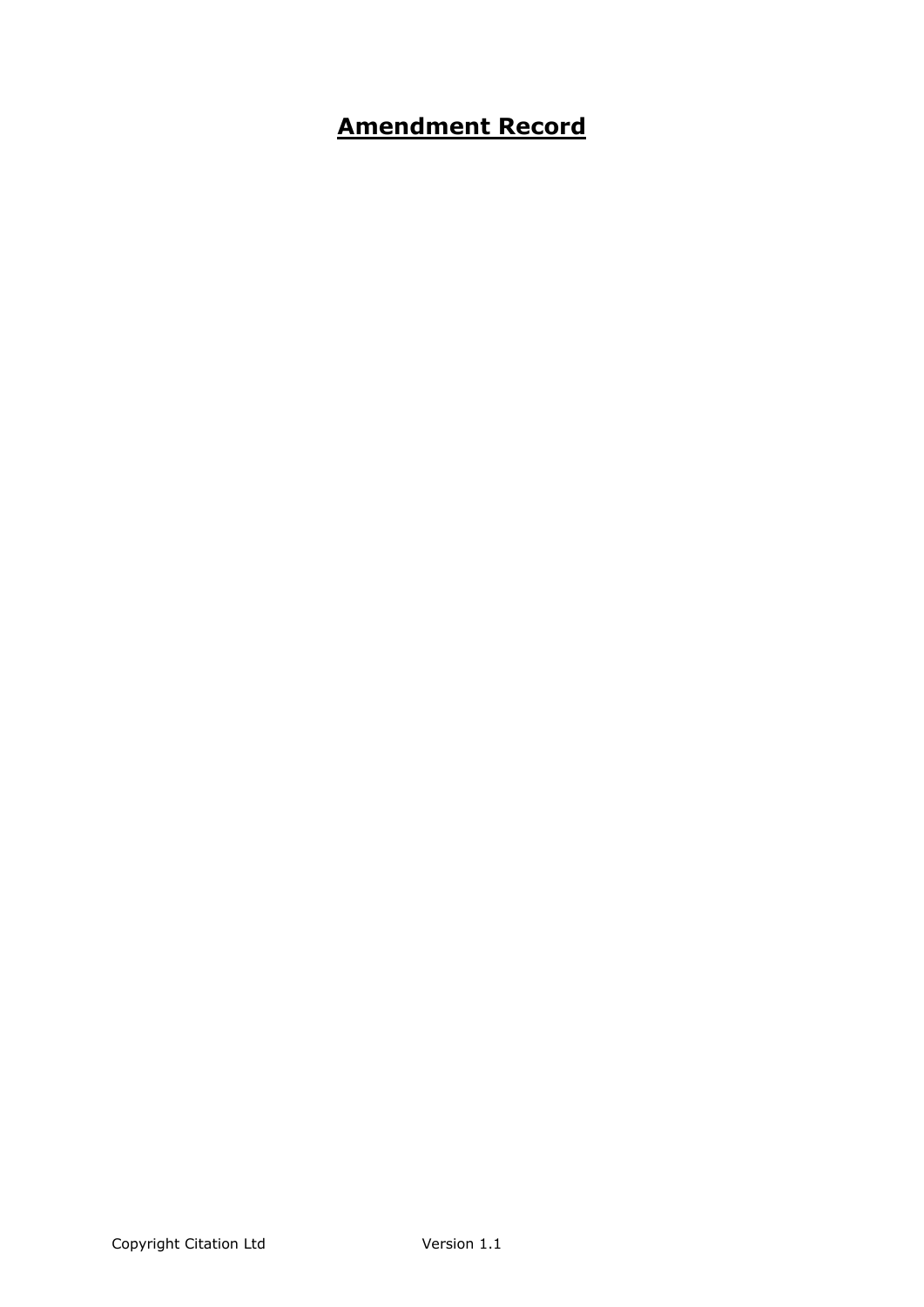# <span id="page-6-0"></span>**Health And Safety Management System**

The Management of Health and Safety at Work Regulations (Regulation 5) requires the employer to have arrangements in place to cover health and safety. These arrangements should, where possible, be integrated within the management system that is already in place for the Company. The arrangements when implemented however, will depend on the size and nature of the business and will require the following factors to be considered when integrating them into any management system: -

- Plan
- Do
- Check
- Act.

This health and safety policy includes a management structure and arrangements developed for the Company to ensure compliance with the law; its format enables it to be integrated with any existing management systems.

Guidance is provided to show how this policy can be used as part of an effective Health and Safety Management System to ensure compliance and control in a logical manner, by describing the service provided by Citation Ltd and the contributions required by the company.



The flow diagram above provides a pictorial representation of good management practices in line with the HSE's normative standards; each step is explained further overleaf.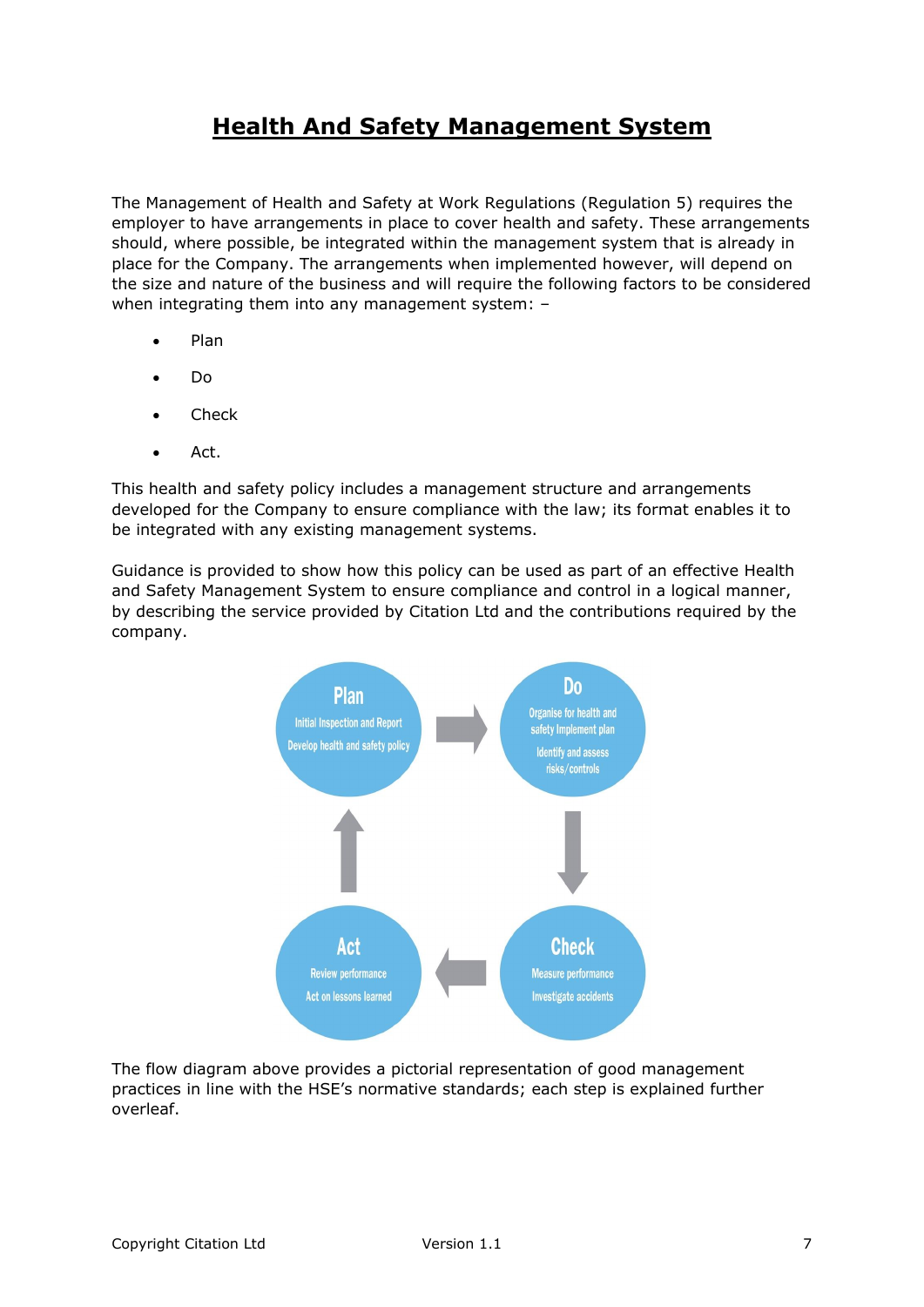# 1. **Plan** - *Initial inspection and report, develop a health and safety policy*

Initial inspection/report - a visit by a Citation Ltd Health and Safety Consultant who will complete a questionnaire, inspect the premises and provide a written report. The report will identify the current practical, physical and procedural weaknesses in complying with regulations.

The policy will be developed and installed to the client by the Health and Safety Consultant. The installation visit will include an explanation of the system, advice on how to comply with legislation and an introduction to risk assessments. The Company's 'statements of intent' are contained within the policy, these should be signed and dated by the person with overall responsibility for health and safety.

# 2. **Do** *- Organise for health and safety and implement plan*

The organisational structure will be established along with individual responsibilities with regards to health and safety management within the Company. Management leading by example is essential to fostering a positive health and safety culture.

Mobile Structures Management Limited commit to adhering to the policy arrangements including identifying hazards and completing risk assessments. Implementing actions from the health and safety inspection report will assist in compliance with regulations.

Implementation of the plan should include: –

- Establish and prioritise preventative and protective measures to eliminate or reduce risks, and implement
- Allocation of sufficient resources (manpower, time, funds and competent advice)
- Provision and maintenance of the correct tools and equipment to do the job
- Consult, train and instruct, to ensure everyone is competent to carry out their work
- Supervise to make sure that arrangements are followed.

### 3. **Check** - *Measure performance*

Monitoring will establish where problems may exist within the management system and will help understand what causes them and what remedial actions are required. Monitoring can include:

- routine inspections of premises, plant and equipment by employees
- health surveillance to prevent harm to health
- planned function check regimes for key pieces of plant
- investigating accidents and incidents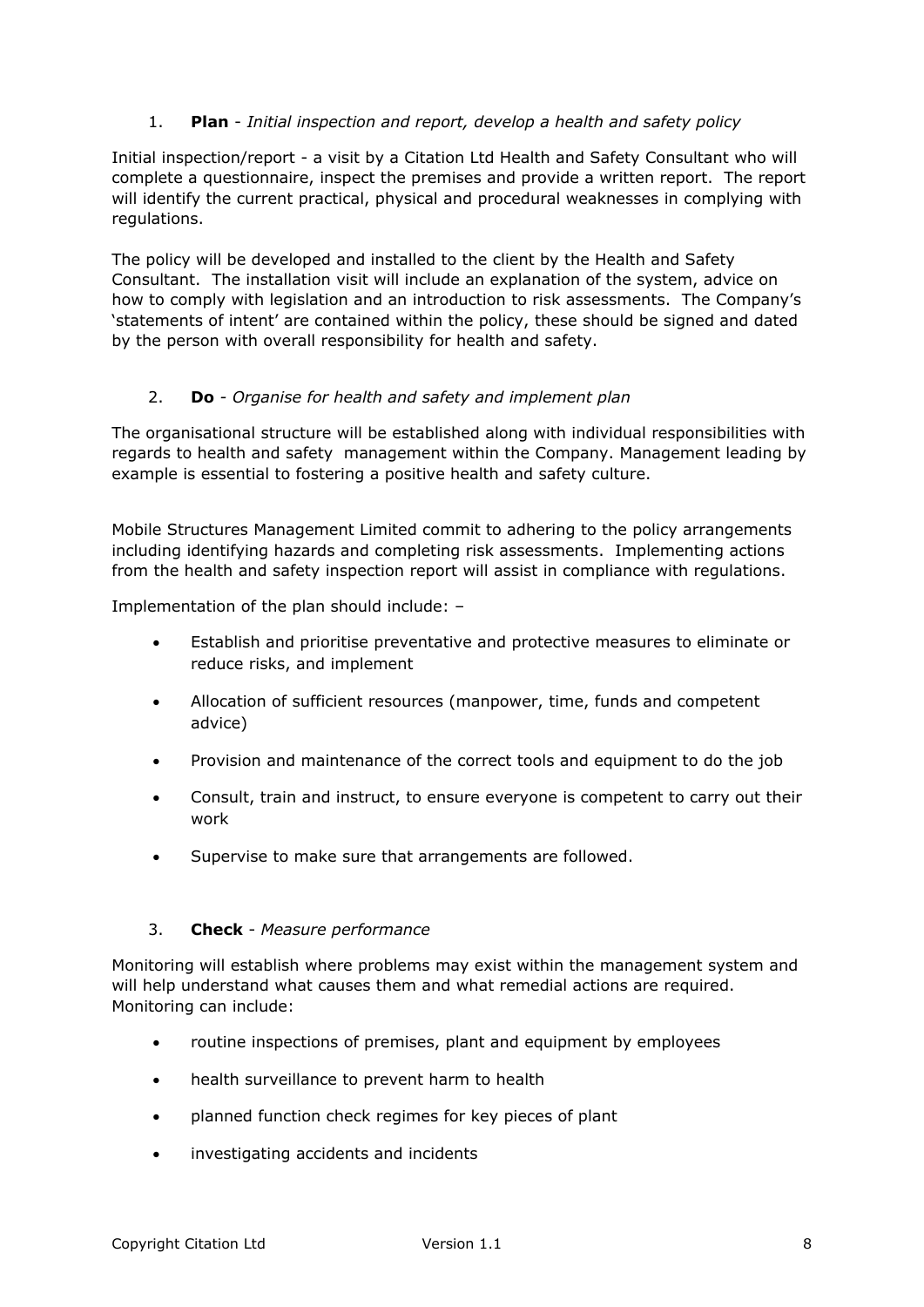- monitoring cases of ill health and sickness absence records.
- 4. **Act –** *Review performance, act on lessons learned*
- Health surveillance to prevent harm to health
- Conducting accident investigations and reviewing statistics
- Monitoring cases of ill health and sickness absence
- Compliance with regulations.

Mobile Structures Management Limited will carry out an internal review of health and safety systems to establish if they require updating or improving.

To support clients in the review process, Citation Ltd conduct an annual inspection. This will be carried out by a Citation Ltd, Health and Safety Consultant and includes a workplace inspection, review of documentation and arrangements in place and progress on assessments. On completion, a written report will be forwarded along with any required policy amendments. The outcomes of the review will become the next part of the health and safety plan to continue the loop.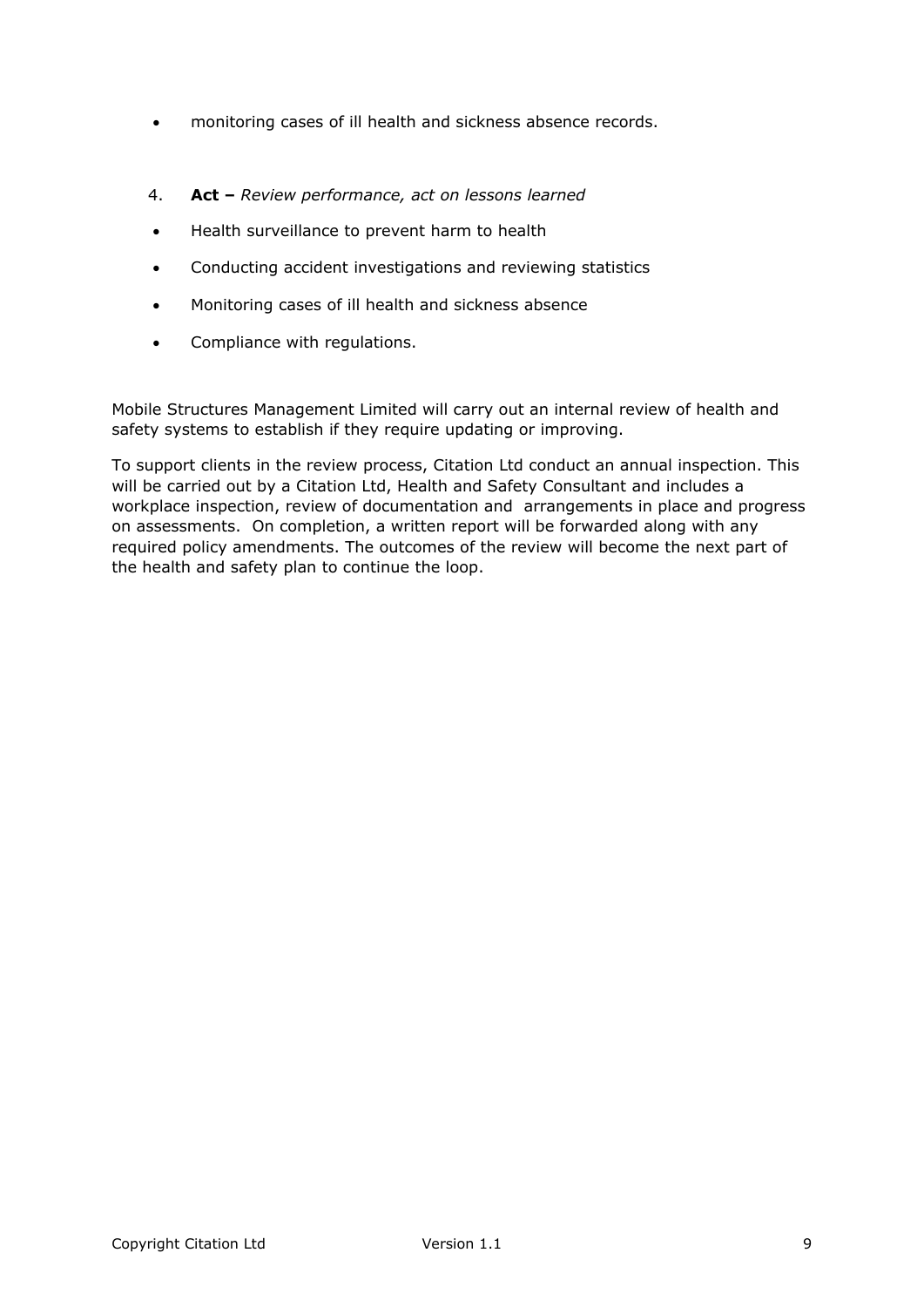# <span id="page-9-0"></span>**Introduction**

In compliance with the requirement of Section 2 of the Health and Safety at Work etc. Act 1974, Mobile Structures Management Limited are effectively discharging their statutory duties by preparing a written Health and Safety Policy. A copy of the policy and associated employee handbook, which outline our health and safety arrangements and organisational structure, are held at Mobile Structures Management Limited's main place of business.

Mobile Structures Management Limited are aware that in order to ensure the health and safety policy is maintained effectively; it is essential that all references and information are up-to-date and accurate. Should any changes occur within the Company e.g. introduction of new processes or systems etc. or, if changes occur that impact on the organisation of health and safety responsibilities, a nominated representative will liaise with Citation Ltd, whose Health and Safety Consultants will advise on any policy updates that are needed and arrange for such amendments to be forwarded.

The health and safety policy and management system requires constant monitoring by Mobile Structures Management Limited's management and reviewed particularly following changes to the Company and following accidents or incidents to ensure continual legal compliance. Citation Ltd will review the policy at the time of annual inspection.

In order for Mobile Structures Management Limited to discharge its statutory duties, employees are required by law, to co-operate with management in all matters concerning the health, safety and welfare of themselves and any other person who may be affected by their acts or omissions whilst at work. Mobile Structures Management Limited encourages all employees to inform management of any areas of the health and safety policy that they feel are inadequate or misrepresented to ensure that the policy is maintained as a true working document.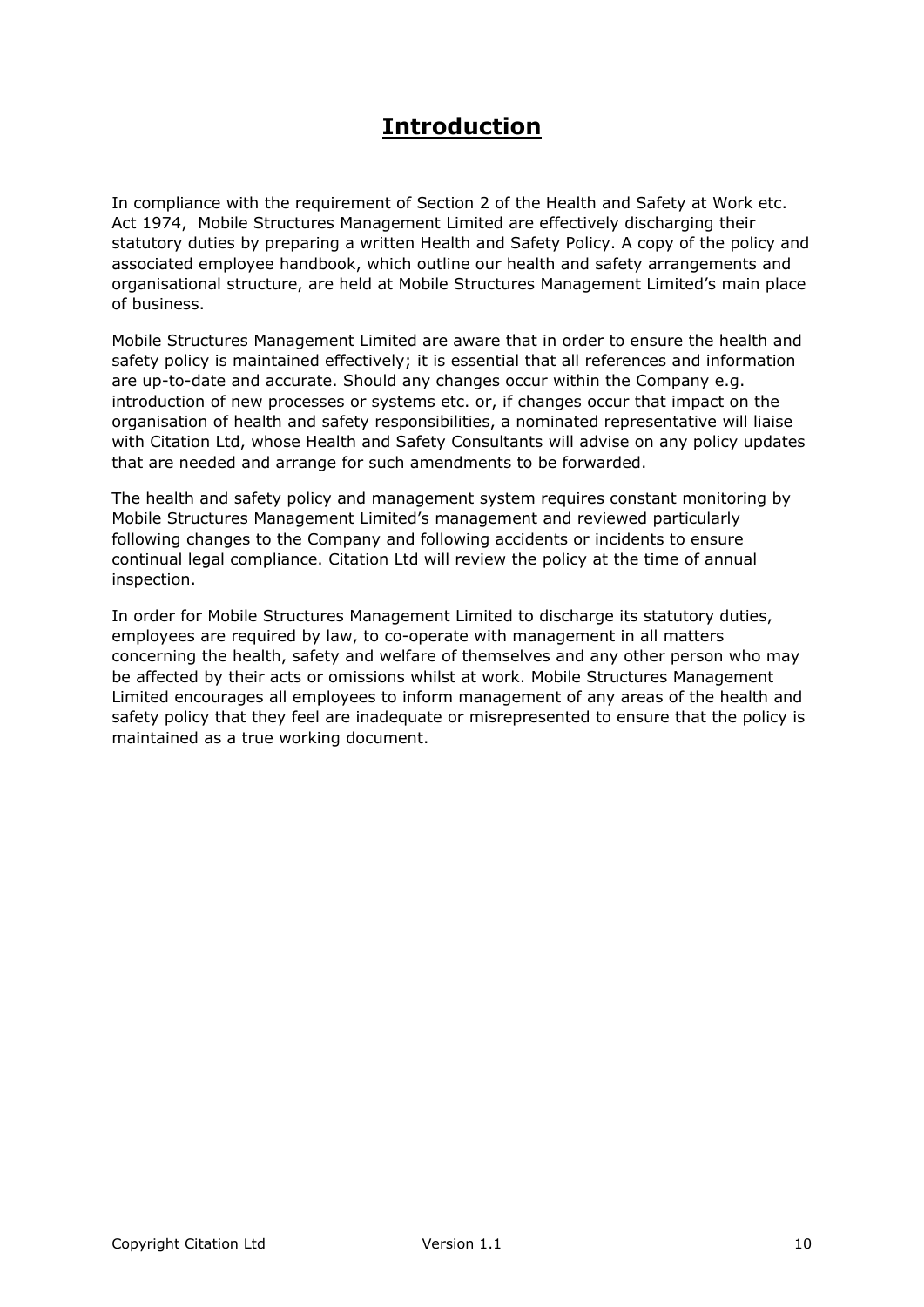# <span id="page-10-0"></span>**Health and Safety Policy Statement**

The following is a statement of the Company's health and safety policy in accordance with Section 2 of the Health and Safety at Work etc. Act 1974.

It is the policy of Mobile Structures Management Limited to ensure so far as is reasonably practicable, the health, safety and welfare of all employees working for the Company and other persons who may be affected by our undertakings.

Mobile Structures Management Limited acknowledges that the key to successful health and safety management requires an effective policy, organisation and arrangements, which reflect the commitment of senior management. To maintain that commitment, we will continually measure, monitor, improve and revise where necessary, an annual plan to ensure that health and safety standards are adequately maintained.

The Directors will implement the Company's health and safety policy and recommend any changes to meet new circumstances. Mobile Structures Management Limited recognises that successful health and safety management contributes to successful business performance and will allocate adequate finances and resources to meet these needs.

The management of Mobile Structures Management Limited looks upon the promotion of health and safety measures as a mutual objective for themselves and employees. It is therefore, the policy of management to do all that is reasonably practicable to prevent personal injury and damage to property. Also, the Company aims to protect everyone, including visitors and members of the public, in so far as they come into contact with our activities, from any foreseeable hazard or danger.

All employees have duties under the Health and Safety at Work etc. Act 1974 and are informed of their personal responsibilities to take due care of the health and safety of themselves and to ensure that they do not endanger other persons by their acts or omissions. Employees are also informed that they must co-operate with the Company in order that it can comply with the legal requirements placed upon it and in the implementation of this policy. Mobile Structures Management Limited will ensure continued consultation with the workforce to enable all viewpoints and recommendations to be discussed at regular intervals.

The Company will ensure a systematic approach to identifying hazards, assessing the risks, determining suitable and sufficient control measures and informing employees of the correct procedures needed to maintain a safe working environment. We will provide, so far as is reasonably practicable, safe places and systems of work, safe plant and machinery, safe handling of materials and substances, the provision of adequate safety equipment and ensure that appropriate information, instruction, training and supervision is given.

We regard all health and safety legislation as the minimum standard and expect management to achieve their targets without compromising health and safety.

| Signature: - |  | Date: -   |  |
|--------------|--|-----------|--|
| Position: -  |  | Review: - |  |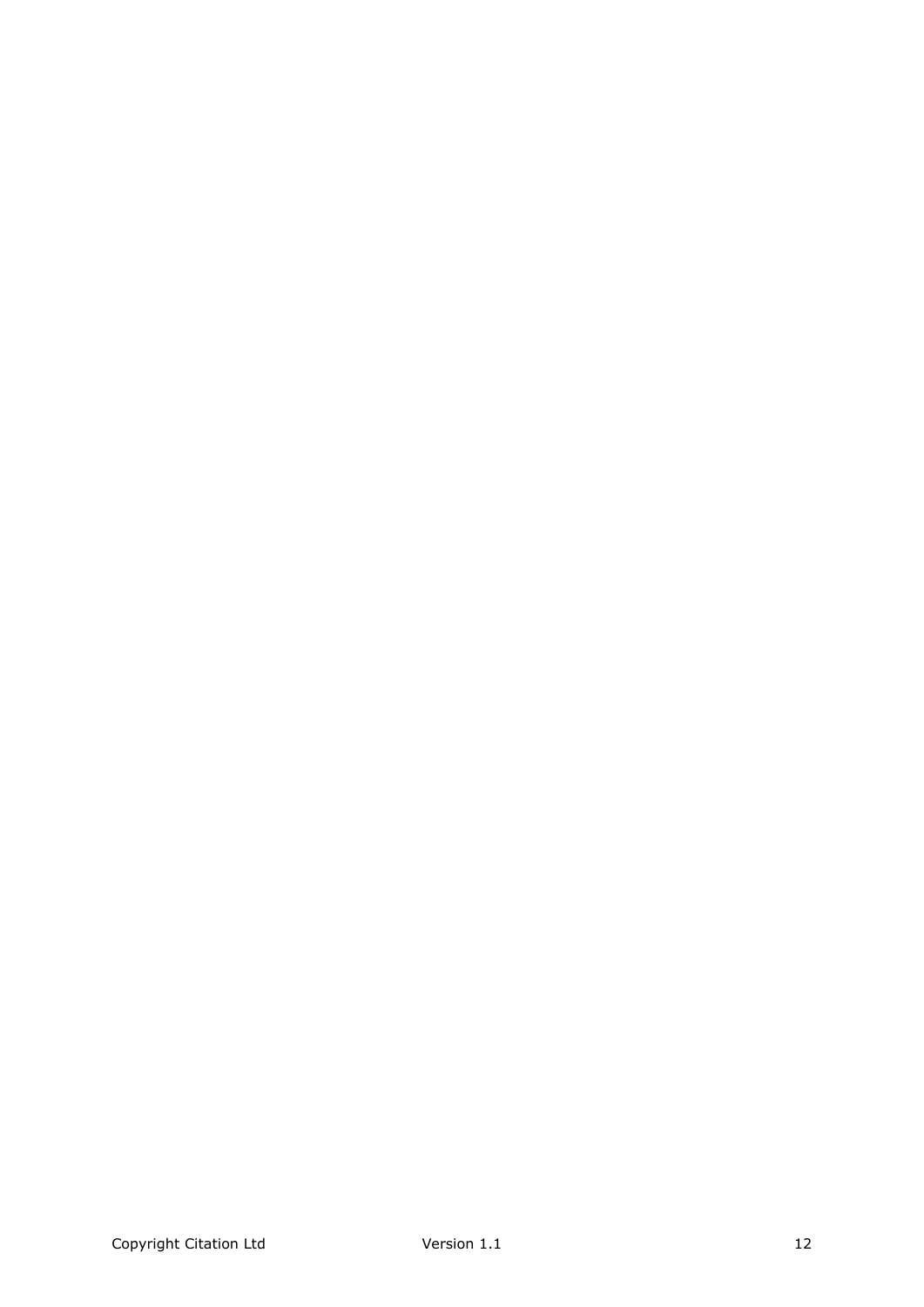# <span id="page-12-0"></span>**Environmental Statement**

Mobile Structures Management Limited is committed to preventing pollution and to complying with all relevant environmental legislation, regulations and other environmental requirements.

We will regularly evaluate the environmental impact of our activities, products and services and we will take action to continually improve our environmental performance.

It is our policy to:

- Minimise the use of energy, water and natural resources
- Minimise waste through prevention, re-use and recycling where possible
- Dispose of waste safely and legally
- Avoid the use of hazardous materials, where practical
- Work with environmentally responsible suppliers
- Prevent environmental damage and minimise nuisance factors such as noise and air pollution.

We will define environmental objectives, targets and improvement actions that are related to this policy and to our significant environmental aspects. We will regularly evaluate progress.

We are committed to providing relevant environmental training and promoting environmental awareness to employees and, where appropriate, to suppliers and to communicating our environmental performance.

We will implement processes to prevent environmental non-conformities and to ensure that we are prepared to deal with potential environmental emergencies.

This policy will be regularly reviewed and updated to take account of organisational priorities and changes, environmental legislation and best practice.

| Signature: - |  | Date: -   |  |
|--------------|--|-----------|--|
| Position: -  |  | Review: - |  |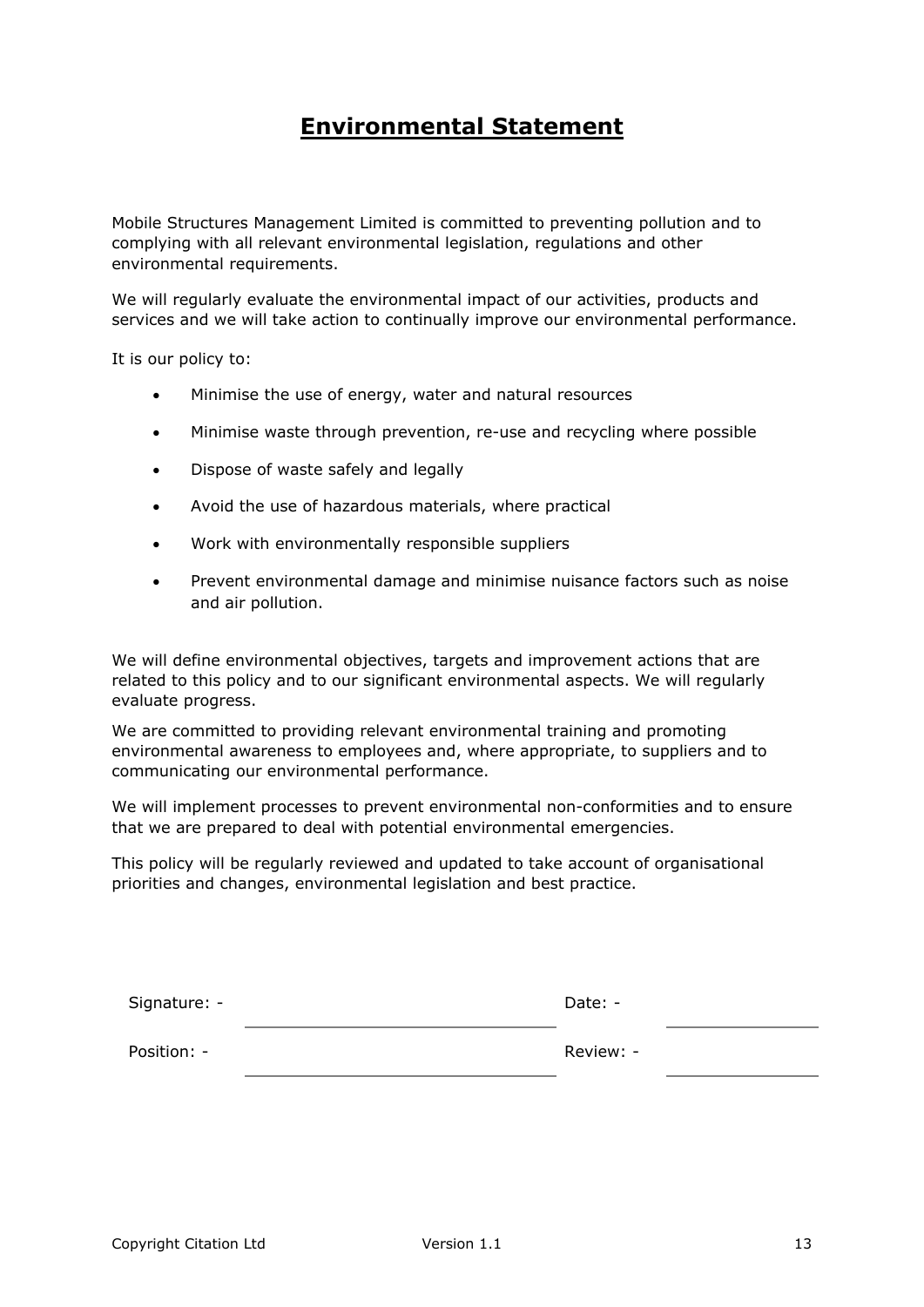# <span id="page-13-0"></span>**Health & Safety Organisation Chart**

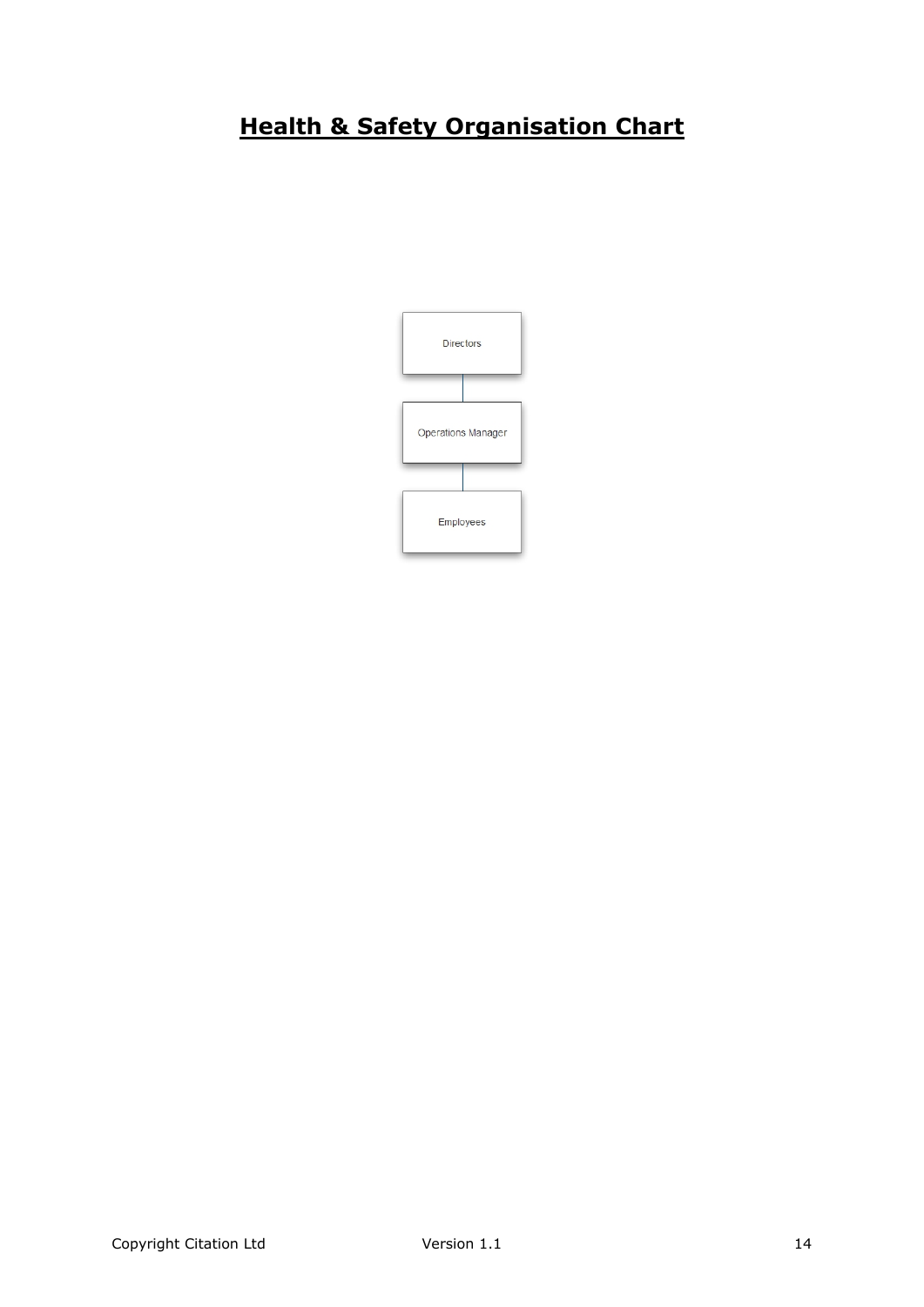# <span id="page-14-0"></span>**Health & Safety Responsibilities**

Section 2 of the Health and Safety at Work etc. Act 1974 places a duty on employers to prepare a written health and safety policy that includes details of responsibilities for ensuring the health, safety and welfare of all employees. The following list of responsibilities has been collated to ensure compliance with legislation.

### Tier 1

The Directors will ensure that :-

- The main requirements of the Health and Safety at Work etc. Act 1974 are understood and applied.
- The main requirements of the Construction (Design and Management) Regulations are understood and applied according to the work undertaken.
- Sufficient funds are made available for the requirements of health, safety and welfare provisions.
- Health and safety is integrated into the company's management systems.
- The same management standards are applied to health and safety as to other management functions.
- All levels of management within the organisation fully understand the arrangements for the implementation of the health and safety policy.
- All employees fully understand safe systems of work, rules and procedures and that suitable records are kept.
- The organisational structure is appropriate in order to manage health and safety.
- Adequate health and safety training is provided for all employees. This shall commence on induction and include any specific training regarding the organisation's rules, safe systems of work and training required to perform their duties and work-related tasks.
- Qualified first aid personnel and facilities are provided.
- Audits and inspections are conducted in accordance with the organisation's health and safety monitoring procedures.
- Employees and any other relevant persons are informed of the location of first aid personnel, facilities and the importance of recording all accidents / incidents in the accident book.
- All accidents / near miss incidents are investigated and recorded on the incident record form and control measures implemented to prevent any recurrence.
- Arrangements for fire safety are implemented and that all relevant checks are carried out.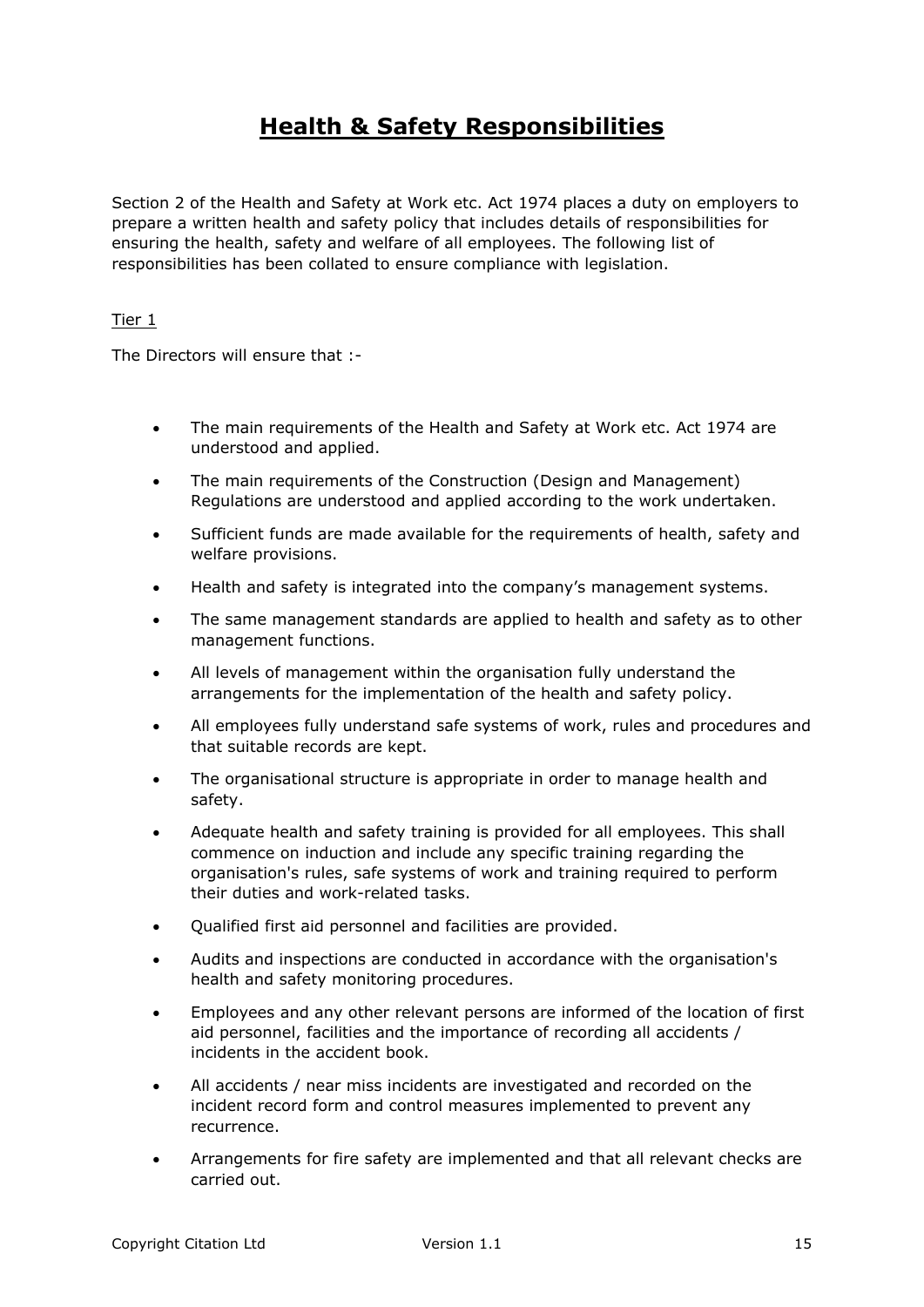- Nominated competent persons complete, record and review risk and COSHH assessments relevant to the activities and hazards within the organisation and that relevant employees are informed of the significant findings of the assessments.
- Suitable and sufficient personal protective equipment is provided for employees at no cost.
- Joint consultations or regular health & safety meetings between management and employees take place as described in the policy.
- All health and safety issues raised by employees are recorded and investigated.
- Any faulty work equipment identified is immediately taken out of service until repaired or replaced.
- Regular safety checks are undertaken and records made available of the testing, maintenance and statutory inspections of all equipment.
- A system is implemented to ensure contractors have the necessary competence and resources in order to carry out work safely for the organisation.
- Contractors are adhering to safety rules and procedures and any other statutory legislation relevant to their work.
- All welfare facilities, including temperature, lighting and ventilation levels, are adequate.
- Safe access and egress are provided and maintained in all areas within the organisation.
- Relevant statutory signs and notices are provided and displayed in prominent positions.
- Manual handling training is undertaken and reviewed regularly or if process change requires re-assessment.
- All electrical equipment is adequately maintained and that only suitably trained and competent persons carry out electrical work. No employee shall undertake any kind of electrical work where specialist knowledge is required in order to avoid danger.
- Health and safety is a key topic on the agenda of each board meeting.
- All employees fully understand the arrangements for the implementation of the health and safety policy.
- The policy is reviewed for compliance with the objectives for health and safety.
- Work that is considered to present a serious or imminent risk of injury to employees or others is stopped immediately.
- Sufficient knowledge is developed in order to fulfil the role of "competent person" as required under Regulation 7 of the Management of Health and Safety at Work Regulations.
- Random safety audits and consultation with safety representatives is undertaken.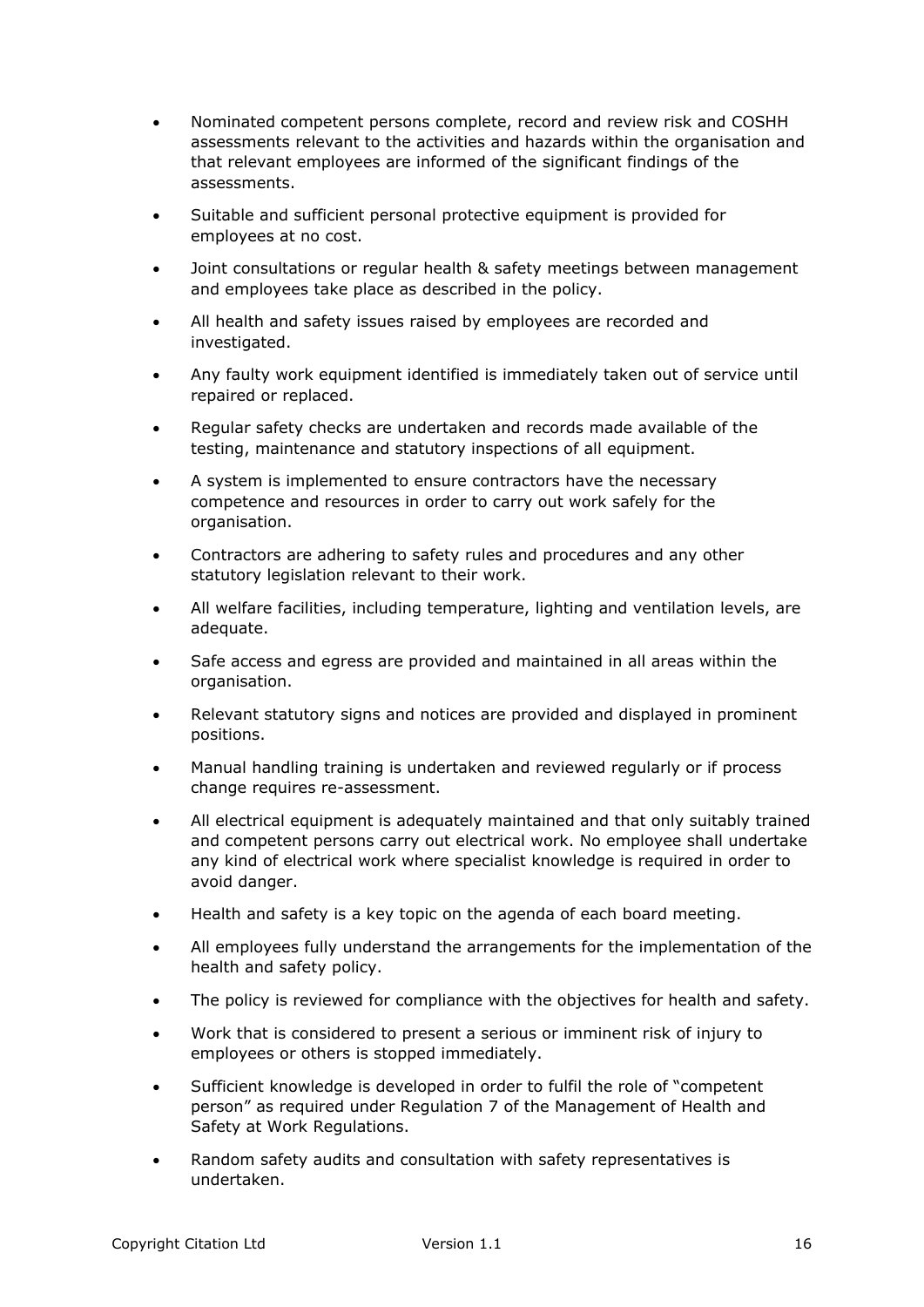- Reports are prepared for submission to the management team on the overall performance of health and safety within the organisation.
- Training programmes are established or arranged to inform and educate employees of their health and safety responsibilities and duties.
- The training needs of all employees are identified.
- Suitable training is provided and full written records are maintained.
- Management are advised of the implications arising from health and safety legislation and codes of practice and their application to the organisation's activities.
- The organisation's health and safety policy, organisation and arrangements are reviewed.
- Risk assessments are compiled within the workplace.
- The organisation's fire safety arrangements are implemented.
- All accidents/incidents are reported to the enforcing authority in accordance with the Reporting of Incidents, Diseases and Dangerous Occurrences Regulations (RIDDOR).
- Records and statistics of all accidents and incidents that occur within the organisation are compiled.
- First Aid kits and equipment are checked on a regular basis to ensure that they are adequately stocked and that all items are in date.
- Pre-start checks are carried out on all relevant equipment and suitable records are kept.
- No employee shall undertake any kind of electrical work where specialist knowledge is required in order to avoid danger.
- Take control of the entire pre-construction phase of a building project; including the management, communication, monitoring and coordination of site safety plan and liaison with other designers and contractors including the Principal Contractor throughout.
- Oversee construction site safety on a day to day basis, ensuring work is completed in a safe manner and to the appropriate standard.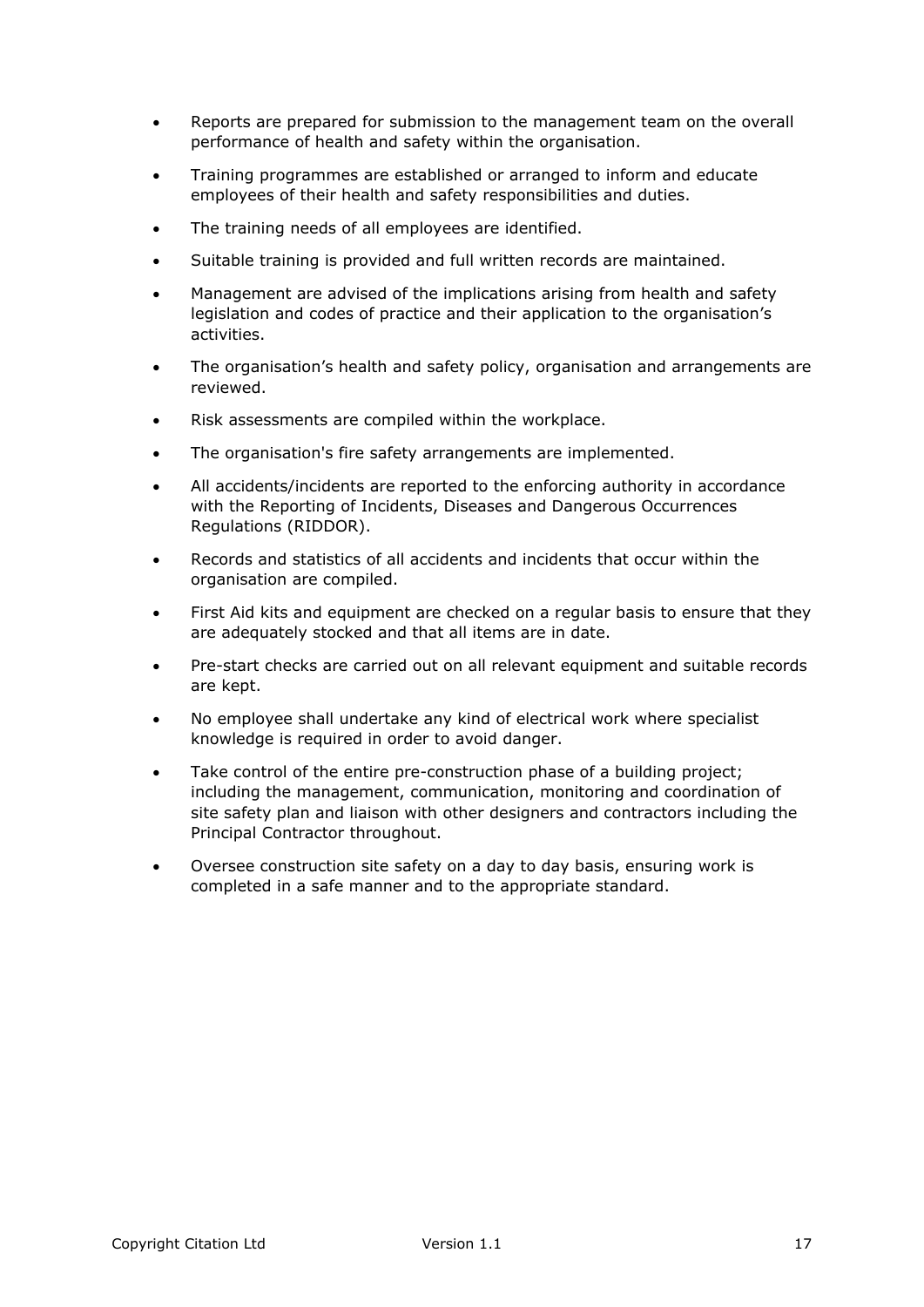# <span id="page-17-0"></span>Tier 2

The Operations Manager will ensure that :-

- The main requirements of the Health and Safety at Work etc. Act 1974 are understood and applied.
- The main requirements of the Construction (Design and Management) Regulations are understood and applied according to the work undertaken.
- All employees fully understand safe systems of work, rules and procedures and that suitable records are kept.
- Audits and inspections are conducted in accordance with the organisation's health and safety monitoring procedures.
- Adequate health and safety training is provided for all employees. This shall commence on induction and include any specific training regarding the organisation's rules, safe systems of work and training required to perform their duties and work-related tasks.
- Qualified first aid personnel and facilities are provided.
- Employees and any other relevant persons are informed of the location of first aid personnel, facilities and the importance of recording all accidents / incidents in the accident book.
- All accidents / near miss incidents are investigated and recorded on the incident record form and control measures implemented to prevent any recurrence.
- Arrangements for fire safety are implemented and that all relevant checks are carried out.
- Nominated competent persons complete, record and review risk and COSHH assessments relevant to the activities and hazards within the organisation and that relevant employees are informed of the significant findings of the assessments.
- Suitable and sufficient personal protective equipment is provided for employees at no cost.
- Joint consultations or regular health & safety meetings between management and employees take place as described in the policy.
- All health and safety issues raised by employees are recorded and investigated.
- Any faulty work equipment identified is immediately taken out of service until repaired or replaced.
- Regular safety checks are undertaken and records made available of the testing, maintenance and statutory inspections of all equipment.
- Contractors are adhering to safety rules and procedures and any other statutory legislation relevant to their work.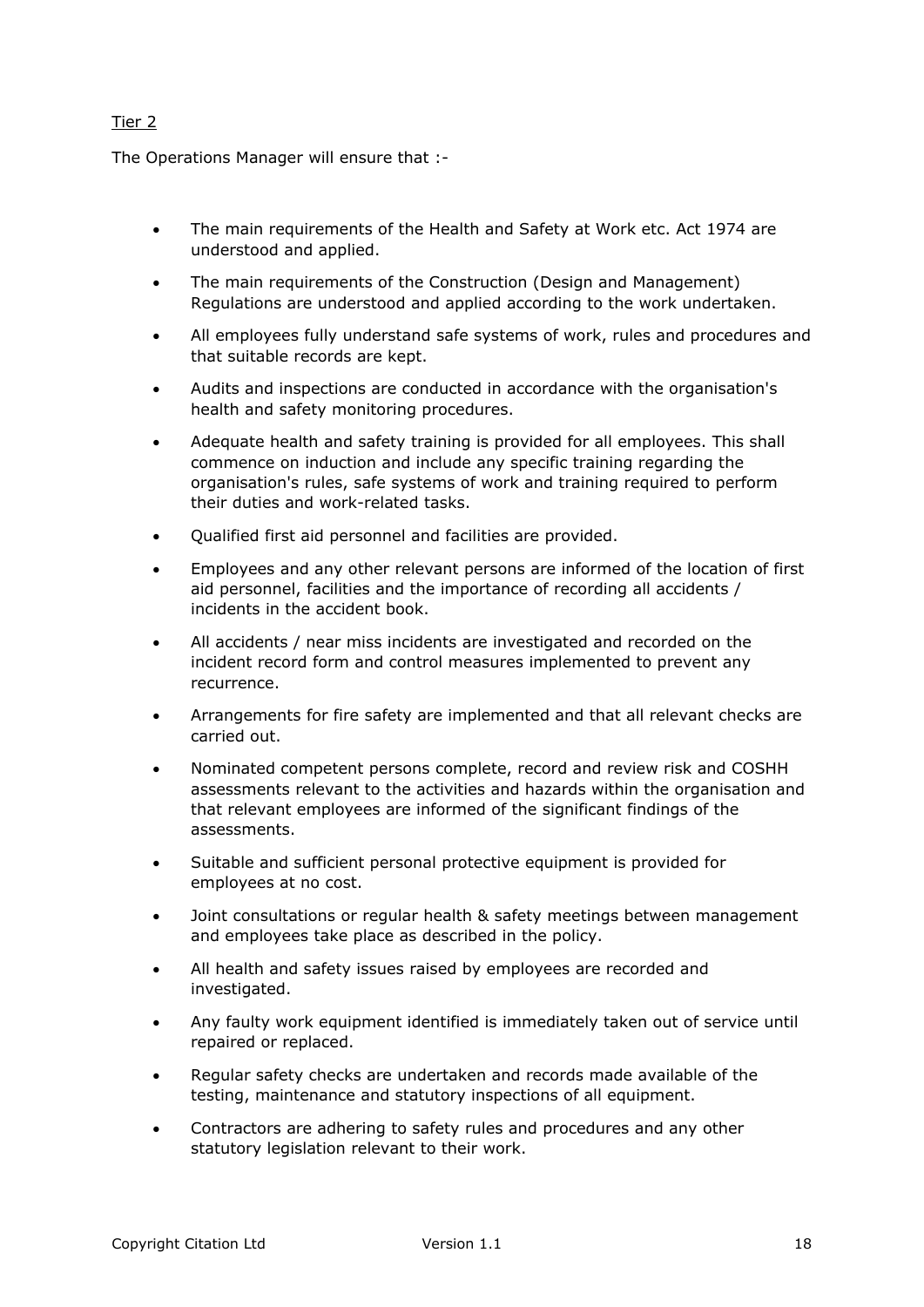- All welfare facilities, including temperature, lighting and ventilation levels, are adequate.
- Safe access and egress are provided and maintained in all areas within the organisation.
- Relevant statutory signs and notices are provided and displayed in prominent positions.
- Manual handling training is undertaken and reviewed regularly or if process change requires re-assessment.
- All electrical equipment is adequately maintained and that only suitably trained and competent persons carry out electrical work. No employee shall undertake any kind of electrical work where specialist knowledge is required in order to avoid danger.
- All employees fully understand the arrangements for the implementation of the health and safety policy.
- The policy is reviewed for compliance with the objectives for health and safety.
- Work that is considered to present a serious or imminent risk of injury to employees or others is stopped immediately.
- Sufficient knowledge is developed in order to fulfil the role of "competent person" as required under Regulation 7 of the Management of Health and Safety at Work Regulations.
- Random safety audits and consultation with safety representatives is undertaken.
- Reports are prepared for submission to the management team on the overall performance of health and safety within the organisation.
- Training programmes are established or arranged to inform and educate employees of their health and safety responsibilities and duties.
- The training needs of all employees are identified.
- Suitable training is provided and full written records are maintained.
- Management are advised of the implications arising from health and safety legislation and codes of practice and their application to the organisation's activities.
- The organisation's health and safety policy, organisation and arrangements are reviewed.
- Risk assessments are compiled within the workplace.
- The organisation's fire safety arrangements are implemented.
- All accidents/incidents are reported to the enforcing authority in accordance with the Reporting of Incidents, Diseases and Dangerous Occurrences Regulations (RIDDOR).
- Records and statistics of all accidents and incidents that occur within the organisation are compiled.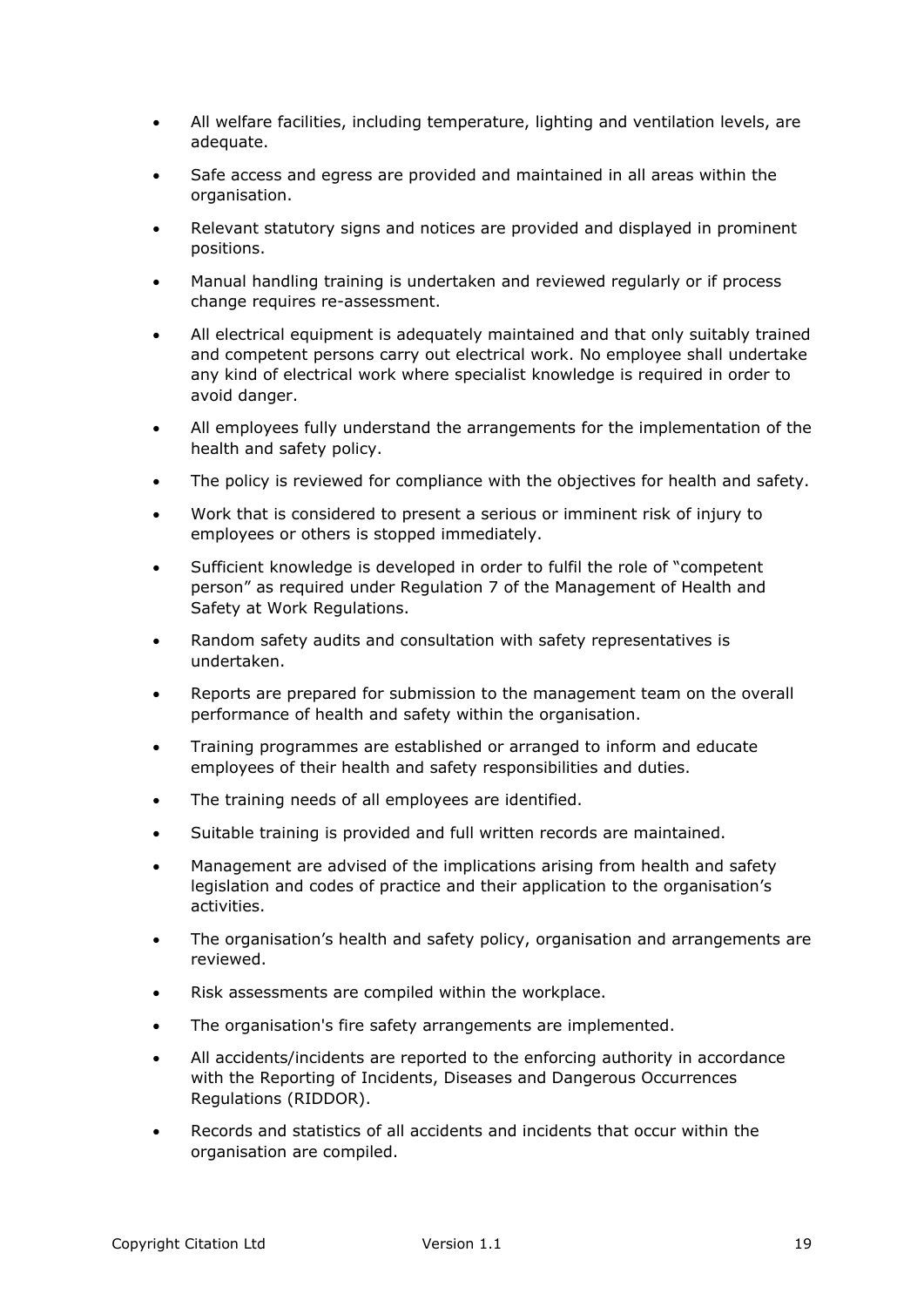- First Aid kits and equipment are checked on a regular basis to ensure that they are adequately stocked and that all items are in date.
- Pre-start checks are carried out on all relevant equipment and suitable records are kept.
- No employee shall undertake any kind of electrical work where specialist knowledge is required in order to avoid danger.
- Oversee construction site safety on a day to day basis, ensuring work is completed in a safe manner and to the appropriate standard.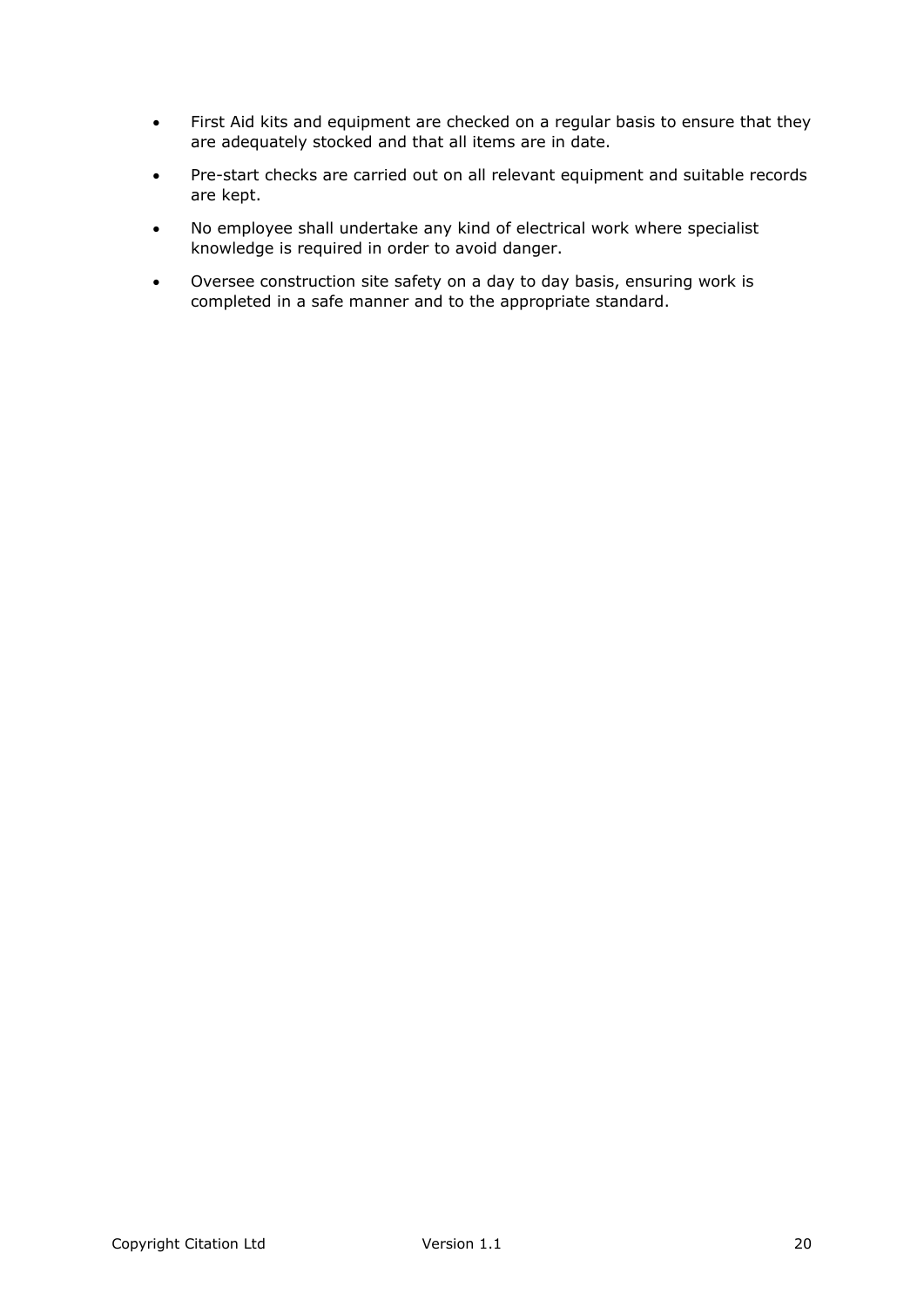# <span id="page-20-0"></span>**Fire Responsibilities**

The Directors will ensure that:

- All employees receive comprehensive induction before commencing work, to ensure that they are fully aware of all the arrangements in place during the evacuation procedure
- A register of employees is kept up-to-date at all times. This register must be available for inspection at all times and will be taken to the fire assembly point in the event of an evacuation for the purpose of calling the roll
- The requirements for employee training in fire safety are adhered to
- A fire logbook is kept up to date with all relevant records relating to fire safety and ensure that it is made available for inspection by the local authority fire brigade
- The fire alarm and associated equipment is tested weekly and tests are recorded in the fire logbook
- All fire-fighting equipment is tested on a regular basis as per the manufacturer's guidelines and records kept
- A fire evacuation drill is carried out at least annually which will be recorded in the fire logbook
- Any automatic fire detection equipment is tested according to current guidelines and the tests are recorded
- Any emergency lighting and emergency exit lights are tested according to current guidelines and tests recorded
- A fire risk assessment is undertaken within the workplace, outlining who may be affected by a fire along with any special requirements that may be identified
- All hazardous chemicals, gases and other hazardous materials are recorded and an inventory kept for information/inspection by the local authority fire brigade
- Where dangerous substances (classified as explosive, oxidising, extremely flammable, highly flammable and flammable) can cause harm from fire or explosion and are stored or used in the workplace, a competent person will need to prepare and implement a suitable and sufficient risk assessment and comply with the requirements of the Dangerous Substances and Explosive Atmospheres Regulations (DSEAR)
- A regular check is made to ensure escape routes and doors are not obstructed. Fire exit doors should be unlocked and available for use at all times when persons are in the building. Fire doors should be closed at all times and not wedged open.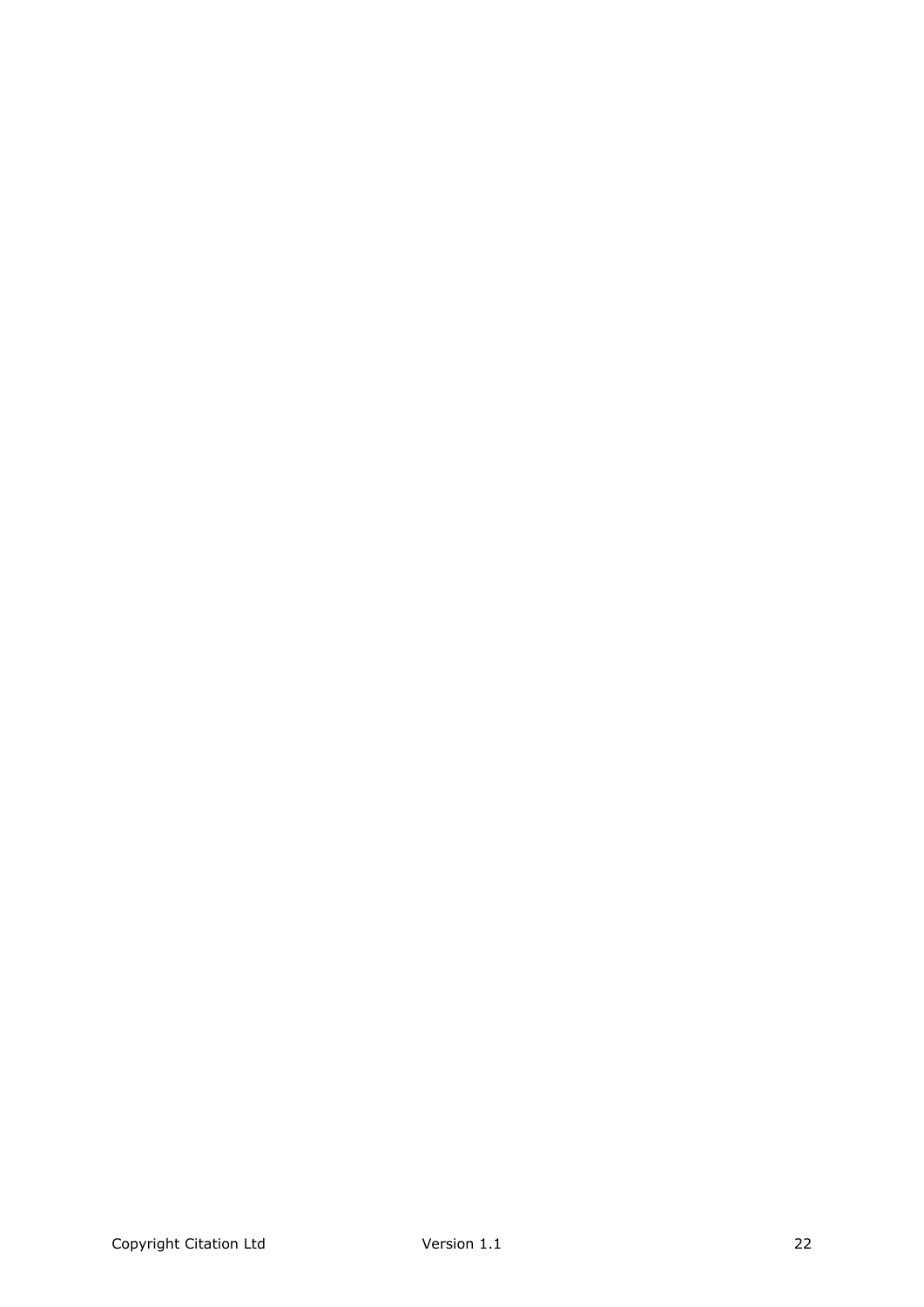# <span id="page-22-0"></span>**General Responsibilities**

As employers we have a duty to all employees, casual workers, part-time workers, trainees, visitors and sub-contractors who may be in our workplace or use work equipment provided by us. Consideration will also be given to our neighbours and the general public.

Management will ensure they:

- Assess all risks to worker's health and safety and bring the significant findings to the attention of employees
- Provide safe plant and equipment that is suitably maintained
- Provide a safe place of work with adequate facilities and safe access and egress
- Provide adequate training and information to all employees
- Have provisions in place to guarantee that articles and substances are handled and stored in a proper manner
- Provide health surveillance to employees where it is deemed necessary
- Appoint competent persons to help comply with health and safety law
- Provide employees and other workers who have little or no understanding of English, or who cannot read English, with adequate supervision, translation, interpreters or replace written notices with clearly understood symbols or diagrams.

### Employee's Responsibilities

The Health and Safety at Work etc. Act 1974 details two main sections which employees are required to comply with. These are: -

- Every employee has a duty of care under the Health and Safety at Work etc. Act 1974, section 7, to take reasonable care of himself/herself and any other person who may be affected by their acts or omissions at work
- In addition to the above, Section 8 states that under no circumstances shall employees purposely or recklessly interfere or misuse anything provided in the interest of safety or welfare, life saving equipment, signs or fire fighting equipment
- Employees also have a duty to assist and co-operate with Mobile Structures Management Limited and any other person to ensure all aspects of health and safety legislation are adhered to.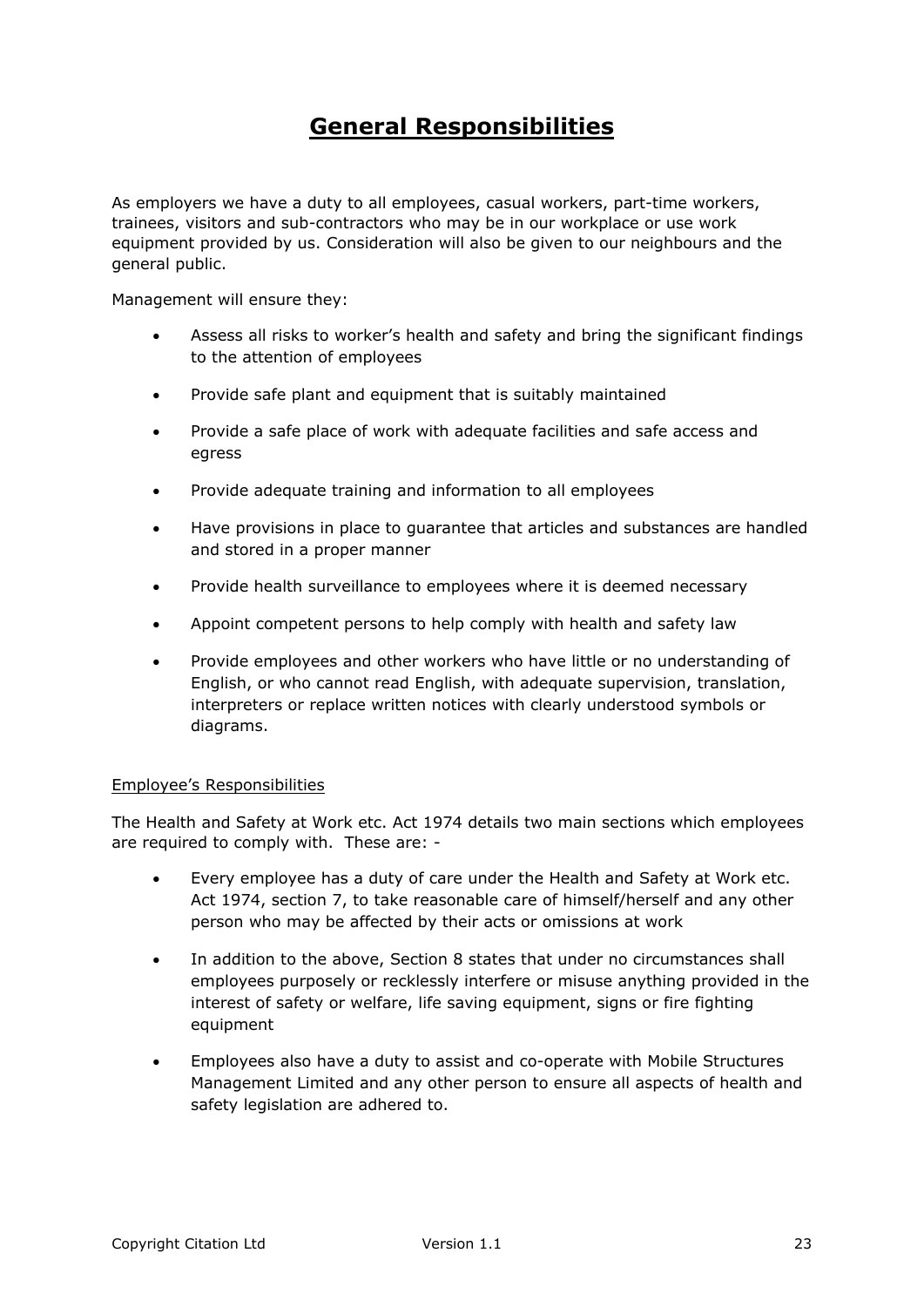Employees are obliged to:

- Always follow safety rules, avoid improvisation and comply with the health and safety policy
- Only perform work that they are qualified to undertake
- Always store materials and equipment in a safe manner
- Never block emergency escape routes
- Always practice safe working procedures, refrain from horseplay and report all hazards and defective equipment
- Always wear suitable clothing and personal protective equipment for the task being undertaken
- Inform the First Aider or Appointed Person of all accidents that occur.

The Management of Health and Safety at Work Regulations require all employees to:

- Utilise all items that are provided for safety
- Comply with all safety instructions
- Report to management anything that they may consider to be of any danger
- Advise management of any areas where protection arrangements require reviewing.

### Sub-Contractors/Self Employed Personnel Responsibilities.

Will be made aware of the Company's health and safety policy, safety rules and:

- Will be fully aware of the responsibilities and requirements placed upon them by the Health and Safety at Work etc. Act 1974 and other relevant legislation
- Will comply with all instructions given by management
- Will co-operate with the Company to ensure a high standard of health and safety on all contracts with which they are involved
- Will carry out risk assessments in relation to their activities, ensure that adequate health and safety arrangements are implemented and co-operate as necessary with all affected parties
- Will comply with signing in and out procedures.

### Employee Information

Information regarding health and safety law is provided in a number of ways:

Employees are provided with a copy of the 'Employee handbook'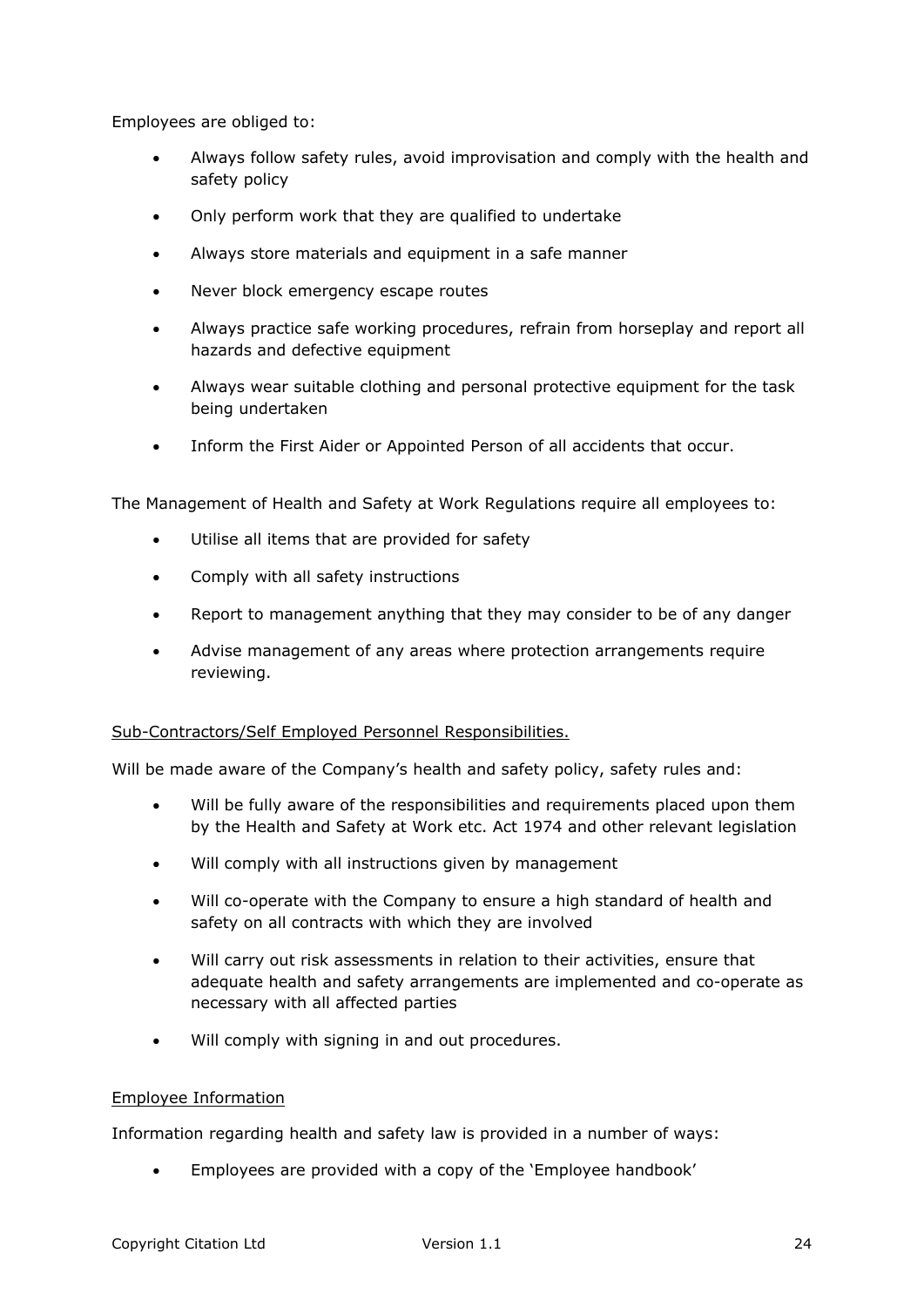- The approved poster "Health and Safety Law What You Should Know" is displayed on the premises. This poster is advisably completed with names of responsible persons. Alternatively a leaflet version of the Health and Safety Law poster is available and should be distributed to all staff.
- Management and employees have access to our Health and Safety Management System that contains all relevant information with regard to recording and monitoring procedures.

### Joint Consultation

The Health and Safety (Consultation with Employees) Regulations require all employers to consult with their employees who are not represented by safety representatives, as detailed in the Safety Representatives and Safety Committees Regulations.

We recognise the importance and benefits to be gained by consultation and will maintain clear avenues of communication to ensure effective consultation between management and employees. It is the responsibility of management to ensure that consultation takes place in good time on matters relating to employee's health and safety at work.

If at any time the method of consultation becomes ineffective due to the size or nature of the Company then the Company will recognise the rights of employees or groups of employees to elect one or more persons to act as their representative for the purpose of such consultation.

Health and safety will be on the agenda of all management meetings. Items that may be included in the meeting are:

- Review of accident statistics, near misses and trends
- New legislation
- Compliance with the objectives of the health and safety plan
- Occupational health issues
- Introduction of new technology
- Result of health and safety audits
- Review of significant findings identified by reports produced by Citation Ltd
- Completion of corrective actions
- Review of training needs.

Citation Ltd along with other professional bodies will inform senior management of any relevant changes to health and safety. Management will disseminate this information to all relevant employees.

If any visitors or customers raise any concerns with regard to health and safety, senior management will investigate the issue and if required, take appropriate action to deal with the matter.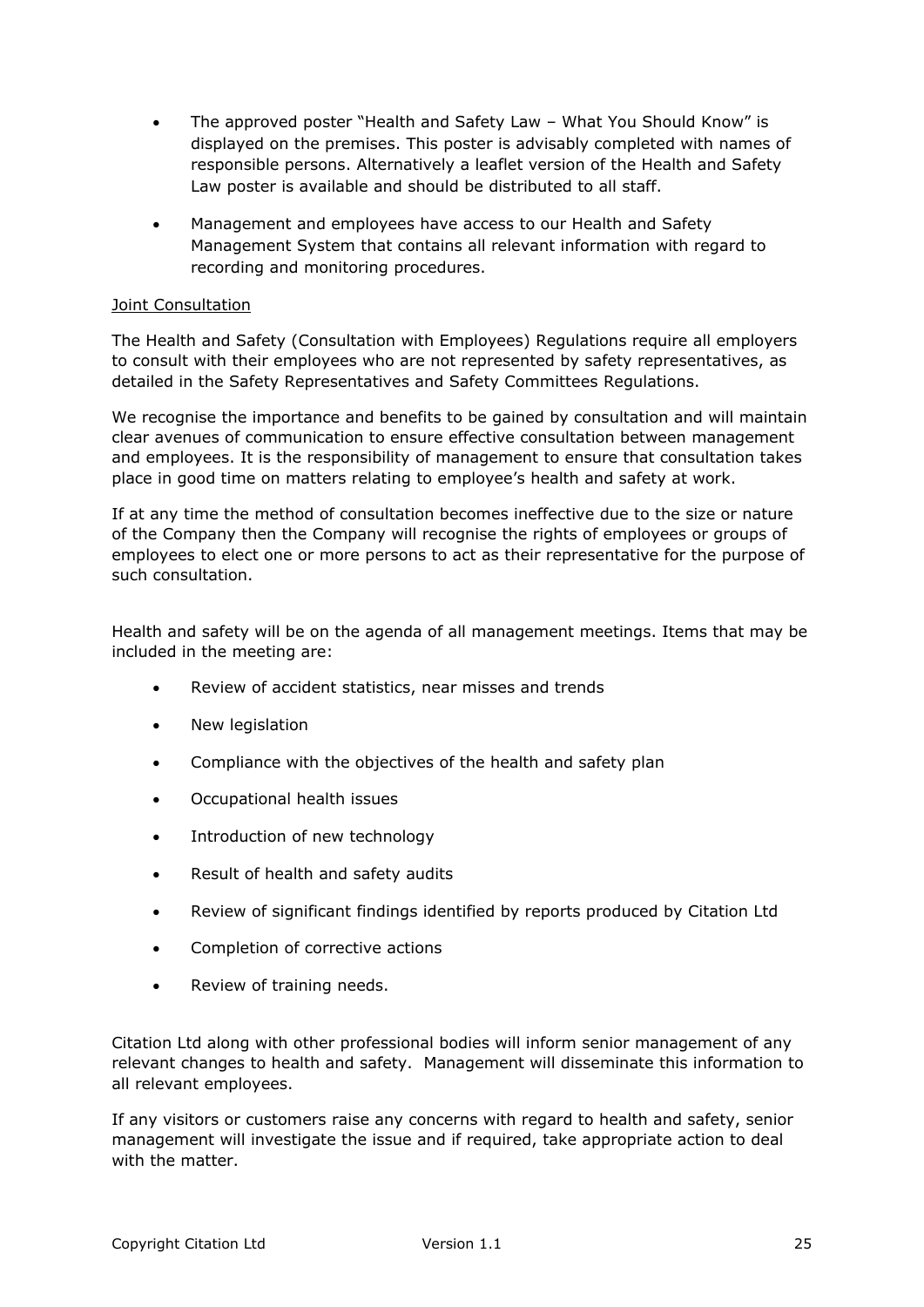# **The Working Time Regulations**

The Working Time Regulations set minimum standards for working hours, rests and holidays. Except for young workers, defined as those over school leaving age but below age 18, the Regulations do not apply to workers in certain occupations and the Regulations have limited application to certain workers in the transport sector, and to other groups of workers that are partially exempt.

There are special rules for night workers and for 'other special cases', which include the following: –

- Those whose place of work is distant from their home or whose places of work are distant from one another
- Those who work in security or surveillance activities requiring a permanent presence in order to protect property and persons
- Those whose work activities require continuity of service or production, including hospitals, residential institutions, docks, airports, media and continuous processes
- Those whose work is seasonal, including tourism
- Those whose activities are affected by 'force majeure', which includes unusual or unforeseen circumstances or exceptional events beyond the control of their employer or where there is an accident or the imminent risk of an accident.

Information on night workers and on 'other special cases' can be obtained from Citation's Health & Safety Helpline.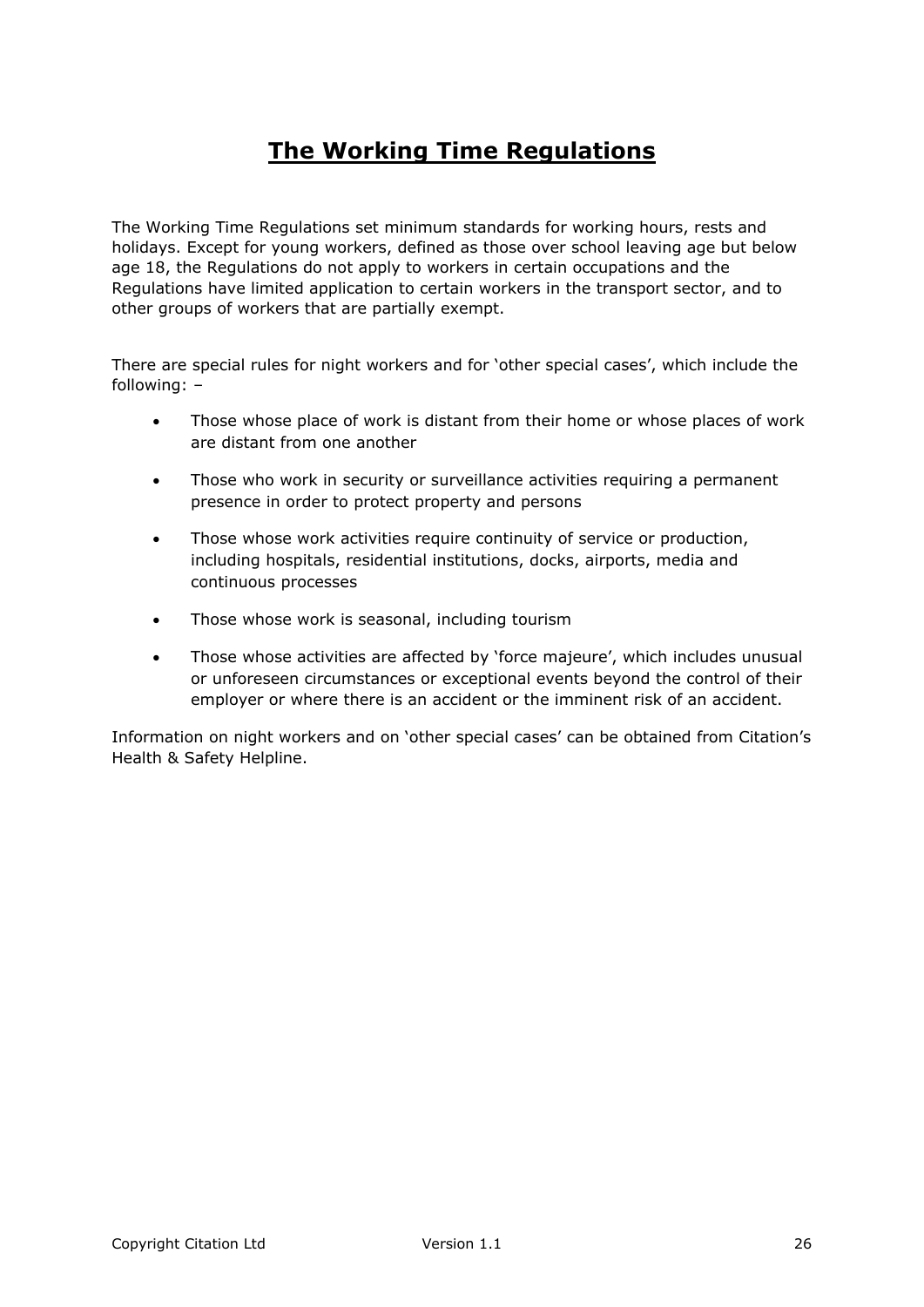# <span id="page-26-0"></span>**Abrasive Wheels**

### Description

Abrasive wheels are used for grinding, fettling, dressing and cutting. An abrasive wheel is defined as a wheel consisting of abrasive particles, bonded together using organic or inorganic substances such as resin.

There are a number of safety risks that may arise from the use of abrasive wheels, particularly due to poor maintenance, grinding wheels/disks being out of date, wrong wheels used for the task or wheels mounted incorrectly. Health issues may also occur as a result of inhaling dusts and fumes from grinding operations potentially leading to irritation or lung disease.

#### Associated Hazards

- Wheel breakage/bursting
- Contact or entanglement with running wheel
- Physical injury from component being ground
- Noise and vibration
- Dust and fume inhalation
- Fire from sparks, ignition of flammable vapours
- Electrocution
- Dermatitis from dust, slurry or waste material
- Embolism from air injected into the body (for compressed air grinders).

### Employers Responsibilities

Mobile Structures Management Limited will ensure that a risk assessment identifies: -

- Significant hazards and risks arising from the operation
- Persons at risk
- The appropriate controls to be implemented.

In addition, Mobile Structures Management Limited will: -

- Monitor the effectiveness of the arrangements and review these arrangements periodically
- Ensure that all operators are properly trained in the safe use of grinding machines and that manufacturer's instructions are followed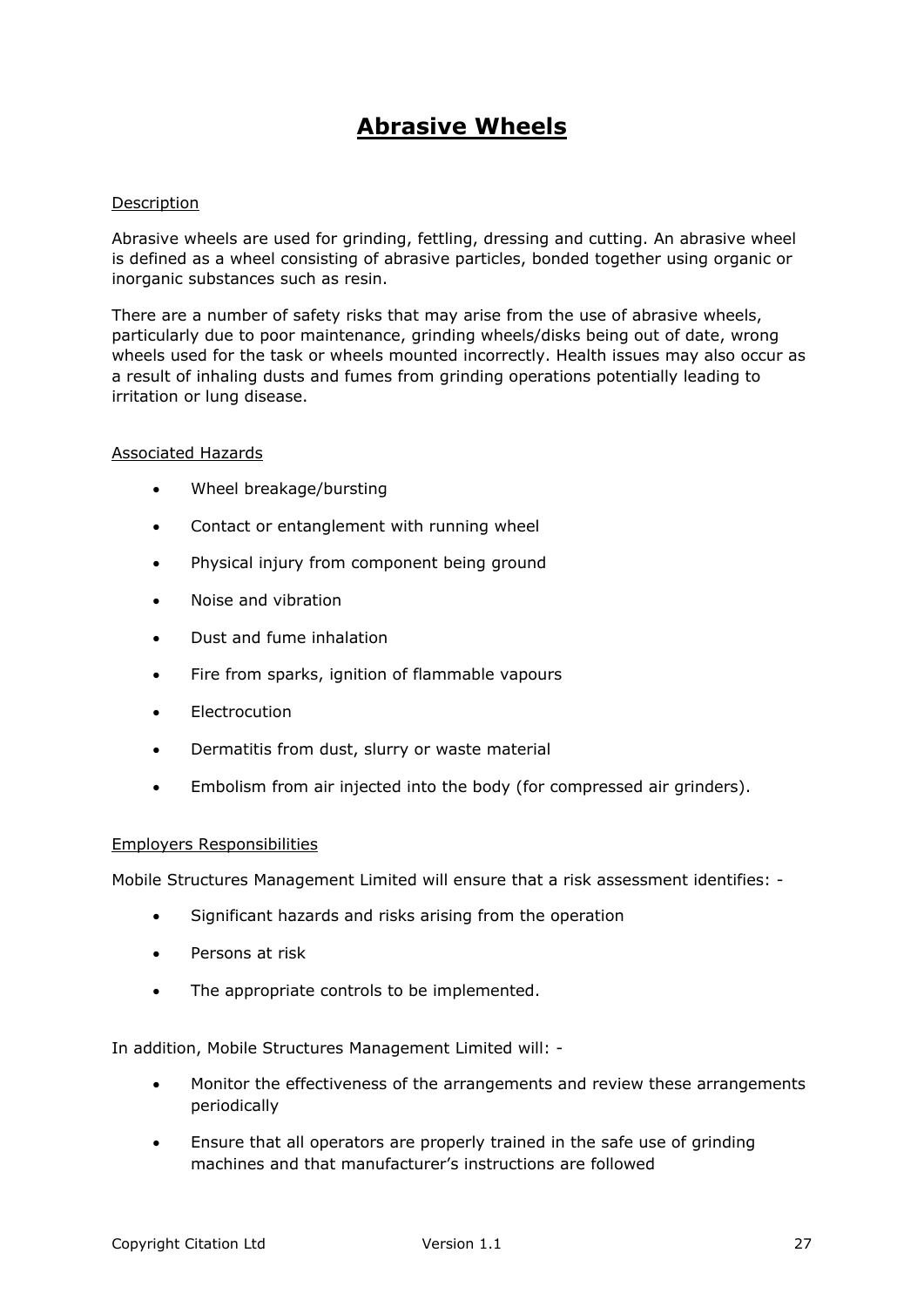- Ensure that the mounting and dressing of abrasive wheels is only undertaken by appropriately trained people
- Provide suitable local exhaust ventilation, LEV for the type and level of dusts/fumes generated and ensure LEV systems are maintained by competent people. Inspect and thoroughly examine the equipment at the required statutory intervals
- Provide personal protective equipment (PPE) including eye, face and hearing protection, close fitting overalls, skin creams and respiratory protective equipment, (RPE) as identified through risk assessment. If RPE is required, ensure that face fit testing is undertaken
- Ensure that transparent screens are fitted to fixed bench or stand-mounted machines, to intercept sparks and particles
- Maintain the floor area immediately around grinding machines in a good condition, and free from obstruction
- Ensure that appropriate wheel guards are secured in position and properly adjusted, before the wheel is run
- Ensure that grinding operations (especially cutting) are carried out in such a manner as to not introduce a risk of fire and manage this operation, where necessary, with a hot work permit system
- Monitor the maximum speed of the wheels against the RPM of the grinding machine
- Ensure that all equipment used is fit for purpose and is inspected and maintained by competent people on a regular basis
- Store abrasive wheels as per the manufacturer's instructions
- Use, where fitted, the side handle on hand held grinders
- Undertake portable appliance testing on electric grinders
- Ensure that statutory vibration exposure limit levels and action values are complied with, in order to control the risk of hand arm vibration, HAVs
- Provide health surveillance, where required by risk assessment, e.g. for occupational dermatitis, HAVs.

# Employees Responsibilities

Take care of themselves and others in work activity involving abrasive wheels

and to also: -

- Follow training, guidance and instruction given, to prevent injury or ill health
- Use protective and safety equipment provided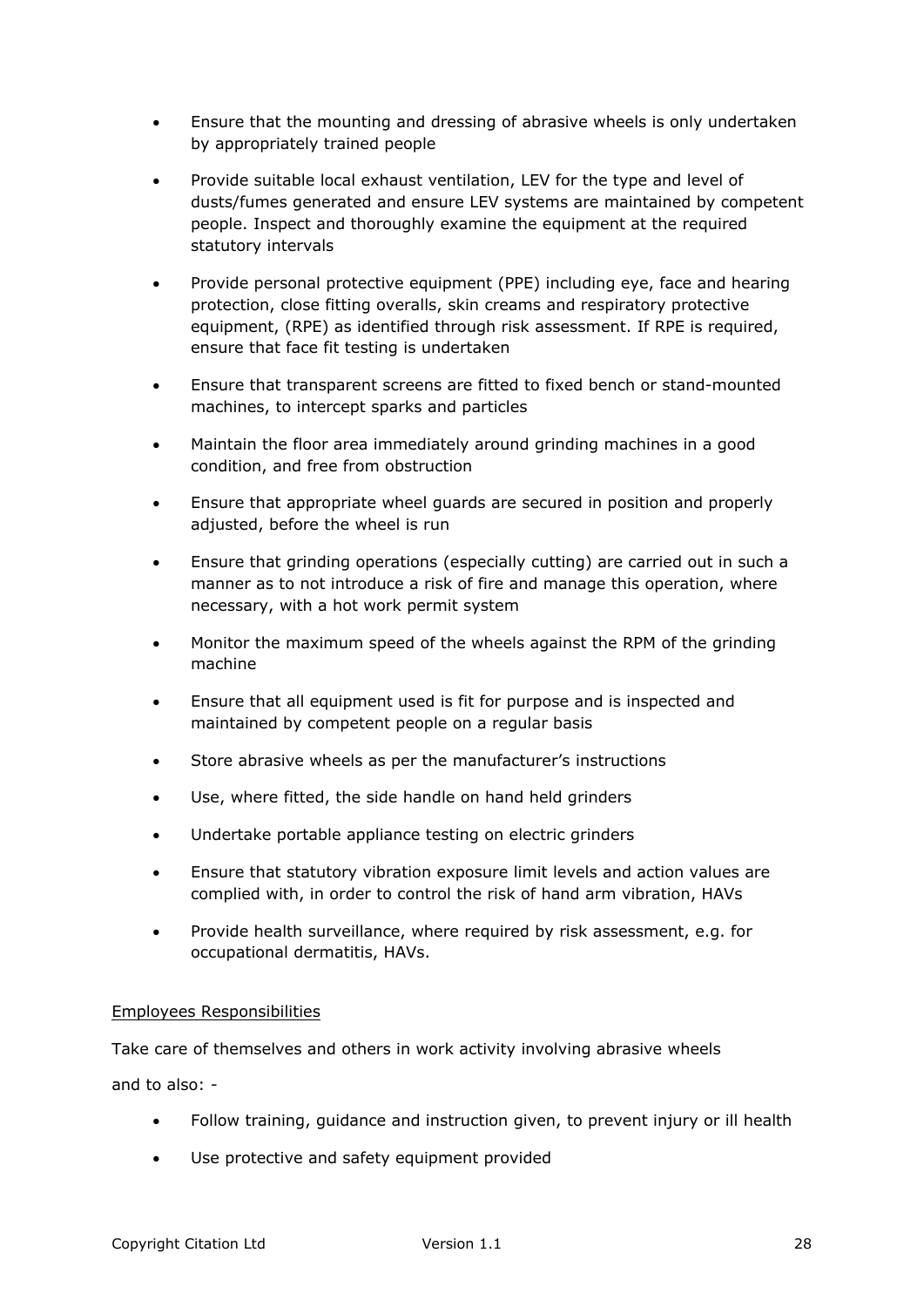- Inspect the work equipment before use
- Check skin for dryness or soreness every six months
- Report immediately to their line manager any hazardous or dangerous situations or when suffering ill health
- Co-operate with management arrangements for health and safety.

Note: - Employees are reminded that, if they find any defects or faults with work equipment, then they must: -

- Stop the work safely
- Isolate the equipment
- Report the defect to their supervisor.

Equipment that has been identified as "Unsafe to use" should be labelled as such and taken out of service.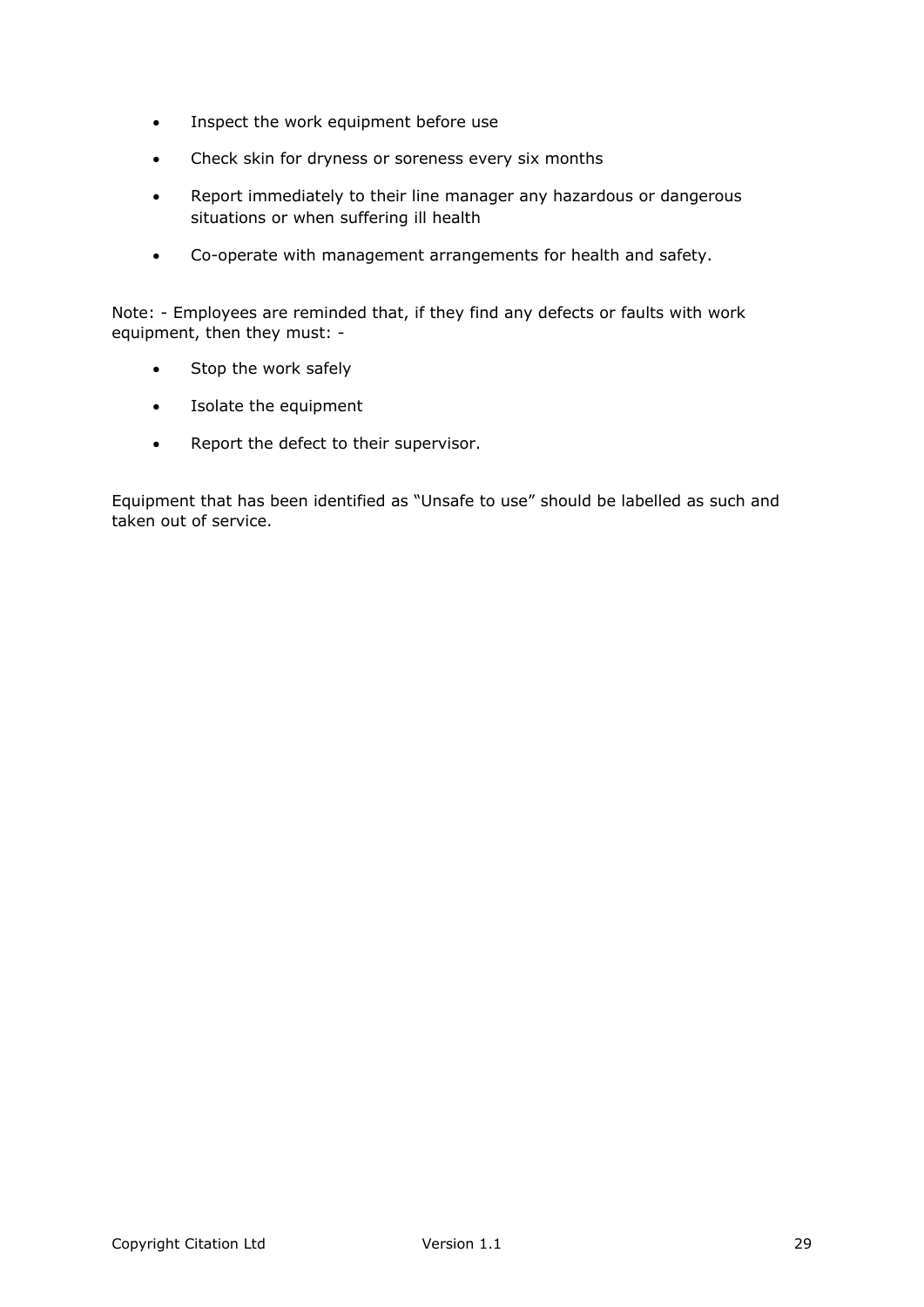# <span id="page-29-0"></span>**Access and Egress**

### Description

Safe access and egress includes movement of persons, equipment and vehicles into, around and out of the place of work

#### Associated Hazards

- Slips, trips and falls
- Falling objects
- Vehicle movement
- Uneven/obstructed floor
- **•** Trailing cables
- Opening in the floor
- Unsuitable/insufficient lighting.

#### Employer's Responsibilities

Mobile Structures Management Limited will ensure that:

- Arrangements and procedures are in place to ensure pedestrian safety and pedestrian/vehicle segregation where possible
- Articles or substances do not impede safe access and egress in the premises and that objects that may restrict safe movement within the premises are removed immediately
- Any access restrictions are adhered to, so that suitable and safe arrangements for work in areas of high risk are guaranteed
- Suitable covers are provided and are put in place over openings in the floor, or suitable safety fencing (rigid material – flexible chains not acceptable) is in place
- Floor coverings are in good condition and free from slipping and tripping hazards
- The edges of steps and stairs are clearly marked and stairways, passageways and working areas are well lit with suitable handrails fitted to stairways
- All contractors will be closely monitored to ensure that they do not hinder safe access/egress of personnel when working at the premises
- This policy will be subject to regular monitoring and review.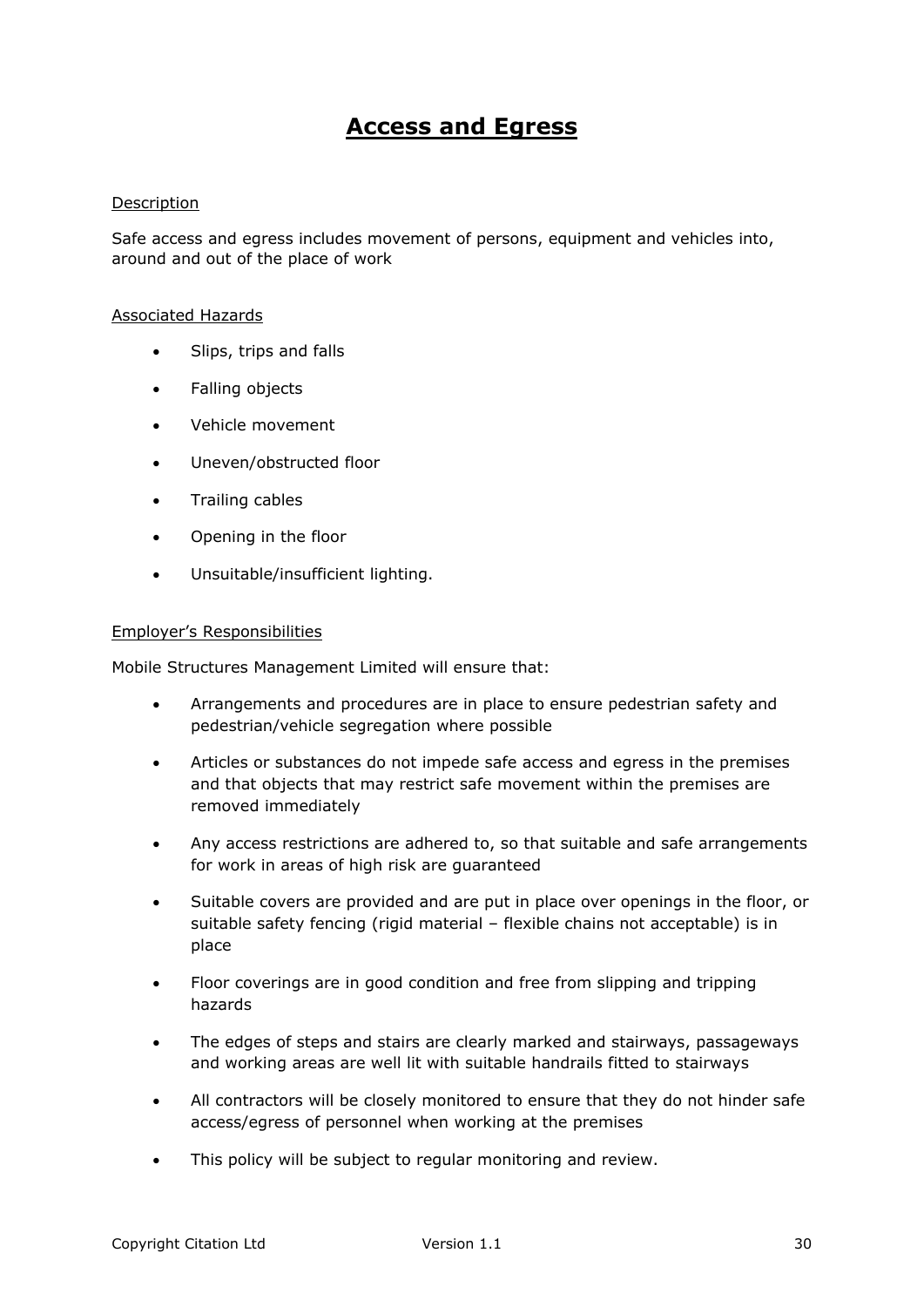### Employees Responsibilities

Employees will:

- Follow advice and information given by the employer in relation to safe access and egress
- Regularly check that there is sufficient space to move about their work area freely and where necessary report any problems
- Report any situation to the employer where safe access and egress is restricted or obstructed so that arrangements for the appropriate remedial action can be taken.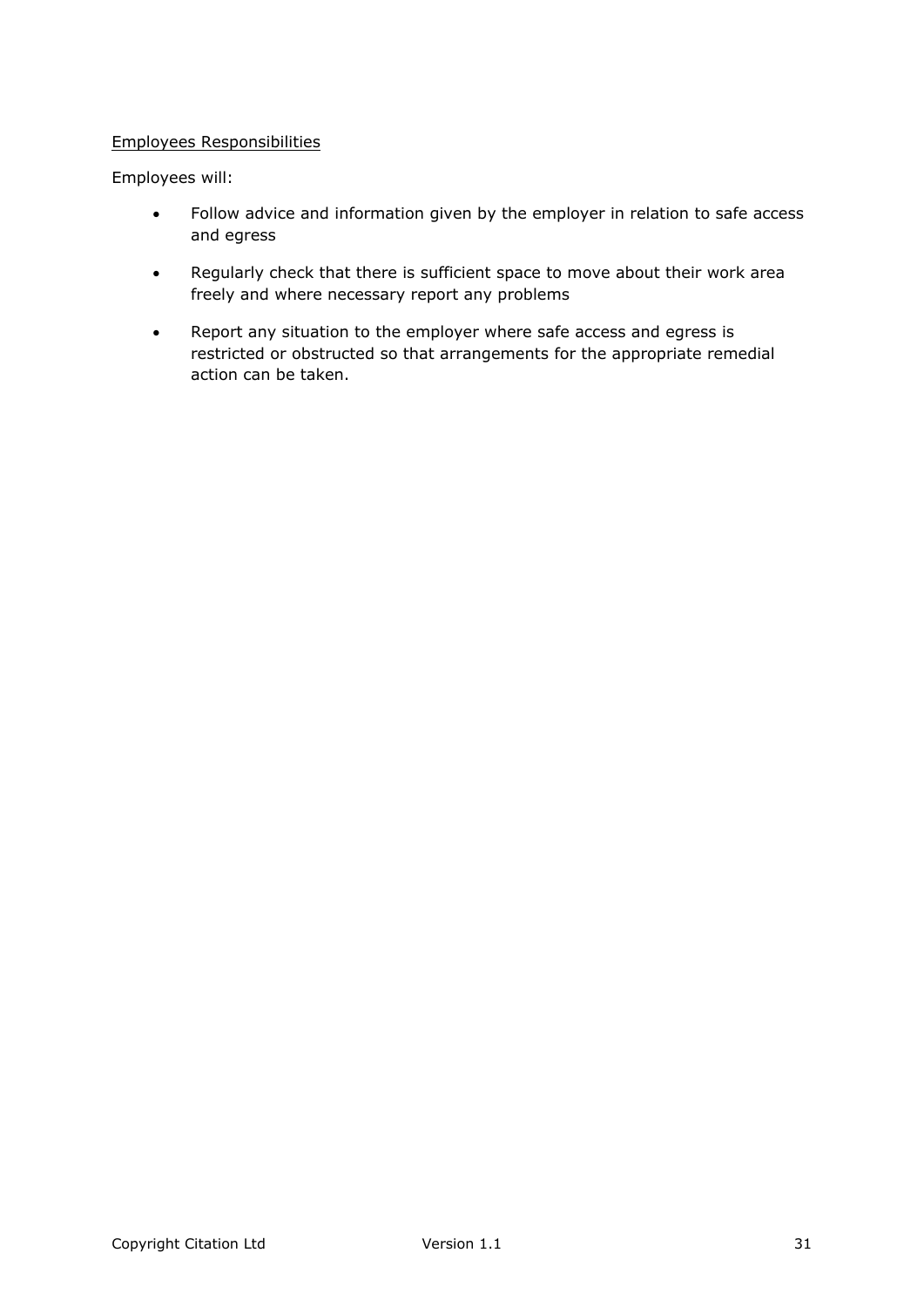# <span id="page-31-0"></span>**Accident Reporting**

### Description

There are many hazards present in all workplaces. Control measures, when implemented, should reduce the risks from those hazards to a level as low as is reasonably practicable in order to prevent accidents and cases of ill health. This arrangement provides advice and guidance to all employees, together with information necessary for the reporting and subsequent investigation of accidents, incidents and near misses. An accident is an unplanned event that results in personal injury or damage to property, plant or equipment. A 'near miss' is any incident, accident or emergency which did not result in an injury.

### Employer's Responsibilities

Mobile Structures Management Limited will ensure that:

- Suitable procedural arrangements are made in order that all accidents and incidents occurring on the premises or associated with business activities are adequately recorded
- Appropriate First Aid procedures are followed in the event of an accident or incident resulting in injury
- All employees are adequately trained to carry out their work safely and are provided with information on safe working practices and accident prevention
- A nominated person notifies the Health and Safety Executive (HSE), using the appropriate online RIDDOR reporting form via [www.hse.gov.uk/riddor/report.htm,](http://www.hse.gov.uk/riddor/report.htm) of any relevant accident, dangerous occurrence and/or instance of work related ill-health that falls under the Reporting of Injuries, Diseases and Dangerous Occurrences Regulations (RIDDOR).

The Incident Contact Centre can alternatively be contacted on 0845 300 99 23 if there is a work related accident where:

- Employees or a self-employed person, working for or on behalf of Mobile Structures Management Limited is killed or suffers a specified injury (including as a result of physical violence)
- A member of the public or other person not at work is killed.

RIDDOR reportable instances include those described below. This list is not exhaustive and Mobile Structures Management Limited will contact Citation Ltd's advice line for further guidance, support and clarification.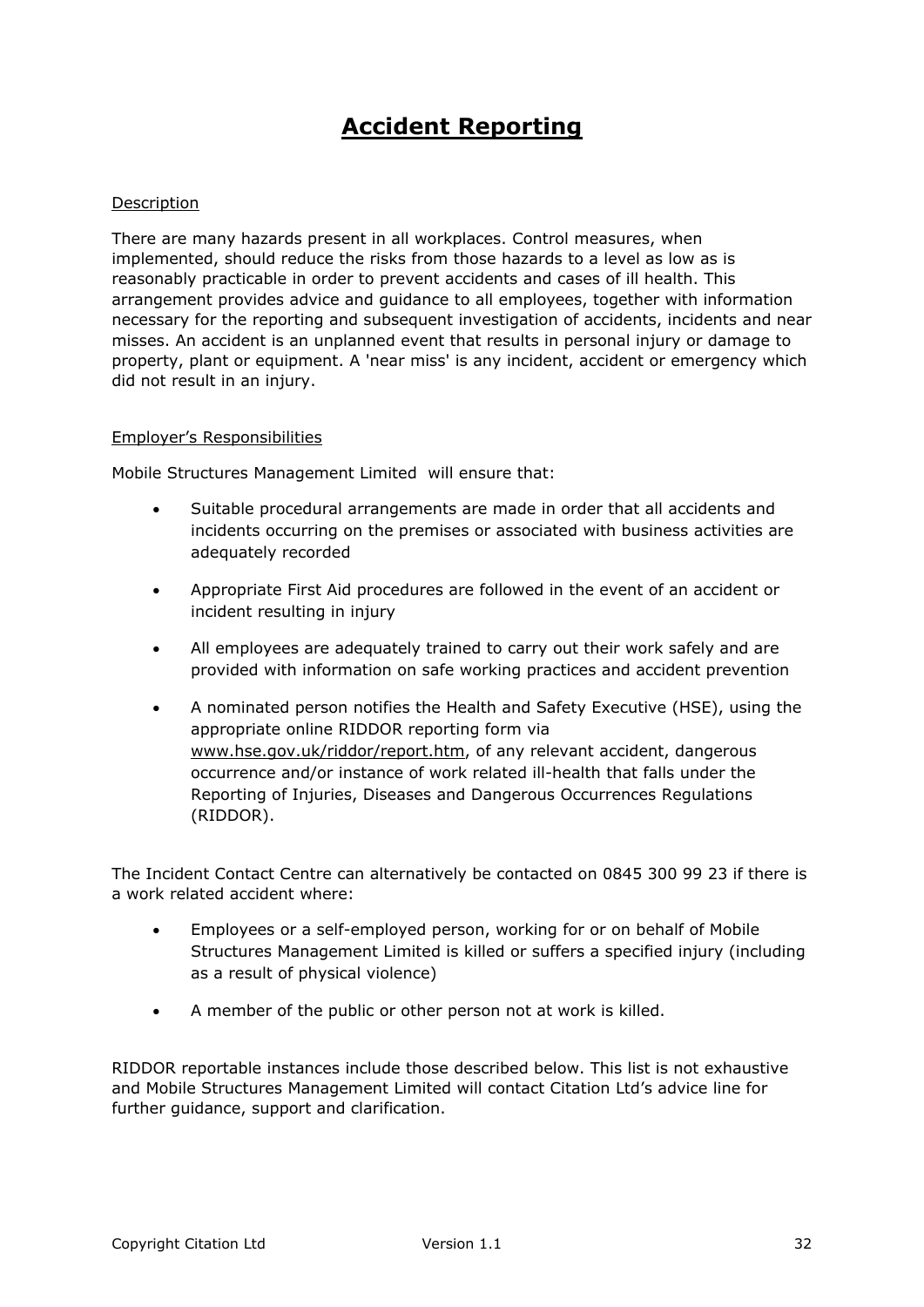# Death

Workers and non workers who have died of a work related accident.

# Specified Injuries

- Fractures, other than to fingers, thumbs and toes
- Amputations
- Any injury likely to lead to permanent loss of sight or reduction in sight
- Any crush injury to the head or torso causing damage to the brain or internal organs
- Serious burns (including scalding) which:
	- o cover more than 10% of the body, or
	- o cause significant damage to the eyes, respiratory system or other vital organs
- Any scalping requiring hospital treatment
- Any loss of consciousness caused by head injury or asphyxia
- Any other injury arising from working in an enclosed space which:
	- o leads to hypothermia or heat-induced illness, or
	- o requires resuscitation or admittance to hospital for more than 24 hours.

# Over Seven-Day Injury

This is an injury, which is not a specified injury but results in the injured person being away from work or unable to carry out their normal duties for more than seven days. Apart from the day of the accident, weekends and days that would not normally be worked, such as rest days, are counted.

# Occupational Disease

- Occupational dermatitis
- Carpal tunnel syndrome
- Severe cramp of the hand or forearm
- Hand arm vibration syndrome
- Occupational asthma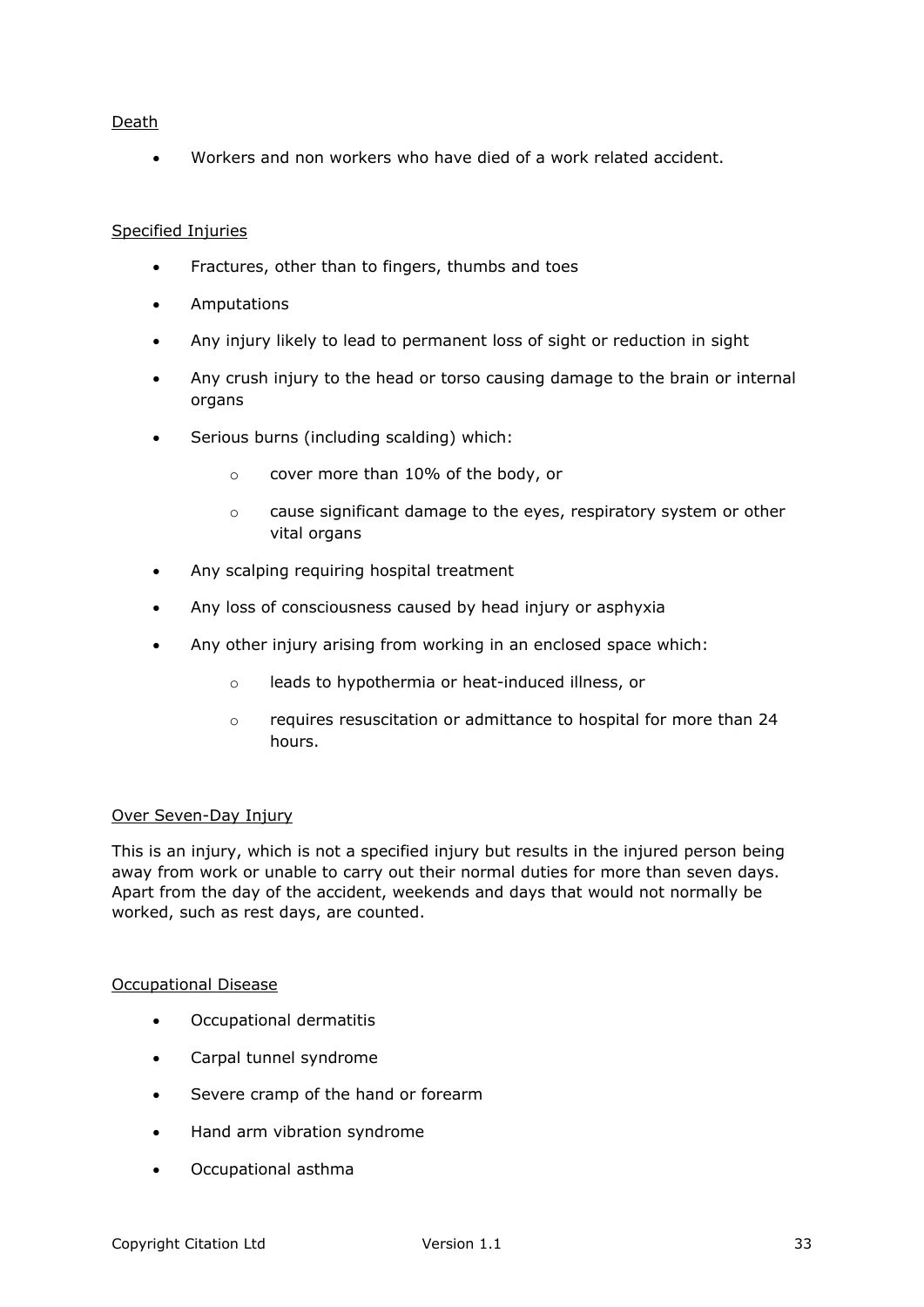- Tendonitis or tenosynovitis of the hand or forearm
- Any occupational cancer
- Any disease attributed to occupational exposure to a biological agent.

### Dangerous Occurrence

There are 27 dangerous occurrences which are relevant to most workplaces, e.g.:

- Collapse, overturning or failure of load bearing parts of lifts and lifting equipment
- Plant or equipment coming into contact with overhead lines
- Electrical short circuit or overload causing fire or explosion
- Collapse or partial collapse of scaffold over 5 metres high or which has been erected near water where there is the potential of drowning after a fall.

### People Not at Work

- A member of the public or a person not at work has suffered an injury and is taken from the scene of an accident to hospital for treatment to that injury
- A member of the public or person who is not at work has died.

In addition Mobile Structures Management Limited will ensure that:

- All accidents and incidents, however minor, will be investigated to ensure the appropriate action is taken to prevent recurrence. In the majority of cases, the details contained within the accident book will constitute an investigation
- The risk assessments will be reviewed and, if necessary, further control measures will be introduced
- Improvement strategies will be implemented to help prevent or minimise occurrences, thus reducing future risk of harm.

### Employees Responsibilities

Any employees who are involved in, or aware of an accident must follow the accident reporting procedure and inform the employers, either orally or in writing as soon as possible after the accident occurs. The nominated person will complete the necessary documentation including accident book entry, investigation and comply with any notification and reporting requirements.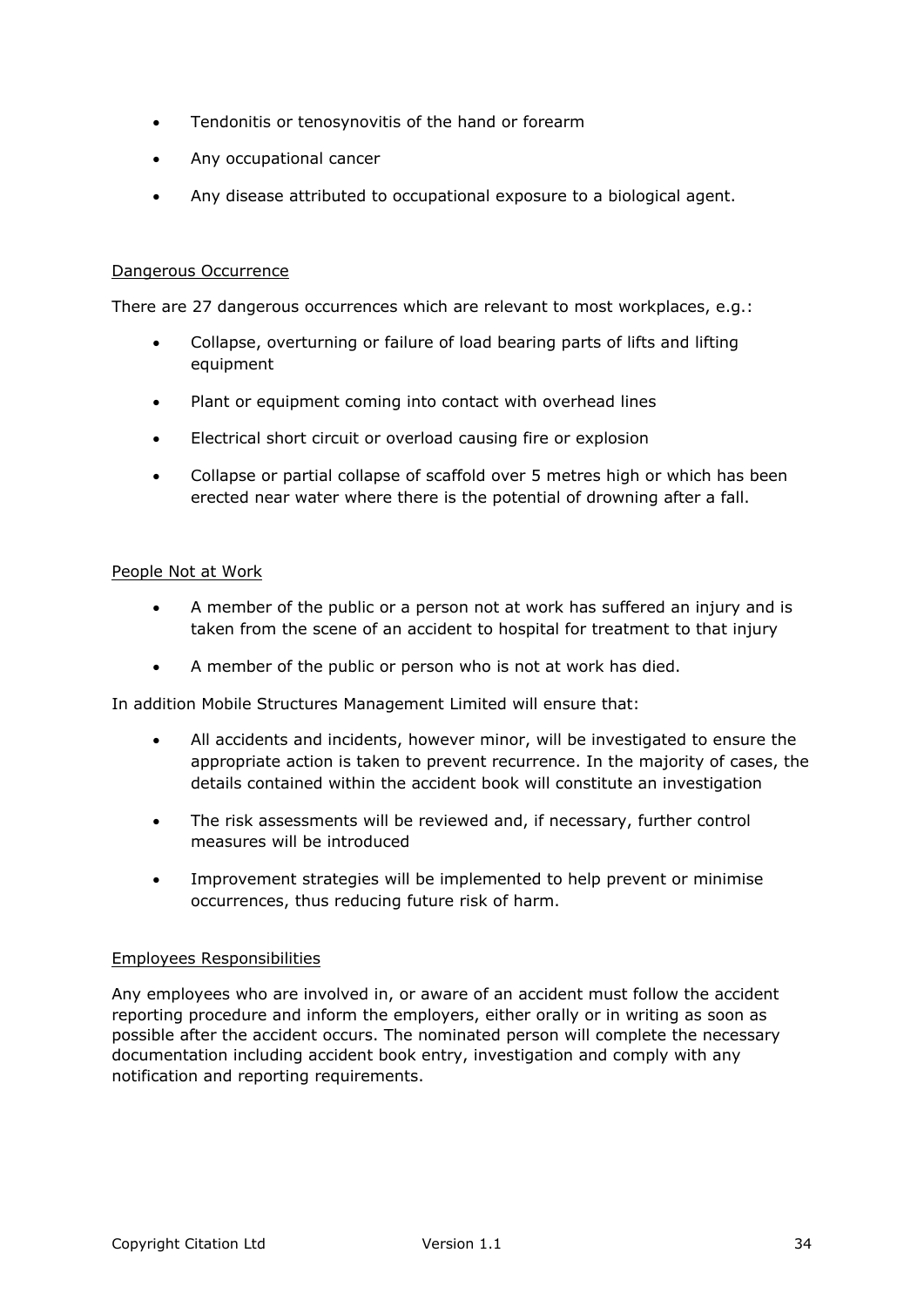# <span id="page-34-0"></span>**Accident and Incident Reporting Flowchart**



\*Note the HSE Incident Contact Centre telephone reporting service is only available for specified injuries and fatalities on 0345 300 9923.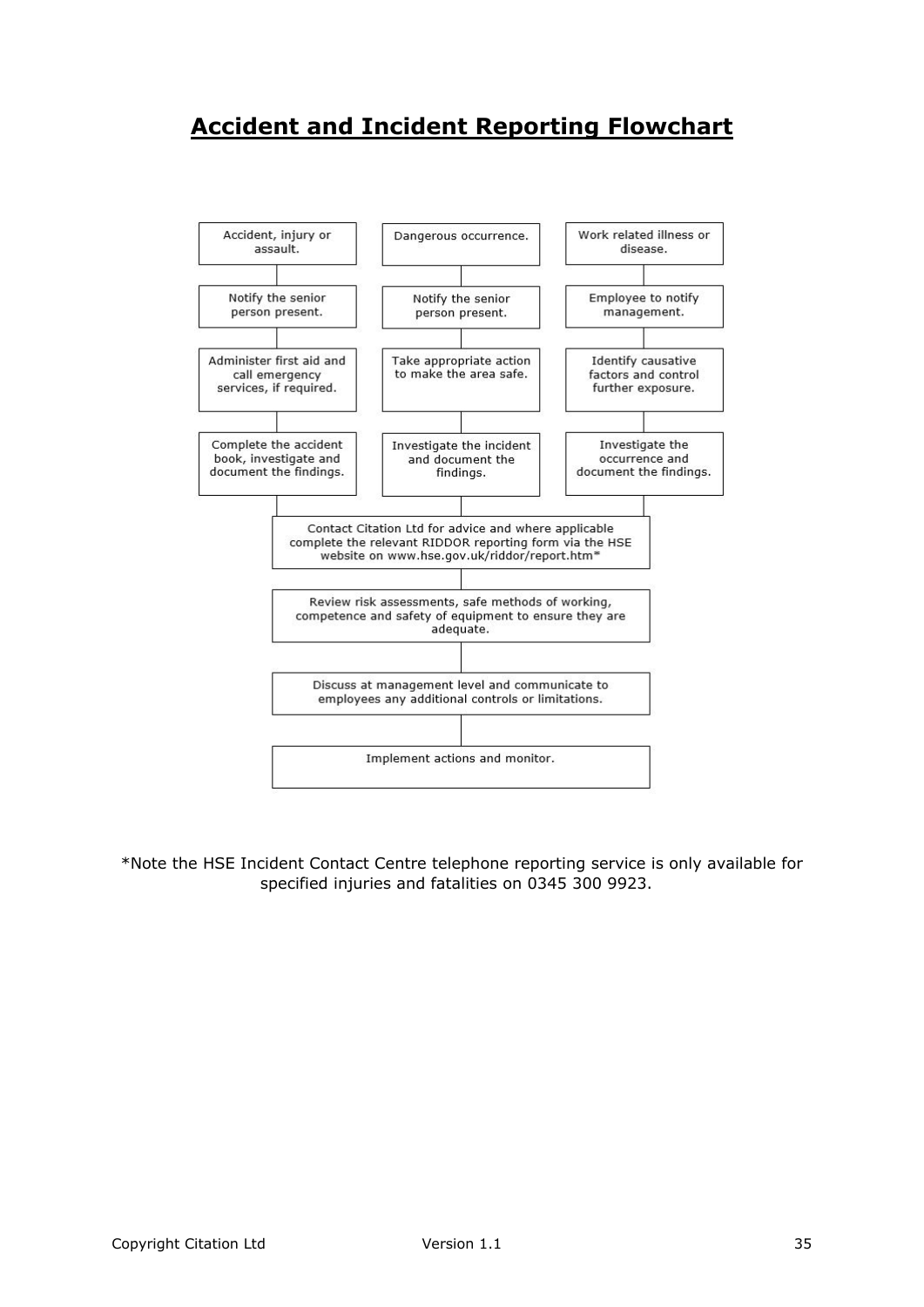# <span id="page-35-0"></span>**Alcohol and Drugs Misuse**

### Description

There is evidence that the effects of drinking alcohol, or drug use or misuse, can reduce personal performance and potentially increase absence rates. Any form of drug or alcohol related problem is a very serious matter and in some circumstances may be a criminal offence. The scope of this policy extends to alcohol, illicit drugs or substances and over-the-counter or prescription medication if abused or taken in an irresponsible manner.

### Associated Hazards

- Impairment of co-ordination
- Inability to drive or use equipment safely
- Lack of awareness, judgement and sense of danger
- Heightened sense, and use of aggression towards others
- Overconfidence in potentially dangerous situations.

#### Employer's Responsibilities

Mobile Structures Management Limited will:

- Seek to identify problems at an early stage and thus minimise the risk posed to the health and safety of employees and others
- Ensure that appropriate arrangements are in place to minimise the likelihood of alcohol, drugs and substance abuse occurring
- Recognise that drug and alcohol problems are medical conditions that are potentially treatable
- Treat all information in the strictest of confidence.

### Disciplinary Procedures

- If an alcohol or drug related problem comes to light that results in unacceptable behaviour or performance it may be dealt with in accordance with Mobile Structures Management Limiteds disciplinary or capability procedures
- Behaviour or performance which is found to be unacceptable and related to alcohol or drug abuse, may, depending on the circumstances of the individual case, result in summary dismissal.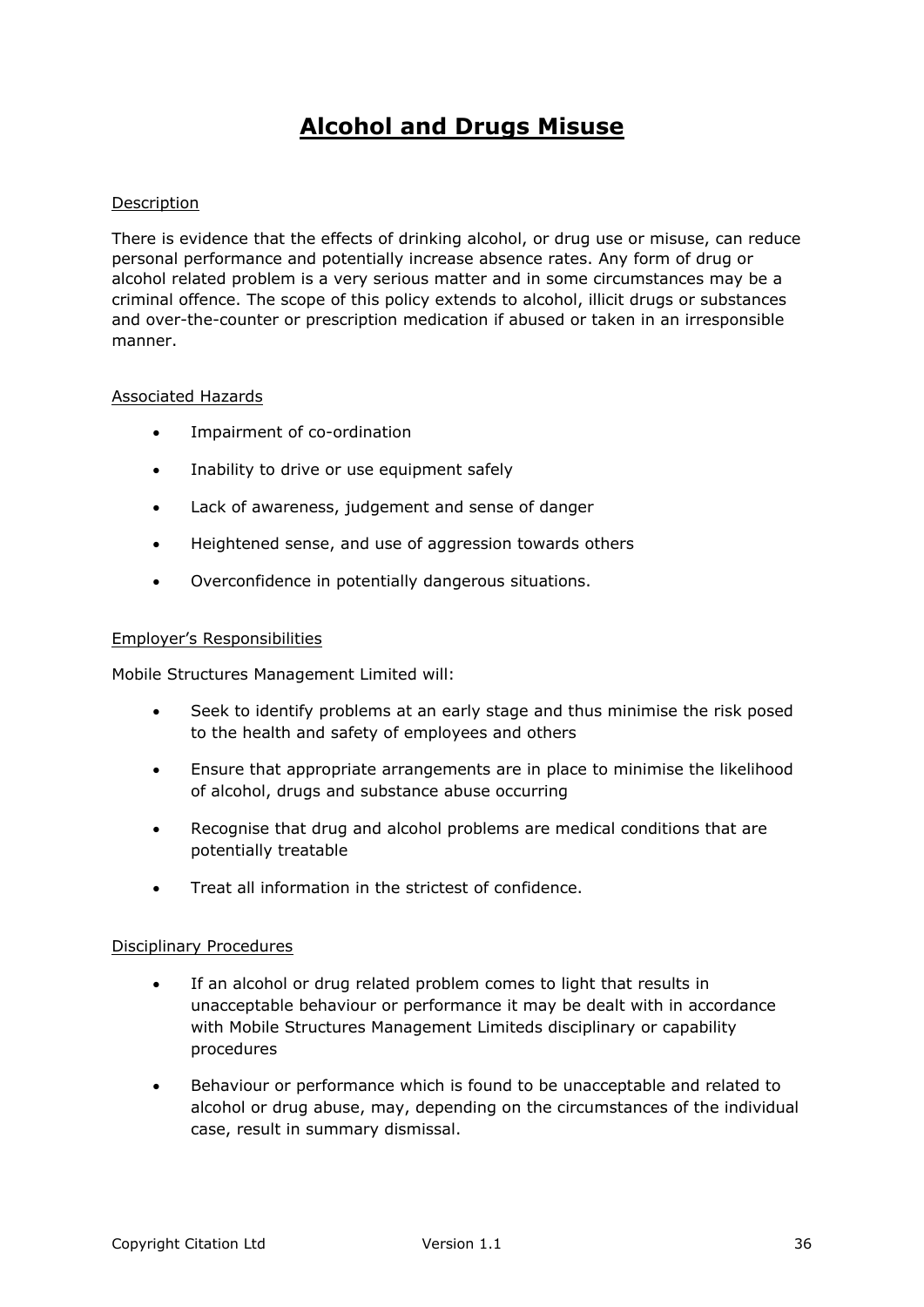# Employees Responsibilities

Employees will:

- Inform your line manager if you are taking any prescription medications that may affect your ability to safely operate vehicles, equipment or machinery or to carry out your duties
- Not attend work at any time whilst under the detrimental influence of alcohol or drugs
- Seek help voluntarily if they recognise they have an alcohol or drug related problem
- Inform the Manager if they are aware that any employees have an alcohol or drug related problem that is affecting their work. This will ensure that employees receive the necessary support and assistance.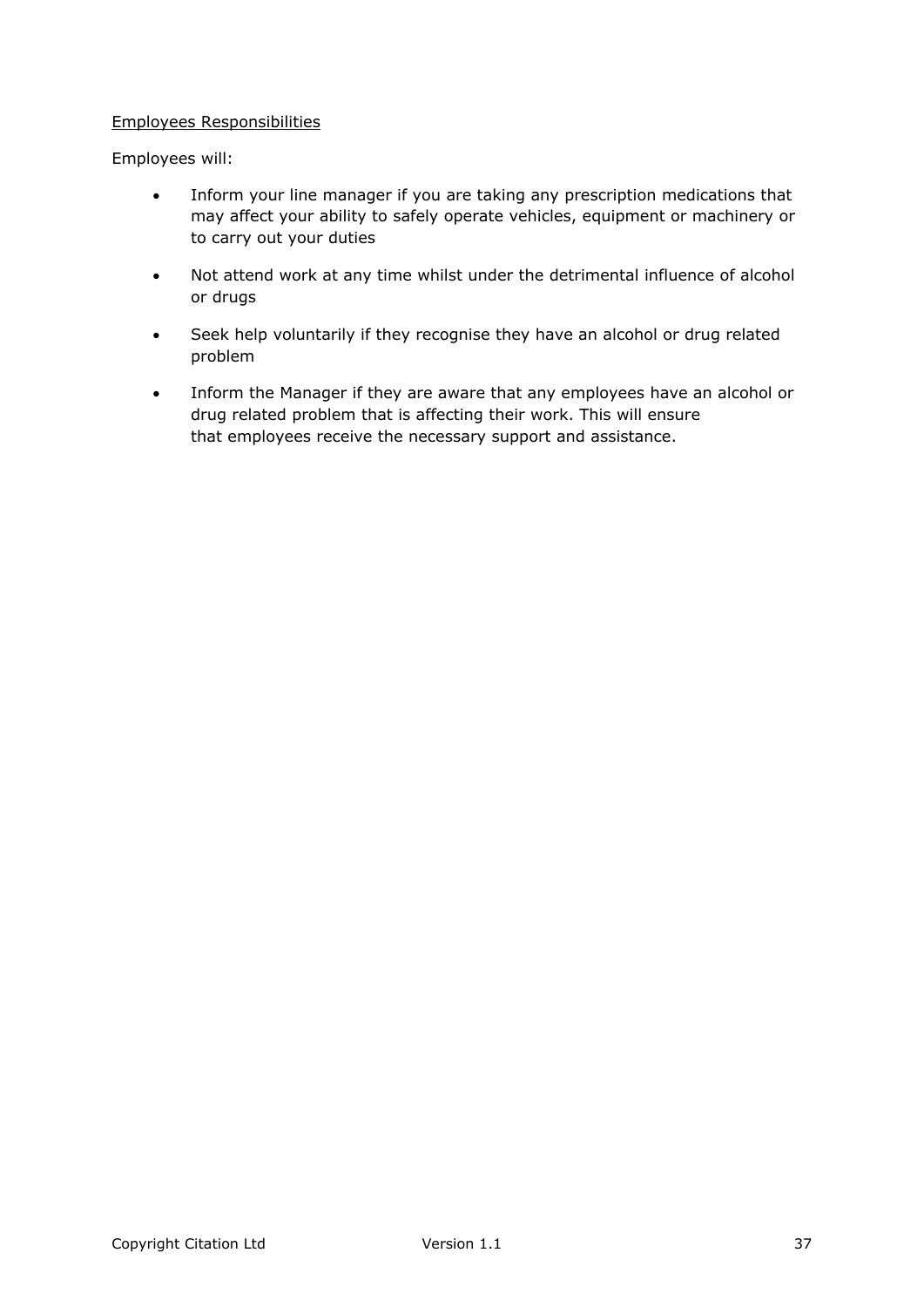# **Bomb Threats**

## Description

The receipt or setting down of explosive or other potentially dangerous devices is a hazard in all premises. The aim at all times is to ensure that effective procedures are in place which are clearly understood to ensure, so far as is reasonably practicable, the safety of all persons on the premises.

### Associated Hazards

- Fire and explosion
- Fatalities/major injuries.

### Employer's Responsibilities

Mobile Structures Management Limited will take appropriate measures it feels adequate to control the threat posed, by:

- Carrying out a risk assessment for bomb threats
- Implementing precautions and procedures when dealing with bomb threats
- Ensuring that all staff receive the necessary training and clearly understand the procedures for a bomb threat
- Co-ordinating and directing employees and others, including visitors, in the event of a bomb threat
- Reporting all bomb threat incidents to the police
- Identifying all staff that could conceivably receive a bomb threat and ensure that they are trained in handling procedures or at least have ready access to instructions – and know where these are kept
- Drawing up a clear and accessible list of actions to take on receipt of a call, ensuring that it can be printed off and fixed to walls or desks, so that staff can see it instantly
- Ensuring that all staff are aware of their roles
- Rehearsing bomb threat procedures as part of evacuation procedures.

### Employees Responsibilities

- Employees must know what to do in the event of a bomb threat and take appropriate action
- Employees must participate in bomb alert training and evacuation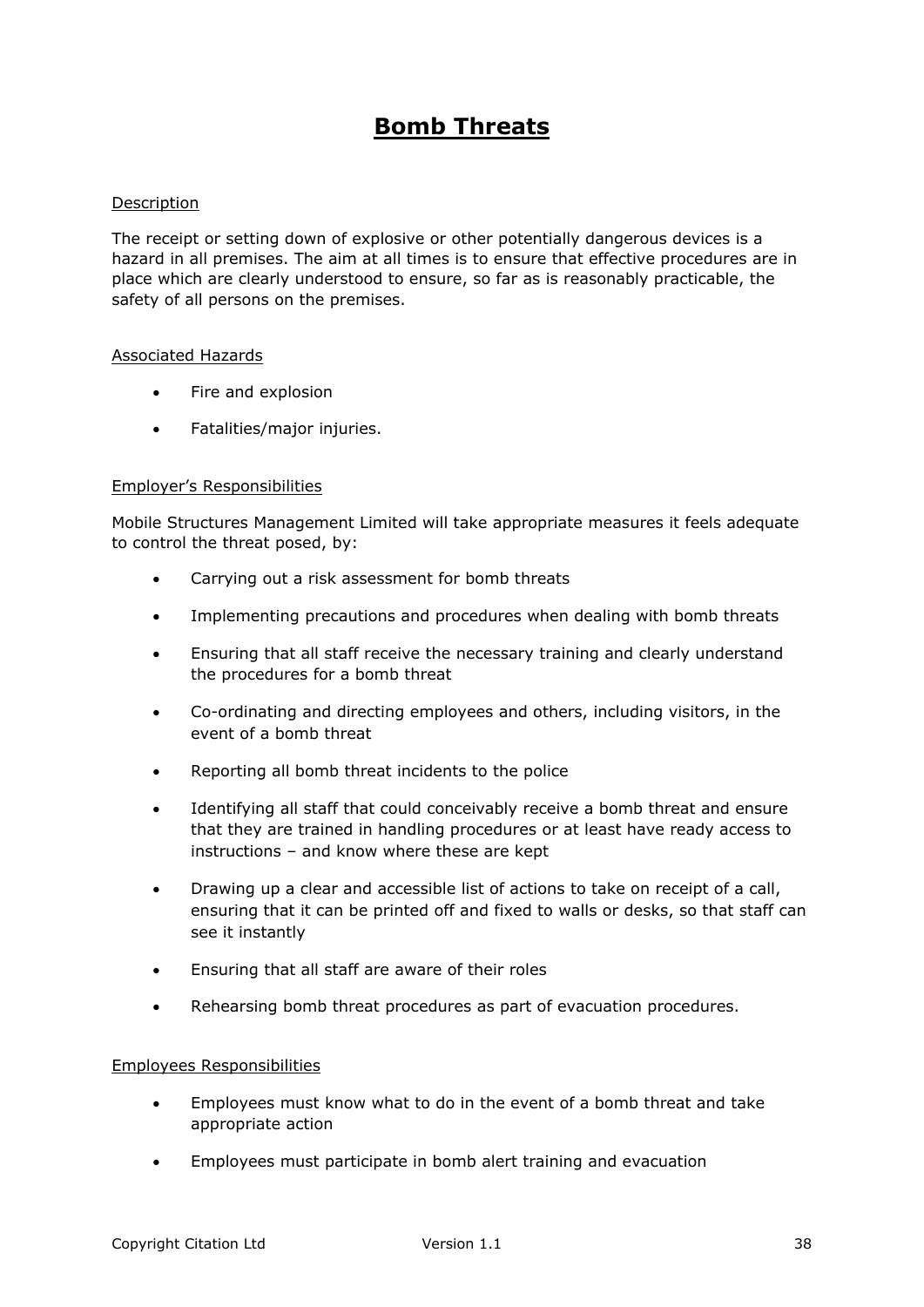Employees must never compromise the security of the building in any way.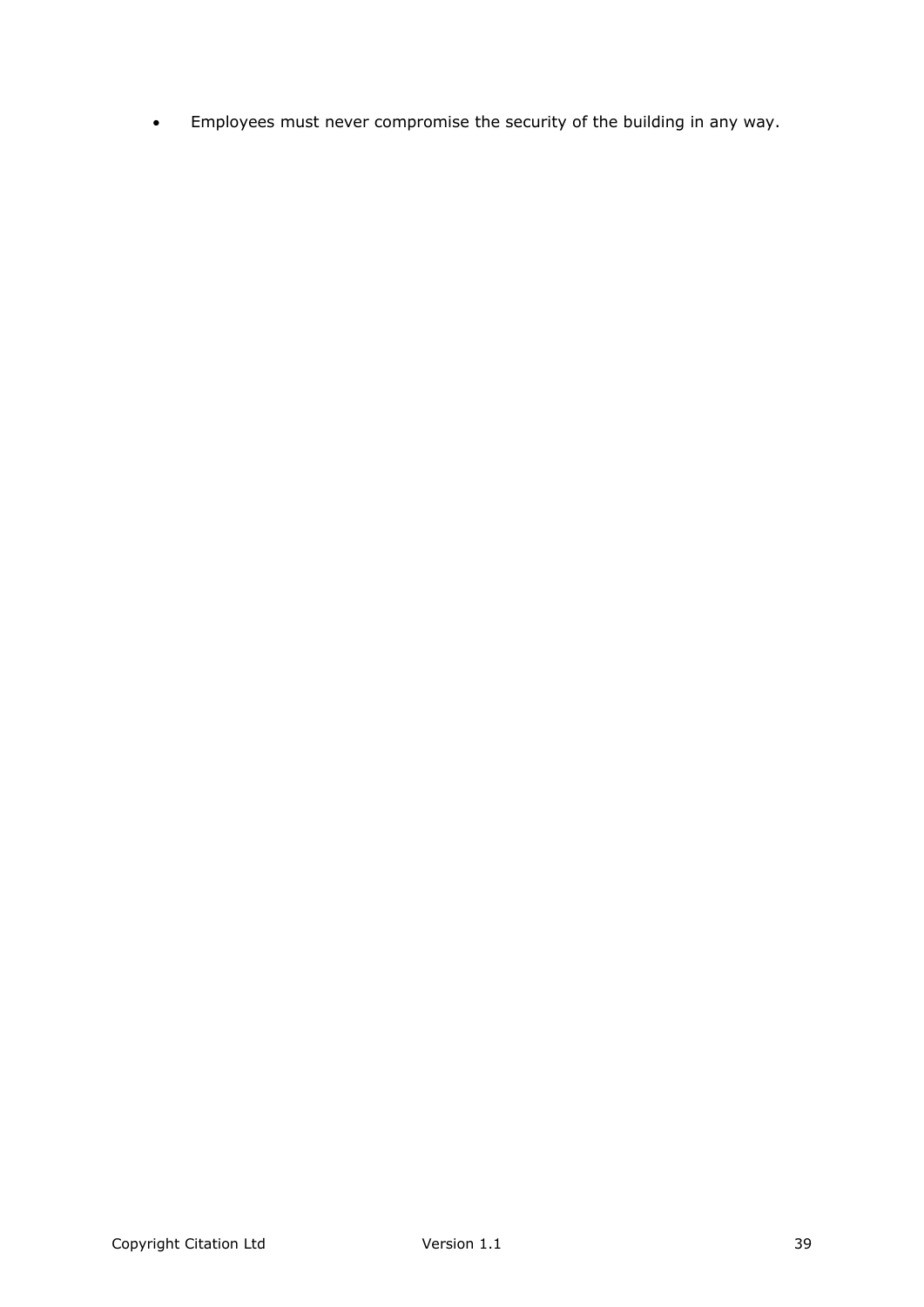# **Cartridge Operated Fixing Tools**

### Description

Cartridge operated fixing tools, rivet guns and cartridge hammers provide a simple, rapid method of securing materials together with pins and rivets and or fixing studs, eyelets, bolts etc. This method of fixing can be used with most building materials such as brick, concrete and mild or structural steel.

These tools have the advantage of portability, as they don't require a separate power source, hoses or cables. However, in the wrong hands they can be lethal, as in order to penetrate a hard surface the pin must have considerable energy, similar to that of a bullet from a small-bore firearm. It is essential, therefore, that only fully trained, certified and competent operators are permitted to operate these tools.

Each manufacturer produces a range of fixing devices designed specifically for their own particular equipment. Tools and fixings from different manufacturers should not be mixed.

### Associated Hazards

- Flying materials
- Excessive noise and vibration
- Falls
- Fire and explosion.

### Employer's Responsibilities

- Compile risk assessments and implement suitable controls for work involving cartridge-operated fixing tools
- Provide information, instruction and training and keep appropriate records, specific to each type of equipment used
- Where required erect suitable barriers and controls to prevent unauthorised access
- Keep appropriate records for the issue of tools and cartridges
- Maintain all tools in line with the manufacturer's recommendations
- Provide appropriate personal protective equipment and train employees in their use and storage
- Where required, provide adequate health surveillance for the effects of noise and vibration.

### Employees Responsibilities

Employees will: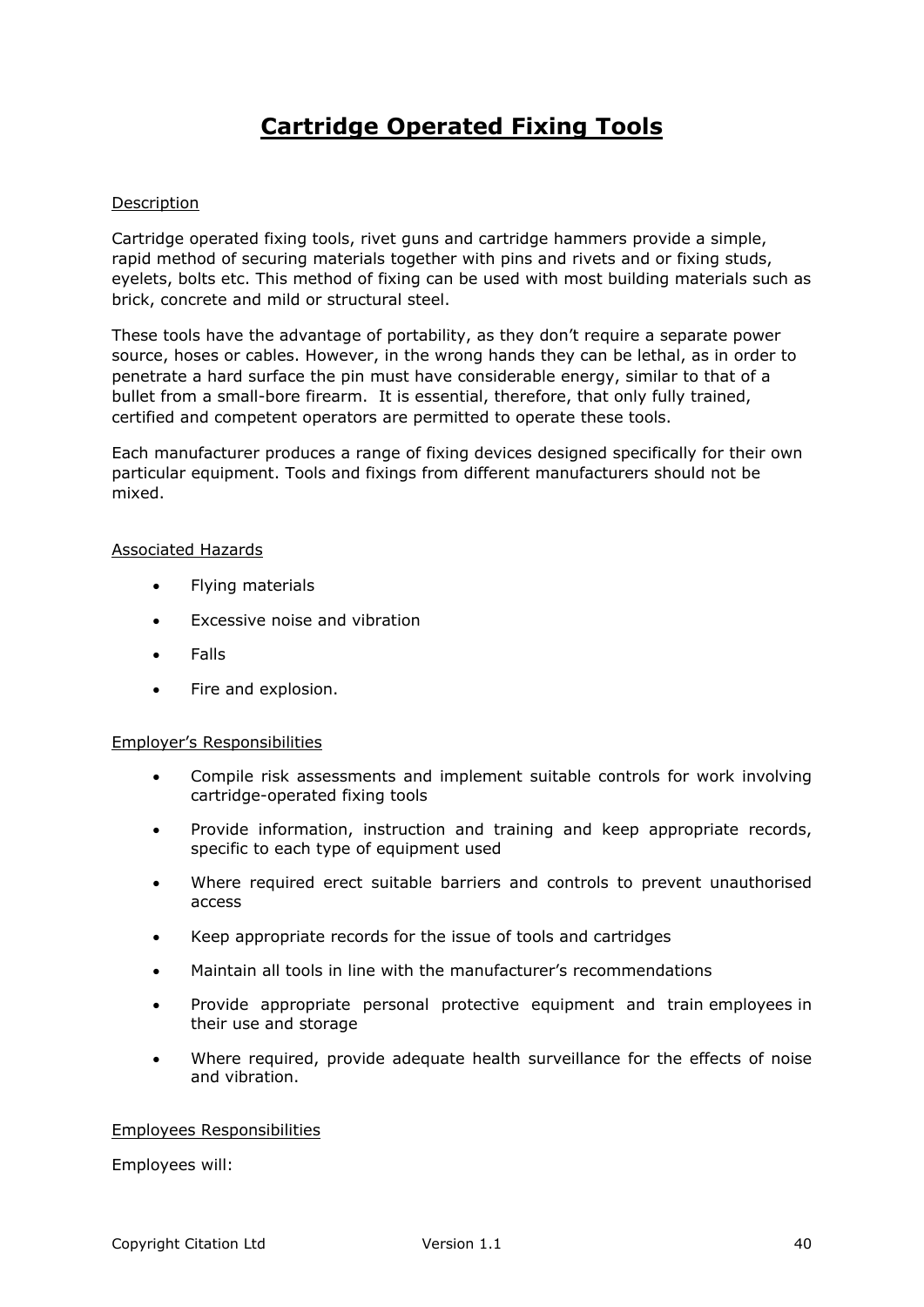- Only operate equipment in line with the manufacturer's instructions and specific safe systems of work
- Check that the tool is unloaded before doing any alteration or adjustment to safety guards, muzzle or barrel
- Follow the manufacturer's guidance when dealing with a misfired cartridge
- Report any defect and ensure the equipment is not used until it has been repaired by a competent person
- Not remove any guards fitted to the tool
- Assist the employer in counting cartridges out and in every day
- Not undertake horseplay, especially with cartridge tools
- Never walk around with a loaded gun
- Wear the appropriate personal protective equipment provided, usually eye and hearing protection as a minimum.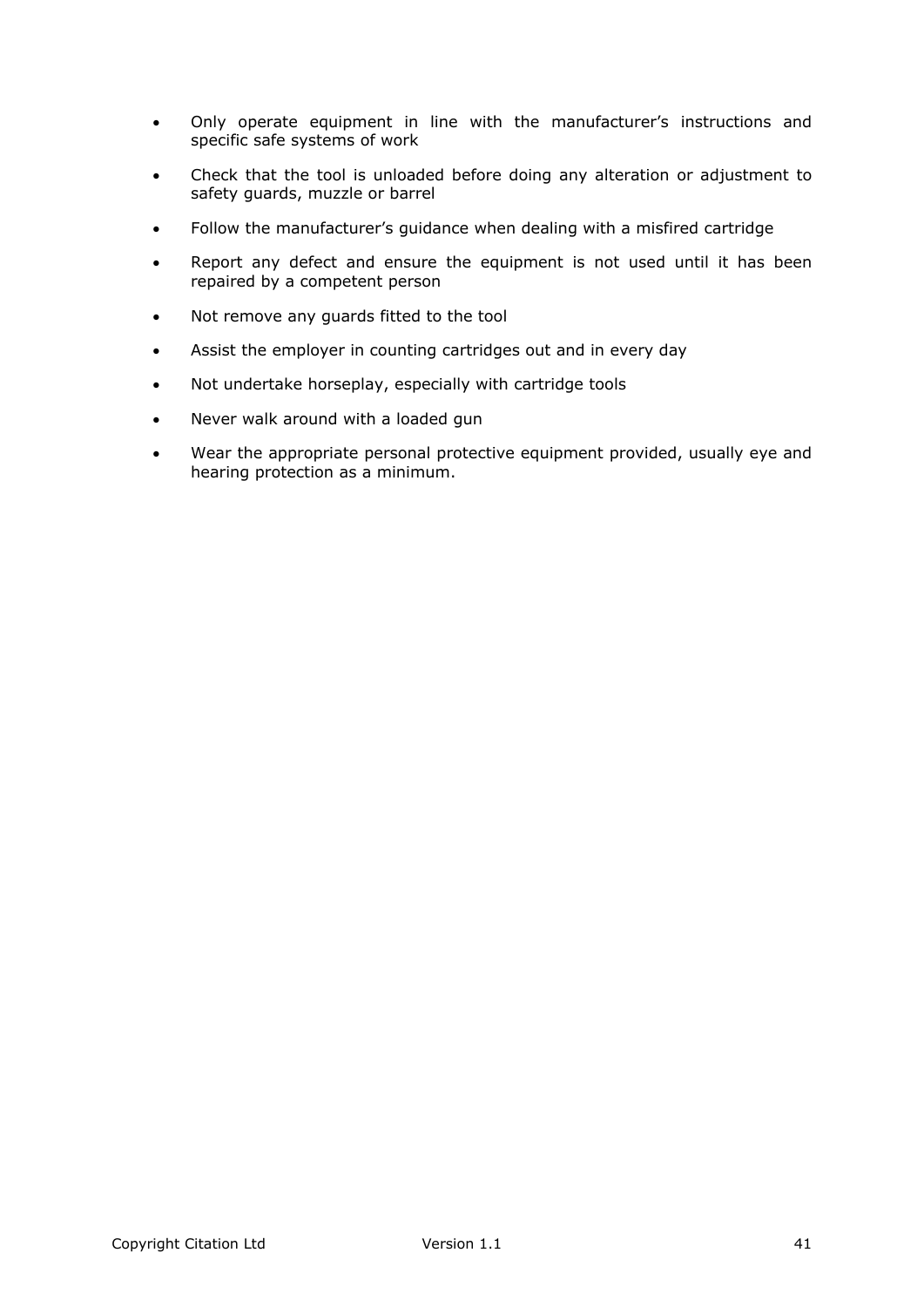# **Compressed Air**

# Description

A compressed air supply, either from a cylinder or from a compressor must be treated with respect. It must never be used for blowing dust or other material from clothing, skin or glassware or for ventilation purposes nor used for leak testing. It is particularly dangerous to direct a jet of compressed air at the body as this may introduce air into the bloodstream, or inflict serious eye injury, or cause a burst eardrum.

Pipe connections must be appropriate for high-pressure work, standard worm driven hose clips are not acceptable for this purpose.

### Associated Risks

- Skin penetration
- Eye damage
- **•** Hearing damage
- **•** Explosion.

### Employers Responsibilities

Mobile Structures Management Limited will: -

- Carry out a suitable risk assessment to identify the significant hazards associated with the use of compressed air
- Implement suitable control measures to eliminate or minimise the significant hazards associated with the use of compressed air
- Where required, provide sucking equipment such as vacuum cleaners for cleaning plant, equipment and surfaces instead of compressed air blowing
- Communicate the hazards and controls to all affected employees
- Provide information, instruction, training and supervision in respect of the use of compressed air
- Ensure all pipe connections are appropriate for high-pressure work and are secure
- Permit competent and trained employees only to work with compressed air
- Ensure that pre-start inspections of air tools are undertaken to check that the hose connections are in good condition and that the lines are free from dirt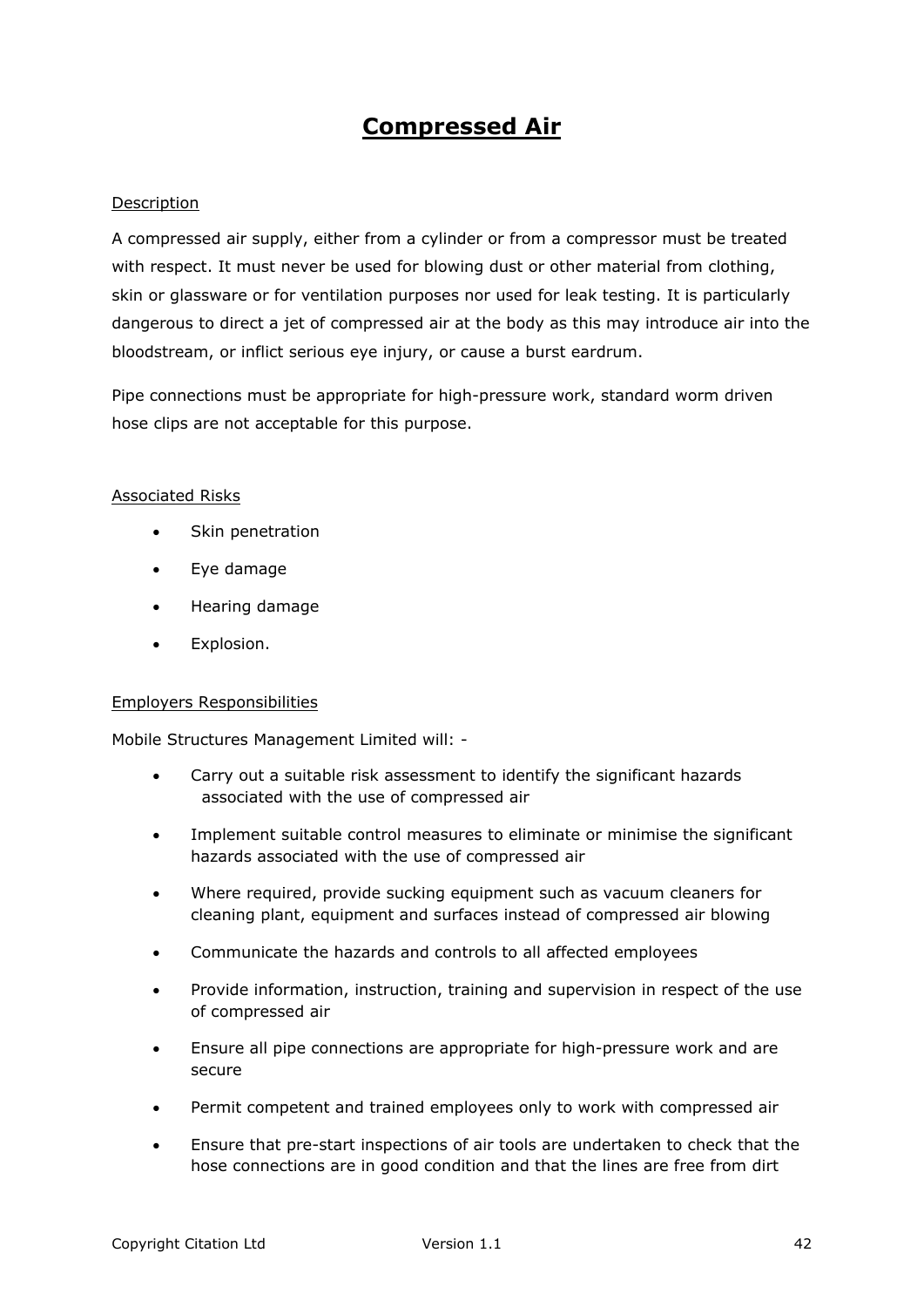- Position equipment on firm and level ground and maintain clear access for its use, isolation and maintenance
- Ensure that all compressors undergo regular inspection, thorough examinations and maintenance. A compressor must be checked in accordance with its Written Scheme of Examination under the Pressure Systems Safety Regulations
- Ensure compressors are fitted with a pressure gauge and safety valve. With large bore, high pressure or long hoses consider the use of self-venting connectors.

## Employees Responsibilities

- Never use compressed air hoses to dust themselves down
- Always isolate the main air supply before disconnecting any air tools
- Follow the manufacturers and any specific company instructions at all times
- Only use tools for which they are trained
- Wear the personal protective equipment which has been provided for use with the equipment
- Not to pick tools up using the hose
- Report any defects immediately and do not use the equipment until the problem has been safely rectified.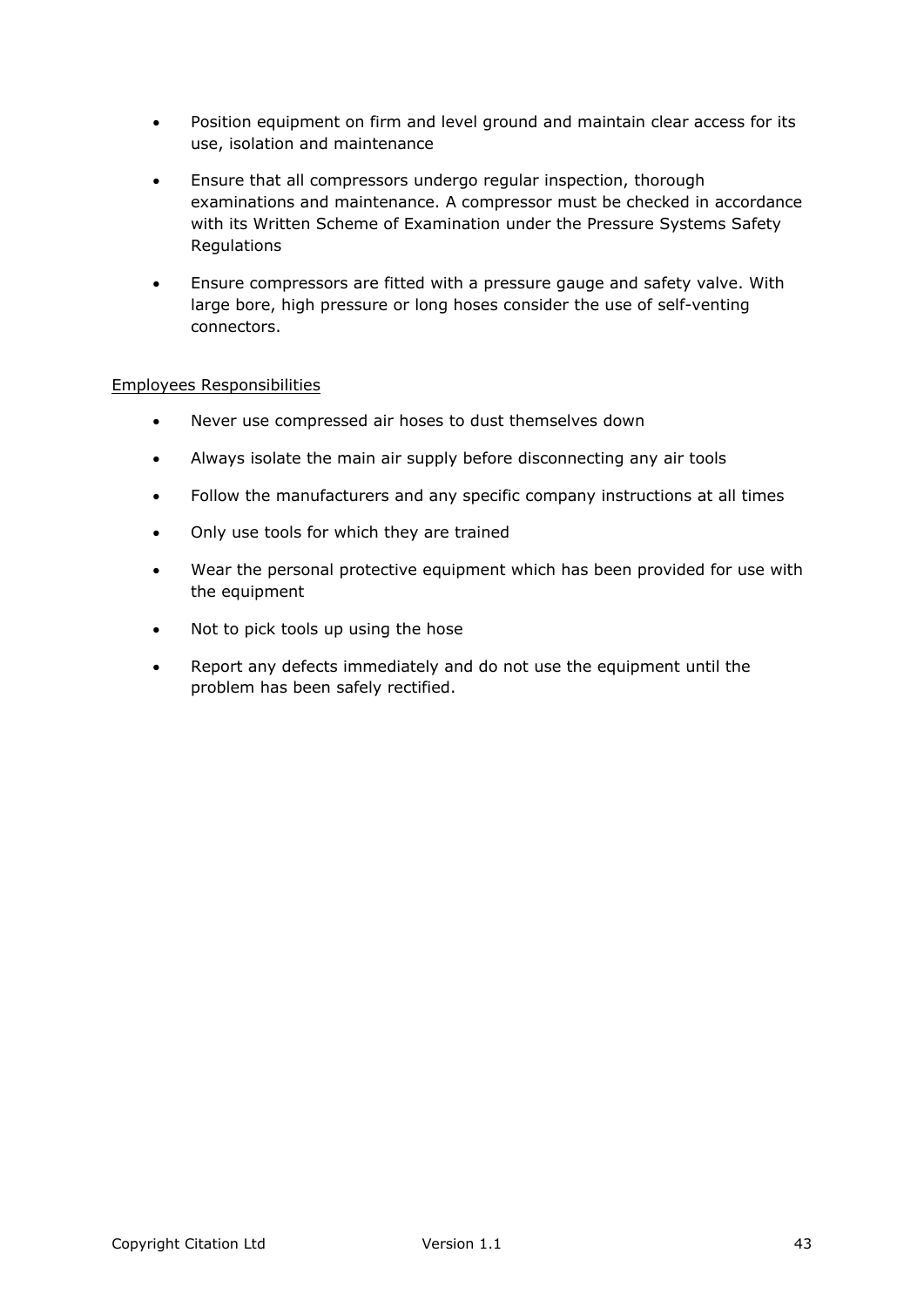# **Compressed Gas Cylinders**

## Description

Accidents involving gas cylinders can be very serious and may result in major injuries or death.

The term 'gas cylinder' includes varying types of pressure vessel used to transport and store gases under pressure. They are used for different purposes e.g. providing heat to soldering and welding activities, beer dispensing, oxygen supply, in heating appliances and for fire fighting appliances.

### Associated Hazards

- Fire and explosion
- Manual handling
- Unsecure or unstable gas cylinders
- Accidental release or leaks of hazardous substances
- Cold surfaces.

### Employer's Responsibilities

In order to reduce the risks posed during the handling, storage and use of compressed gas cylinders, Mobile Structures Management Limited will:

- Carry out a risk assessment to identify the significant hazards associated with using and handling compressed gas cylinders and implement suitable control measures to minimise harm
- Check that cylinders are labelled or marked indicating their content and hazards associated with their contents
- Ensure that affected employees are fully trained in the safe operating and handling of cylinders
- Follow manufacturer's instructions on how to store, handle and use compressed gas cylinders correctly and safely
- Store cylinders in their designated location in a secure, suitably restrained, upright position
- Ensure that storage areas are dry, well ventilated, preferably outdoors, and positioned away from any source of heat, naked flame or direct sunlight. Risk assessments must take into account compatibility of the gases stored
- Ensure that limited numbers of gas cylinders are stored at any time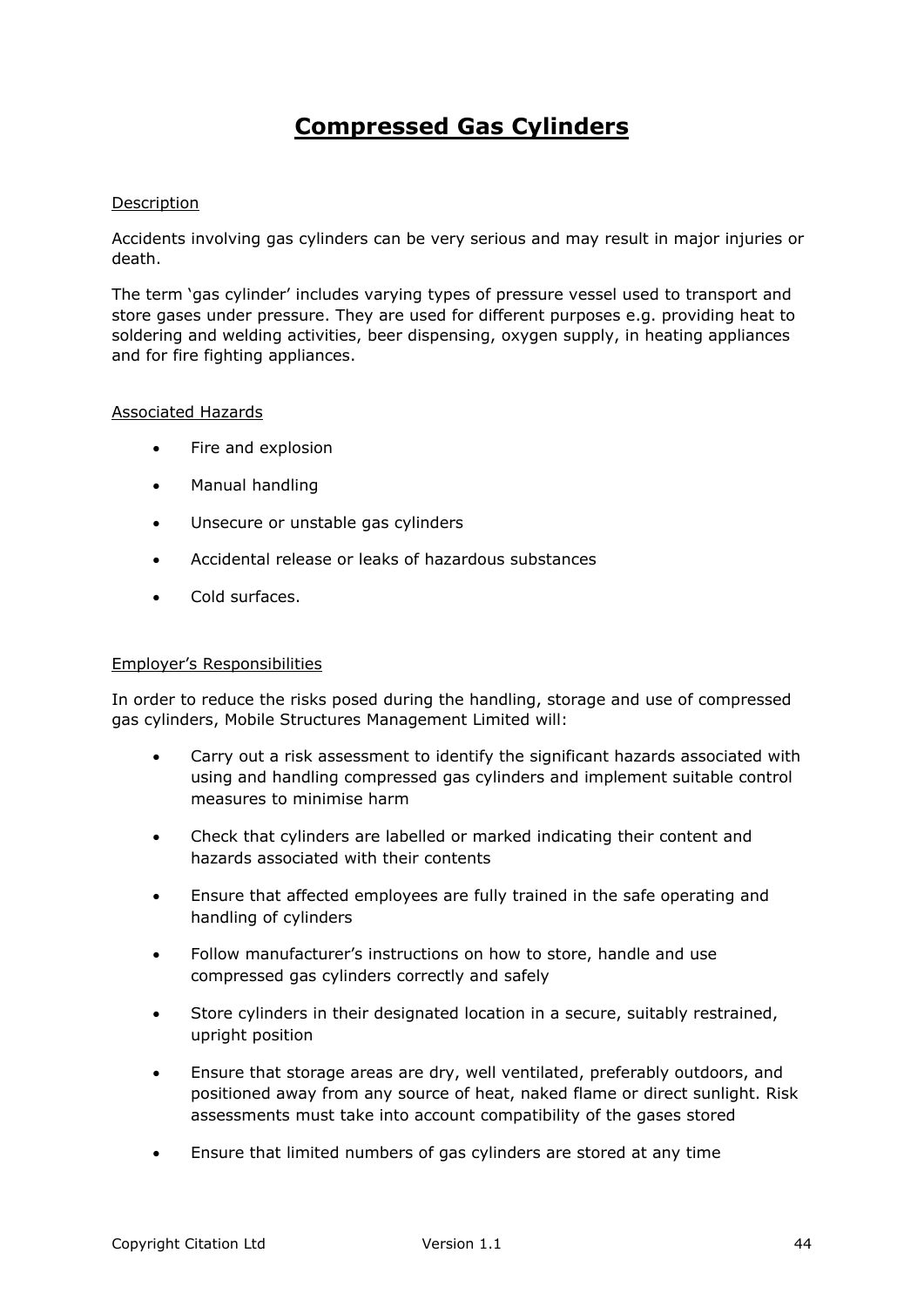- Ensure that gas cylinders and valves are regularly maintained, tested and examined in accordance with the manufacturer's recommendations and statutory requirements
- Undertake and record regular visual inspections of gas cylinders and their associated holders, clamps, couplers, regulators and hoses
- Provide personal protective equipment (PPE), as identified by risk assessment.

### Employees Responsibilities

- Undertake training in the safe use of compressed gas and follow information and instruction provided
- Wear any personal protective equipment (PPE) issued
- Report any damage to cylinders or attachments
- Do not drop, roll or drag gas cylinders
- Use equipment provided by the organisation to handle cylinders.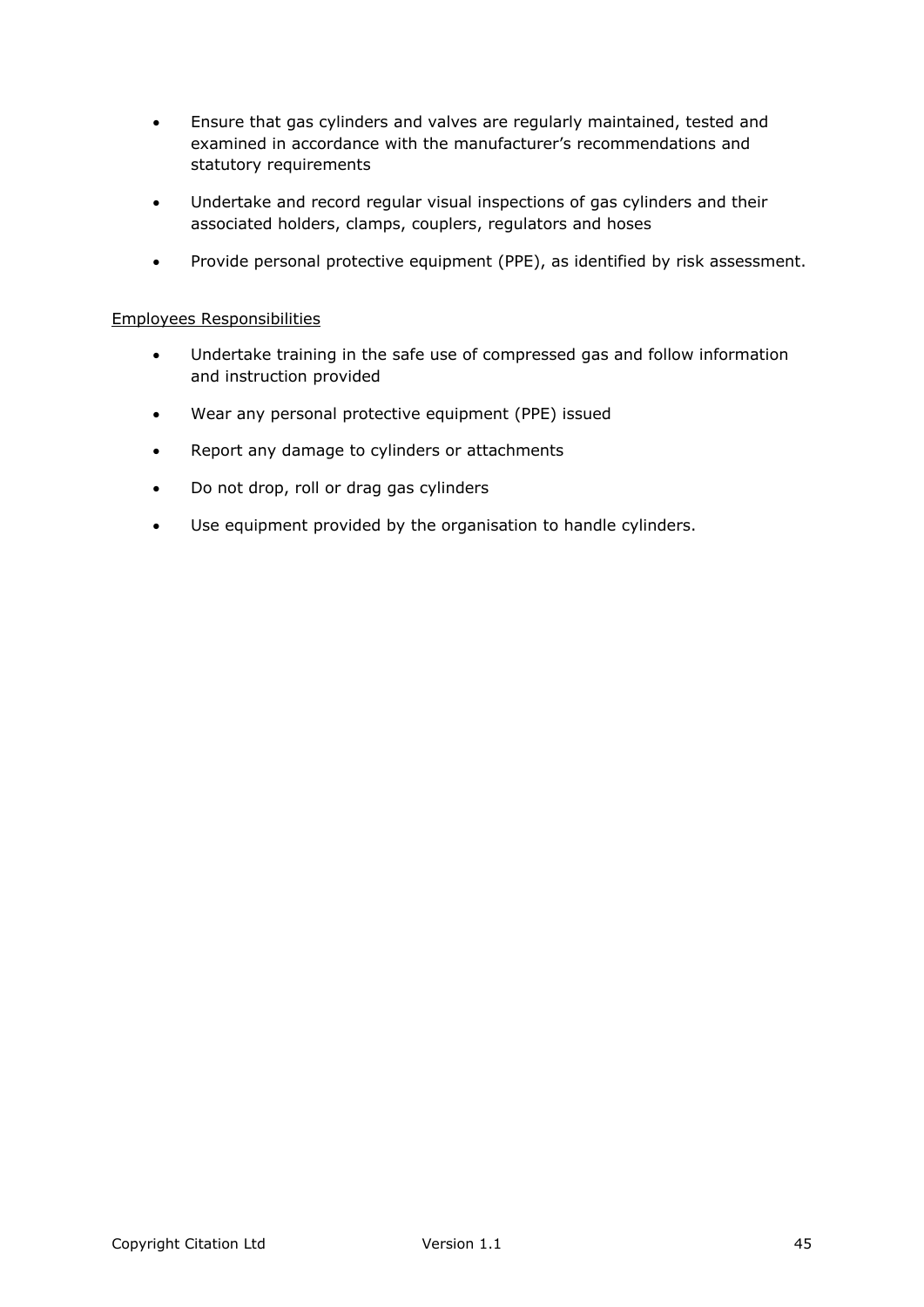# **Construction, Design And Management (CDM) 2015 Responsibilities**

# Description

- The Construction (Design and Management) (CDM) Regulations 2015 cover a very broad range of construction activities such as building, civil engineering, construction work, demolition, site preparation, site clearance, renovation, decoration, installation, maintenance, and dismantling of structures
- Under the CDM Regulations, legal duties apply to the following duty holders; Clients, Designers, Contractors and Workers for all construction projects even for simple, short duration work. Additional duty holders called 'Principal Designer' and 'Principal Contractor' are legally required to be appointed where projects involve or are likely to involve more than one Contractor working on the project at any time. CDM applies to both non-domestic and domestic premises
- For those projects that are likely to take more than 30 days and have more than 20 workers working simultaneously or involve more than 500 person days of construction work, then the projects are notifiable in writing to the Health and Safety Executive, HSE
- Each duty holder must beware of the CDM Regulations and the responsibilities of other duty holders under the Regulations\*. Organisations or individuals are permitted to undertake more than one duty holder role but they will need to demonstrate they have sufficient skills, experience, knowledge, training and organisational skills (if they are an organisation) and the ability to adequately fulfil each of the duties and maintain health and safety
- Anyone working on projects under the control of others must report to them any situation likely to endanger their own health and safety or that of others
- Designers, Contractors, the Principal Designer and the Principal Contractor must consider the 'principles of prevention' to as far as reasonable practicable to eliminate foreseeable risks and if this is not possible, reduce risks or control of them
- The CDM Regulations also apply to work undertaken on behalf of Domestic clients
- This arrangement is for those organisations whose business involves doing construction or construction related work and where they have construction work undertaken on the premises / structures they are responsible for.

# *\* Responsibilities of all duty holders are covered in this arrangement to help satisfy this requirement.*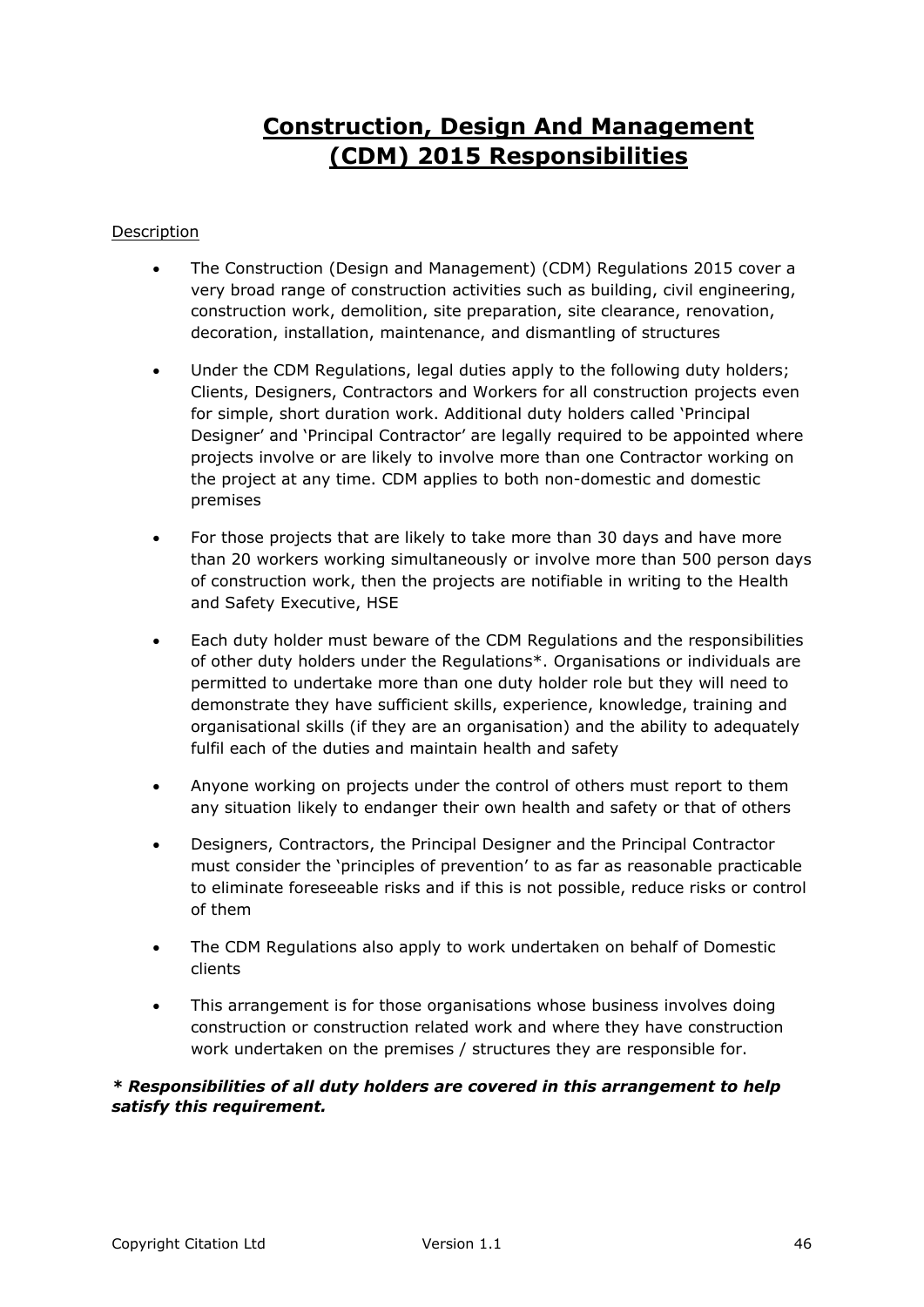### Client's Responsibilities

Clients are defined as companies, organisations or individuals for whom a construction project is carried out.

For all projects, Clients will:

- Appoint Designers and Contractors with appropriate skills, knowledge, skills, experience and who are adequately resourced. If they are an organisation, they should have suitable organisational capabilities
- Take reasonable steps to ensure duty holders carry out their relevant duties before and during the construction phase
- Ensure so far as reasonably practicable that the construction work is carried out without risks to health and safety
- Ensure the HSE are notified of the project for 'notifiable' projects
- Make suitable arrangements for managing, maintaining and reviewing the project for its duration with regular liaison with all duty holders. This should include allocating sufficient time to assess risks, creating the project team, ensuring roles and responsibilities are clear, stipulating that regular meetings are held or regular progress reports are issued, and requiring co-operation, communication and coordination between parties
- Appoint competent / specialist persons to advise on managing health and safety risks for the project, where needed
- Ensure that adequate welfare facilities are in place before the commencement of a project and are available throughout the construction phase
- Provide information ('Pre-Construction Information') about, e.g. the site's hazards, site rules, Client's brief, as soon as possible to duty holders who are designing, bidding and planning for the work. If information is not available, the Client must take reasonable steps to acquire such information
- If there **is only** one Contractor involved with the project, ensure a Construction Phase Plan is drawn up by the Contractor.

For projects which involves more than one Contractor working on the project at any one time Clients will additionally:

 Appoint, as soon as possible in the design process, a **Principal Designer** to control the pre-construction phase and appoint a **Principal Contractor** as soon as practicable before the construction phase begins to control the work. Clients should regularly liaise with these duty holders throughout the duration of the project and take reasonable steps to ensure they comply with their duties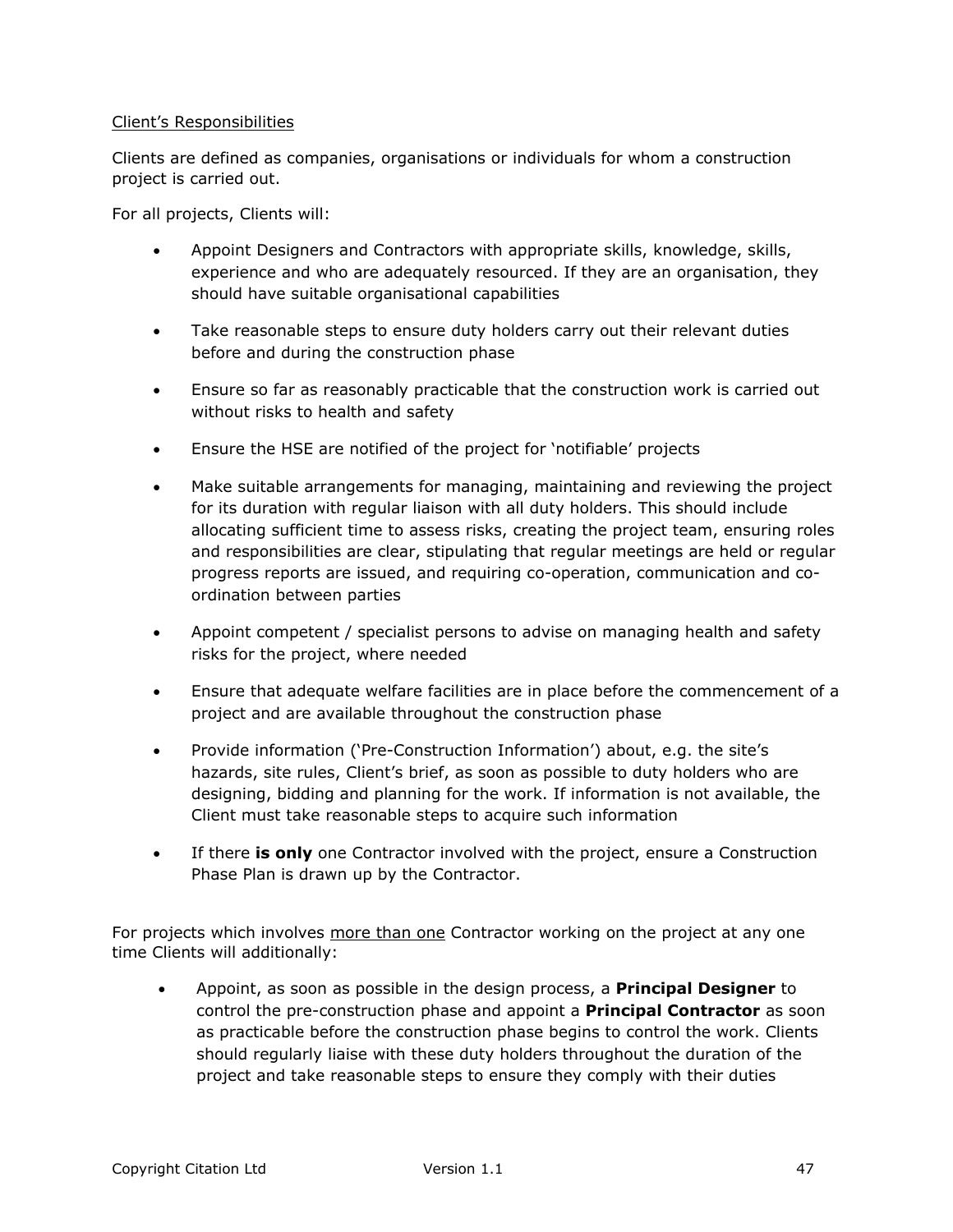- Provide information ('Pre-Construction Information'), as early as possible, to the Principal Designer and Principal Contractor
- Ensure that work does not start before the Construction Phase Plan has been prepared by the Principal Contractor
- Ensure the Principal Designer prepares, regularly reviews and revises a Health and Safety File whilst they are employed. This duty passes to the Principal Contractor if the Principal Designer's contract has ended
- Retain and revise the Health and Safety File as new information becomes available, including after project completion, and provide access to others e.g. new owners and those who undertake further works on the site.

## *Notes:*

# *If the client does not appoint a Principal Contractor or Principal Designer the Client (not a Domestic Client) must assume these duty holders' roles and liabilities.*

# *Where a project has more than one Client, then it is recommended that one of the parties accepts, by contract, to fulfil the role of the Client as defined by CDM.*

## Principal Designer's Responsibilities

This position, is appointed by the Client for projects which involve more than one Contractor. The Principal Designer is the Designer with overall control of the preconstruction phase of the project and can either be an organisation or an individual. This role requires good technical knowledge of the construction industry relevant to the project and a level of understanding, knowledge, experience, and skills to manage and coordinate the pre-construction phase and any design work during construction. If this role is undertaken by an organisation then appropriate organisational capability will also have to be demonstrated.

### Principal Designer Will:

- Advise the Client on their 'Client' CDM health and safety duties and help identify and collect suitable Pre-Construction Information and distribute relevant information to other interested parties
- Where the Principal Designer appoints Designers, check that they have sufficient skills, knowledge, experience and organisational capabilities (if an organisation)
- Plan, manage, monitor and coordinate health and safety during the preconstruction phase of the project and estimate the time required to complete the work
- Identify, design out or control foreseeable risks that could occur during or even after construction, e.g. during maintenance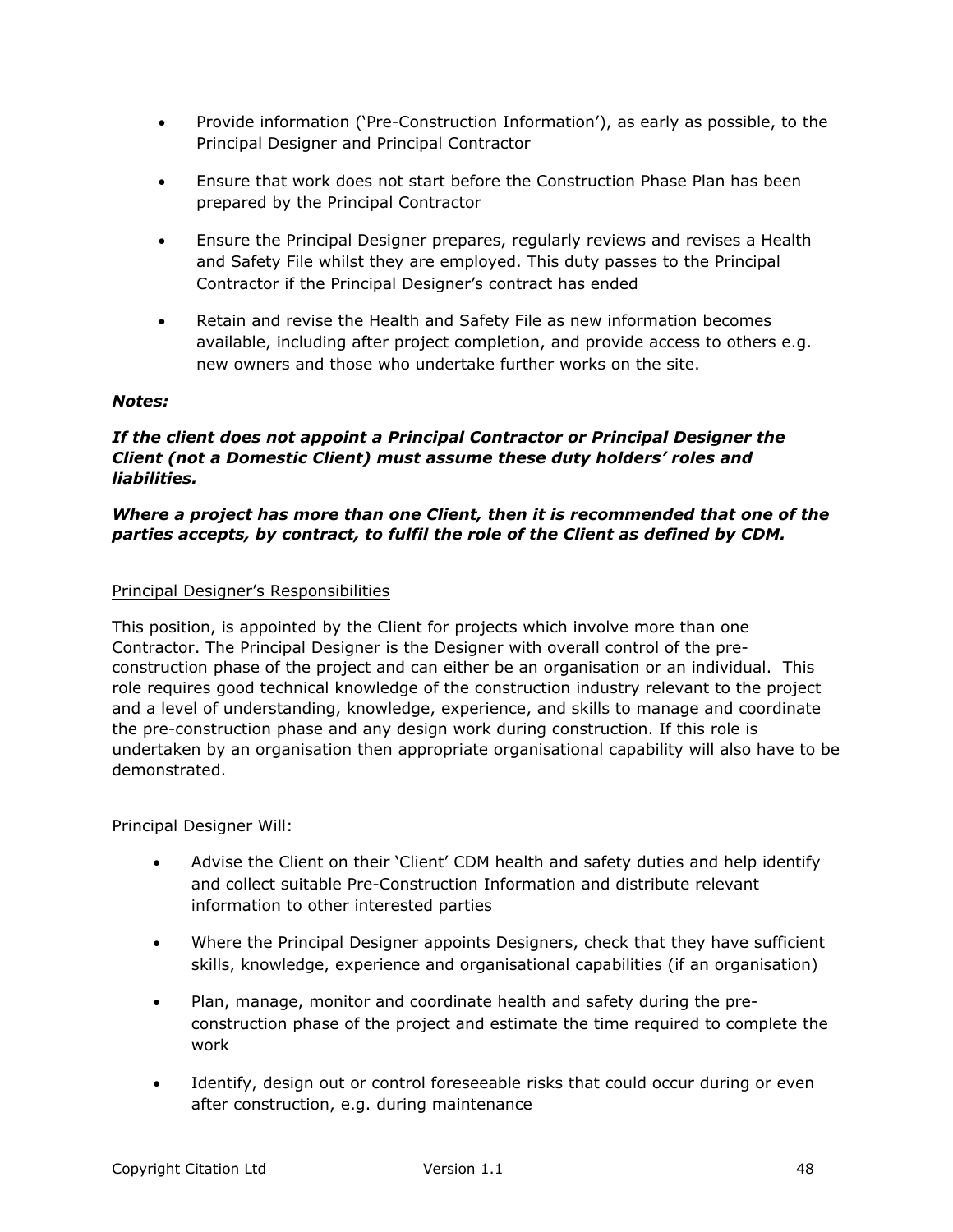- Provide relevant information, e.g. Pre-Construction Information, information from previous Health and Safety Files, to other duty holders
- Co-ordinate the health and safety aspects of the design work whilst ensuring continued communication and co-operation between Designers. Provide information to assist Designers with their work and ensure they exchange relevant information and drawings
- Be satisfied that the designs and process address the hazards and risks associated with the work and structure and that other Designers comply with their CDM duties
- Facilitate good communications and co-operation between Designers, Client, Principal Contractor and Contractors
- Liaise (whilst they are employed) with the Principal Contractor on any design issues during the planning, management, monitoring and coordination of the construction phase. Provide relevant information to the Principal Contractor which will assist them with the development of the Construction Phase Plan
- Prepare and regularly update the Health and Safety File as the construction phase continues
- If required and relevant, take on the role of a Client as defined by CDM, by written agreement, when working for a Domestic client.

# Designer's Responsibilities

The definition of design and Designer is very wide within CDM. Designers can be an organisation or an individual who, e.g. prepares or alters drawings, selects materials or substances, prepares bills of quantities or makes calculations. Therefore, designs and Designers will arise at many stages during the construction process, from the initial design through to actual construction (including temporary works). Designers could be architects, quantity surveyors, surveyors, civil or structural engineers, consultants, Principal Contractors or even Contractors.

### For All Projects, Designers Will:

- Not start designs unless they are satisfied the Client is aware of their 'Client' CDM responsibilities
- Ensure designers they appoint have the necessary skills, knowledge and experience and organisational capabilities (if an organisation)
- Highlight to other duty holders health and safety hazards early and design out or minimise/control foreseeable risks that could occur during or even after construction, e.g. during maintenance, cleaning, refurbishment, demolition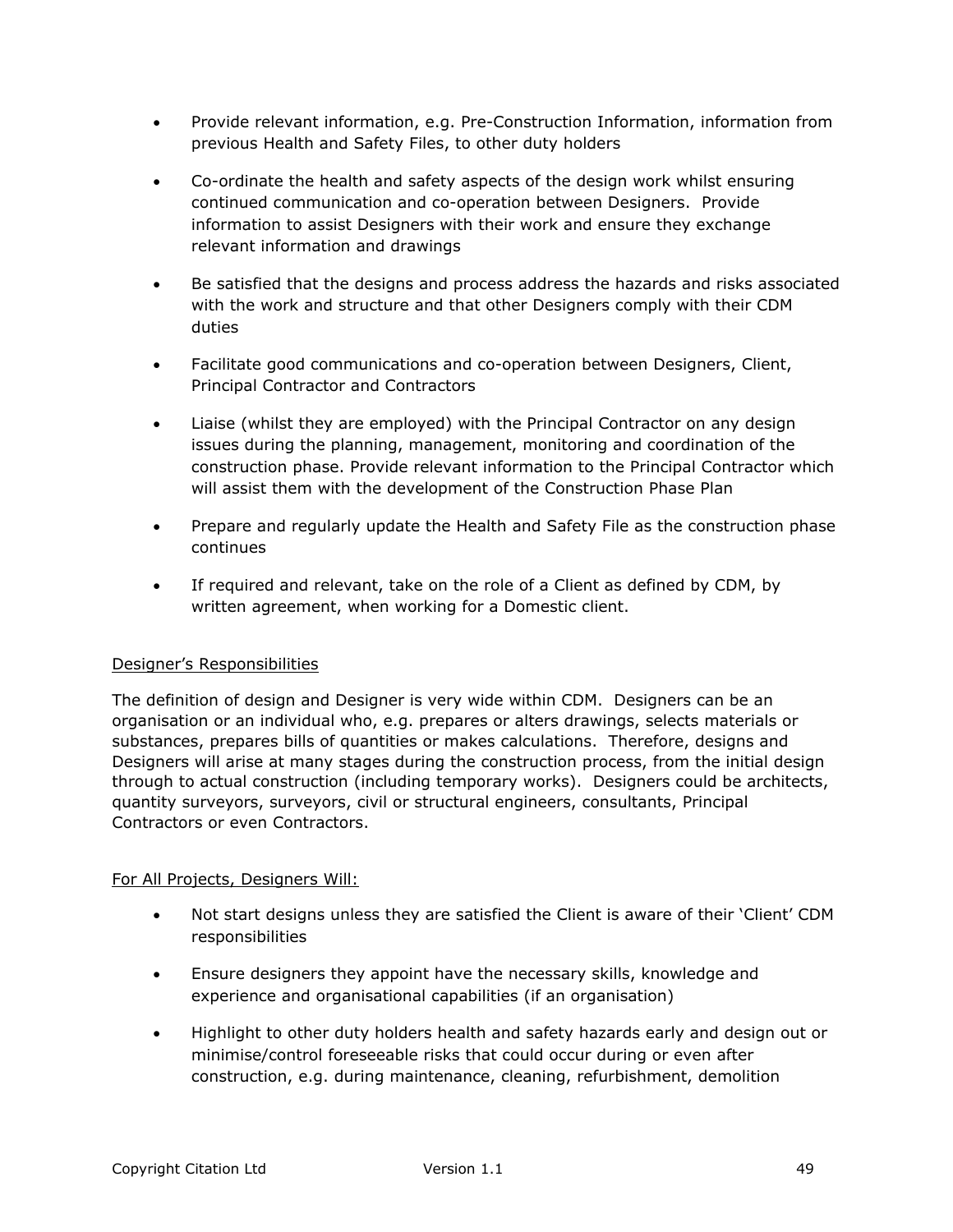- Provide information to the Client for the Pre-Construction Information and use existing Pre-Construction Information when preparing or modifying designs
- Provide relevant design instructions and information to other designers and contractors, e.g. via notes on design drawings, such as, risks that cannot be designed out for the construction or for the maintenance of the structure
- Co-ordinate their own design work and co-operate with other designers, project members, exchanging drawings and information, where necessary
- Take account of the provisions of the Workplace (Health, Safety and Welfare) Regulations which relate to the design of, or materials used in the building / structure.

# For projects which are likely to involve more than one Contractor, Designers will additionally:

- Make the Client aware of the requirements to appoint a Principal Designer and Principal Contractor before work commences
- Provide information for the Health and Safety File, e.g. design drawings
- Co-operate with the Principal Designer during the design process and inform the Principal Designer of risks that cannot be designed out or cannot be reduced or controlled
- Where relevant, if a Domestic client fails to appoint a Principal Designer then the Designer in control of the pre-construction phase of the project will assume Principal Designer duties.

# Principal Contractor's Responsibilities

Clients appoint Principal Contractors only for construction projects that are scheduled to involve more than one contractor. Principal Contractors are normally the main contractor and have the overall responsibility, with the support of Contractors, for planning, coordinating, managing and monitoring health and safety during the construction phase. The Principal Contractor can be an organisation or person and must have the necessary skills, knowledge, experience and organisational capabilities (if an organisation), leadership skills and experience to fulfil the role based on the nature and complexity of the project. There should only be one Principal Contractor per project at any one time.

# Principal Contractors Will:

 Plan, manage, monitor and coordinate health and safety of the construction phase whilst liaising with the Client and Principal Designer and estimate the time required to plan the work or work stages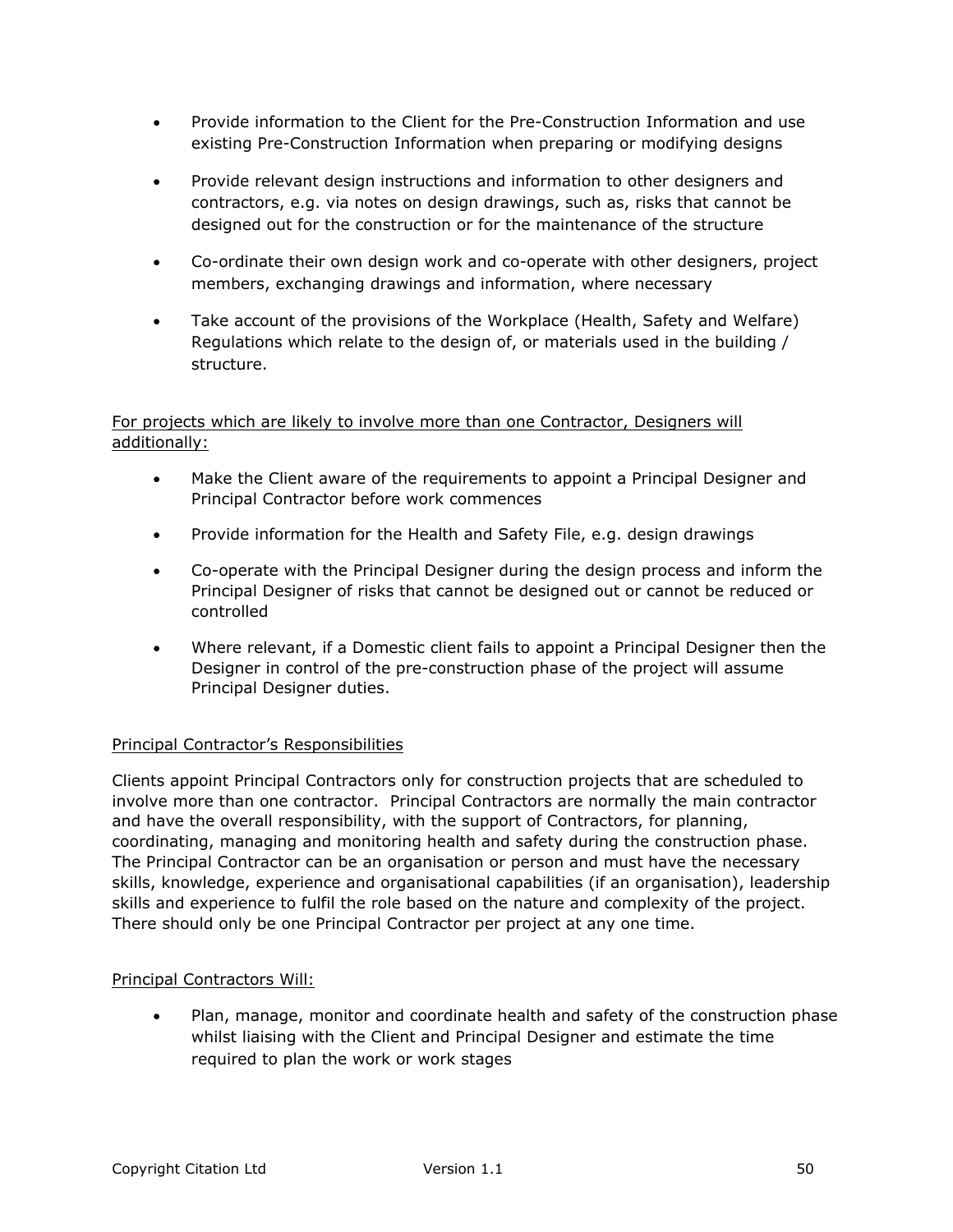- Develop, implement and keep up to date the Construction Phase Plan and provide Contractors with access to relevant parts of the plan
- Utilise information contained in the Pre-Construction information, site rules, Client's brief, etc. for planning and managing the project
- Liaise with other duty holders in identifying significant risks of the work and determining the suitable control measures that need to be implemented
- Check that anyone they appoint has the necessary skills, knowledge, experience and organisational capabilities (if an organisation) to undertake the work safely. Also ensure that workers have received an adequate level of training for the planned tasks
- Ensure sufficient resources, suitable plant and equipment
- Ensure suitable welfare facilities are available at the start of the project and ensure their continued availability and maintenance during the project
- Ensure that all workers have site inductions and any further information required to undertake the work safely
- Consult with workers on health and safety issues during the project by, e.g. holding meetings, when required
- For notifiable projects, display the F10 form in the site office
- Ensure co-operation between duty holders. This includes co-operation of contractors whilst coordinating their work, and encouraging a teamwork approach
- Ensure there is effective and suitable site supervision and that the construction work is adequately monitored
- Take reasonable steps to prevent unauthorised access
- Provide the Principal Designer with information for the Health and Safety File
- Take over the preparation and maintenance of the Health and Safety File if the services of the Principal Designer have finished
- Where relevant, take on the duties of a Client as defined by CDM, for Domestic clients
- Follow the technical requirements of Part 4 and Schedule 2 of the CDM Regulations.

# Contractor's Responsibilities

Contractors are those organisations or individuals who do the actual work and can be either an individual or an organisation. Alternatively, Contractors can be defined as organisations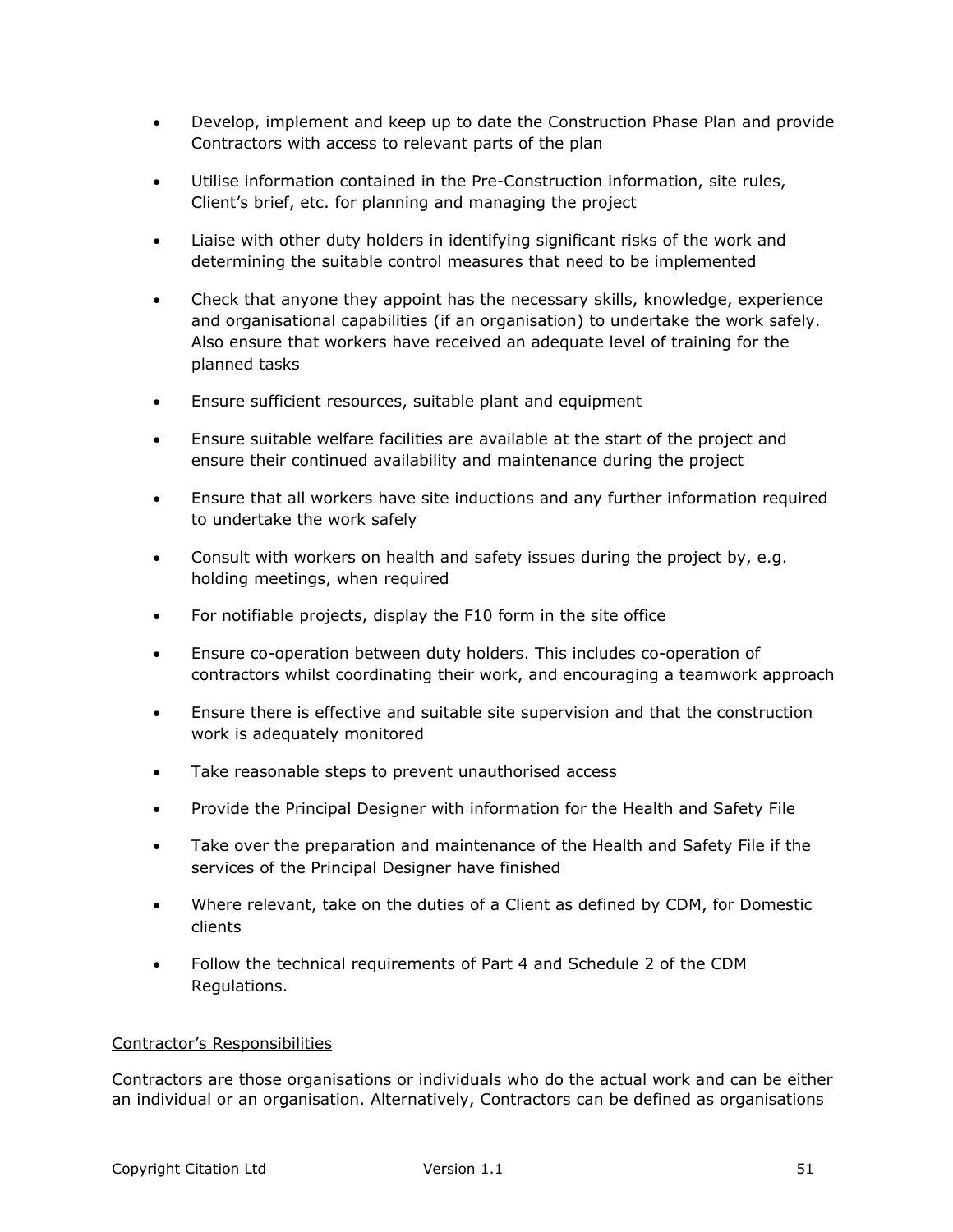or individuals who directly employ or engage construction workers or manage construction work.

For All Construction Projects, Contractors Will:

- Check that the Client is aware of their 'Client' CDM duties
- Plan, manage and monitor the health and safety under their control
- Where there is only one Contractor involved with the project, the Contractor must ensure a construction phase plan is developed before the work begins and that it is updated during the project
- Provide relevant risk assessments and method statements
- Seek specialist support, where necessary
- Ensure sufficient resources, suitable plant and equipment
- Check that sub-contractors and other people they appoint have suitable skills, knowledge, training and experience. Ensure that they are adequately resourced, supervised and inducted
- Provide relevant information to workers under their control, particularly hazards and control measures, through inductions, training or meetings
- Ensure that the workers are properly consulted regarding health and safety
- Co-operate with duty holders and others. Co-ordinate work between all parties
- Take reasonable steps to prevent unauthorised access to the works
- Report any accidents and manage the emergency arrangements
- Provide adequate welfare facilities to their own employees and anyone under their control
- Where relevant for notifiable projects display the HSE notification details in the construction site office where it can be read by workers. The notice must be updated where necessary
- If there is **only** one Contractor involved with the project for a Domestic client, take on the role of the Client as defined by CDM
- Follow the technical specific requirements of Part 4 and Schedule 2 of the CDM Regulations.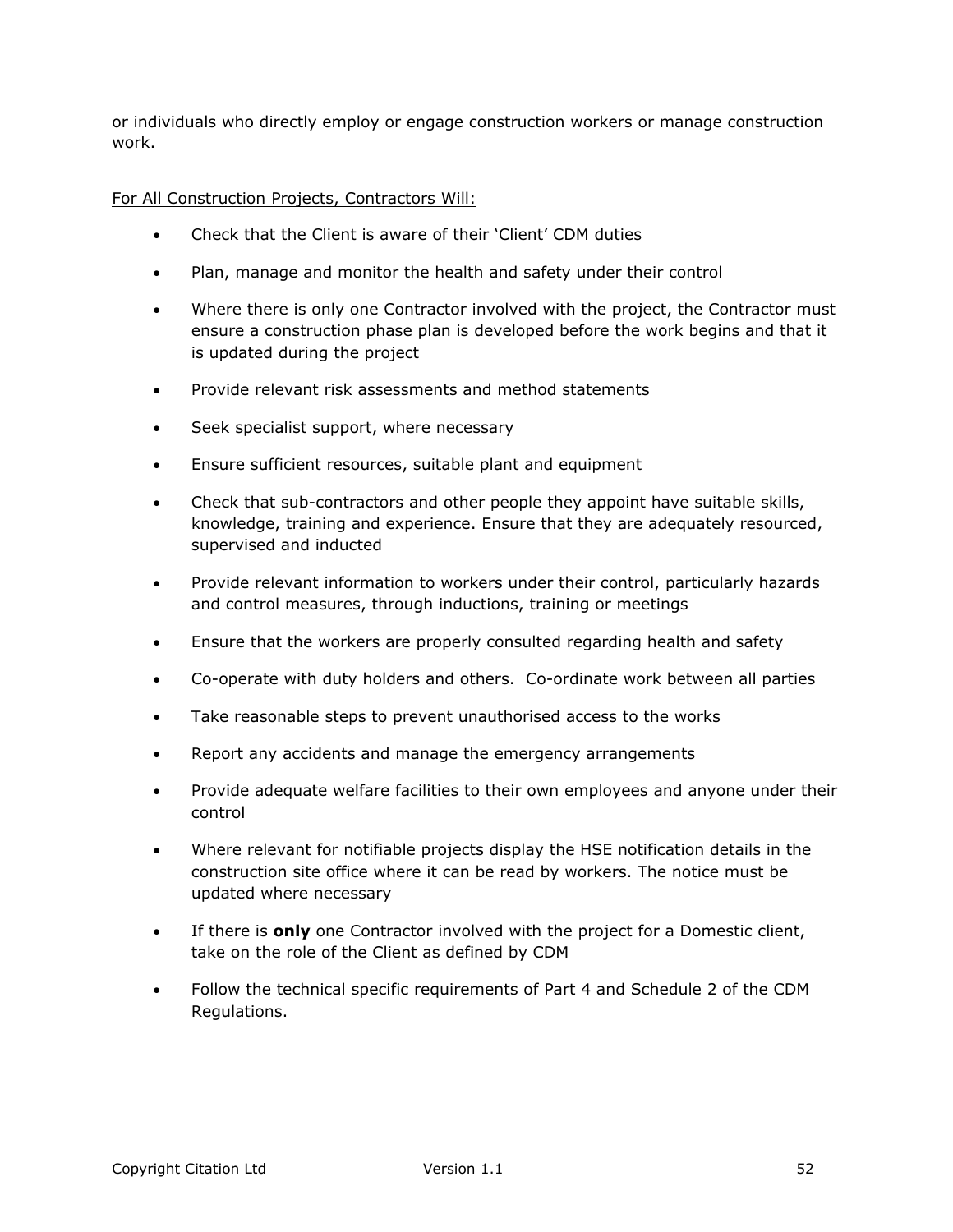# For Projects Which Are Likely To Involve More Than One Contractor, Contractors Will Additionally:

- Co-operate with the Principal Contractor, Principal Designer and others working on the project
- Follow reasonable directions from the Principal Contractor and from the applicable requirements detailed in the Construction Phase Plan. Liaise with the Principal Contractor on the provision of welfare facilities during the works
- Plan their own work but in coordination and cooperation with other duty holders
- Communicate to the Principal Contractor, any accidents or incidents, risks to others from their work and any queries arising from the effectiveness of the Construction Phase Plan
- Where relevant, if a Domestic client fails to appoint a Principal Contractor then the Contractor in control of the construction phase of the project takes on the Principal Contractor's duties.

## Employees Responsibilities

Employees Are Those Who Work For Contractors And For All Projects They Will:

- Take care of their own health and safety and to others who may be affected by their actions
- Read and understand health and safety information provided to them
- Follow site rules
- Attend any relevant induction or training courses
- Report any accidents, incidents or risks that might be a danger to themselves and others
- Liaise with the site safety representative on health and safety matters
- Cooperate with others and follow reasonable directions from duty holders.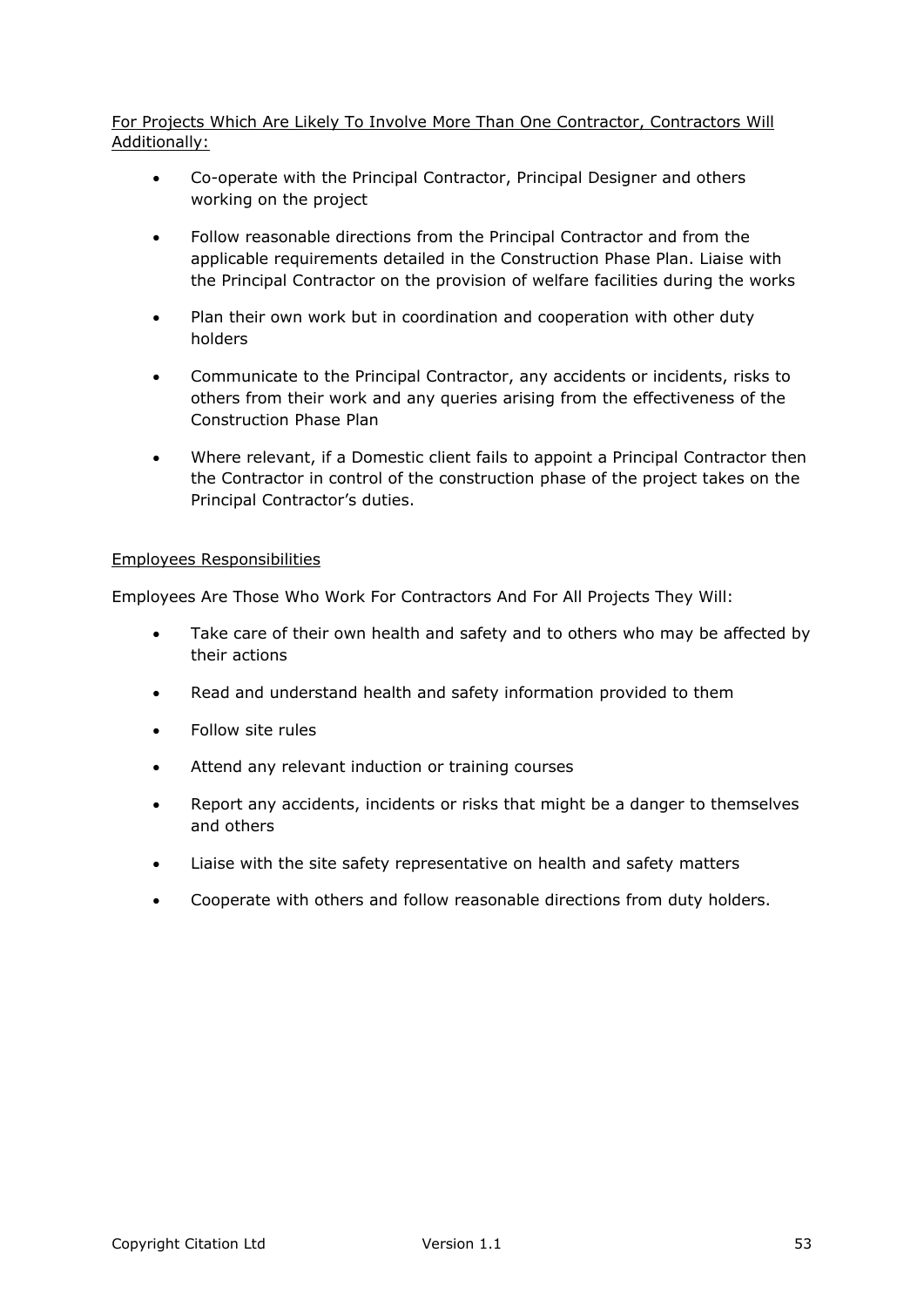# **Contaminated Land**

### Description

Contamination of land can be attributed to a number of historic pollutant processes typically, dumping of hazardous wastes, spills or leaks from manufacturing processes, storage or transportation of hazardous materials.

Activities such as construction, landscaping, etc. may not only expose workers to contaminated land if not properly planned and managed, but may also contribute to pollution through poor handling and storage of materials or through disturbance of existing ground contamination by, for example, drilling or excavation.

### Associated Hazards

- Hazardous, toxic or biological substances
- Fire
- **•** Explosion
- Radiation.

### Employer's Responsibilities

- Make enquiries to clients, landlords, principal designers, designers regarding the presence or likely presence of contaminated land
- Carry out a suitable and sufficient assessment of the risks to health and to the environment from potential ground contamination and implement any protective measures that need to be taken, avoiding direct contact with the contamination, where possible
- Seek expert advice for hazardous materials for which the company has no competence to deal with
- Ensure that all employees involved or affected receive information, instruction, training and supervision in dealing with contaminated land
- Ensure that equipment, plant and vehicles used are suitable for the conditions that they will be exposed to
- Provide workers with suitable personal protective equipment and respiratory protective equipment as required by the risk assessment and ensure that workers use the equipment properly
- Undertake, where applicable, appropriate environmental monitoring
- Prevent land being contaminated by the work activities and ensure a suitable emergency plan, including fire and first aid arrangements, is developed to deal with any spillages or accidental releases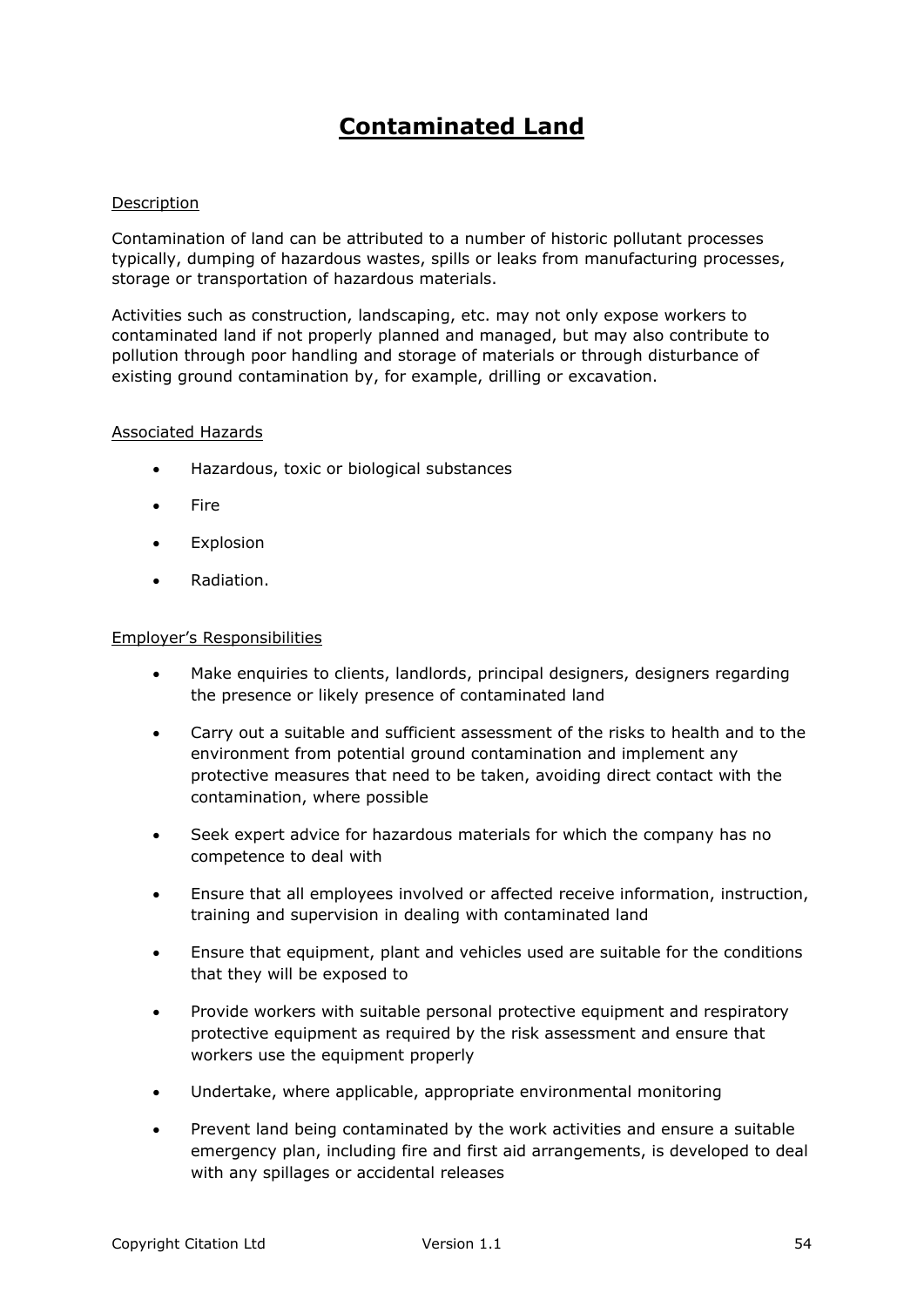Where applicable, ensure the proper removal and disposal of waste soils, contaminated water and equipment washings is carried out in accordance with the appropriate legal and regulatory requirements.

## Employees Responsibilities

- Avoid eating, drinking or smoking when dealing with contaminated land
- Inform employers of any situation where they believe there is a risk to themselves or others who may be affected by the situation
- Follow instructions and procedures given by the employer including risk assessments and method statements
- Ensure personal protection equipment or other safety devices is used
- Ensure procedures are followed for the cleaning and/or disposal of clothing that may become contaminated during the course of the work.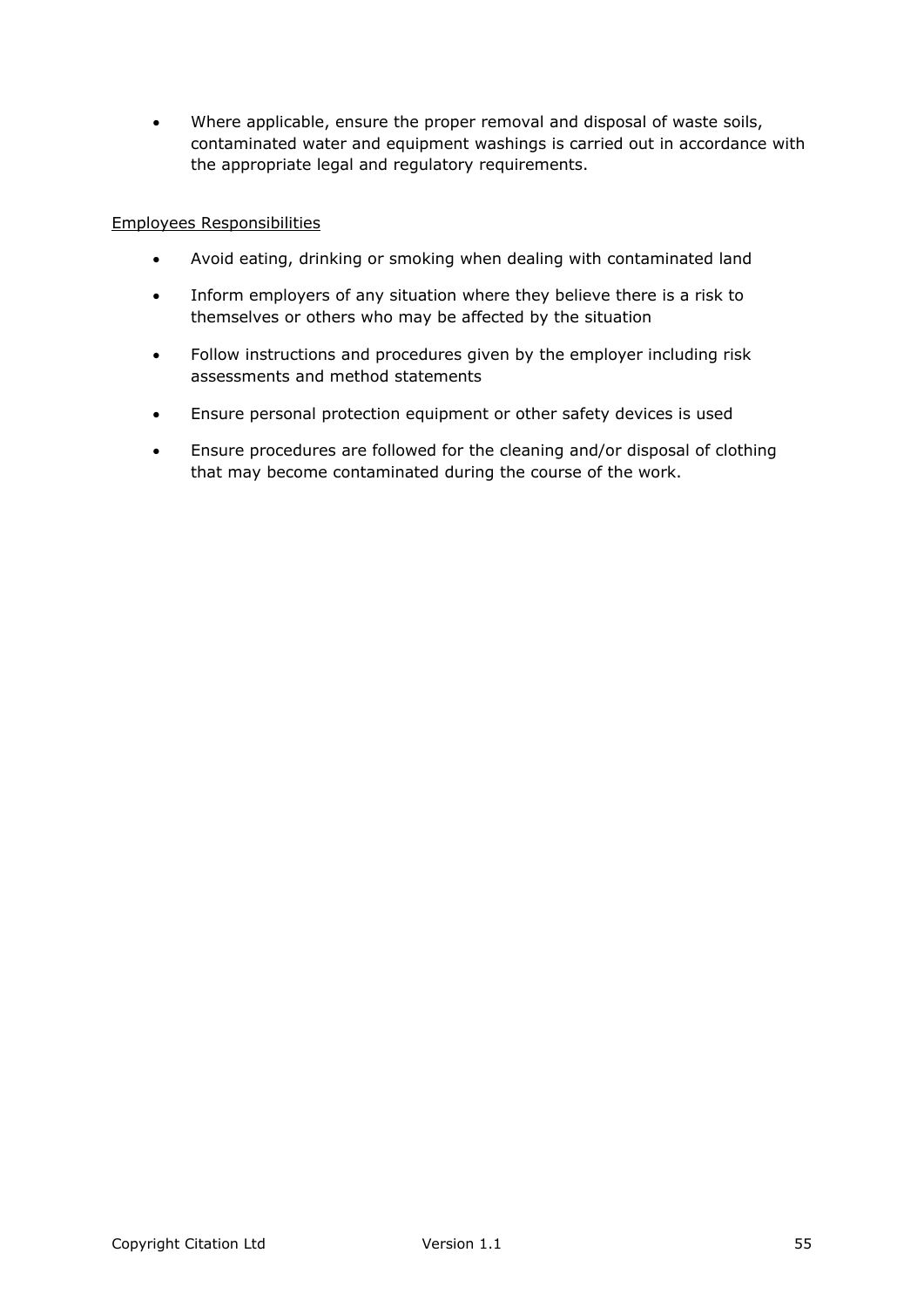# **Contractors**

### Description

A contractor is anyone who is undertaking work on our behalf but is not a direct employee. Contractors may be employed to undertake maintenance, repairs, installation, construction, window cleaning, engineering and many other jobs. Work undertaken for a client by a contractor is usually covered by a civil contract.

Whilst it is good practice for health and safety requirements to be written into such contracts, health and safety responsibilities are defined by criminal law and cannot be passed on to another by a contract.

Thus, in any client/contractor relationship, both parties will have duties under health and safety law. Contractors are especially vulnerable and may put the client's own employees at risk.

### Associated Hazards

- Movement of site traffic
- Excavations
- Working at height
- Manual handling injuries
- Hazardous materials/substances.

### Employer's Responsibilities

Mobile Structures Management Limited will ensure that competent contractors are selected and appointed having regard to: -

- Hazards on site
- Site rules and safety procedures
- The need for and selection of protective clothing
- Any special equipment required
- Information, instruction and training.

Other issues to be addressed are to:

- Ensure that risks associated with the work are assessed
- Include contractor's operations in all safety audits/inspections, paying special attention to access and egress
- Inform employees where contractors are working in their particular area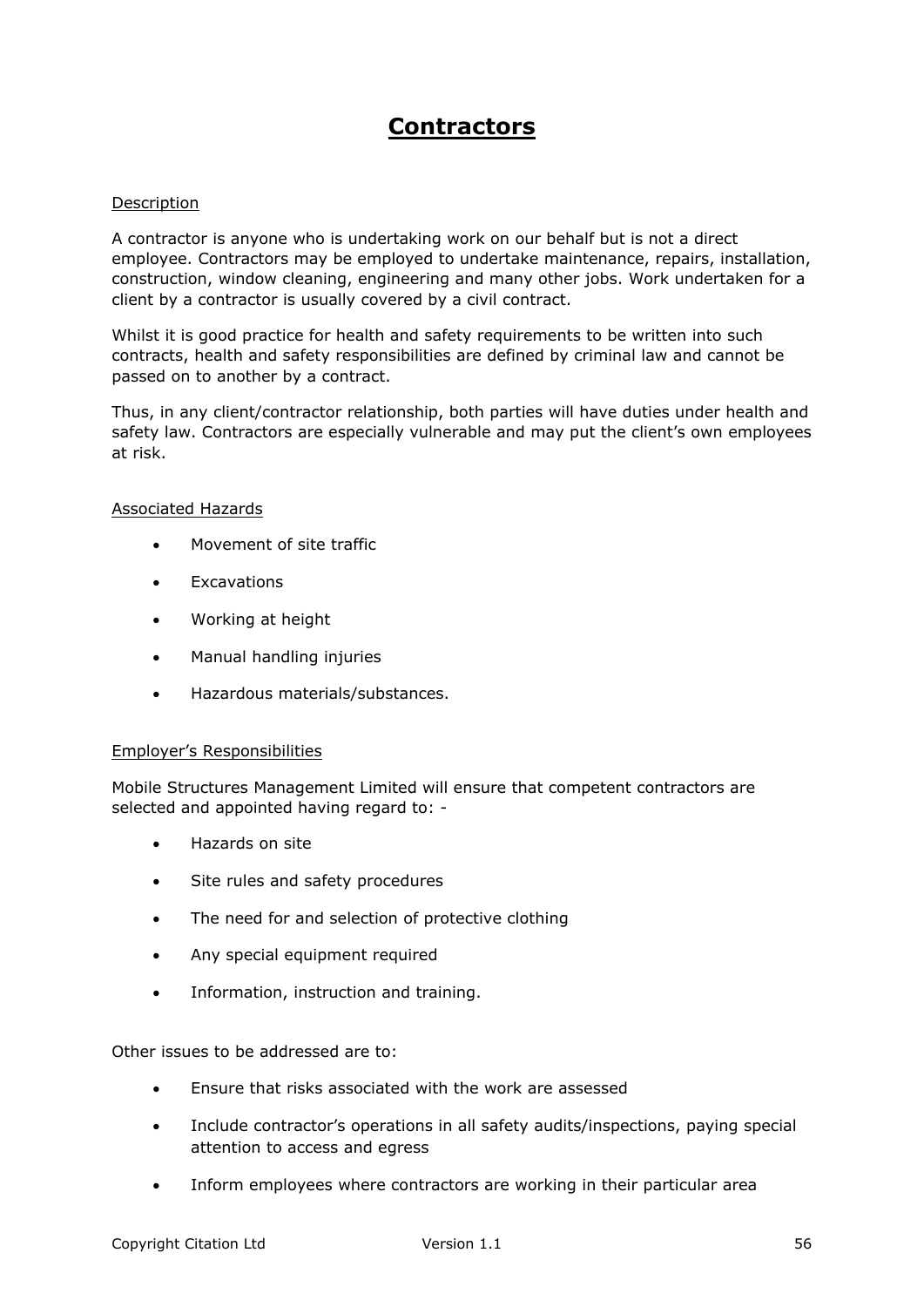- Manage, supervise, co-operate with and co-ordinate contractors when on site
- Ensure that contractors provide and use safe plant and equipment and all necessary PPE
- Check that work has been completed satisfactorily and the area has been left in a safe condition ensuring all debris and tools have been removed.

## Contractor's/Sub-Contractor's Responsibilities

All sub-contractors undertaking work on our behalf:

- Must accept responsibility for complying with the provisions of the Health and Safety at Work etc. Act 1974 and all other relevant statutory provisions in respect of the work comprising the contract
- Must provide suitable and appropriate supervision to plan, control and monitor their operations having carried out risk assessments for the work
- Must agree risk assessments and any method statements with the client before work commences
- Must inform the client of any unforeseen hazards arising from the work to enable the necessary precautions to be put in place
- Shall undertake electrical work and work involving the use of electrical tools and equipment in accordance with the appropriate regulations
- Must ensure plant and machinery brought on site is fully guarded and complies with the requirements of the Provision and Use of Work Equipment Regulations (PUWER)
- Must make available for inspection, test certificates issued by a competent person for equipment such as lifting equipment, air compressors and pressure plant
- Must report all accidents to the client immediately so that they can record the incident in the accident book.

### Employees Responsibilities

Employees will:

 Immediately report any unsafe practices or concerns to the senior person present.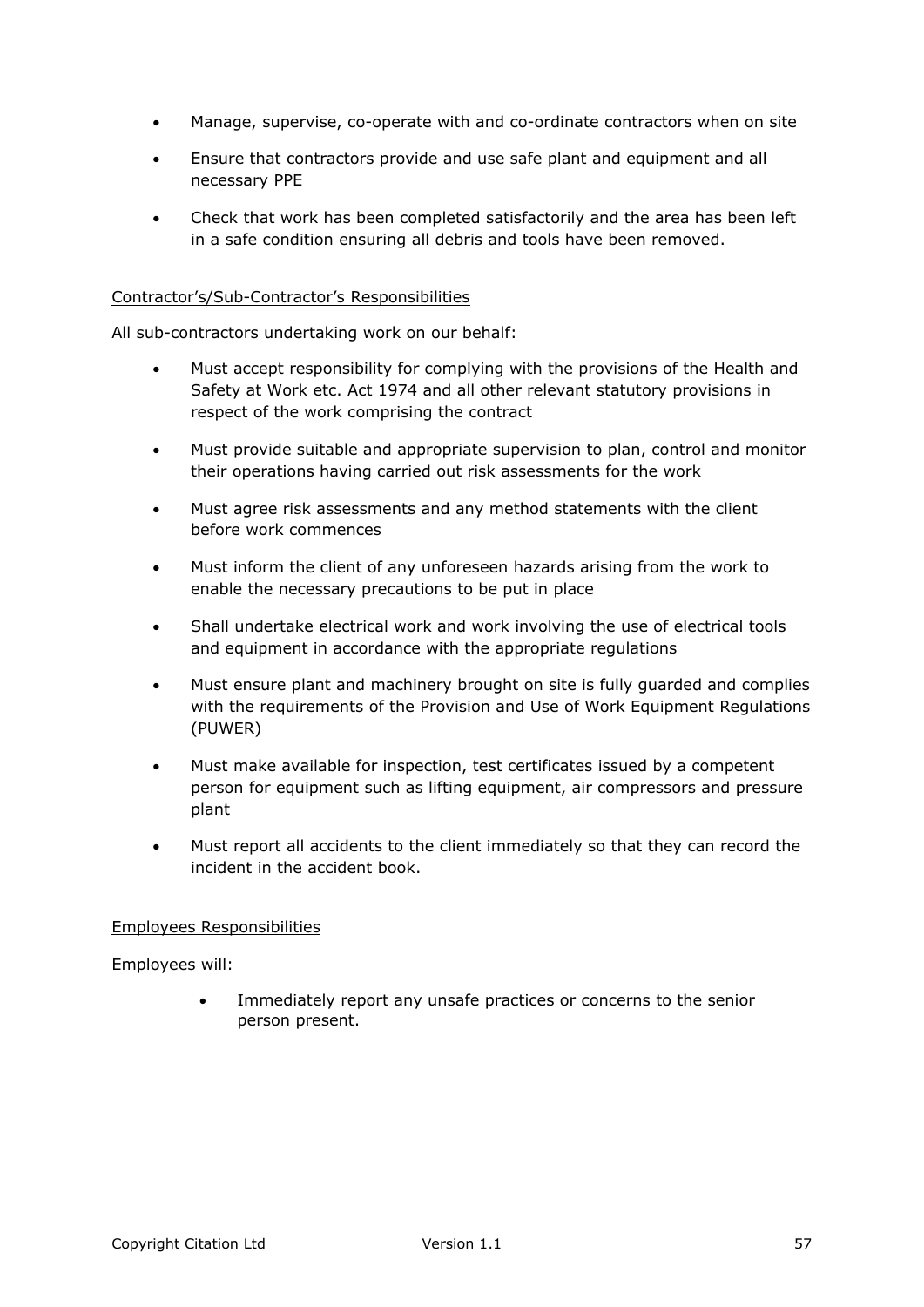# **Control of Substances Hazardous to Health (COSHH)**

# Description

Using chemicals or other hazardous substances at work may put people's health at risk, thus, employers are required to control exposure to hazardous substances to prevent ill health. The aim is to protect both employees and others who may be exposed by complying with the Control of Substances Hazardous to Health Regulations (COSHH).

Hazardous substances include: -

- Substances used directly in work activities, e.g. paints, adhesives, cleaning agents
- Substances generated during work activities, e.g. soldering, welding fumes, silica dust
- Naturally occurring substances, e.g. grain, dust
- Biological agents, e.g. bacteria and other micro-organisms.

Effects from hazardous substances can range from mild eye irritation to chronic lung disease or even death.

### Associated Hazards

- Skin irritation
- Asthma or other lung disease
- Losing consciousness
- Cancer
- Infection from bacteria and/or micro-organisms.

N.B. This list of hazards is not exhaustive.

#### Employer's Responsibilities

Mobile Structures Management Limited recognises its responsibilities in the provision of a safe working environment in relation to the management of potentially hazardous substances and shall: -

- Identify and list those hazardous substances that are used or stored within company premises
- Identify all work activities likely to produce or generate hazardous substances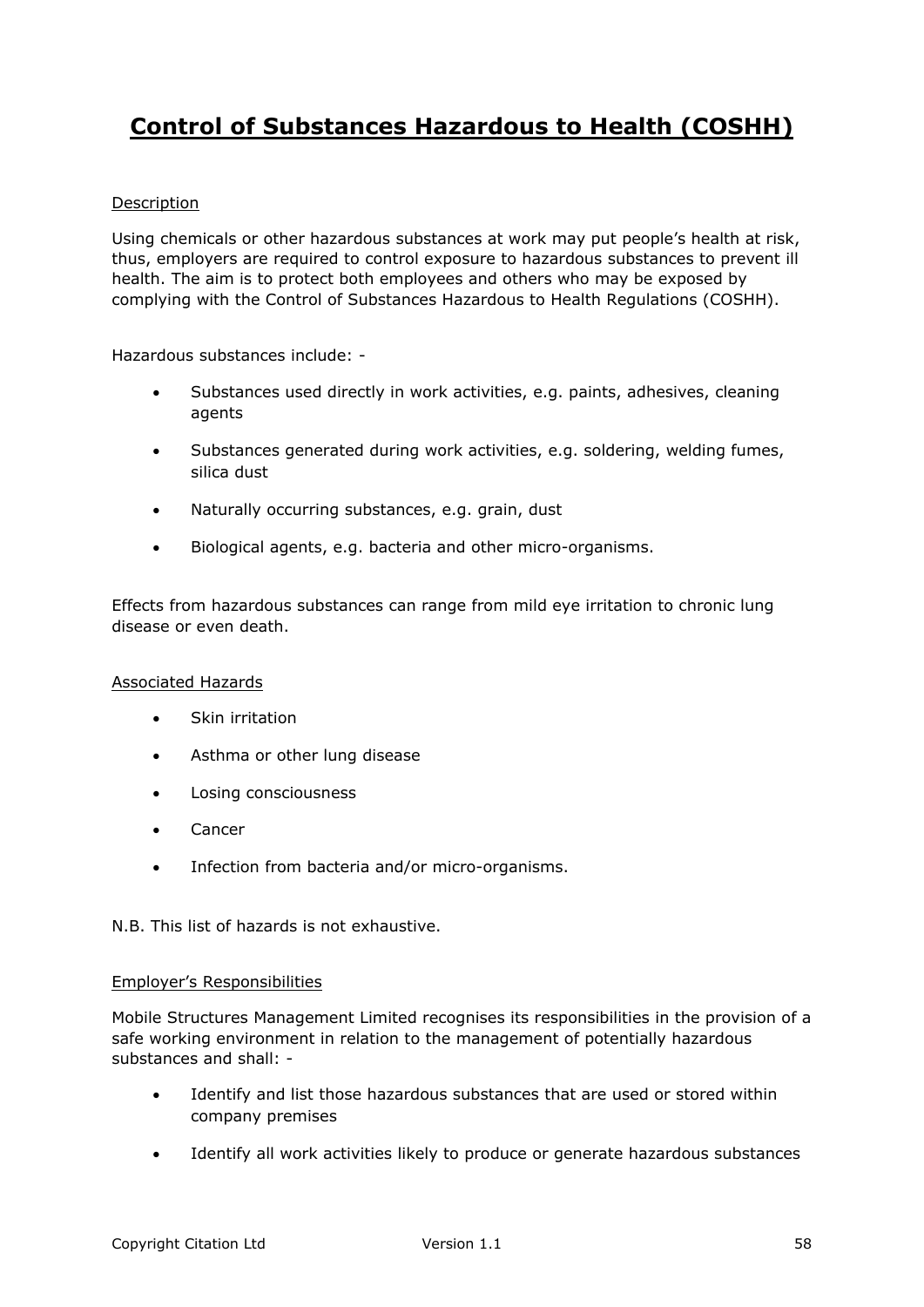- Obtain Safety Data Sheets from suppliers or other sources
- Identify who may be affected by the use of such substances, e.g. employees, contractors, public
- Appoint a competent person to complete and record the COSHH assessments and review the assessment regularly.

Where reasonably practicable, the company will prevent exposure by: -

- Changing the process so that a hazardous substance is not required or generated
- Replacing the hazardous substance with a less hazardous substance
- Using the substance in a safer form.

If prevention is not practicable, the company will adequately control\* the risk of exposure by: -

- Total enclosure of the process/isolation of the activity, where reasonable practicable or partial enclosure and installation of extraction (Local Exhaust Ventilation, LEV)
- Providing suitable storage and transport facilities for hazardous substances following manufacturer's guidance and ensuring containers are correctly labelled
- Using a system of work that minimises the potential for leaks, spills and escape of the hazardous substance
- Ensuring that control measures, e.g. LEV remain effective by inspection, testing, thorough examination and maintenance of plant and equipment where appropriate
- Providing information, instruction, training and supervision in the safe use and handling of hazardous substances
- Providing employees with suitable personal protective equipment (PPE) and or Respiratory Protective Equipment (RPE) as required by risk assessment and ensuring that they are trained to use and handle the equipment. Where RPE is used, ensure that face fit testing is undertaken
- Ensuring emergency procedures are in place and that arrangements to dispose of waste are implemented
- Determining the need to monitor employee's exposure or if health or medical surveillance is required
- Recording the findings in a COSHH assessment and reviewing the assessment regularly or if is deemed no longer valid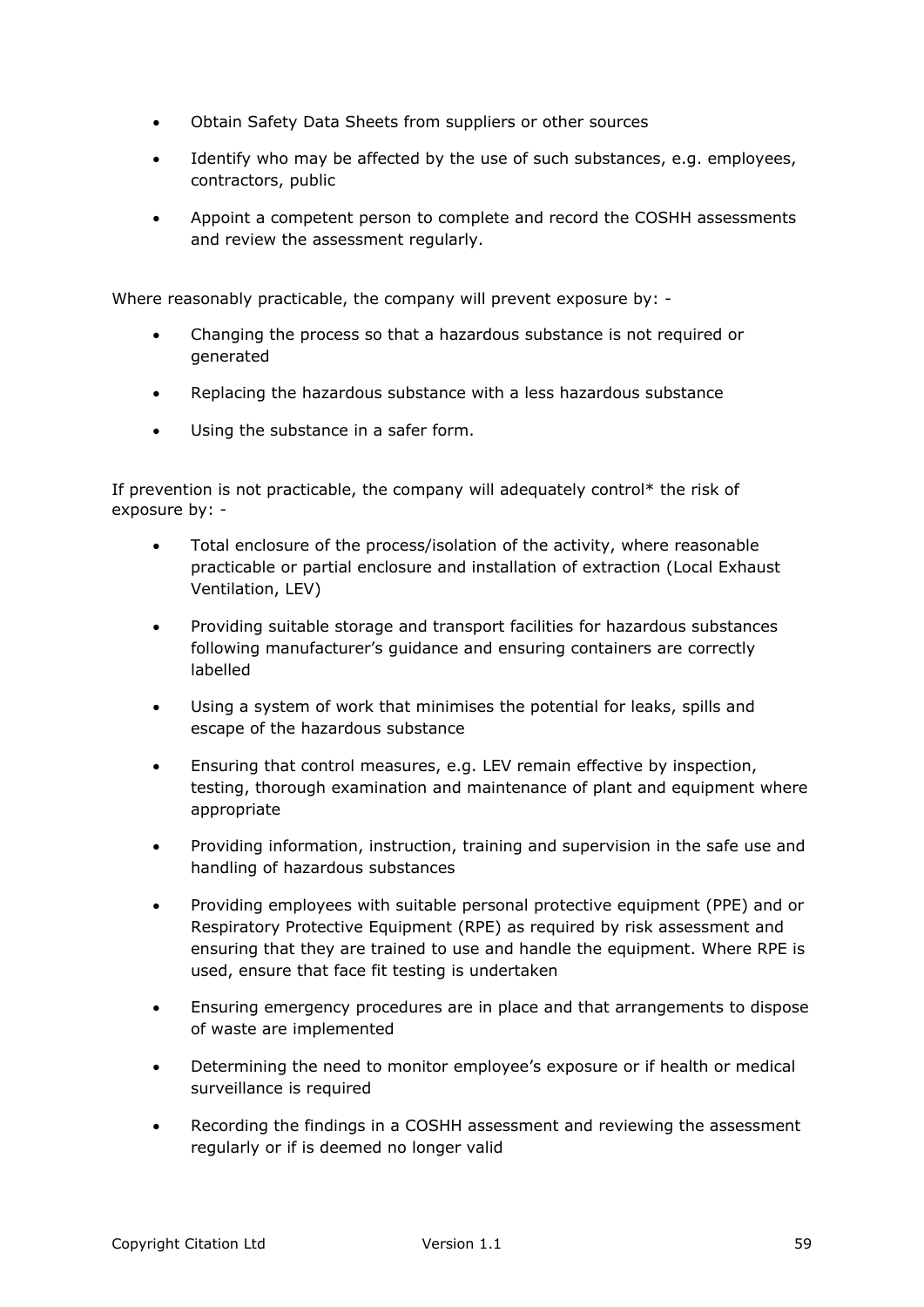- Providing a copy of each relevant COSHH assessment to those persons considered at risk
- Preparing and implementing, by a competent person, a suitable and sufficient risk assessment that complies with the requirements of the Dangerous Substances and Explosive Atmospheres Regulations (DSEAR), where dangerous substances (classified as explosive, oxidising, extremely flammable, highly flammable and flammable) can cause harm from fire or explosion and are stored or used in the workplace
- Regularly monitor compliance to the control measures implemented.

Mobile Structures Management Limited will consider the risks to other persons who may come into contact with hazardous substances, particularly vulnerable groups, e.g. visiting children and women of childbearing age, and will implement the necessary controls to minimise or eliminate harm.

Note\*: controls need to include not exceeding any assigned legal Workplace Exposure Limits (WEL) or that exposure to asthmagens, carcinogens and mutagens are reduced to as low as is reasonably practicable.

### Employees Responsibilities

Employees have responsibilities under COSHH Regulations, and are expected to: -

- Take part in training programmes
- Observe container hazard symbols
- Practice safe working with hazardous substances
- Report any concerns or health issue to their immediate supervisor
- Wear, use correctly and maintain any personal protective equipment and respirable protective equipment provided
- Return all hazardous substances to their secure location after use
- Use the control measures provided properly.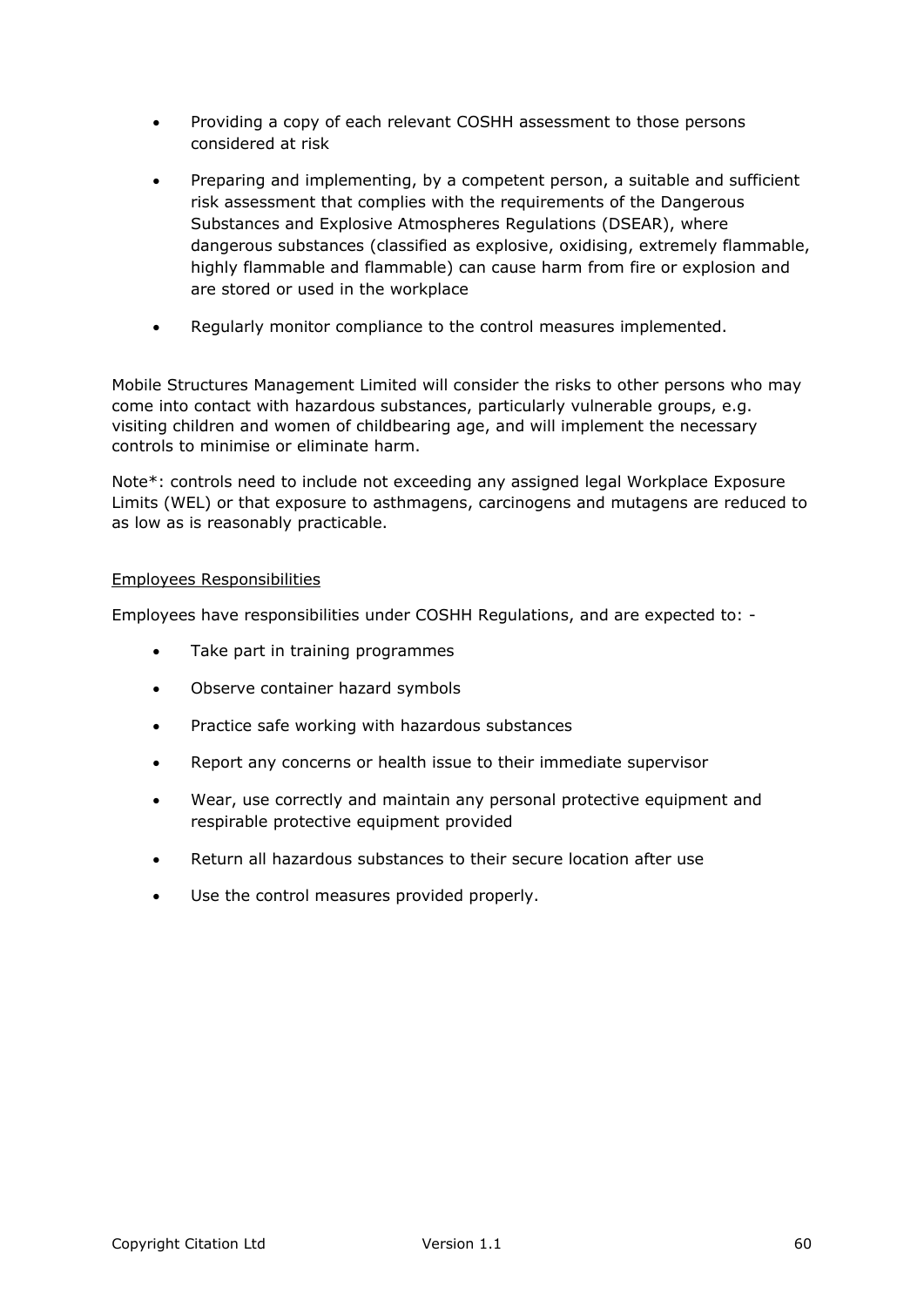# **Demolition, Dismantling And Structural Alteration Work**

# **Description**

All demolition (including soft-strip activities), dismantling and structural alteration work should be carefully planned and carried out by competent people. These activities can be amongst the most hazardous in the construction industry.

## Associated Hazards

- Falling or flying materials
- Uncontrolled collapse
- Tripping on debris
- Falling from height
- Dust, asbestos and hazardous substances including silica, guano
- Live services, underground services or obstructions
- Fire, explosion, gas leaks
- Noise and vibration
- Contact with moving plant
- Manual Handling.

### Employer's Responsibilities

Mobile Structures Management Limited will: -

- Ensure the requirements of the Construction (Design and Management) Regulations, CDM are adhered to such as planning and setting up welfare facilities
- Undertake a pre-demolition/pre-dismantling survey to identify existing site hazards, e.g. structural features, all underground and over-ground services, asbestos containing materials and hazardous and dangerous substances
- Undertake a risk assessment of the works and plan to protect workers, members of the public, equipment and adjacent structures
- Ensure all fragile surfaces are identified. Cover all holes with robust, signed material
- Use working platforms independent from the structure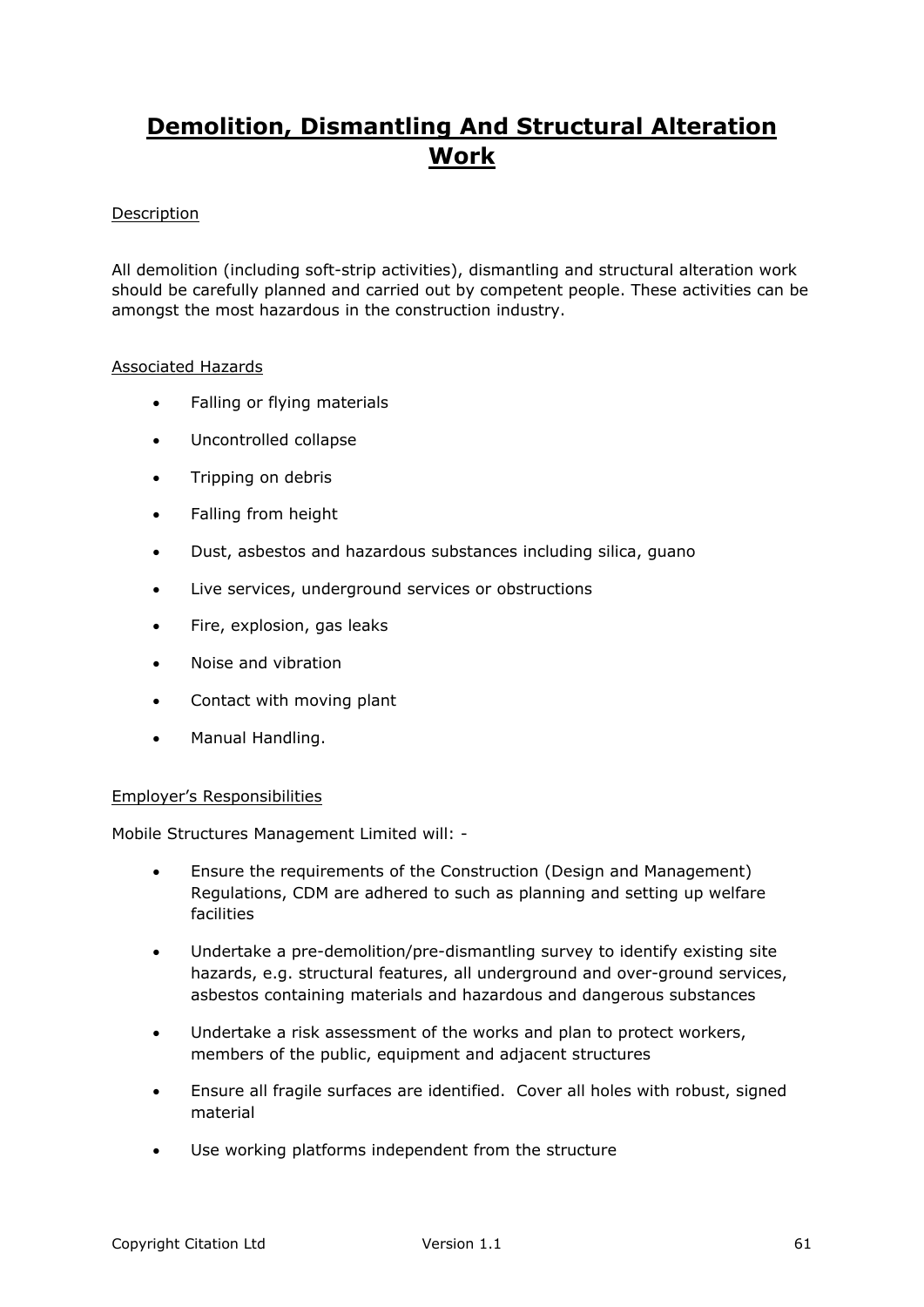- Beware of confined spaces and control accordingly
- Produce safe systems of work/method statements and a written plan before any demolition, dismantling and structural alteration work is undertaken describing how risks will be controlled
- Appoint competent persons and advisors, where necessary, e.g. structural engineers, to plan and undertake the work. Ensure there is a written dismantling sequence including details of any temporary works
- Liaise with relevant third parties, e.g. local authorities, adjacent property owners, regarding the proposed works and ensure any legal notificaton, authorisation, etc. requirements are complied with
- Ensure all services are isolated
- Ensure that employees undertaking demolition, dismantling or structural alteration work are competent and have received suitable information, instruction and training, e.g. Certification of Competence of Demolition Operatives. Ensure the employees have all been inducted into the site
- Prepare emergency control procedures to cover fire, explosion, first aid, collapse of any structures, evacuation and retrieval
- Ensure portable gas is used safely, that any burning activities are segregated and only on inert containers
- Ensure that suitable plant and equipment, including personal protective equipment (PPE) and respirable protective equipment (RPE) is provided, where required by risk assessment, and is used and adequately maintained
- Ensure that workers are not exposed to asbestos fibres and that suitable procedures are in place to control exposure to hazardous or dangerous substances. Undertake a refurbishment/demolition survey prior to soft strip or demolition
- Prevent people from being struck by moving plant, equipment and flying debris. Where possible, avoid reversing
- Ensure that demolition, dismantling or structural alteration work does not undermine nearby structures, or the stability of plant or equipment
- Avoid underground services by, e.g. checking service plans, use of service locators, hand digging, etc
- Regularly inspect all plant. Ensure LOLER thorough examination certificates are current
- Ensure all plant has 360 degree vision
- Establish restricted access areas and safety zones, as decided by risk assessment and secure the work area to control environmental hazards and prevent unauthorised access for untrained personnel and the general public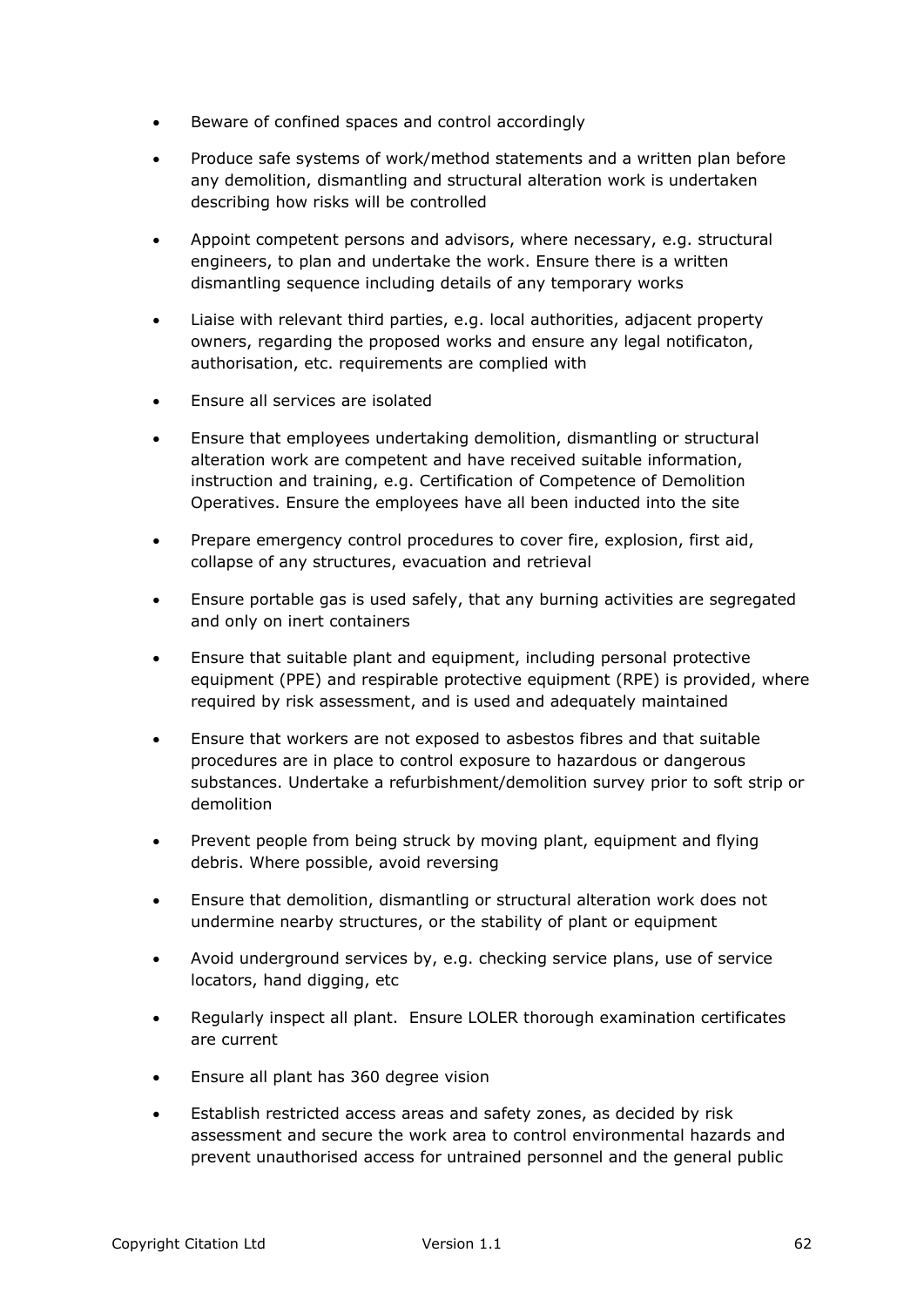- Undertake a risk assessment for hazardous substances, e.g. Respirable Crystalline Silica (RCS) dust as required by the Control of Substances Hazardous to Health Regulations (COSHH)
- Control dust and debris from leaving the confines of the site.

# Employees Responsibilities

- Follow the requirements of applicable method statements, risk assessments, work permits, site rules and instructions from site management
- Only undertake demolition, dismantling and structural alteration work, if competent and experienced to do so. The employee must assist the employer in maintaining competence
- Only access the work area if authorised to do so
- Wear all personal protective equipment (PPE) and respirable protective equipment (RPE) as required and instructed and ensure that any defects are reported to the employer
- Check that all equipment is safe before use
- Follow good hygiene procedures
- Stop work and report to the employer any hazardous or dangerous situations
- Take care when moving around sites and be vigilant of other activities in progress
- Employees must NOT undertake any activities in a manner that could endanger themselves or others.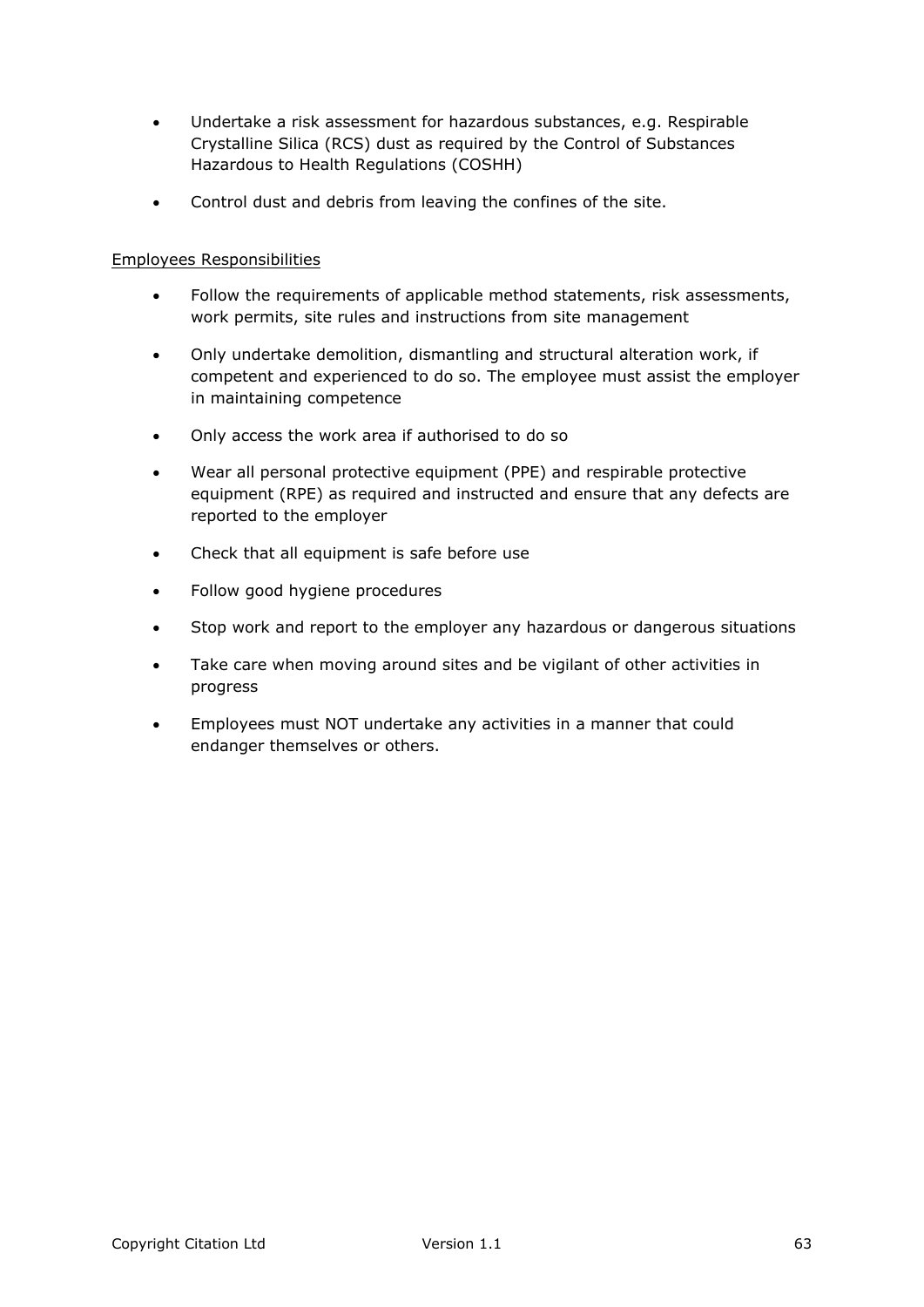# **Dermatitis**

## Description

The word 'Dermatitis' derives from the Greek words for skin, *"derma"* and inflammation, *"itis"*. Dermatitis is a skin condition usually caused by contact with something that irritates the skin or causes an allergic reaction. Contact Dermatitis affects mainly the hands but other parts of the body can also be affected. Dermatitis can be caused by:

- Wet work due to repeated and prolonged contact with water, e.g. by hand washing more than 20 times or having wet hands for more than 2 hours during a shift
- Chemical agents, e.g. through contact with chemicals, including by direct contact, splashes, contaminated work surfaces and tools, airborne particles settling on the skin
- Biological agents, e.g. through contact with plants, bacteria, spores, moulds, fungi
- Physical agents, e.g. by vibration, radiation or low humidity from air conditioning
- Mechanical agents, e.g. by abrasion.

### Associated Hazards

The main categories relating to work-related Contact Dermatitis are classified as:

- Irritant Contact Dermatitis: mainly caused by chemical and physical irritants and is the most common form of Contact Dermatitis. Common chemical irritants include solvents, soaps, detergents, latex, cosmetics, metalworking fluids, oils and alkalis
- Allergic Contact Dermatitis: common allergens include, UV cured printing inks, adhesives, wet cement, some plants, nickel and chromium which can cause an allergic reaction, hours or days after contact. In rare cases a severe reaction can occur, known as an 'anaphylactic shock'
- Photo Contact Dermatitis: is a reaction that develops where chemicals are applied to the skin, e.g. sunscreens, fragrances, creams, insecticides, disinfectants.

Symptoms of dermatitis generally include a localised rash and/or irritation of the skin and can develop into flaking, scaling, cracking, bleeding, swelling and blistering which can take days or even weeks to heal.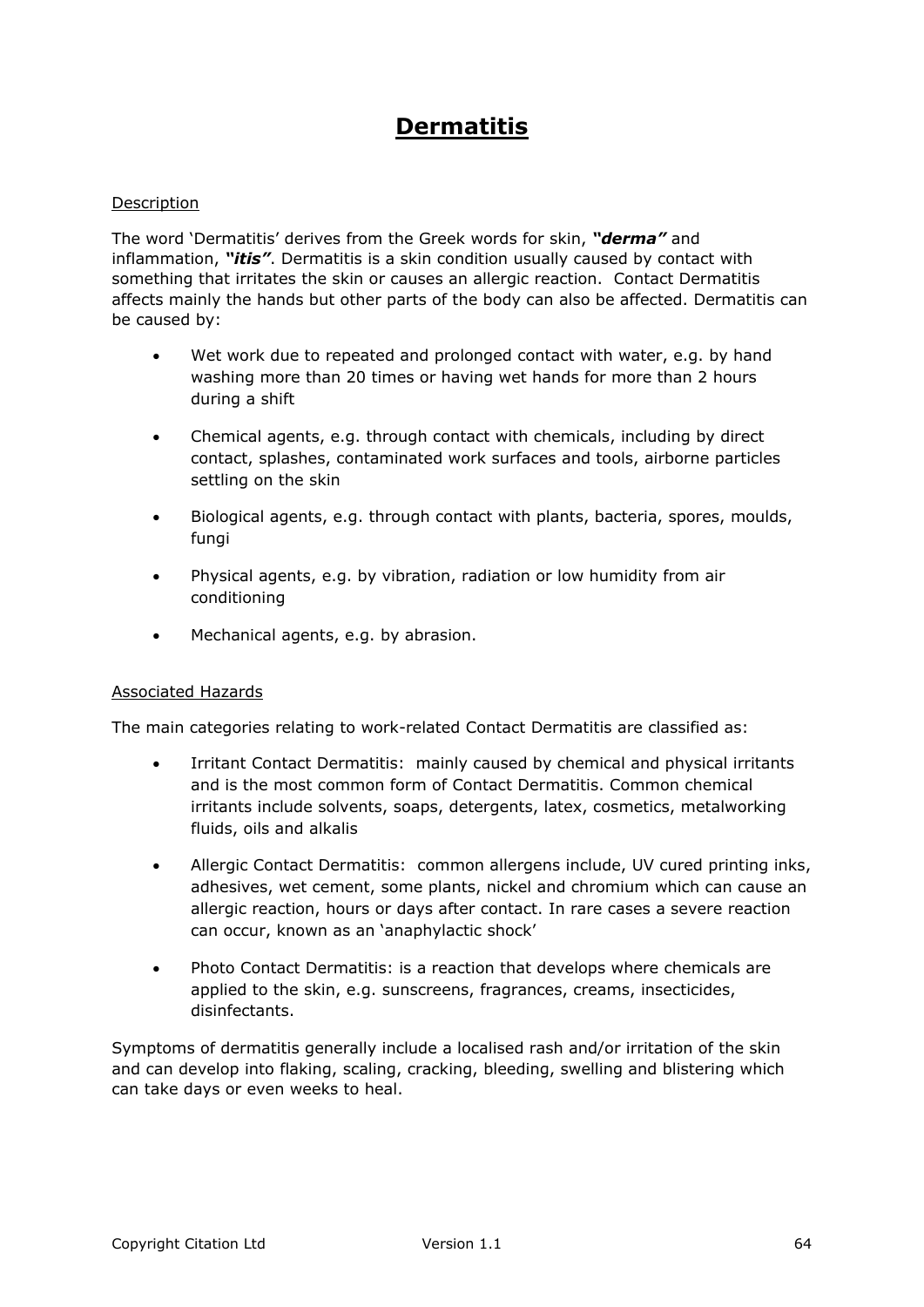### Employer's Responsibilities

Mobile Structures Management Limited will:

- As part of the risk assessments process, in accordance with the Control of Substances Hazardous to Health Regulations (COSHH), identify all substances likely to generate the risk of dermatitis and those persons who are at risk of work-related developing dermatitis
- Where reasonably practicable, eliminate the use of substances that are likely to cause dermatitis
- Where relevant, replace substances likely to cause dermatitis with less harmful substances
- Establish control measures and safe systems of work to prevent and/or minimise skin contact with hazardous substances
- Ensure that the controls in place are working
- Provide suitable personal protective equipment (PPE), skin care products and adequate washing facilities
- Provide suitable personal protective equipment storage and disposal facilities
- Encourage employees to carry out regular skin checks to identify signs of dermatitis
- Introduce health surveillance for all employees likely to be at risk of developing dermatitis
- Provide employees with information, instruction and training in relation to hazardous substances, use of PPE and skin care products
- Consult with employees and their representatives in relation to skin care, skin care products and personal protective equipment
- Record and investigate any diagnosed cases of dermatitis and follow RIDDOR reporting procedures, where appropriate.

### Employees Responsibilities

- Observe hazard symbols and instructions displayed on product containers
- Co-operate with the employer and follow the safe working procedures to minimise contracting dermatitis
- Wear suitable PPE and use skin care products according to the control measures identified in the risk assessments
- Use work equipment and methods of work that prevents the skin coming into contact with hazardous substances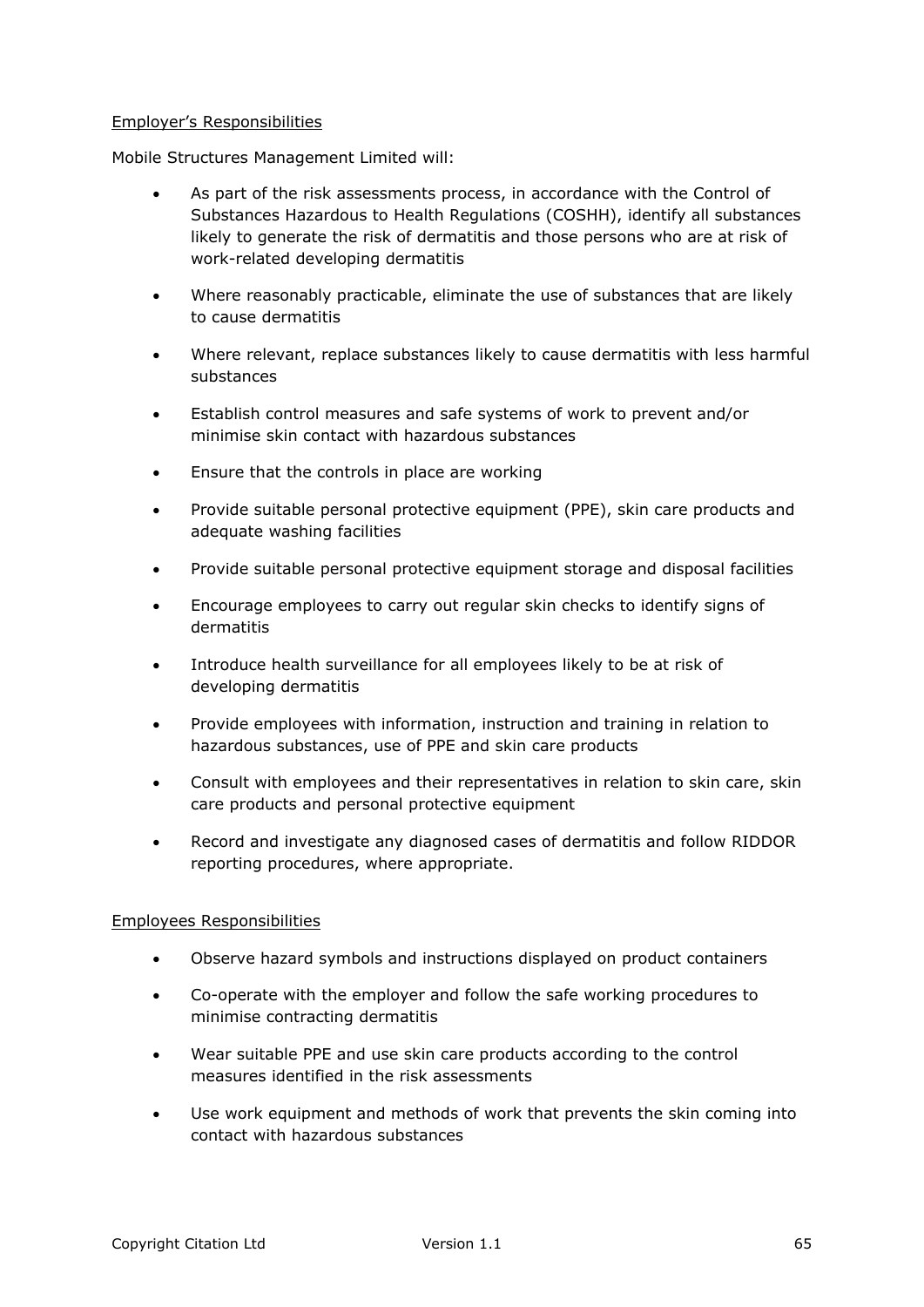- Regularly check skin condition and report any symptoms of dermatitis to the employer and seek medical advice, if necessary
- Ensure that hands are washed and dried regularly, including before and after the wearing of protective gloves
- Use 'before and after' work creams to ensure that the skin is kept in good condition – *remember that barrier creams are not a substitute for protective gloves.*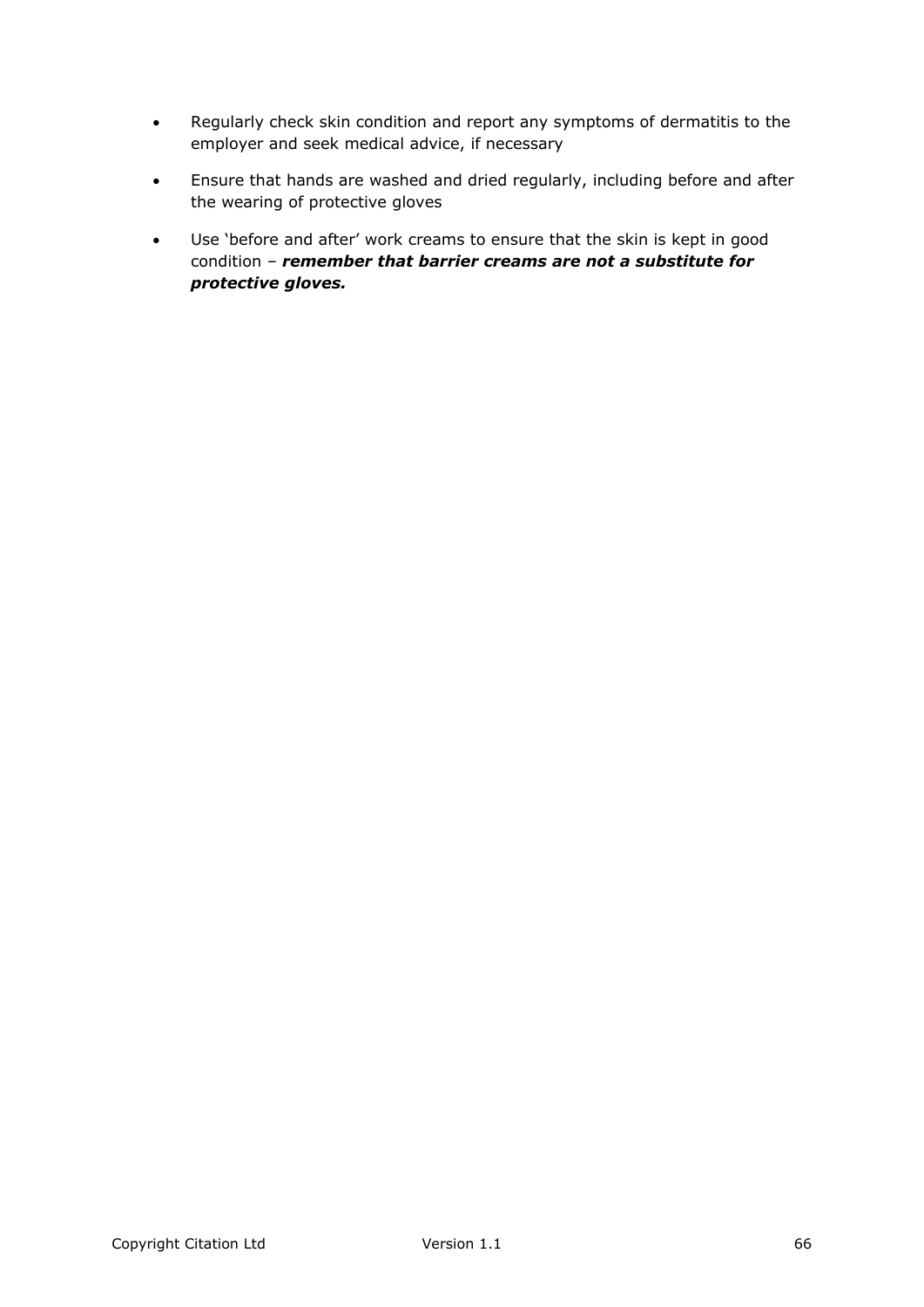# **Diabetes**

### Description

In the UK, 1.4 million people are diagnosed with diabetes mellitus. It is likely that more people have the condition, but have yet to be formally diagnosed. Diabetes is the leading cause of blindness in the country and can lead to serious complications such as heart disease, kidney failure and stroke.

For each affected employee, the level of treatment will vary greatly from individual to individual and within each individual from day to day. It may therefore be necessary to seek specialist advice.

### Symptoms associated with diabetes

- Weakness, faintness or hunger
- Palpitations and muscle tremors
- Strange actions or behaviour where the casualty may seem confused or drunk, belligerent or may even be violent
- Sweating
- Pallor
- Cold clammy skin
- A strong pulse
- Deteriorating level of response
- Shallow breathing.

The person may have a warning card (medic – alert) or bracelet, sugar lumps, tablets or an insulin syringe (which may look like a pen) among their possessions.

### Employer's Responsibilities

Mobile Structures Management Limited is aware that people who are diabetic may not wish to reveal their health problem. However, workplace adjustments can only be made if the individual is willing to let the employer know about the condition.

Disclosure should help the individual in their job and facilitate help and support from management and colleagues, in this regard the Company will, upon being advised of the condition: -

- Carry out a risk assessment of each job (including lone working) to determine whether there are any significant health and safety risks, taking into account individual circumstances
- Introduce the appropriate control measures to remove the risk or manage it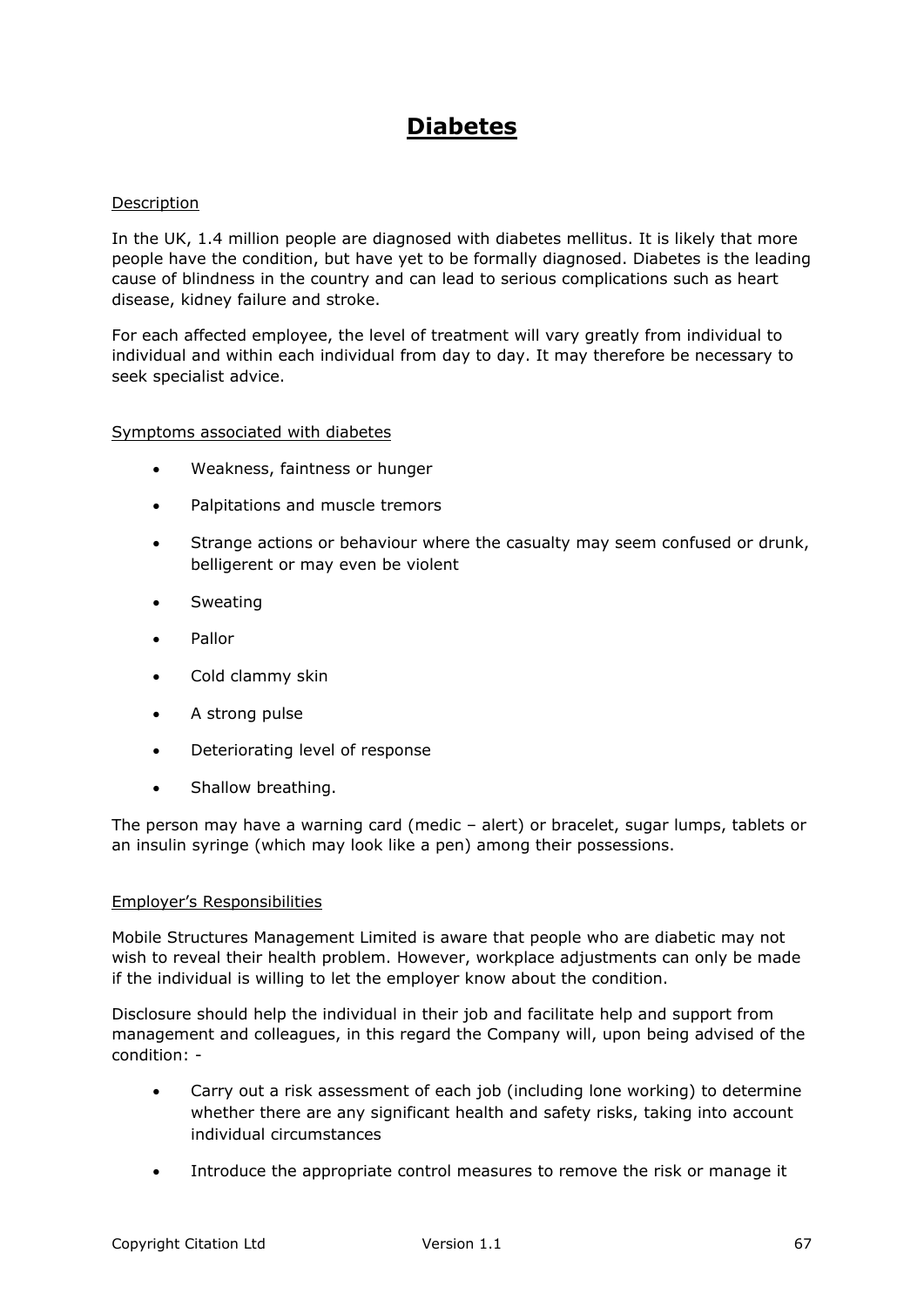- Meet the cost of making reasonable adjustments, depending on the nature of the adjustment
- Permit employees with diabetes to organise their work area and work time themselves, except in exceptional cases where it is operationally impossible
- Allow more time and greater flexibility for induction training and choose the location for this carefully
- Allow employees affected by diabetes to maintain a check on blood sugar levels throughout the day and to take regular breaks
- Give access to a fridge or cold flask for storing insulin, if required
- Give the employee a private area in which to check blood sugar levels
- Support a diabetic employee by allowing the employee to access his or her G.P. or diabetic nurse during the working day
- Establish procedures for dealing with a hypoglaecemic attack in conjunction with the affected employee
- Allow special leave for counselling, diabetic management sessions, eye examinations or treatment
- Identify any specific training needs of the individual
- Make provision for diabetic employees within the arrangements for first aid, fire and emergency evacuation.

### Employees Responsibilities

- To co-operate with the employer in relation to health and safety arrangements
- Follow any training, guidance and instruction
- Report any accident or incident to the employer.

### **Furthermore, a diabetic employee's responsibilities include :-**

- Alerting the employer if their condition is having an adverse effect on their day-to-day ability to work or increase the likelihood of an accident.
- Notifying the employer and the DVLA if:
	- $\circ$  receiving treatment with insulin where the job entails driving any type of vehicle or
	- $\circ$  receiving any type of medication for diabetes where the job entails driving Group 2 vehicles (bus, coach or lorry).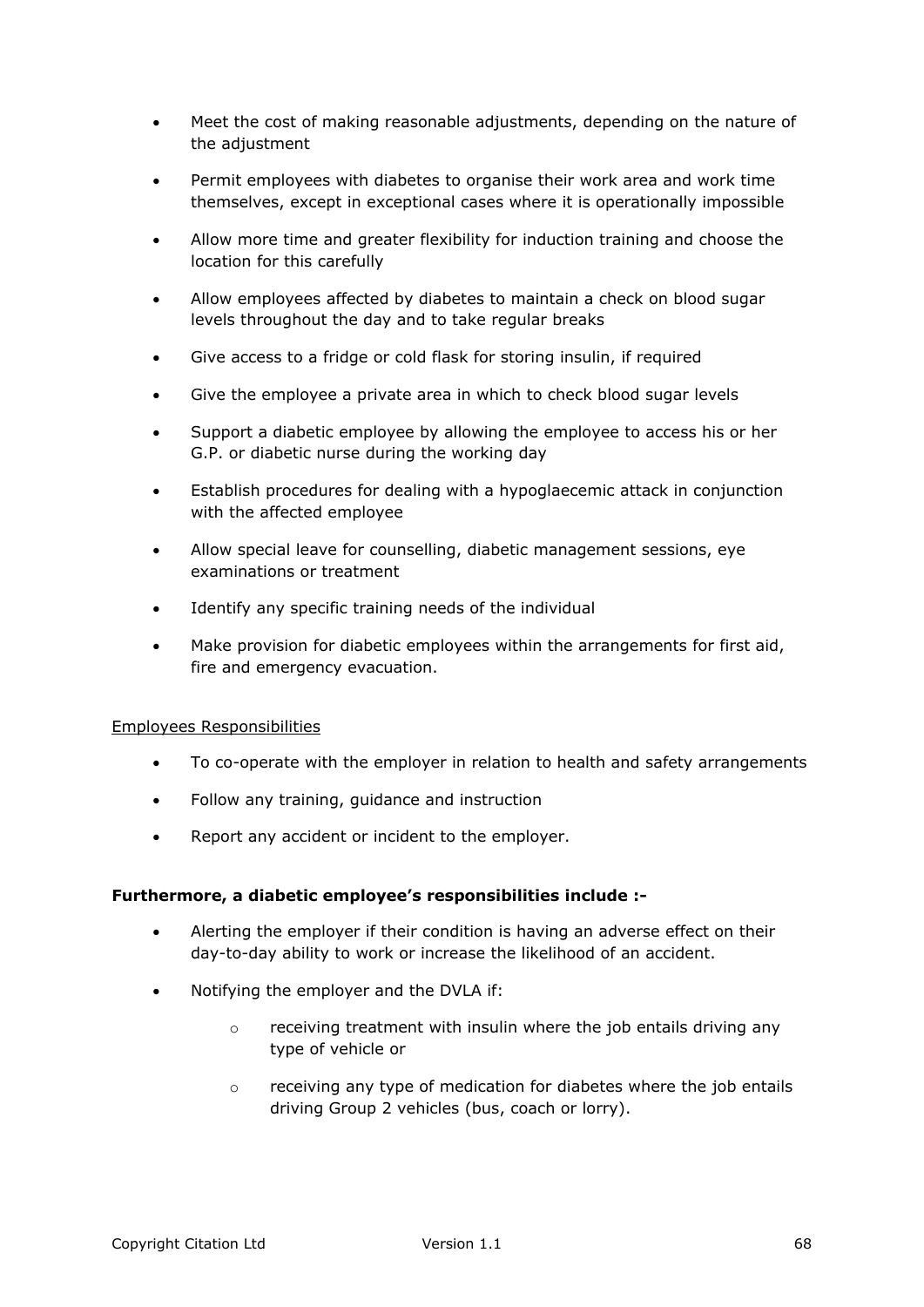If the condition is managed by diet or non-insulin medication (or both) there is no obligation to inform the DVLA provided the employee is free from certain diabetes related complications, listed on the DVLA website, or has not been advised to do so by their GP, specialist or optician.

- Co-operation with the management arrangements for health and safety
- Following any training, guidance and instruction provided by the employer.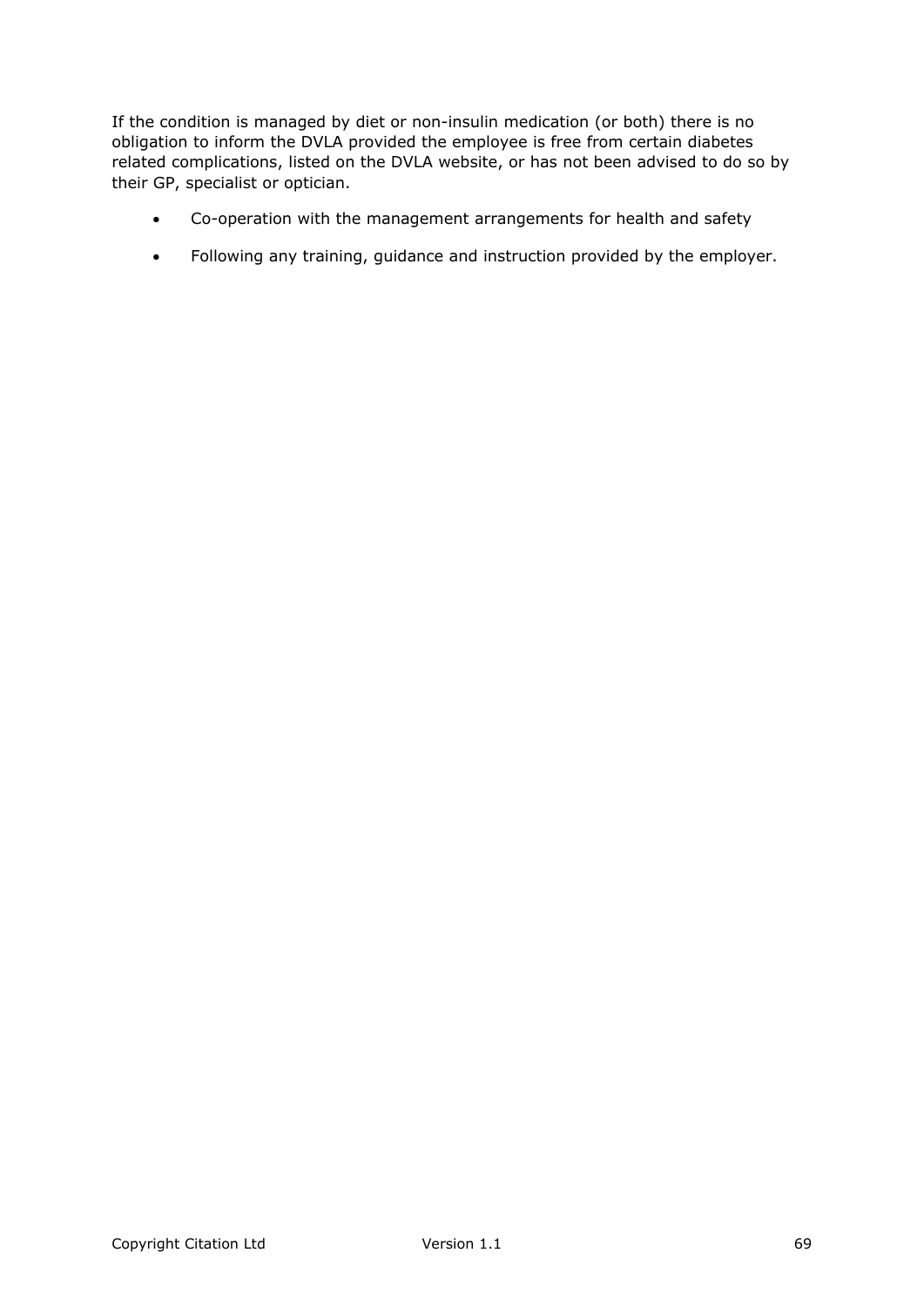# **Disciplinary Rules**

## Description

Mobile Structures Management Limited believes that health and safety is a critical factor that needs to be taken into account when running a business. To enable the Company to control safety, a number of safety rules have been established. Failure to comply with these rules may result in disciplinary action.

### Employer's Responsibilities

Employees of Mobile Structures Management Limited may be dismissed for gross misconduct if, after investigation the Company believes that they have acted in any of the following ways:

- Deliberately breaking any written safety rules such as using a naked flame in a non-designated area etc
- Removed or misused any piece or item of equipment, label, sign or warning device that is provided by the Company (or its agents) for the protection and safety of its employees.

or failed to follow procedures for:

- Flammable / hazardous substances or toxic materials
- Items of lifting equipment / plant or machinery
- Behaved in any manner that could lead to accidents or injury, including horseplay, practical jokes etc
- Undertook any action that could interfere with an accident investigation.

Mobile Structures Management Limited will ensure that contact is made with the Advice Line at Citation Ltd prior to undertaking any disciplinary action.

#### Employees Responsibilities

Employees will:

- Co-operate with their employer and conduct themselves in a way that does not create risk of harm to themselves and others
- Not misuse or interfere with anything provided for health, safety and welfare
- Report any identified hazards to their employer
- Comply with clearly indicated and specific safety rules
- Wear safety clothing or equipment provided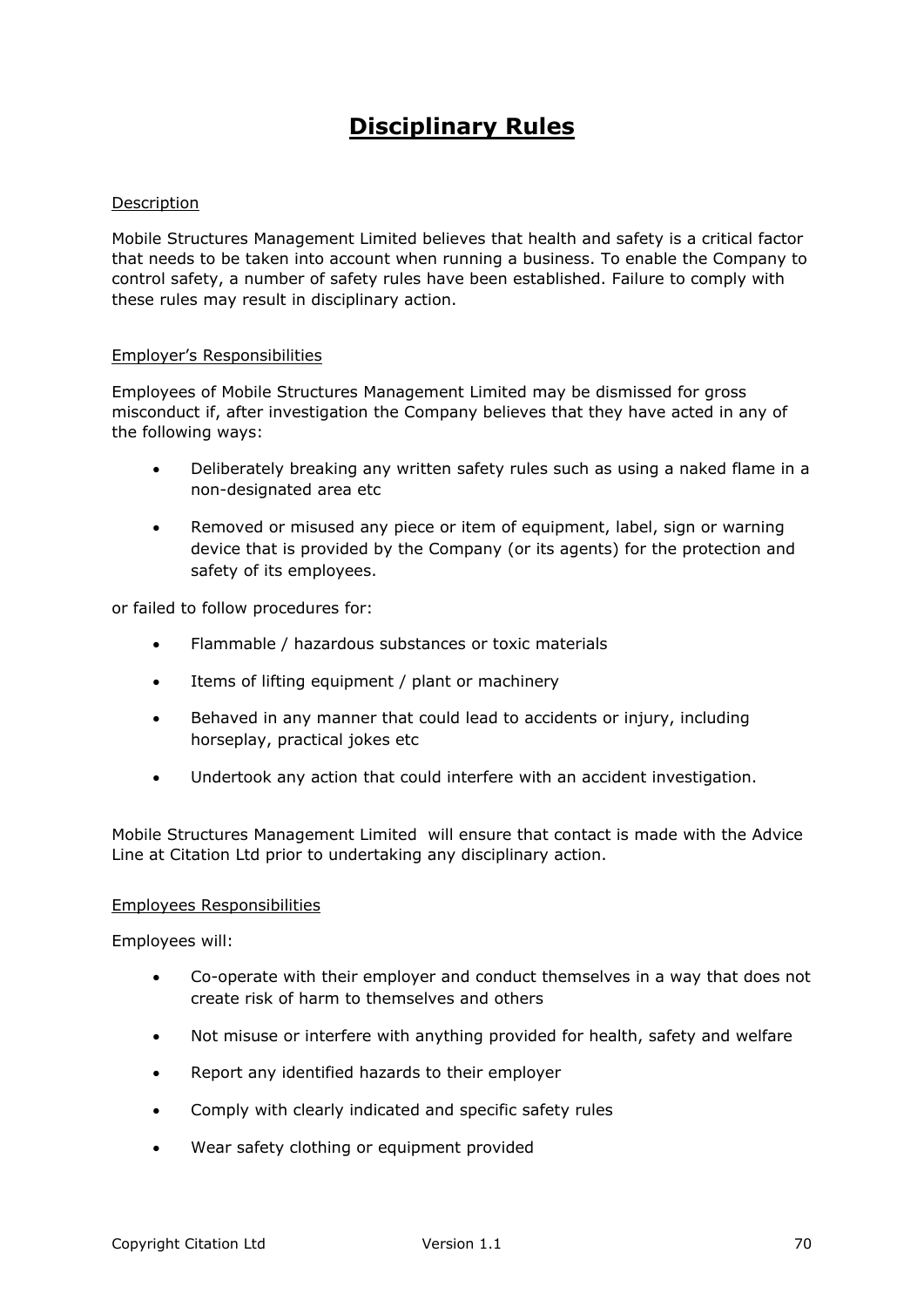# **Display Screen Equipment (DSE)**

## Description

Display Screen Equipment (DSE) based work can potentially have serious effects on health.

DSE users can experience a range of physical and psychological health problems including eyestrain, blurred vision, headaches, and musculoskeletal problems including repetitive strain injury (RSI) and work related upper limb disorders (WRULD).

Problems are caused by a combination of badly designed jobs, equipment and work environment. However, most of these conditions are preventable by giving attention to the way in which work is organised, and providing appropriate equipment and workplaces.

### Associated Health Issues

- Musculoskeletal injuries
- Work related upper limb disorders (WRULD)
- Repetitive Strain Injury (RSI)
- Visual fatigue and headaches
- Stress.

### Employer's Responsibilities

Mobile Structures Management Limited is committed to ensuring that employees are not subjected to adverse health effects as a result of the use of display screen equipment. For the purpose of this policy, a user is defined as someone who is required to use DSE equipment for a significant part of his/her working day.

Mobile Structures Management Limited will:

- Identify all DSE users as defined by regulations
- Undertake workstation risk assessments with the involvement of employees
- Reduce the risks associated with DSE use to the lowest reasonably practicable level
- Provide suitable work equipment
- Provide all DSE users with sufficient information, instruction, training and supervision
- Incorporate task changes within the working day in order to prevent intensive periods of on-screen activity. Ensure arrangements for regular breaks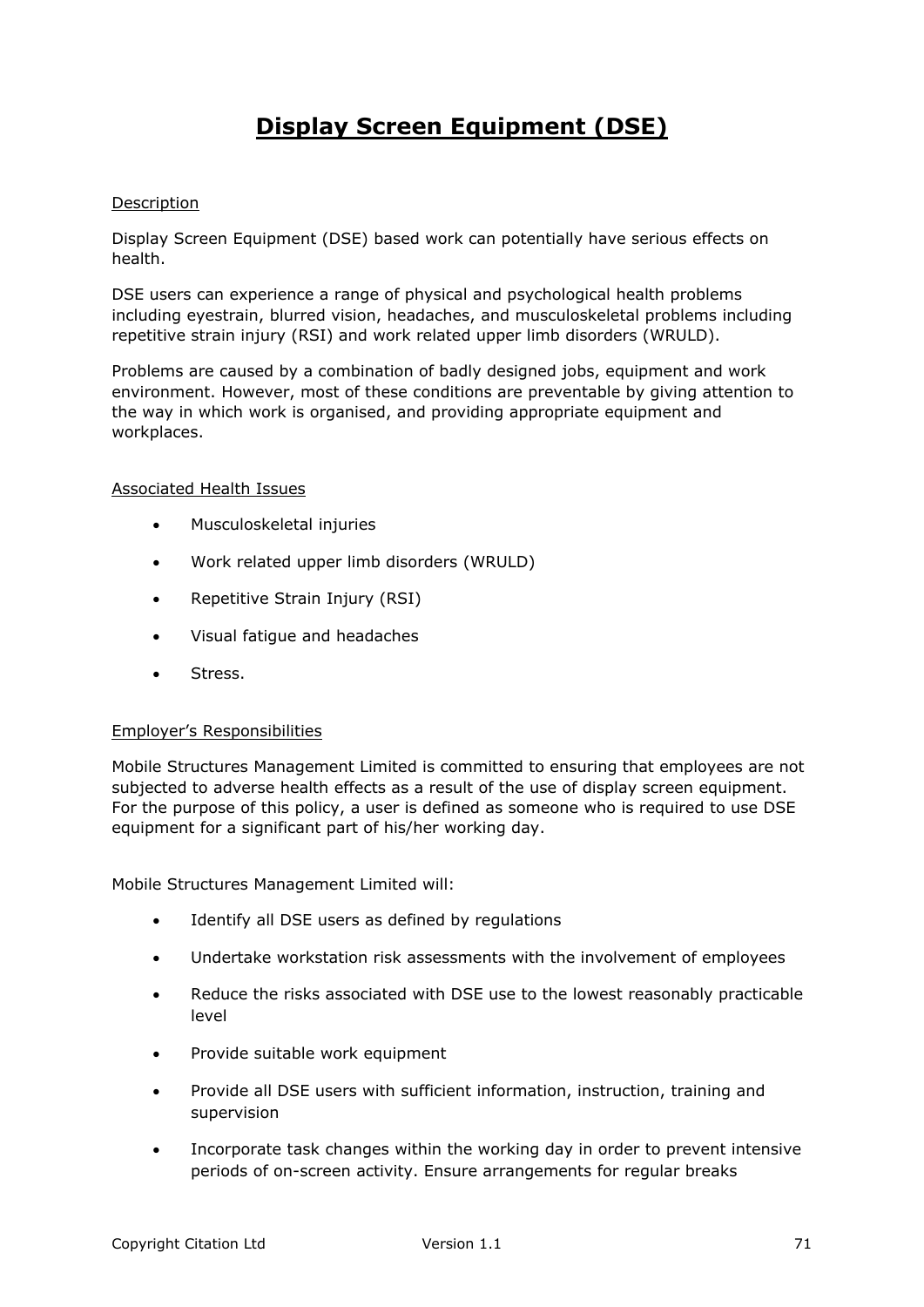- Arrange and pay for eye and eyesight tests on request by identified DSE 'Users'
- Contribute towards corrective appliances (glasses), where recognised 'Users' require these solely and specifically for working with DSE.

Mobile Structures Management Limited will ensure that, where required all new-starters complete a DSE assessment questionnaire.

Where a user raises a matter related to health and safety in the use of display screen equipment, Mobile Structures Management Limited will:

- Take all necessary steps to investigate the circumstances
- Review the DSE risk assessment and implement any additional control measures required
- Ensure appropriate corrective measures are taken
- Advise the user of the actions taken.

### Employees Responsibilities

Employees will:

- Inform their Line Manager in confidence as soon as possible, if a health problem arises through the use of display screen equipment
- Work in accordance with any advice or guidance given by the Company
- Familiarise themselves with the contents of the relevant risk assessments
- Request Mobile Structures Management Limited to arrange and pay for eye and eyesight tests where required and if the employee is identified as a user of DSE equipment.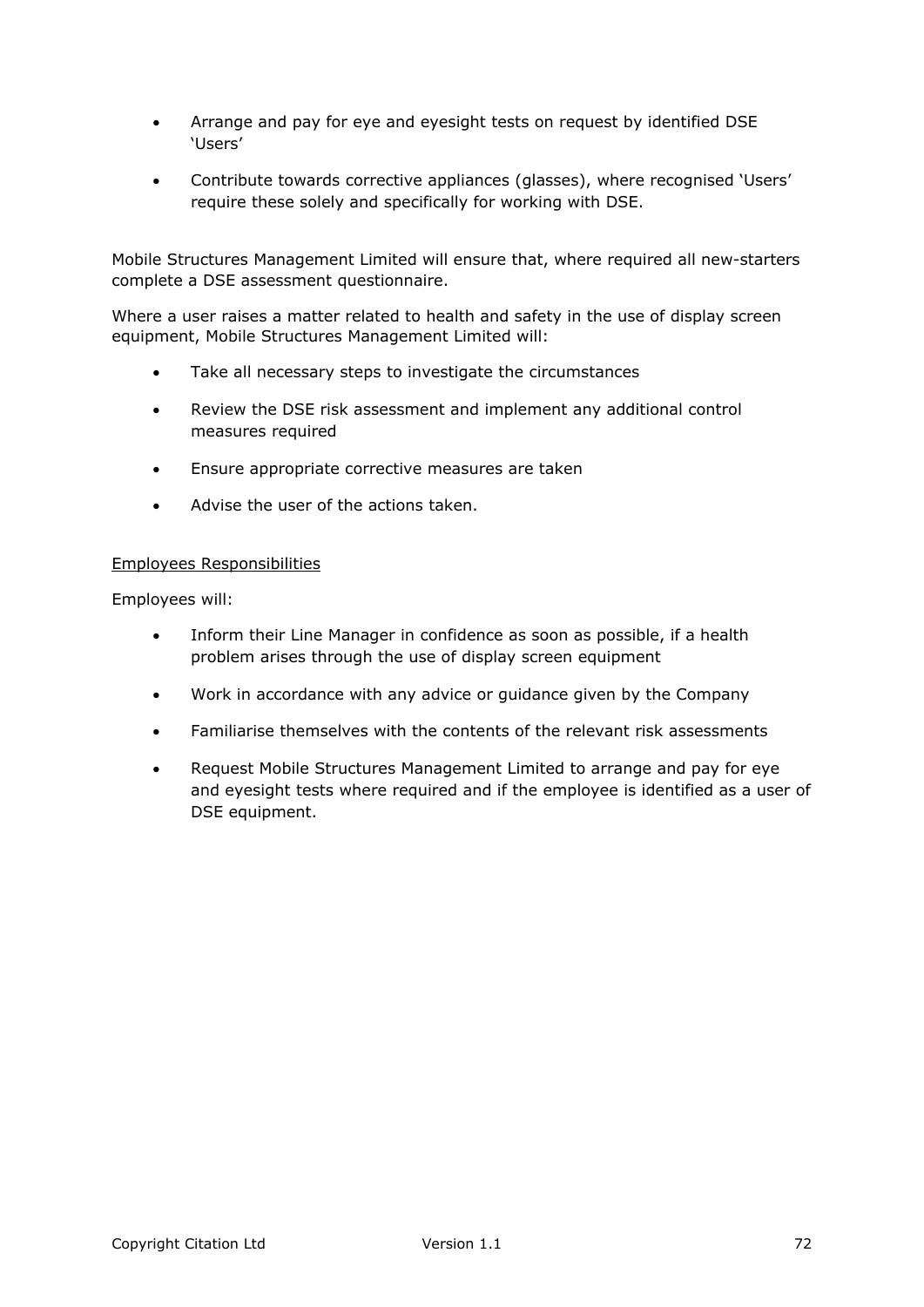# **Doors**

## Description

All doors within the premises must be designed, installed and maintained, so that employees and visitors can utilise them without risk of injury.

#### Associated Hazards

- Fire/Products of combustion
- Slips, trips and falls
- Object movement
- Struck by moving object
- Entrapment.

#### Employer's Responsibilities

Mobile Structures Management Limited will ensure that:

- All doors are designed so that employees and visitors can utilise them safely
- A general workplace risk assessment will be undertaken which will consider safe access/egress within the premises
- Automatic door closers will be fitted where required
- Wherever possible doors will be hung to open outwards as this improves egress in emergencies and for moving and handling
- Where necessary vision panels will be provided
- Where necessary, fire doors will be fitted with electromagnetic door catches that will ensure the doors close automatically on activation of the fire alarm
- Fire doors will be marked with suitable signs e.g., "Fire door keep closed" or "Fire door – keep locked shut" as appropriate
- Fire exit doors will be marked with suitable signs e.g. "Fire Exit" and "Push bar to open" as appropriate
- When needed, install anti finger trapping devices that completely cover the gap that is created on the hinge side of a door when it is in the open position
- Use doorstops or jammers at the top of the door
- Where necessary cupboard doors will be fitted with safety catches.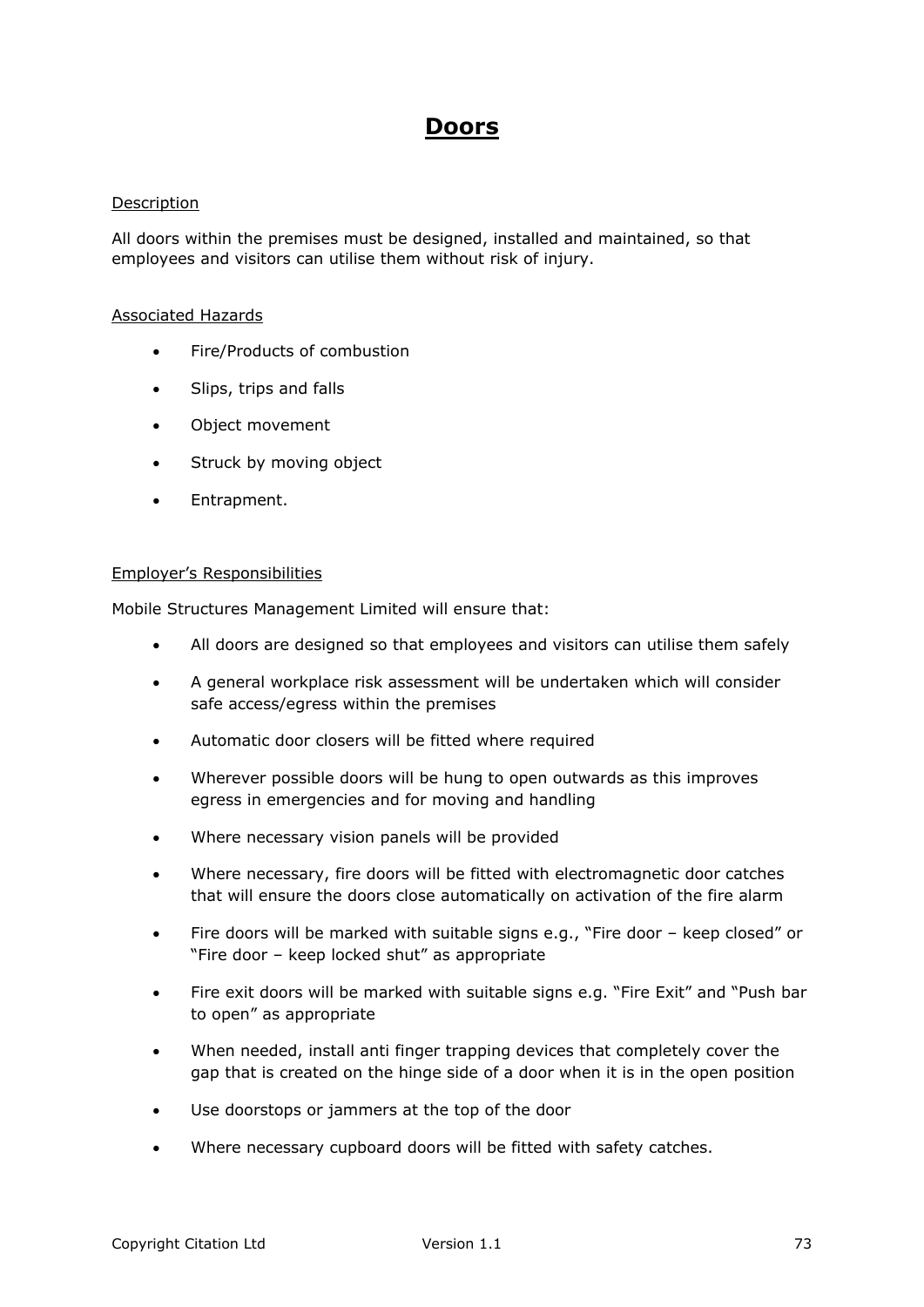# Employees Responsibilities

- Not to chock or wedge fire doors open
- Report any damage to doors, fixings or signs to the employer
- Report any accidents or near misses to the employer.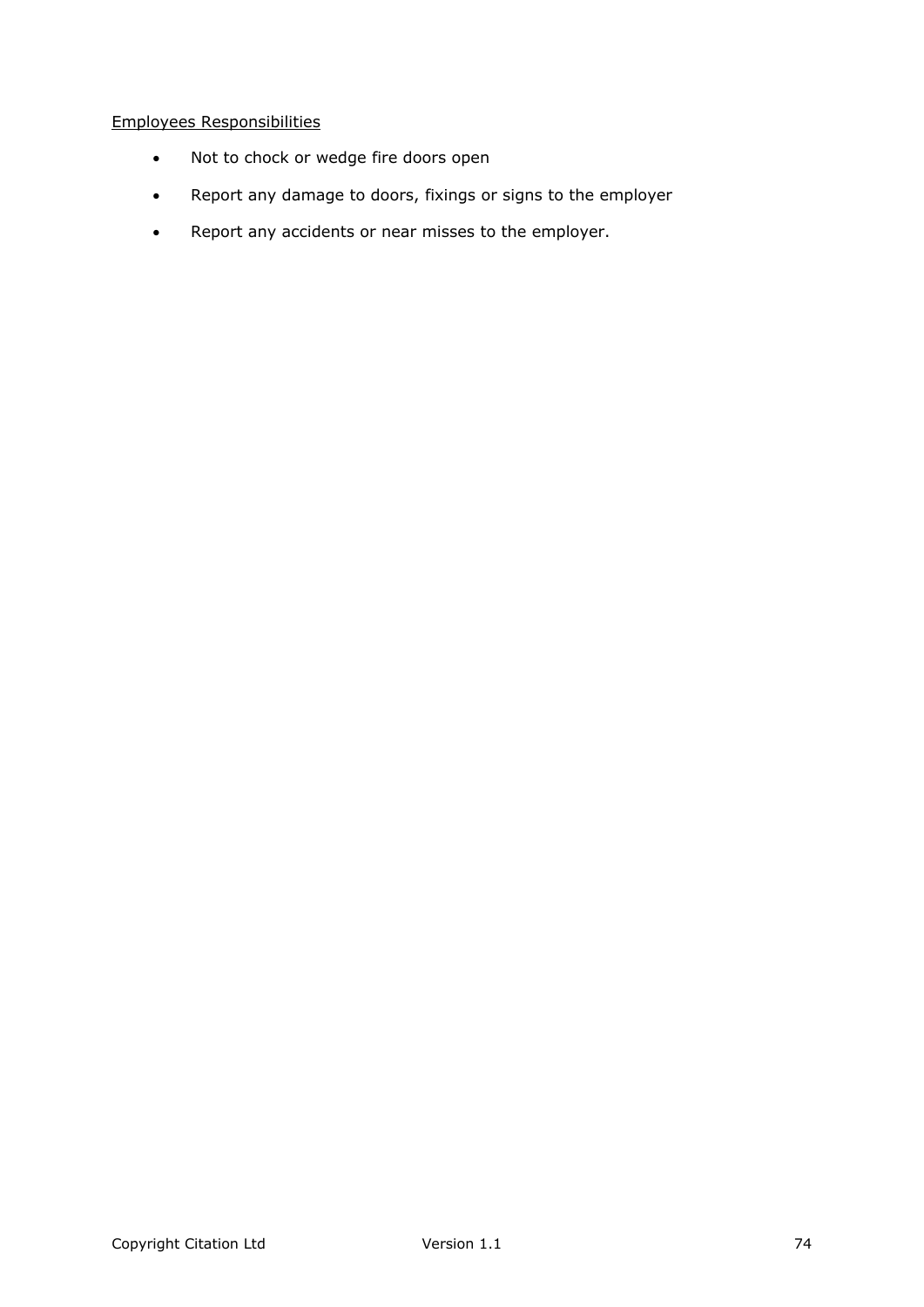# **Driving At Work**

## Description

It has been estimated that up to one third of all road traffic accidents involve somebody who is 'at work' at the time, making work-related road collisions the biggest single safety issue for many UK businesses. Promoting safe driving practices and a good safety culture at work is also beneficial to private driving, and could reduce the potential for employees getting injured in a road traffic accident whilst away from work.

#### Associated Hazards

- The driver: with no competency, no training, poor fitness and health
- The vehicle: suitability, mechanical condition, safety equipment (seat belts) and ergonomic considerations
- The journey: routes, scheduling, time, distance, weather conditions
- Crime: theft, violence, personal injury, property damage.

#### Employer's Responsibilities

Mobile Structures Management Limited will ensure that:-

- Risk assessments are carried out for all work related driving activities
- Appropriate control measures are implemented and communicated to employees
- Drivers are competent to drive, hold a valid driving licence, are suitably insured, are familiar with the vehicle, understand the risk assessment findings and control measures and have received appropriate training, as necessary
- Journeys are planned. Scheduling will take into account routes, times, distances and weather conditions
- Drivers are instructed on the need to carry out basic safety checks and instructed on what to do in the event of an emergency
- Vehicles are fit for the task and regularly maintained in a roadworthy condition. Privately owned vehicles will not be used for work purposes unless insured for business use and have a MOT certificate, where required
- Company vehicles carry suitable equipment, based on risk assessment, to aid in an emergency, breakdown or bad weather conditions. Equipment may include First aid kits, mobile phones, de-icing equipment, personal protective equipment (PPE), etc
- Any persons, equipment, chemicals or medicines carried in the vehicle are properly secured following, where relevant, manufacturer's recommendations.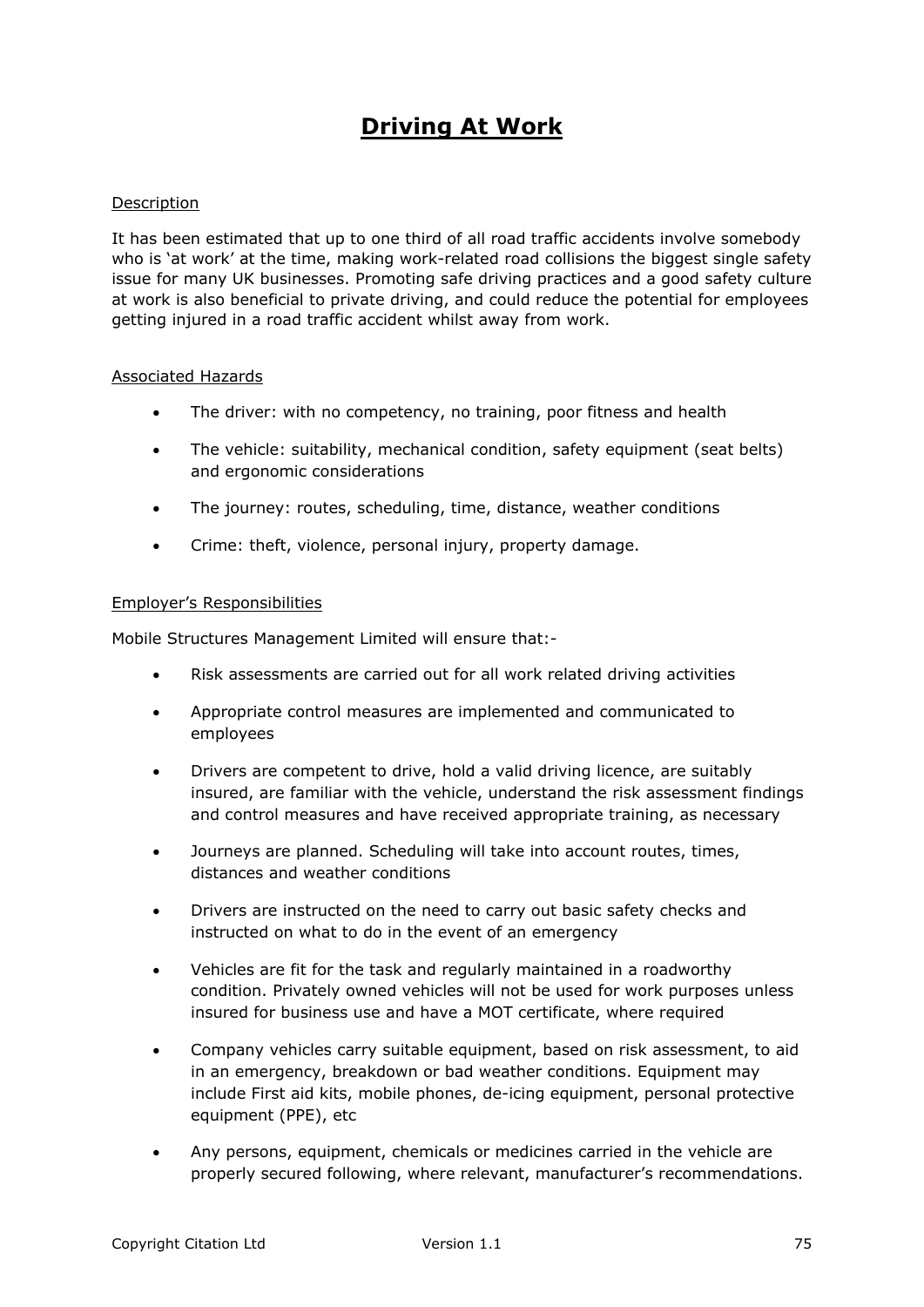#### Mobile Telephones

The Road Safety Act sets fixed penalty fines and points for using a hand-held phone whilst driving. Penalties also apply for not having proper control of a vehicle - a measure that can also be used where a driver has been distracted by using a hands-free mobile phone.

Where necessary, hands-free kits will be provided to employees who are required to use mobile telephones whilst working away from the premises.

Under no circumstances are employees permitted to use hand-held telephones other than via hands free kits, or similar hand-held devices whilst driving. The prohibition also applies when stationary at traffic lights or other delays that may occur.

#### Mobile Phone Use

If mobile phones are used whilst driving it is important that the phone is held in a cradle.

Drivers still risk prosecution (for failure to have proper control) even if they use handsfree phones when driving.

The following guidance is given to all drivers who are required to use mobile phone hands-free kits: -

- Only use the phone when it is safe to do so
- Understand how your phone operates
- Only acknowledge incoming calls on a hands-free system where answering is automatic or one touch button
- Only use short responses and indicate that you will return the call when it is safe to do so. Only use the mobile phone when it is essential to do so and do not talk longer than is necessary
- Whenever possible, drivers should not make outgoing calls whilst driving
- When making calls to, or receiving calls from mobile phones, always ask whether it is safe to speak.

#### Employees Responsibilities

- Employees must follow any advice, information, instruction and training given by the employer
- All employees who are expected to drive on company business must have a valid drivers' licence for the class of vehicle they are driving
- Employees must provide a copy of their driving licence, on request and declare any driving convictions. Employees using their own vehicles for work should also provide a copy of their insurance certificate and a valid MOT certificate for the vehicle where applicable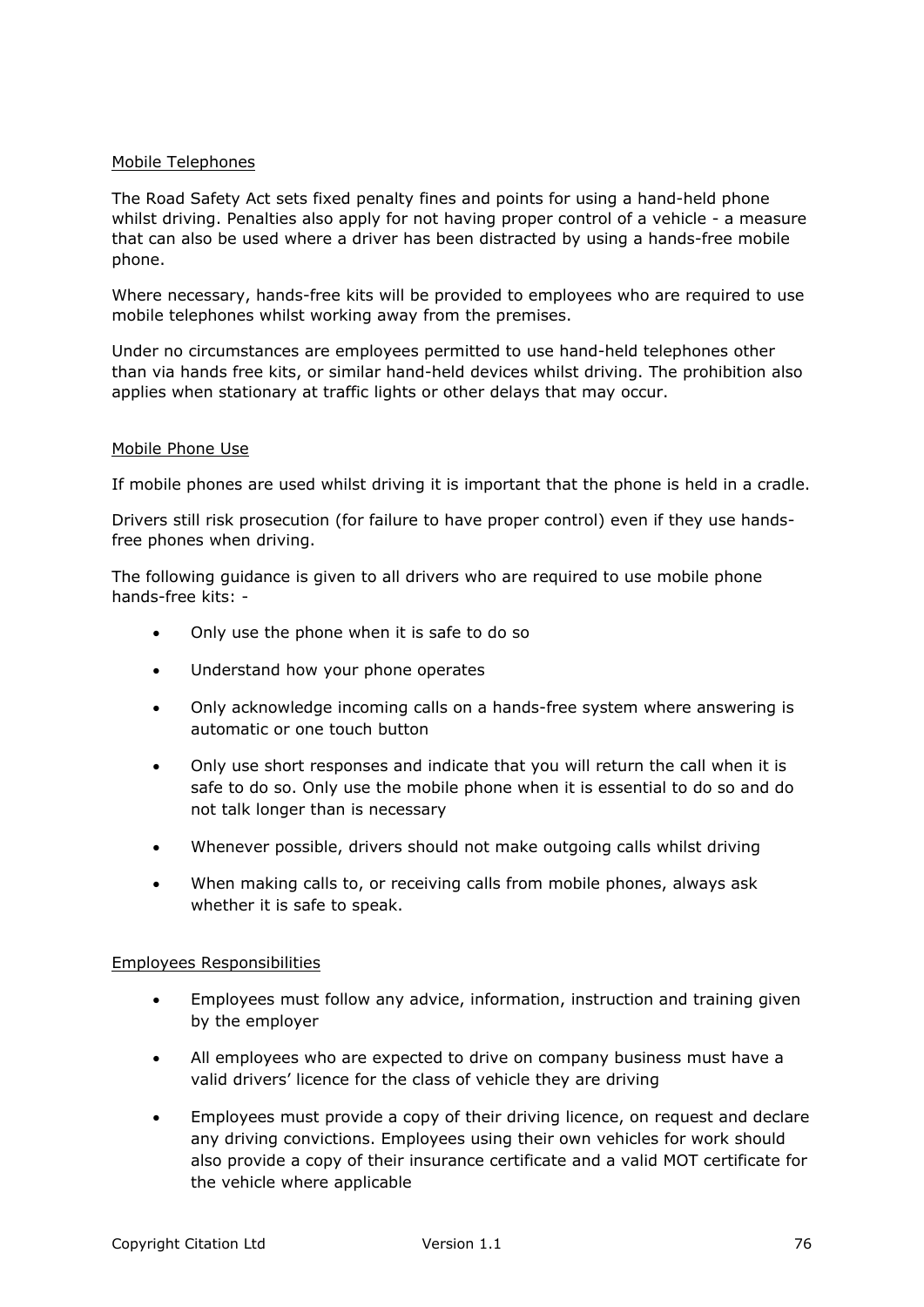- Drivers must ensure, so far as is reasonably practicable, that the vehicle is adequate for the purpose including being roadworthy, is in safe mechanical condition, is not overloaded, loads are secure and seat belts are worn
- Drivers shall comply with traffic legislation and The Highway Code, be conscious of road safety and demonstrate safe driving
- Employees driving vehicles on company business will not be under the influence of drink or drugs and must not drive whilst disqualified
- Drivers must stop after a crash or similar incident with which they are involved
- Employees must inform management if they become aware of any medical condition or take medication that might affect their ability to drive
- Promptly report defects, hazards and concerns to management.

# Personal Safety – Staying Safe In Your Vehicle

## Plan Ahead

- Check your route; keep a map in the vehicle
- Check if the place you are visiting has parking. If not, try and use a manned, well-lit car park
- Check you have enough fuel
- Check basic vehicle maintenance, i.e. oil, water, tyre pressure etc
- Check vehicle breakdown cover and keep the number with you
- Check you have something in the vehicle to keep you warm, e.g. coat or blanket, bottle of water, food snack and a torch in the event of unexpected, lengthy delay due to road traffic accident or inclement weather
- Ensure your office know where you are travelling to, whom you are meeting, and your expected time of return. Inform them if you change your journey plan
- Take a mobile phone with you and ensure it is fully charged (do not use the phone whilst driving)
- Keep any valuables, including handbags, mobile phones and laptops out of sight. They can easily be snatched when you stop at traffic lights, especially if windows are left open and doors unlocked
- Do not leave luggage or documents on display within your vehicle
- Do not leave the parking ticket on display unless it is a requirement of the car park facility
- When returning to your vehicle, immediately lock the doors and drive off promptly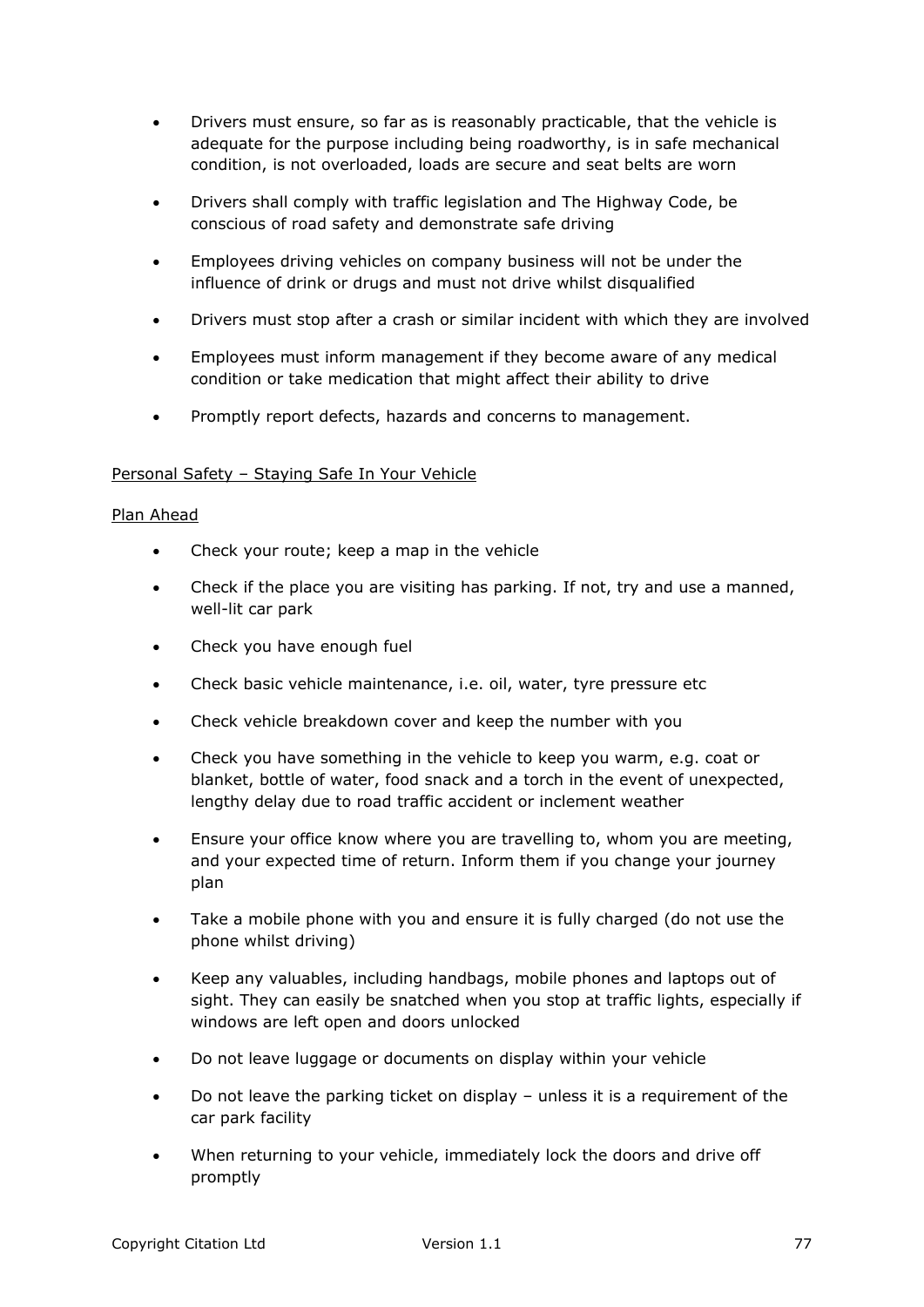- Avoid taking unnecessary risks be aware if someone is flagging you down it may not be genuine. You may be as much help by reporting the incident by phone to the emergency services
- Do not get into a vehicle with a stranger, or offer a stranger a lift.

# In The Event Of A Vehicle Breakdown

- Try to reach the side of the road and contact the vehicle breakdown services. Advise them if you are female and alone
- Switch on hazard warning lights
- If someone stops, ring the police and give them the vehicle registration details. If the driver approaches, inform him/her you have contacted the police who will be arriving shortly. Avoid opening doors or windows to converse with strangers
- If you decide to get out of the vehicle and await breakdown assistance (this is dependent on how safe you feel outside the vehicle) ensure you take the ignition key with you. Lock all the doors with the exception of the passenger door. This should be left wide open so you can quickly get back into the vehicle. If you breakdown on a motorway hard shoulder it is always advisable to get out of the vehicle and await assistance behind a barrier or away from the road side
- When the breakdown vehicle arrives, check they know your name and have your details – especially if the vehicle you were expecting is not clearly identifiable, e.g., AA, RAC.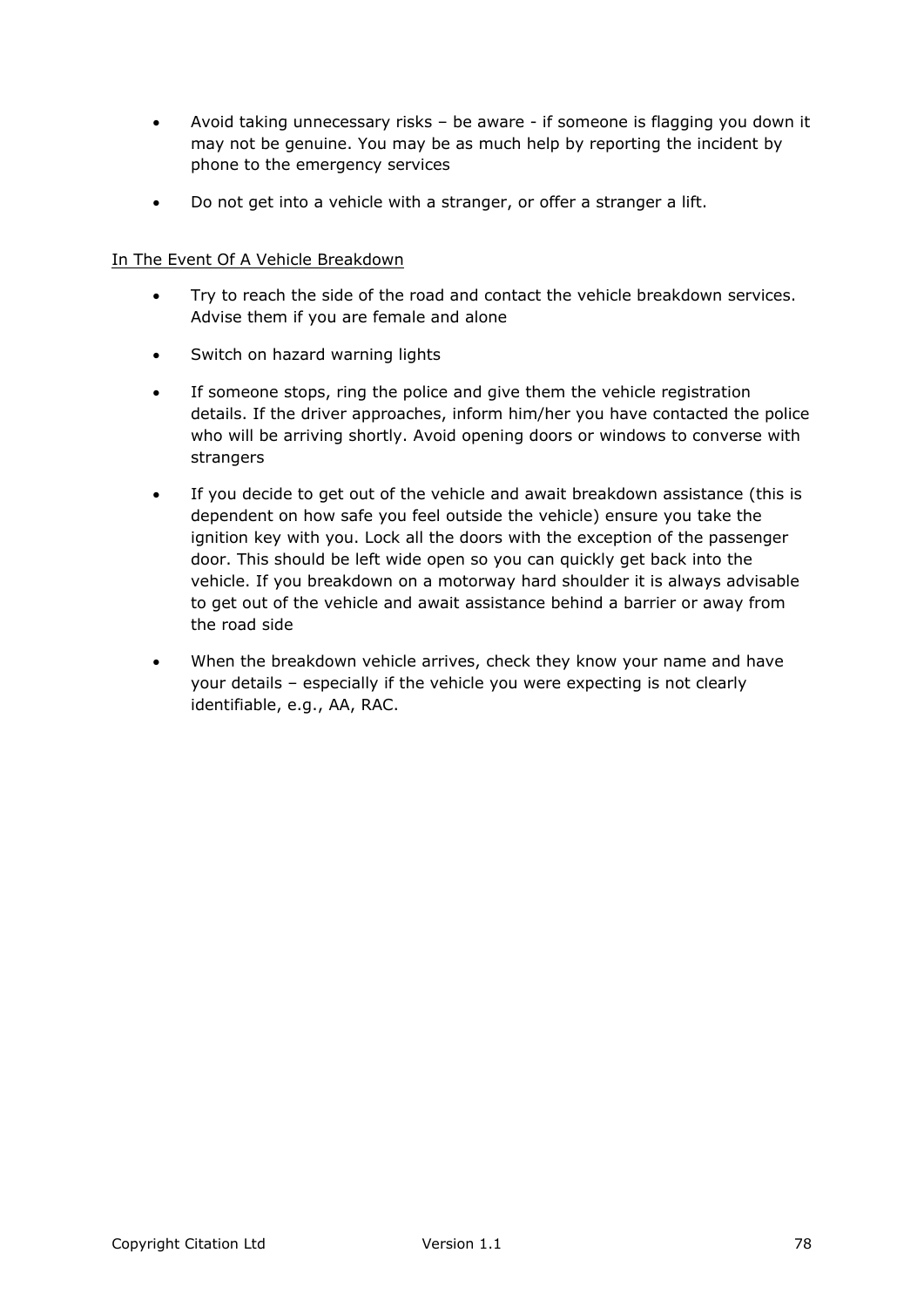# **Electricity**

#### Description

The safe management of electrical installations and equipment is essential to our business. It is therefore imperative that electrical systems and equipment are designed, constructed, selected, maintained and used with care. Not only is there a potential for harm, but loss of power supply could impact our ability to conduct business and force temporary closure.

#### Associated Hazards

- Direct or indirect contact with live parts, causing shock, burns, heart fibrillation and tissue damage
- Faults that could cause a fire due to equipment overheating
- Fire or explosion where electrical arcing could be the source of ignition
- Contact with overhead lines.

#### Employer's Responsibilities

With regard to fixed installations Mobile Structures Management Limited will: -

- Consider the design, construction and selection of electrical equipment for use in the workplace
- Ensure that electrical installations and equipment are installed, maintained and inspected in accordance with the IEE (Institute of Electrical Engineers) Wiring Regulations (as amended)
- Review recommendations made by inspecting engineers
- Exchange safety information with contractors to enable compliance with the company's health and safety arrangements
- Identify all main circuit breakers/isolators to ensure relevant persons understand how to isolate the equipment or building services safely in the event of an emergency
- Promote and implement a safe system of work such as a lock-off procedure for isolation of electrical supplies during maintenance, inspection and testing
- Where it is considered necessary, ensure that the design and construction of structures and systems include protection against lightning
- Monitor the condition of electrical equipment, plant and accessories and take appropriate action to prevent danger if faults are identified
- Provide appropriate work equipment such as 110v plant and power tools for harsh environments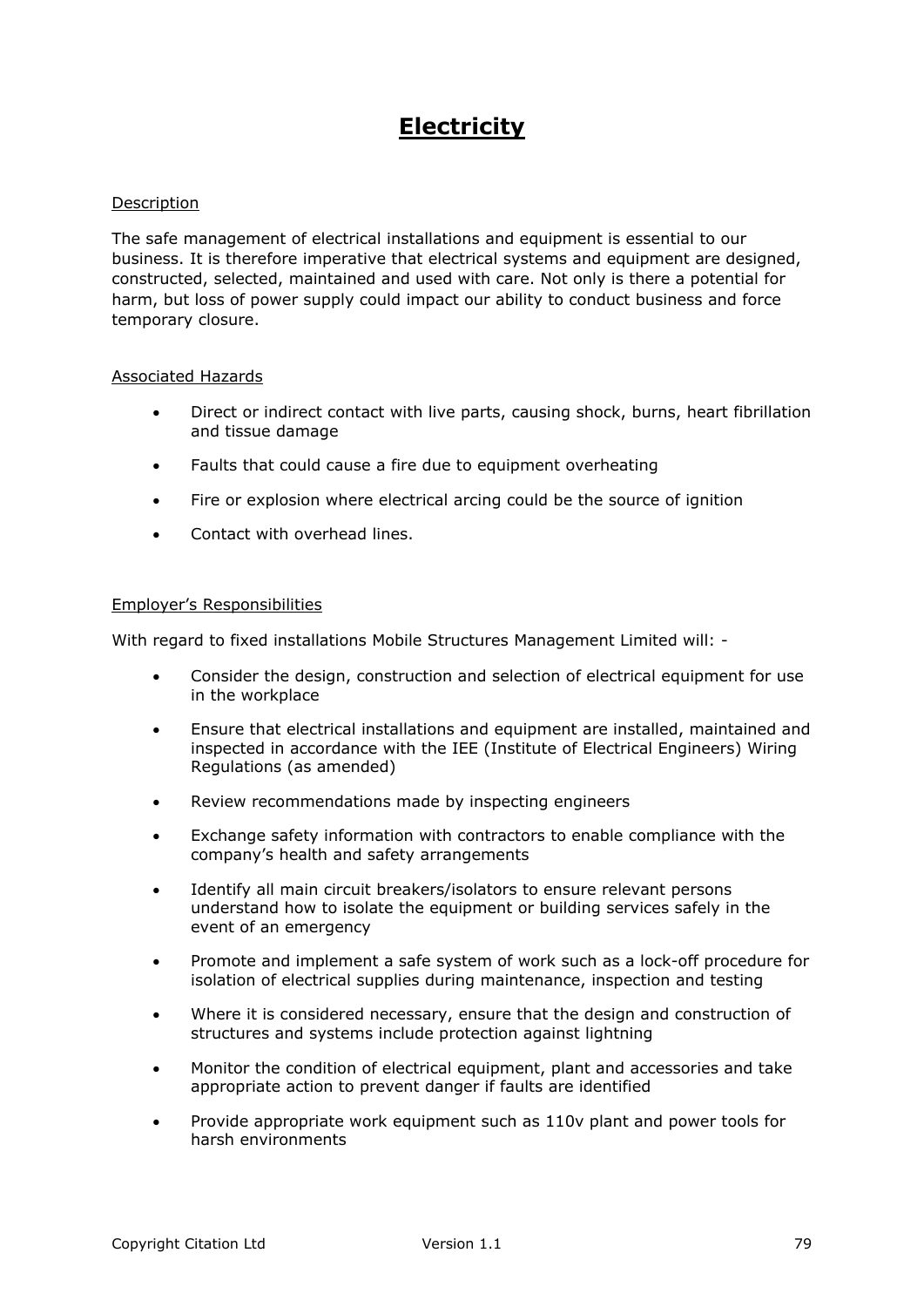- Ensure that employees who carry out electrical work are trained and competent to do so
- Provide suitable personal protective equipment as necessary, maintain it in good condition and replace damaged or lost items as necessary
- Ensure that tools and equipment meet relevant standards, are CE marked and are suitable and adequate for electrical working
- Maintain secure access to electrical cupboards and fuse boards and keep the areas free of flammable or combustible materials.

#### Portable equipment and testing

Definition - Equipment, which is not part of a fixed installation but is able to be connected to a fixed installation, or a generator, by means of a flexible cable via a plug and socket assembly.

This includes equipment that is either hand-held or hand operated while connected to the supply, or is intended to be moved while connected to the supply.

Mobile Structures Management Limited is responsible for ensuring that all portable electrical appliances are maintained in a safe condition and inspected at suitable intervals. Equipment will be marked to identify the date tested. The results of inspections shall be logged and records made available for inspection.

Experience of operating the maintenance system over a period, together with information on faults found, should be used to review the frequency of inspection. It should also be used to review whether and how often equipment and associated leads and plugs should receive a combined inspection and test.

Any defective equipment will be removed from use until it can be repaired/replaced, with remedial action being recorded. All items of equipment that cannot be repaired will be withdrawn from use. Under no circumstances will any makeshift or temporary electrical repairs be made on any electrical equipment.

On occasion, we may hire-in equipment from a reputable supplier. This equipment must be treated the same as company equipment and not subjected to abuse or neglect.

#### Employees Responsibilities

Employees have a responsibility for: -

- Co-operating with management arrangements for electrical safety in the workplace
- Visually checking equipment before use for any obvious defects such as cable or casing damage or scorch marks
- Reporting any defects, faults or dangerous activities
- Using equipment only in line with the manufacturers operating instructions e.g. jet washer used with additional RCD or RCBO protection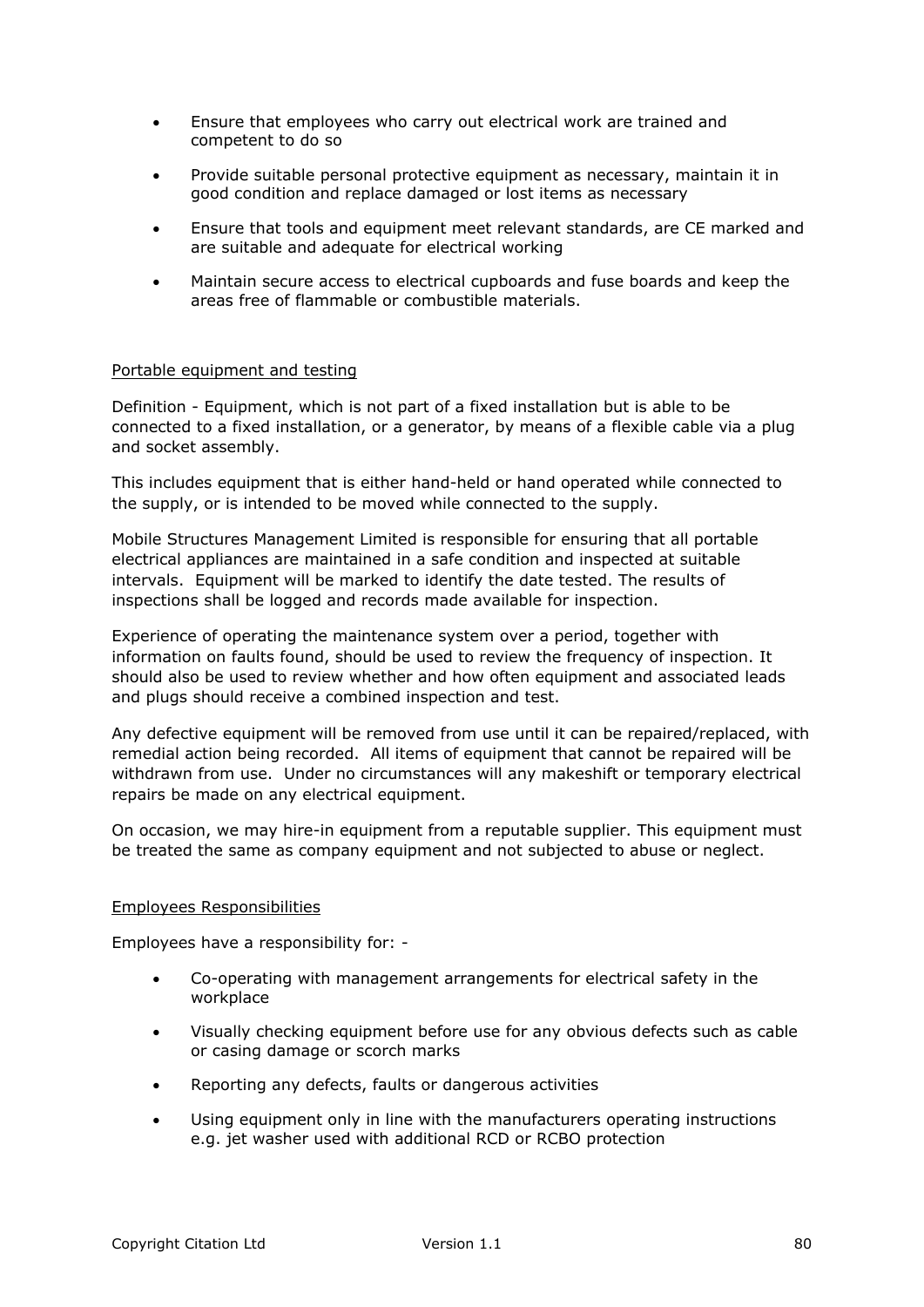- Complying with safety rules and use work permits/lock out procedures as applicable
- Not bringing personal electrical equipment onto company premises without prior authorisation from management. If allowed, any such equipment must be tested in accordance with company procedures.
- Gaining permission before using extension leads or adaptors.
- Switching off any non-critical equipment when not in use.
- Not attempting repairs to electrical appliances or circuits unless qualified to do so.
- Exercising caution when placing drinks near to appliances or power outlets.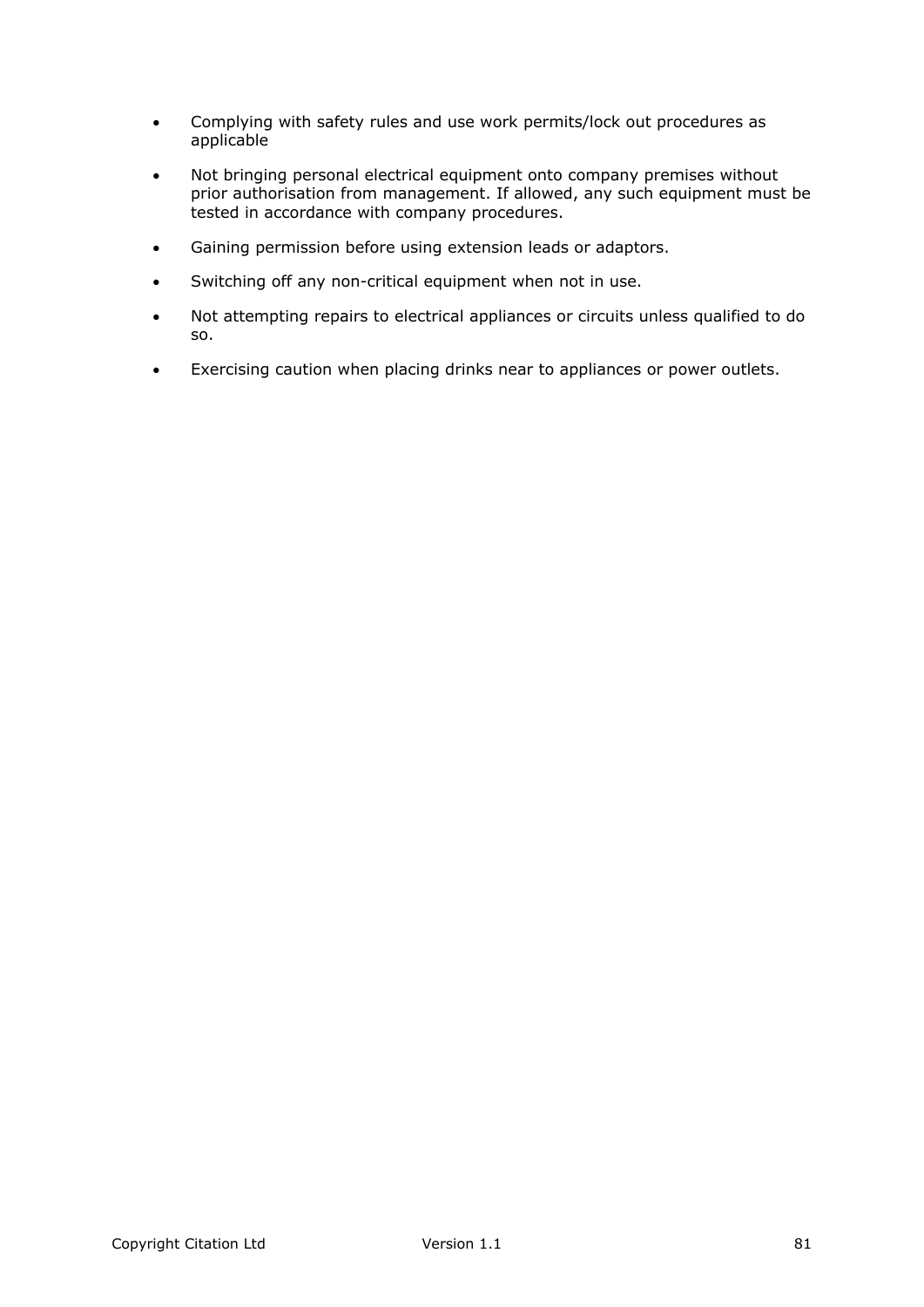# **Electricity On Site**

#### Description

The safe management of electrical supplies, installations and equipment is essential to our business. The Electricity at Work Regulations 1989 state that we must take precautions against the risk of death or injury from electricity during construction work and we will implement arrangements to ensure that we comply fully with this. It is imperative when working with electrical systems and equipment we ensure that it is properly selected, installed, used and maintained. Not only is there a potential for harm, but loss of power supply could impact our ability to conduct business and force temporary closure.

We are fully committed to reducing risks from electricity during construction works and will ensure that activities undertaken by us are planned, maintained and monitored to ensure that workers and others affected by are activities are not exposed to these risks.

#### Associated Hazards

Accidents related to electricity are widely recognised when undertaking construction works and these usually occur because people are working on or close to equipment that is; assumed to be dead but is in fact live, or; known to be live but where workers have not been given adequate training, instruction or supervision or precautions have not been adhered to.

Hazards include:

- Direct or indirect contact with live parts, causing shock, burns, heart fibrillation and tissue damage
- Faults that could cause a fire due to equipment overheating
- Fire or explosion where electrical arcing could be the source of ignition
- Contact with overhead power lines
- Contact with underground electric cables.

#### Employer's Responsibilities

With regards to construction works Mobile Structures Management Limited will ensure that all work is properly planned and that a suitable Construction Phase Plan is created prior to construction works being carried out.

Electrical power supply requirements will be established prior to works commencing. Where possible working dead is the best way to ensure that risks are eliminated, where this is not possible other precautions to ensure safe working practices will be adopted. It may be necessary to gain specialist advice and services and where this is required we will ensure that we select experienced, trained and competent persons to undertake any specialist works relating to electricity.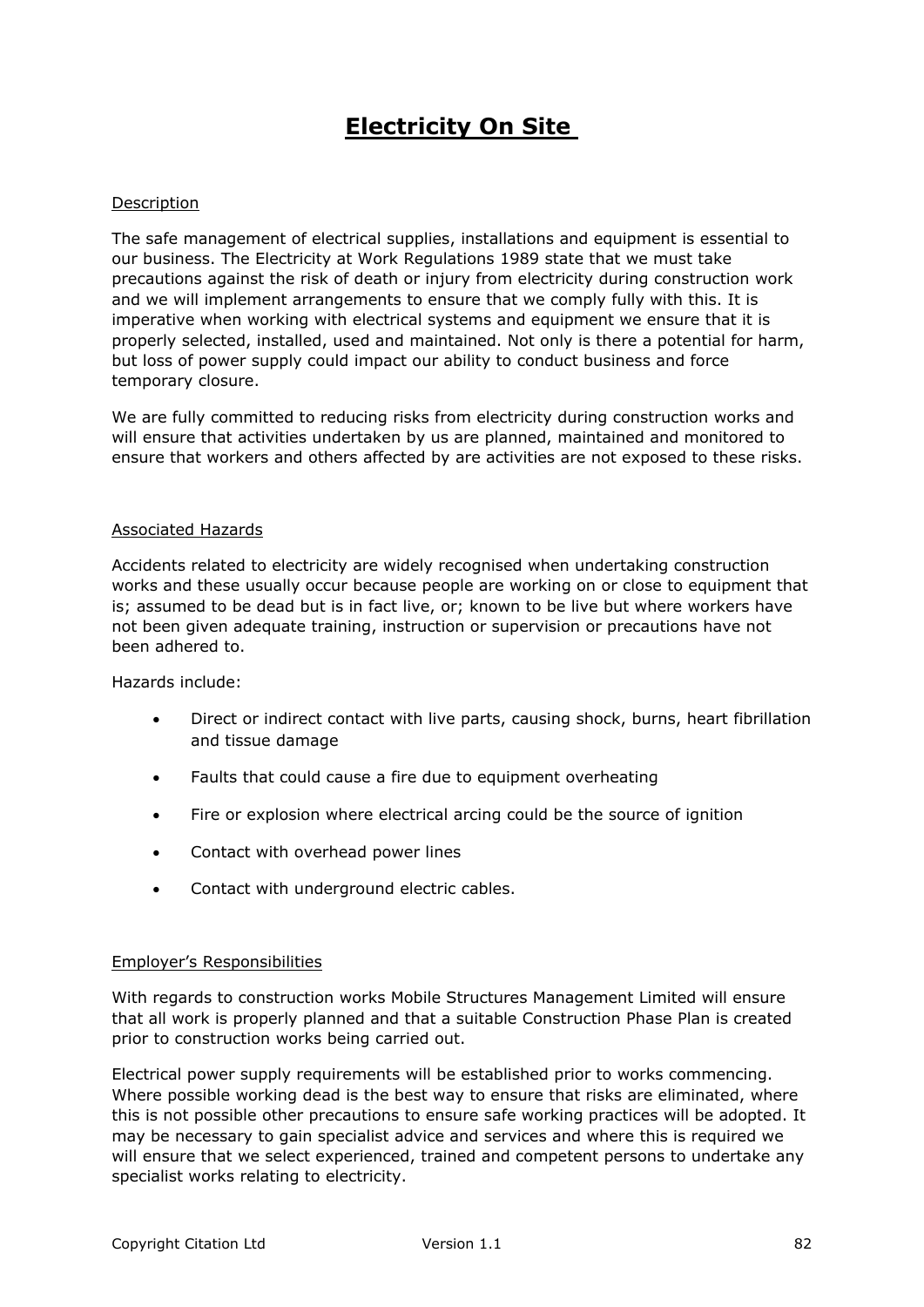When working near overhead power lines and underground cables Mobile Structures Management Limited will ensure that the safe working practices are implemented and are communicated to all workers and that exclusion zones required are proportionate to the risks and in line with current legislation and HSE approved guidance.

As per the requirements of the Health and Safety at Work Act 1974 and Electricity at Work Regulations 1989 we will ensure that equipment provided and used is safe and maintained. Employees will be given suitable training, instruction and supervision to ensure that they are able to carry out tasks safely and to identify and report faults.

Mobile Structures Management Limited will ensure that services and equipment provided is fit for purpose and where necessary have an inspection or test certificate. Records should be maintained for:

- Electrical installation checks
- Portable Appliance Testing (PAT)
- Replacement of light bulbs
- Faults reported (damaged and defective equipment, including electrical faults on plant)
- Maintenance, repairs or alterations to equipment
- Temporary site installations

With regard to competence of persons, Mobile Structures Management Limited will ensure that no employees are permitted to undertake electrical works unless suitably trained and possess the necessary experience and competence to do so. Only registered electricians will be used.

With regard to fixed installations Mobile Structures Management Limited will: -

- Consider the design, construction and selection of electrical equipment for use in the workplace
- Ensure that electrical installations and equipment are installed, maintained and inspected in accordance with the IEE (Institute of Electrical Engineers) Wiring Regulations (as amended)
- Review recommendations made by inspecting engineers
- Exchange safety information with contractors to enable compliance with the company's health and safety arrangements
- Identify all main circuit breakers/isolators to ensure relevant persons understand how to isolate the equipment or building services safely in the event of an emergency
- Promote and implement a safe system of work such as a lock-off procedure for isolation of electrical supplies during maintenance, inspection and testing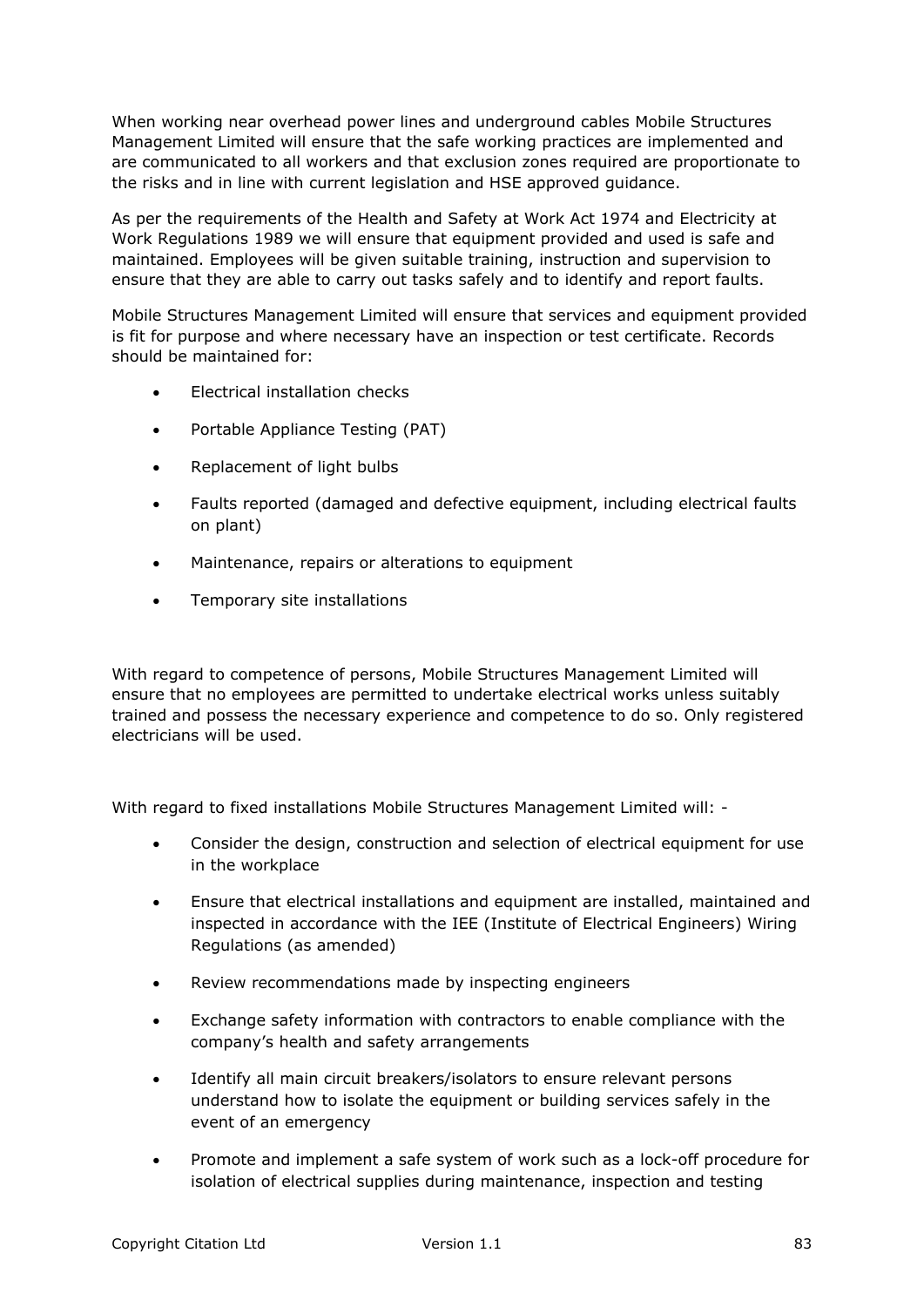- Where it is considered necessary, ensure that the design and construction of structures and systems include protection against lightning
- Monitor the condition of electrical equipment, plant and accessories and take appropriate action to prevent danger if faults are identified
- Provide appropriate work equipment such as battery operated or low voltage 110v plant and power tools on construction sites
- Ensure that employees who carry out any electrical work are trained and competent to do so
- Provide suitable personal protective equipment as necessary, maintain it in good condition and replace damaged or lost items as necessary
- Ensure that tools and equipment meet relevant standards, are CE marked and are suitable and adequate for electrical working on construction sites, where appropriate
- Maintain secure access to electrical cupboards and fuse boards and keep the areas free of flammable or combustible materials
- Ensure that safe systems of work are implemented for cable management on site e.g. keep all trailing cables at ceiling height.

With regard to temporary site installations Mobile Structures Management Limited will:

- Ensure they are carried out by a competent electrician and comply with IEE Wiring Code of Practice
- Obtain from the installer a completion certificate for the installation
- Arrange a re-test of temporary installations at intervals not exceeding 3 months.

#### **Generators**

A supply from an electricity supply company is not always available when working on construction sites, in these instances an AC generator may be required. We will ensure that any generator used is installed safely and that advice is sought from a competent person to ensure that all generators remain in a safe condition to use and that appropriate earthing is undertaken, where required.

#### Portable Equipment and Testing

Definition - Equipment, which is not part of a fixed or temporary installation but is able to be connected to a fixed installation, or a generator, by means of a flexible cable via a plug and socket assembly. This includes equipment that is either hand-held or hand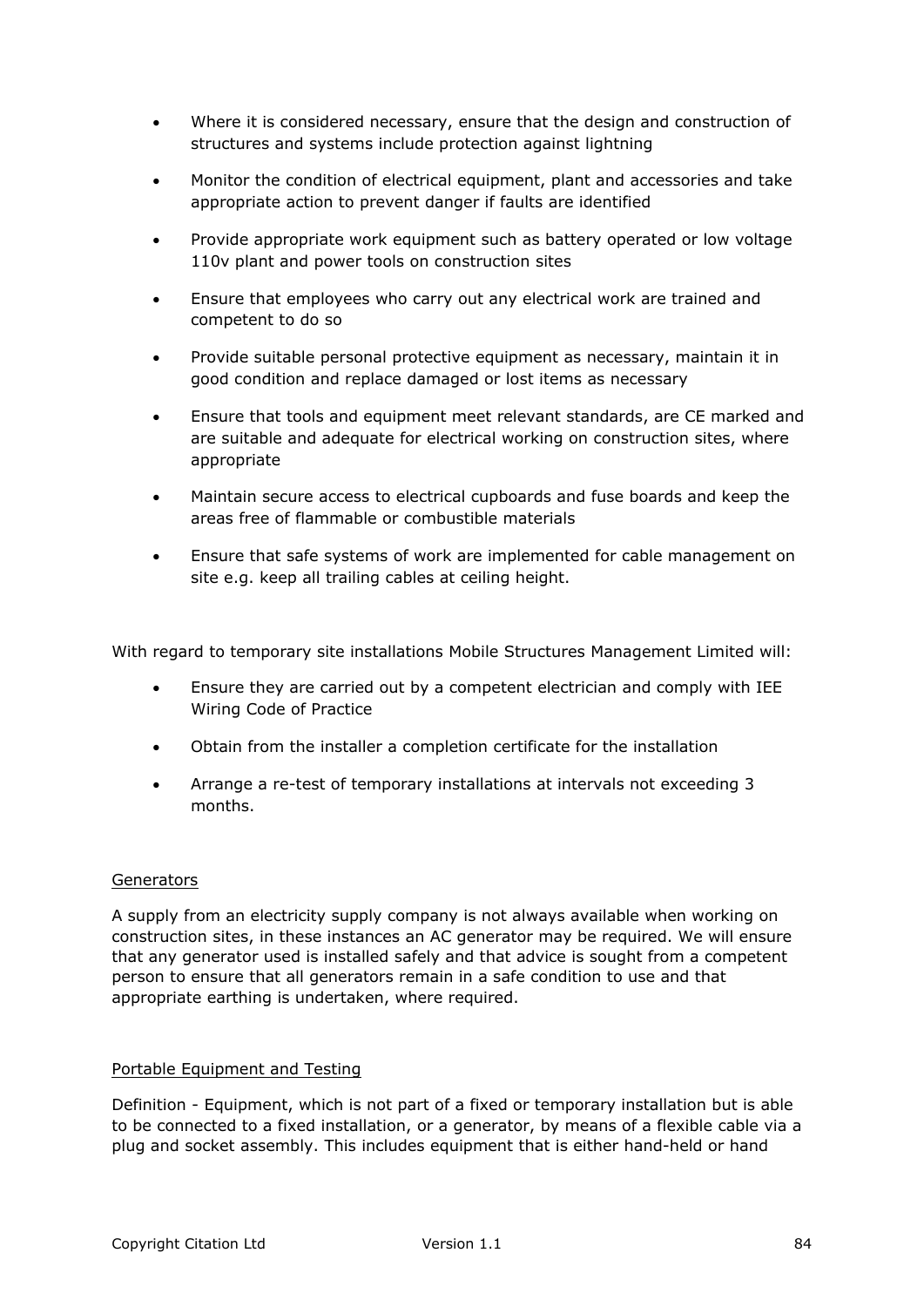operated while connected to the supply or is intended to be moved while connected to the supply.

Where possible we will use cordless battery operated or low voltage 110v systems during construction works. Where this is not possible all 230v systems will be fitted with an RCD or other trip device.

Mobile Structures Management Limited is responsible for ensuring that all portable electrical appliances are maintained in a safe condition and inspected at suitable intervals. Intervals of inspections will be established through site specific risk assessments, although commonly 110v equipment used on a construction site will be PAT tested at a frequency period of no less than 3 months. Equipment will be marked to identify the date tested. The results of inspections shall be logged and any records made available for inspection.

Any defective equipment will be removed from use until it can be repaired or replaced, with remedial action being recorded. All items of equipment that cannot be repaired will be withdrawn from use. Under no circumstances will any makeshift or temporary electrical repairs be made on any electrical equipment. Repairs or alterations on electrical equipment should only be undertaken by a trained, competent person.

On occasion we may hire-in equipment from a reputable supplier. This equipment must be treated the same as company equipment and not subjected to abuse or neglect.

#### Overhead Power Lines

Overhead power lines are not usually insulated therefore if contact is made with these lines then an electric current will discharge with a serious risk of being fatal or severe shock and burns to any person in the immediate vicinity. We will ensure that activities around overhead power lines are properly planned and that any exclusion zones required are established before work commences. The safe systems of work established when working near overhead power lines must be adhered to and any site manager/senior person should ensure that all workers receive adequate training and supervision. Materials will not be stored beneath any overhead power lines.

#### Underground Services

Work onsite must be properly planned, prior to work commencing (either excavation or erection) the position of any underground services should be established.

A safe system of work will be applied to any works undertaken and will cover;

- Planning work, including engaging with necessary contacts, such as Local authority, utility companies, Distribution Network Operators, land overs, developers
- Detecting, identifying and marking underground services to minimise the risk of contact
- Safe excavation/safe digging practices.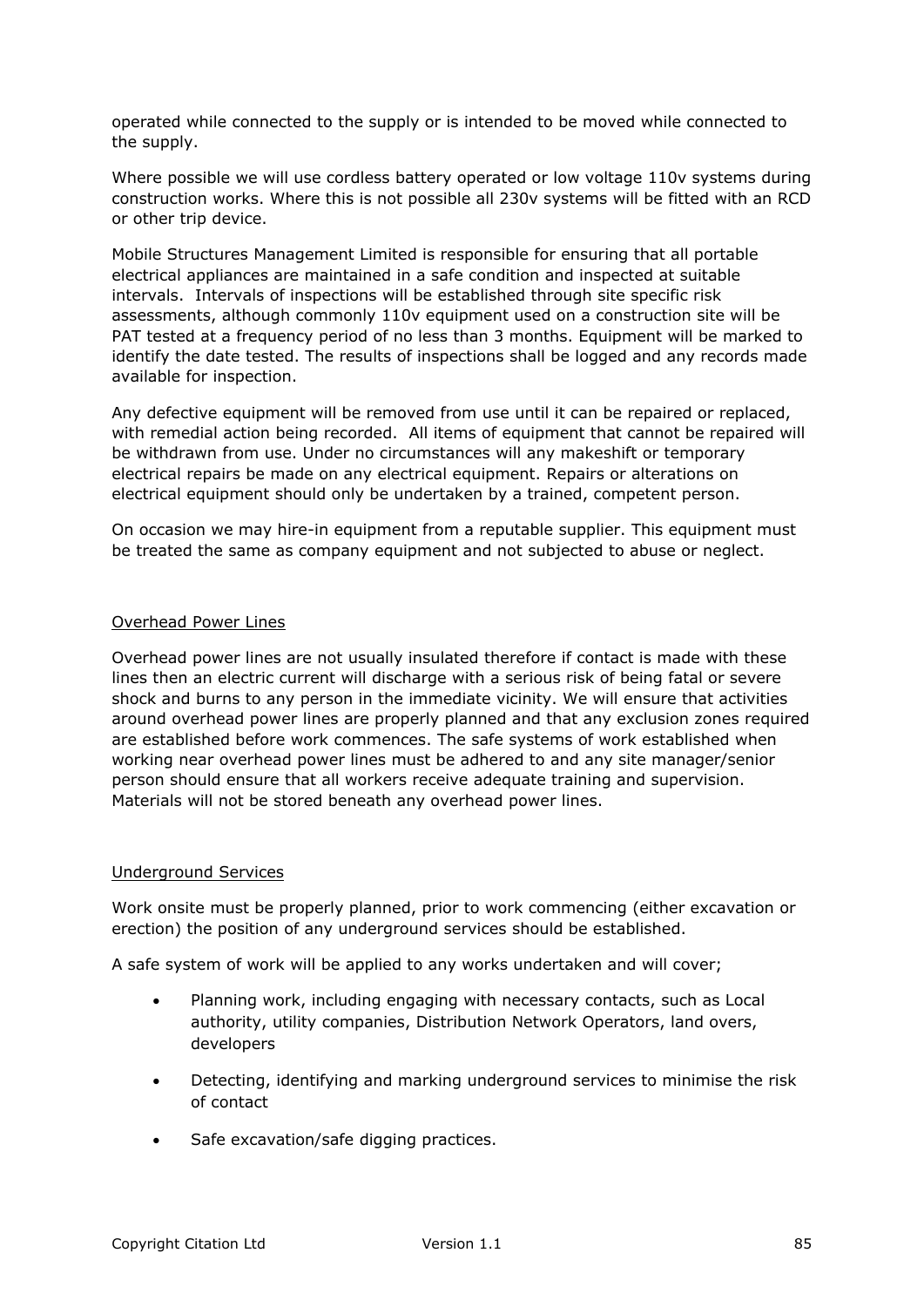If necessary a person who is experienced in the techniques of establishing the exact location of services may be required and we will appoint such person, as appropriate. Mobile Structures Management Limited will ensure that areas are marked on plans and on site plans to warn those of underground services.

All mechanical diggers, excavators and dozers etc. are prevented from excavating at unsafe distances. Safe distances needed will be established at planning stages. Mobile Structures Management Limited will maintain a minimum distance of 0.5m when conducting these types of works near underground services. However, a risk assessment or communication with a local electricity supplier may indicate greater distances required. The exact distance required should be recorded on a safe system of work and communicated to workers to adhere to. Competence and experience of employees dealing with underground electricity services or working near underground services will be established before works commence. When working underground training relating to confined space, ATEX (Atmosphere Explosive Training), COMPEX (Competency in Explosive Atmosphere) and awareness of the Mine and Quarries Act may also be required to demonstrate competence in the types of works required.

## Employees Responsibilities

Employees have a responsibility for: -

- Co-operating with management arrangements for electrical safety in the workplace
- Visually checking equipment before use for any obvious defects such as cable or casing damage or scorch marks
- Ensuring that weekly formal visual checks are undertaken for equipment used on the construction site
- Ensuring that daily RCD or other trip device checks are undertaken
- Ensure RCD are treated with care, kept free of moisture and dirt and protected against vibration and mechanical damage
- Reporting any defects, faults or dangerous activities
- Using equipment only in line with the manufacturers operating instructions e.g. not using DIY or domestic equipment/tools for construction works
- Complying with safety rules and use work permits/lock out procedures as applicable
- Not bringing personal electrical equipment onto company premises without prior authorisation from management. If allowed, any such equipment must be tested in accordance with company procedures
- Gaining permission before using extension leads or adaptors
- Switching off any non-critical equipment when not in use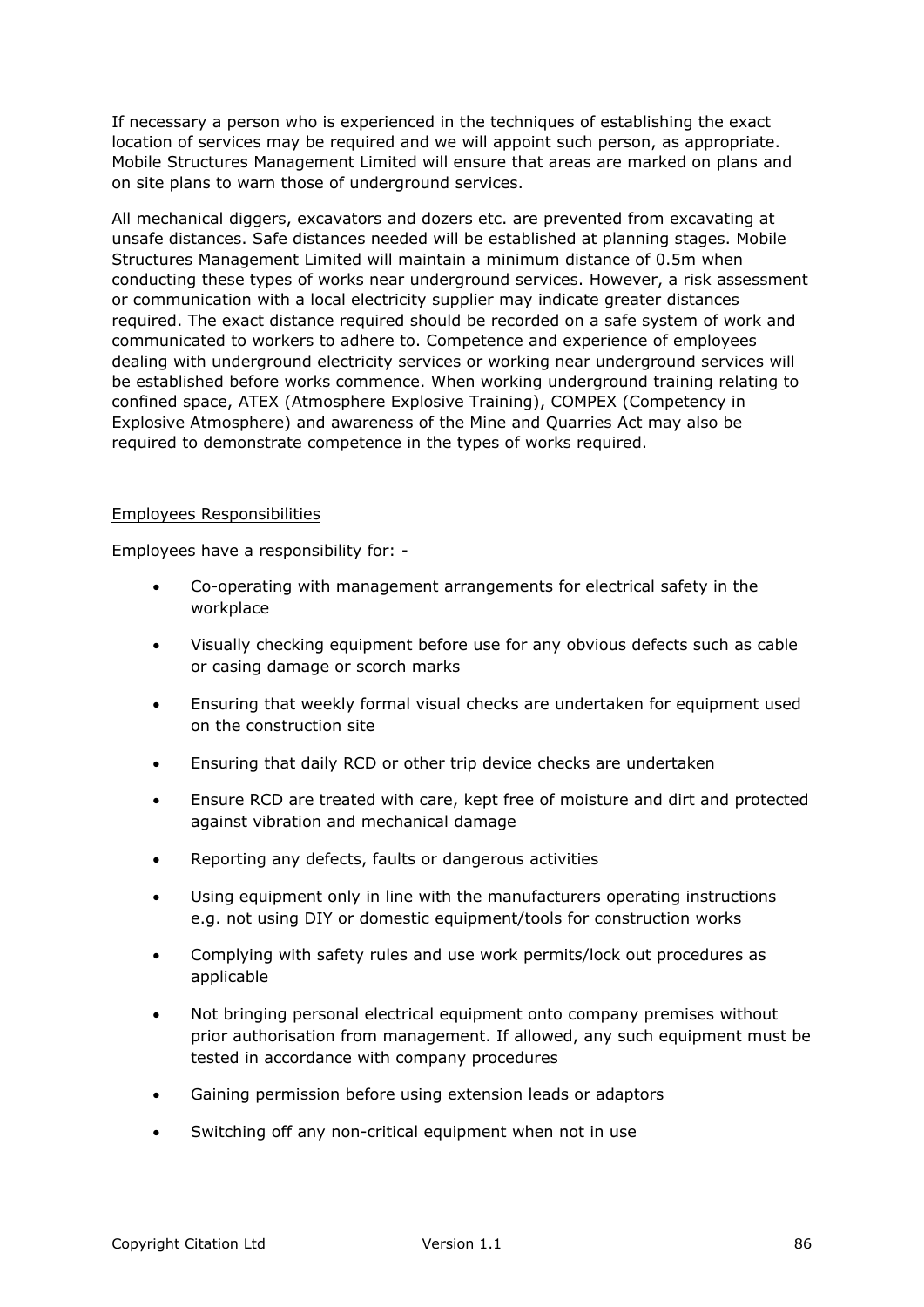- Not attempting repairs to electrical appliances or circuits unless qualified to do so
- Exercising caution when placing drinks near to appliances or power outlets
- Checking lighting systems to ensure that cabling and bulbs are protected against breakage – lights to conduct works safely must be maintained at all times.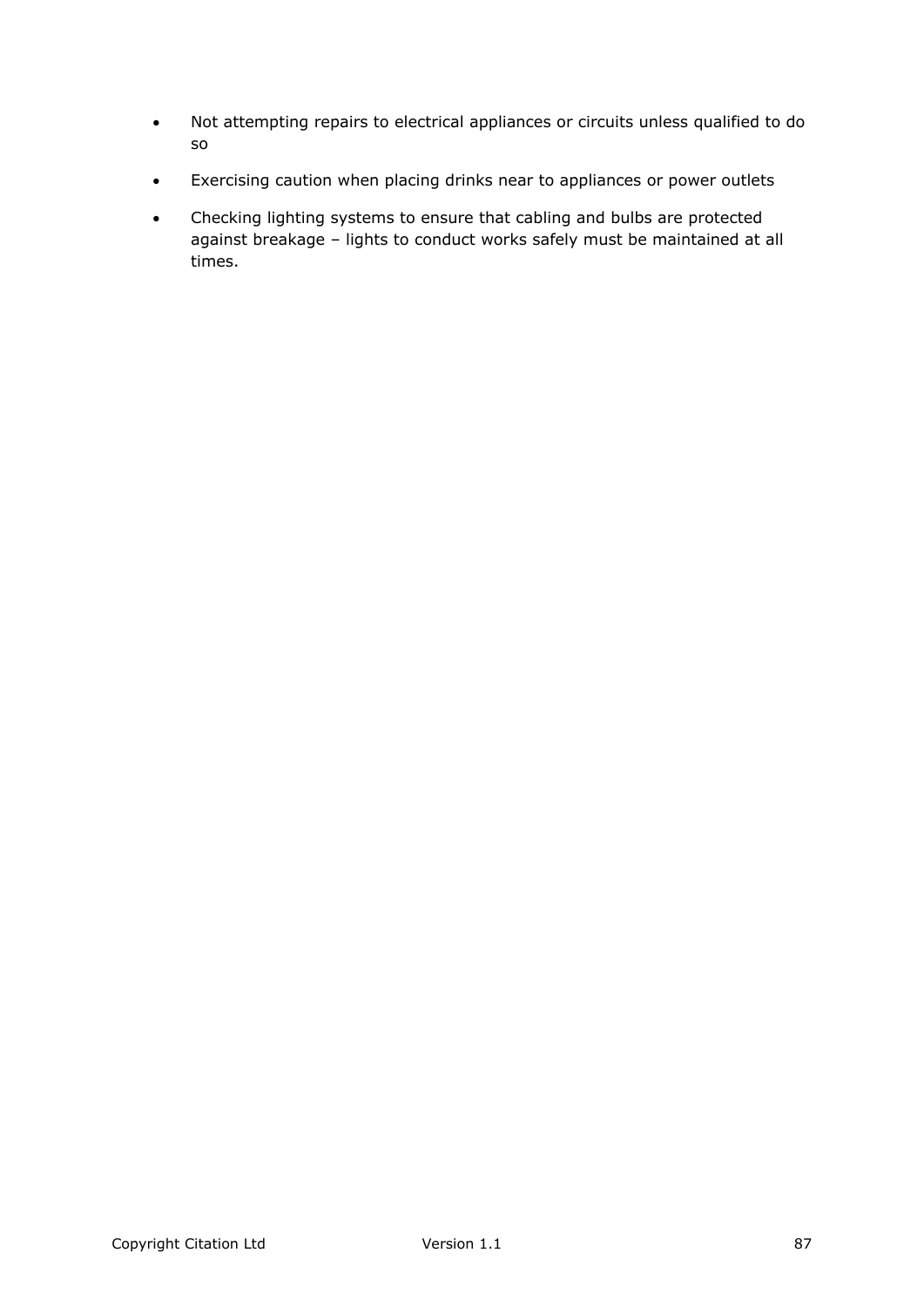# **Emergency Plans**

# Description

As part of our overall Health & Safety Management plan we will create not only a safe working environment but provide a suitable and sufficient means of controlling emergency situations, e.g. rescuing or retrieving persons who may become unavoidably trapped, collapse of a structure or uncontrolled release of a substance etc.

This will not however diminish any responsibility on our part, to do all that is reasonably practicable to prevent such an event occurring in the first place.

#### Associated Hazards

- Fire and explosion
- Flooding
- **•** Asphyxiation
- Working at height or in confined spaces
- Hazardous substances
- Collapse of structures and excavations
- Bomb threat
- Spillage.

#### Employer's Responsibilities

- Undertake risk assessments for significant workplace activities and develop emergency plans and procedures before work commences
- Assign responsibilities for controlling and dealing with emergencies ensuring that responsible people are trained and competent in their role
- Where applicable, liaise with principal contractors, client representatives, safety representatives, external emergency services, and local authorities, regarding the emergency plans
- Provide clear systems for contacting the emergency services
- Provide information, instruction and training to employees and contractors on the emergency arrangements including escape routes, muster points (alternative muster points used in the event of a bomb threat) and shut down procedures etc
- Make arrangements to recover and treat injured people
- Undertake emergency practice drills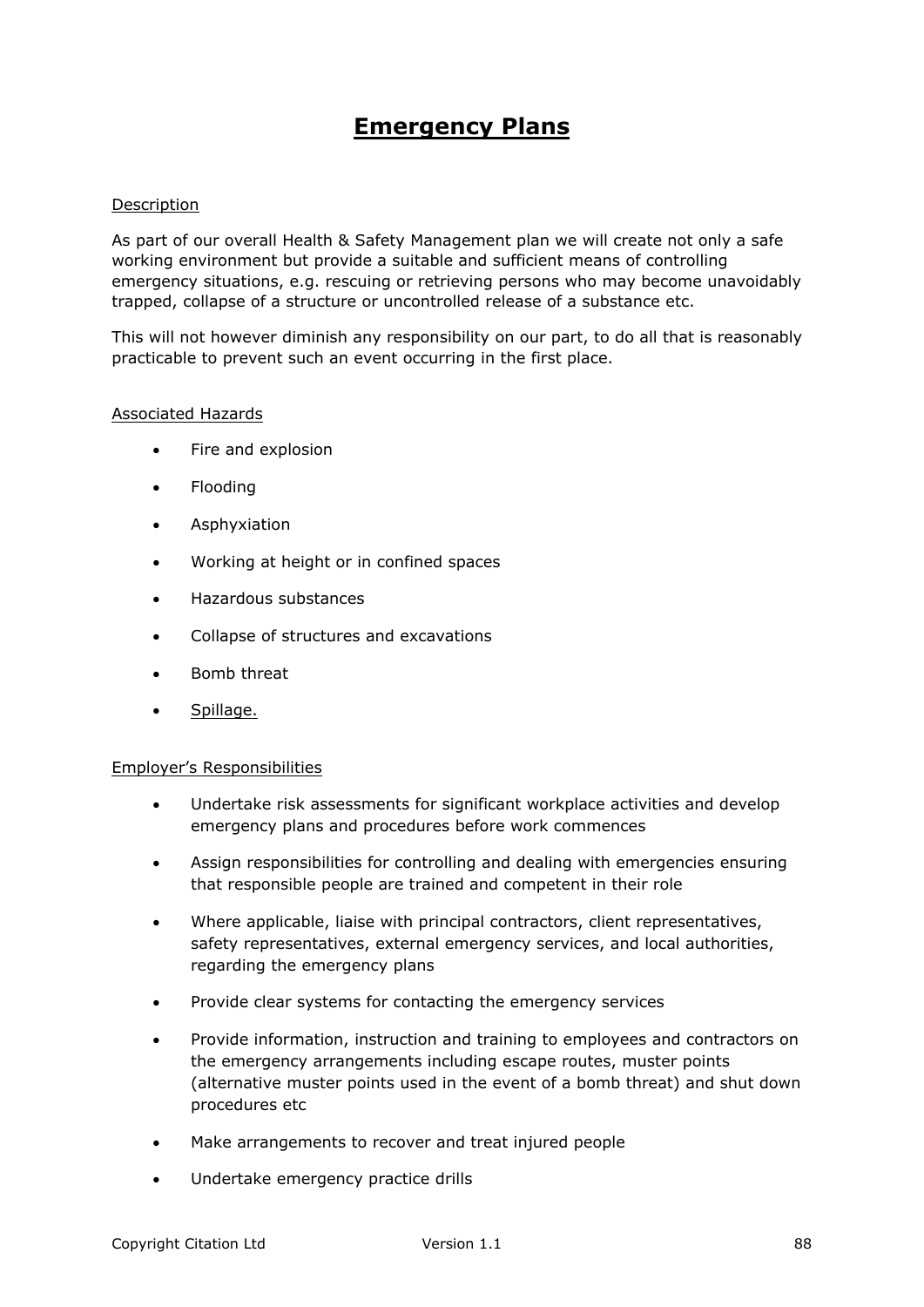- Ensure that any equipment used as part of the emergency plan such as first aid, fire fighting, fire detection, alarms, gas release detection, communication systems, lighting, signage and rescue equipment are maintained and that persons are trained and competent in using such equipment
- Ensure that emergency routes are clearly defined, kept clear, well-lit and that there is suitable access for emergency services
- Investigate all emergency situations
- Develop a strategy for dealing with the media.

# Employees Responsibilities

- Co-operate and follow directions of responsible persons in order to comply with the emergency procedures
- Attend training in the actions to be taken in the event of an emergency
- Raise the alarm on discovering an emergency situation
- Only use emergency equipment if trained and authorised to use such equipment
- Report immediately any faults, damage to emergency equipment or concerns with emergency plans.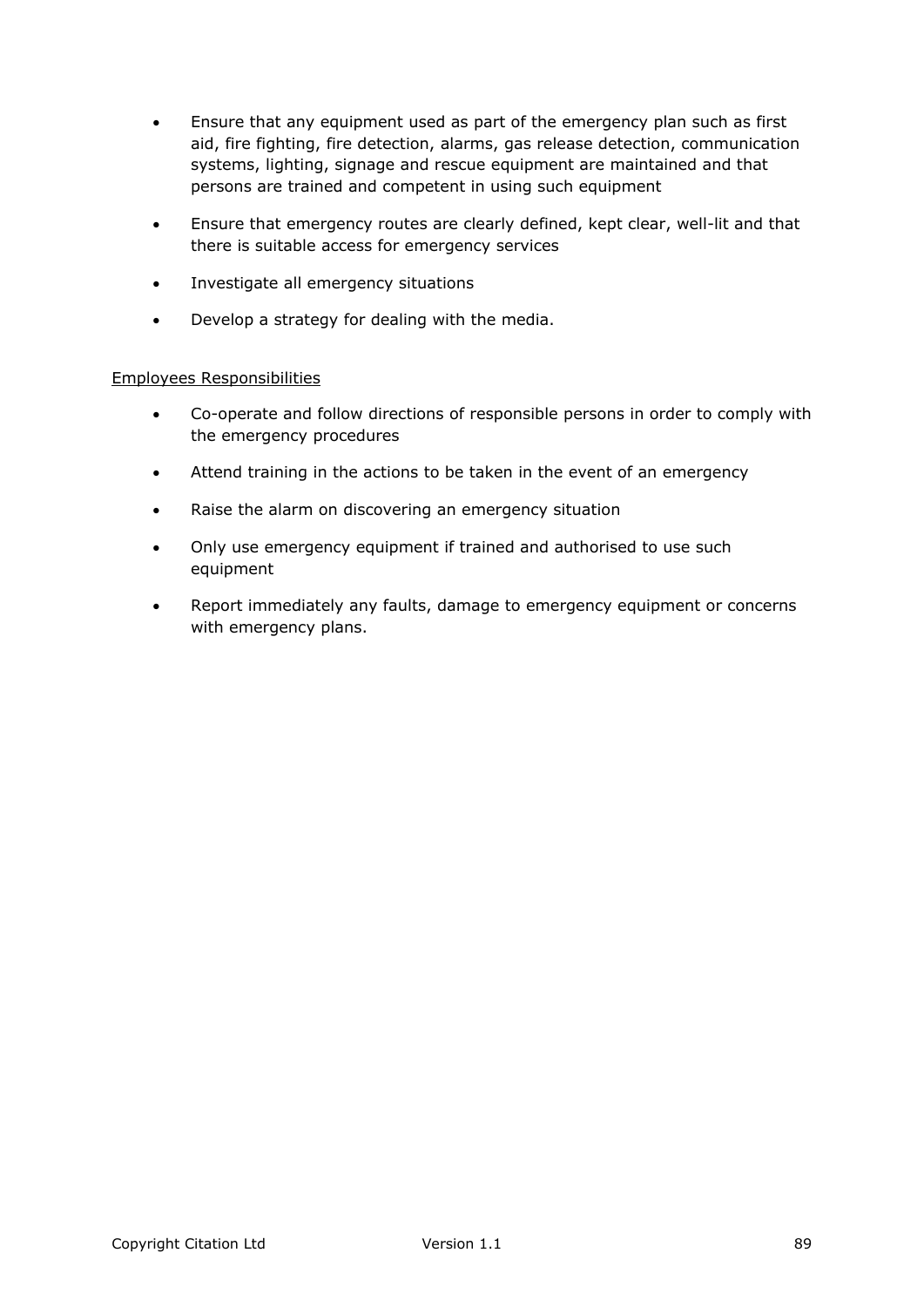# **Epilepsy**

# **Description**

Epilepsy is defined as having repeated seizures, which start in the brain. A brief disturbance to the brain's normal electrical activity causes the nerve cells to fire off random signals. The result is like an electrical storm that causes a temporary overload in the brain.

There are many different kinds of seizure. Some end in seconds while others may last several minutes. People affected might lose awareness of what is happening or where they are during a seizure and they may lose consciousness altogether. Each person's experience of epilepsy is unique.

#### Recognition Of Minor Epilepsy

- Sudden 'switching off'; the casualty may be staring blankly ahead
- Slight and localised twitching or jerking of the lips, eyelids, head or limbs
- Odd 'automatic' movements such as lip smacking, chewing, or making noises.

#### Associated Hazards

Some jobs can carry considerable risk to a person who has frequent seizures and their colleagues. These can include working:

- At heights, underground or by open water
- On heavy, unguarded machinery or driving
- With hot ovens or open fires
- With high voltage / open circuit electricity.

#### Employer's Responsibilities

Mobile Structures Management Limited is aware that people who are epileptic may not wish to reveal their health problem. However, workplace adjustments can only be made if the individual is willing to let the employer know about the disability. Disclosure should help the individual in their job and facilitate help and support from management and colleagues.

Mobile Structures Management Limited will:

- Carry out a risk assessment of each job (including lone working) to determine whether there are any significant health and safety risks, taking into account individual circumstances such as epilepsy
- Introduce the appropriate control measures to remove the risk or manage it
- Meet the cost of making reasonable adjustments, depending on the nature of the adjustment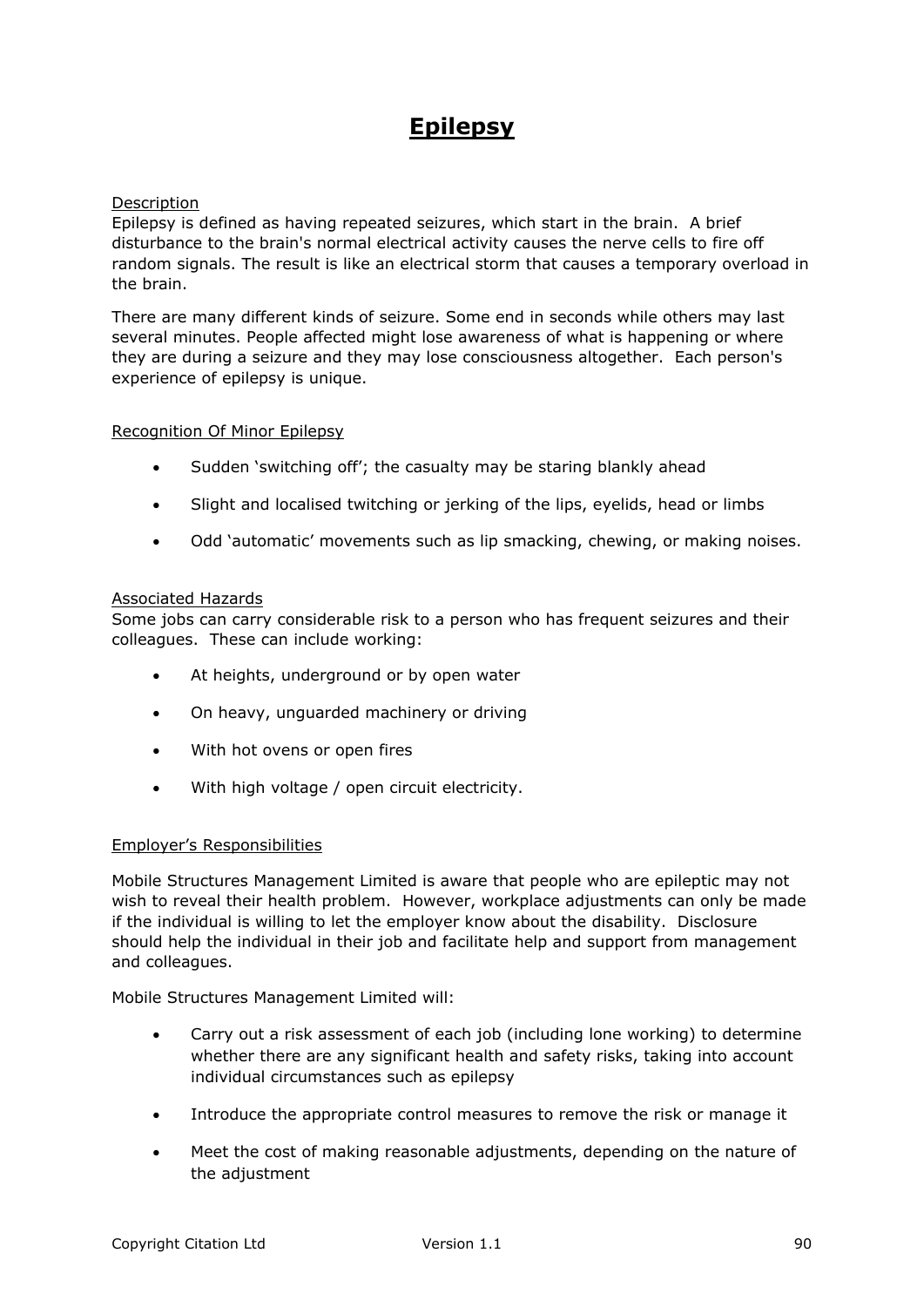- Permit employees with epilepsy to organise their work area and work time themselves, except in exceptional cases where it is operationally impossible
- Allow more time and greater flexibility for induction training and choose the location for this carefully
- Establish procedures for dealing with a seizure in conjunction with the affected employees
- Allow special leave for counselling, management sessions, or treatment
- Identify any specific training needs of the individual
- Make provision for epileptic employees within the arrangements for first aid, fire and emergency evacuation.

## Employees Responsibilities

- Co-operate with the employer in relation to health and safety arrangements
- Follow any training, guidance and instruction
- Report any accident or incident to the employer.

Employees suffering from Epilepsy have an additional duty to:

- Alert the employer if his/her epilepsy is having an adverse effect on his/her day-to-day ability to work
- Where necessary, to inform the employer if the condition could increase the risk of an accident at work
- If part of your job includes driving, to notify the employer and the DVLA if receiving treatment or tablets. Notification to the DVLA is a strict legal requirement
- To follow any training, guidance and instruction provided by the employer.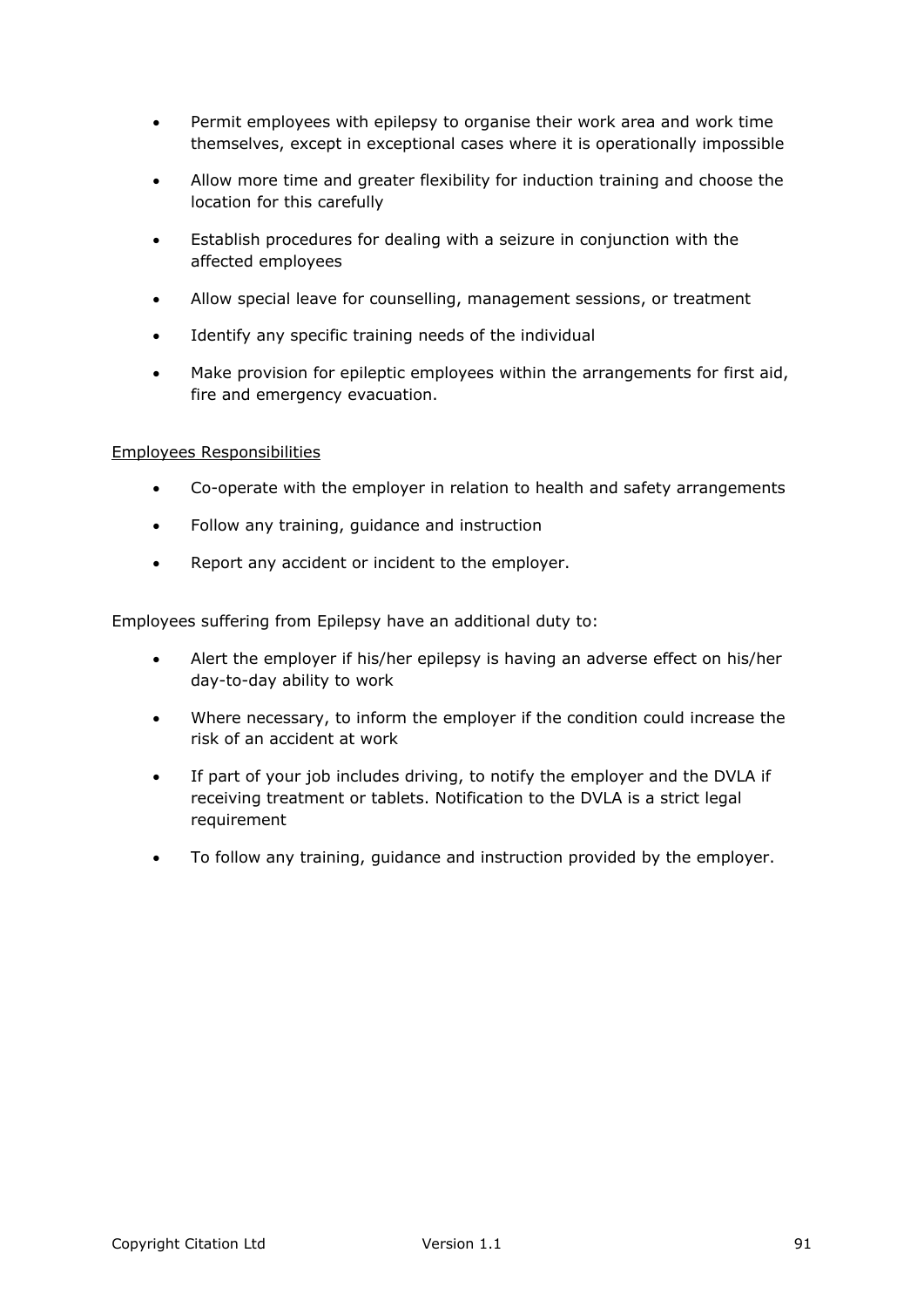# **Fire**

#### Description

Fire prevention is an important obligation for all businesses. Mobile Structures Management Limited has a responsibility for ensuring the health, safety and welfare of all employees and others who may have access to the workplace as well as adjoining businesses or premises. These general duties include safety in relation to fire hazards, both from the work processes and activities, as well as general fire safety in the workplace.

It is the responsibility of Mobile Structures Management Limited to ensure that all employees, visitors, relevant persons and contractors are protected from the risks of fire. In order to achieve this, appropriate fire prevention, precautionary and evacuation measures shall be taken in compliance with the relevant fire legislation and recognised good practice standards.

#### Associated Hazards

- Flames and heat
- Smoke and toxic fumes
- Reduced oxygen
- Collapse of buildings.

#### Employer's Responsibilities

Mobile Structures Management Limited will ensure that:

- All employees receive comprehensive induction before commencing work, to ensure that they are fully aware of all the arrangements in place to facilitate a safe evacuation
- A fire risk assessment for the relevant premises\* is undertaken (and regularly reviewed) which clearly sets out identified control measures
- \* Note: either employers or persons in control of the premises have a duty to carry out a fire risk assessment
- A register of employees is kept up-to-date and will be taken to the fire assembly point in the event of an evacuation
- It takes account of people with disabilities when determining fire safety arrangements and evacuation procedures for buildings under its control
- The requirements for employees training in fire safety are adhered to
- A fire logbook is kept up-to-date and that it is available, on request, to the enforcement agencies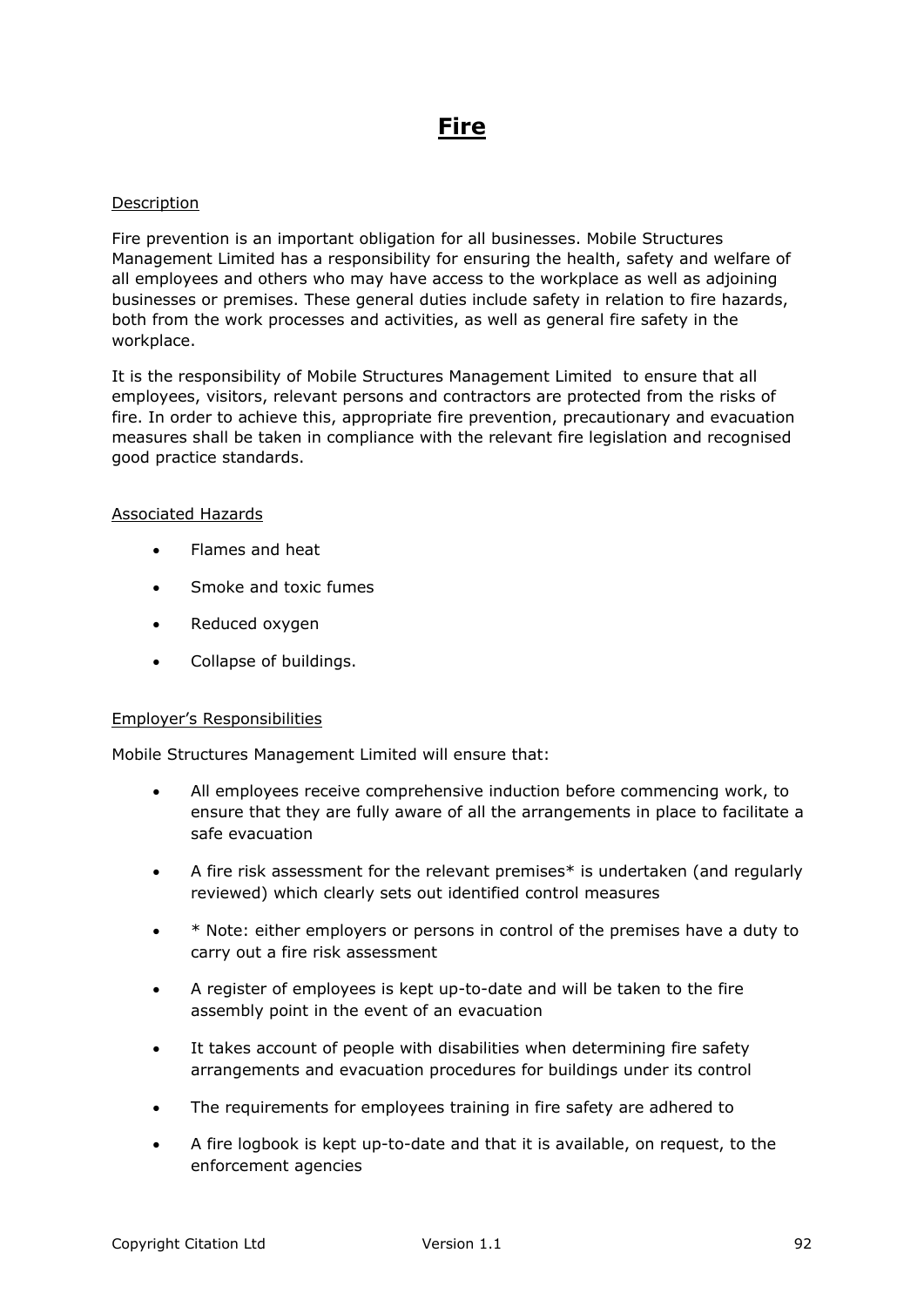- The fire alarm and all associated equipment is tested in line with current guidance and tests are recorded in the fire logbook
- All fire-fighting equipment is tested on a regular basis as per the manufacturer's guidelines and records kept
- A fire evacuation drill is carried out at least annually which will be recorded in the fire logbook
- Any emergency lighting and emergency exit lights are tested according to current guidelines and tests recorded
- All hazardous chemicals, gases and other hazardous materials are recorded and an inventory kept for information/inspection by the enforcing authorities
- A regular check is made to ensure escape routes and doors are not obstructed. Fire exit doors should be unlocked and available for use at all times when persons are in the building. Fire doors should be closed at all times and not wedged open
- Where dangerous substances (classified as explosive, oxidising, extremely flammable, highly flammable) can cause harm from fire or explosion and are stored or used in the workplace, a competent person will need to prepare and implement a suitable and sufficient risk assessment and comply with the requirements of the Dangerous Substances and Explosive Atmospheres Regulations, DSEAR.

#### Employees Responsibilities

Employees are required to:

- Practice and promote fire prevention
- Raise the alarm on discovery of a fire
- Report any concerns regarding fire safety to management, so that any shortfalls can be investigated and remedial action taken
- Receive basic training in the action to take in the event of fire
- Follow instructions and training in relation to fire safety in the workplace
- Co-operate with management arrangements for fire prevention in the workplace
- Accept individual responsibility to take reasonable care for the health and safety of themselves and for any other person who may be affected by their acts or omissions.

Mobile Structures Management Limited does not expect employees to fight fires, however, extinguishing action can be undertaken if it is safe to do so and you have been trained. On no account should a closed room be opened to fight a fire.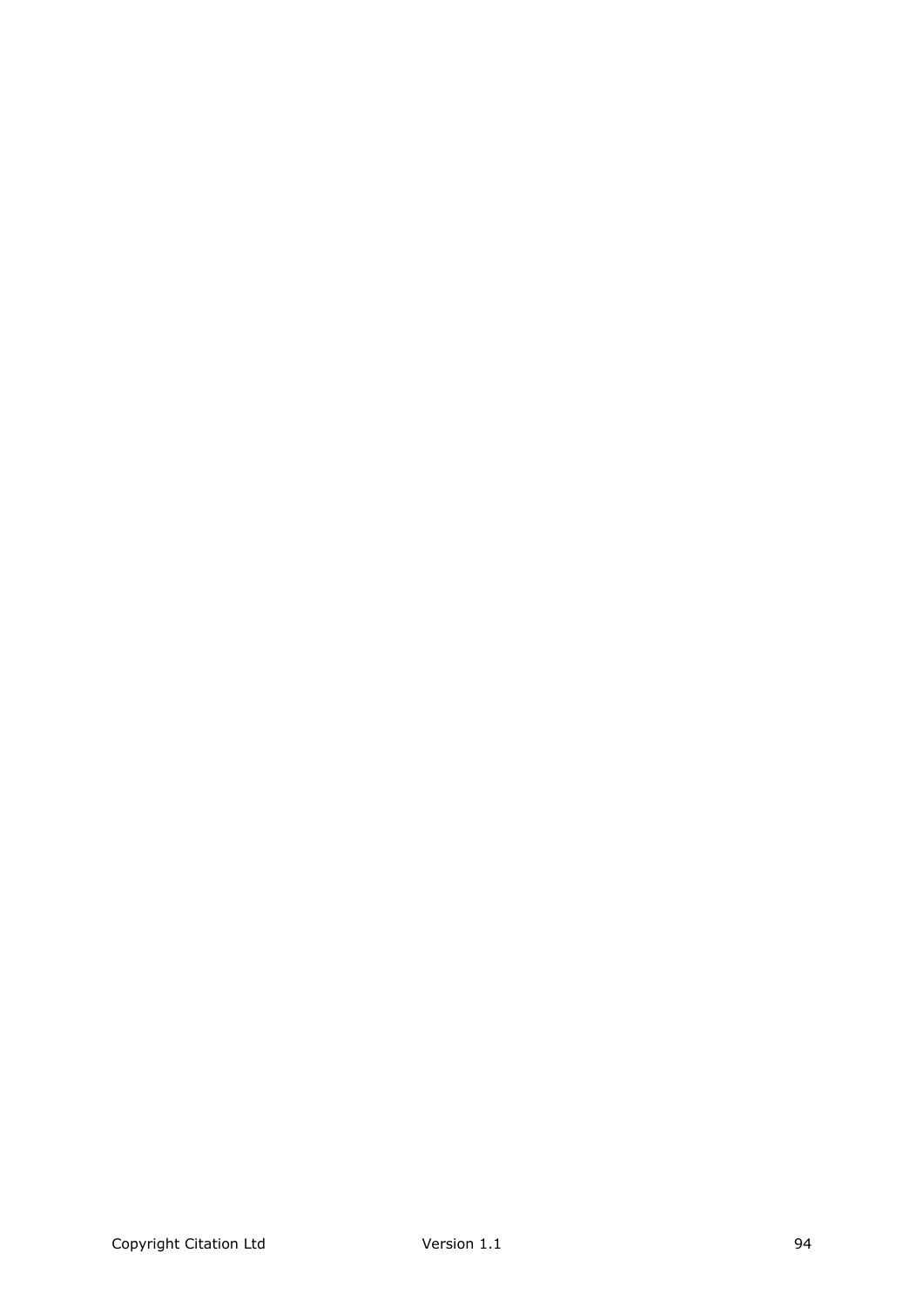# **Fire Action**

#### If You Discover A Fire

- Immediately operate the nearest alarm call point or notify the senior person present
- Attack the fire (only if trained and if safe to do so) with the appliances provided. **Do not take personal risks.**

The Senior Person Present will call the fire service immediately by:

- Using the phone to dial 999
- Giving the operator the telephone number and asking for the fire service.

When the fire service reply, give the response distinctly:

- Give the company name and location (as per Fire Action Notice / Fire Plan) to the operator from which the call is being made
- Do not replace the receiver until the fire service has confirmed the details.

## **Call the fire service immediately to every fire or on suspicion of a fire.**

#### On Notification Of A Fire

- The Senior Person Present will take charge of the evacuation and ensure that everybody is accounted for
- As soon as the alarm is heard, all non-essential personnel and visitors will leave the building by the nearest available exit and proceed to the nominated fire assembly point as identified on the fire action notices
- Remaining personnel will proceed with the phased evacuation of young people to an area of safety.

The Senior Person Present will liaise with the fire officer in attendance, and arrange such assistance as the fire service may require.

#### **Use the nearest available exit.**

**Do not stop to collect personal belongings.**

**Do not re-enter the building until told to do so by the Senior Fire Officer.**

**In the event of a fire, the safety of a life shall override all other considerations, such as saving property or extinguishing the fire.**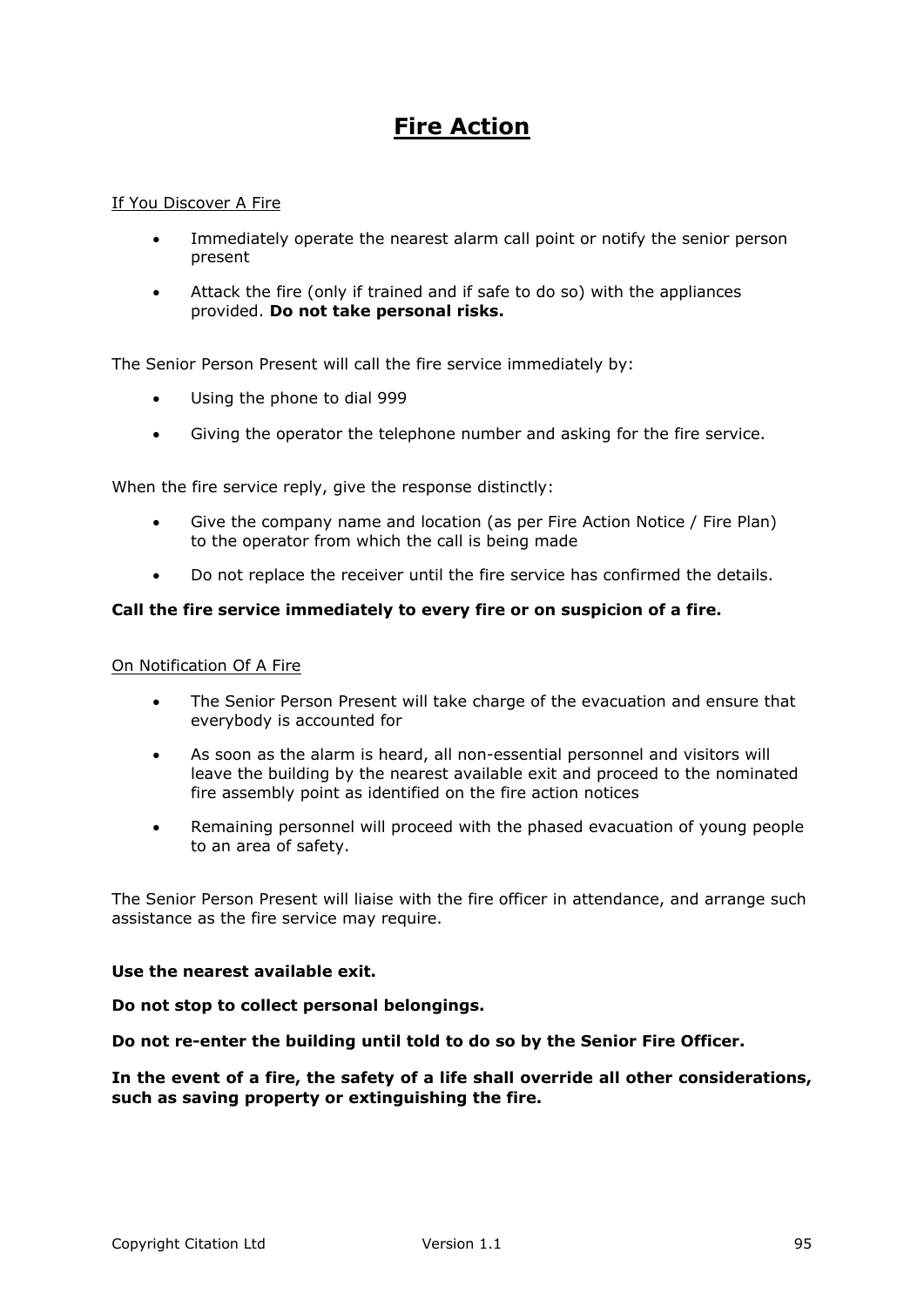# **First Aid In The Workplace**

## Description

People at work can sustain an injury or become ill and it is important that they receive immediate attention and that an ambulance is called for in serious situations. The provision of adequate first aid cover is essential, it can save lives and prevent minor injuries becoming major ones.

#### Associated Hazards

- Bodily injuries: blows, cuts, impact, crushing, stabs, cuts, grazes, scalds, falls
- Illnesses: asthma, diabetes, epilepsy etc.

#### Employer's Responsibilities

Mobile Structures Management Limited will:

Carry out a first aid risk assessment for each workplace to identify:

- The level of first aid cover required, e.g. 'First-Aiders' (i.e. those who have either a First Aid at Work or Emergency First Aid at Work certificate) or 'Appointed Persons'. Consideration will be given to cover annual leave, sickness etc.
- First aid equipment and facilities
- Emergency procedures
- Ensure employees are aware and kept aware of the first aid arrangements for each workplace including in vehicles and on third party premises
- Provide the minimum numbers of first aid personnel at all times
- Display the names of trained first aiders and the location of first aid kits
- Regularly monitor the contents of first aid kits and replenish stock
- Provide training and refresher training of First Aiders and Appointed Persons
- Dispose of contaminated waste properly.

#### First Aid Kits In Vehicles

Where at-risk employees travel in and operate from a specific vehicle, the First Aid kit may be allocated to the vehicle (where it must remain) rather than an individual. The contents of these first aid kits must be monitored.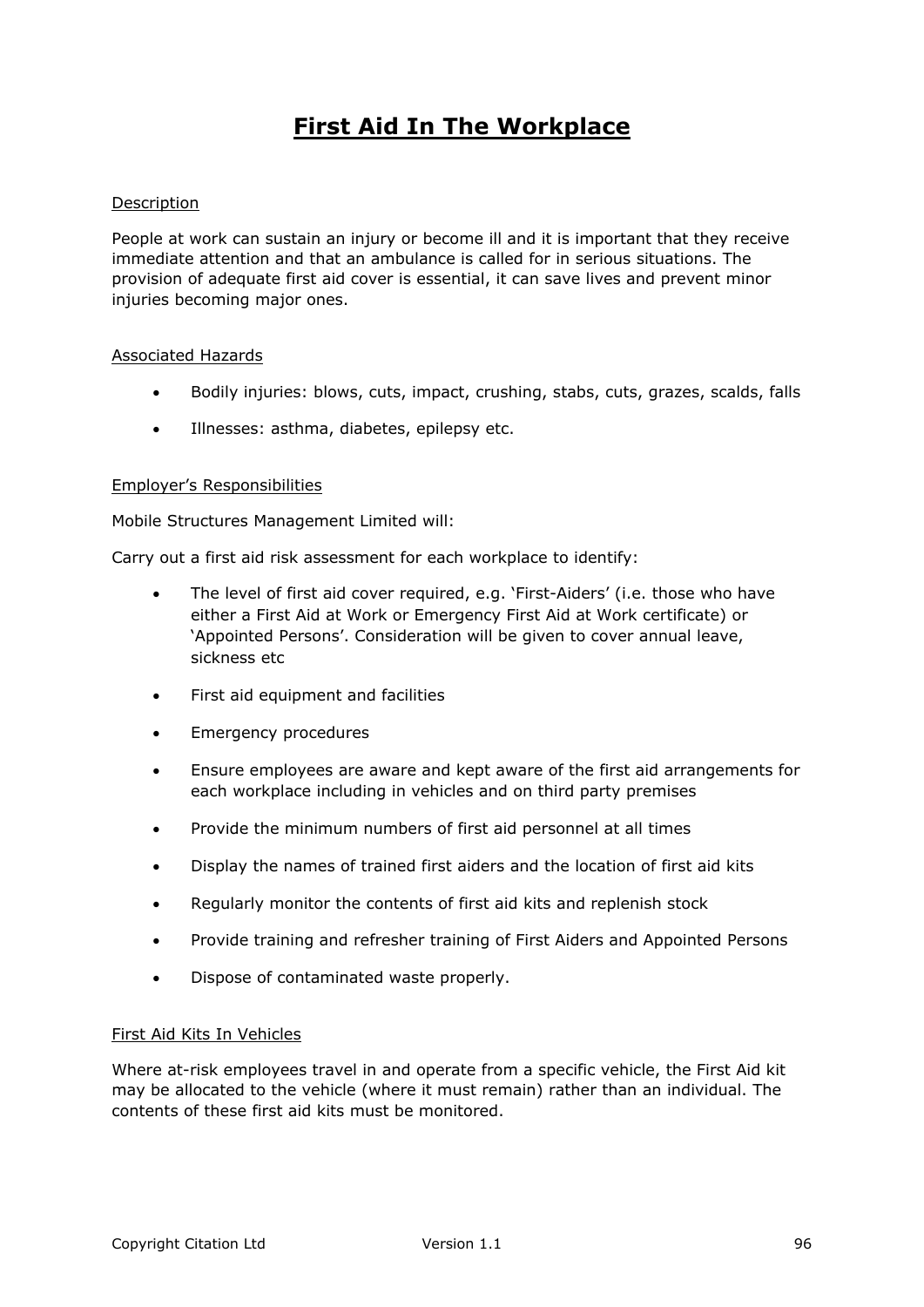# First Aid Provision For Non-Employees

Whilst the Health and Safety (First Aid) Regulations place a duty on employers to make provision for their own employees, there is no legal responsibility towards nonemployees. However, the Health and Safety Executive (HSE) strongly recommends they be included in an organisation's first aid provision. Therefore, when calculating the number of First Aiders for a workplace, the number of persons that may use or be present in the building at any one time should be taken into account.

#### First-Aiders Are Responsible For:

- Undertaking an appropriate training course and, if required, attending refresher courses annually
- Ensuring that their First Aid at Work or Emergency First Aid at Work Certificate is kept up to date
- Assessing the immediate situation where first aid is being applied, acting without placing themselves or others in danger and making the area safe
- Administering first aid as required but within their capabilities. Where there is any doubt, managing the situation while waiting for medical assistance to arrive.

## Appointed Persons Are Responsible For:

- Calling for the appropriate medical assistance
- Keeping first aid signs up to date and legible
- Ensuring first aid kits are checked regularly and contents are in date
- Notifying the designated person if there are any entries in the accident book.

#### Employees Responsibilities

To reduce the risks of suffering personal injury or delay in getting treatment, employees must:

- Co-operate with management arrangements for first aid in the workplace
- Know the procedure for summoning help
- Follow any quidance or instruction given, to prevent injury or ill health
- Report any hazardous or dangerous situations to the employer.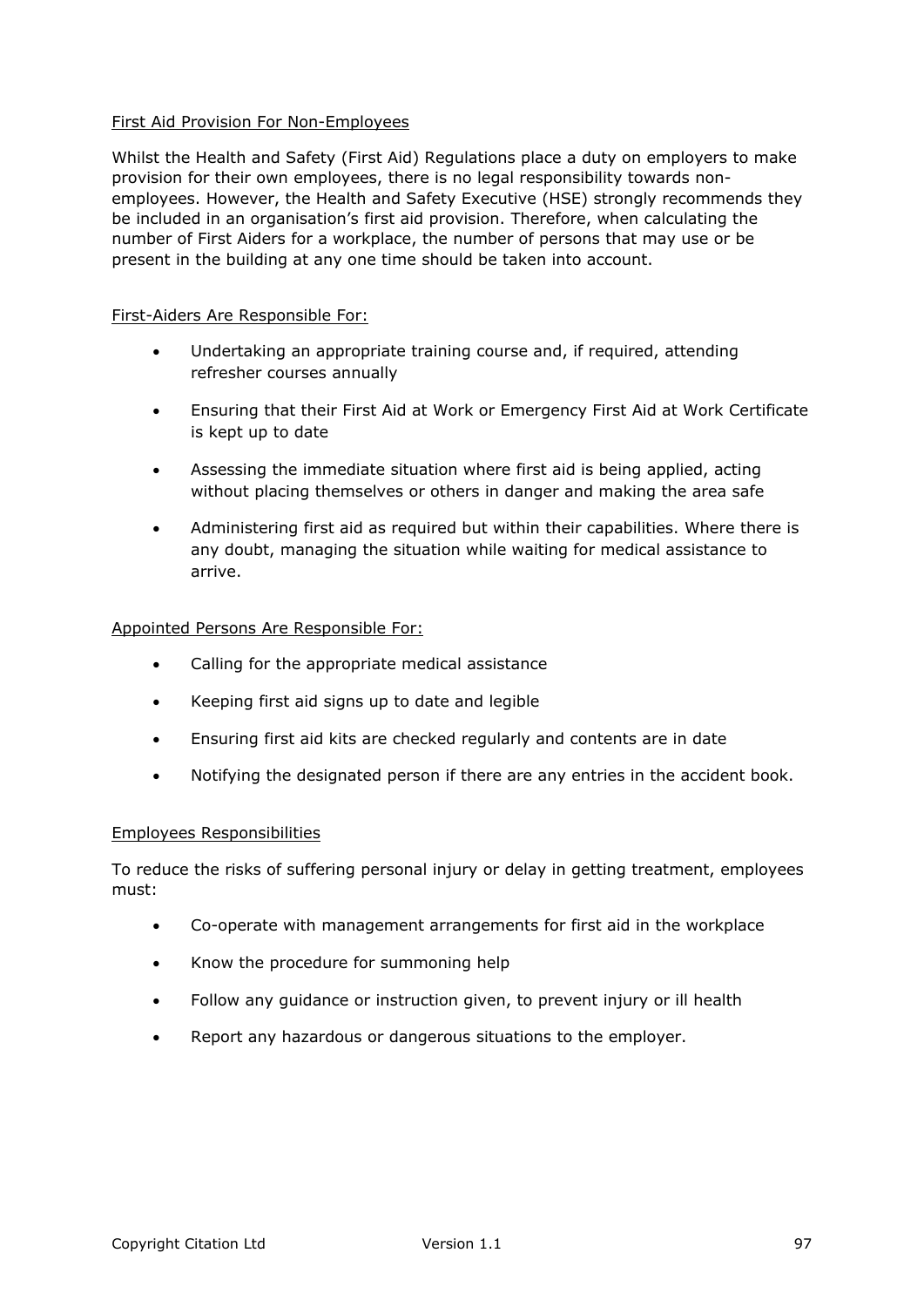# **Hand Tools**

# Description

Tools that are hand held and are powered manually. Categories of hand tools include (but are not limited to) wrenches, pliers, cutters, striking tools, struck or hammered tools, screwdrivers, clamps, snips, saws, drills and knives. Outdoor tools such as garden forks, pruning shears, and rakes are additional forms of hand tools.

The greatest hazards posed by hand tools result from misuse and improper maintenance e.g.

- If a chisel is used as a screwdriver, the tip of the chisel may break and fly off, hitting the user or other employees.
- If a wooden handle on a tool, such as a hammer or an axe, is loose, splintered, or cracked, the head of the tool may fly off and strike the user or other employees.
- If the jaws of a wrench are sprung, the wrench may slip.
- If impact tools such as chisels, wedges, or drift pins have mushroomed heads, the heads may shatter on impact, ejecting sharp fragments toward the user or other employees.
- Iron or steel hand tools may produce sparks that can be an ignition source around flammable substances

#### Associated Hazards

- Ejected materials
- Cuts, splinters , punctures.
- Falls
- Sparks and fire

#### Employer's Responsibilities:

- Compile risk assessments and implement suitable controls for work involving hand tools
- Provide safe and maintained tool
- Provide the correct tool for the task being completed and ensure 'homemade' tools are not being used
- Provide information, instruction, training and keep appropriate records
- Provide appropriate personal protective equipment and train employees in its use and storage.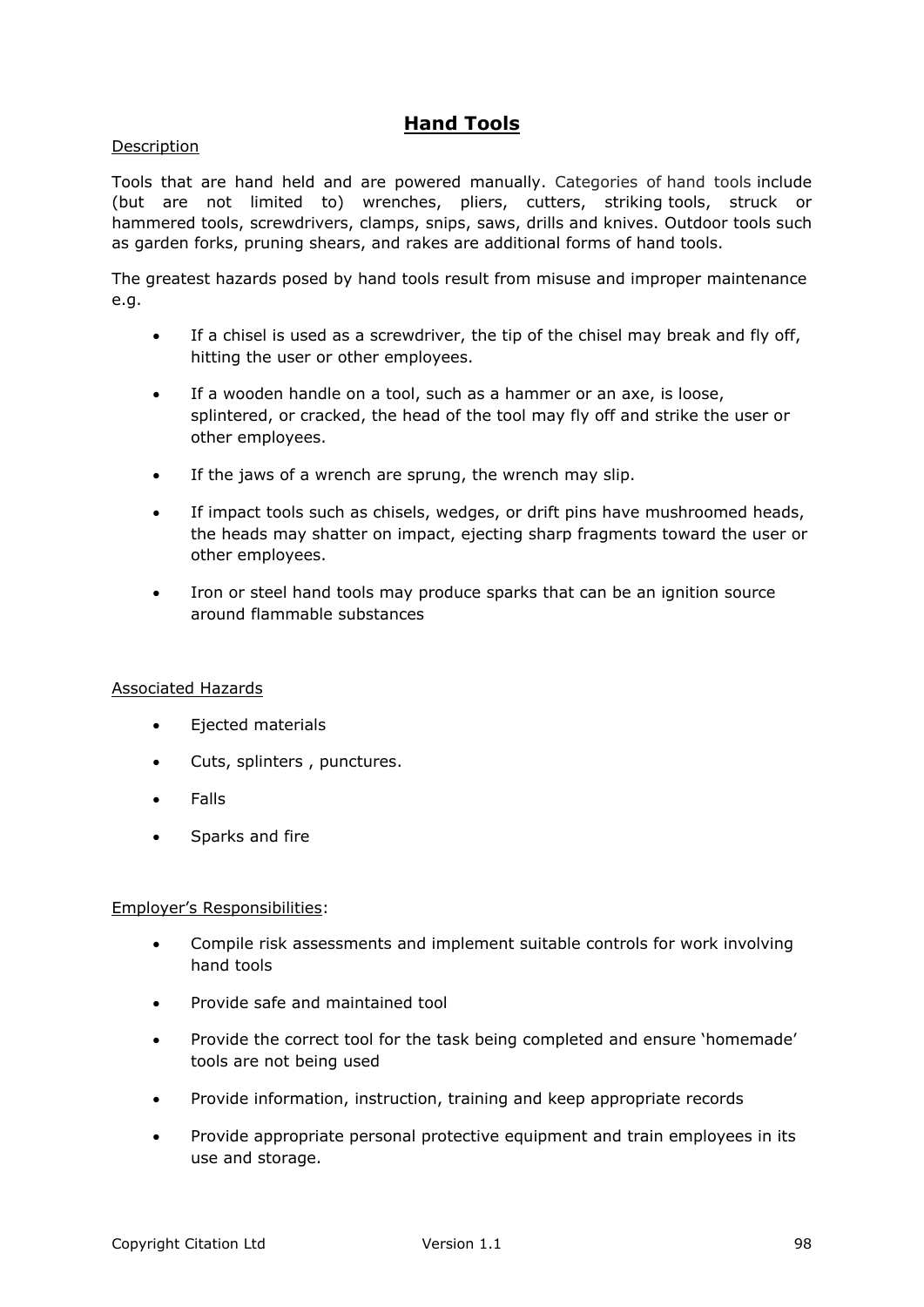# Employees should:

- Carry all sharp tools in sheath or holsters
- Examine each tool for damage or wear before use
- Tag worn, damaged or defective tools "Out of Service" and do not use them
- Do not use a tool if the handle surface has splinters, burrs, cracks or splits
- When handing a tool to another person, direct sharp points and cutting edges away from yourself and the other person
- Do not carry sharp or pointed hand tools such as probes or knives in your pocket unless the tool or your pocket is sheathed
- Do not perform "make-shift" repairs to tools or manufacture 'homemade' tools for work
- Do not throw tools from one location to another or from one employee to another
- Transport hand tools only in tool boxes or tool belts
- Wear the appropriate personal protective equipment provided, usually safety goggles, gloves, and safety footwear
- Understand any Risk assessments or Safe Systems of Work provided for the use of the tools.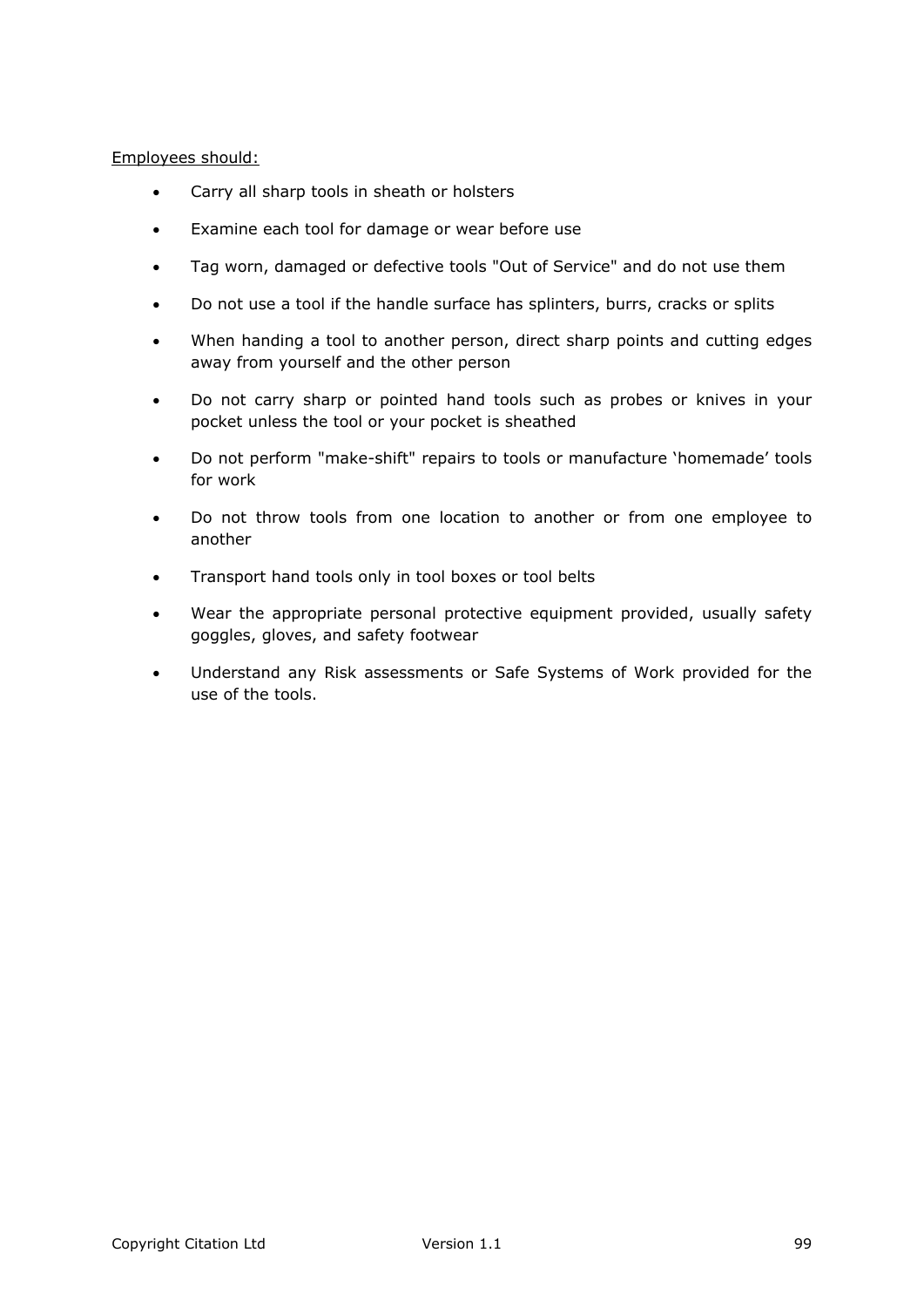# **Hazard Reporting**

#### Description

A hazard is something that has the potential to cause harm, ill health or injury, the associated risk is the likelihood that a hazard will cause harm during the course of the work activity.

#### Associated Hazards

- Tripping on trailing wires or loose floor coverings
- Faulty electrical fittings
- Unguarded edges
- Obstructed emergency exit routes.

#### *N.B. This list of hazards is not exhaustive.*

Near misses are hazardous incidents with the potential to cause an injury, e.g. employees tripped over a trailing cable but no injury occurred.

#### Employer's Responsibilities

Mobile Structures Management Limited accepts that some of its work activities could, unless properly controlled, create hazards to employees and other people. To reduce the likelihood of injury or loss we will take all reasonable steps to reduce the risks to an acceptable level.

Consequently, Mobile Structures Management Limited will inform employees of likely hazards by means of risk assessments, information, instruction, signage, training and documentation.

To aid the recording of hazardous situations Mobile Structures Management Limited has implemented a hazard reporting procedure for employees, this will encourage safety awareness in the workplace. By encouraging the workforce to use these systems, accidents should be reduced and lead to a safer working environment. In turn, this should improve the attitude of the workforce towards safety.

#### Employees Responsibilities

- Employees will use the employer's hazard reporting system as a means of communicating potentially dangerous situations or practices that may be present in the workplace
- When a hazard has been identified it must be reported immediately to your supervisor. It is their duty to assess the situation and introduce the necessary control measures, so far as is reasonably practicable, to prevent injury or unsafe conditions.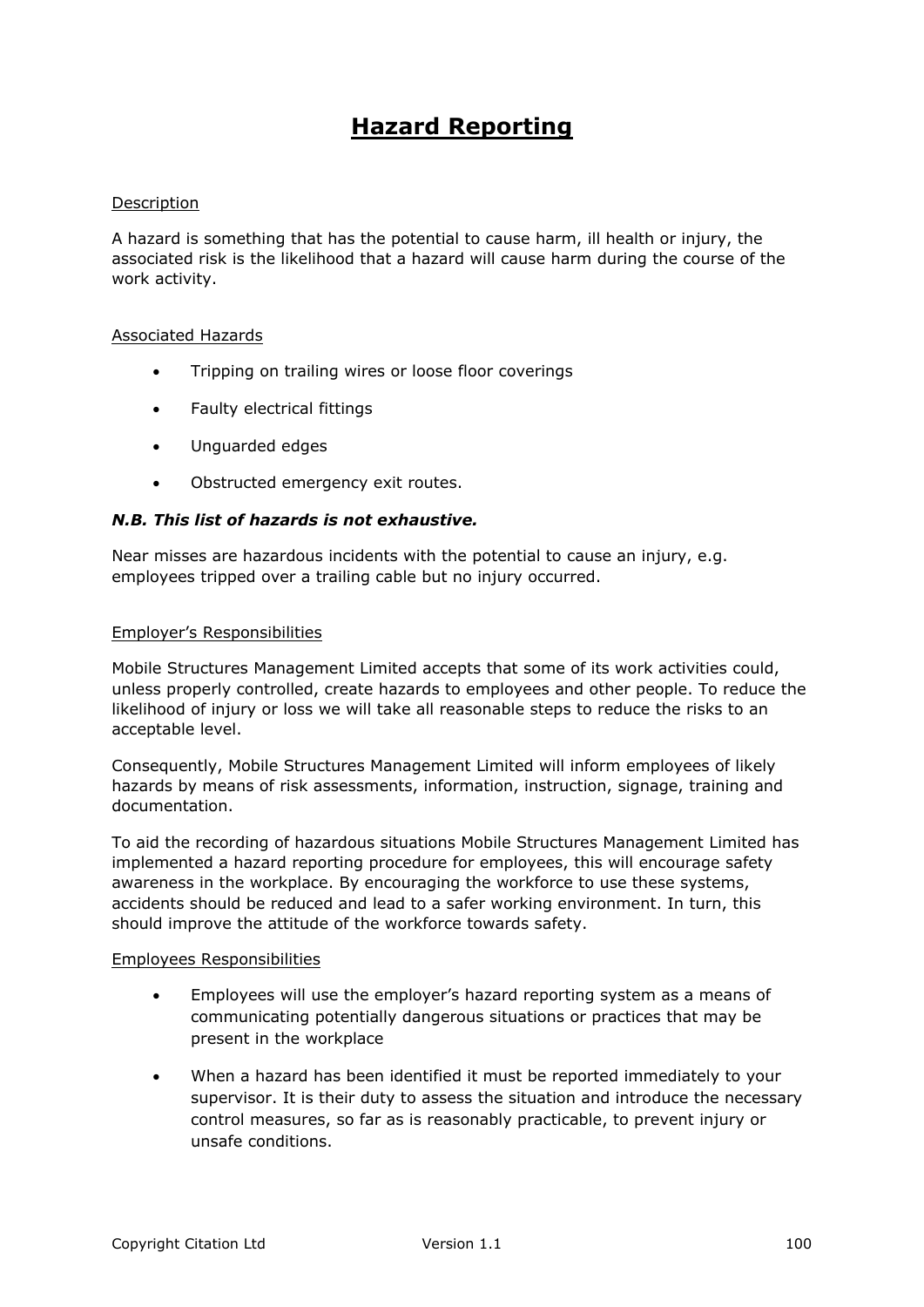# **Health Surveillance**

## Description

Health surveillance is conducted by observing and communicating and systematically watching for early signs of work-related ill health in workers exposed to certain health risk. Health surveillance is essential if there is an identifiable disease or adverse health effect which is related to the employees' exposure to a health risk, where this has been identified by a risk assessment.

Health surveillance is necessary where: -

- There is an identifiable disease or health condition may occur
- There are valid techniques available to detect the early signs of the disease or health effect
- and these techniques do not pose a risk to employees

It requires the implementation of certain procedures to achieve this, including simple methods carried out by employer who has been trained (e.g. looking for skin damage on hands), or issuing health screening questionnaires, or technical checks (e.g. audiology tests) undertaken by an occupational health professional or more involved medical examinations (e.g. lung function tests).

Some hazardous substances will require health surveillance as a condition of use e.g. lead, asbestos, ionising radiation.

Health surveillance records should be kept confidential by Human Resources or an occupational health professional for forty years and include: -

- Surname and forename
- Permanent address
- Sex
- Date of birth
- National Insurance Number
- Date of commencement of present employment
- A historical record of jobs involving exposure to the hazardous substances requiring the health surveillance.Recorded details of each health surveillance check should include:
- the date they were carried out and by whom
- the outcome of the test/check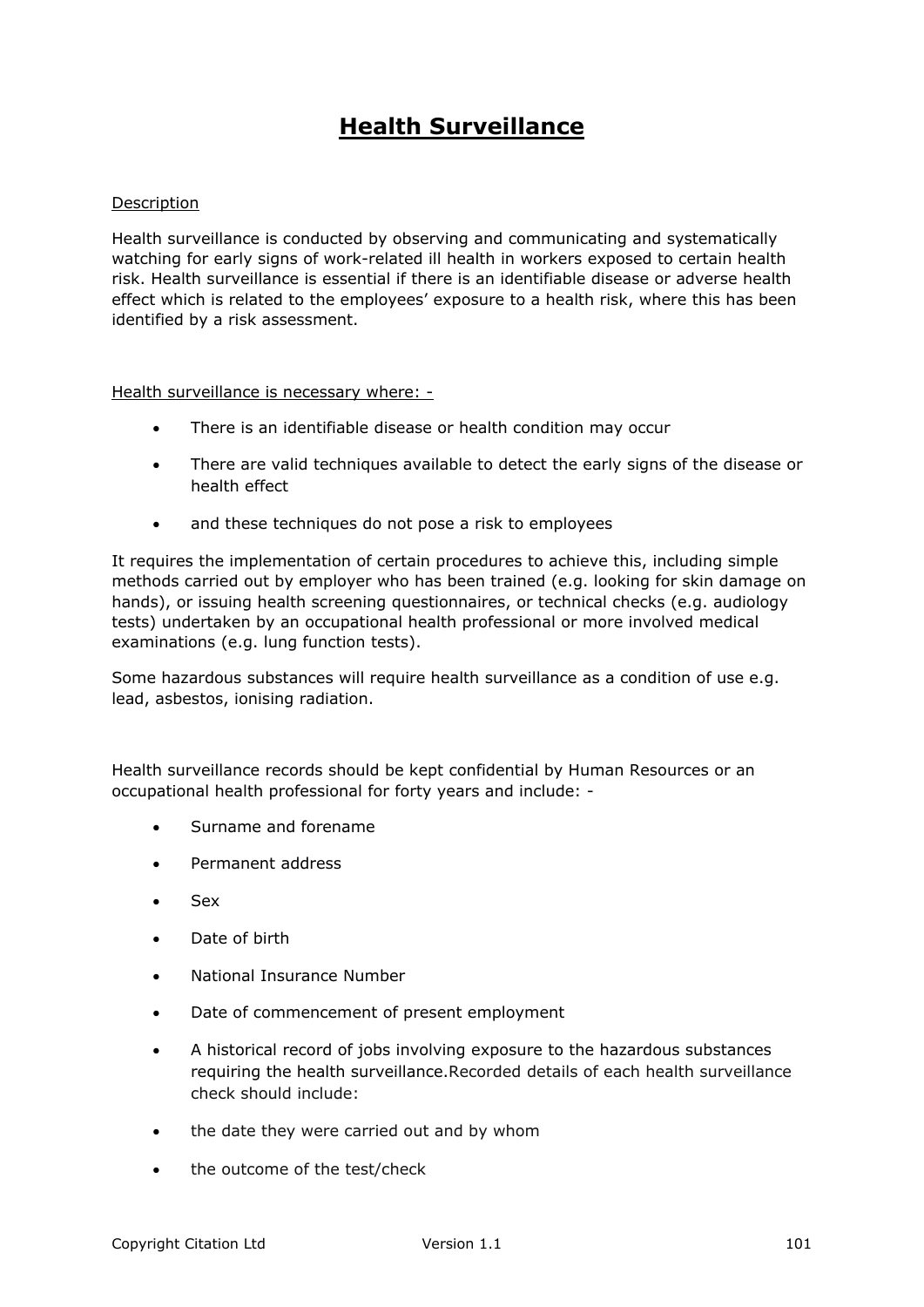• the decision made by the occupational health professional in terms of fitness for task and any restrictions required. This should be factual and only relate to the employees functional ability and fitness for specific work, with any advised restrictions.

## Associated Hazards

- Noise
- Whole body or hand-arm vibration
- **Solvents**
- Fumes
- Dusts
- Biological agents
- Other hazardous substances
- Silica dust
- Asbestos
- Work in compressed air
- Electromagnetic Field
- Confined space
- Lead
- Night work
- Welding fumes

#### Health Effects

Examples include:-

- **•** Dermatitis
- Occupational Asthma
- Hand arm vibration
- Asbestosis
- Hearing loss

#### Employer's Responsibilities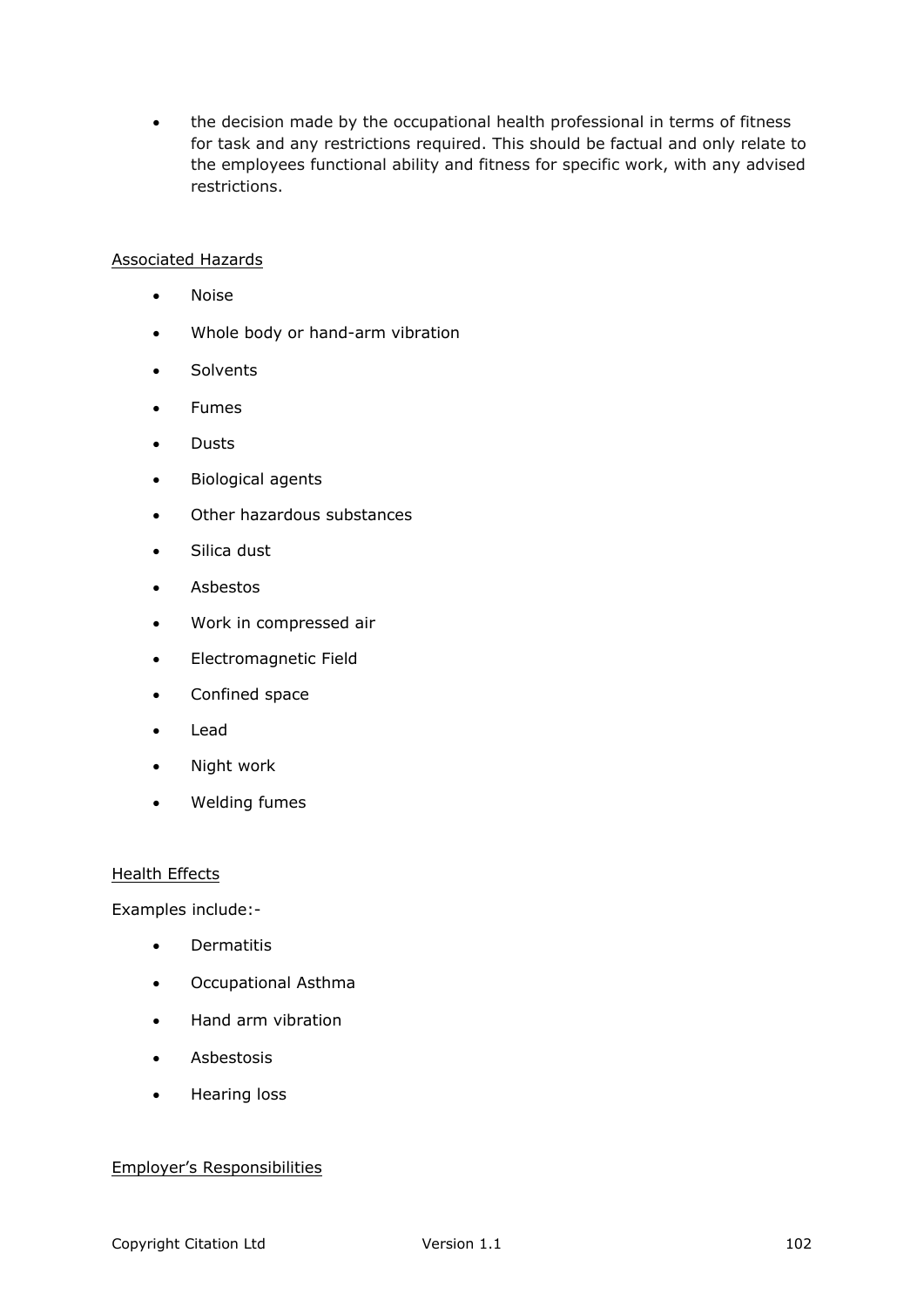Mobile Structures Management Limited will: -

- Carry out a risk assessment to ensure appropriate risk assessments take into account health surveillance requirements to identify the health hazards within the workplace and communicate the findings to appropriate employees
- Ensure that resources are available for health surveillance needs
- Appoint competent people to assist with health surveillance
- Take any necessary measures to remedy any risks found as a result of the assessment
- Ensure that all employees, including new employees are included in health surveillance programmes
- Ensure that employees transferring to different work activities are included in the health surveillance programme if required
- Provide employees with relevant information, instruction and training
- Communicate the results of health surveillance to relevant employees
- Ensure that employees and their representatives are consulted on the need and procedures for health surveillance
- Ensure that personal files are kept up-to-date
- Ensure that employees attend the health surveillance programme
- Ensure that sickness absence is monitored, and employees are referred to management if the reason for absence is thought to be work-related
- Provide personal protective equipment where required
- Monitor and review the effectiveness of the arrangements
- All occupational health issues should be reported to senior manager for escalation.

#### Employees Responsibilities

All employees will: -

- Advise Senior Manager of any significant health issues
- Report any significant changes in their health to Senior Manager in intervals between health surveillance sessions
- Cooperate with health surveillance programmes where a risk assessment has established the requirement
- Cooperate with other risk reduction measures for the protection of their health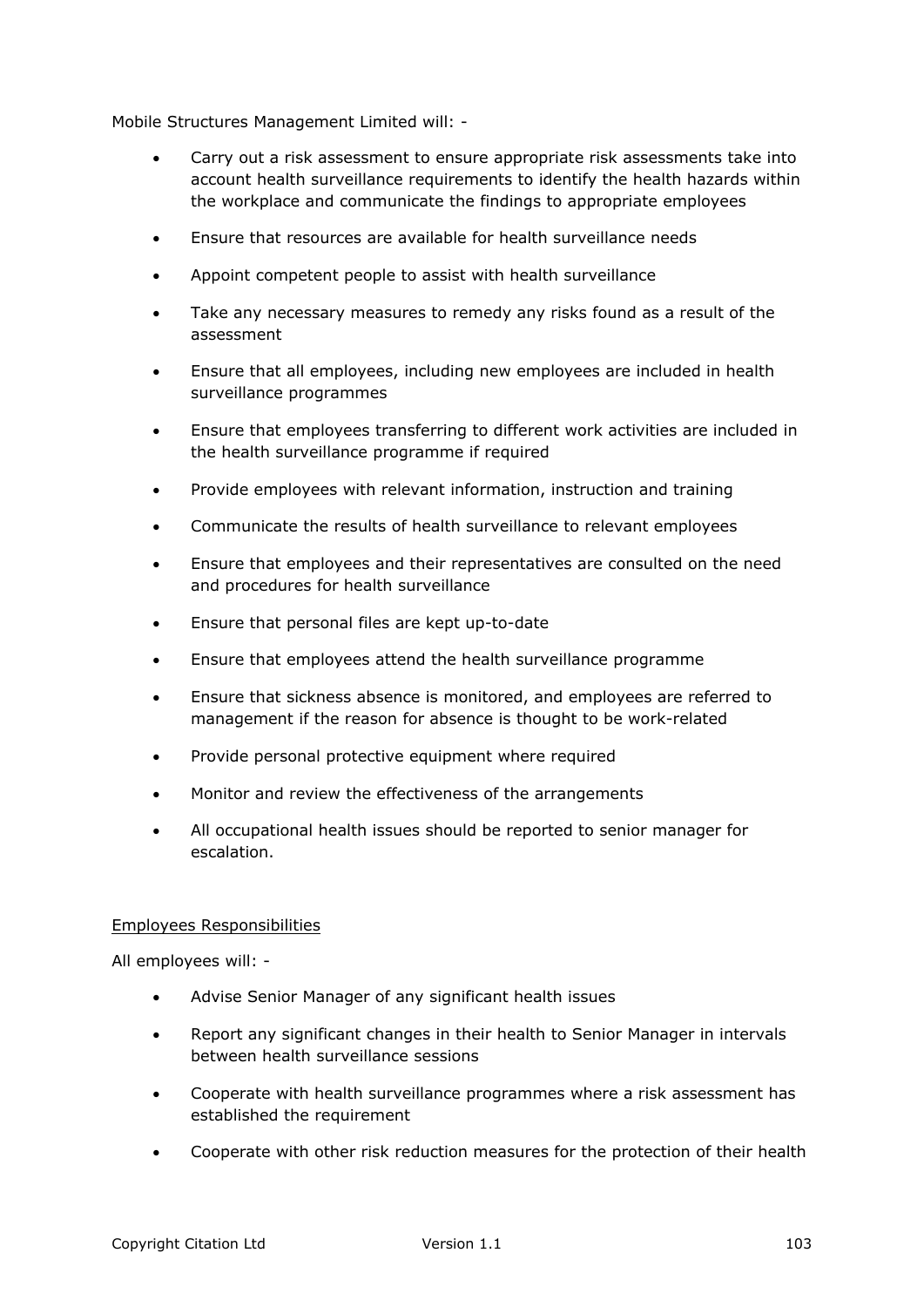- Attend health surveillance appointments or organise in advance for a change of appointment time if original is inconvenient
- Attend appropriate training in relation to workplace hazards and health surveillance.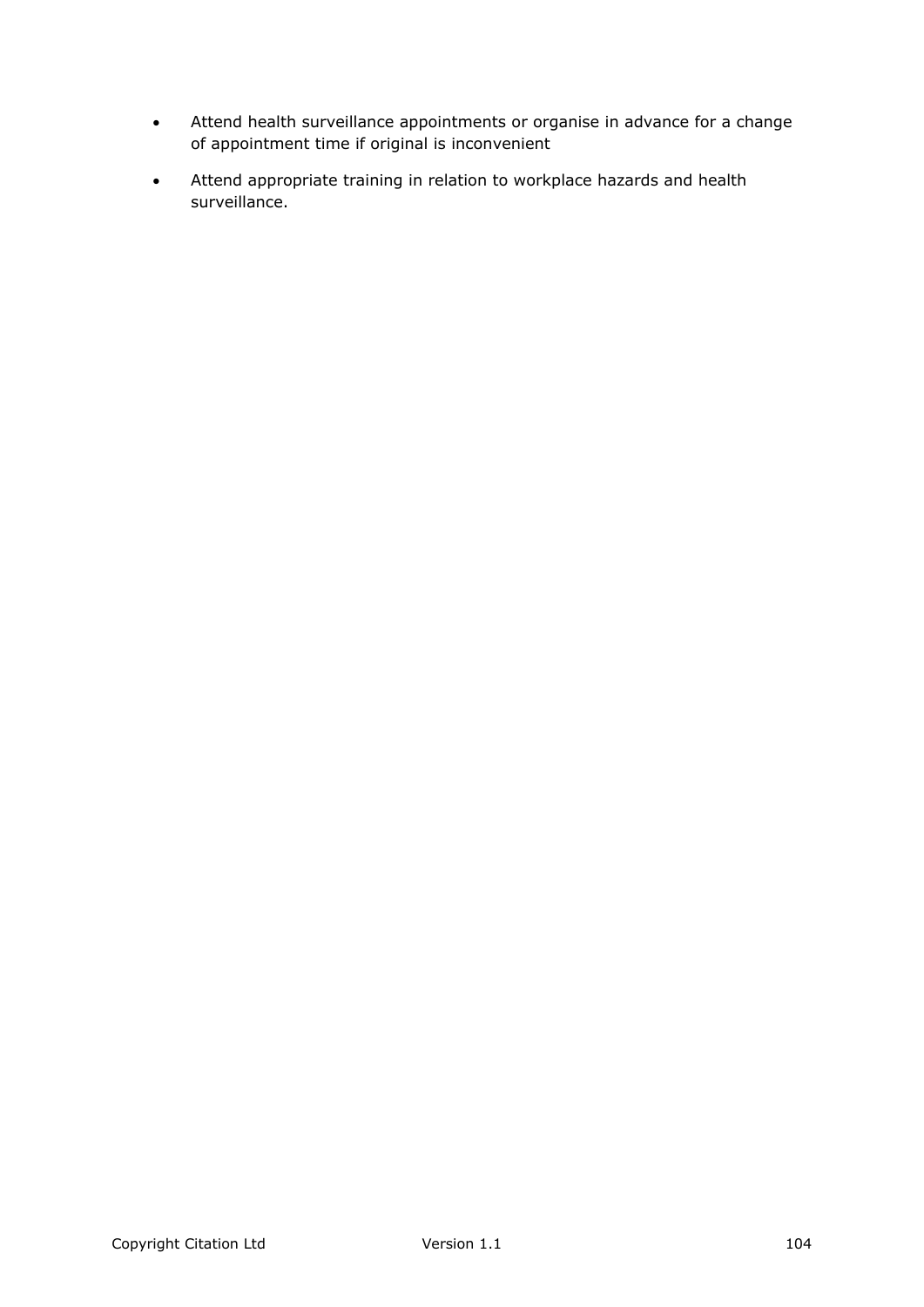# **Hot Work (Brazing, Torch Cutting, Grinding, Soldering and Welding)**

# **Description**

Hot work includes any operations involving open flames or producing heat and/or sparks. These activities are carried out regularly throughout industry and are so widely used that people often forget about the associated dangers.

Hot working has resulted in many major fires and explosions which have caused a number of fatalities and serious injuries as well as property/asset losses. Where reasonably practicable the need for hot working should be eliminated by the use of other processes that do not involve the application or generation of heat or sparks.

Due to the convenience and versatility of this equipment, sometimes the need for training in its use maintenance, storage and servicing is overlooked, this can have a serious effect on the well-being of affected employees.

## Associated Hazards

- Exposure to hot surfaces
- Electric shock and burns
- Exposure to gases and fumes generated by the process
- Radiation
- Fire and explosion
- Falling equipment.

# Employer's Responsibilities

As our business activity involves hot work, we will:

- Develop and share with your employees, the findings of risk assessments for hot work
- Ensure employees follow a safe system of work for any procedure that involves open flames or produces heat and/or sparks
- Provide appropriate fire-fighting equipment
- Organise, record and communicate emergency actions to be taken in the event of any unintended fire or other emergency
- Carry out COSHH assessments for substances generated by hot works e.g. fumes.
- Ensure adequate controls are in place taking into account the material being worked, the environment, the need for respiratory protective equipment (RPE)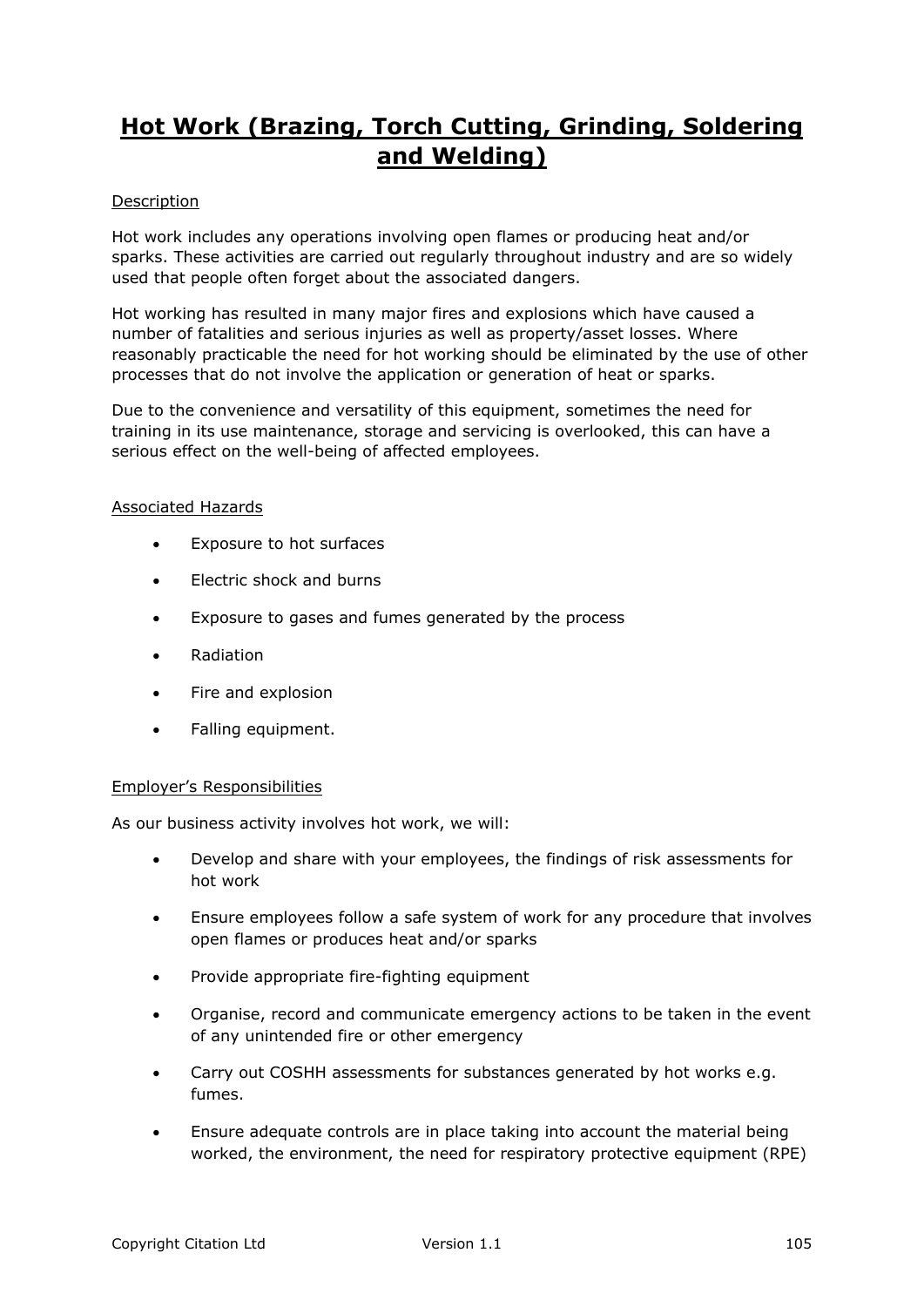and personal protective equipment (PPE), ventilation, health surveillance and the protection of others

- For high-risk activities, control hot work activity with a permit to work system
- Provide suitable first aid cover and equipment
- Consider other hazards which may be present and put measures in place to control the associated risks. Examples include exposure to toxic fumes, work in confined spaces, oxygen depletion or enrichment, work on vessels or tanks which have contained flammable, explosive or toxic materials or fires caused by sparks
- Ensure that all welding equipment, portable extraction systems and associated ancillaries provided are subjected to a documented regime of maintenance and statutory inspection
- Ensure that only trained operatives carry out hot works operations, the training will include: - the safe use of the equipment, PPE and RPE, precautions to be taken, use of fire extinguishers, means of escape, raising the fire alarm and calling the fire brigade
- Where required health surveillance will be carried out and keep records, for at least forty years.
- Monitor and review the arrangements for hot work

#### Employees Responsibilities

- Follow instruction, training and information on safe systems of work
- Ensure that safety devices are fitted if required, undertake frequent checks of hoses, connections and cables.
- Ensure that gas bottles are stored securely in an upright postion
- There is a minimum radius of hot work to be set at two metres from other persons working
- Shields, screens and barriers as detailed on the risk assessment, must be used in every instance
- Work areas to be kept tidy and free from combustible materials before and during the hot works
- Employees must remain in the area for fire watch following completion of work, to ensure there is no hot spot residue, the duration of which is stated in the risk assessment
- Keep respiratory protective equipment (RPE) and personal protective equipment (PPE) in good order, report hazards and defects to the employer
- Co-operate with management arrangements for health and safety involving hot work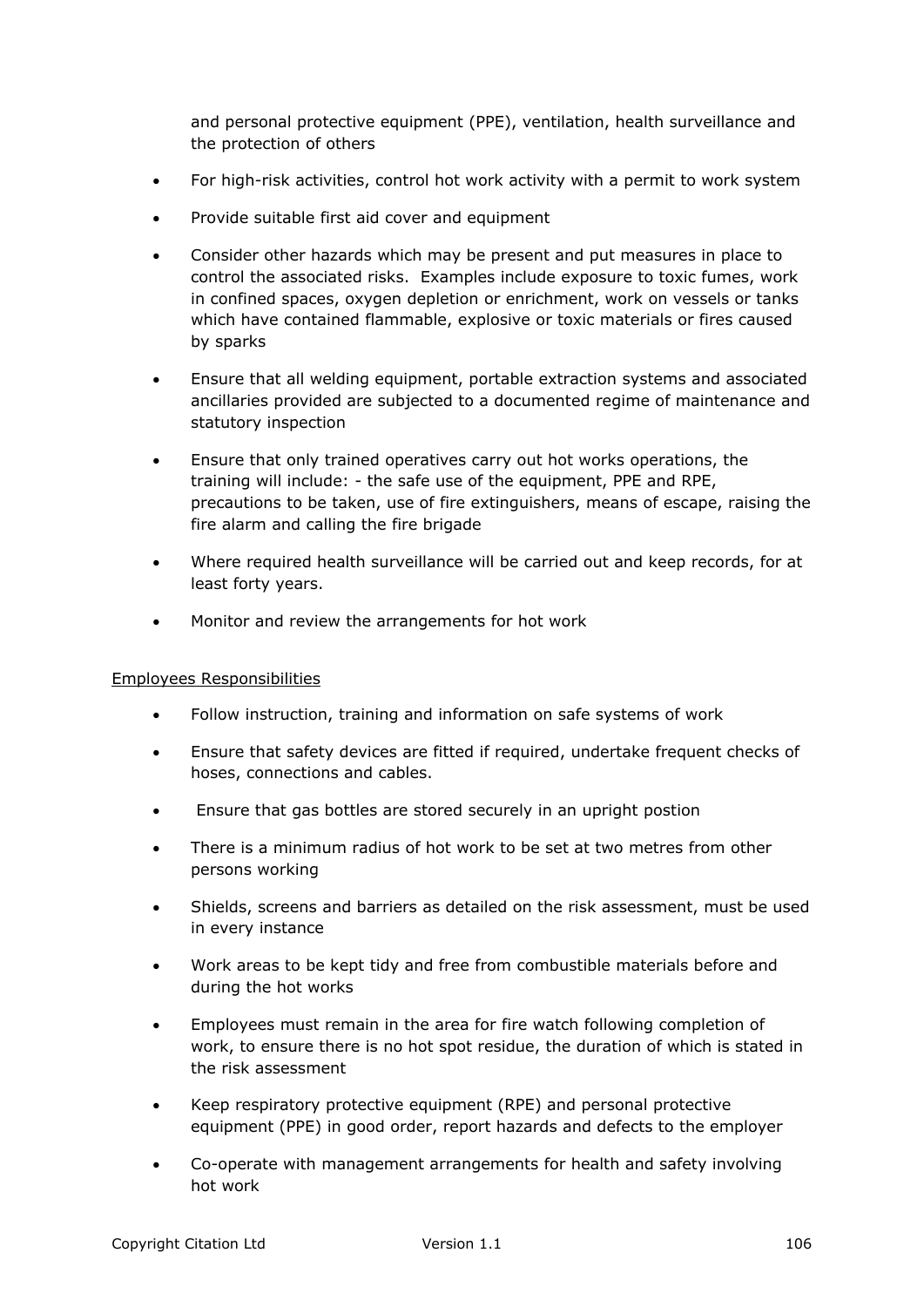- Report to management any instances where you feel your health has been compromised by the work being conducted
- Report immediately any hazard likely to affect the fire and safety precautions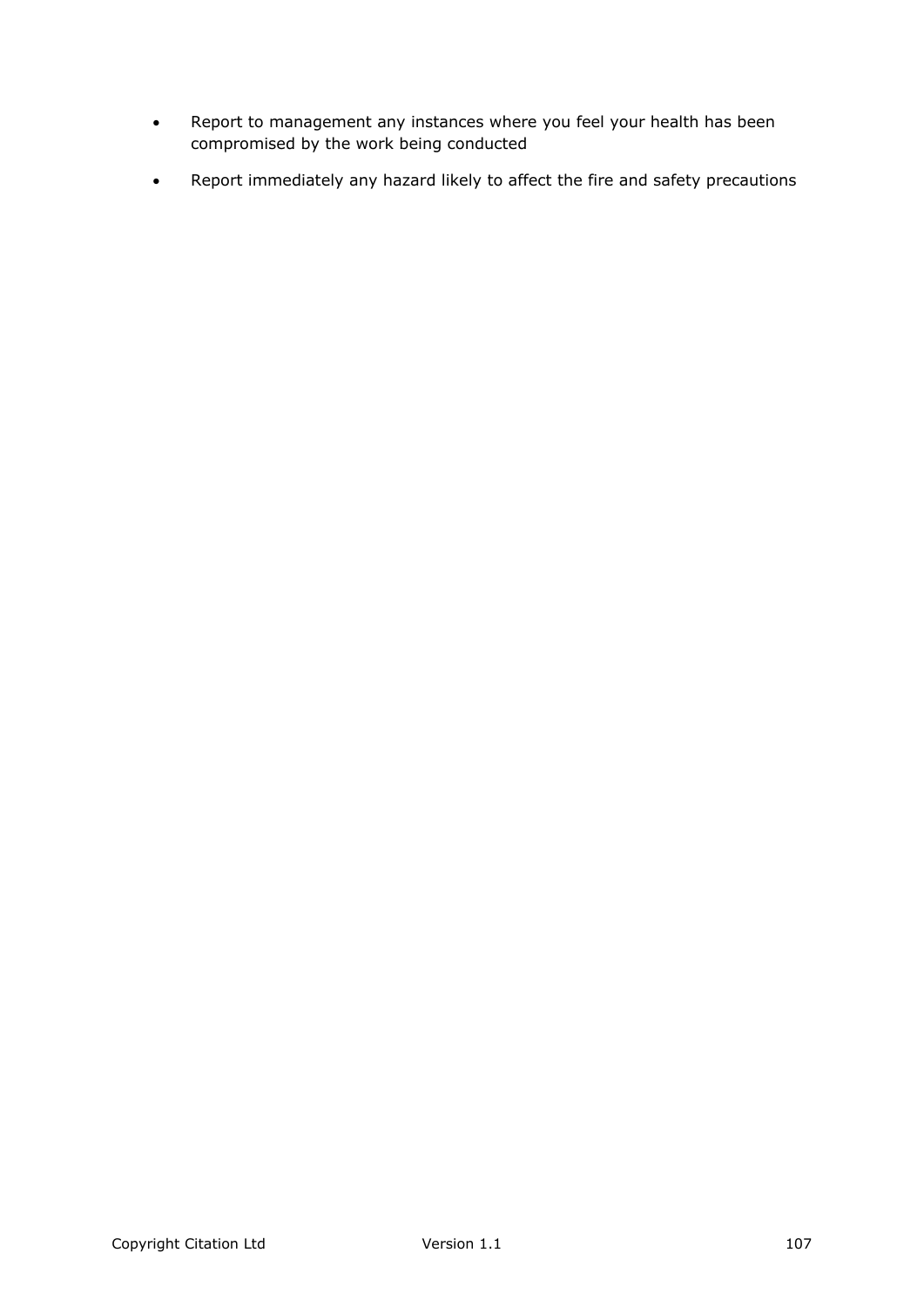# **Housekeeping**

## Description

Poor standards of housekeeping are a common cause of injury and damage at work and can create possible fire hazards. Unsatisfactory housekeeping is often the result of poor working practices, lack of direct supervision and/or organisational deficiencies within the workplace.

#### Associated Hazards

- Fire
- Slipping, tripping/falling over
- Poor cleanliness
- Dirty equipment
- Cluttered pedestrian gangways.

#### Employer's Responsibilities

Mobile Structures Management Limited will:

- Carry out a risk assessment in relation to housekeeping within the company and introduce control measures as appropriate
- Take any necessary measures to remedy any risks found as a result of the assessment
- Implement steps for the maintenance, cleaning and repair of the premises
- Train employees to be aware of their responsibilities for ensuring that hazards are not created from their work or equipment
- Inform every employee of the risks which exist
- Re-assess housekeeping as necessary if work processes change.

#### Employees Responsibilities

Employees must:

- Co-operate with management arrangements for good housekeeping in the workplace
- Follow any guidance and instruction given to prevent injury or ill health
- Report to the employer any hazardous or dangerous situations.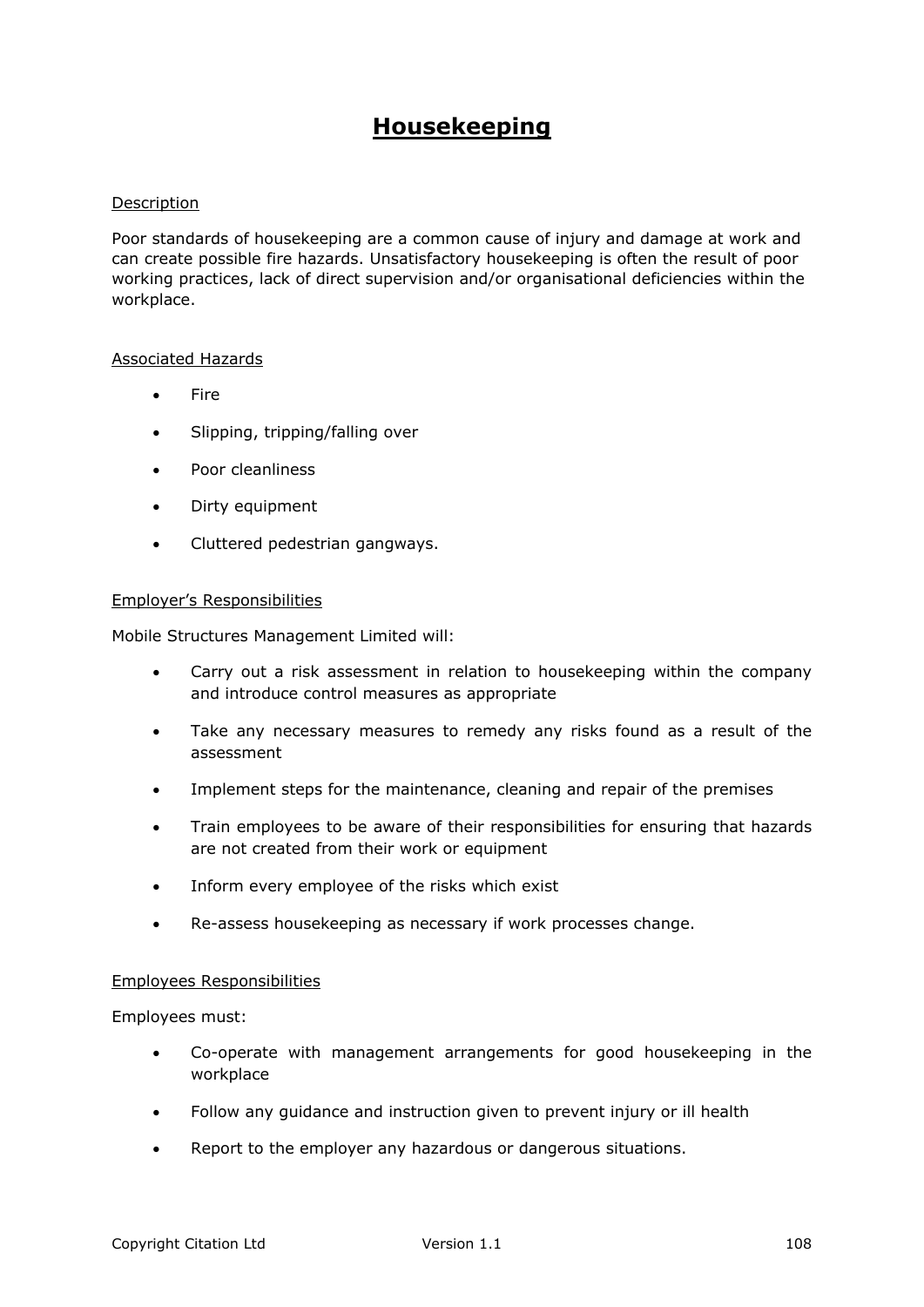# **Information, Instruction, Supervision and Training**

# Description

Preventing accidents and ill health caused by work is a key priority for Mobile Structures Management Limited. Health and safety information, instruction, supervision and training helps the Company to ensure our employees are not injured or made ill by the work they do; promotes a positive safety culture, where safe and healthy working becomes second nature to everyone; and enables the Company to meet its legal duty to protect the health and safety of our employees.

## Employer's Responsibilities

- Consult with relevant persons to identify the information, instruction, supervision and training required, taking into account the level of skills, knowledge and experience required, the risks identified in the workplace and any relevant, specific individual needs
- Undertake a training needs assessment for all employees and provide the necessary training identified
- Ensure that the demands of the job do not exceed the employees ability to carry out their work without risks to themselves and others
- Prioritise information, instruction, training and supervision based on risk assessment and ensure that any high risk needs are met first
- Determine the most suitable method for delivery of the information, instruction and training, including the use of internal and external providers
- Assess the suitability of the information, instruction, supervision and training and its effect on the employee and/or the business to enable changes, modifications or additions to be made if required.

Specifically, Mobile Structures Management Limited will provide information, instruction, supervision and training for employees: -

- On recruitment/induction
- When moving persons to another task or promotion
- When the workplace environment, process, equipment or system of work is changed
- If a review of risk assessments, safe systems of work and training needs determines a refresher program is required.

Suitable records will be maintained of all information, instruction and training provided.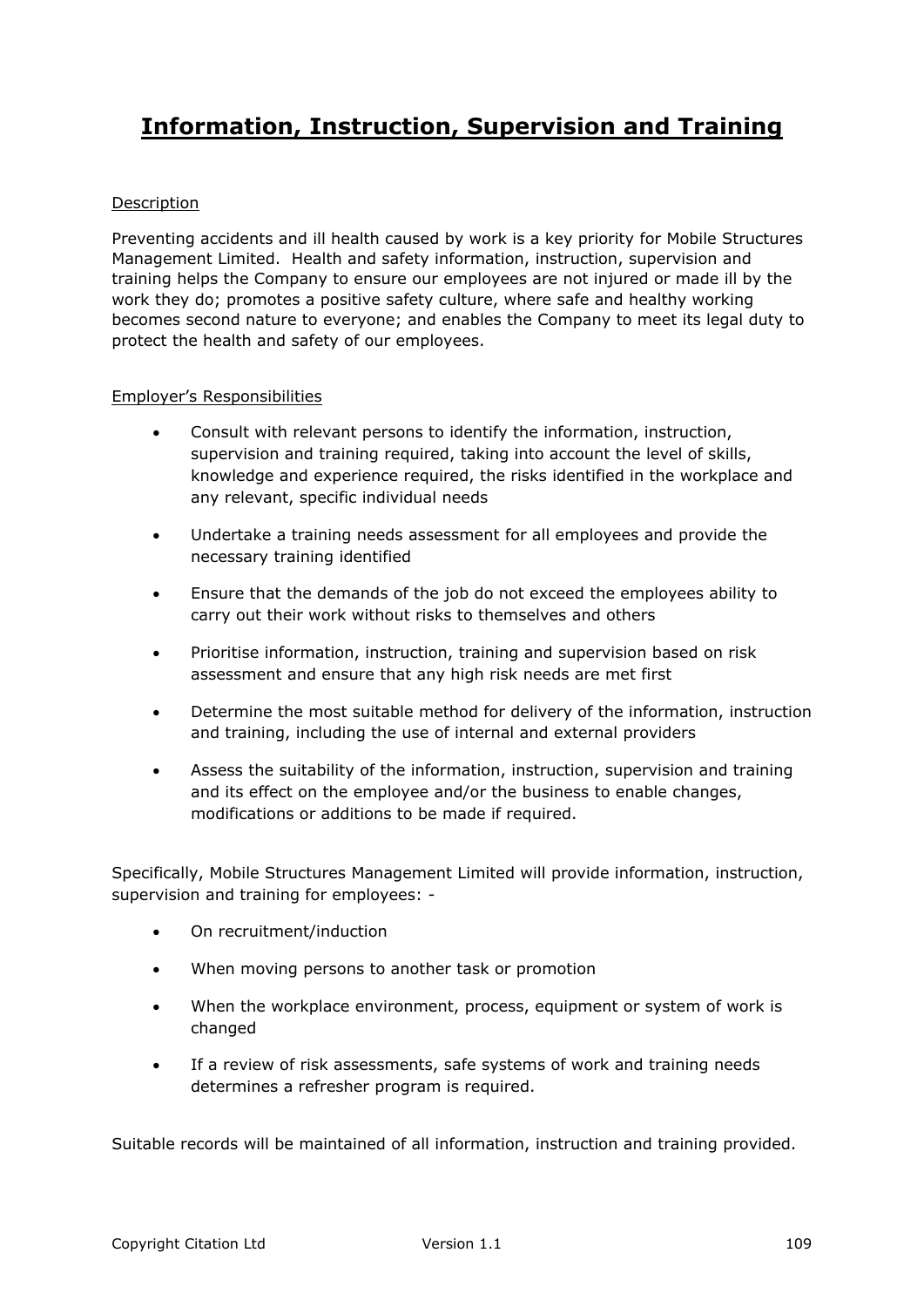Employees will: –

- Attend any training courses identified as necessary
- Follow training, guidance and instruction to prevent injury or ill health
- Only undertake duties if they have been deemed competent to do so following suitable instruction and training
- Report to their line manager any hazardous or dangerous situations.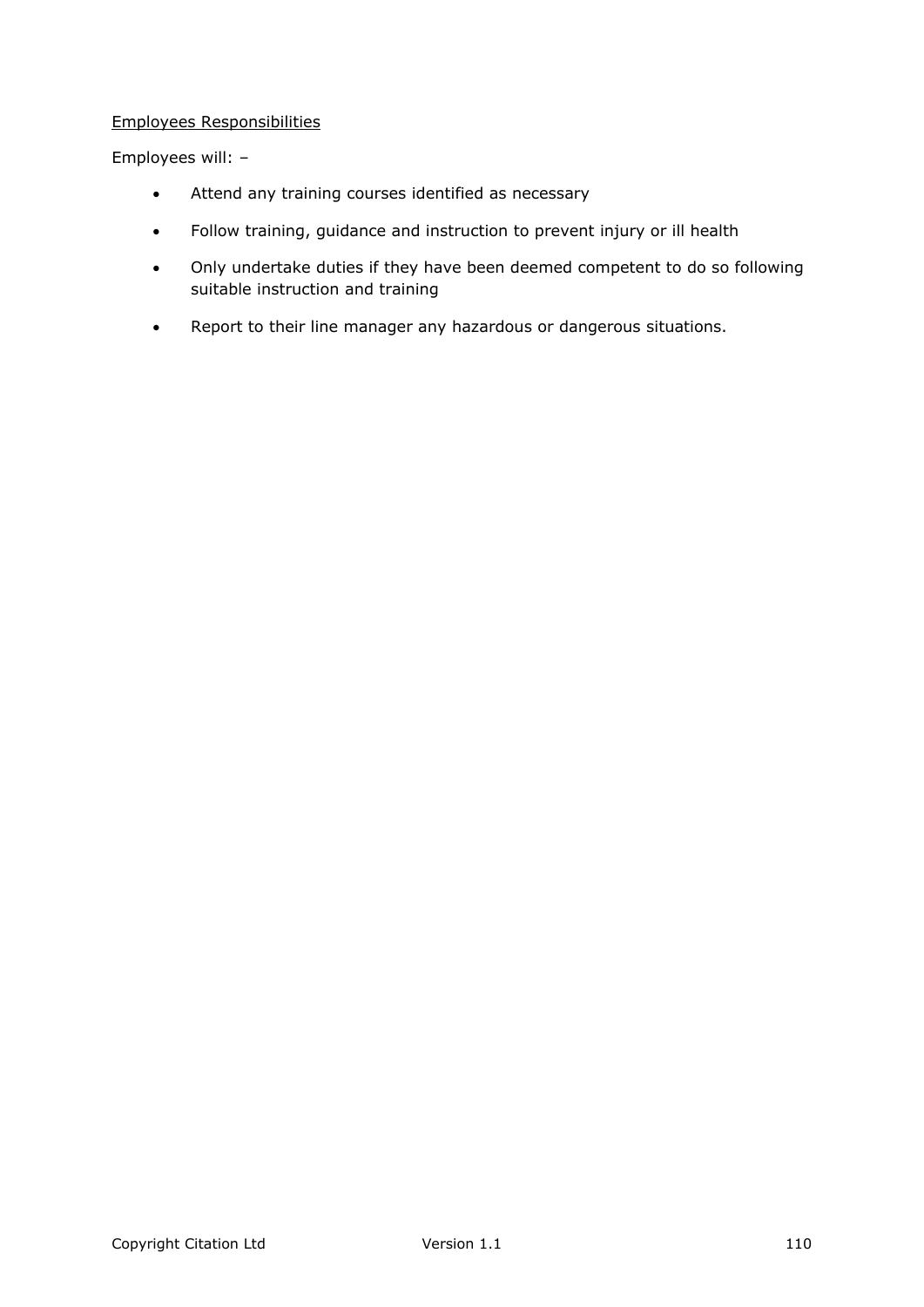# **Ladders And Stepladders**

# Description

A third of all reported falls from height incidents involve ladders or stepladders, many injuries are caused by inappropriate or incorrect use of equipment.

By conducting a risk assessment it may be determined that ladder use is acceptable for work of short duration (between 15 and 30 minutes) and low risk, providing three points of contact can be maintained whilst working from the ladder or steps.

Ladders can be used as safe access into and safe egress out of scaffold structures/systems provided that the hierarchy of selection process is followed (also see Access and egress arrangement).

## Associated Hazards

- Failure of the ladder itself, causing persons or equipment to fall
- Items falling from the ladder
- Users over-reaching or stretching from the ladder
- Overloading of the ladder
- The ladder slipping and falling due to not being correctly secured
- Faulty equipment
- Inappropriate use of ladders
- Manual handling when using ladders.

#### Employer's Responsibilities

All reasonable actions will be taken by Mobile Structures Management Limited to ensure the safety of employees who work with ladders.

Mobile Structures Management Limited will, in consultation with employees and their representatives: -

- Carry out a risk assessment of work activities involving the use of ladders
- Take all necessary measures to reduce any risks found as a result of the assessment
- Ensure that all ladders supplied are of good construction, sound material and are suitable for the tasks to be performed
- Ensure that all ladders used are clearly identified, regularly inspected and maintained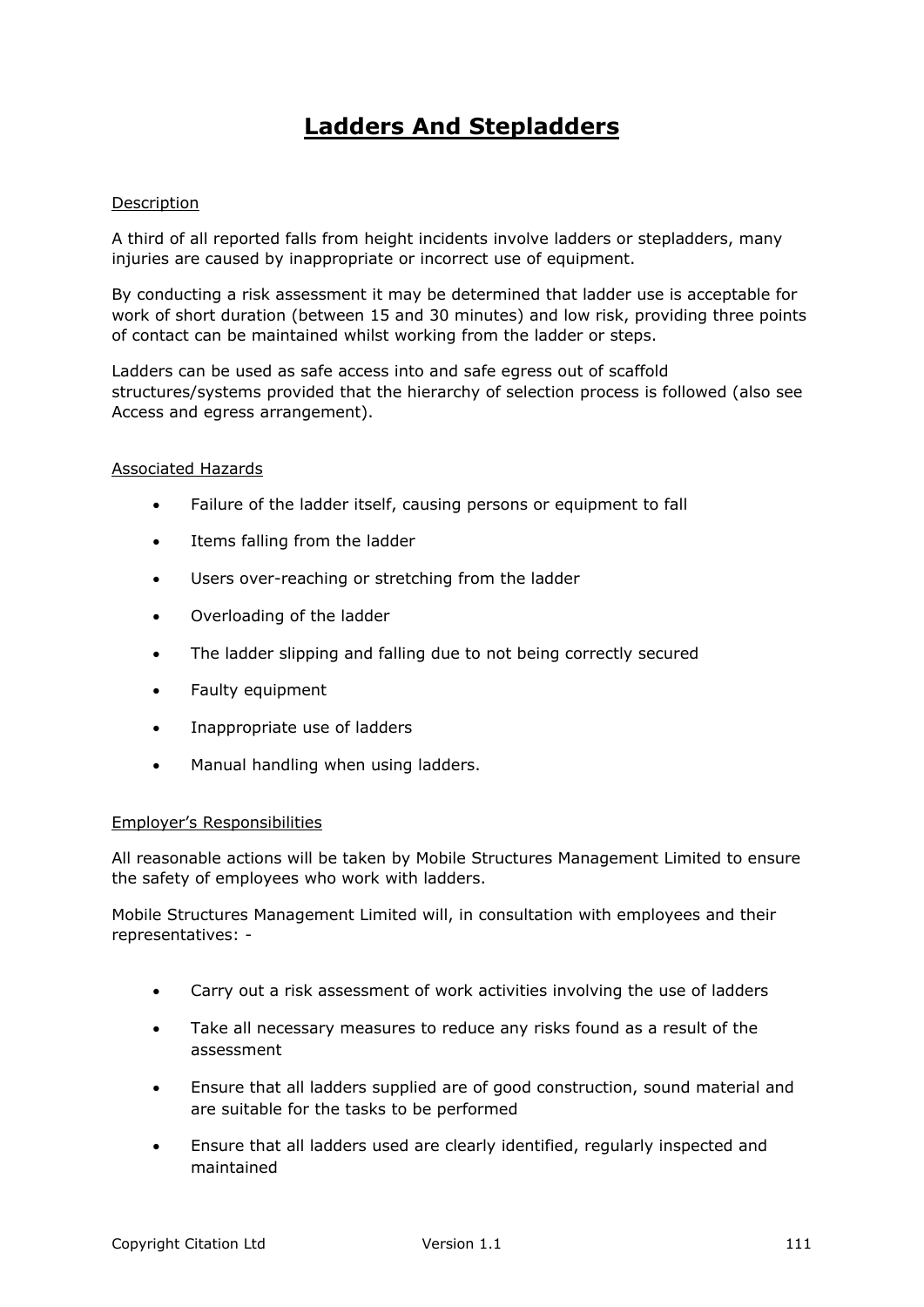- Maintain a records system, which identifies each ladder and logs each inspection, repair and maintenance procedure undertaken
- Provide appropriate information and training to employees who use ladders, including additional information and training where the ladder is used in a high-risk environment or in a way, which increases the risks involved
- Ensure ladders are stored in a way that does not lead to warping, defects or reduction in strength
- Implement a reporting system, so that any concerns, problems, risks or defects encountered while using the ladders can be reported to a responsible person and the appropriate action taken.

## Safe Use Of Ladders

- Ladders should be appropriate for the job and not exceed 9 metres in length
- Ladders should comply with British/European Standards. Domestic equipment should not be used
- Ladders must be undamaged and free of paint or any other coating which could hide cracks or splits
- Ladder stiles must be undamaged and unbent
- Wood should be free of warping or splitting
- Metal ladders must be free from corrosion, sharp edges or dents and rungs free from distortion
- Footpads must be in good condition
- Ladders should have slip-resistant rubber or plastic feet
- Ladders must be free of missing/loose rungs
- Ladders should be regularly inspected and defective ladders removed from use
- If ground conditions are poor, ladder feet should be tied into stakes in the ground, with a large flat wooden board as a base
- During use, ladders should extend at least 5 rungs (1.05m) past the landing point or above the highest rung on which feet rest
- Ladders should be positioned one metre out at the base for every four metres in height
- Ladders should be secured at the top or if this is not practicable, ladders should be secured near the bottom or weighted or footed to prevent flipping
- The overlap for extension ladders should be up to 5m closed length 2 rungs, 5- 6m closed length 3 rungs, and over 6m closed length 4 rungs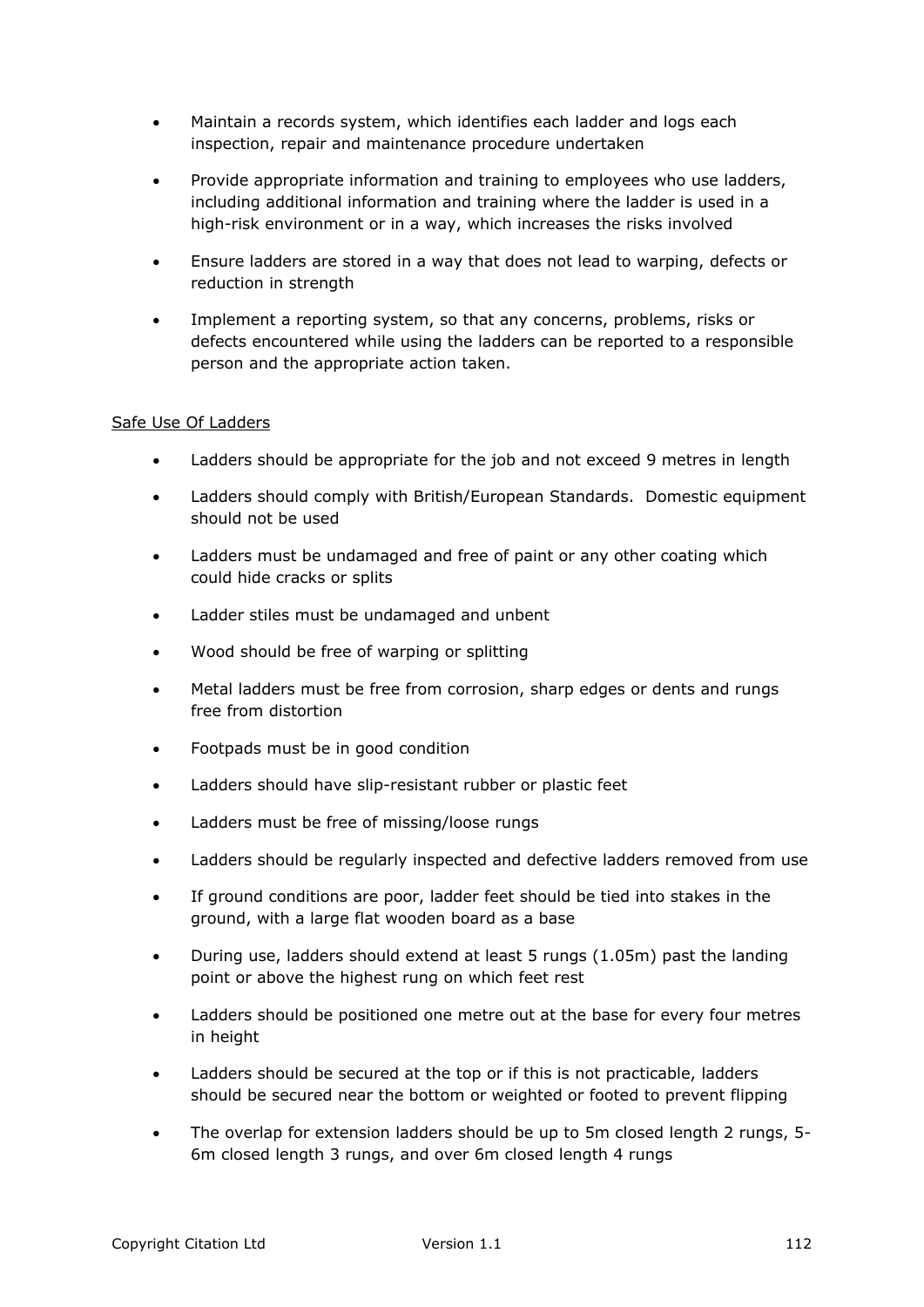- There should only be one person on the ladder at any one time
- Employees should be trained to transport tools in a shoulder bag or wear a tool belt. Consider the use of a gin wheel or other lifting equipment
- Employees should be fully trained in ladder use
- Never use ladders near power lines or in strong winds
- Any ladder guards utilised should be appropriate to the ladder, covering at least 6 rungs and leave a maximum of 50mm exposed either side
- Ladder guards should be padlocked in place when the ladder is not in use.

## Safe Use Of Stepladders

- Stepladders should be of robust construction and in good condition
- Any retaining cords or straps must be of equal length and in good condition
- Any metal braces between the legs must be locked into place
- Legs of stepladders must be opened fully when in use
- All legs need to be firmly and squarely placed on a solid level surface
- The stepladder should be positioned close to the work to prevent overstretching
- The stepladder should be placed at right angles to the work if the work could cause sufficient force to make the stepladder unsuitable if used sideways
- The top tread should not be used unless it has been designed as a platform with a secure handhold
- When in use, the knees should be kept below the top of the steps for support and stability
- Only one person should use the stepladder at any one time
- The stepladder should be located or measures taken to prevent the stepladder from being struck by doors, vehicles etc.

#### Employees Responsibilities

- Follow instruction, training and information provided by the employer on the safe use of ladders
- Check whether the type of work activity requires the use of a ladder; establish whether the ladder is suitable for the task and match the ladder to the job
- Ensure the ladder is in good condition; check that it has been inspected and stored correctly; any repairs have been carried out correctly; that it has been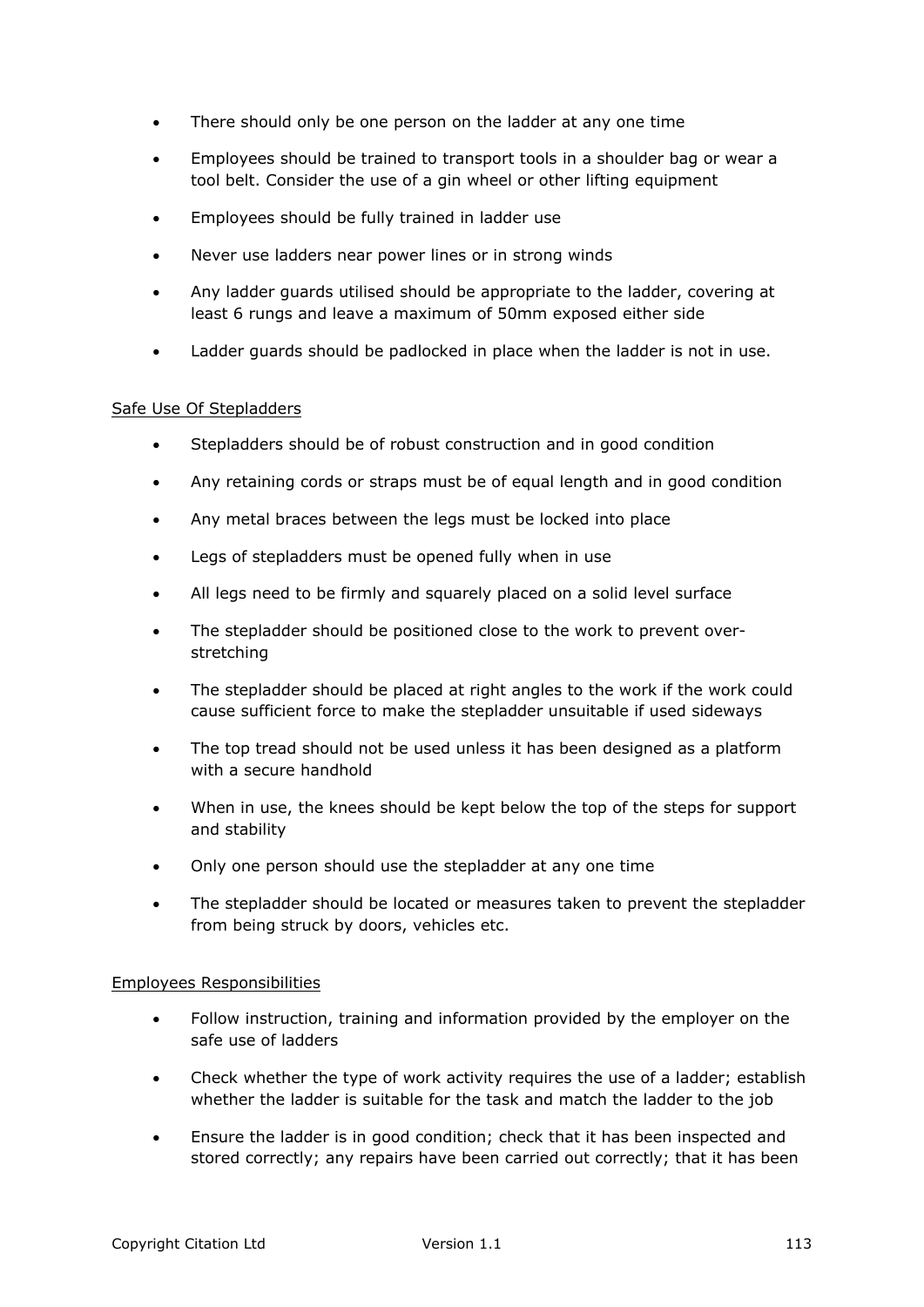regularly maintained and that it is free from defect, of good construction and of sound material

- Report any defective ladders to the employer immediately
- Make use of any personal protective equipment provided by the employer
- Advise the employer of any health issues, which may affect the ability to work at height.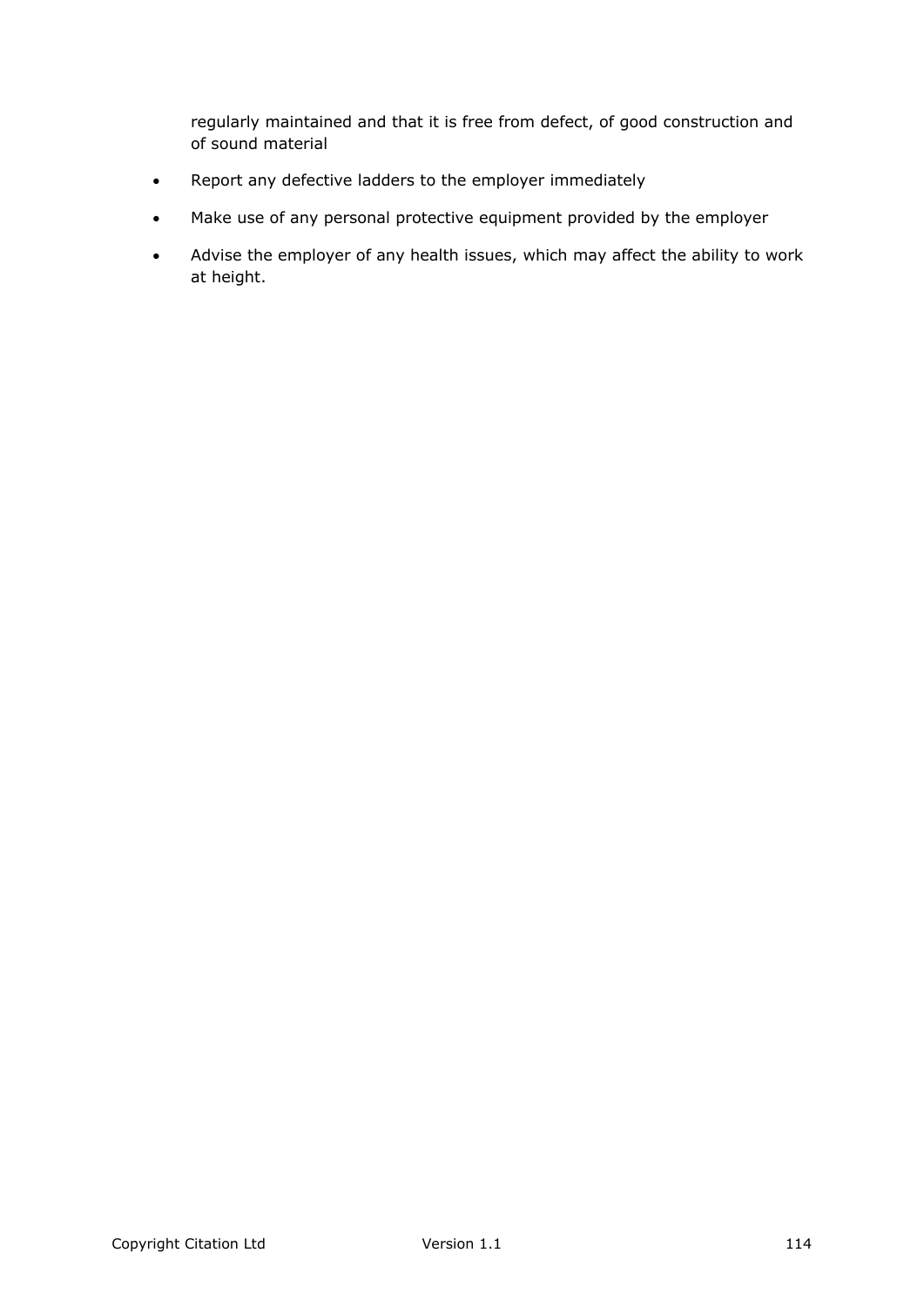# **Legionella**

## Description

Legionellosis is a collective term for those diseases caused by legionella bacteria including the most serious, Legionnaire's disease as well as the less serious Pontiac fever and Lochgoilhead fever.

Legionellosis can affect anyone who inhales small droplets of water (aerosols) from water systems, e.g. showers that are contaminated with legionella bacteria.

The Health and Safety Executives (HSE)'s Approved Code of Practice defines the following responsibilities: –

## Duty Holder

A Duty Holder may be:-

- The employer, where the risk from their undertaking is to their employees or others
- A self-employed person, where there is a risk from their work activities to themselves or others
- The person in control of the premises (or systems in connection with work), where there is a risk from the systems in the building e.g. where a building is let to tenants but the landlord keeps responsibility for its maintenance.

## The Responsible Person

This is the person(s) appointed by the Duty Holder, to help them carry out the risk assessment and the day-to-day operational procedures to control the risks from Legionella bacteria. They will have sufficient authority, competence and knowledge of the water systems and installation.

## The Risk Of Someone Contracting Legionellosis Depends On:

**The presence of Legionella bacteria:** the conditions that encourage Legionella bacteria to multiply include poorly maintained systems, ineffective control measures, presence of rust, sludge, scale, etc. and water temperatures between 20 – 45 deg C.

**The means of creating and disseminating breathable aerosols**, e.g. from spas, showers, taps, fire sprinkler systems, water jets, hose pipes, fountains and hot water systems, etc.

**The person:** The disease/fever can affect anyone however some people are at higher risk than others e.g. those people over 50, smokers, heavy drinkers, diabetics, those with respiratory problems and immune system impairments.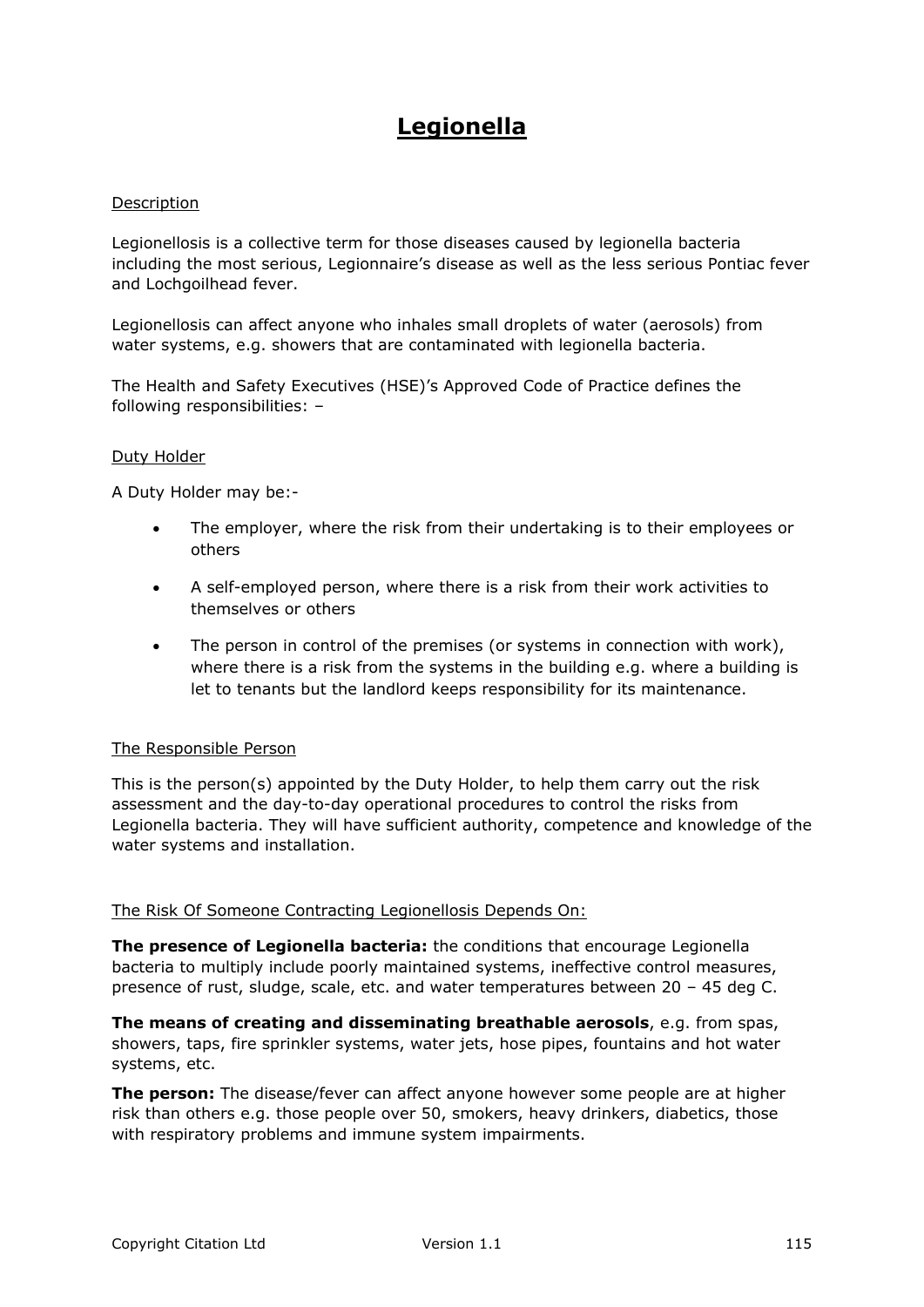## The Duty Holder's Responsibilities

Mobile Structures Management Limited will ensure that: -

- A suitable and sufficient risk assessment is carried out to identify and assess the risk of exposure to Legionella bacteria from work activities and water systems under their remit
- A Written Scheme is produced and implemented, where a reasonably foreseeable risk of exposure exists, for preventing or controlling the risks
- A Responsible Person is appointed to help the Duty Holder manage the day-today operational control procedures in accordance with the Written Scheme
- Steps are taken to check that equipment supplied for water systems are designed to minimise the growth of legionella bacteria and are installed in compliance with relevant water related regulations
- Persons working with water systems are appropriately supervised and have been provided suitable information, instruction and training including the significant findings of risk assessments
- The risk of Legionella is eliminated, where reasonable practicable, through improved engineering design of water systems, e.g. by removing dead legs or removing unused showers where water can stagnate
- Regular cleaning, treating, maintaining and operating of water systems at predetermined intervals
- Regular monitoring, inspecting, testing, e.g. water temperatures and Legionella bacteria levels, if needed and reviewing of the water system's control measures, risk assessments and the Written Scheme to check their effectiveness
- The risks from scalding are minimised.
- Records are kept of the:
	- $\circ$  Appointed responsible people for conducting the risk assessment, managing and implementing the Written Scheme
	- o Significant findings of the risk assessment
	- o Written Scheme and its implementation
	- o State of operation of the water system (working or not).
- Results of any monitoring, inspections, tests or checks carried out including dates
- Where relevant, the requirements of the Reporting Injuries and Dangerous Occurrences Regulations, RIDDOR is complied with.

The Director will ensure that: –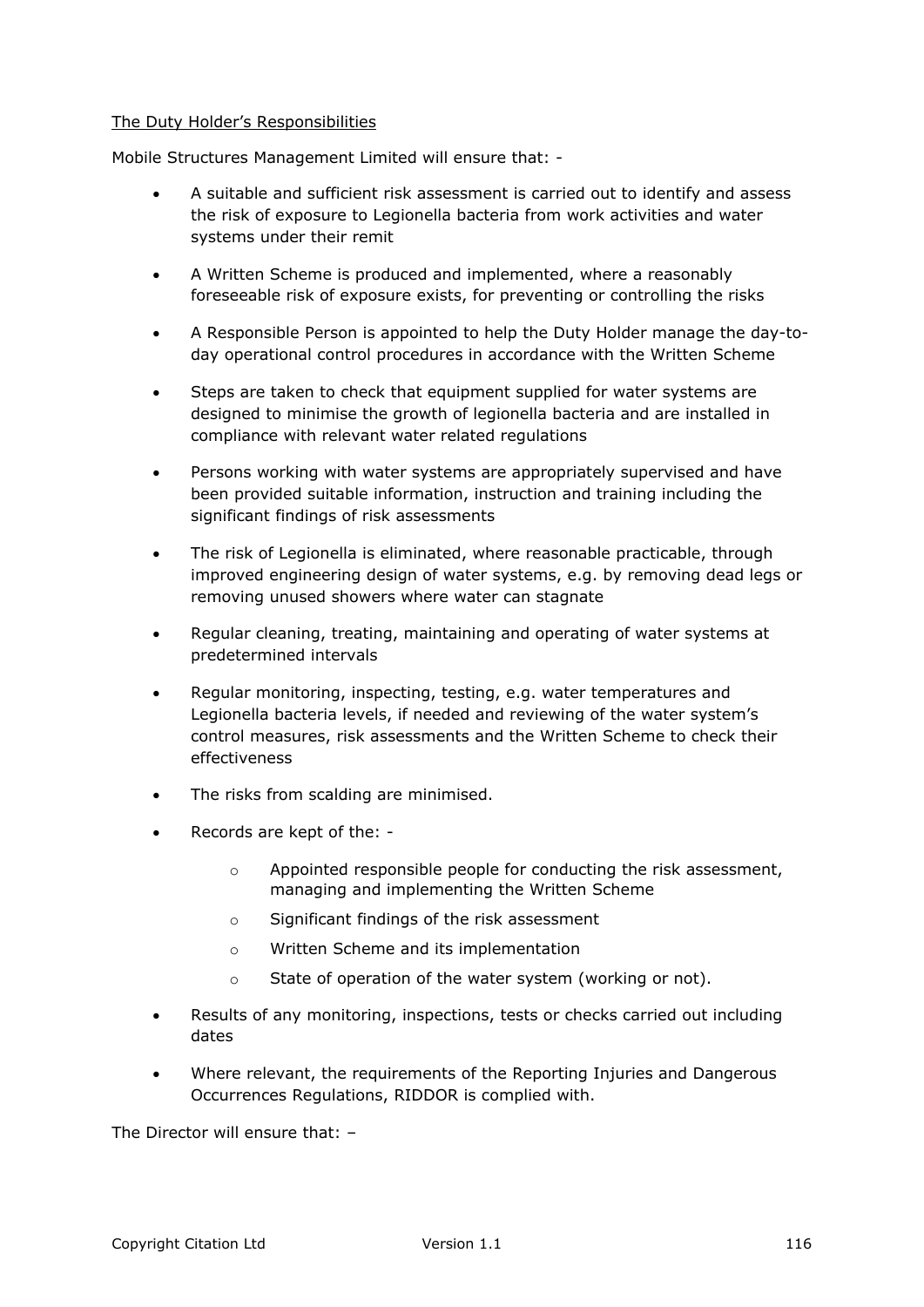With the assistance of a competent person, carry out a risk assessment, develop a Written Scheme and seek/implement advice on prevention and control procedures.

## Employees Responsibilities

Employees must: -

- Co-operate with management arrangements for the control of Legionella in the workplace
- Follow any information, training and instruction given by the employer to prevent ill health
- Report to the Director any disease diagnosed as Legionnaires' Disease
- Report to the Director any hazardous or dangerous situations.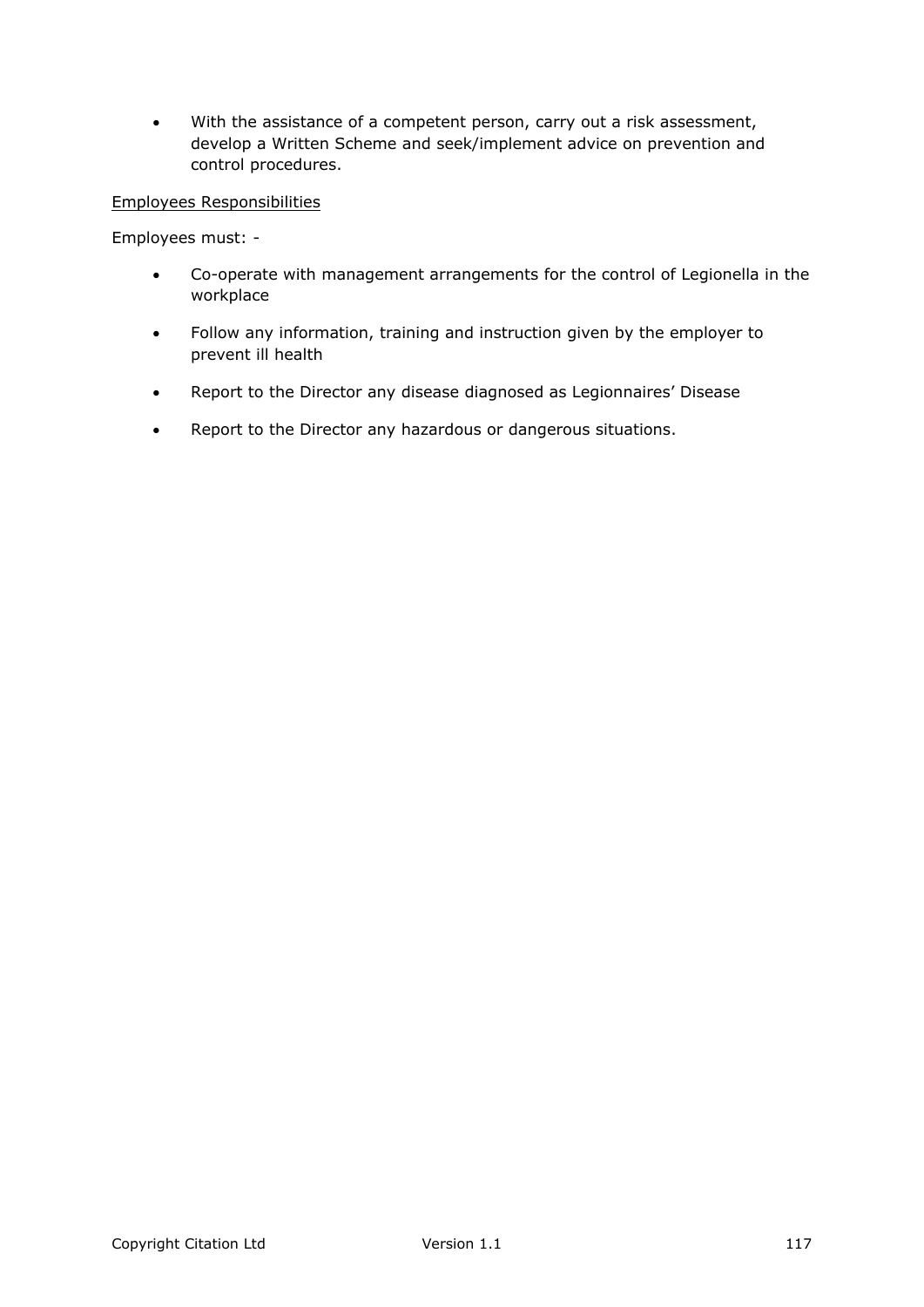# **Lifting Equipment And Lifting Operations**

## Description

Lifting equipment is usually defined as any plant certified for lifting; this includes cranes, excavators, rigs, hoists, telescopic handlers and forklifts, and lifting accessories such as chains, slings and eyebolts. The equipment can be either hand-operated or mechanically/electrically powered and also includes lifts used for the movement of materials and/or people.

## Associated Hazards

- Lifting equipment being overloaded, causing collapse
- **Equipment striking other objects or vehicles**
- Equipment coming into contact with sources of electricity
- Failure of poorly maintained equipment
- **Equipment being used by untrained operatives.**

### Employer's Responsibilities

As part of our work activity involves the use of lifting equipment we will ensure that: –

- Competent people carry out lifting operations in a well-planned and supervised manner
- All lifting equipment is thoroughly examined before being used for the first time and at regular intervals thereafter. Formal checks and servicing are recorded
- All lifting equipment is examined in line with the manufacturer's recommendations and applicable legislation
- Equipment used for lifting people e.g. mobile elevating work platforms, hoists and lifts are thoroughly examined every six months
- Lifting accessories such as chains, slings, eyebolts and shackles are also thoroughly examined every six months
- Lifting equipment is clearly marked with its safe working load
- Relevant employees are trained in the safe use and operation of lifting equipment.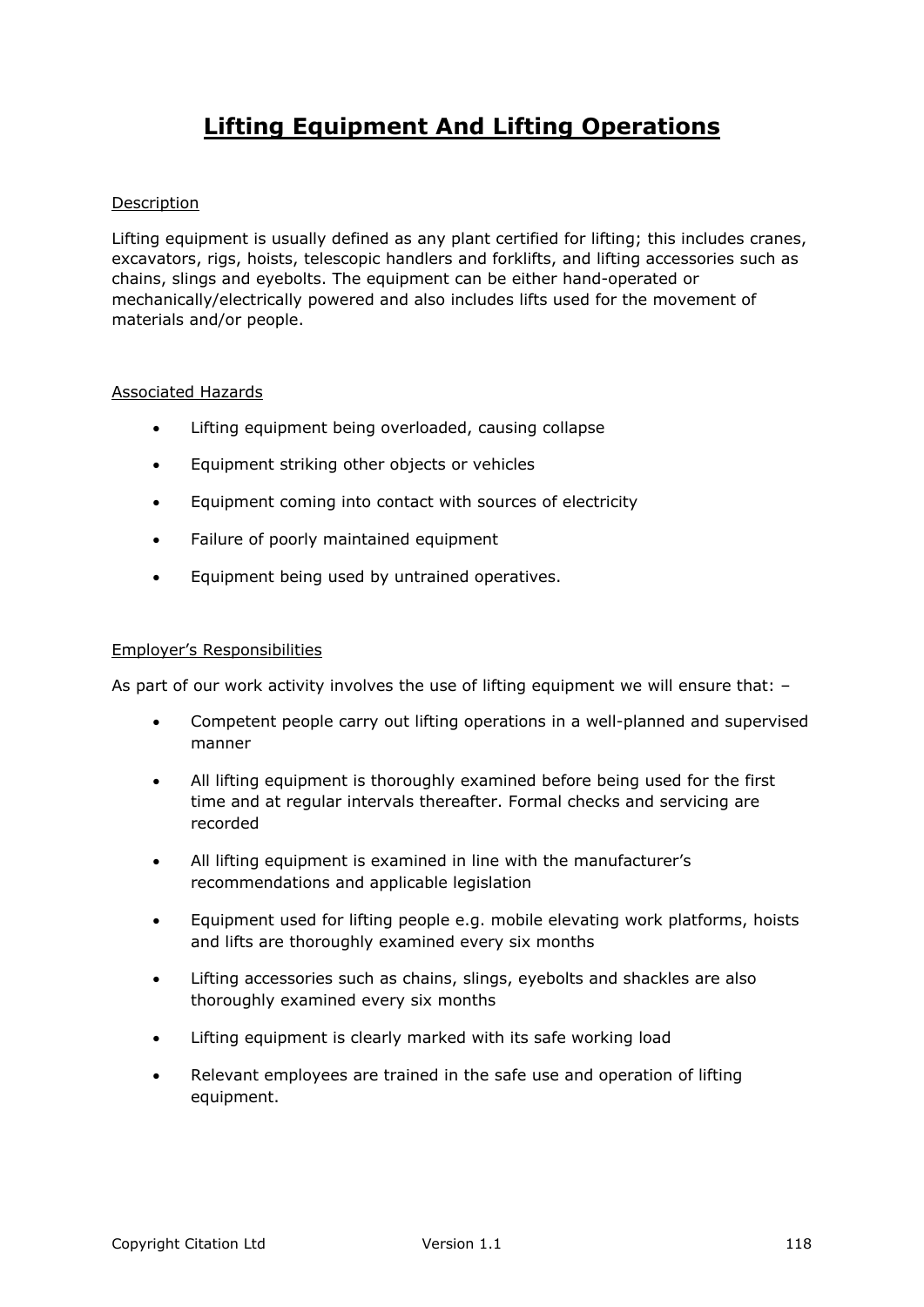Mobile Structures Management Limited will ensure that risk assessments are carried out to identify any significant hazards that arise from the use of lifting equipment. These assessments will be communicated to all relevant employees. When compiling assessments the following points are to be considered: –

- The type of load being lifted
- The risk of the load or equipment falling and striking a person or object
- The risk of lifting equipment overturning whilst in use
- The load-bearing capability of the ground on which it is situated.

To ensure the safety of everyone, any incident involving lifting equipment will be investigated immediately and appropriate action taken.

## Employees Responsibilities

All employees are responsible for the safe use of lifting equipment and should only carry out work for which they have been trained. The following controls must be adhered to: -

- Equipment should only be used for the task it was designed for, and improvisation should not be practised
- Before use, ensure all lifting equipment and associated accessories are marked with their safe working load
- Only use equipment and associated accessories if they hold a current test certificate
- Use all lifting equipment in line with any manufacturer's guidance and written operating instructions
- Follow the risk assessment and safe system of work that is applicable to the lifting operation being undertaken
- Isolate and report any damaged, misused, non-inspected or faulty work equipment.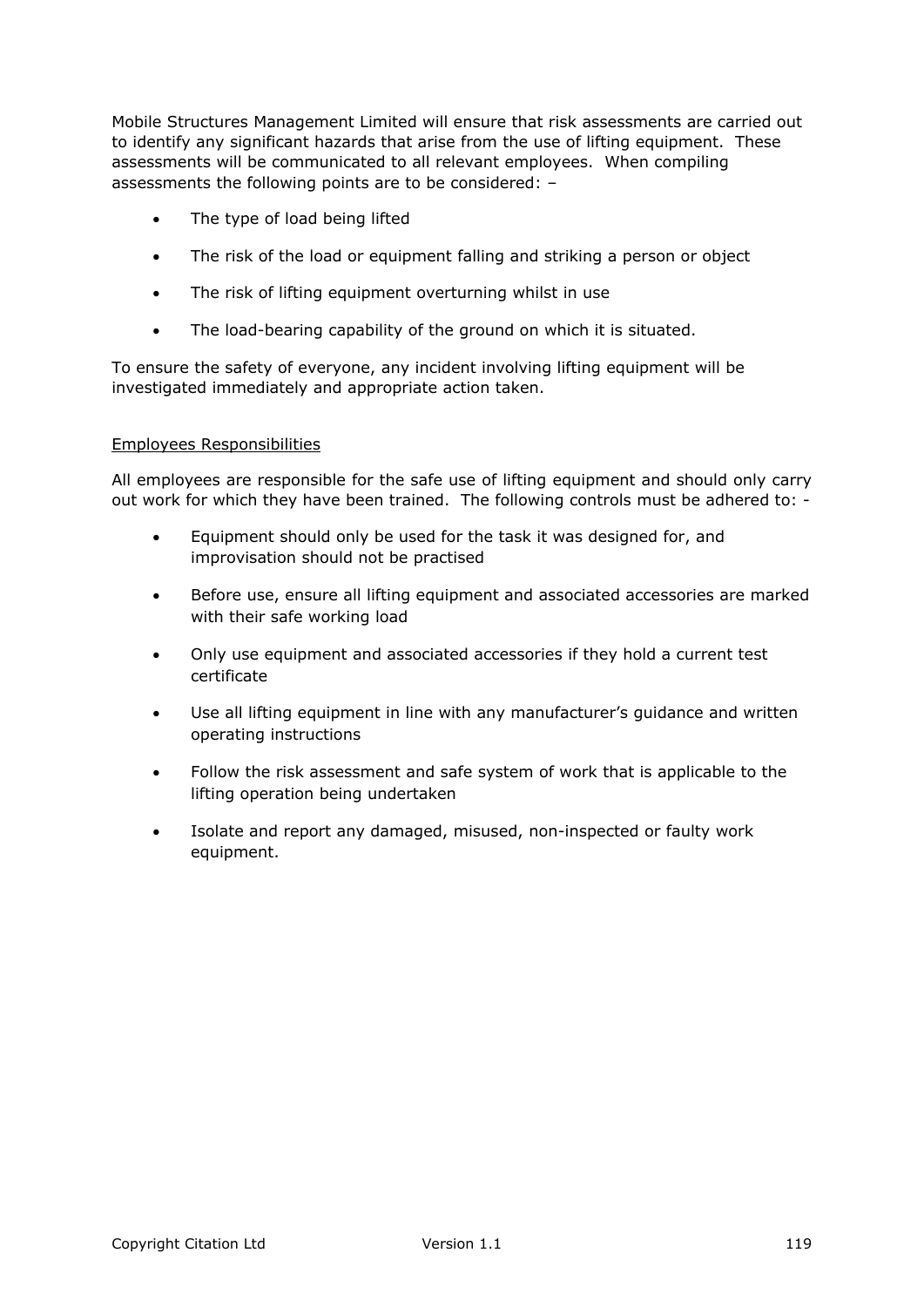# **Lighting**

## Description

Providing adequate lighting levels to enable people to work is a basic necessity. Good lighting that considers physiological and psychological needs of employees will create a work environment that is welcoming, energising and productive.

## Associated Hazards

- Bodily injuries
- Slipping/falling over
- Electrical hazards
- Poor housekeeping.

#### Employer's Responsibilities

To safeguard employees and visitors from the potential hazards presented by inadequate lighting, Mobile Structures Management Limited will: –

- Carry out an assessment of lighting in the workplace to determine whether it is suitable. This will take into account employees with visual limitations together with the needs of older people
- Take any necessary measures to remedy any risks found as a result of the assessment
- Train employees on how to adjust for proper lighting in their jobs to prevent visual fatigue
- Ensure that work is carried out by natural light wherever possible
- Take precautions against glare
- Ensure that lights are positioned to avoid risks to health and safety (fire etc)
- Ensure that supplementary lighting is provided, as necessary
- Ensure that safe access is provided in order to clean or replace the lights or windows
- Develop safe systems of work for such cleaning or replacement.

The following recommended standards may be adopted by Mobile Structures Management Limited:–

 Outdoor lighting, especially where personal security is an issue - 20 lux, constantly maintained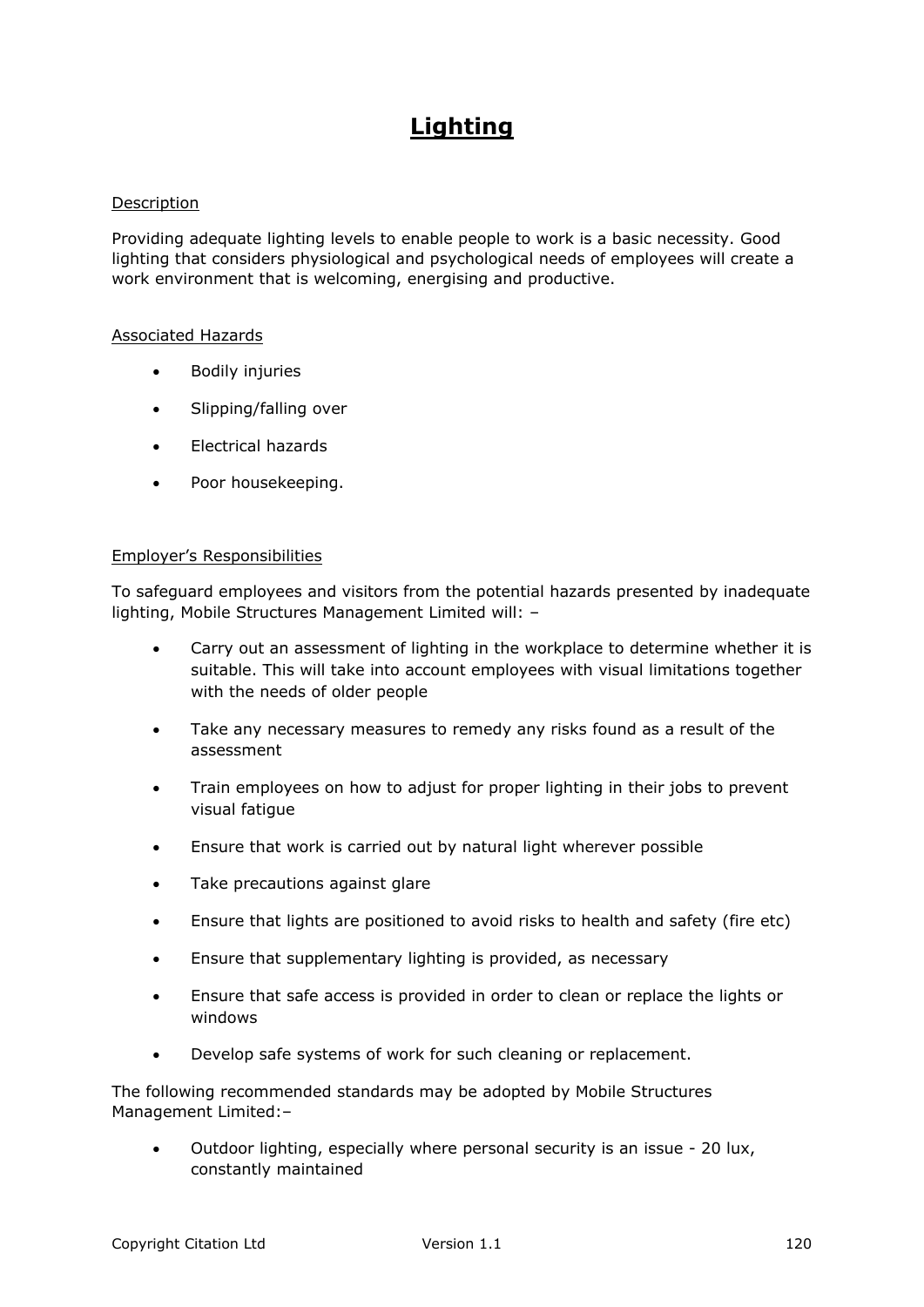- Loading bays and outdoor work areas 50 lux
- Work requiring limited perception of detail 100 lux
- Local lighting at individual workstations 200-500 lux with no sources of glare (i.e. direct sunlight, unshaded light-bulbs etc)
- Staircases and escalators 300 lux, lit to provide good contrast between the treads and risers of the steps
- Cellars and storerooms 300 lux
- Crossing points on traffic routes 300 lux, constantly maintained.

## Emergency Lighting

Emergency lighting may be needed to illuminate an escape route in an emergency evacuation (escape lighting), or to allow continued working or help evacuation of areas deficient in natural light, should the normal lighting fail (standby lighting).

Escape lighting will be provided to: –

- Clearly indicate the escape route
- Allow safe movement along the route and through exits
- Ensure fire-fighting equipment, call-points and other emergency gear can be readily located and any instructions seen.

Escape lighting should come on within five seconds of the failure of normal lighting, and provide at least 1-lux luminance at floor level. While this will seem 'gloomy', it is sufficient for safe movement during an emergency. The aim is to provide a similar level of lighting as moonlight.

The area immediately outside the final exit should be illuminated, to help dispersal of those leaving the premises in a hurry during night-time hours. For most purposes, a back-up lighting duration of between one and three hours should be satisfactory.

#### Employees Responsibilities

Employees must: -

- Report any defective lighting to the employer
- Report any discomfort experienced as a consequence of lighting in the workplace
- Co-operate with management arrangements for workplace lighting.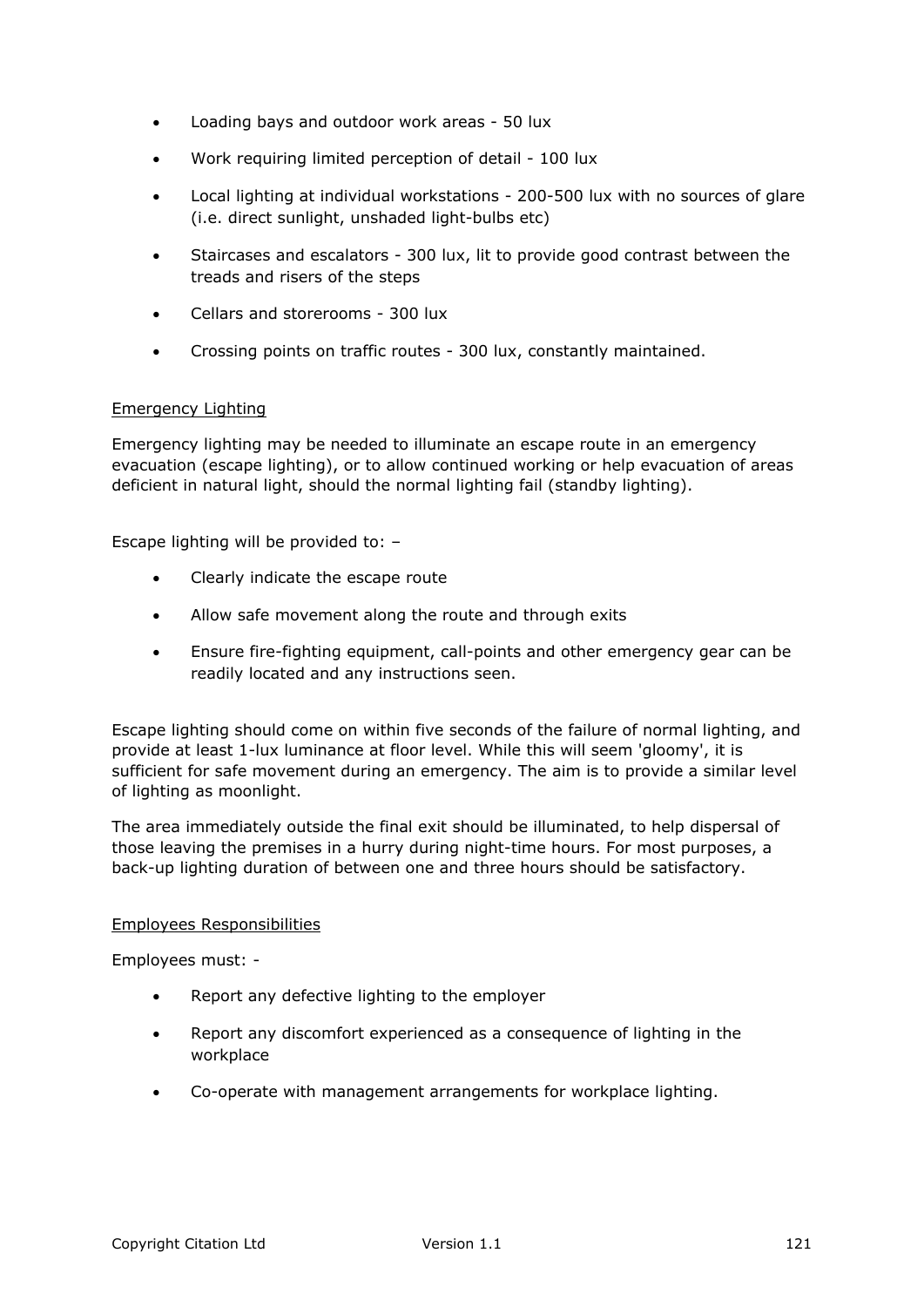# **Lone Working**

## Description

Lone workers can be anyone who works by his/herself without direct contact or supervision. Examples include: - a person working on their own in a workshop, home workers, persons working in an office on their own, persons working outside normal hours on their own and mobile or peripatetic workers.

## Associated Hazards

- Accidents
- Fire
- Inadequate provision of rest, hygiene and welfare
- Violence whilst at work
- Manual handling activities
- Transport breakdown/accident en route
- Severe weather conditions
- Tracing of home address through vehicle registration
- Injury received whilst entering unsafe premises
- Poor visibility and lighting.

#### Employer's Responsibilities

Mobile Structures Management Limited realise that there may be concerns surrounding lone working, to allay these fears we will: -

- Identify all employees who are lone workers
- Make a suitable and sufficient assessment of the risk to the health and safety of these employees and others who may be affected
- Identify the preventative and protective measures needed, so far as is reasonably practicable
- Provide adequate security for lone workers, e.g. locks, CCTV
- Ensure that mechanisms are in place to account for and trace the whereabouts of employees who work alone and that these systems are regularly checked
- Ensure that training in interpersonal skills, managing aggression and personal safety, that emphasises prevention and the continual assessment of risk is in place and available to employees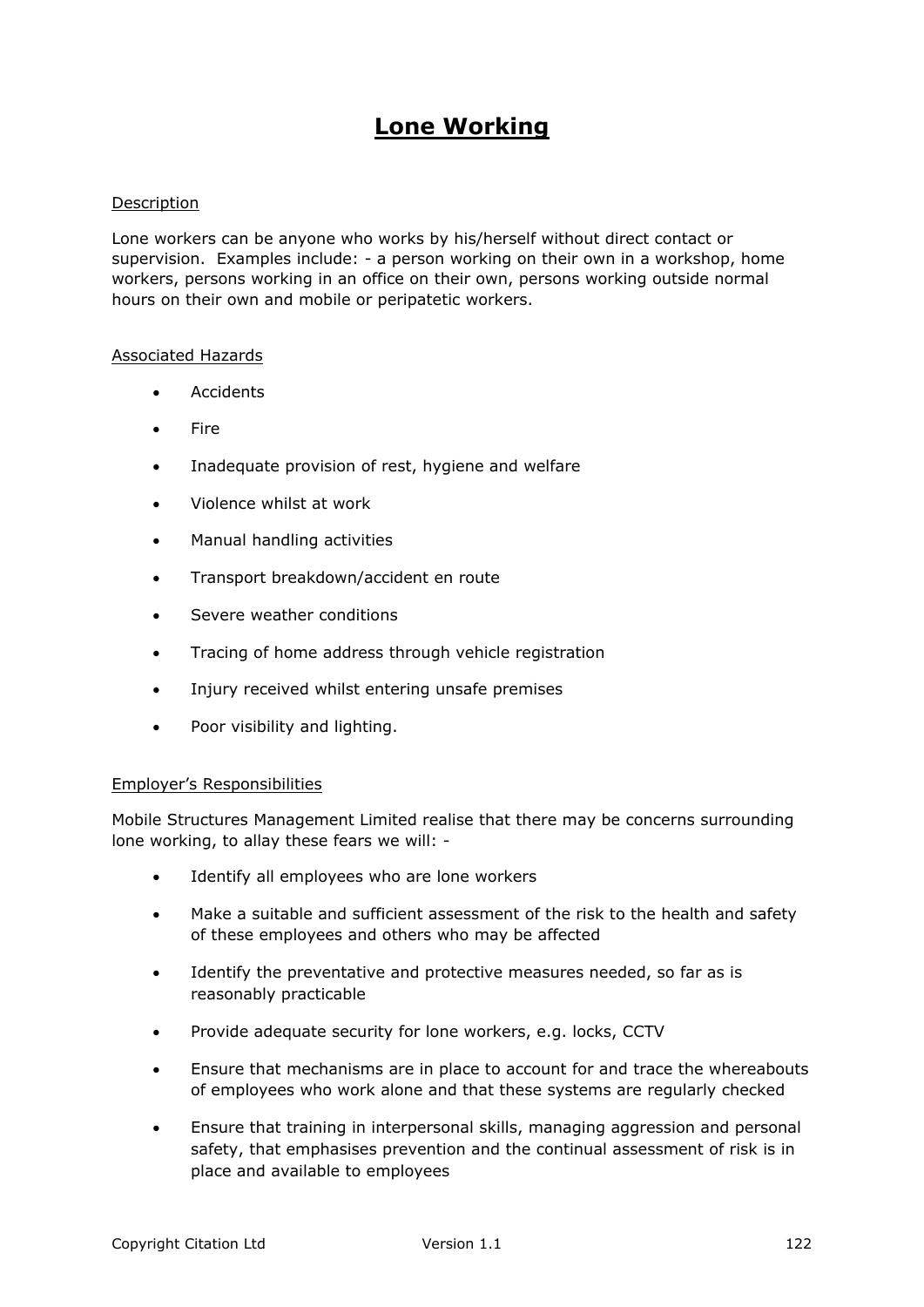- Check that lone workers have no medical conditions, which make them unsuitable for working alone
- Supervision of lone workers will be provided which will be based upon the findings of the risk assessment
- Establish emergency procedures in consultation with employees
- Consider installing or providing devices to raise an alarm in the event of an emergency, e.g. mobile phones, panic alarms, 'man- down' systems
- Provide access to first aid facilities as identified by the work activity risk assessment
- Ensure that appropriate support is given to staff following an incident
- Ensure lone workers are covered by the Employer's liability insurance cover.

Employees who are recognised as lone workers, must: -

- Co-operate with the employer by following rules and procedures designed to protect their safety as a lone worker
- Attend personal safety training programmes as directed by the employer
- Provide information on their whereabouts during working hours to the employer
- Report all incidents relating to lone working using Mobile Structures Management Limited reporting procedure.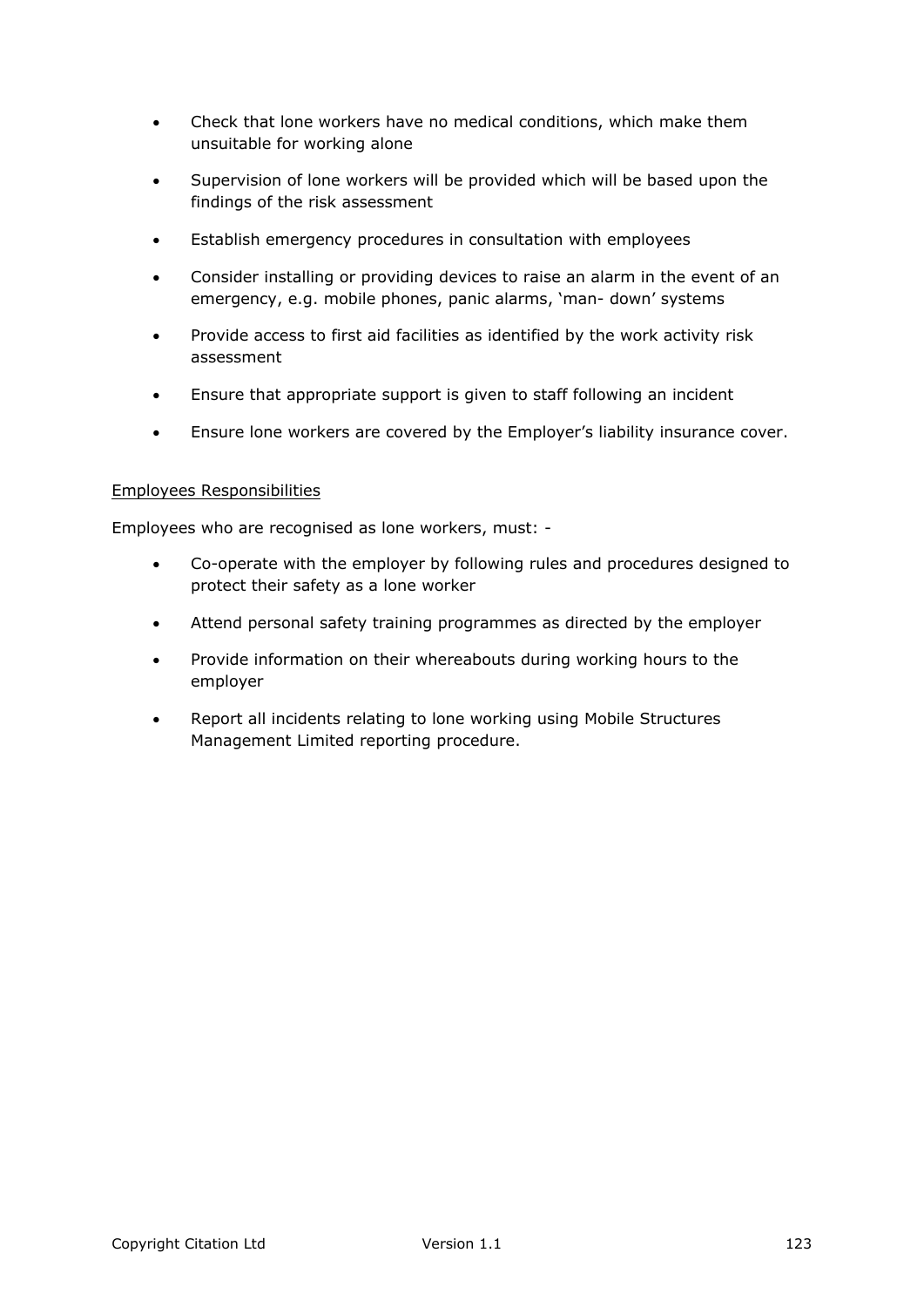# **Maintenance**

## Description

Every year, there are a number of accidents arising from the use of work equipment, including machinery. Many are serious and some are fatal.

By using safe, well maintained equipment, operated by adequately trained employees, accidents and associated financial costs can be reduced or prevented. Maintenance includes cleaning and adjusting.

#### Associated Hazards

- Scheduled maintenance not being undertaken as required or breakdown maintenance inadequate, leading to unrevealed failures of safety critical items
- Human error or incompetence of maintenance employees
- Static or spark discharge during maintenance in an intrinsically safe zone
- Poor communication between maintenance employees and employees
- Lack of knowledge by maintenance employees of the working environment where maintenance is being carried out (i.e. lack of risk assessments, warning signs, method statements, emergency procedures), leading to ignition of flammable substances (e.g. heat sources such as cigarettes or welding, static and electrical discharge, use of non spark-resistant tools) or injury/fatality from incorrect personal protective equipment (e.g. respirators) being worn
- Unauthorised employees performing maintenance functions
- Failure to re-commission plant correctly after maintenance to ensure that operations are not adversely affected in terms of safety considerations.

#### Employer's Responsibilities

Mobile Structures Management Limited will: -

- Undertake suitable and sufficient risk assessments, identifying how equipment should be isolated prior to carrying out any maintenance work and which identify how heavy parts of machinery will be moved
- Implement the appropriate measures for the protection of anyone undertaking maintenance operations when the assessment has indicated that the task involves significant risk to health or safety
- Ensure that all work equipment is maintained and kept in good working order and where necessary, a written maintenance log kept up-to-date
- Ensure that all persons who maintain, supervise or manage maintenance work are competent to do so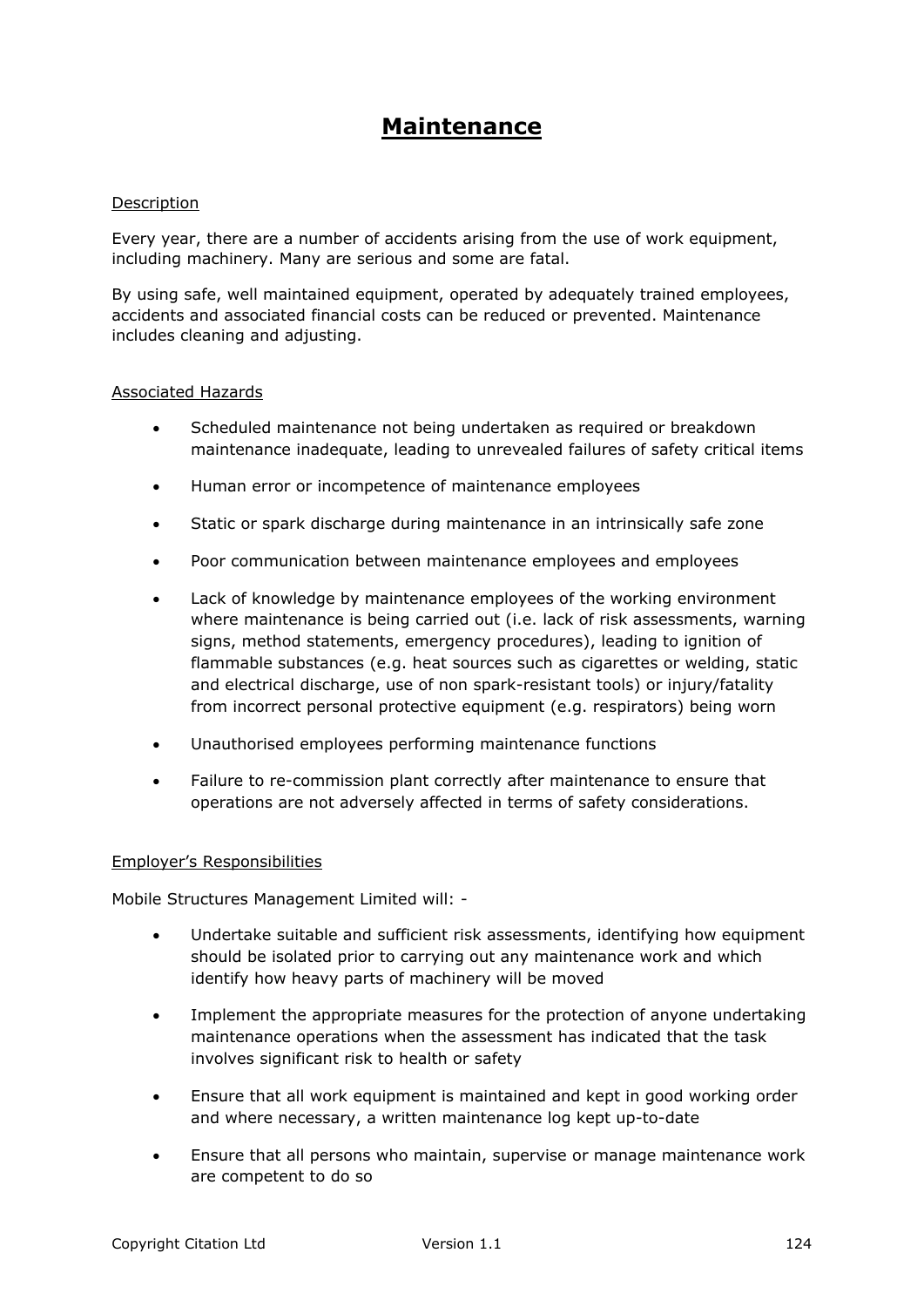- Establish safety rules for how maintenance tasks are performed
- Ensure the use of extension tools that preclude employee exposure to moving parts of machinery whilst cleaning, unjamming, lubricating etc. Mobile Structures Management Limited will also provide training in their use
- Ensure that all employees are fully aware of reporting procedures so that a responsible person can be informed of any problems or implement any necessary remedial action
- Seek assurance of exclusivity of control if the machinery must be energised during adjustment, unjamming or other maintenance
- Supply all necessary personal protective equipment that is required to be worn when the maintenance work is being undertaken
- Ensure that lockout procedures are in place, which require that all sources of electrical, mechanical, hydraulic or pneumatic energy are isolated from the machine by physically locking out and applying warning signs or tags
- Ensure that employees are trained and qualified to use the lockout procedure.

Employees must: -

- Follow instruction, guidance and safe systems of work in respect of machinery maintenance
- Notify the employer of any problems or hazards on a machine, such as an unguarded part
- Not carry out any maintenance activities on machinery unless trained to do so
- Co-operate with management arrangements for maintenance of machinery
- Make full and proper use of all PPE that has been issued to them.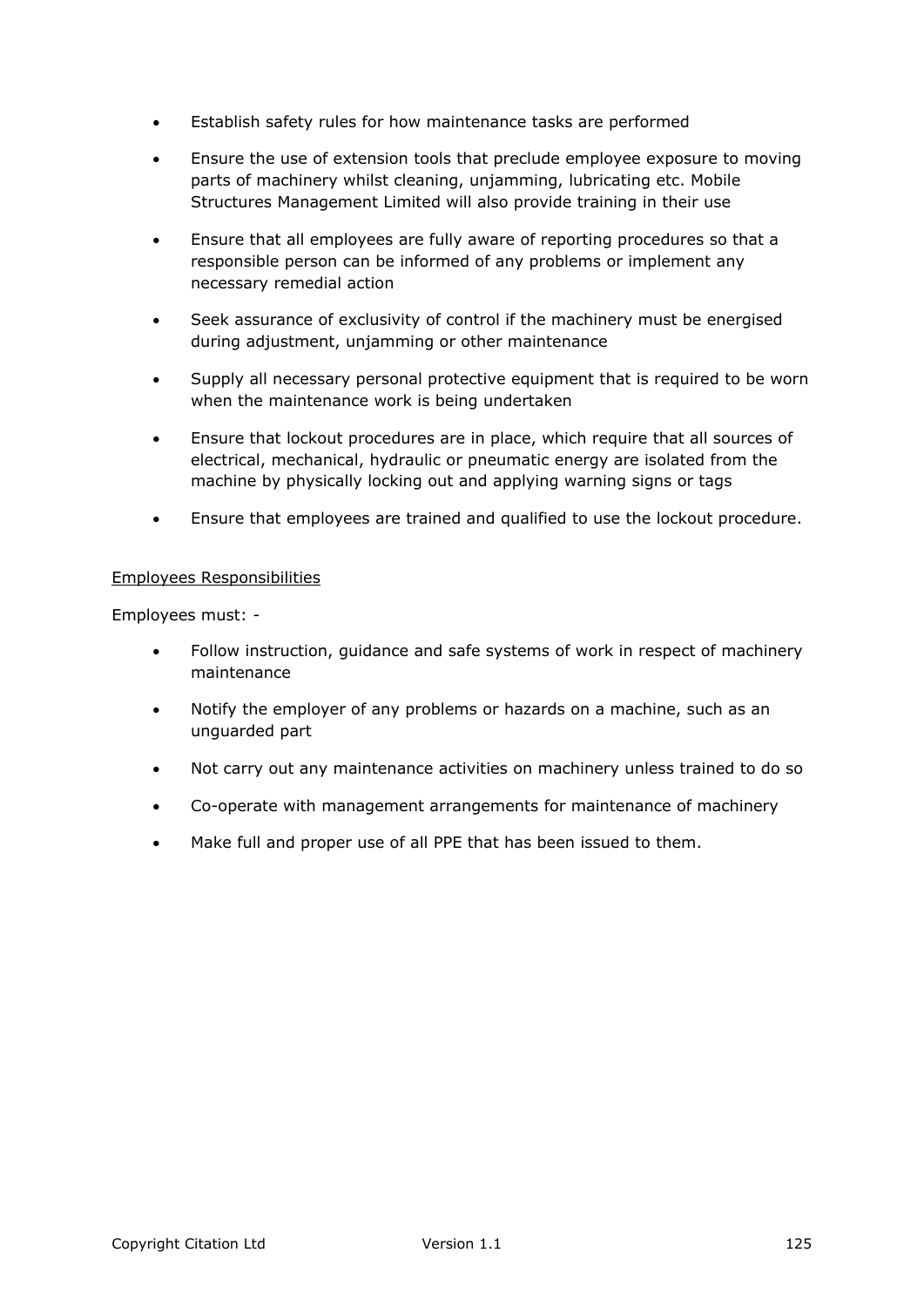# **Manual Handling**

## Description

Manual handling injuries can occur wherever people are at work. Manual labour, awkward postures, manual materials handling and previous or existing injury are all risk factors implicated in the development of manual handling injuries. Manual handling is defined as the supporting and transporting of a load by human effort and includes lifting, lowering, pushing, pulling or carrying.

#### Associated Hazards

- Heavy, unstable or unpredictable loads
- Restrictive working environment
- Uneven or wet floors
- Poor manual handling technique.

## Employer's Responsibilities

Mobile Structures Management Limited will ensure that: -

- Manual handling operations that present a risk of injury are identified
- Handling operations which present a risk of injury are avoided, so far as is reasonably practicable, by eliminating the need for the load to be moved or by the introduction of automation or mechanisation
- Those operations that cannot be avoided are assessed using an ergonomic approach that considers the Task, Individual capacity, Load and Environment (TILE) elements to determine the level of risk. The assessment will be recorded to show that it has taken place and to allow for easy review if circumstances change
- Measures required to eliminate the risk, or reduce it to the lowest level that is reasonably practicable, are identified from the information in the risk assessment and are used to implement a safe system of work
- Suitable, fit for purpose equipment including personal protective equipment (PPE) is provided to minimise harm from manual handling tasks
- Any new work that might involve manual handling operations is assessed and safe systems of work are implemented before the work commences
- Annual reviews of assessments are made to ensure that they are still valid but re-assessment is carried out immediately if any of the components of the work situation have changed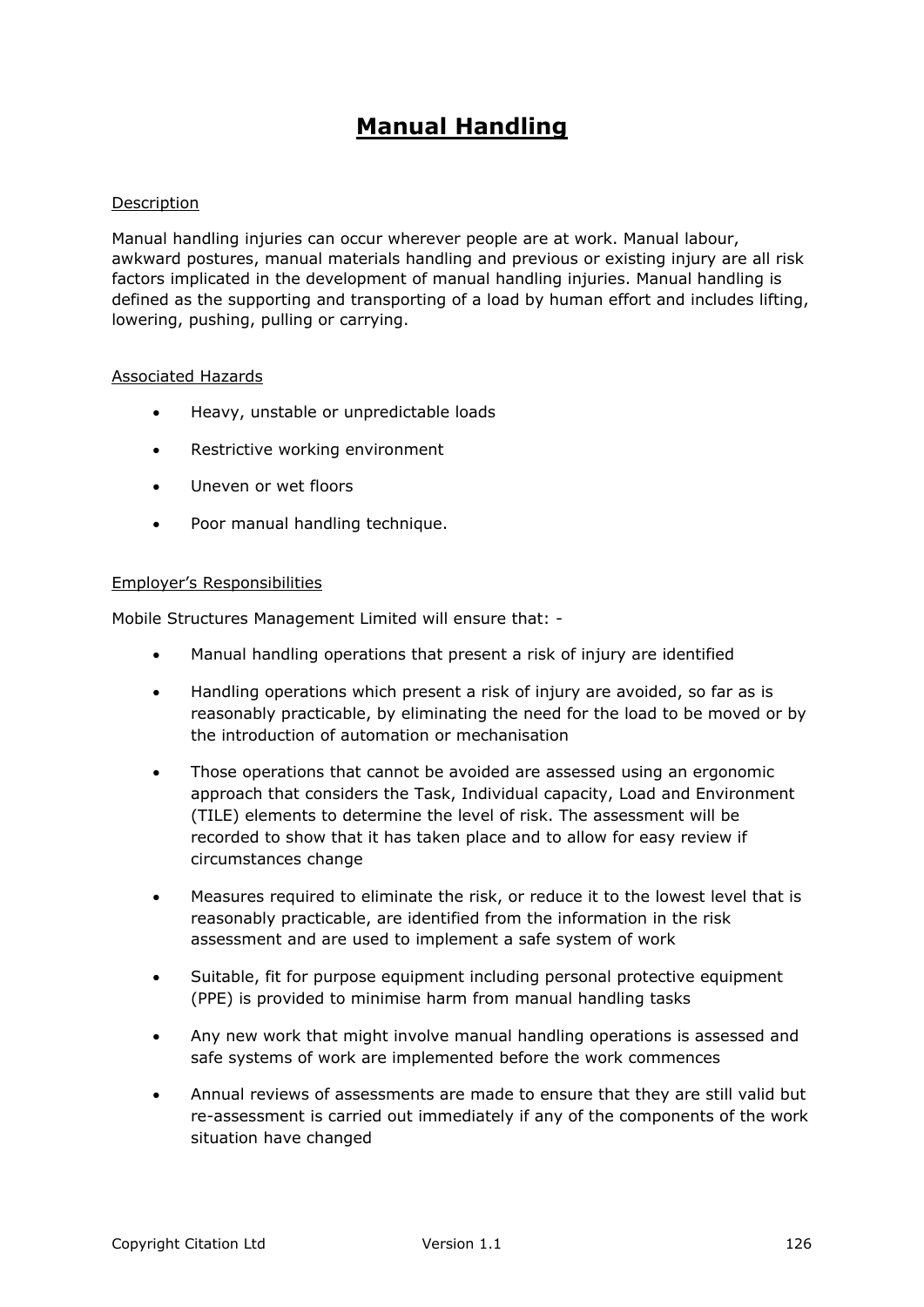- Incidents that result in musculoskeletal injury to employees are fully investigated and risk assessments and systems of work are reviewed in the light of such incidents
- Employees recruited to posts involving manual handling are suitable for the work they are required to undertake, that job descriptions sent to applicants for employment include details of manual handling tasks where these are part of requirement of the post, and that employees in post continue to be suitable for the work
- Suitable information, training and supervision is provided for all employees engaged in manual handling tasks and that such training is recorded, monitored, evaluated and reviewed
- Sufficient information about loads and environment is given to other employers who have control of workers on the premises and to self-employed contractors that will enable them to meet their responsibilities under the regulations
- Premises outside the regular workplace at which employees may have to perform manual handling operations are taken into consideration when undertaking a manual handling assessment
- Any specific arrangements for complying with the Regulations that are introduced are documented and incorporated into the safety policy.

Employees involved with manual handling activity should: -

- Follow the safe system of work designed and introduced by the employer and should not deviate from this without good reason
- Not undertake a manual handling activity when a reasonably practicable alternative exists
- Use any mechanical aids that have been provided for their use and for which they have been trained. Any faults with mechanical aids should be immediately reported to the employer
- Assist and co-operate with the process of the assessment of risk
- Assist the employer with the implementation of employees training, attend training sessions as required and should apply the knowledge gained from training to their daily work
- Report all accidents, injuries and near misses involving handling activities however trivial
- Inform the employer if they are unable to undertake their normal manual handling duties because of injury, illness or any other condition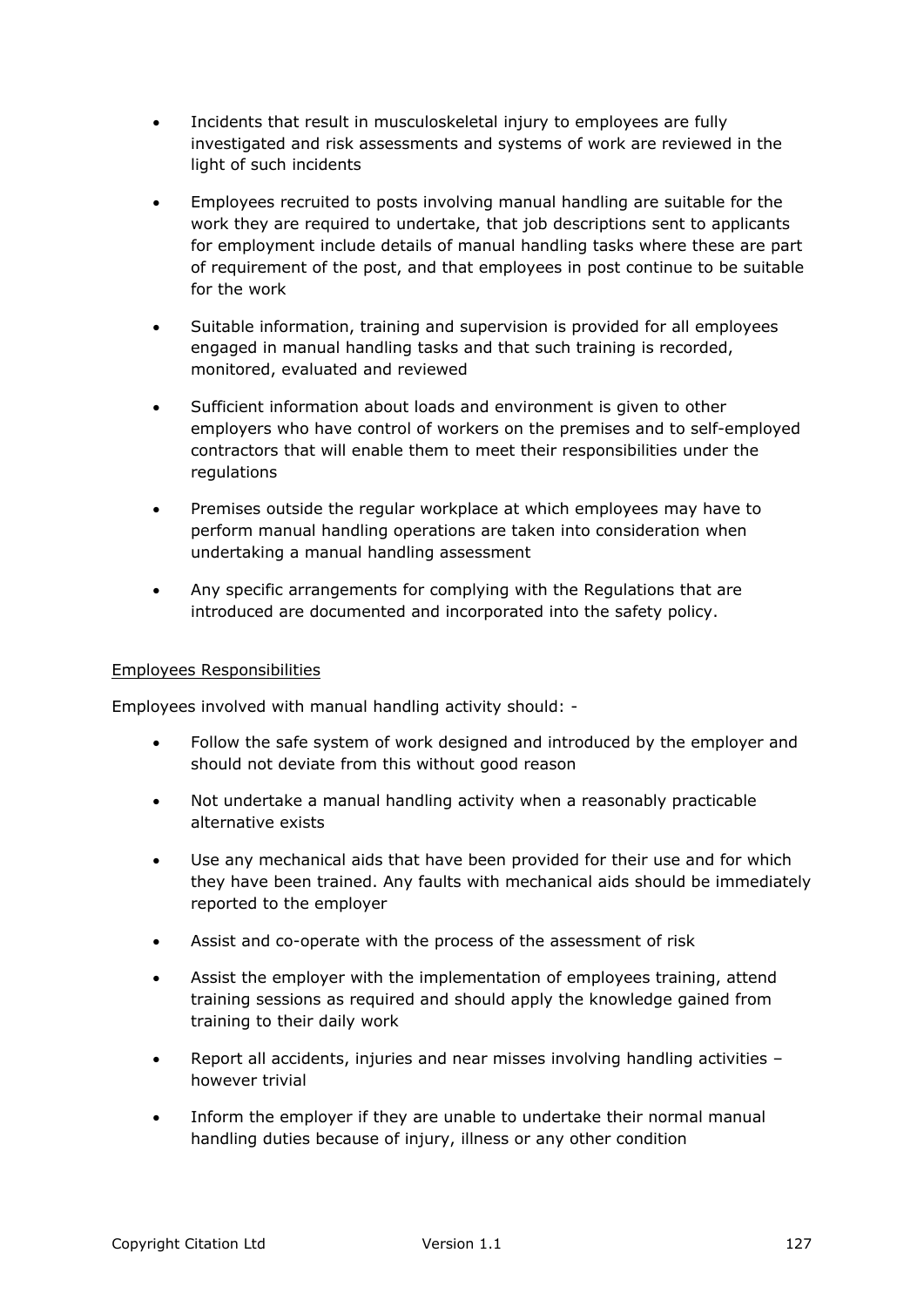- Not undertake any manual handling operation that they believe is beyond their capability
- Report any unsafe systems of work to the employer.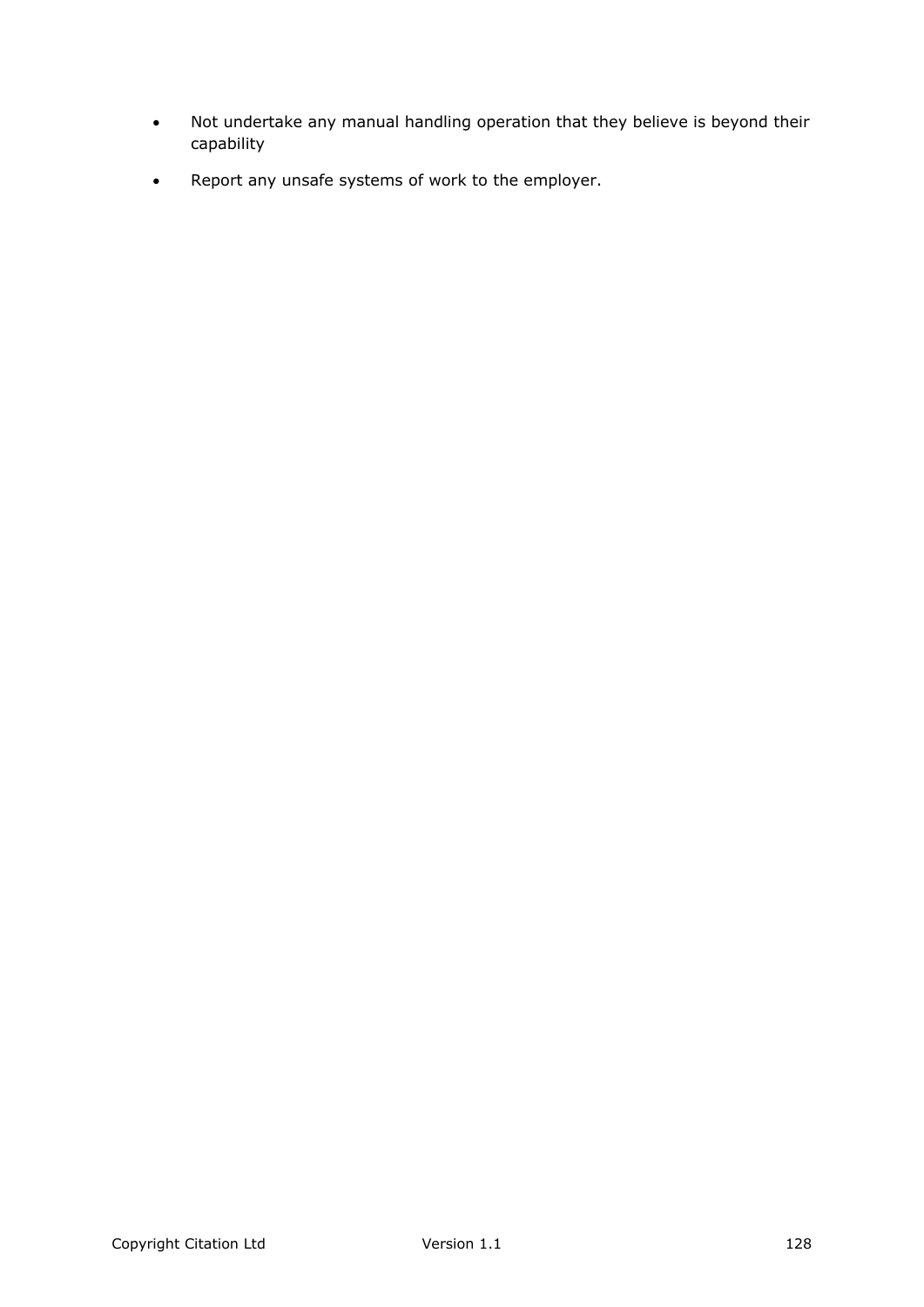# **Method Statements**

## Description

A method statement sets out how a particular process, project or activity will be carried out. It is commonly used to describe how construction or installation works will be carried out safely and will detail the possible dangers and risks associated with the project. Risk assessment findings will generally be incorporated into the method statement.

#### Associated Hazards

- Construction work
- Hazardous substances including dusts
- Asbestos
- Explosives
- Lifting operations
- Demolition work
- Working at height
- Confined spaces
- Adverse weather conditions
- Manual handling operations.

Note: this list is not exhaustive.

#### Employer's Responsibilities

Following the completion of a risk assessment Mobile Structures Management Limited may feel it necessary to also compile a method statement to further control the work activity, the statement should include, where relevant: -

- Working systems and methods of control to be used and details of how information is communicated
- Work and site details, key parties involved and contact details
- Arrangements for access e.g. to fragile surfaces
- Methods for safeguarding existing structures
- Structural stability precautions, e.g. temporary shoring arrangements
- Arrangements for the safety of members of the public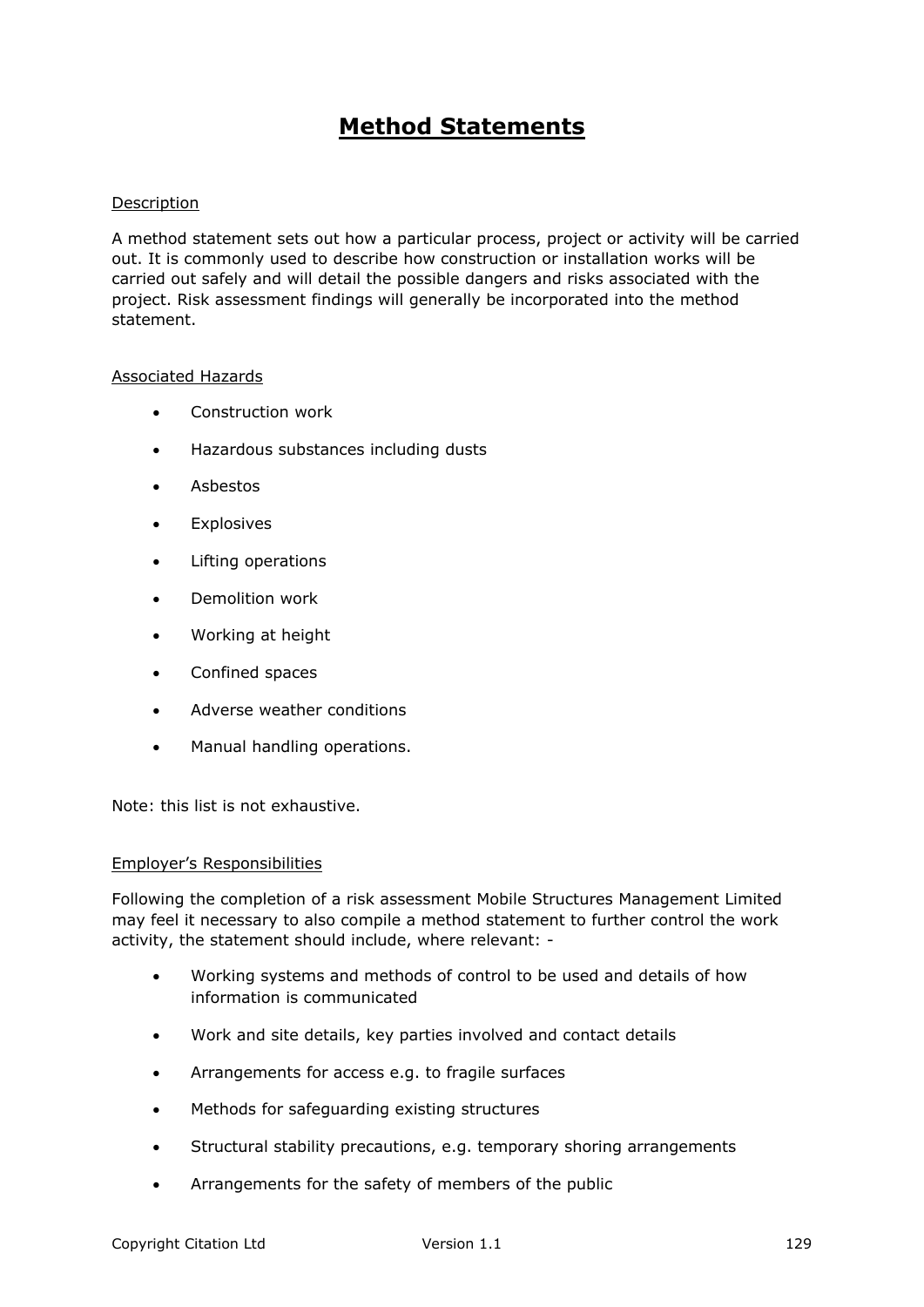- Plant and equipment to be used including personal protective equipment
- Health protection, such as the use of local exhaust ventilation and respiratory protection, where hazardous dusts and fumes could be created
- Health surveillance
- Procedures to ensure compliance with legal requirements under, e.g. the Control of Noise at Work Regulations, Control of Lead at Work Regulations and Workplace (Health, Safety and Welfare) Regulations
- Protection of existing services, e.g. water, gas, electricity, telecommunications which may be affected by work activities
- Welfare facility arrangements
- Emergency procedures
- Any training needs for contractor's employees and the use of competent persons, and be brought to the attention of all employees who undertake the work.

Employees must: -

- Carry out work in accordance with the method statement
- Co-operate with management arrangements in respect of method statements
- Report any uncontrolled hazards to the employer
- Follow instruction, training and guidance given by the employer.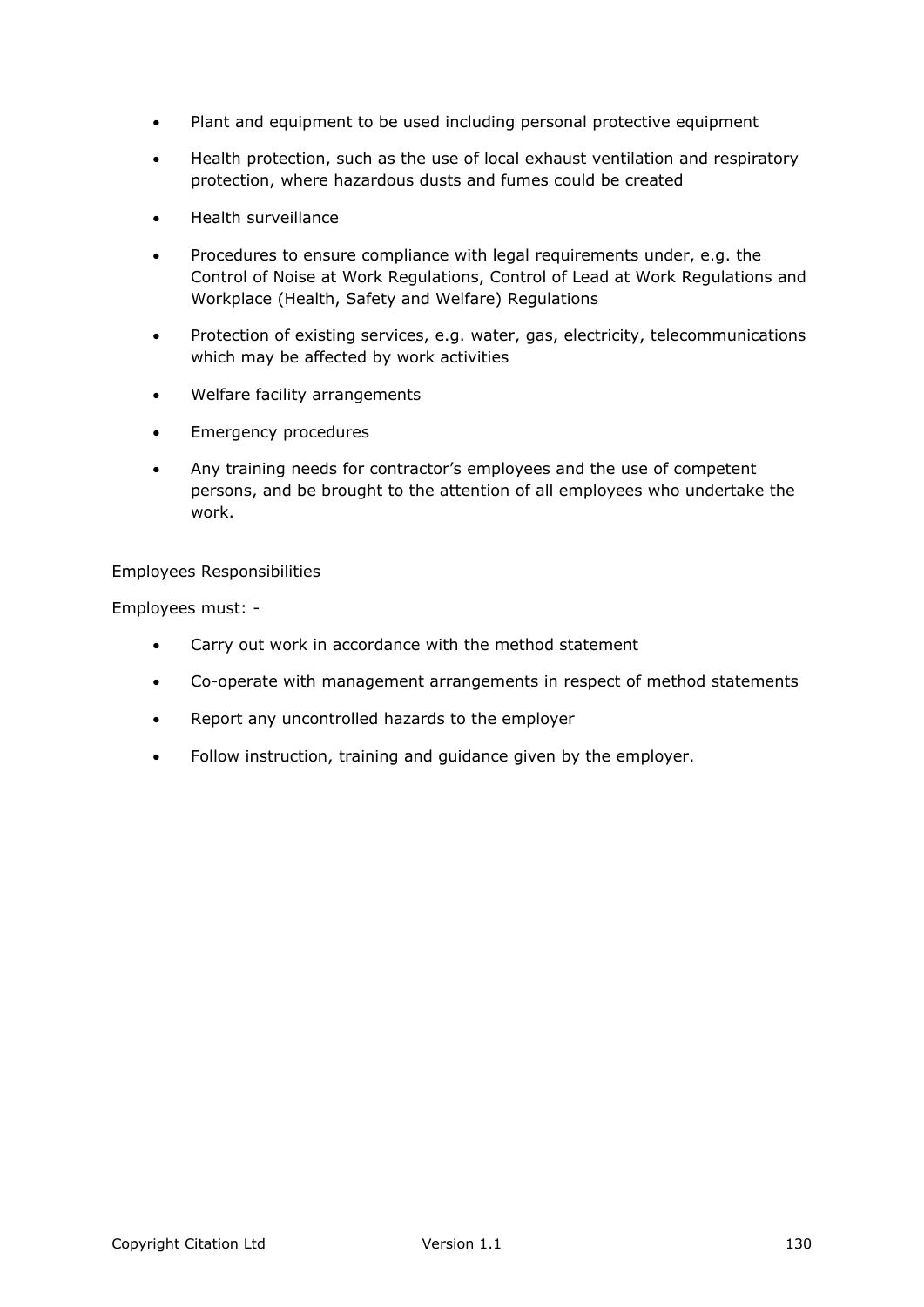# **Mobile Plant And Equipment**

# Description

The use of plant and equipment such as dumper trucks, mobile elevated working platforms (MEWP's), excavators, tele-handlers, forklift trucks etc. pose serious dangers to people, structures and equipment. This equipment is used in many working environments including: - construction and demolition, installation and maintenance of utilities, materials handling, warehousing etc. As plant of this nature is normally controlled by a driver riding on the machine it is imperative that equipment is serviced and maintained in line with the manufacturer's, or 'Competent Person's' scheme of examination.

## Associated Hazards

- Falling persons or materials
- Overturning due to overloading, uneven ground, winds etc
- Collapse of equipment
- Moving parts
- Collisions and contact with overhead electrical supplies.

# Employer's Responsibilities

- Undertake risk assessments on the use of plant and equipment for the proposed tasks and implement suitable control procedures to minimise injury or damage to persons, equipment and structures
- Ensure that all employees who use the equipment receive suitable and adequate information, instruction, training and supervision. Provide banksmen and signallers, where necessary
- Equipment will only be used for the purpose it was constructed or adapted for and complies with the relevant standard including CE marking where appropriate
- Competent persons to maintain and inspect equipment regularly and ensure suitable records are kept e.g. thorough examination of lifting equipment
- Any defective equipment will be removed from service
- Provide suitable and effective guarding to prevent access to dangerous parts of machinery and that guarding is regularly inspected and maintained by competent persons
- Minimise the risk of persons or objects falling by supplying barriers, harnesses and methods for controlling access for persons, materials and equipment
- Where applicable, suitable emergency devices such as stop controls are fitted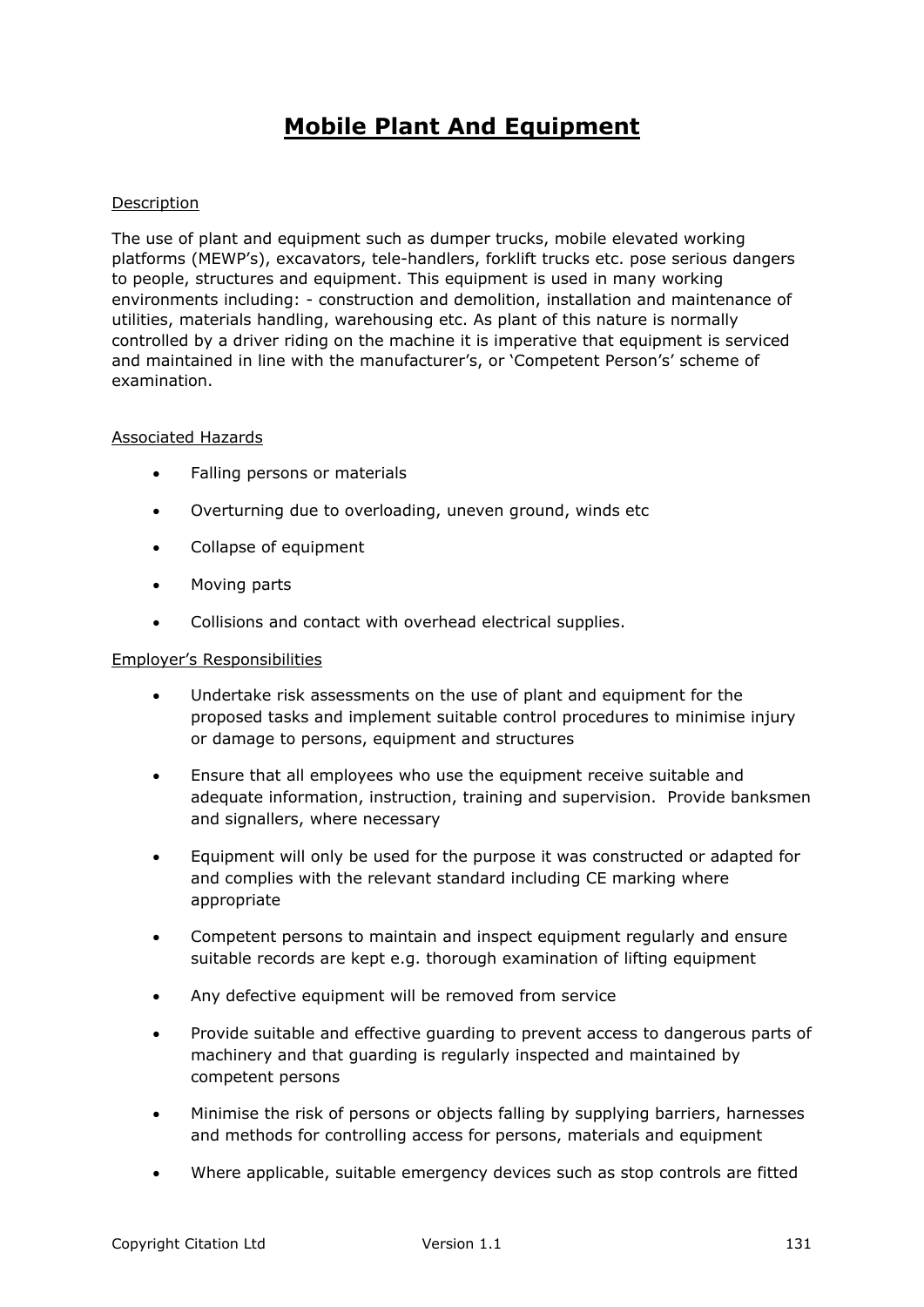- Not allow workers to be carried on mobile work equipment unless it is designed to carry persons and authorisation is given
- Reduce the risks posed by equipment overturning e.g. provide 'roll over protection structures' (ROPS) and suitable restraining systems etc
- Provide suitable personal protective equipment and ensure that it is used.

Approved training bodies include the Construction Plant Competence Scheme (CPCS) and National Plant Operators Registration Scheme (NPORS).

## Employees Responsibilities

- Only use the equipment if trained and authorised
- Strictly observe machine/equipment operating instructions and follow company procedures e.g. do not leave keys in unattended machines
- Only use equipment, which has been provided and is suitable for the purpose
- Check the equipment for defects before use and report any defects immediately. Do not use any faulty or damaged equipment
- Never allow passengers to ride on a machine, unless it is specifically designed to carry passengers
- Ask for a banksman if vision is restricted.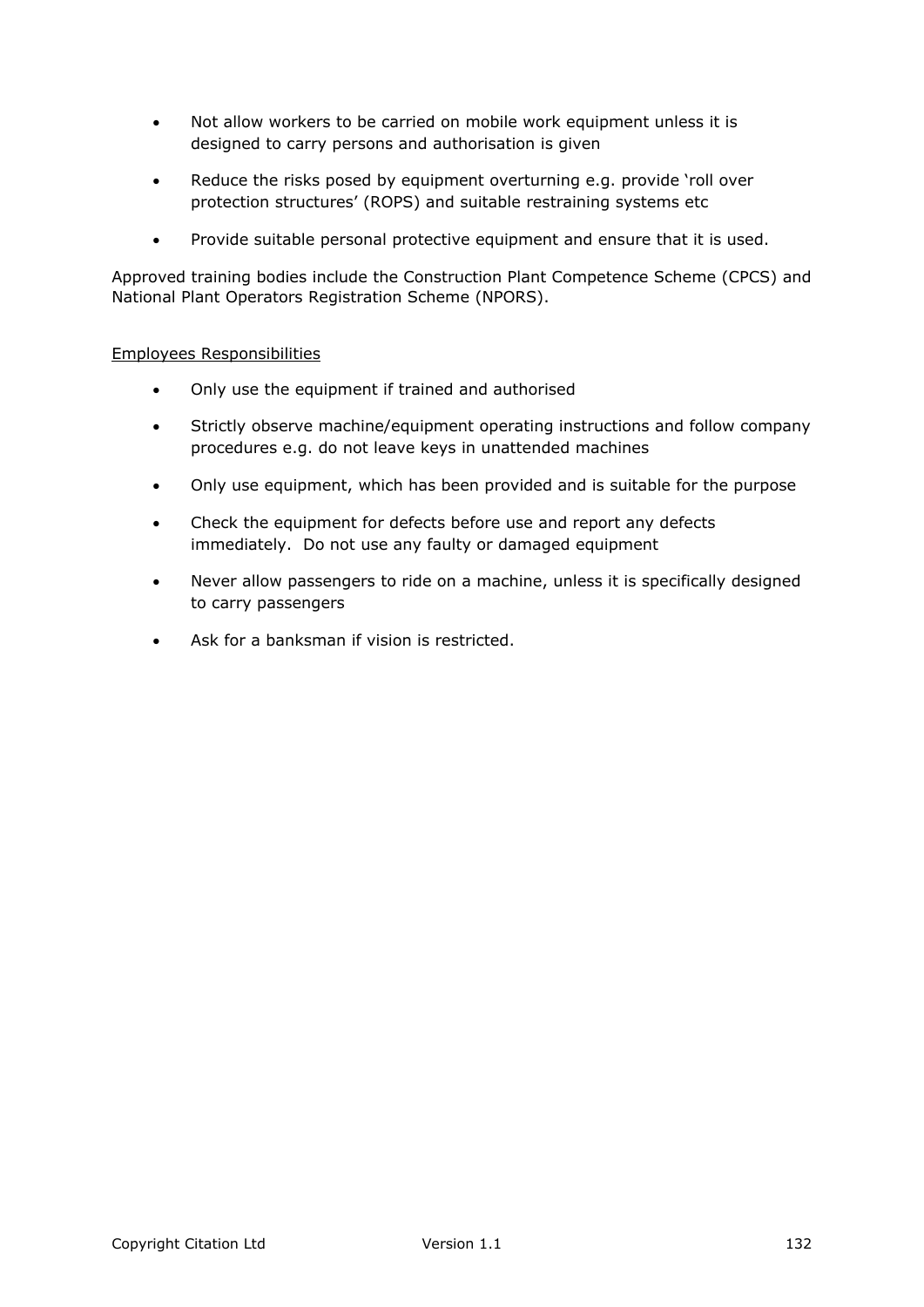# **Monitoring, Inspection And Review**

## Description

There is a legal requirement to monitor and review health and safety arrangements.

This enables organisations to assess how effectively risks are controlled in order to implement improvements, where required, and to develop a positive health and safety culture and safe working environment. The frequency of monitoring and review will be decided by the level of risks, competence of people, legal requirements, results of accidents and recommendations by manufacturers or suppliers of equipment.

#### Monitoring includes:–

- Checking compliance in following the Health and Safety Policy, control measures stated in risk assessments and safe systems of work
- Inspecting and testing of work equipment
- Inspecting workplace locations and activities
- Checking competence of workers
- Checking the wellbeing and health of workers.

# Employer's Responsibilities are to:-

- Prepare and implement a plan for regular monitoring and inspection of health and safety arrangements
- Arrange with Citation Ltd for annual inspections of the workplace and processes to be undertaken
- Monitor employees health requirements and fitness to work, where applicable, e.g. eye tests, effects of noise and vibration, general fitness etc., as required by risk assessment
- Ensure competent persons regularly inspect, examine and test equipment, where applicable, following manufacturer's recommendations and at intervals, where set by statutory requirements
- Regularly inspect the workplace and activities to ensure a safe working environment
- Regularly check progress in complying with health and safety plans
- Regularly check employee and contractor competence during work activities to ensure they are working safely and are following the requirements of the employee handbooks, instructions, etc
- Review risk assessments at least annually, or where there has been a significant change in tasks, premises layout, equipment or personnel
- Record results of inspections and monitoring that is undertaken, e.g. using Citation stationery templates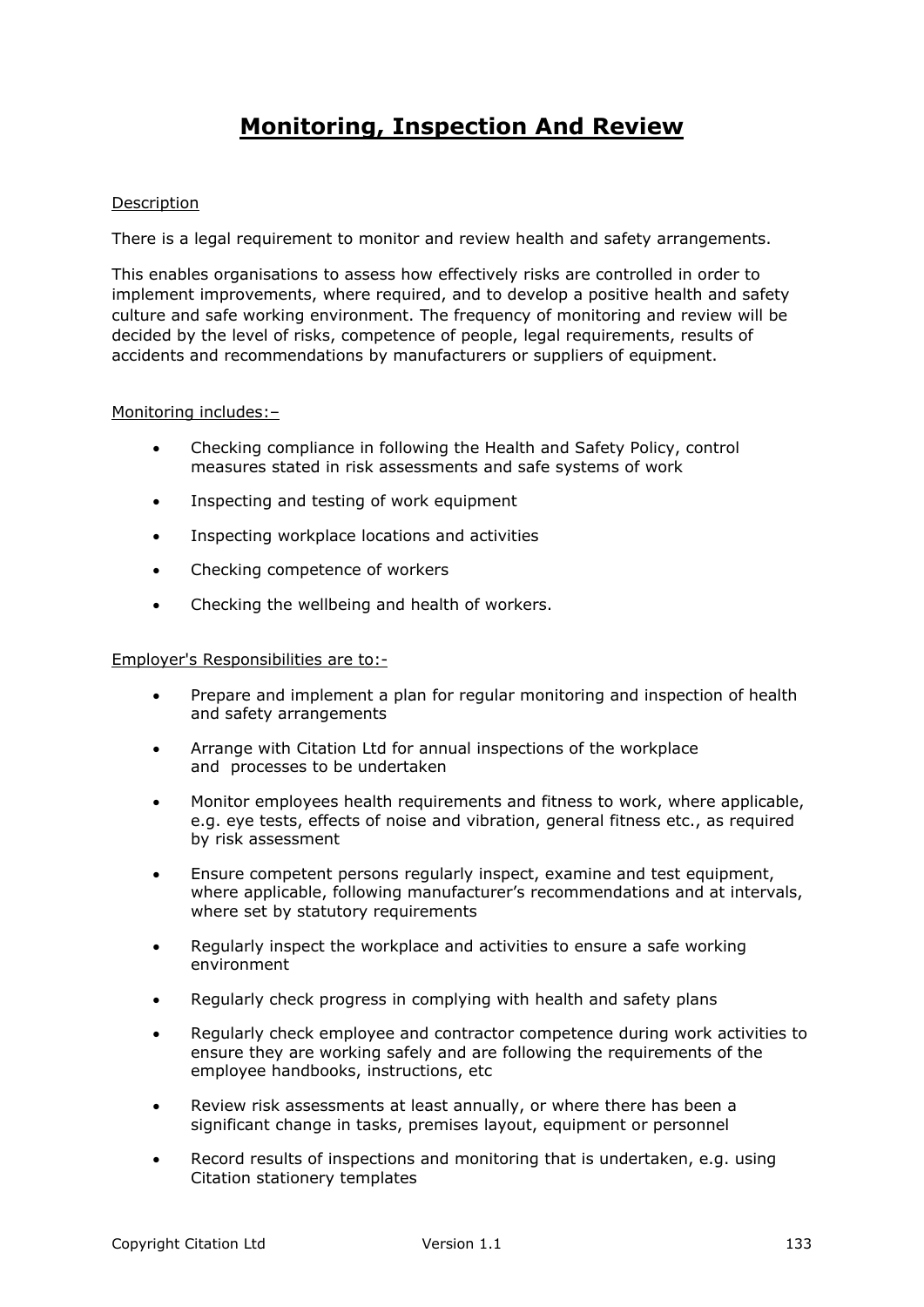- Gather and analyse data about injuries, cases of ill health (including monitoring of sickness absence records) and incidents with the potential to cause injury, ill health or loss. This data provides information about health and safety failures and gives the opportunity to learn from mistakes and to prevent recurrence
- Take any necessary remedial actions to safeguard the health and safety of employees, contractors, public or visitors where hazards, faults, omissions, non-compliances, lack of training, unsafe activities or conditions are found through complaints, inspection, monitoring and review
- Prioritise when, how and who implements any actions required
- Periodically review the whole of the health and safety management system including the elements of planning, organisation, control and monitoring to ensure that the whole system remains effective and legally compliant.

Employees must:–

- Check equipment, including any personal protective equipment supplied, is safe before use
- Co-operate with management arrangements in respect of workplace inspections
- Follow any training, information, guidance and instruction given by the employer for checking and inspection of safe practices
- Report any hazards or defects to the employer immediately.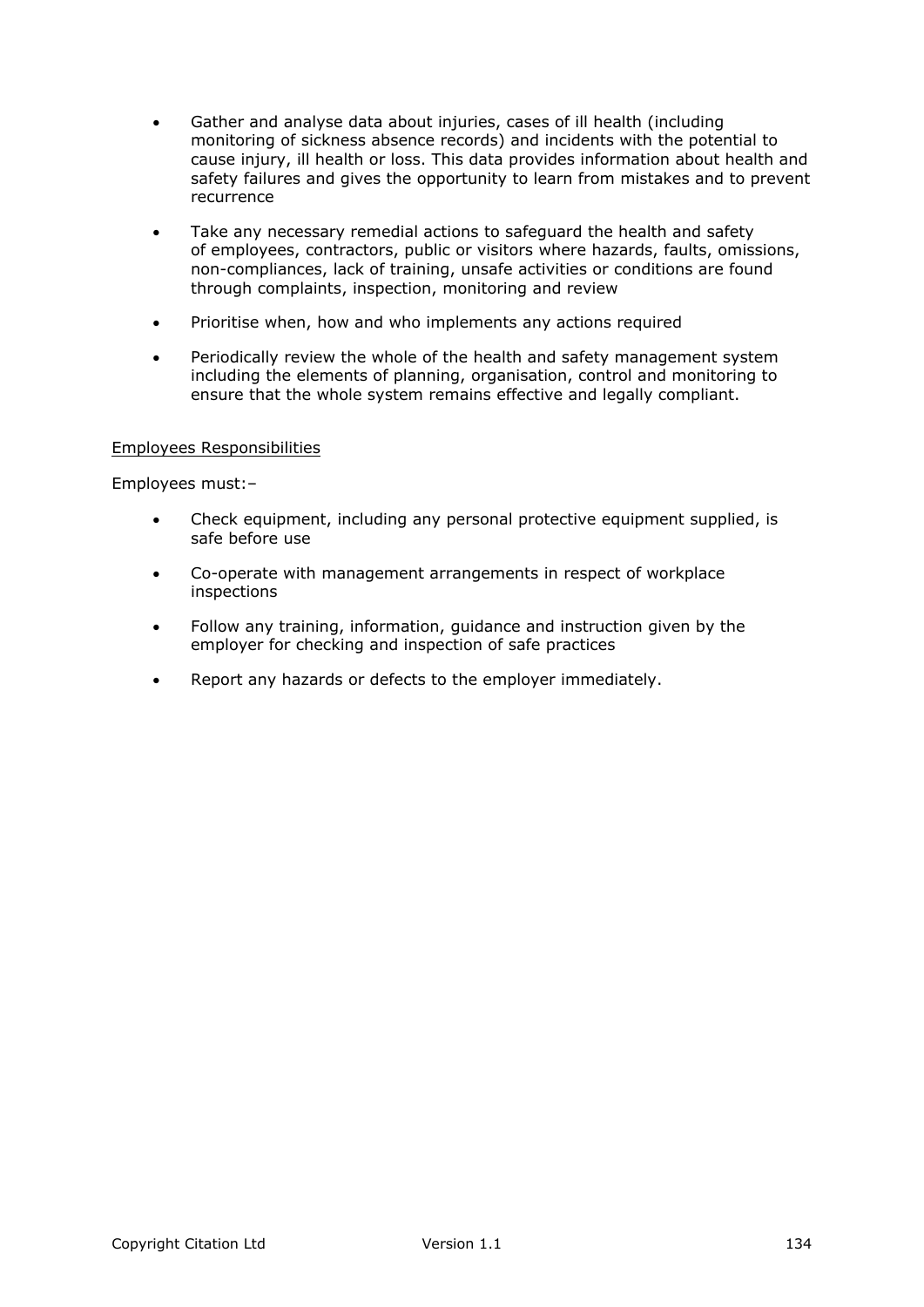# **Needlestick Injuries**

# Description

Due to the nature of their work activity, those working outdoors, involved in cleaning operations, waste management or recycling are at risk of exposure to needle injuries presented by discarded hypodermic needles and the risks presented by spilled body fluids.

#### Associated Hazards

- Blood borne viruses
- **.** Tetanus
- Puncture wounds.

Serious health risks are posed if infected by viruses such as Hepatitis B (HBV) and C (HCV) and Human Immunodeficiency (HIV).

The actual risk of infection depends upon: –

- Whether the substance was infected
- How much material enters the blood stream, a needle attached to a syringe containing blood is likely to present a higher risk than a detached needle
- How long since a needle was discarded as both hepatitis B and C and HIV can survive for weeks or months, particularly if not dried out
- In the case of hepatitis B, whether or not the injured person is immune.

## Employer's Responsibilities

- Carry out risk assessments and implement control measures to reduce the risk
- Provide appropriate safe systems of work and training suited to the working environment
- Provision of handling equipment such as tongs and puncture resistant gloves
- Offer immunisation for tetanus and hepatitis B
- Provide and communicate a "Needle find" reporting system
- Make available, suitable tamper proof storage and disposal facilities
- All incidents will be treated in the strictest confidence. Any employee who receives a needle injury will be provided counselling and access to an occupational health physician.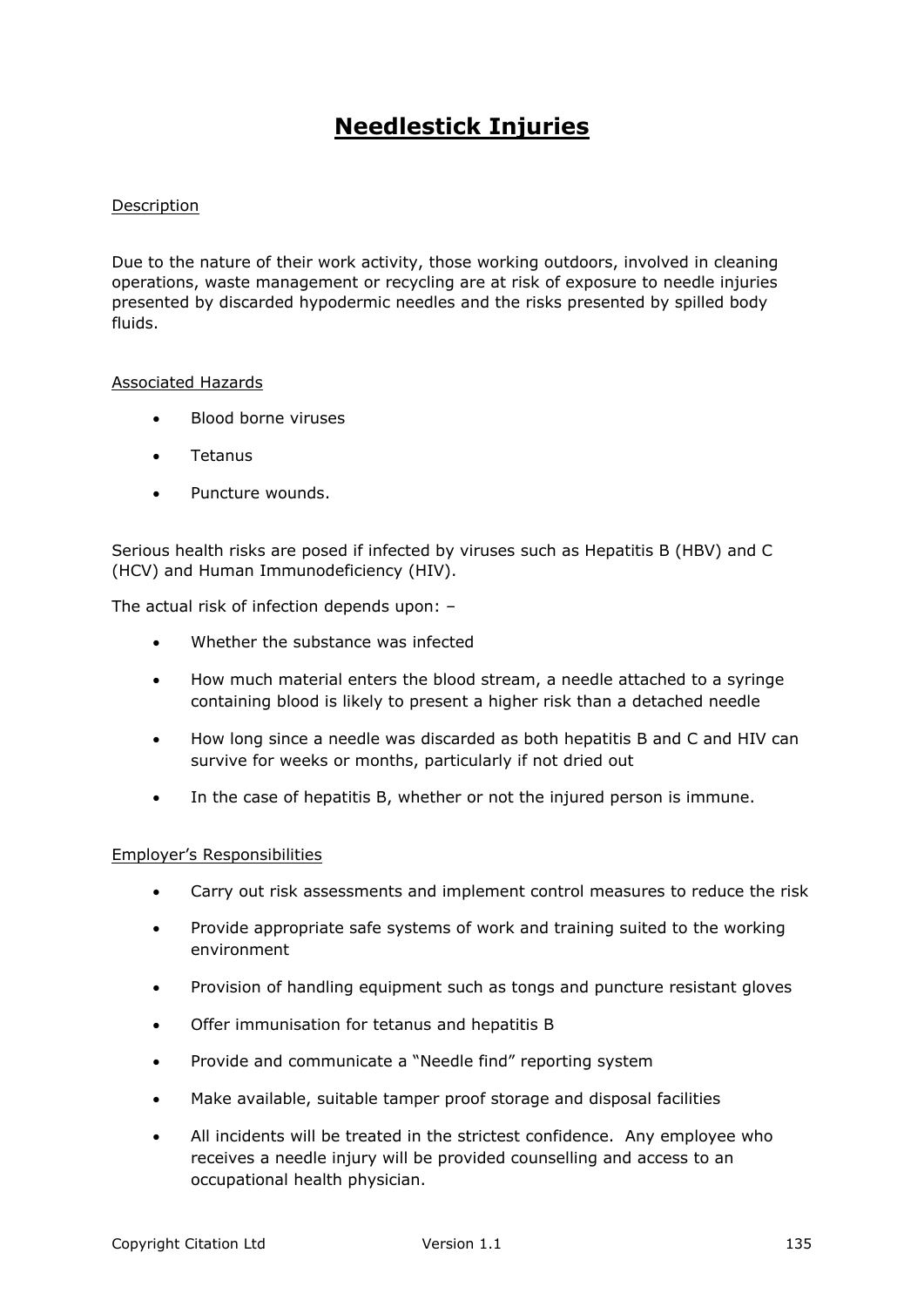Puncture wounds from contaminated needles will be reported as dangerous occurrences.

# Employees Responsibilities

- Follow all information, instruction and training given by the employer
- Treat all discarded needles as dangerous and potentially infected
- Use all safety equipment provided including the wearing of personal protective equipment
- Treat all wounds as a matter of urgency and seek medical help immediately.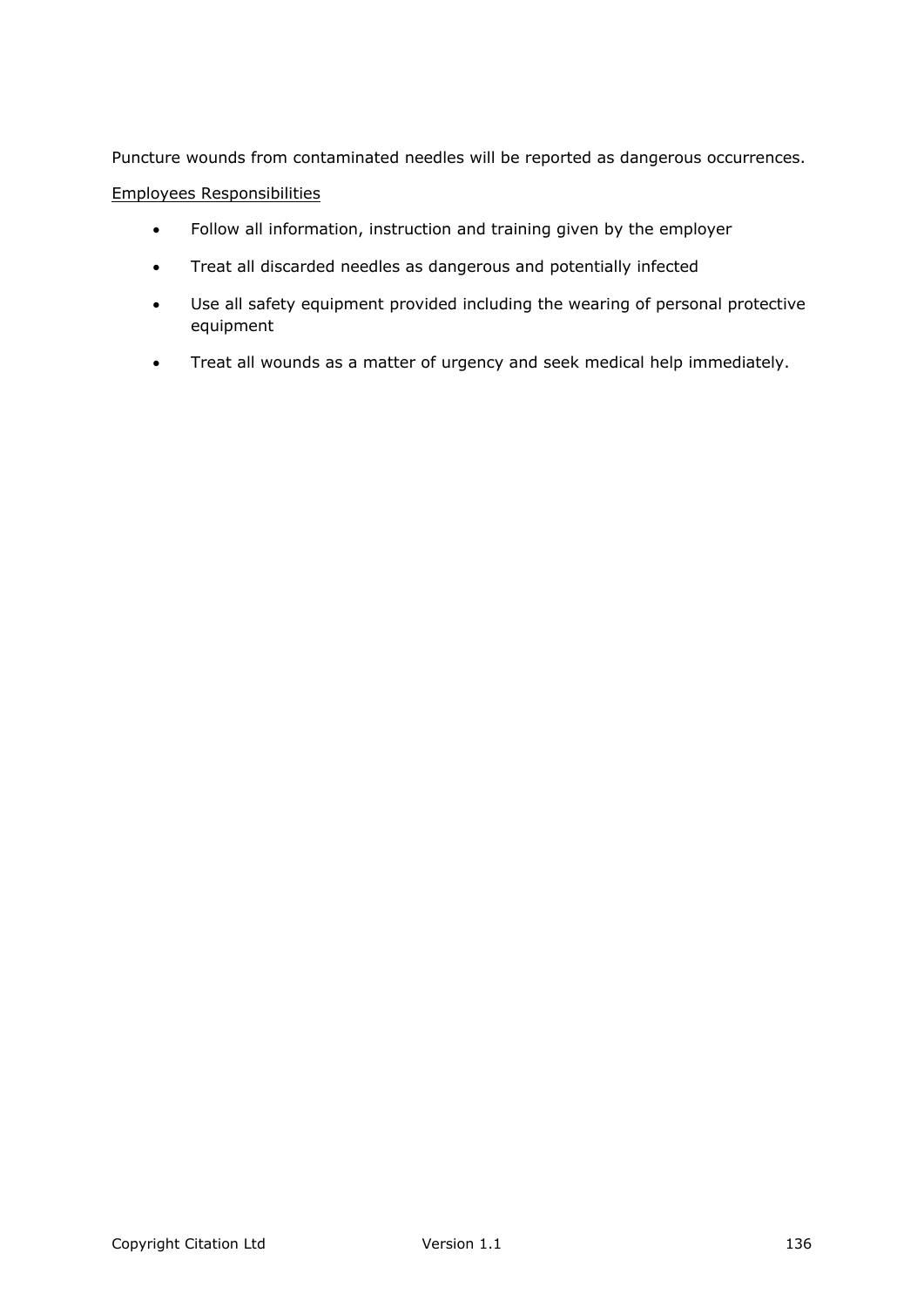# **Noise**

## Description

Hearing damage caused by exposure to noise at work can be permanent and incurable. Hearing loss is usually gradual due to prolonged exposure to noise.

## Associated Hazards

- Hearing damage/loss
- **•** Tinnitus
- Acoustic shock.

Employers are required by the Control of Noise at Work Regulations to comply with the following noise exposure values: -

#### Lower exposure action values:–

- Daily or weekly exposure of 80dB(A)
- Peak sound pressure of 135dB(C).

#### Upper exposure action values:–

- Daily or weekly exposure of 85dB(A)
- Peak sound pressure of 137dB(C).

There are also Exposure Limit Values (ELV) which must not be exceeded: -

- Daily or weekly personal noise exposure of 87dB(A)
- Peak sound pressure of 140dB (C).

The ELV should account for any hearing protection provided and worn.

## Employer's Responsibilities

Mobile Structures Management Limited will:–

- Identify work equipment and workplace areas where there may be a risk of noise exposure and if necessary, engage the services of a competent person to carry out a noise risk assessment
- Identify those employees and other workers, who are likely to be at risk from noise exposure particularly new and expectant mothers and young workers
- Not expose employees above the exposure limit values (ELV)
- If the lower exposure action values are being exceeded make appropriate hearing protection available to employees
- If the upper exposure action value is being or likely to be reached or exceeded:–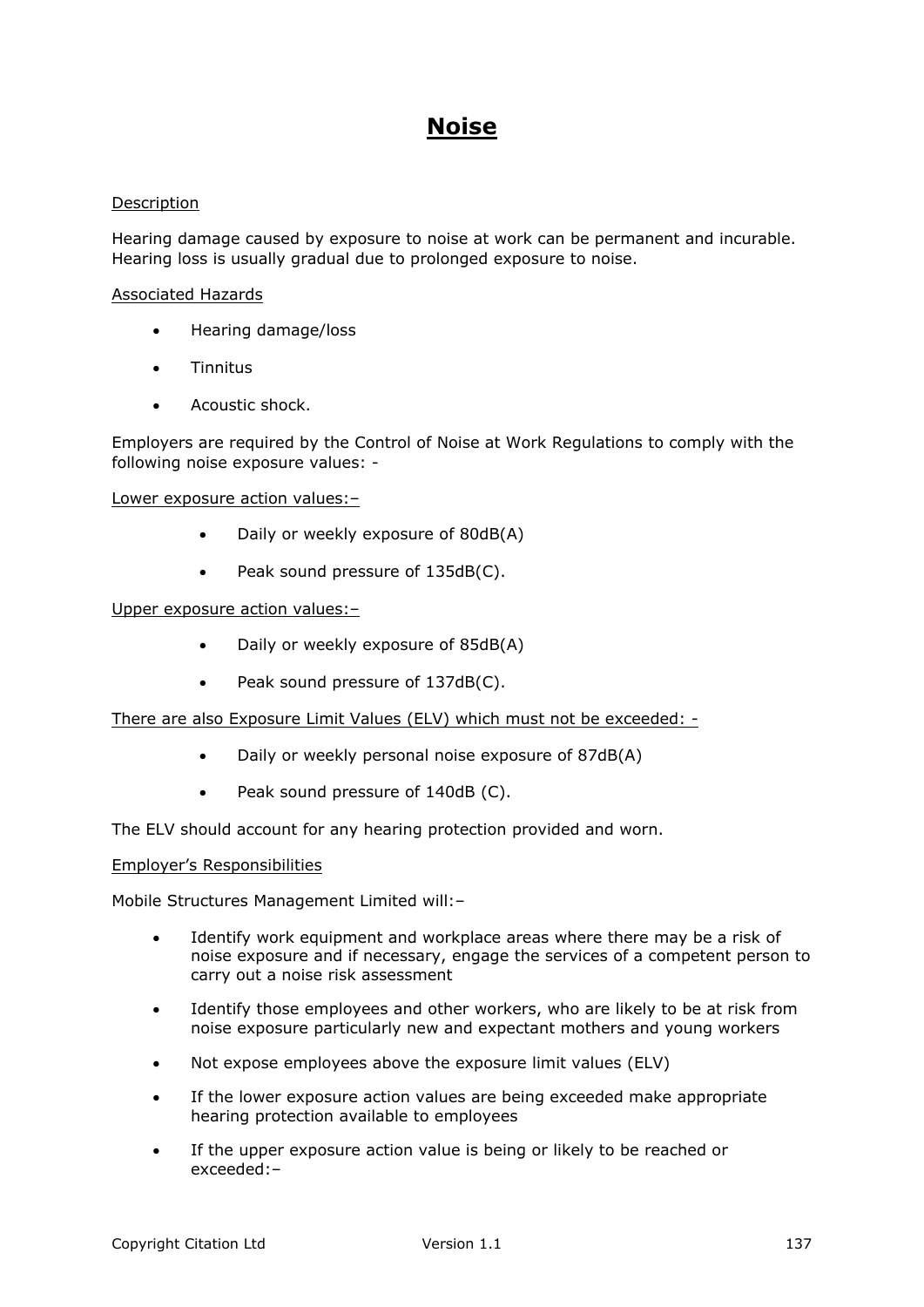- $\circ$  develop and implement a formal action plan to reduce the risk to as low as reasonably practicable
- o minimise the noise at source, e.g. modify equipment
- o reduce noise exposure times, e.g. by task planning, job rotation
- o isolate noisy areas, e.g. with use of sound proofing
- $\circ$  designate hearing protection zones, using specific signage (e.g. as shown below), restrict access and ensure that appropriate hearing protection is being worn in these areas
- Purchase work equipment with the lowest noise levels, where reasonably practicable
- Regularly inspect and maintain work equipment including personal protective equipment (PPE)
- Provide employees with information, instruction, training and supervision on noise, including its effects on health, control measures, safe systems of work, maintenance of equipment, health surveillance and hearing protection
- Record the findings of noise assessments, including those for which no action was required
- Regularly monitor and review the assessment. Undertake further noise measurements, if necessary, particularly where new equipment or processes, or layout of the workplace change
- Provide hearing checks for all employees who are regularly exposed to noise levels above the upper exposure action value, or to those who, e.g. have prior partial hearing loss. Maintain records of any hearing checks undertaken
- Identify any likely detrimental health effects arising from synergistic effects or interaction between noise and other agents e.g. vibration.

Employees will:-

- Comply with signs and notices that identify hearing protection zones
- Wear hearing protection where its use is mandatory. Use, keep clean and store hearing protection as instructed and as trained to do. Report any faults of the hearing protection to management
- Use the controls provided e.g. screens or dampers and report any defects
- Co-operate and attend for hearing checks where required
- Report any noisy areas or equipment to management.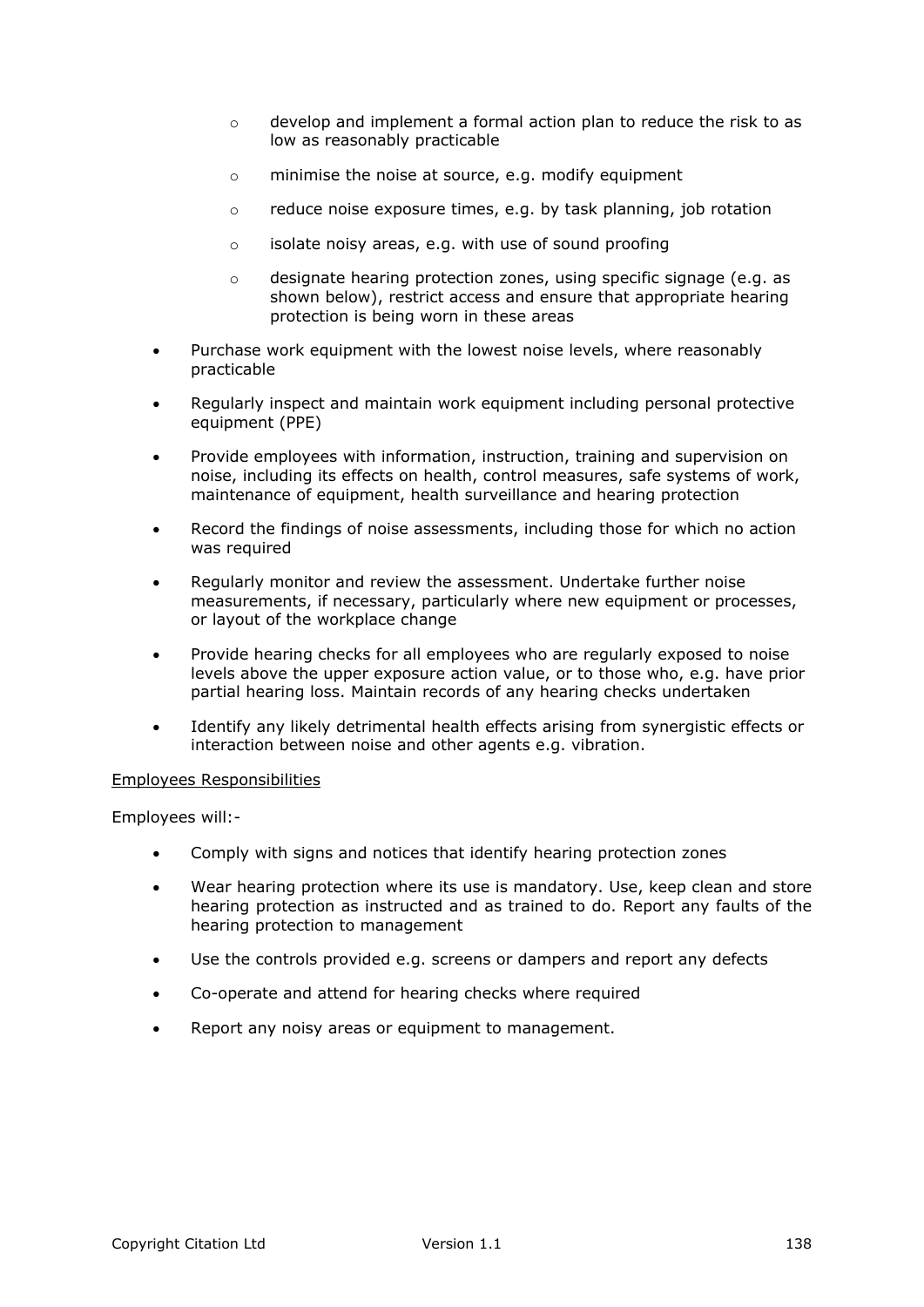# **Occupational Asthma**

## Description

Mobile Structures Management Limited recognises that occupational asthma is the most frequently reported occupational respiratory disease in the United Kingdom. To reduce the risks from occupational asthma the company will assess the potential and introduce controls to reduce the risk to an acceptable level.

#### Associated Hazardous Substances Include

- Isocyanates
- Flour/grain dust
- Wood dusts
- Latex
- Solder flux
- Animals
- Glues or resins.

### Employer's Responsibilities

To maintain a safe working environment for all employees and others who may be affected by our working processes, Mobile Structures Management Limited will: -

- Identify the hazards The safety data sheet and product labels may assist. The risk phrase R42 "may cause sensitisation by inhalation" indicates a need to complete a full COSHH assessment
- Decide who may be harmed and how
- Evaluate and monitor the risks special attention should be paid to the potential of the substance being released into the air
- Implement controls that will prevent the exposure of employees (and others) to substances with the potential to cause occupational asthma
- Where relevant, set out procedures for responding to a confirmed new case of asthma, which may be occupationally related
- Report any, GP diagnosed, notifiable disease to the enforcing authority
- Provide suitable health surveillance and maintain records for all employees exposed or liable to be exposed to respiratory sensitisers.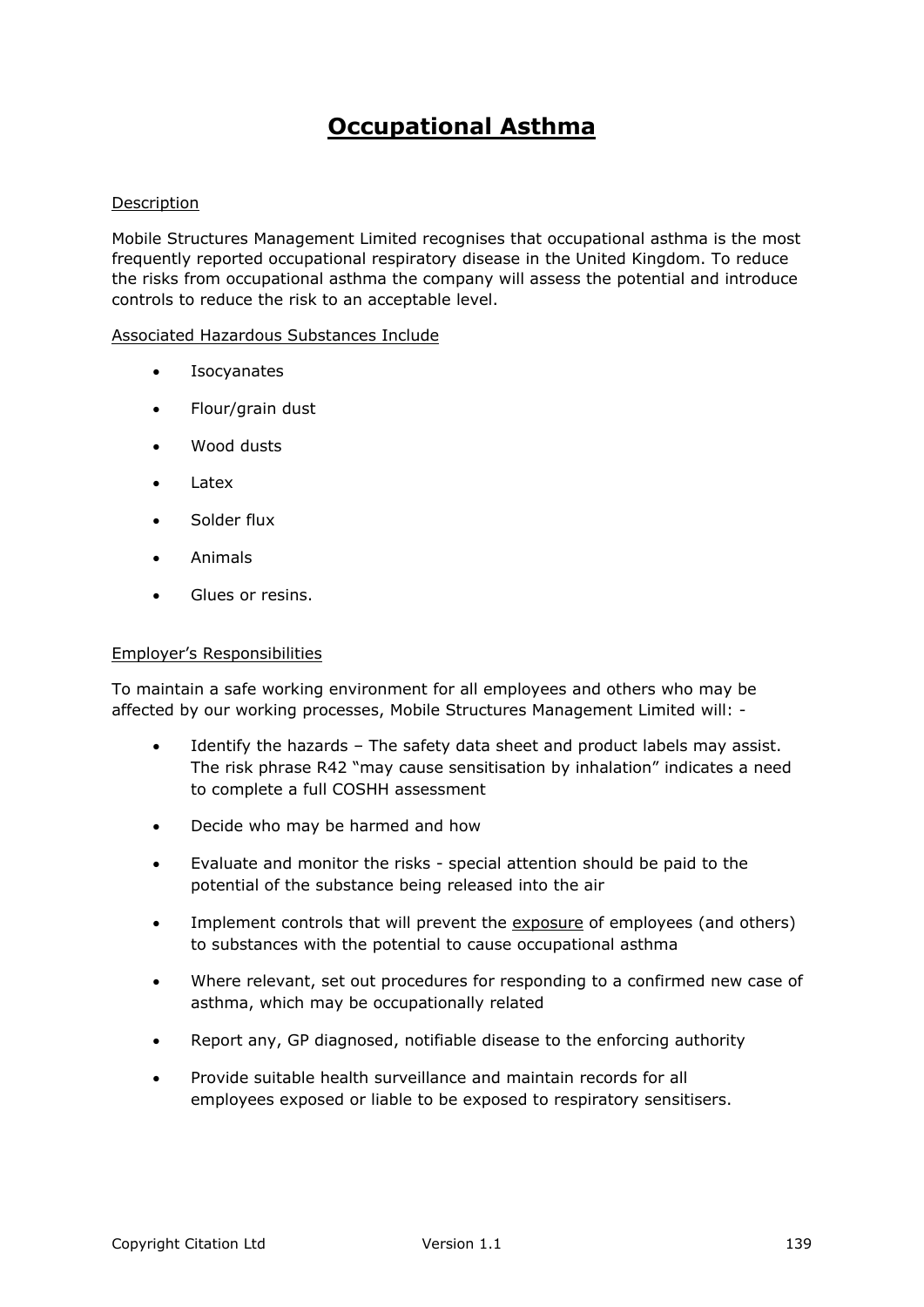Communicate appropriate information, instruction and training to all persons who may be exposed to substances hazardous to health, this will include: -

- The typical symptoms of asthma
- The nature of any substance used by the company likely to cause occupational asthma
- Information on the nature of sensitisation i.e. once sensitisation occurs it may be permanent and the likely effects of further exposures
- The importance of reporting asthmatic symptoms and details of the actual reporting procedure.

## Employees Responsibilities

- To comply with the information, instruction and training provided
- Wear all personal protective equipment (PPE) as instructed
- Report to the Manager if they believe they may have any symptoms relating to asthma.

Sensitisers are unpredictable, it is estimated that only 5-25% of individuals will actually become sensitised. Sensitisation may occur after times of exposure varying from months to years. These arrangements will be implemented and are intended to reduce the risk as low as reasonably practicable.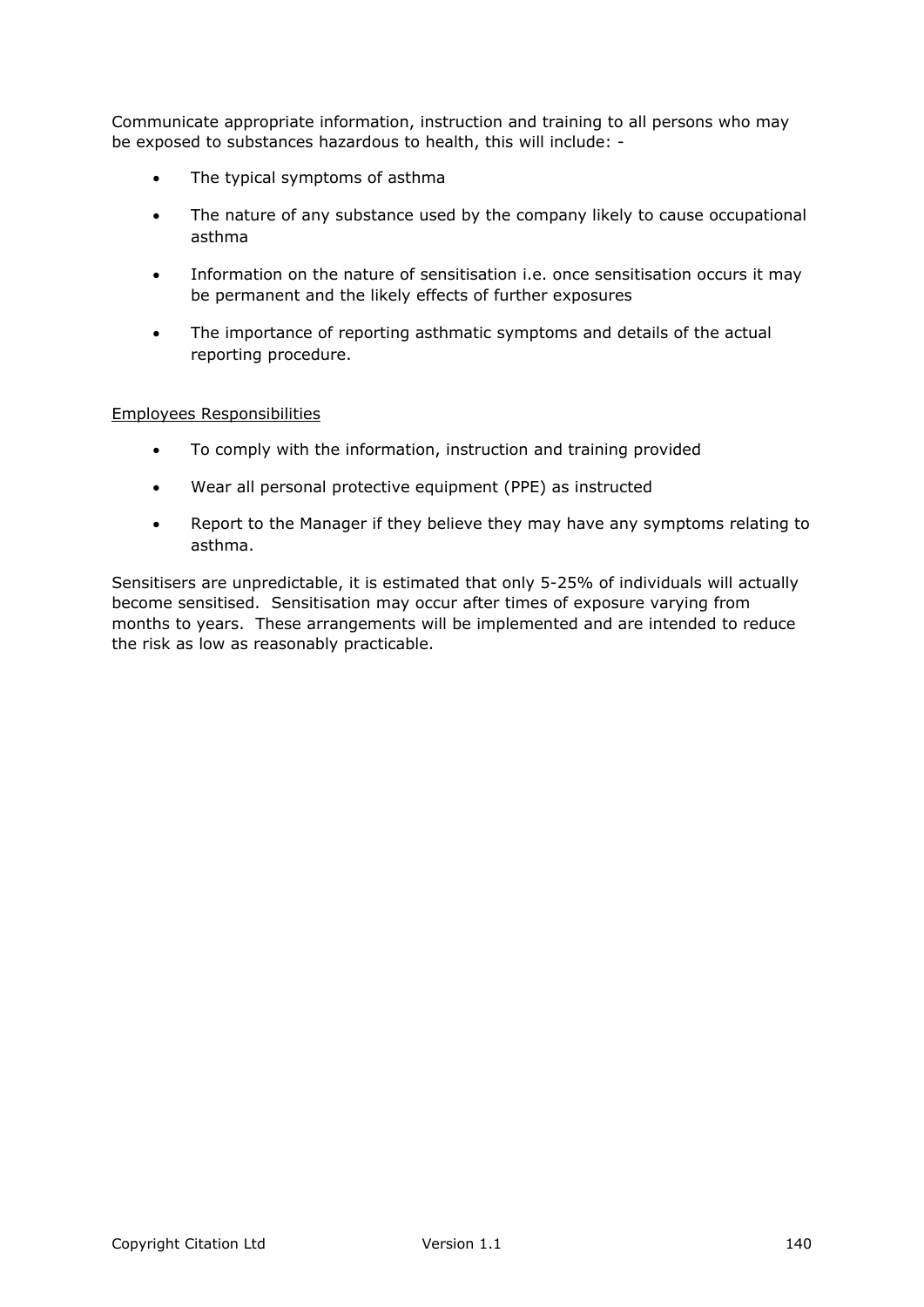# **Overhead Power Lines**

## Description

Overhead power lines (OHPL) are primarily used to transmit high-voltages of electricity over long distances, the lines are usually supported on steel pylons. Throughout England and Wales there are around 7000 km of overhead transmission lines operating at 275 kV and 400 kV.

Distribution lines carry lower voltages than transmission lines and are used by Network Operators for distributing electricity throughout a local area. Some lines are supported on steel pylons but many use wooden poles.

Most accidents occur when people disregard the inherent dangers presented when working near to power lines. Overhead lines are not usually insulated and actual contact with a power line is not always necessary to cause an electric shock, close proximity to a line can create a 'flashover' resulting in burns or electrocution.

Overhead power lines can be a problem whenever a conductive object is raised into the air, such as when guying towers or structures, installing TV antennas, constructing a scaffold or tower, or operating cranes and high-lift equipment.

#### Associated Hazards

- Contact with high voltage electrical energy
- Collision with or collapse of support structures
- Toppling of vehicles.

## Employer's Responsibilities

If our work activity is in the vicinity of overhead power lines will: -

- Consider if work beneath or near to overhead power lines (OHPL) can be avoided
- Conduct a risk assessment of the activity and implement safe systems of work, for example 'Permit to Work', to minimise risks to persons and equipment
- Communicate to all affected persons, the findings of the risk assessments for the activity and applicable control measures
- Plan all activities adjacent to the OHPL and consult with the owners of the lines and land. Arrange for power to be isolated or diverted, if applicable. Liaise with the owner of the power lines to confirm safe working distances from the OHPL
- Ensure that equipment is suitable for the activity and is regularly inspected and maintained by competent persons
- Train employees in the relevant safe systems of work
- Ensure that all safety zones are maintained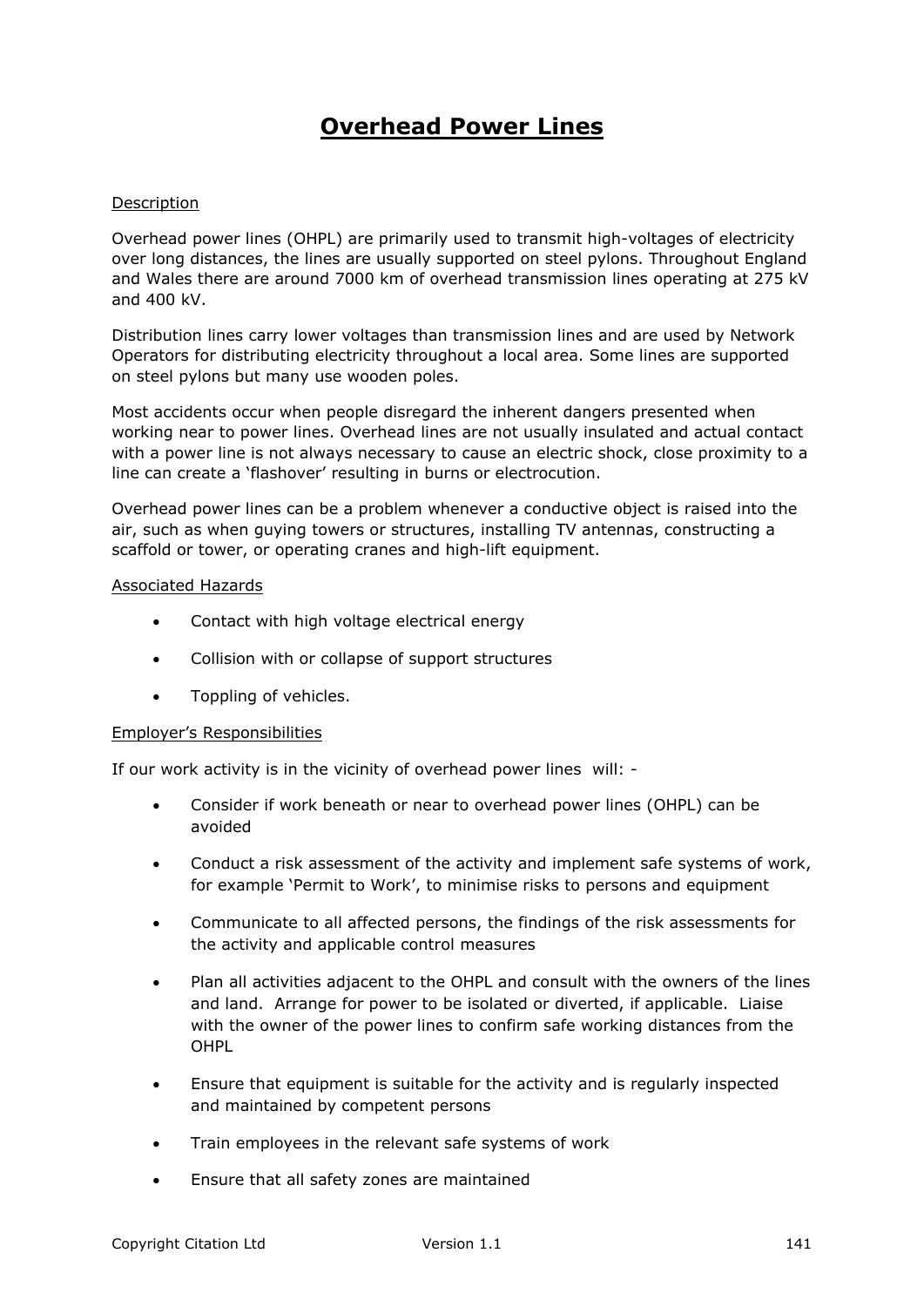- Supervise the movement of all vehicles, plant and people
- Document and communicate an emergency plan.

- Follow training, guidance and instruction given, to prevent injury or ill health
- Use protective and safety equipment that is provided
- Co-operate with management arrangements for health and safety.

If hazardous or dangerous situations, defects or faults with work equipment are identified: -

- Stop the work safely
- Isolate the equipment
- Report the hazardous areas or defect to a supervisor.

It must never be assumed that an overhead line is safe to approach, always consult with supervision of the Authorising Engineer.

## Applicable Legislation

- The Health and Safety at Work etc. Act 1974
- Management of Health and Safety at Work Regulations 1999 as amended
- Provision and Use of Work Equipment Regulations 1998 (PUWER)
- Electricity at Work regulations 1989
- Guidance note GS6 Avoidance of danger from overhead electric power lines.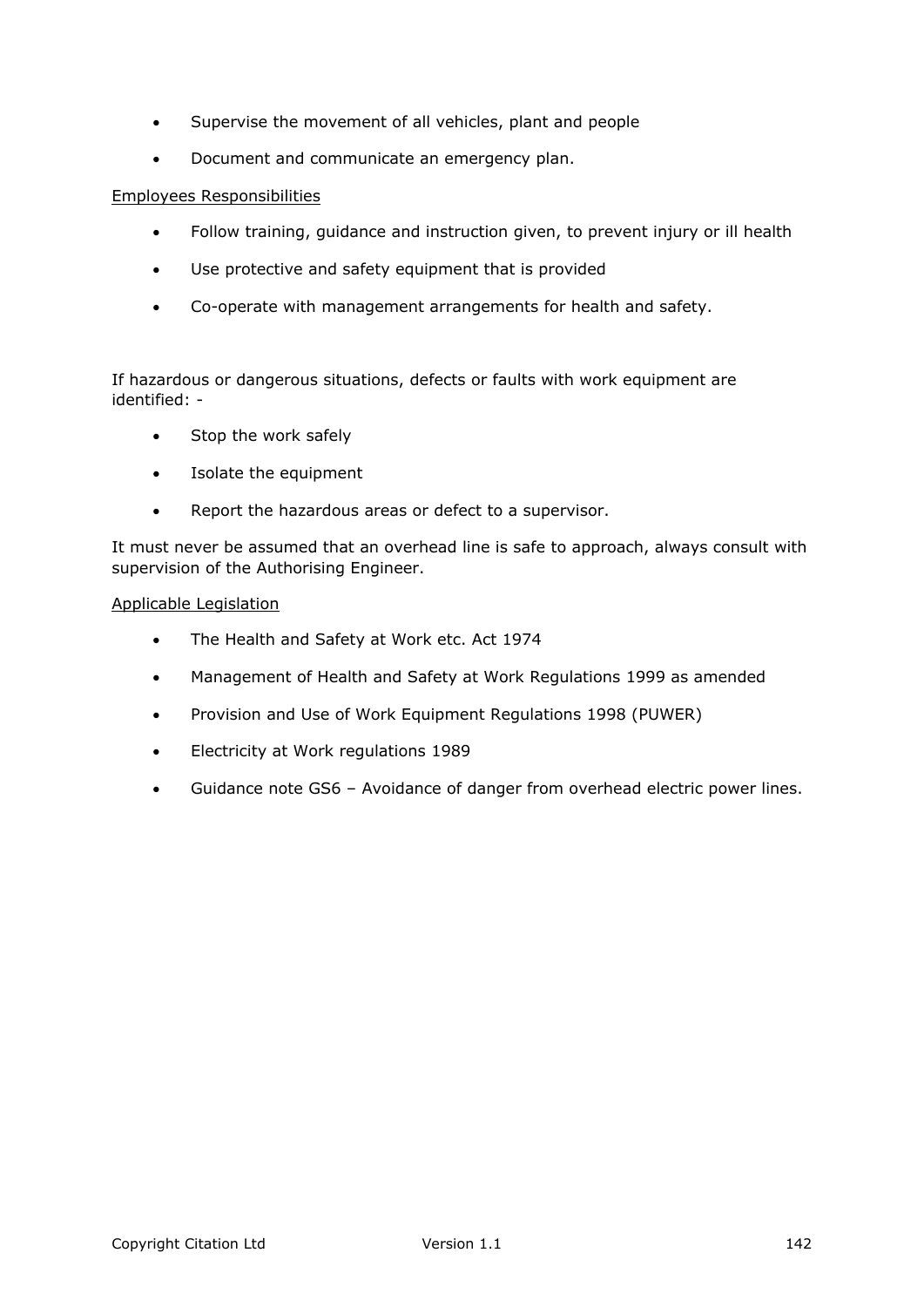# **Permit To Work**

## Description

A permit to work system is an advanced formalised development of the method statement, and is usually introduced where the following criteria exist: -

- High risk activities
- Required precautions are complicated
- Where the activities of different groups of workers or multiple employers need to be co-ordinated to ensure safety of ALL concerned
- The work areas normally requiring a permit to work system are Confined space entry, excavations, hot works and high voltage electrical works.

## Associated Hazards

Typically, activity that involves the following issues would normally be controlled with a permit to work system, this includes: –

- Fire resulting from hot works
- Asphyxiation, drowning, burns, etc., from confined space working
- Crushing, drowning and asphyxiation in excavations from ingress of materials or water
- Electrocution, shock, burns from inadvertent contact with electricity
- Falls through fragile roofs
- Any other situation that standard systems or risk assessment do not adequately control.

## Employer's Responsibilities

Mobile Structures Management Limited will: -

- Provide written safe systems of work for all operations where there is a significant risk of injury or where there is clearly an identifiable need to specify the safe and correct way of doing the work and where, in spite of all reasonable control measures being implemented a substantial risk remains
- Identify all such processes and ensure that suitable written systems are produced, employees trained and records kept.
- Instruct employees in the safe system of work and keep records of training
- Monitor and review the systems that have been introduced.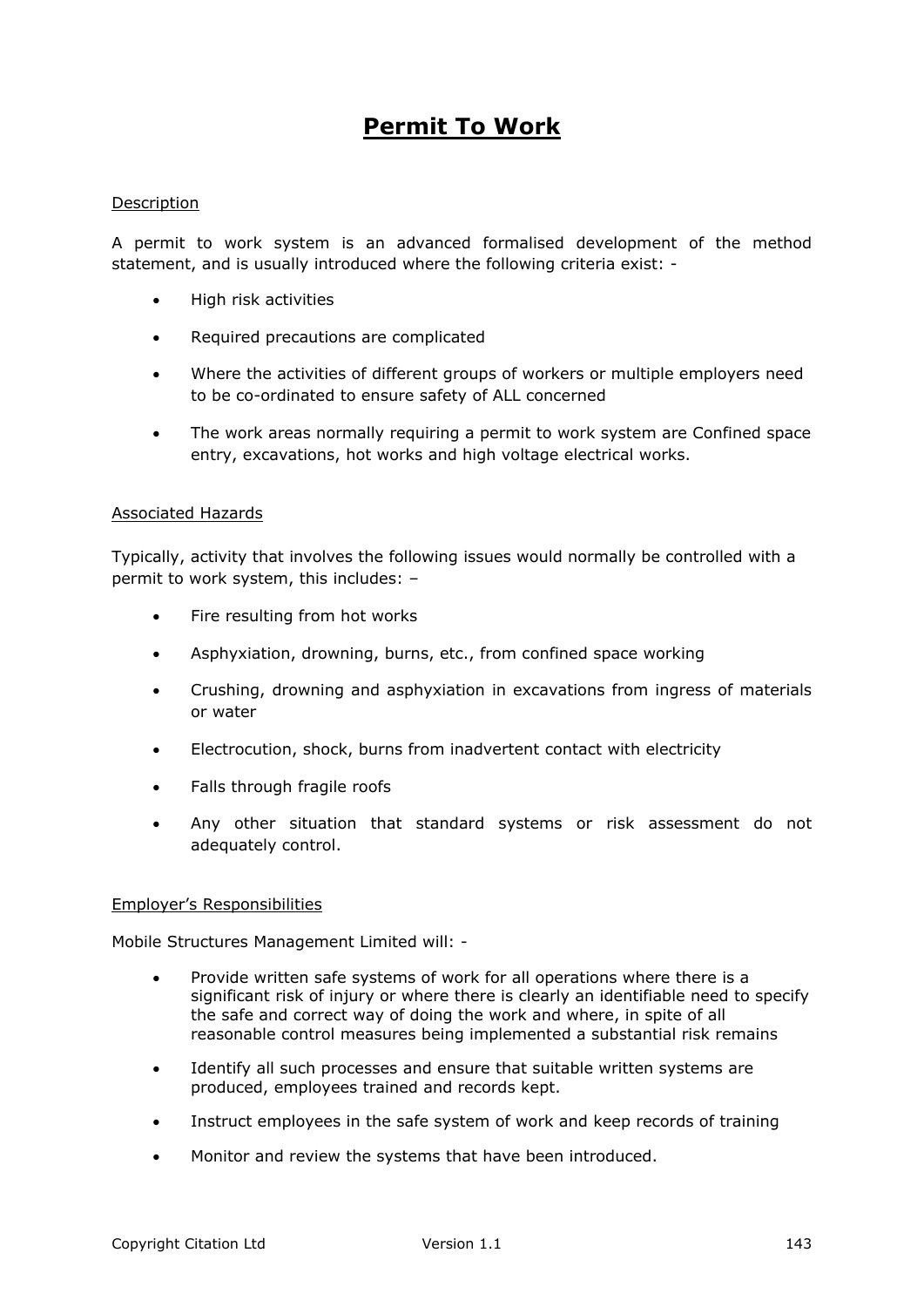# Mobile Structures Management Limited Responsibilities

Observe and understand the rules and report any circumstances to management, which prevents compliance with the system or undermines its effectiveness. Employees are encouraged to make suggestions during the formulation of written systems or suggest any improvements.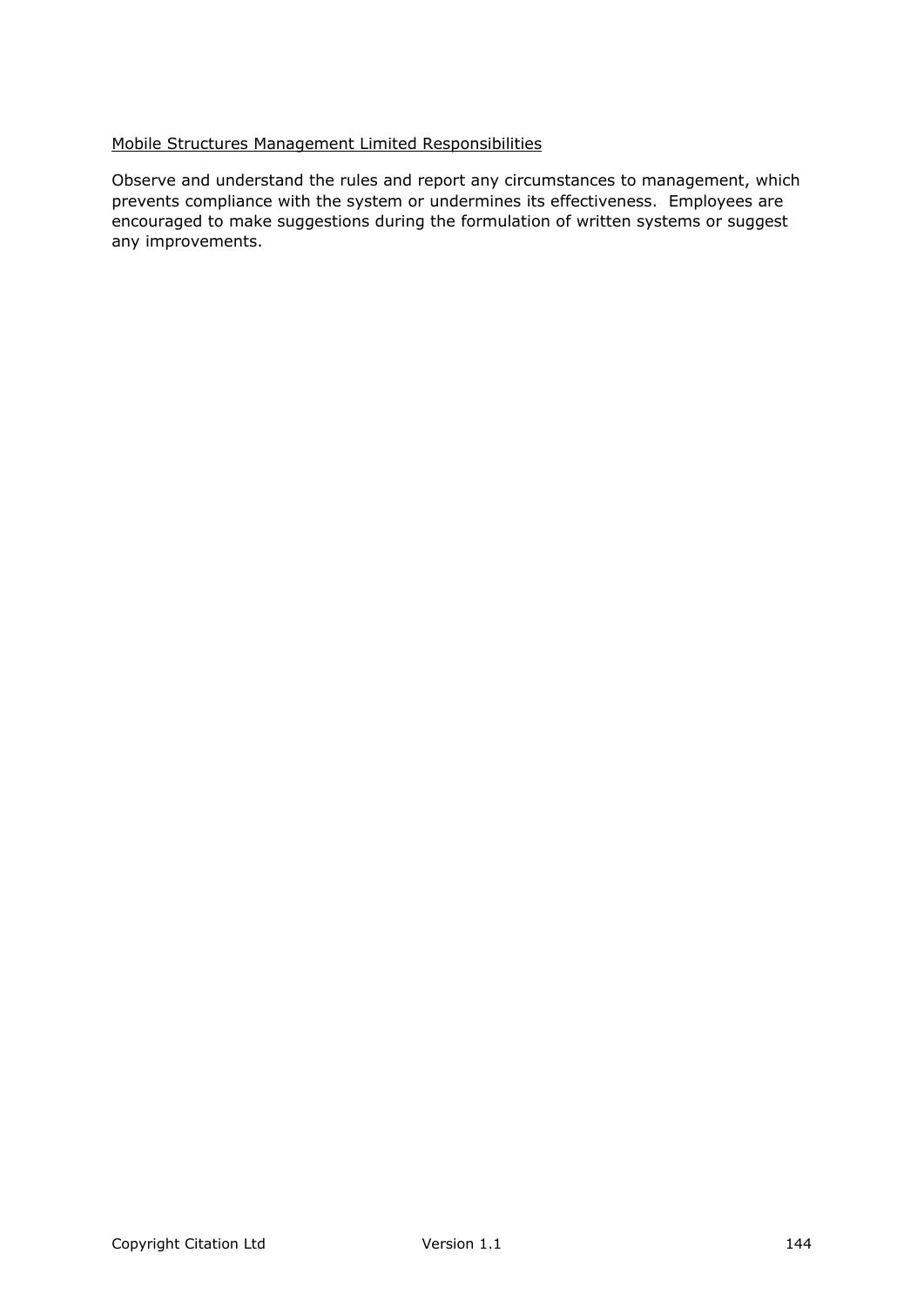# **Personal Protective Equipment**

### Description

Personal protective equipment (PPE) is to be supplied and used at work wherever there are risks to health and safety that cannot be adequately controlled in other ways. PPE will only be used as a last resort when preventative or other control measures cannot be applied.

### Associated Hazards

- Bodily injuries: blows, impact, crushing, stabs, cuts, grazes, scalds, falls from height
- Health hazards: dust, fumes, vapours, gases, bacteria, viruses, fungi
- Noise
- Vibration
- Slipping/falling over
- Electrical hazards
- Non-ionising radiation.

### Employer's Responsibilities

Mobile Structures Management Limited will provide protective equipment when the risk presented by a work activity cannot be adequately controlled by other means. All reasonable steps will be taken to secure the health and safety of employees who use PPE.

It is the intention of the company to ensure, through the proper use of PPE, that any risks are reduced to a minimum.

Whilst it is generally recognised that the use of PPE can be undertaken without undue risks to health, it is appreciated that some employees may have genuine reservations and concerns. Mobile Structures Management Limited will seek to give information and training to enable a fuller understanding of these issues.

The implementation of this policy requires the total co-operation of all members of management and employees. There will be full consultation with employee representatives through existing channels of communication.

In addition, Mobile Structures Management Limited will: –

- Carry out an assessment of proposed PPE to determine whether it is suitable
- Train employees in the safe use of PPE and inform them of any residual risks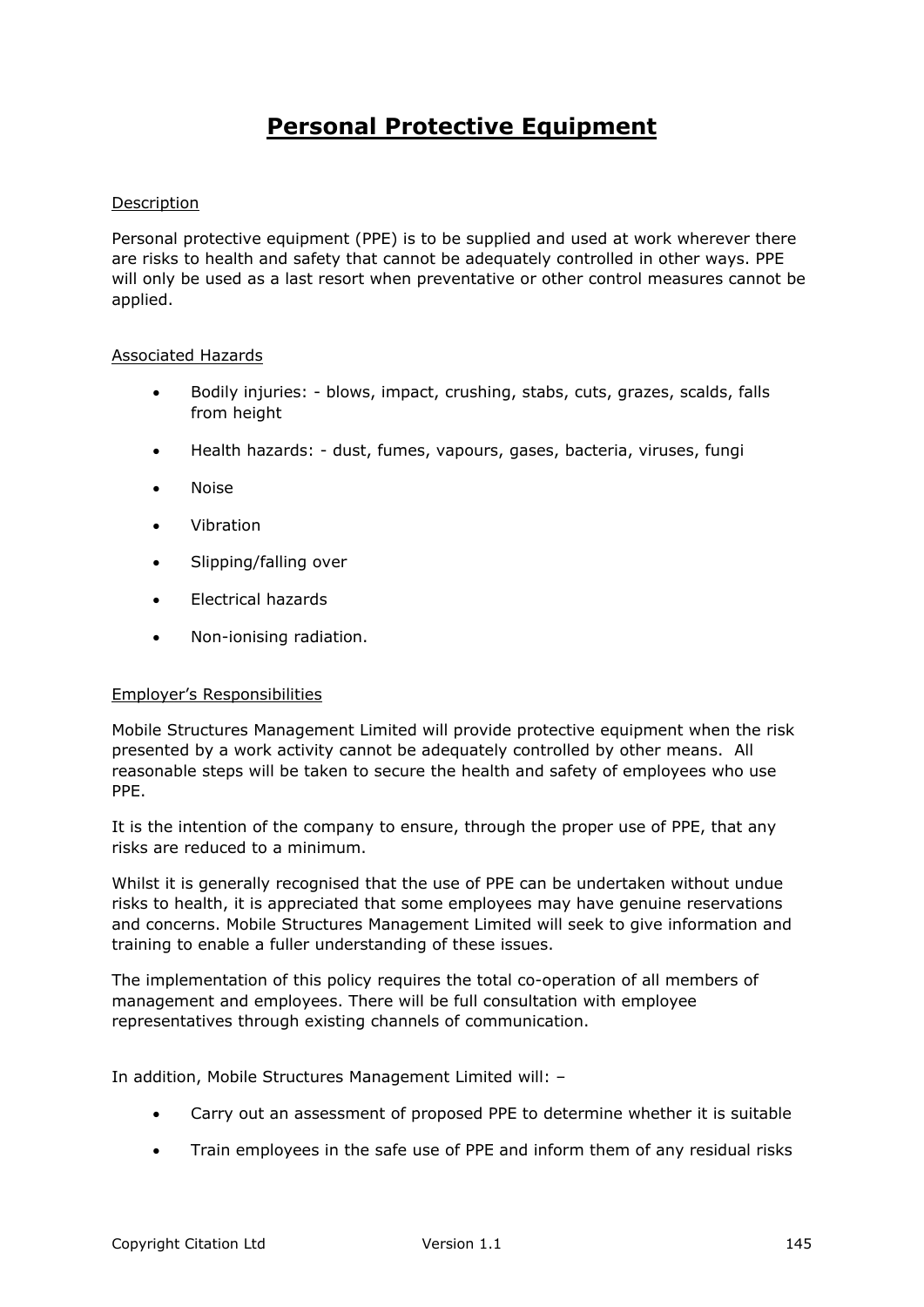- Take any necessary measures to remedy any risks found as a result of the assessment
- Ensure that where two or more items of PPE are used simultaneously, these are compatible and are as effective used together as they are separately
- Arrange for adequate accommodation for correct storage of the PPE
- Implement steps for the maintenance, cleaning and repair of PPE
- Maintain and replace PPE that has been provided to meet a statutory obligation, as necessary, and at no cost to the employee.

Employees must:-

- Make full and proper use of all PPE that has been issued to them
- Inspect all PPE before use to ensure that it is suitable, clean and undamaged
- Report any defective PPE to the employer
- Report any discomfort or ill health experienced as a consequence of wearing the equipment
- Not undertake any work unless the correct equipment is being worn
- Store PPE securely at all times.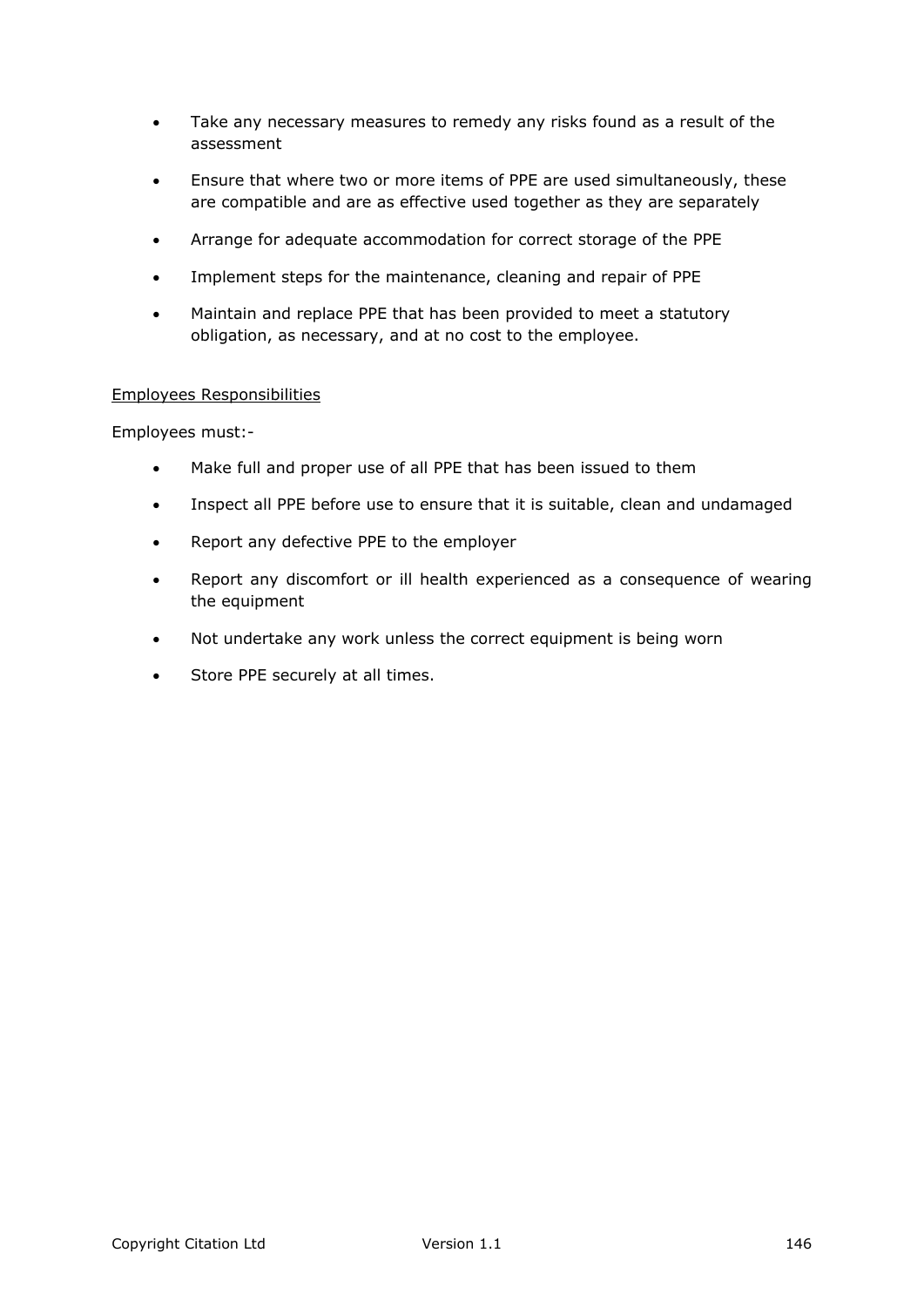# **Portable Electrical Appliances**

### Description

Portable electrical appliances are found in most workplaces and include power tools, portable lighting, computer equipment, kitchen appliances, portable heaters and equipment such as cable extension leads. Where equipment is powered from the mains electrical supply there may be a significant electrical hazard that will need to be specifically controlled.

### Associated Hazards

- Shock or burns
- Uncontrolled start up of equipment
- Fire or explosion
- Trips and falls.

### Employer's Responsibilities

- Undertake a risk assessment for using the applicable portable electrical appliance for the task required and implement suitable safe systems of work to control the risks
- Ensure that trained and competent persons undertake the work
- For equipment connected to power sources either use "double insulated" or earthed cables and ensure cables are protected against damage
- Ensure that equipment is regularly maintained by following the manufacturer's instructions
- Ensure users visually check equipment before and during use
- Regularly undertake, by trained appointed persons, formal visual inspections of the equipment including inspection of the plug and its assembly
- Carry out combined inspection and testing by electrically competent persons at frequencies required by the risk assessment. A register of such inspections will be kept
- Remove from use or arrange for the repair of any appliance that fails any inspection, test or other checks
- Where required by risk assessment, provide additional precautions such as suitably robust residual current devices (RCD's), 110v reduced voltage equipment, etc
- Ensure that the power supply is within the operating range of the appliance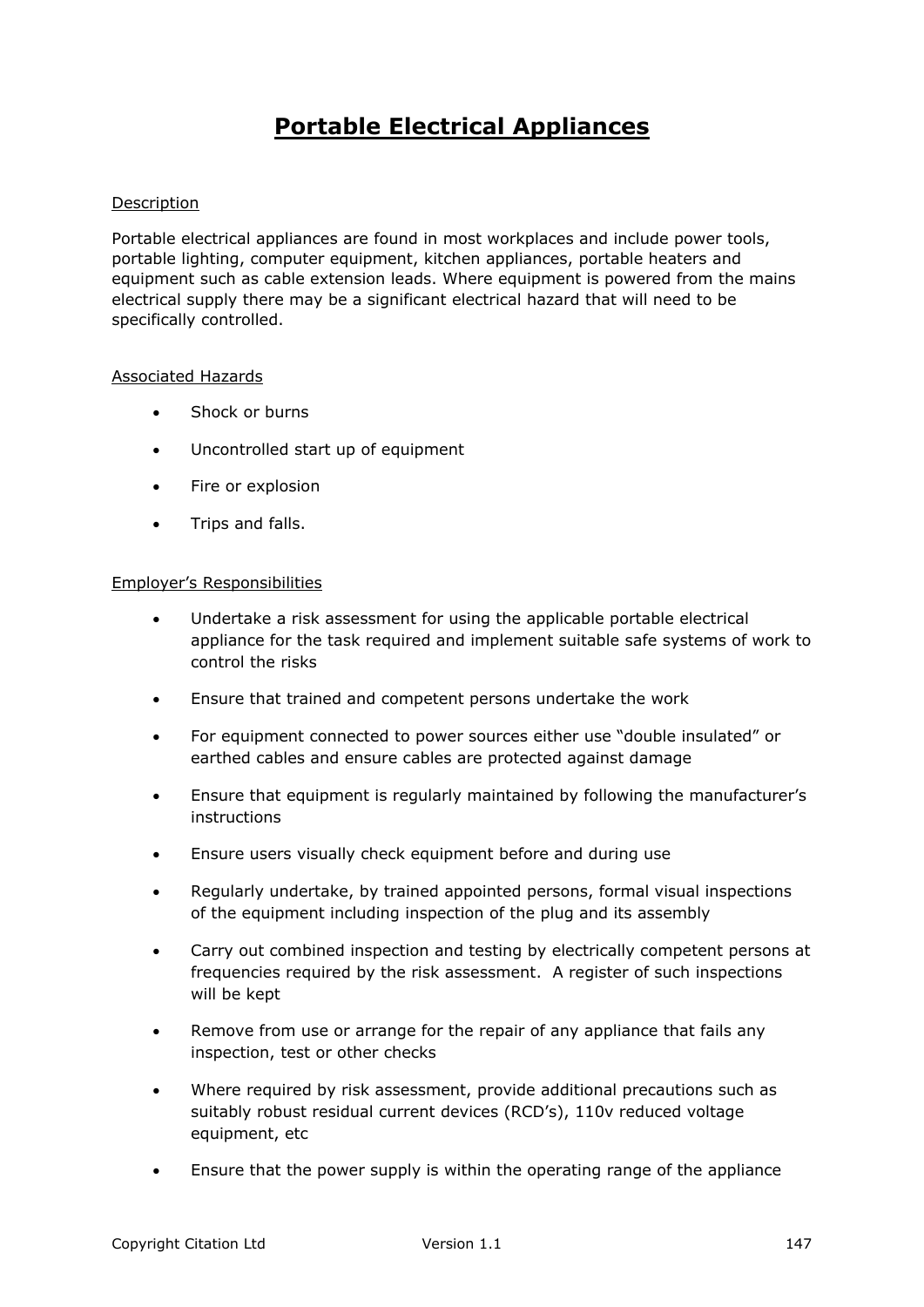Ensure that, where provided, guards and protective covers are in place and kept in good condition.

### Employees Responsibilities

- Visually check the equipment before and during use looking for signs of faults, overheating or damage to the equipment including to the wiring, plugs, casing and any guarding
- Immediately stop work if faults are found and report any defects to the supervisor
- Do not carry out any repairs or adjustments to equipment unless trained to do so
- Take care of the equipment that has been provided
- Disconnect the equipment from the supply before making any adjustments
- Ensure that equipment is plugged into the correct supply by an approved method, do not attempt to use a makeshift temporary connection.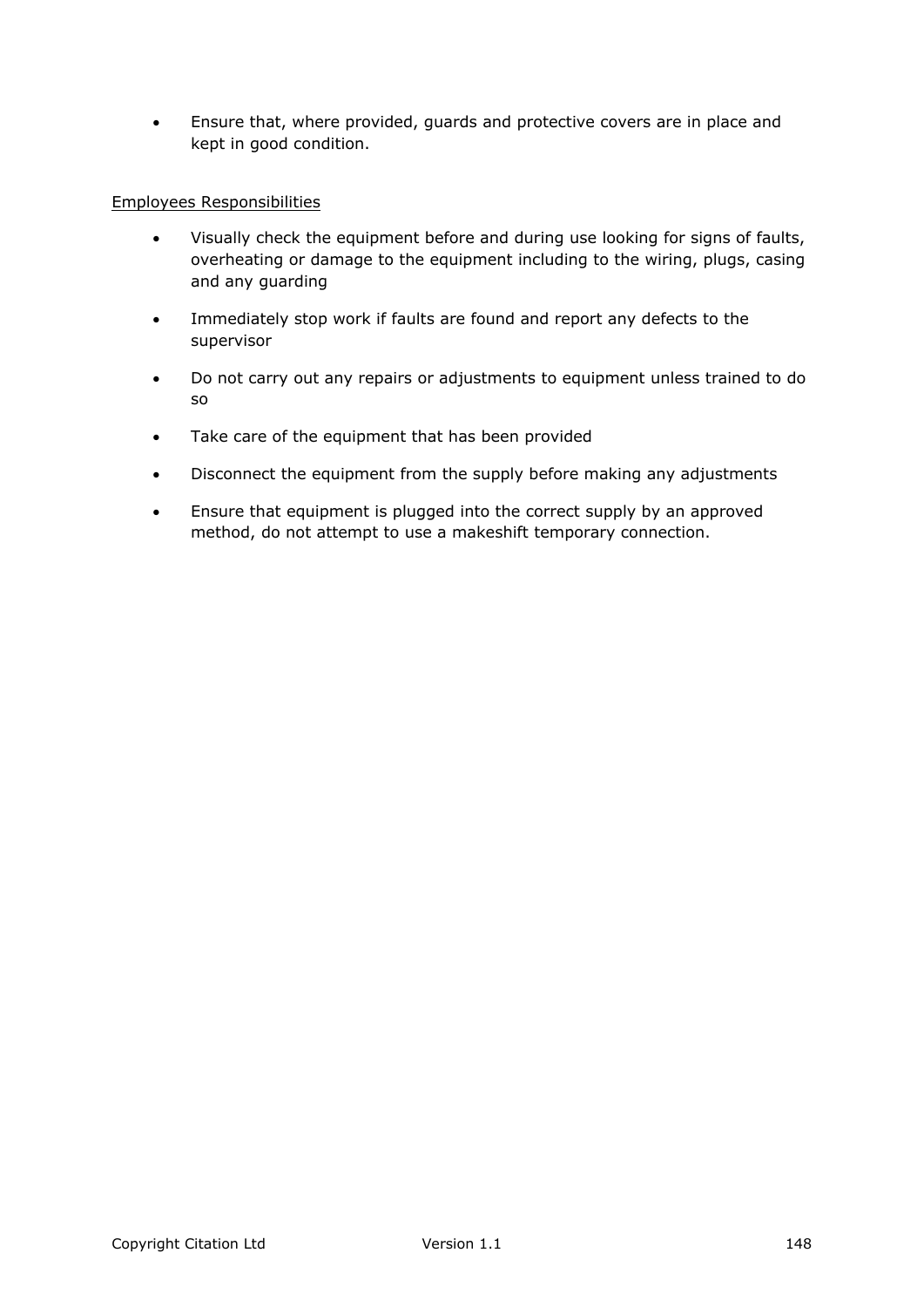### **Power Tools**

### Description

A Power Tool is a device that may be hand held but is driven by a power source other than human effort. There are various types of power tools determined by their power source: electric, pneumatic (powered by [compressed-air\)](https://en.wikipedia.org/wiki/Compressed_air), liquid or gaseous fuel (Fuelpowered tools are usually operated with gasoline or LPG), hydraulic, and powderactuated.

Powers tools include (but are not limited to): chippers, drills, hammers, sanders, Chain saw, Compressed air guns and other tools.

#### Dangers and associated hazards

- Guards failure / Guards been removed: Exposed moving parts of power tools need to be safeguarded at Point of operation, In-running nip points, rotating parts, ejected chips and sparks to protect the operator and others
- Operating Controls and Switches: hand-held power tools unequipped with a constant-pressure switch or control that shuts off the power when pressure is released
- Electric Tools: burns, shocks, trips
- Portable Abrasive Wheel Tools: ejected fragments, moving parts, cuts
- Pneumatic Tools: getting hit by one of the tool's attachments or by some kind of fastener the worker is using with the tool, injection of air into bloodstream
- Liquid Fuel Tools: fuel vapours can burn or explode and emit dangerous exhaust fumes
- Powder-Actuated Tools: ejected fragments, noise, vibration
- Hydraulic Power Tools: fire- if the fluid used in hydraulic power tool is not an approved fire-resistant fluid, injection of fluid into individual.

### Employer's Responsibilities

- Compile risk assessments and implement suitable controls for work involving powered tools
- Provide information, instruction and training and keep appropriate records, specific to each type of equipment used
- Where required erect suitable barriers and controls to prevent unauthorised access
- Secure work with suitable clamps or a vise, freeing both hands to operate the tool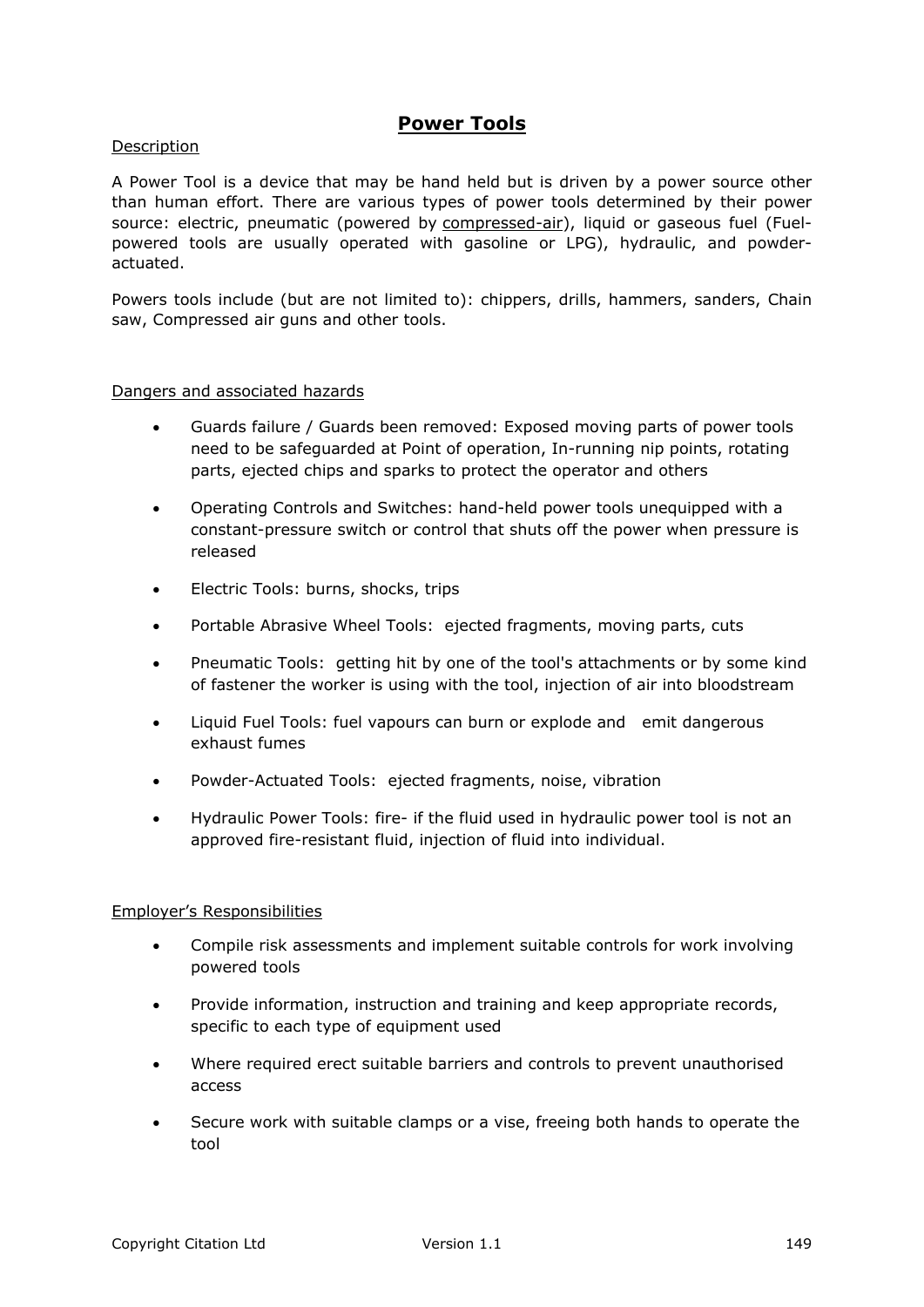- Keep appropriate records for the issue of tools and guard maintenance and inspection
- Maintain all tools in line with the manufacturer's recommendations
- Keep all people not involved with the work at a safe distance from the work area
- Provide appropriate personal protective equipment and train employees in its use and storage
- Where required, provide adequate health surveillance for the effects of noise and vibration
- Fire extinguishers must also be available in the area
- Emergency procedure in place and communicated to employees
- Provide adequate first aid provision dependant on the hazards and risks associated with the equipment

Employees will:

- Never carry a tool by the cord or hose
- Never yank the cord or the hose to disconnect it from the receptacle or power source
- Keep cords and hoses away from heat, oil, and sharp edges and preferably run above head height
- Disconnect tools and ensure movement has stopped when not using them, before servicing and cleaning them, and when changing accessories such as blades, bits, and cutters
- Visual pre-use inspection, look for (broken or missing guards, damaged or cracked tool housings, loose, deformed or missing parts, exposed conductors or "live" parts, leaks from hoses or hydraulic systems etc.)
- Avoid accidental starting. Do not hold fingers on the switch button while carrying a plugged-in tool
- Maintain tools with care; keep them sharp and clean for best performance
- Follow instructions in the user's manual for lubricating and changing accessories
- Be sure to keep good footing and maintain good balance when operating power tools
- Wear the correct apparel for the task. Loose clothing, ties, or jewellery can become caught in moving parts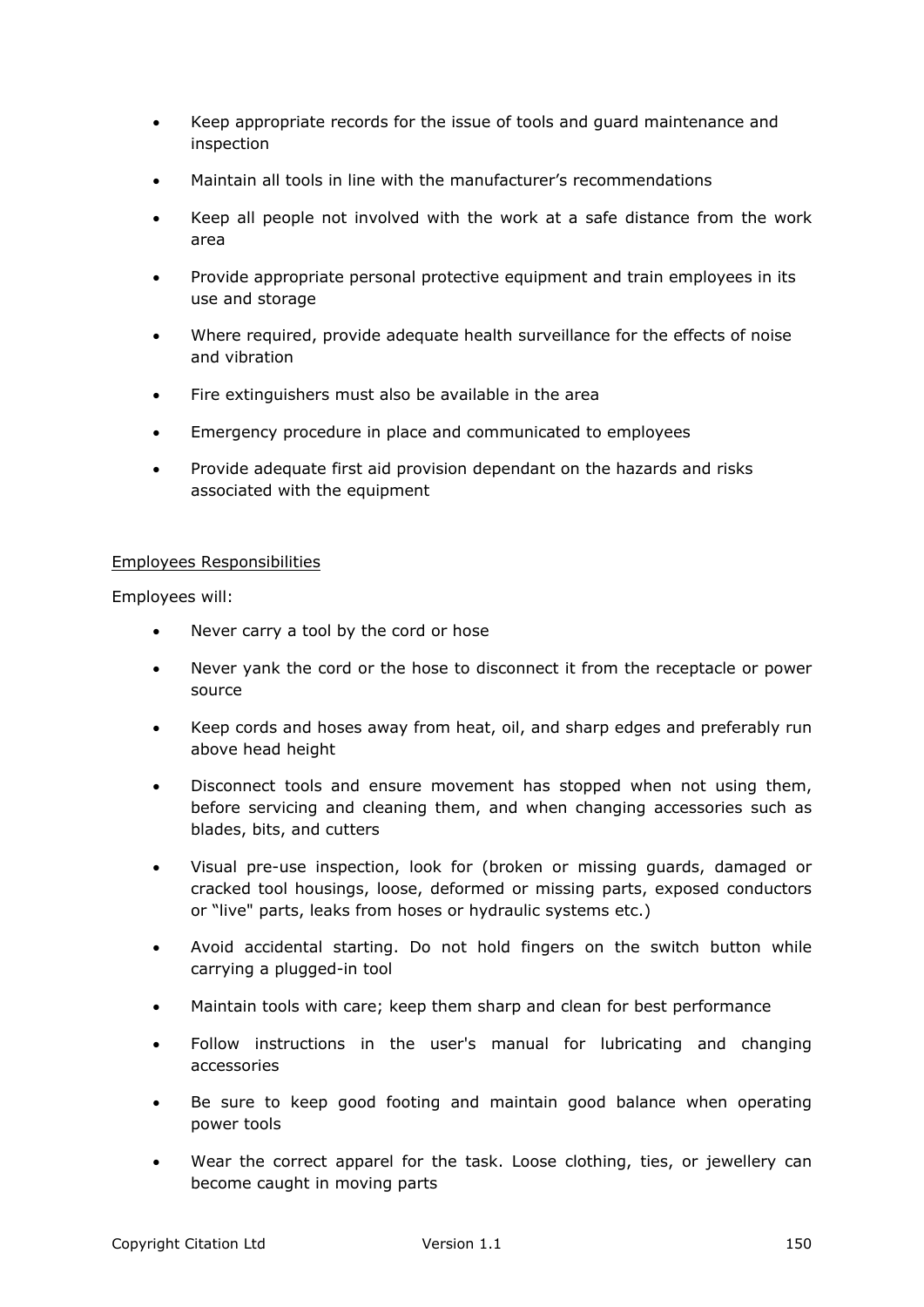- Personal protective equipment provided must be worn (safety goggle, gloves, safety foot wear and hearing protection etc.) as identified by the risk assessment
- Remove all damaged portable electric tools from use and tag them: "Do Not Use."

### Employees Responsibilities (electrical)

- Understand any risk assessment and Safe System of Work provided by your employer
- Inspect for damage before use
- Operate electric tools within their design limitations
- Use the correct PPE when using electric tools
- Store electric tools in a dry place when not in use
- Do not use electric tools in damp or wet locations unless they are approved for that purpose
- Keep work areas well lighted when operating electric tools
- Ensure that cords from electric tools do not present a tripping hazard
- In the construction industry, employees who use electric tools must be protected by ground-fault circuit interrupters or an assured equipmentgrounding conductor program.

### Employees Responsibilities (pneumatic)

- Understand any risk assessment and Safe System of Work provided by your employer
- Inspect for damage before use including all hoses for wear (do not repair leaks with tape)
- Secure pneumatic power tools to hoses to prevent accidental disconnection
- Do not exceed the manufacturer's safe operating pressure for all hoses and fittings
- Install and maintain safety clips or retainers on pneumatic impact tools to prevent them from being accidentally expelled
- Ensure that safety clips or retainers are used on sections of hose to prevent accidental whip action
- Use the correct size of hose and the shortest size necessary for the tool. Keep all disconnected hoses clean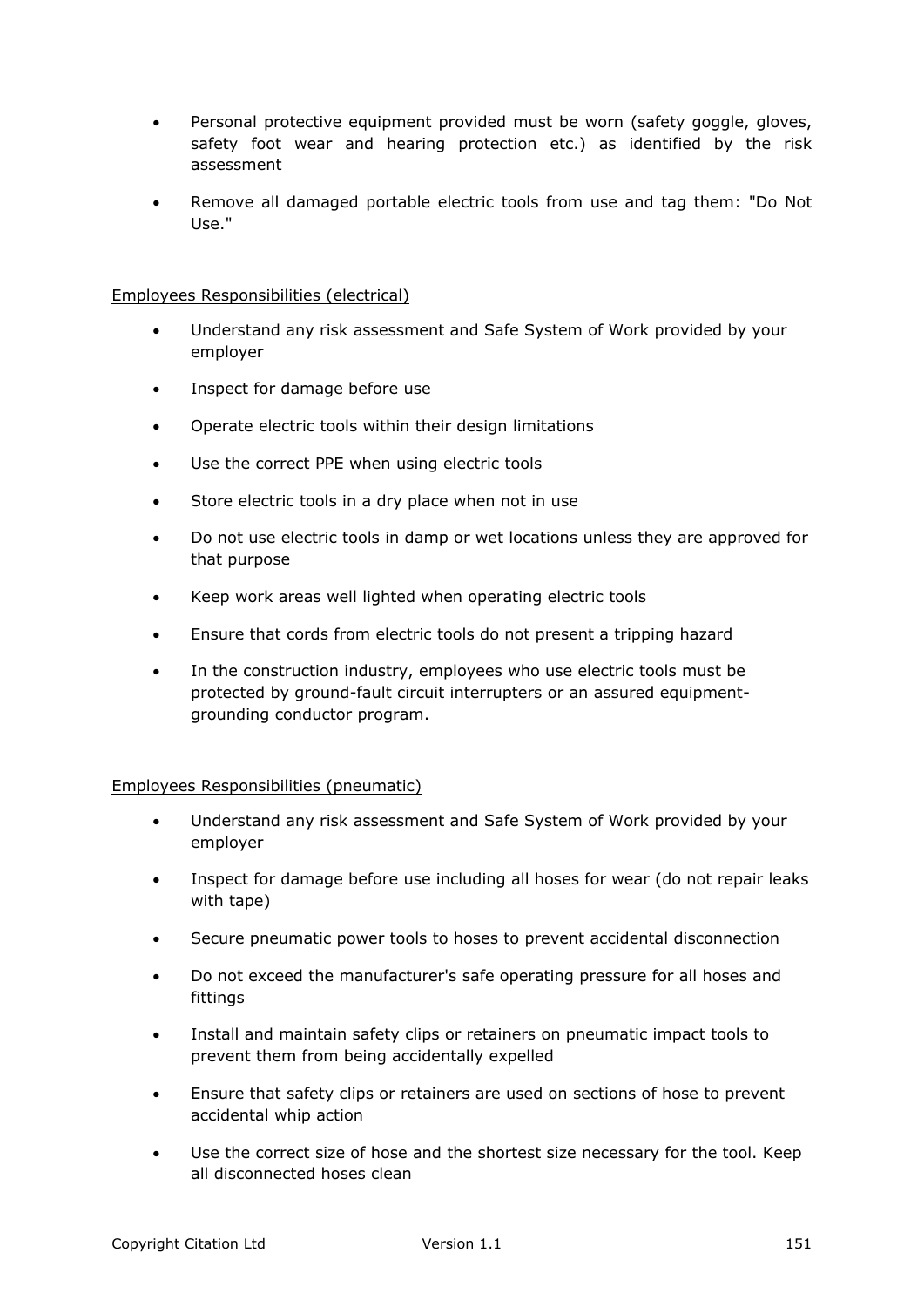- Fit all air lines with an efficient filter and lubricator
- Use compressors in well-ventilated areas
- Do not use compressed air to clean clothing, skin, or hair and don't turn the hose towards another person
- Wear personal protective equipment as supplied by your employer.

### Employees Responsibilities (abrasive wheels)

- Understand any risk assessment and Safe System of Work provided by your employer
- Inspect for damage before use, do not use wheels or blades that have gouges, pieces missing or uneven wear to the grinding surface
- Before an abrasive wheel is mounted, it must be inspected closely for damage and should be sound- or ring-tested to ensure that it is free from cracks or defects
- To prevent an abrasive wheel from cracking, it must fit freely on the spindle.
- Follow the manufacturer's recommendations
- Take care to ensure that the spindle speed of the machine will not exceed the maximum operating speed marked on the wheel
- An abrasive wheel may disintegrate or explode during start-up.
- Allow the tool to come up to operating speed prior to grinding or cutting
- Employees should never stand in the plane of rotation of the wheel as it accelerates to full operating speed
- Wear personal protective equipment as supplied by your employer.

### Employees Responsibilities (liquid / gaseous fuel tools)

- Understand any risk assessment and Safe System of Work provided by your employer
- Inspect for damage before use, check for leaks of fuel
- Employees must be careful to handle, transport, and store gas or fuel only in approved flammable liquid containers, according to proper procedures for flammable liquids.
- Before refilling a fuel-powered tool tank, the user must shut down the engine and allow it to cool to prevent accidental ignition of hazardous vapours, before restarting ensure all fuel vapours or spillages have dispersed or been cleaned away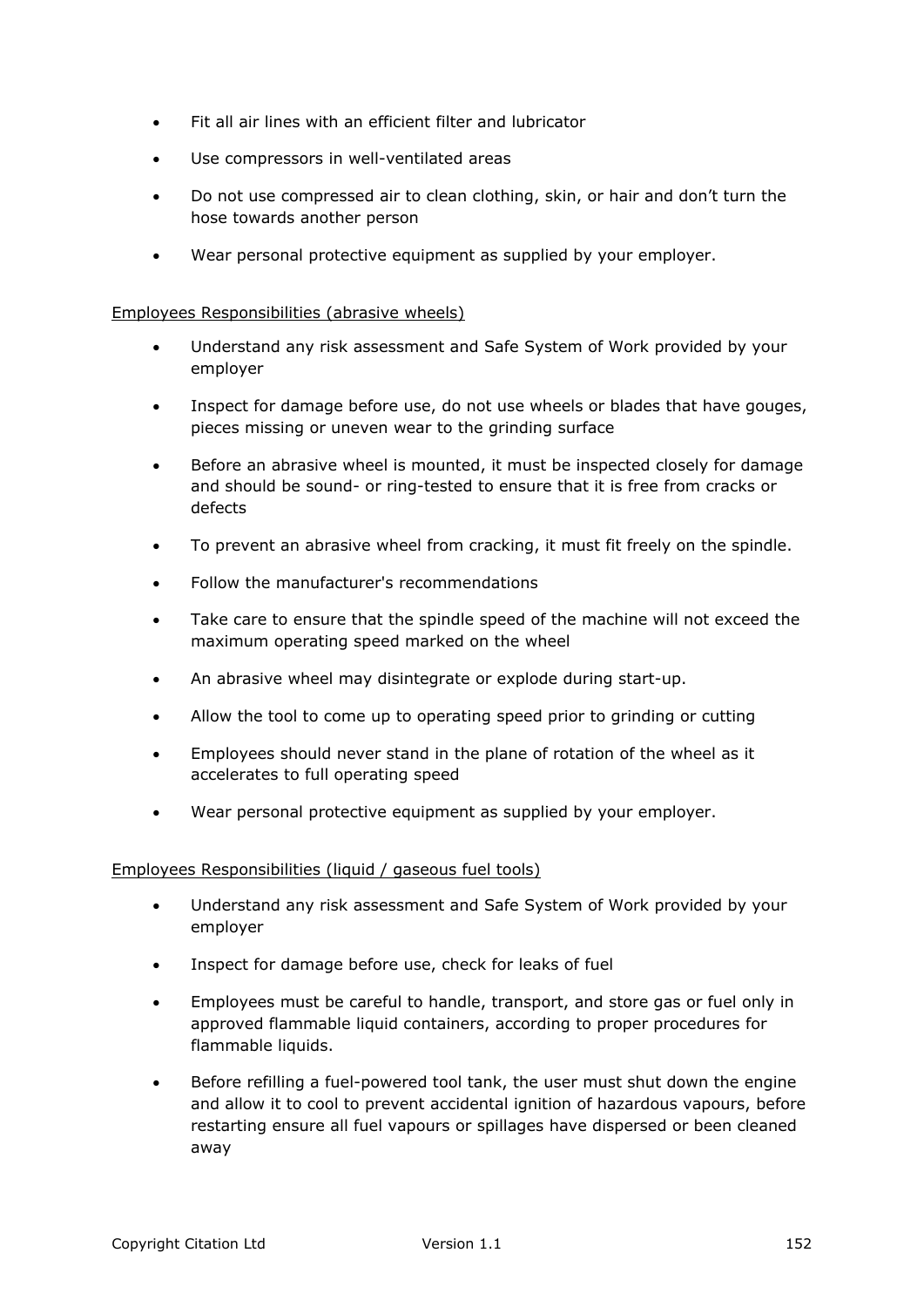- When a fuel-powered tool is used inside a closed area, effective ventilation and/or proper respirators such as atmosphere-supplying respirators must be utilised to avoid breathing carbon monoxide
- Wear personal protective equipment as supplied by your employer, for tool use and refilling procedures.

### Employees Responsibilities (powder-actuated tools)

- Understand any risk assessment and Safe System of Work provided by your employer
- Inspect for damage before use
- Only operate equipment in line with the manufacturer's instructions and specific safe systems of work
- Must check that the tool is unloaded before doing any alteration or adjustment to safety guards, muzzle or barrel
- Follow the manufacturer's guidance when dealing with a misfired cartridge
- Report any defect and ensure the equipment is not used until it has been repaired by a competent person
- Not remove any guards fitted to the tool
- Assist the employer in counting cartridges out and in every day
- Not undertake horseplay, especially with cartridge tools
- Never walk around with a loaded gun
- Wear the appropriate personal protective equipment provided, usually eye and hearing protection as a minimum.

### Employees Responsibilities (hydraulic power tools)

- Understand any risk assessment and Safe System of Work provided by your employer
- Inspect for damage before use, including any hoses for wear or leaks (DO NOT REPAIR)
- Make sure the fluid used in hydraulic power tools is an approved fire-resistant fluid
- Follow The manufacturer's recommended safe operating pressure for hoses, valves, pipes, filters, and other fittings must not be exceeded
- If a leak is found DO NOT ATTEMPT TO STOP THE LEAK BY ANY MEANS, turn off equipment, place on floor and remove from power immediately.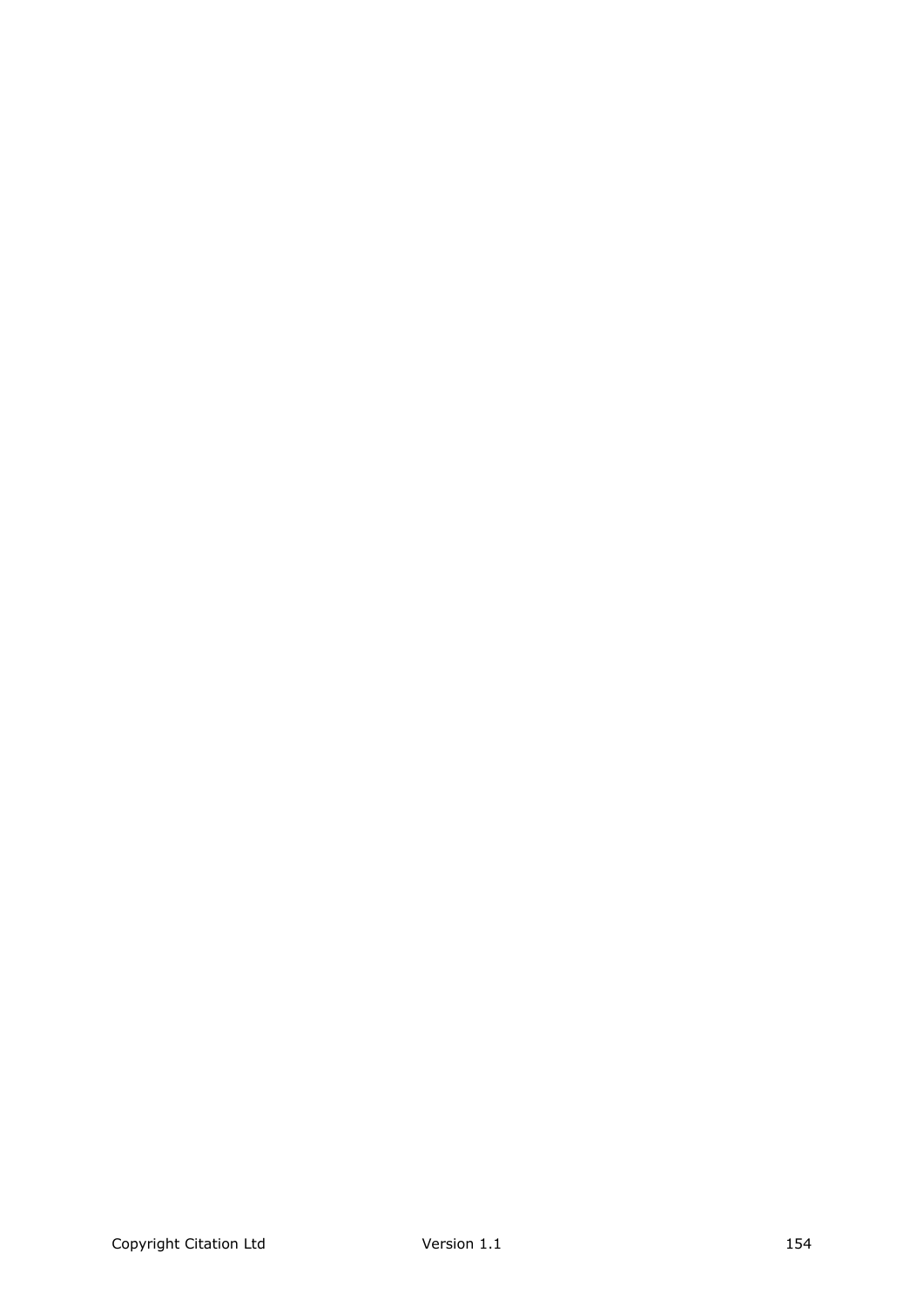# **Respiratory Protective Equipment**

### Description

Respiratory protective equipment (RPE) is to be supplied and used at work wherever there are risks to health and safety from harmful substances contaminating the air in the form of dust, mist, vapour, gas or fume or from oxygen-deficient atmospheres that cannot be adequately controlled in other ways.

#### Associated Hazards

- Harmful substances, including chemicals and biological agents in the air in the form of dust, fumes, vapours, gas, mist resulting from a work activity or present in the working environment
- Oxygen-deficient atmospheres where a supply of clean air is needed.

RPE must be adequate and suitable. It must be right for the hazard, matched to the job, the environment, the exposure level and the wearer so that the wearer can work freely and without additional risks due to the RPE.

### Types of RPE

**Respirators** (filtering devices) can be tight fitting or loose and use filters to remove contaminants from the air being breathed in.

**Breathing apparatus** can be tight fitting or loose and use a supply of breathing-quality air from an air cylinder or compressed air.

#### Employer's Responsibilities

Mobile Structures Management Limited will:

- Ensure that all reasonably practicable measures are taken to prevent or control exposure to harmful substances
- Carry out risk assessments to determine whether the use of RPE is necessary
- Provide adequate and suitable RPE:

- where a risk of exposure by inhalation remains after putting in place other control measures.

- As an interim measure when other controls are being put in place.

- For emergency work e.g. when other controls have failed.

- For short term or infrequent exposure e.g. during maintenance work or clearing up a spillage.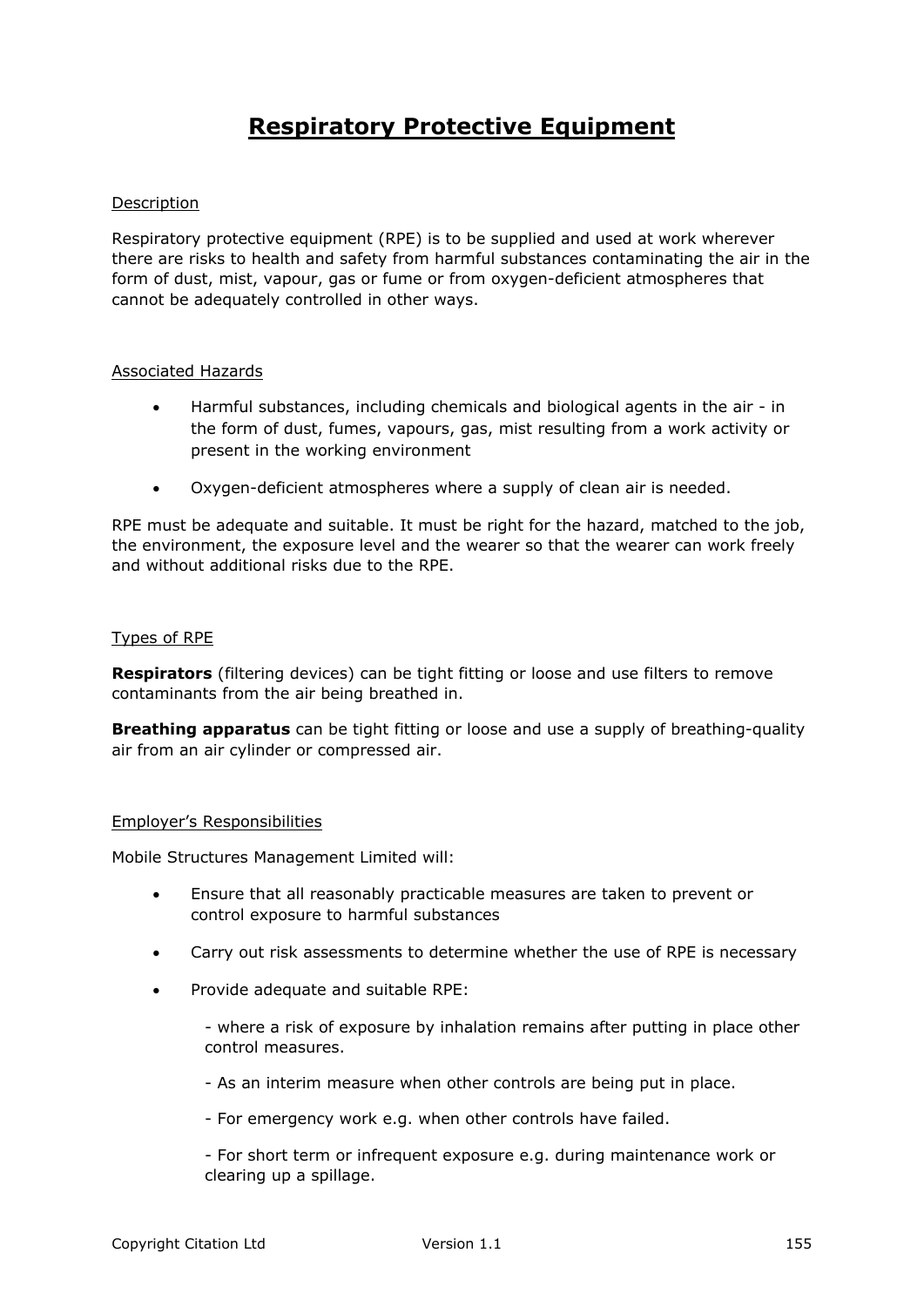- Determine the suitability of RPE using safety data sheets, COSHH assessments, assigned protection factors (APF), workplace exposure limits (WELs), exposure measurements and any specific wearer requirements
- Plan for and practice emergency procedures where RPE is to be worn in case of emergencies
- Arrange for initial fit testing to be carried out by a competent person for all tight fitting masks and a repeat fit test if there are changes to a wearer's face that may prevent a good face seal being achieved
- For frequently used RPE, arrange repeat fit tests at regular intervals
- Regularly maintain RPE in line with manufacturer's instructions and keep records for a minimum of 5 years
- Ensure employees receive information, instruction and training on the safe use and maintenance of RPE
- Provide an alternative adequate and suitable type of RPE for any wearer who, for good reason, cannot be clean shaven e.g. for religious reasons.

Employees will:

- Wear RPE as provided and trained to use
- Carry out pre-use checks of RPE every time it is used
- Follow manufacturer's instructions
- For tight fitting face pieces, carry out a 'fit check' when the RPE is first put on
- Not wear RPE if a good seal cannot be achieved
- Be clean shaven to achieve a good seal when using tight fitting face pieces
- Report any defective RPE to the employer
- Report any discomfort or ill health experienced as a consequence of wearing RPE
- Inform the employer of pre-existing or new medical conditions that may affect the use of RPE.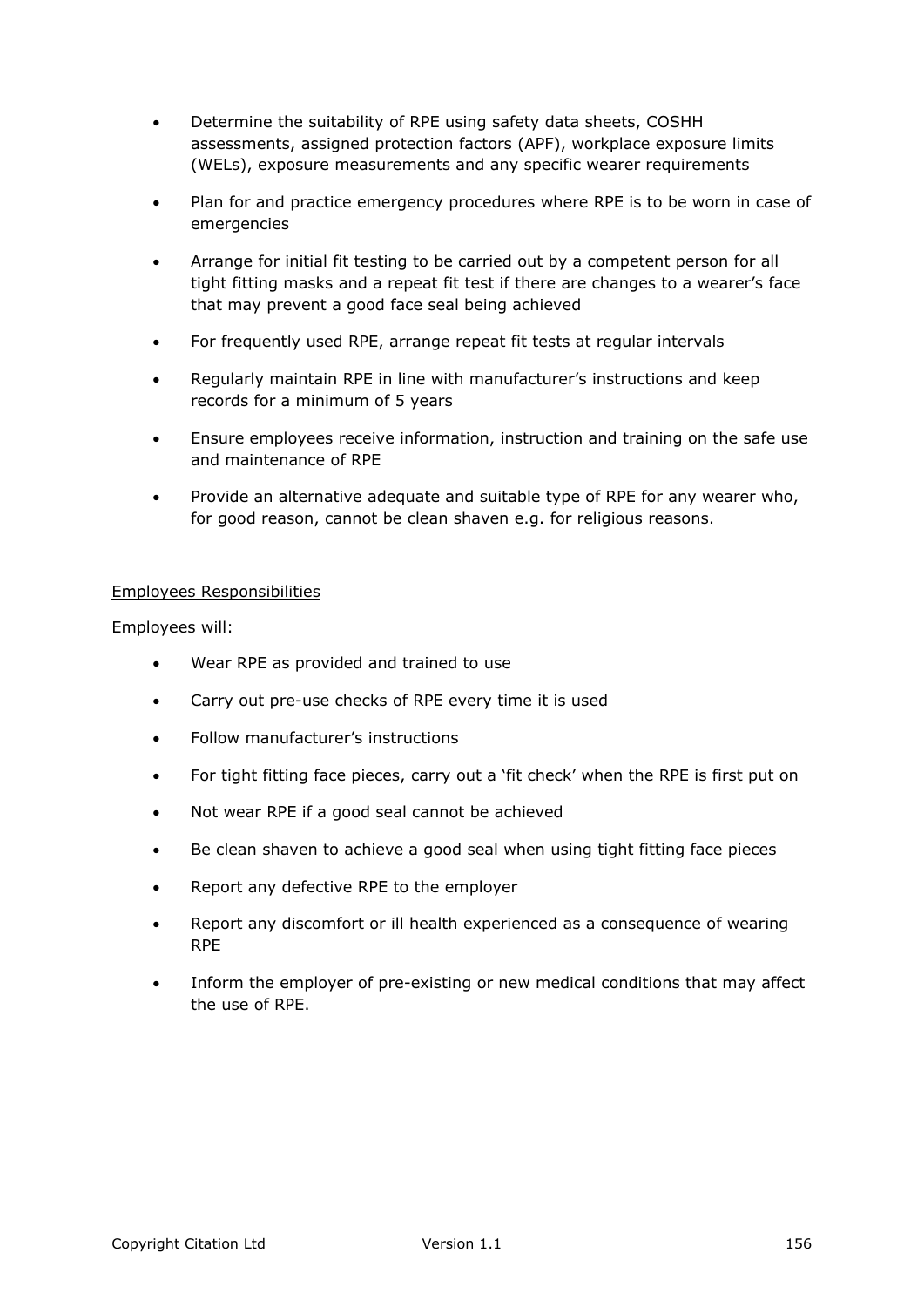### **Risk Assessment**

### Description

In many workplaces there are risks, which may affect the health and safety of employees. There is an absolute duty on employers to 'conduct suitable and sufficient risk assessments' in the workplace, under Regulation 3 of The Management of Health & Safety at Work Regulations. In many instances, straightforward measures can control risks, and whilst the law does not expect employers to eliminate all risks, they are required to protect people so far as is reasonably practicable.

### Associated Hazards

- Physical, chemical and/or biological agents
- Working conditions and processes
- Manual handling activities
- Exposure to infectious diseases
- Work-related stress
- Long working hours
- Workstations and posture
- Other workplace hazards.

#### Employer's Responsibilities

Mobile Structures Management Limited will ensure that: -

- Employees undertaking risk assessments are competent to do so, having undergone suitable training in the risk assessment process
- Identify all hazards with the potential to cause harm to employees and others who may be affected by our undertaking
- Evaluate the probability and severity of potential injury or damage
- Identify the options for eliminating, reducing or controlling the identified risks and taking the necessary action
- Provide employees with any additional training identified within the risk assessment process as being a necessary control measure
- Review the risk assessments annually, where they may no longer be valid, or where there has been a significant change in work activities or processes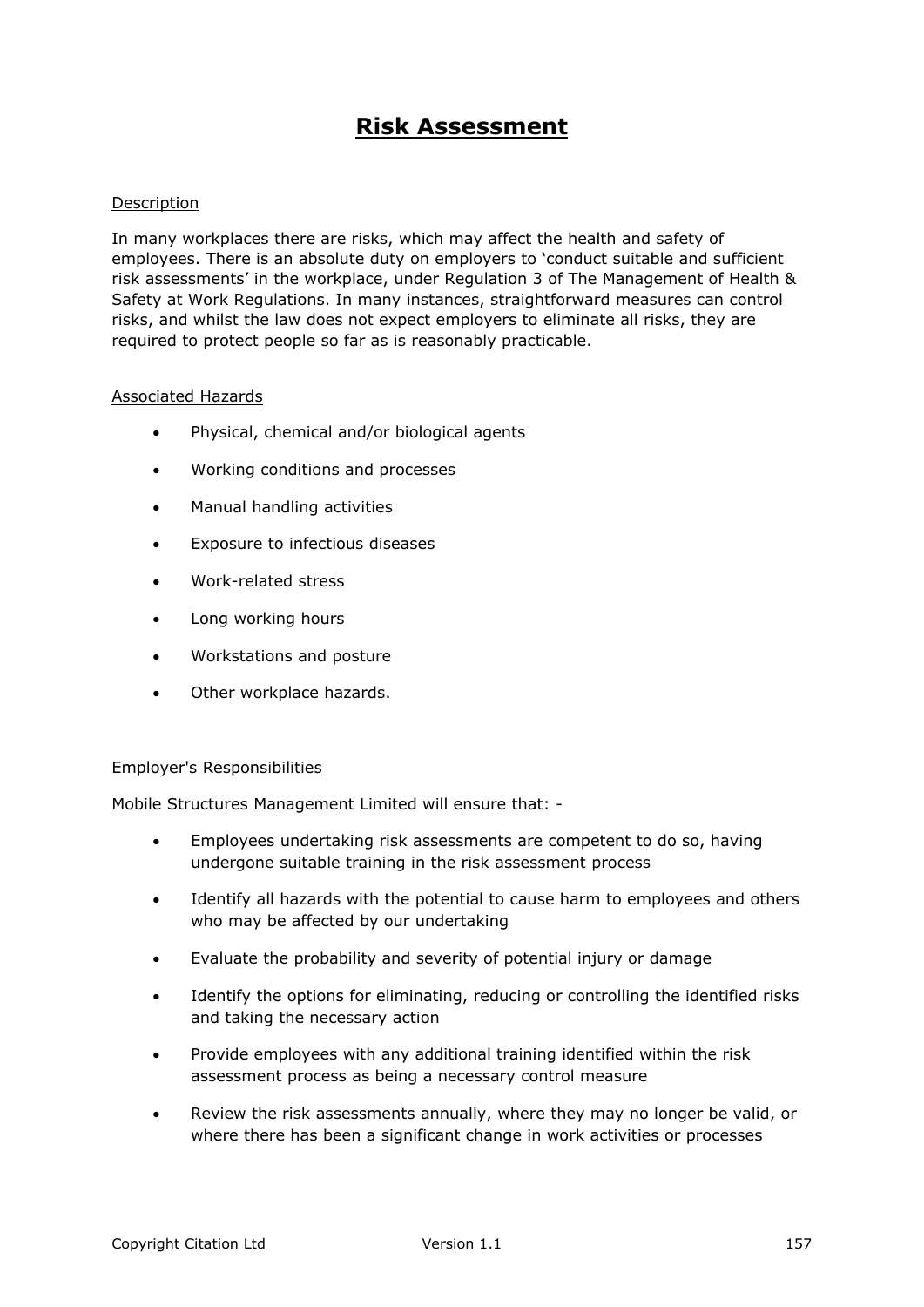- Keep records of the significant findings of the risk assessments and identify employees who may be especially at risk
- Provide appropriate health surveillance where there is an identifiable disease or potential adverse health condition related to the work activity
- Provide employees and employees of other employers working on the premises with comprehensive and relevant information on risks, preventative and protective measures, emergency procedures and competent persons.

Employees must: -

- Co-operate with management arrangements in respect of workplace risk assessments
- Follow any training, information, guidance and instruction given by the employer
- Comply with any control measures laid down within risk assessments
- Report any hazards or defects to the employer immediately
- Make full and proper use of any PPE provide.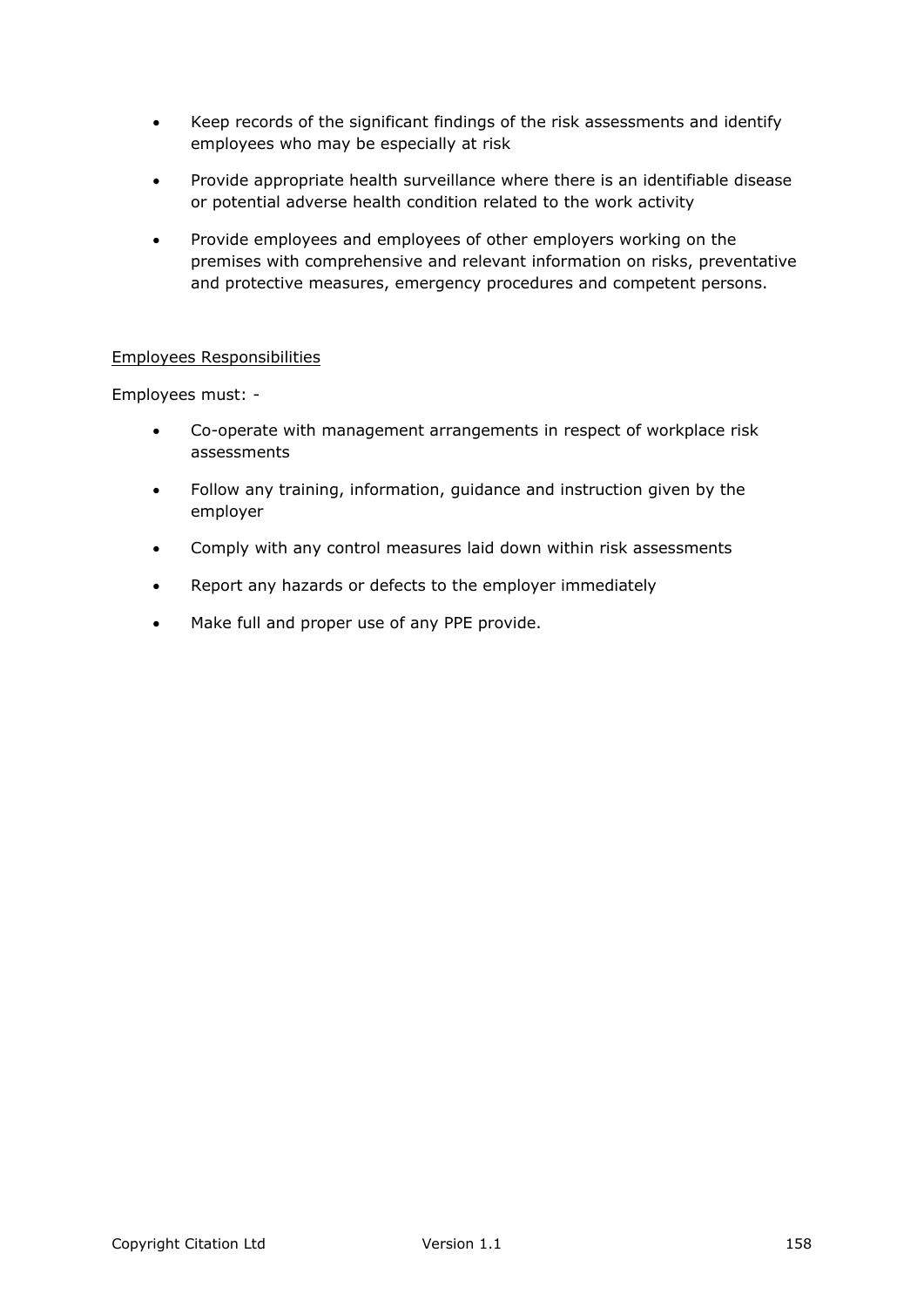# **Risk Assessment Flow Chart**

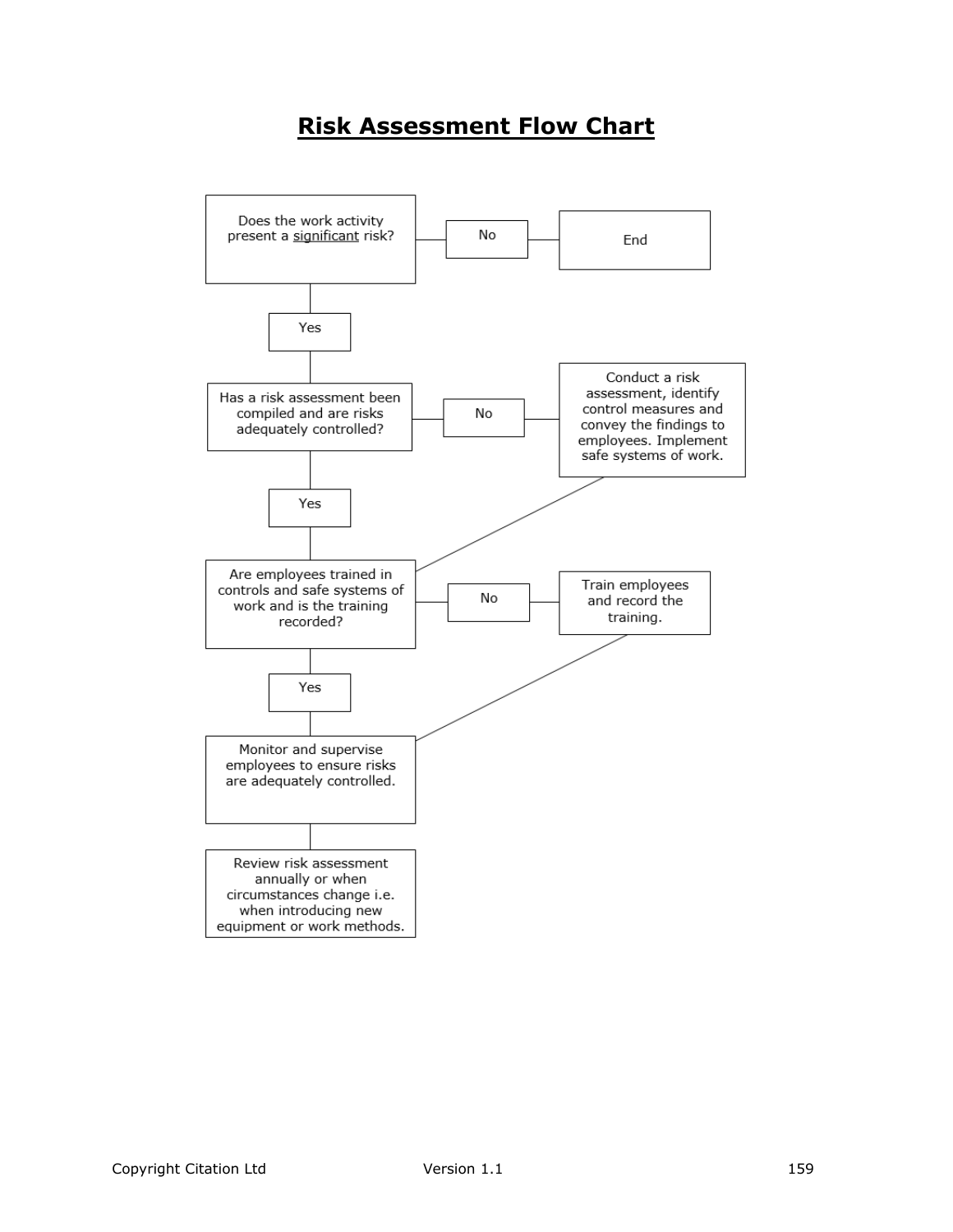### **Risk Assessment Process**

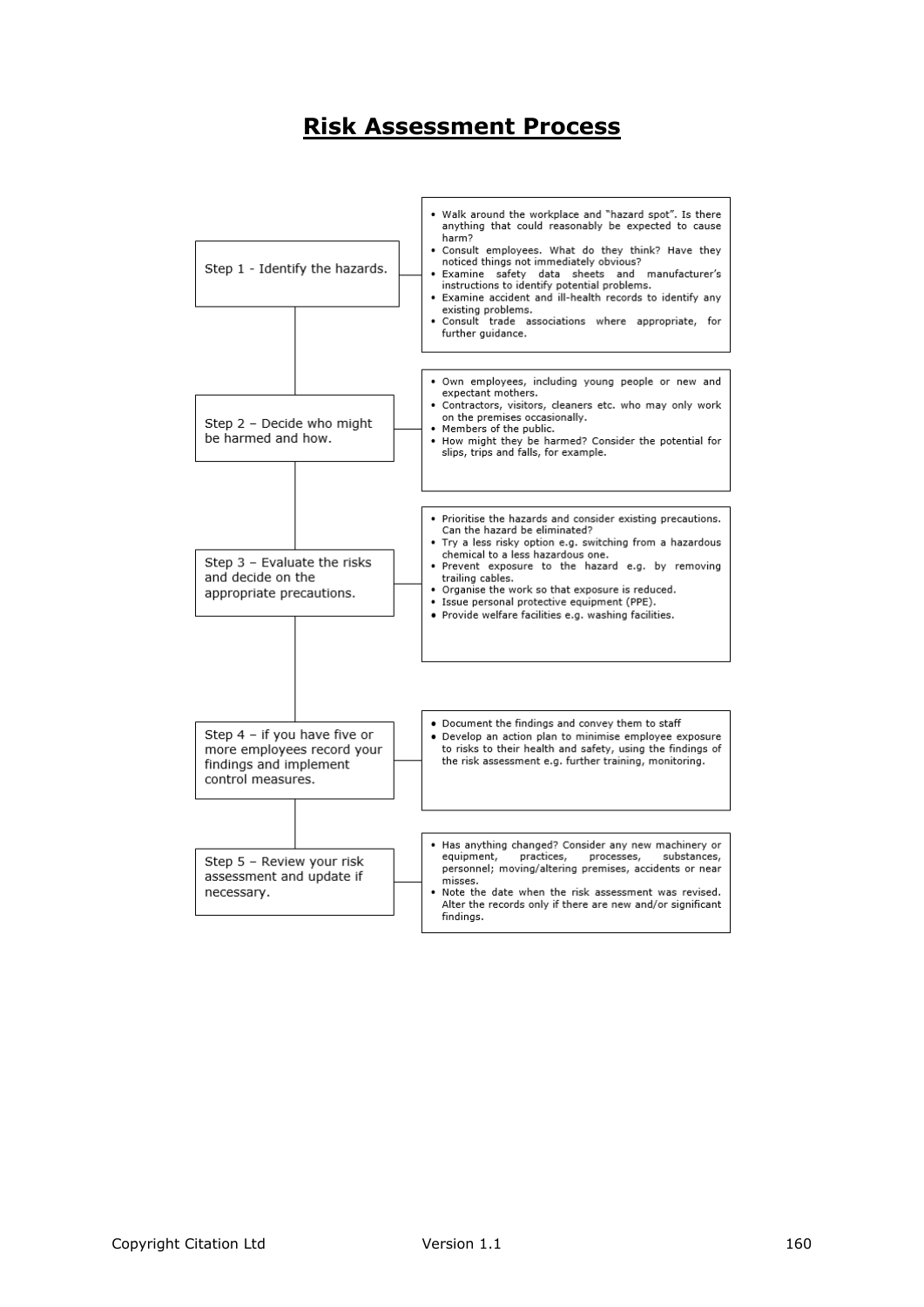# **Safety Signs**

### Description

Safety signs include the use of illuminated signs, hand and acoustic signals (e.g. fire alarms), spoken communication and the marking of pipe work containing dangerous substances. Traditional signboards such as prohibition and warning signs may need to be supplemented to comply with more specific legislation, e.g. photo luminescent signs for fire exits and fire-fighting equipment.

Mobile Structures Management Limited will provide specific safety signs whenever there is a risk that cannot be avoided or controlled by other means, for instance by engineering controls and safe systems of work. Where a safety sign would not help to reduce that risk, or where the risk is not significant, there is no need to provide a sign.

All safety signs are colour coded and each colour has a meaning, for example: -

 White circle with red edging and a diagonal line indicates **PROHIBITED** e.g. no smoking



 Blue signs indicate that it is **MANDATORY** to carry out an action, e.g. the wearing of personal protective equipment



 A triangular sign with black edging and a yellow background indicates **WARNING** of a hazard and would normally contain a black pictogram, e.g. radiation



 Green signs identify or locate safety equipment as well as marking emergency escape routes.



### Employer's Responsibilities

The organisation acknowledge that signs must comply with the regulations, however where necessary we may design specific signs to maintain a safe environment.

It is our policy to ensure that any signs that are provided for safety reasons are: –

• Maintained in a good condition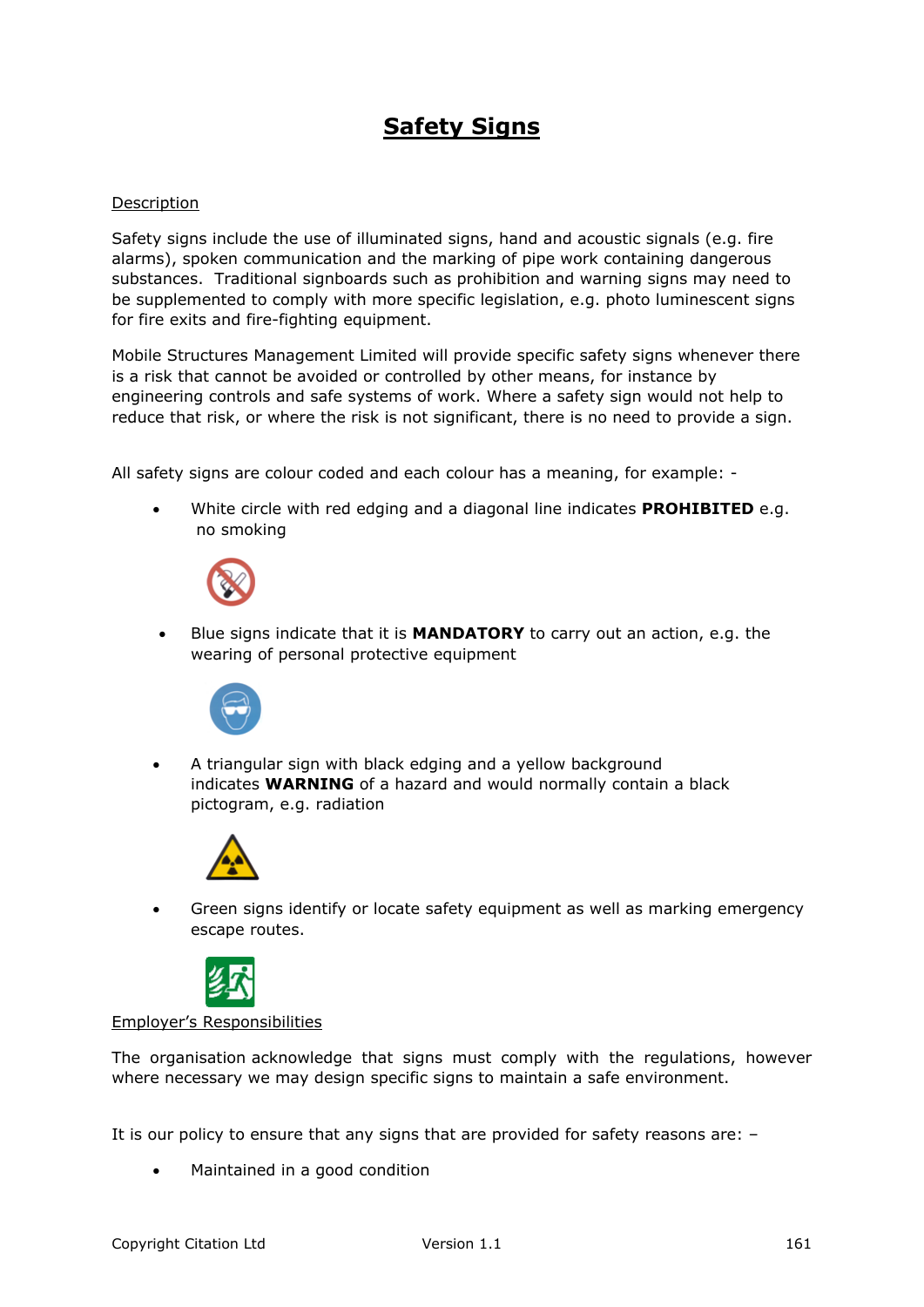- Positioned in the correct location
- Explained to all members of employees to ensure that they are aware of the meaning of the signs and the correct actions to be taken.

- Familiarise yourself and comply with any signs and notices that are displayed
- Bring any defects to your line manager's attention
- Follow safe procedures
- Wear relevant personal protective equipment as indicated.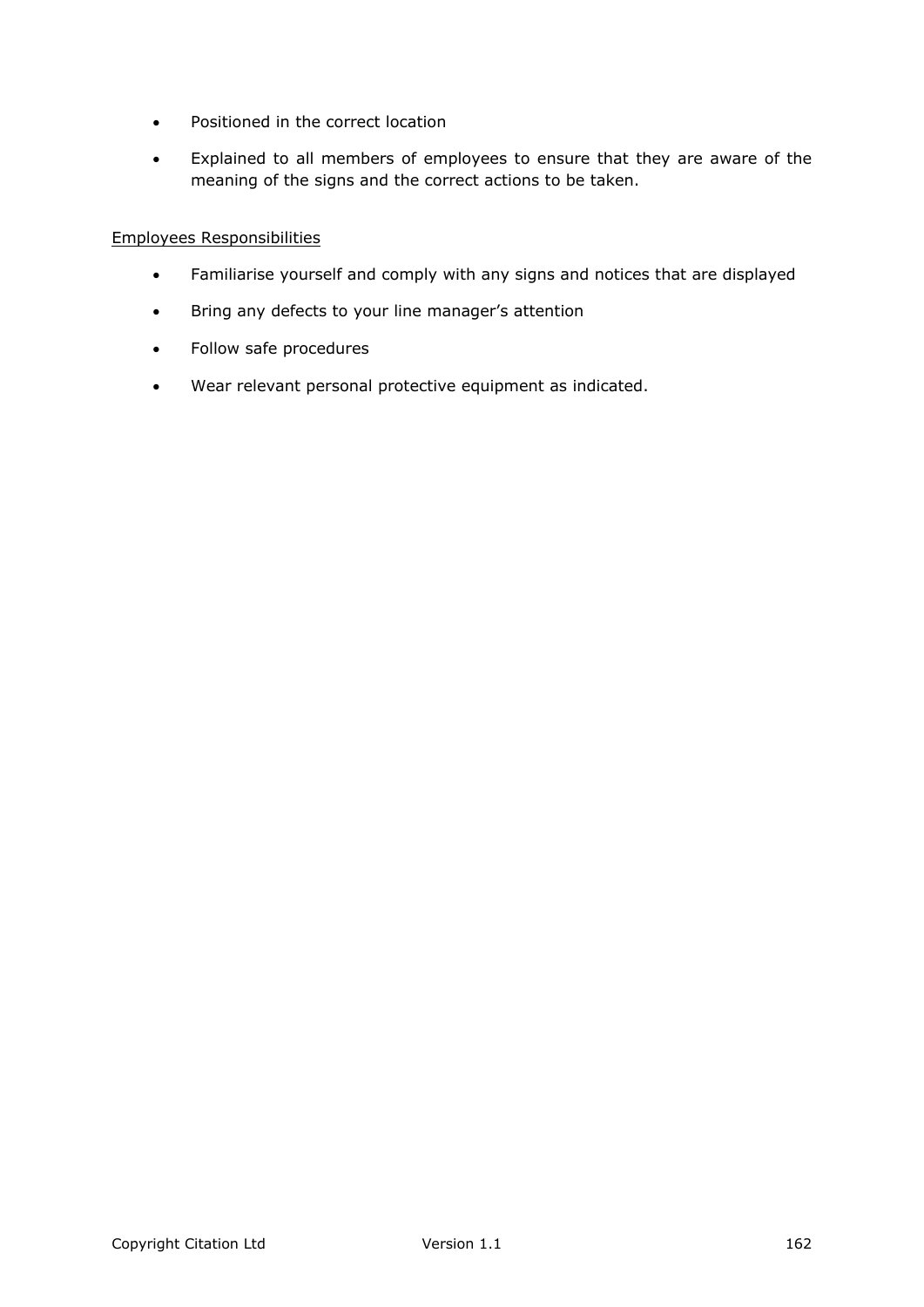## **Scaffolding**

### Description

Fixed or mobile scaffolding is versatile and highly adaptable. Selected and installed correctly, scaffolding provides a useful means of access and a safe working platform. In line with the 'Work at Height Regulations' hierarchy of control, scaffolding is a preferred method for working at height, however the use of scaffolding is not risk free.

#### Associated Hazards

- Falls of persons
- Falling materials
- Collapse of scaffolding structure.

### Employer's Responsibilities

Mobile Structures Management Limited will: -

- Undertake a risk assessment for the work and ensure that alternative methods to working at height are considered. If work has to be performed at height then the most suitable work equipment will be selected
- Compile a documented safe system of work describing the steps to control the risks during the work. This will include a scaffold assembly, use and dismantling plan drawn up by a competent person, which will be available to relevant persons until completion of the dismantling process
- Ensure the design, erection, modification and dismantling (or in part) of a scaffold structure will only be undertaken and supervised by trained and competent persons following manufacturer's instructions and the requirements of TG20 - A Guide to Good Practice for Scaffolding with Tubes and Fittings
- Ensure that scaffolds are suitable, supported and tied correctly and have sufficient strength and rigidity
- Control the risk of falling objects and people, through the correct use and installation of guardrails, intermediate rails, toe boards, airbags, sheeting, netting and harnesses where appropriate
- Ensure that users of the scaffold are trained and that visitors and the public are protected from scaffolding operations
- Ensure that a sufficient number of warning signs are displayed to prevent access to danger zones whilst scaffolding is not being used
- Provide a safe means of access and egress for the use of scaffold and prevent unauthorised access onto the scaffold
- Ensure working platforms are suitably boarded and the risk of slipping and tripping is minimised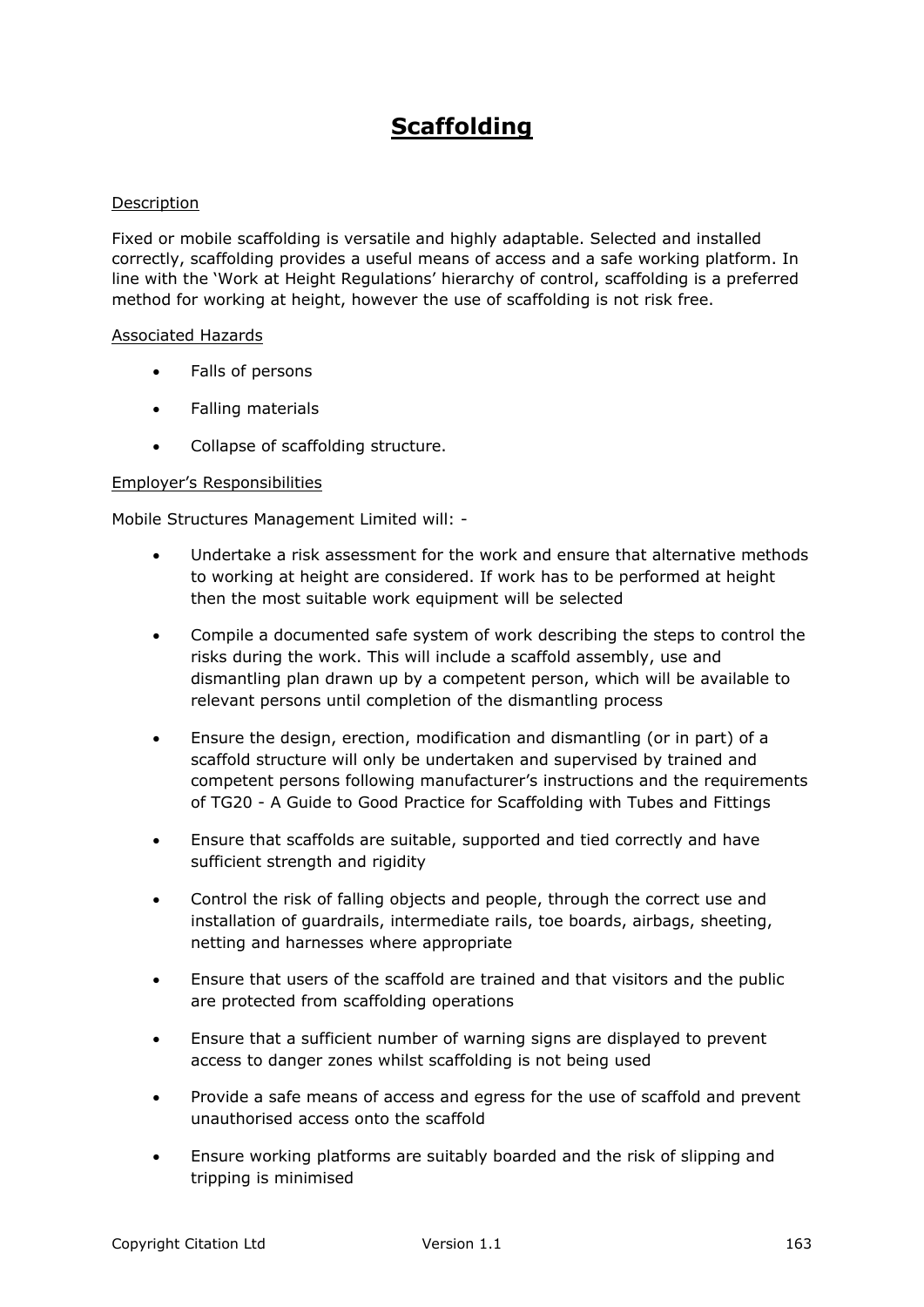- Protect the scaffold and workers from overhead cables, vehicles, and other obstructions
- Ensure a competent person inspects the scaffold after installation, substantial alteration, events that affect its stability and where applicable, at intervals not exceeding seven days
- Maintain inspection reports on site until the work is complete
- Monitor excavations in the vicinity of scaffolding to prevent subsidence that could lead to collapse
- Compile a suitable emergency plan and provide adequate emergency equipment
- Prevent the use of scaffolding if it is exposed to strong winds
- Not exceed the load bearing capacity of the scaffold
- Provide hand-over certificates, where applicable.

- Report to management any faults or damage to the structure
- Follow site rules, manufacturer's instructions and approved safe methods of working with scaffolding
- Never carry out adaptations to any scaffold without full permission of site management
- Stop work if it is not safe to continue
- Keep the scaffold platforms clear of unnecessary materials, equipment and debris
- Keep to a minimum the amount stored on a platform and never allow materials to exceed the guardrail height
- Do not overload the scaffold
- Always remove unwanted items from the scaffold at the end of each working day
- Never throw any item from a scaffold. Follow the method described in the risk assessment or other safe system of work
- Never use a bandstand, trestle or hop-up to gain additional height.

### Tower Scaffolds (Mobile Access Towers)

- Adhere to the manufacturer's guidance for the safe working height of the equipment ensuring that the maximum height to base ratio is not exceeded
- Check that wheels are locked or base plates suitably supported when the scaffolding is being used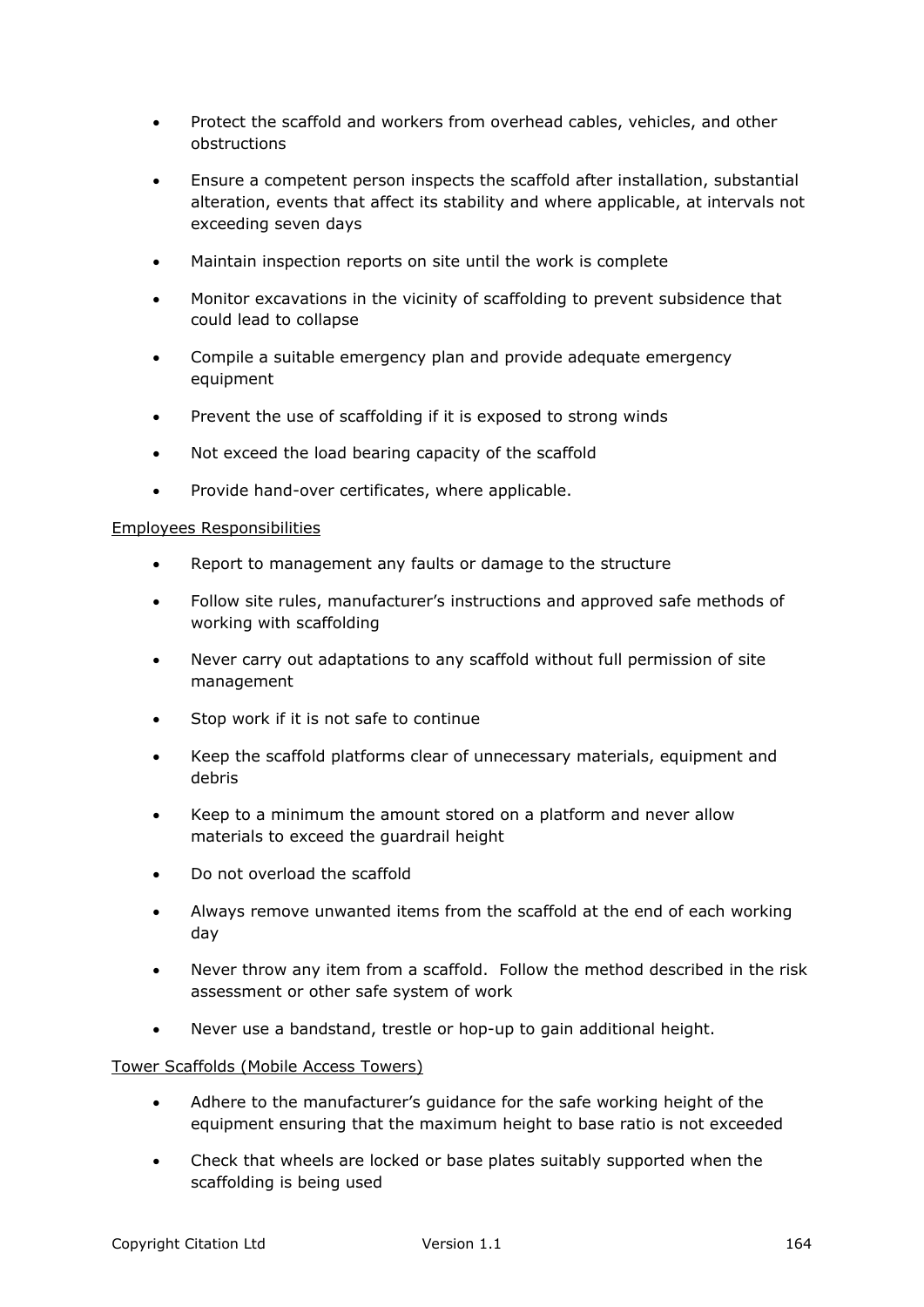- Move mobile scaffolds by pulling or pushing the base, avoiding obstacles and ensuring that no person or equipment is on the platform
- Ensure safe distances are kept between the tower and hazards such as overhead power lines, particularly whilst the tower is being moved
- Ensure mobile scaffolds are only used on ground that is firm and level
- Only move the tower scaffold if a competent person is supervising the operation.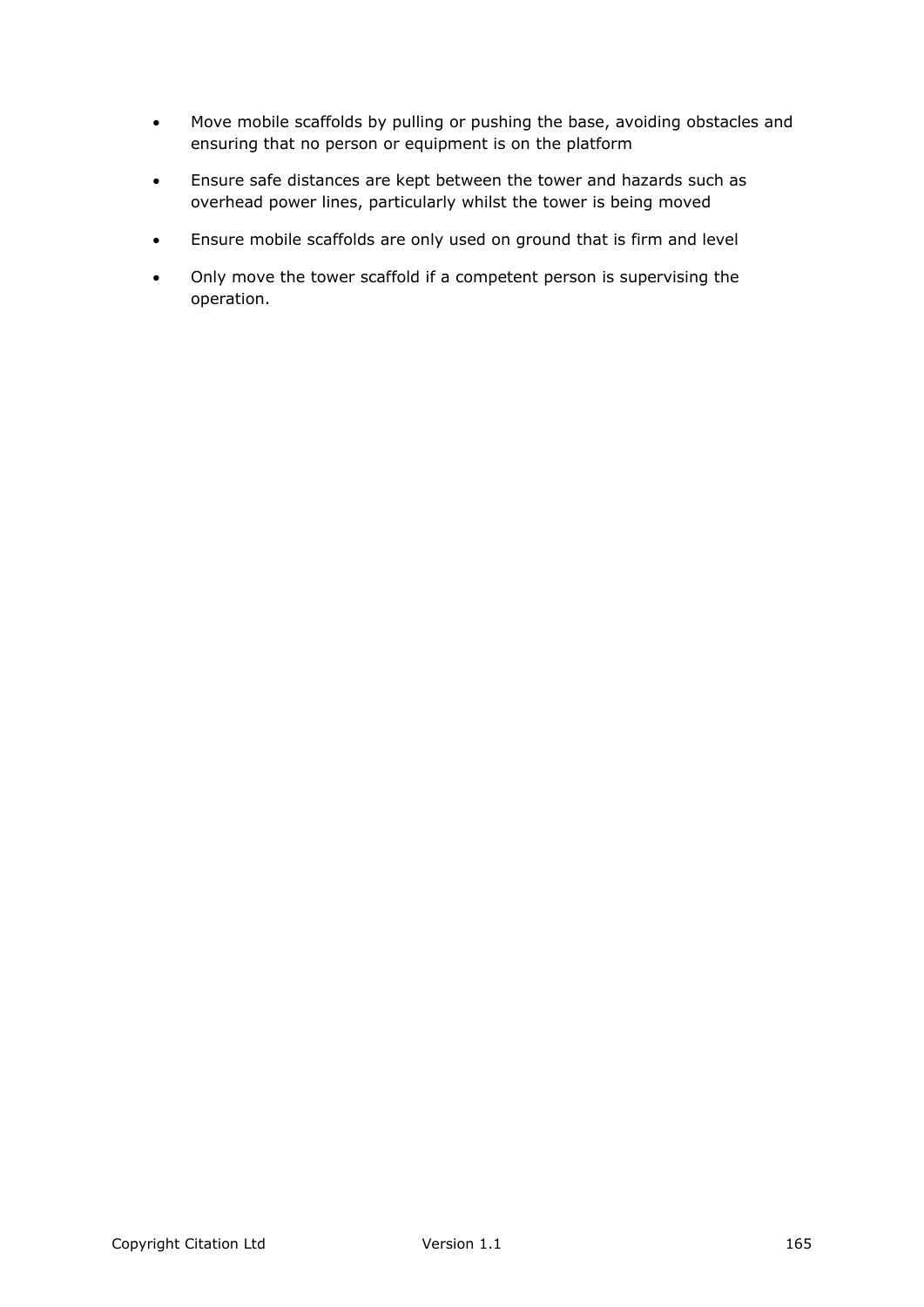# **Smoking In The Workplace**

### Description

Second-hand or passive smoking has now been shown to cause lung cancer and heart disease in non-smokers. In addition, tobacco smoke is a cause of discomfort and irritation to many people, particularly those suffering from respiratory illnesses such as asthma, and may lead to increased absence.

Mobile Structures Management Limited will comply with statutory duties in respect of smoking in the workplace and, in particular, fulfil obligations to assess the risks associated with smoking in the workplace. Effective measures to prevent or control any ill health effects or accidents arising from such activity will be applied. This policy is not concerned with the right of individuals to smoke but with where they smoke whilst on Mobile Structures Management Limited's premises and with due regard to the effects this may have upon the health and wellbeing of others.

#### Associated Hazards

- Health risks including stroke, cancers and heart disease
- Fire damage to building and associated risks to those in and around the premises.

**Note:** the above list of hazards associated with smoking is not exhaustive.

### Employer's Responsibilities

-

Mobile Structures Management Limited shall ensure that a risk assessment will identify:

- Persons at risk from smoking in the workplace
- Significant risk(s) arising from smoking in the workplace
- Appropriate controls to be implemented.

Mobile Structures Management Limited are committed to its statement on Health and Safety at Work to take such steps as are reasonably practicable to provide a working environment which is safe and without risks to health.

To help achieve this, Mobile Structures Management Limited recognises the health issues connected with smoking, not only for smokers, but also for non-smokers affected by inhaling tobacco smoke in the course of their work. To permit exposure where we can control it is contrary to our health and safety philosophy.

Mobile Structures Management Limited will seek to achieve this objective by applying a series of control measures put forward in the Health and Safety Commission's proposals for an Approved Code of Practice on smoking at work.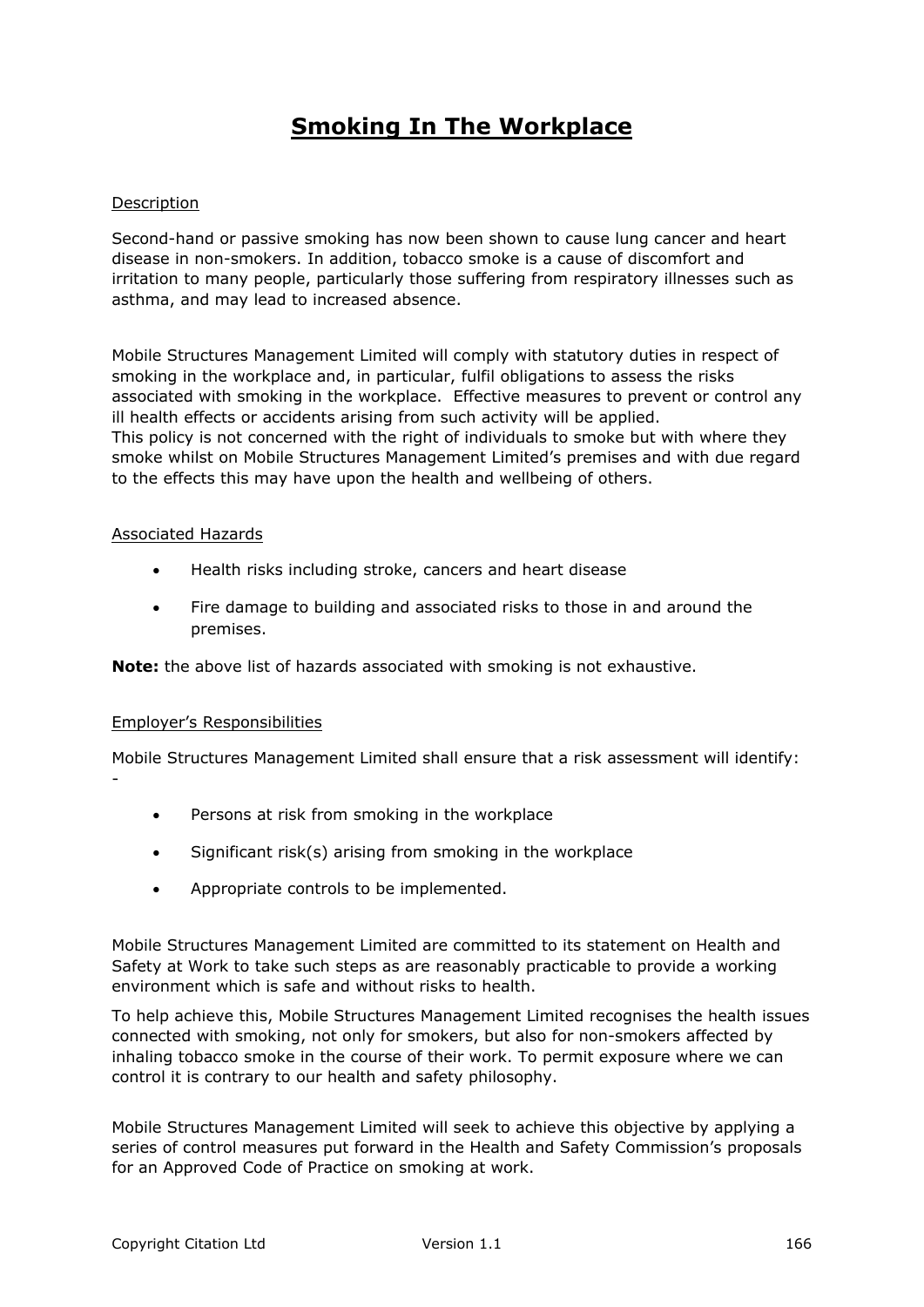The hierarchy of control measures are as follows:–

- Completely banning smoking at work
- **•** Banning smoking except in designated areas
- Having separate smoking and non-smoking areas
- Providing adequate ventilation or adopting a safe system of work.

Mobile Structures Management Limited will manage the risks arising from smoking in the workplace by:-

- Prohibiting the creation of tobacco smoke. Local employee attitudes and cultures should determine whether to extend the concept of a "smoke-free" environment to a "tobacco-free" environment (e.g. chewing tobacco)
- Endeavouring to provide reasonable assistance and support to employees who wish to stop smoking e.g. by publicising or making available self-help quides and other health education guidance or promotional material
- Designating specific areas or locations with suitable receptacles to dispose of extinguished smoking materials where smoking is permitted
- Incorporating policy information into new employees induction
- Consulting with trade unions, safety representatives and employees to contribute to the provision of a safe and healthy working environment
- Ensuring agreement between smokers and non-smokers. If smokers and nonsmokers cannot agree on a common outcome, then in the event of a conflict of interests, non-smokers shall have priority.

In addition, Mobile Structures Management Limited will manage the risks associated with smoking in the workplace by:-

- Monitoring the effectiveness of the arrangements
- Reviewing these arrangements periodically, and as necessary
- Ensuring that visitors/contractors are made aware of the policy.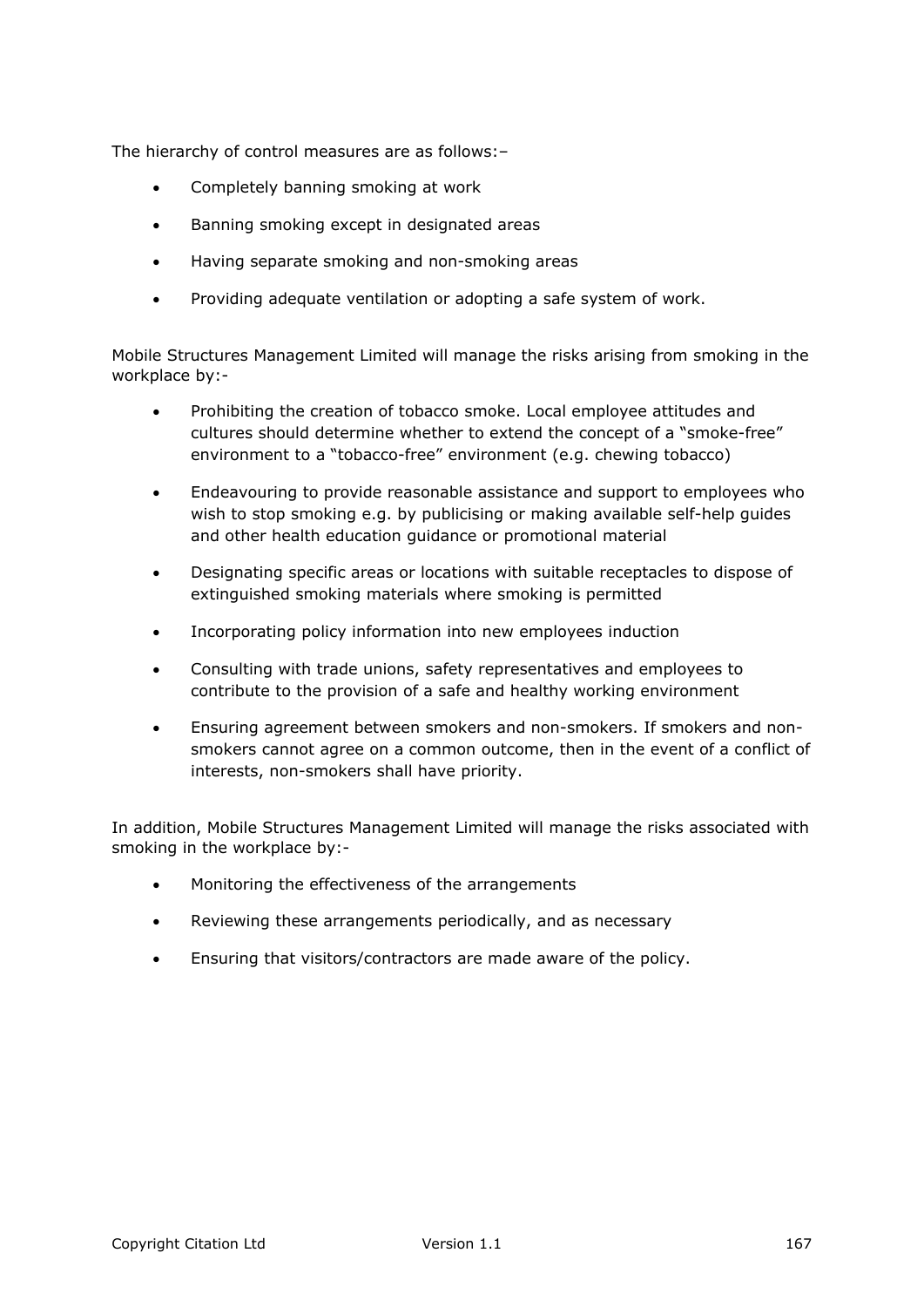In order for Mobile Structures Management Limited to control the hazards associated with the effects of second hand smoke on non-smokers and to reduce the risks of fire, compliance with our arrangements for smoking is critical to the safety of everyone.

Employees must:-

- Adhere to our arrangements for smoking, follow instructions and comply with 'No Smoking' signage
- Not smoke in any area or vehicle that is designated as 'Non-Smoking'.

Any employee who refuses to comply with the smoking policy may be in breach of employment law and subject to disciplinary action.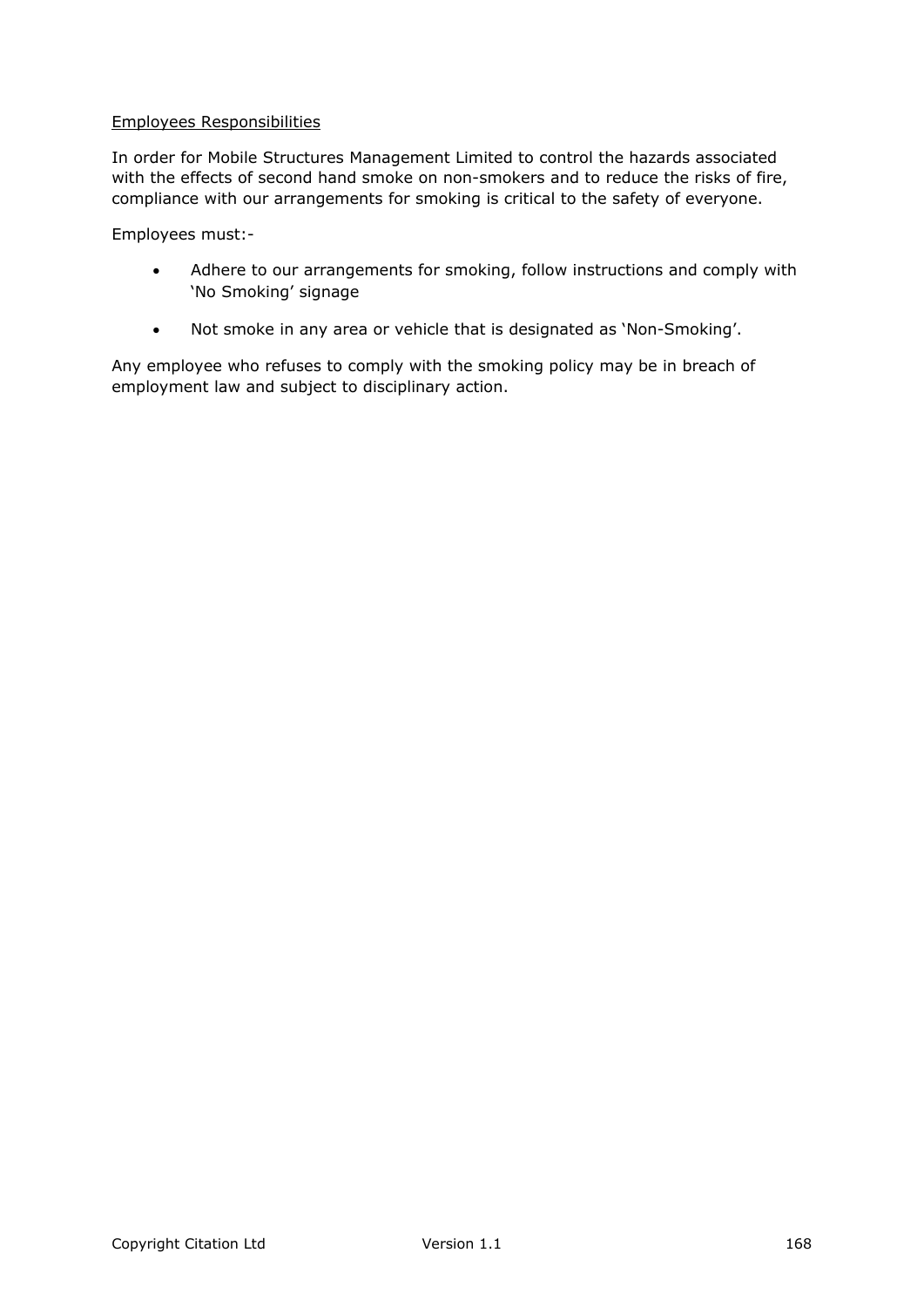# **Stacking, Racking and Storage**

### Description

There have been many incidents associated with stacking, racking and storage of goods in the construction sector, including falls involving people, goods or materials and even the complete collapse or failure of the racking structure itself. The term racking is used to describe a skeleton framework of fixed or adjustable design to support loads without the use of shelves.

Racking and storage on site is commonly used to store building materials and substances (some of which hazardous) such as wall formwork, perimeter fencing panels, precast flooring, timber roof structures, bagged cement, glass, rockwool, plasterboard, solvents etc.

### Associated Hazards

- Falls from height
- Materials falling from storage systems
- Unsafe methods of stock retrieval (e.g. ladders / stepladders, climbing, unsafe use of plant)
- Impact damage caused by movement of vehicles, site plant and traffic movement
- Collapse or failure due to overloaded shelves, unsafe racking or racking being situated on non-level or uneven surfaces
- Incorrect installation and assembly of racking system
- Protruding objects and poorly stocked racking.

### Employer's Responsibilities

To help manage the safe storage of materials, Mobile Structures Management Limited will ensure that: -

- Risk assessments are undertaken in respect of the use of storage systems to ensure that they are correctly selected, designed, installed, maintained and organised to allow for safe access to goods and materials throughout all stages of the construction project
- Individual storage areas are provided for plant, materials, waste, flammable substances (e.g. foam plastics, flammable liquids and gases such as propane) and hazardous substances
- On assessment of that being stored, consider the security and exposure to hazardous substances and use adequate means to contain this, e.g. Hazmat Containers, following related safety guidance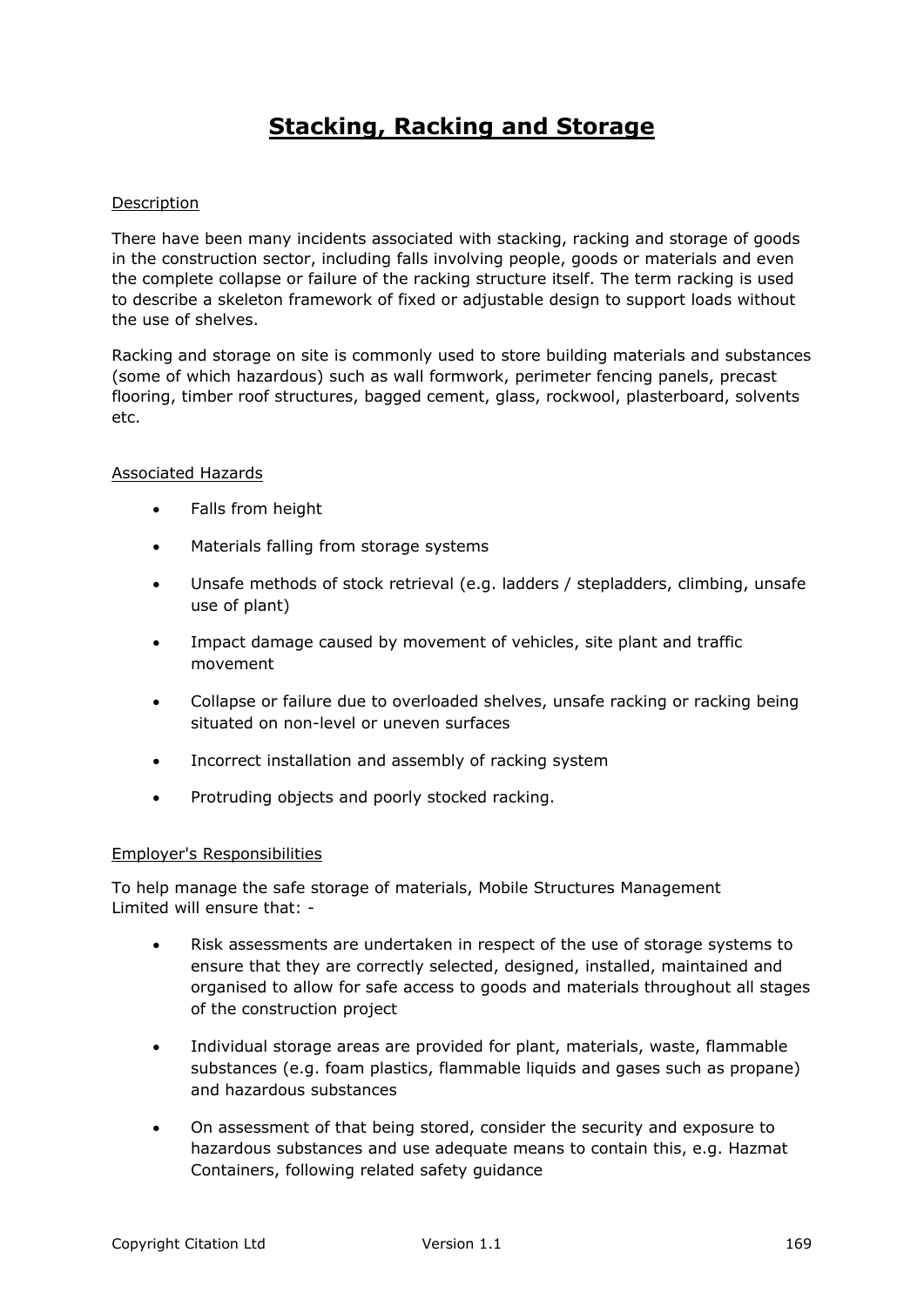- The findings of the risk assessments are communicated to to employees and others who may be affected by work activities
- Racking / storage systems are protected against mechanical damage, whereby a traffic management plan is implemented, and designated routes are highlighted on site considering all types of moving plant and equipment
- Where the design of the racking system requires it to be secured, only methods, which have been "proved" by structural calculations, will be used alongside manufacturers guidelines
- Where necessary (i.e. where forklift trucks or other mechanical handling equipment is used), racking will be securely fixed to the floor
- Employees are trained in safe methods of storage and correct retrieval
- If pallets or containers are used they will be regularly inspected for damage
- As racking is considered work equipment under PUWER, internal visual inspections of racking / storage systems will be undertaken and recorded by the nominated Person Responsible for Racking Safety (PRRS). Including checks to ensure safety keys are in place.
- A competent person e.g. SEMA (Storage Equipment Manufacturers Association) approved racking inspector will carry out an annual "expert" safety inspection of company racking that is loaded with a fork lift truck. A formal record of the inspection will be maintained
- Where scaffold systems provide storage solutions on site, ensure adequate guarding is fitted to prevent fall when handling materials at height
- Hazard-reporting procedures are followed
- Racking / storage systems will be affixed with a notice stating the maximum safe working load, together with any specified load configurations.
- No climbing notices will be affixed to the racking and no climbing policy communicated to employees
- Implement formal plans to monitor changing weather and ground conditions to guarantee racking and storage systems are not affected
- Control materials and order deliveries for planned need to avoid waste collation, poor housekeeping and over stocking of storage systems
- Consider the changing nature of materials when exposed to external conditions such as hot weather or rain

Employees are duty bound to: -

 Not attempt to access, place goods on, or retrieve goods or materials in an unsafe manner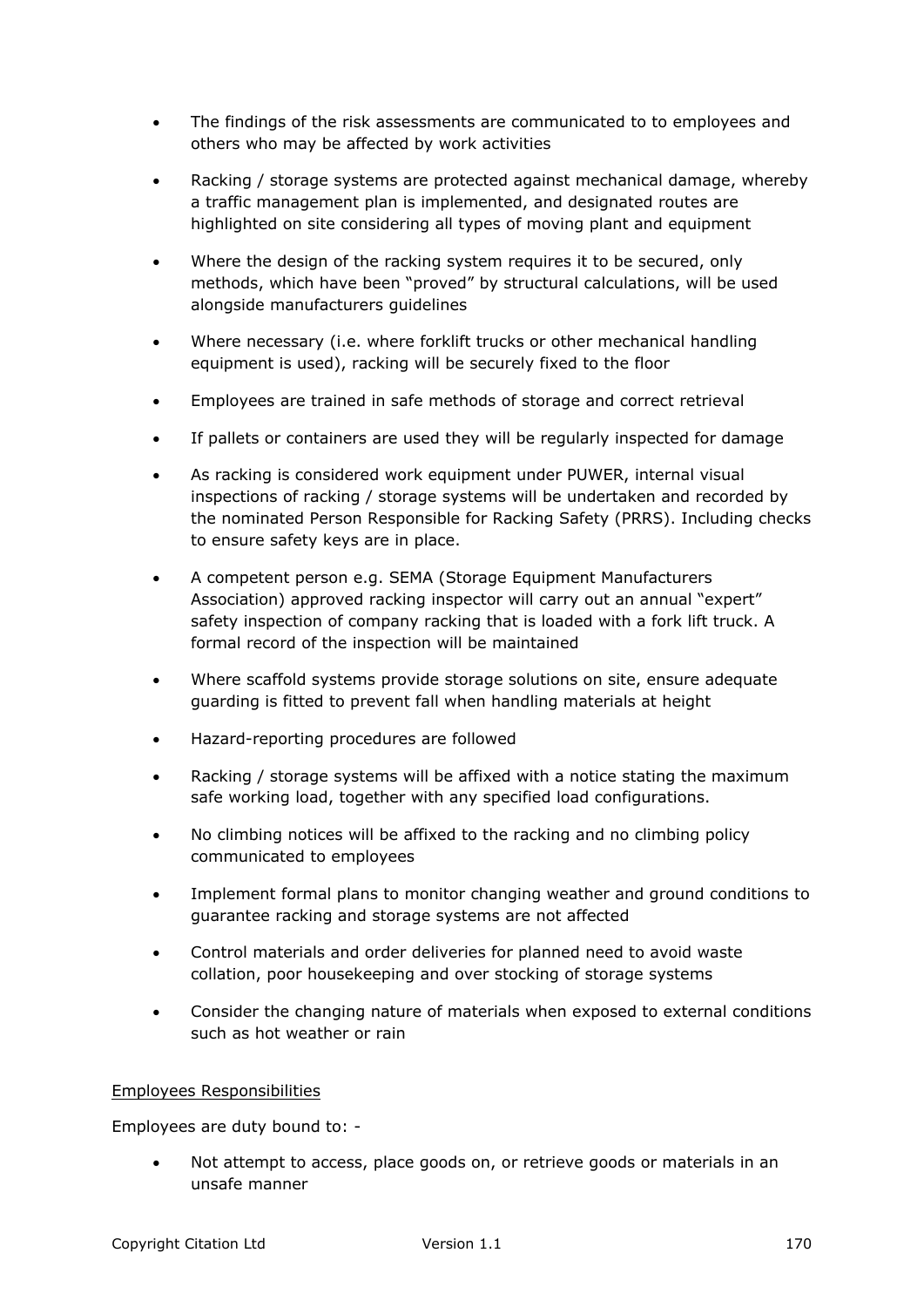- Co-operate with the employer in management arrangements for the safe use of storage systems
- Follow any training, instruction and information given by the employer
- Report any minor damage or safety defects to the Person Responsible for Racking Safety (PRRS) immediately
- Make full and proper use of any personal protective equipment issued by the employer.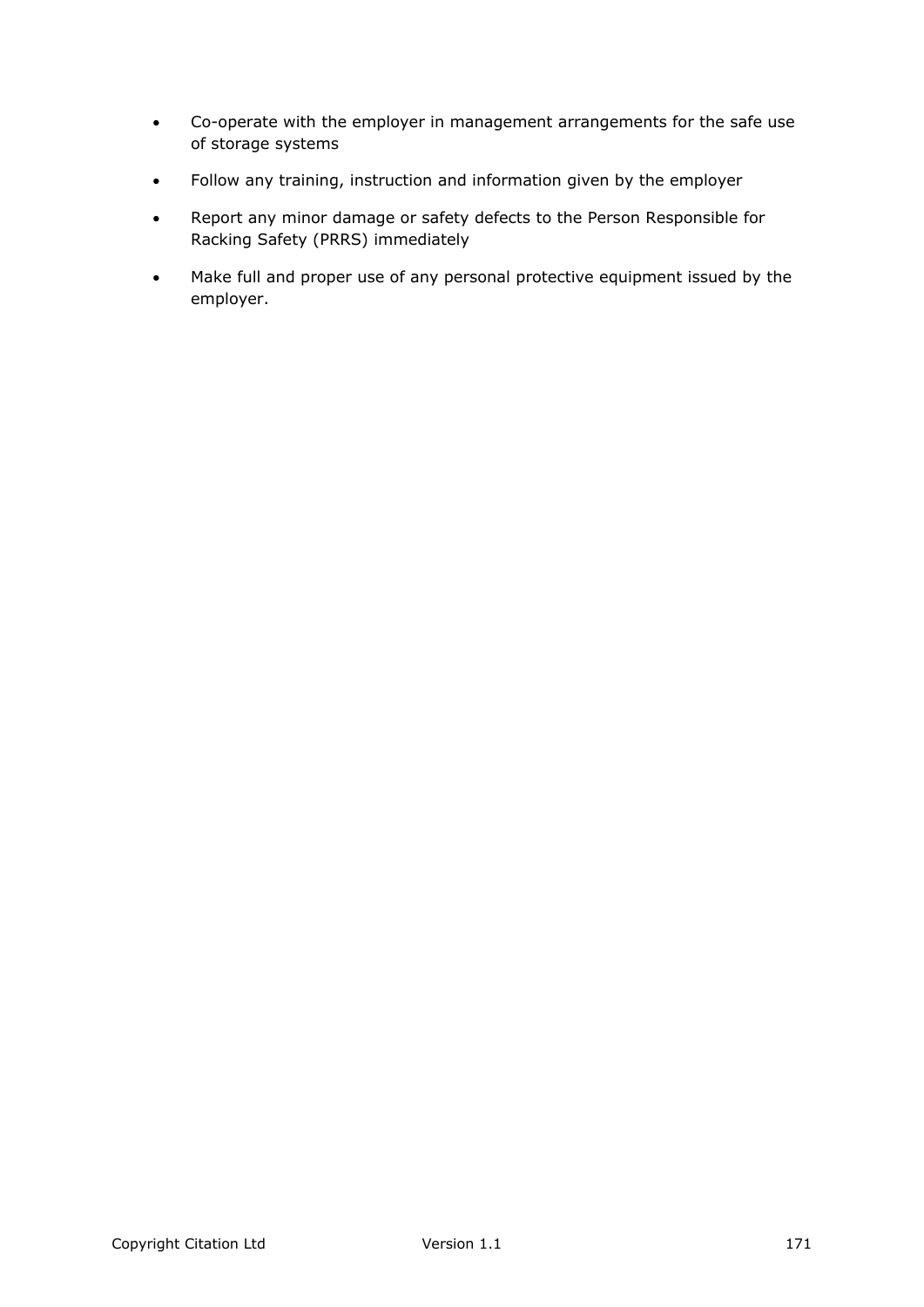### **Stress**

### Description

It is Mobile Structures Management Limited's policy to address all work-related illnesses and in particular stress, to control, reduce or eliminate so far as is reasonably practicable.

The Health and Safety Executive has defined health and safety as both the physical and mental wellbeing of all persons employed by the Company. We recognise that our personnel are the Company's most valuable assets and that any problem associated with work-related stress is a management duty.

A certain amount of stress provides high motivation, a positive outlook and good performance. However, it is when these personal levels are exceeded that detrimental health effects may appear. Whilst stress-related problems of short duration often resolve themselves, it is the long-term stresses that the Company aim to address.

Through the risk assessment process, Mobile Structures Management Limited will continue to identify hazards and assess all mental and physical risks to health and safety with the objective of reducing them, as far as is reasonably practicable.

The main problem with stress is the self-realisation that we are actively suffering from it. Others affected by our stress symptoms tend to shy away from broaching the subject as it may be construed as interference or just being nosy.

Stress is usually brought about by an accumulation of minor irritations that cannot be resolved in the time scale we wish and/or with the desired outcome. However, there may be one single event or set of circumstances that combine to provide the additional stress overload.

Some examples are: -

- Possible environmental stressors include noise, temperature, overcrowding and humidity.
- Possible work-related stressors include working to tight deadlines, overwork and change to organisation. Other issues that may have an impact include;
	- o Under challenged / Promotion prospects / Job satisfaction
	- o Racial or sexist remarks
	- o Personal relationships with other employees
	- o Travelling
	- o Harassment and confrontation.

Stress counselling can often have a stigma that it is only for the 'weak' or 'mentally ill', however the reverse is actually true.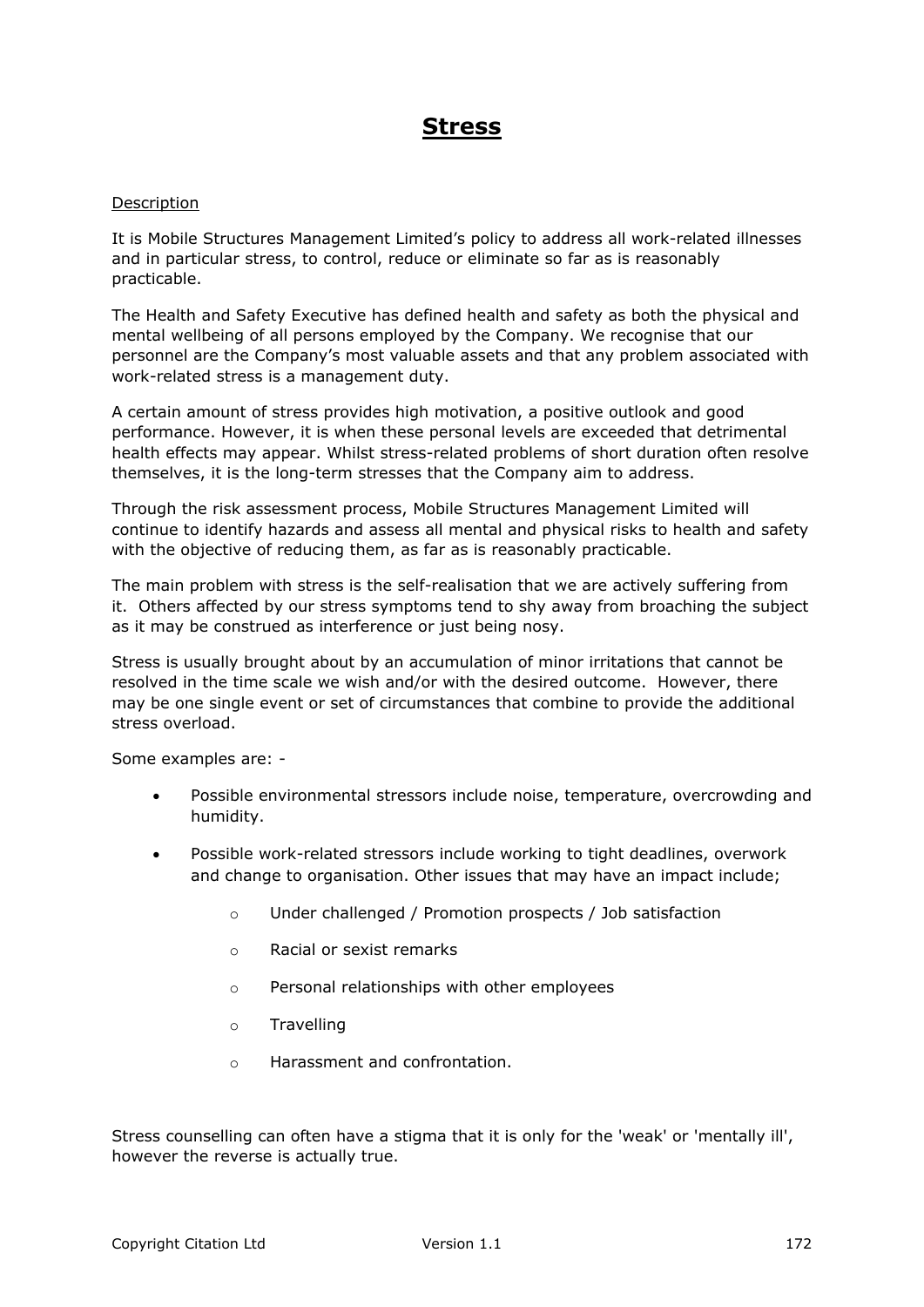It may be difficult to talk to a colleague about the problem face to face, as it might be this relationship that is the cause. It is our policy that all employees can approach management to raise any concerns relating to stress. All conversations will be addressed in the strictest confidence and we will try and assist any individuals suffering from stress.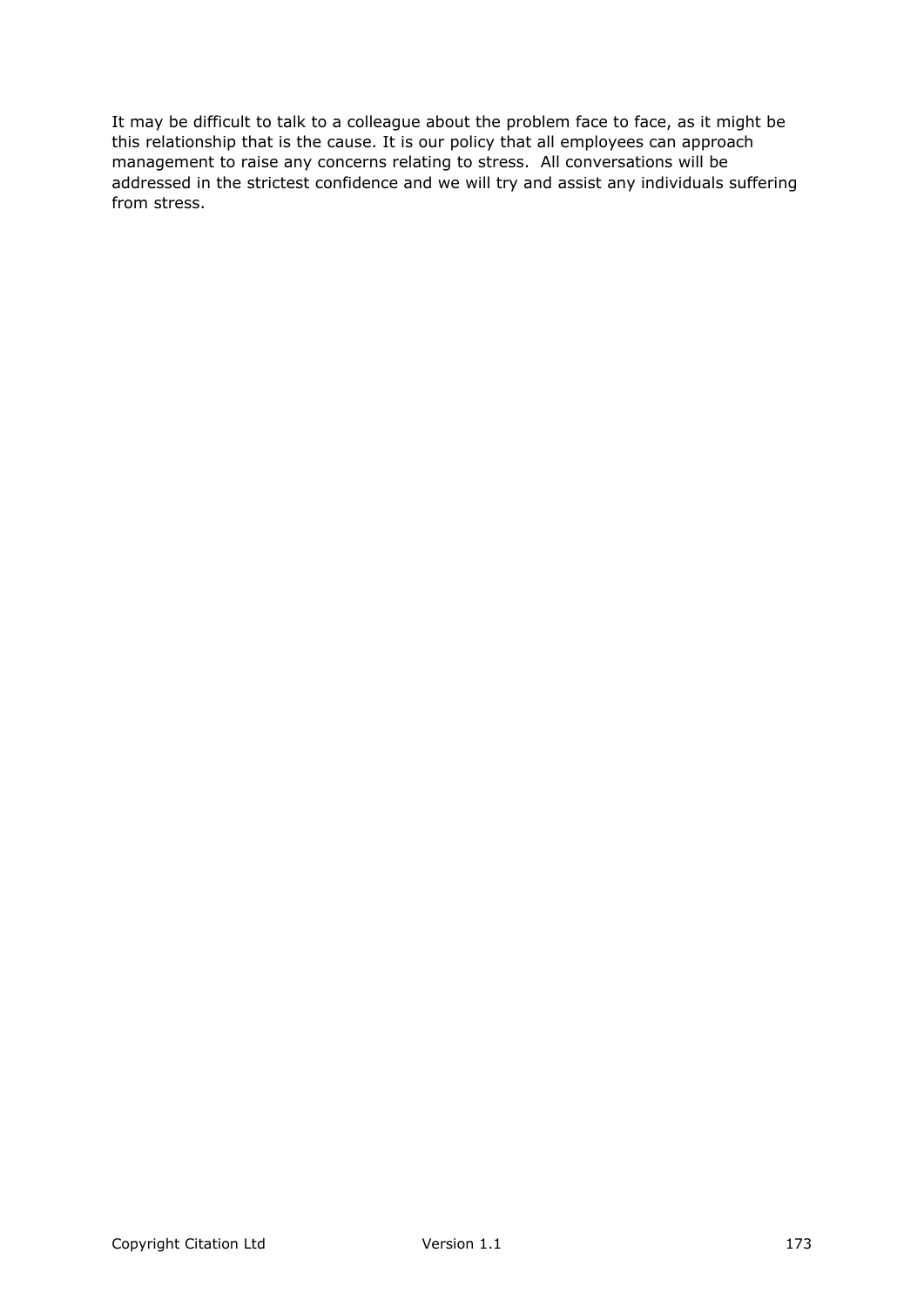### **Temporary Works**

### Description

Temporary works is defined in British Standards as:

*'parts of the works that allow or enable construction of, protect, support or provide access to the permanent works and which might or might not remain in place at the completion of the works'*

Examples of temporary works, include:

- Earthworks e.g. trenches, excavations, temporary slopes and stockpiles. Cofferdams
- Structures e.g. scaffolding, formwork, falsework, hoardings. propping, shoring, edge protection, temporary bridges
- Equipment/plant foundations e.g. tower crane bases, supports, anchors and ties for hoists, MCWPs, crane and piling platforms.

Temporary works is categorised into Risk levels\* e.g.

High Risk: e.g. tower crane bases, trenchless construction, facade retention schemes, jacking schemes, bridge erection schemes, complex structural steelwork, complex scaffolding.

Medium risk: e.g. safety net systems, trench excavations up to 3m deep in good ground, formwork for concrete columns and walls up to 3m, foundation underpinning not using piles, falsework up to 3m high, hoardings, fencing up to 2m.

Low risk: e.g. simple scaffolding design, formwork less than 1.2m in height, fencing and hoarding up to 1.2m in height, internal hoarding systems and temporary partitions not subject to wind etc, shallow trenches less than 1.2m deep in good ground.

*See BS BS5975 for more detailed guidance.*

### Associated Hazards

- Collapse of falsework
- Collapse of structure being supported
- Trench collapse
- Falls from height
- Crane overturning
- Scaffold collapse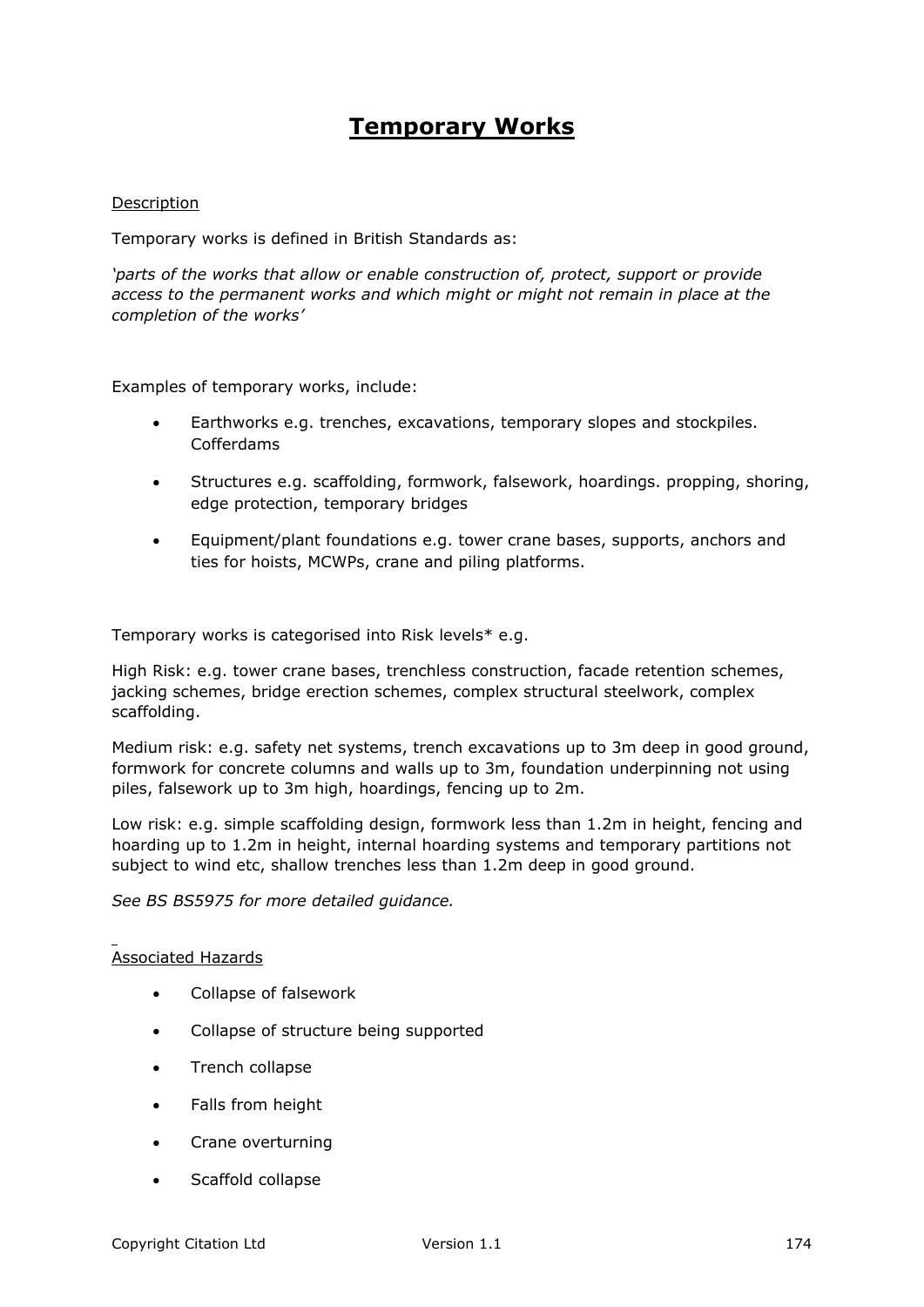Falling materials.

### Employer's Responsibilities

- Appoint a Temporary Works Coordinator (TWC) and Temporary Works Supervisor (TWS). The higher the risk the more experience and technical ability the TWC requires
- Ensure that a Temporary Works Register and temporary works designs are produced and maintained
- Obtain design brief elements as identified in the Register
- Produce risk assessments and safe systems of work for the temporary works installation and removal tasks and communicate procedures to relevant duty holders.

Check\* temporary works prior to first use and throughout the duration of the temporary works.

\* For higher/medium risk activities, more comprehensive, independent, checking of the temporary works' designs is required. Low risk temporary works designs can be undertaken by someone in the site team or the design team.

- Maintain the structural integrity of the temporary works by regular inspection ensuring that the load bearing capacity of falsework is not exceeded
- Implement a 'permit to load' prior to loading and a 'permit to dismantle' prior to striking/dismantling
- Assess the risks from the movement of vehicles, loads (including manual handling, mechanical lifting/moving equipment) and develop a vehicle/traffic management system to protect pedestrians, handlers and drivers
- Ensure trained, competent persons are used at all stages of the work including temporary works designers, supervisors, coordinators, contractors and engineers and provide adequate information, instruction and supervision
- Ensure that equipment and materials used are suitable for the purpose they were intended and that equipment is regularly inspected, tested and maintained by competent persons as per the manufacturers' recommendations or statutory requirements
- Prevent persons or objects falling by providing adequate hierarchy of controls such as, handrails, edge protection, use of working platforms and netting
- Issue appropriate personal protective equipment as per risk assessment and ensure it is being used correctly
- Plan emergency arrangements.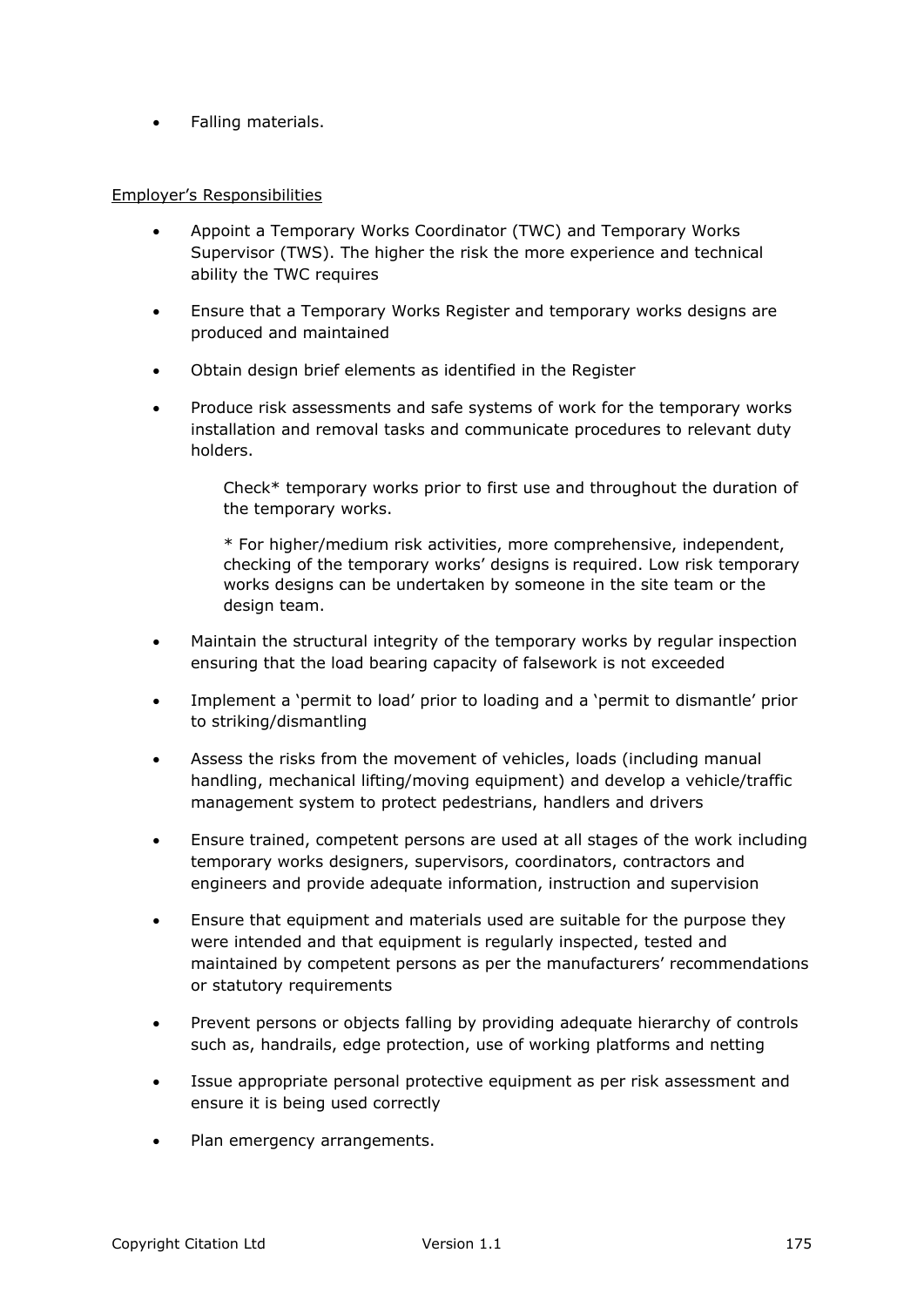- Follow training, guidance and instruction, to prevent injury or ill health
- Use protective and safety equipment provided
- Report to management of any hazardous or dangerous situations
- Do not overload working platforms
- Not to remove any parts of the temporary works.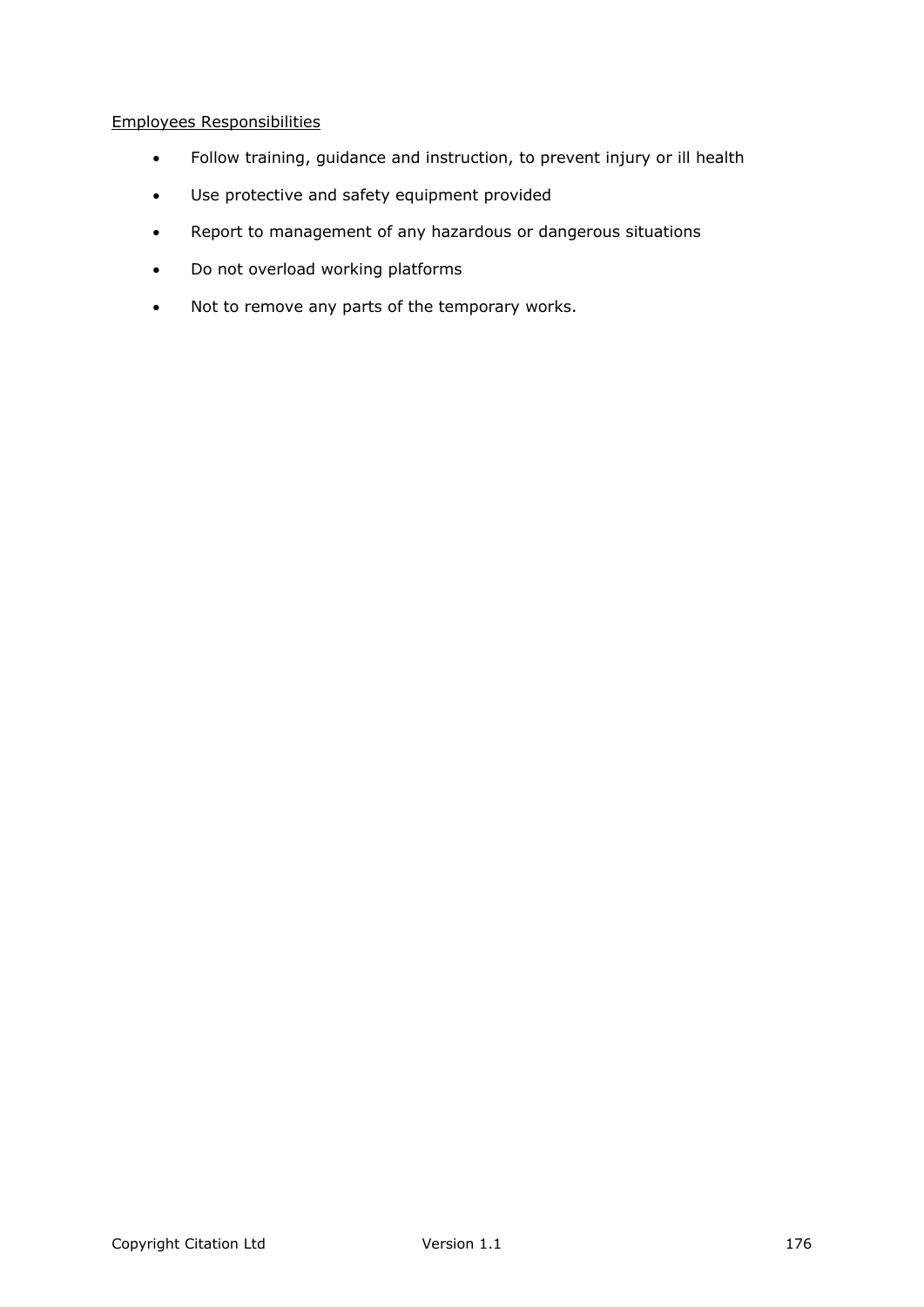## **Traffic Management**

### Description

In order to minimise the potential dangers from moving vehicles and mobile plant, a suitable traffic management plan needs to be developed and implemented for each site.

Vehicles and mobile plant that need to be controlled include cars, vans, lorries, dumper trucks, cranes, tele-handlers, scissor lifts etc.

From site to site, logistical and environmental conditions can vary, it is recommended that all drivers receive induction training and copies of any local rules that may be in place.

### Associated Hazards

- Collision with pedestrians
- Collision with structures
- Collision with other vehicles
- Overturning of vehicles
- Overhead power lines
- Excavations
- Blind spots or poor visibility.

### Employer's Responsibilities

- Undertake a risk assessment of the hazards created by moving vehicles and plant and develop procedures to protect all persons, equipment and structures on site. Review the assessment when significant changes to the site layout or activities occur and implement new control measures accordingly
- Ensure that drivers and operators are trained, competent and hold appropriate licences
- Provide information, instruction and training to all persons relating to the requirements of the traffic plan
- Ensure there is adequate supervision of site traffic
- Only allow access to vehicles and plant that are suitable for the working environment and ensure vehicles have optimal driver vision
- Provide safe systems of work for loading and unloading operations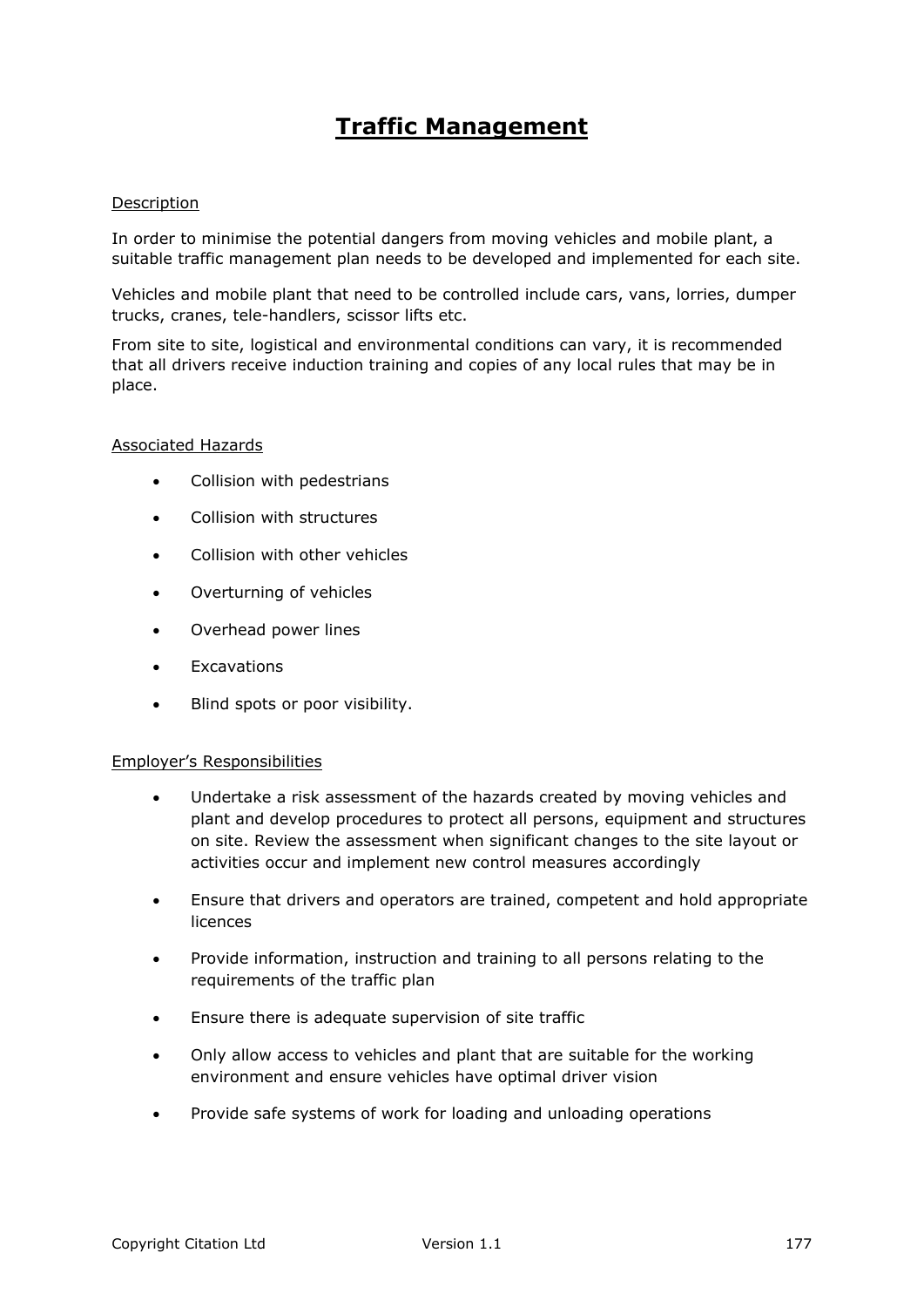- All reversing vehicles must be controlled by, for example, trained and competent banksmen, use of mirrors, reversing alarms and vision aids. Where possible, use a turning area to avoid unnecessary reversing
- Plan for emergencies and ensure there is access for emergency vehicles
- Ensure that vehicles and plant are regularly checked, inspected and maintained by trained and competent persons, according to manufacturer's instructions. Keep records of inspections of plant and equipment
- **Ensure no illegal riding on site vehicles**
- Provide personal protective equipment including high-visibility clothing.

Where applicable, the company will: -

- Minimise the amount of vehicular movement by controlling access and egress to and from site, use of parking areas and allocating suitable storage areas
- Plan and manage traffic routes using, for example, one-way systems, traffic lights, road markings, speed control, signallers, suitable lighting and signage
- Ensure that traffic routes are well constructed with firm and even surfaces, of suitable width, well maintained and clear of obstructions
- Design routes, where possible, to avoid blind spots and sharp bends, overhead power lines, excavations, structures, water and other hazards
- Where possible, provide separate site entrances for pedestrians and vehicles
- Separate pedestrians and vehicles on site using, for example, barriers, kerbs, fences, walkways, signallers, authorised access and road crossings
- Where pedestrians use doors or gates leading to a traffic route, ensure that they can see approaching vehicles
- Regularly inspect the workplace to ensure that the traffic related hazards are adequately controlled
- Consider the provision of a wheel-washing unit to ensure debris from the site is not passed on to the public roads.

### Employees Responsibilities

- Follow site rules including the wearing of personal protective equipment e.g. Hi-visibility clothing
- Be aware of the hazards presented by pedestrians, fixed structures and other vehicles
- Only operate equipment that you have been trained, instructed and authorised to use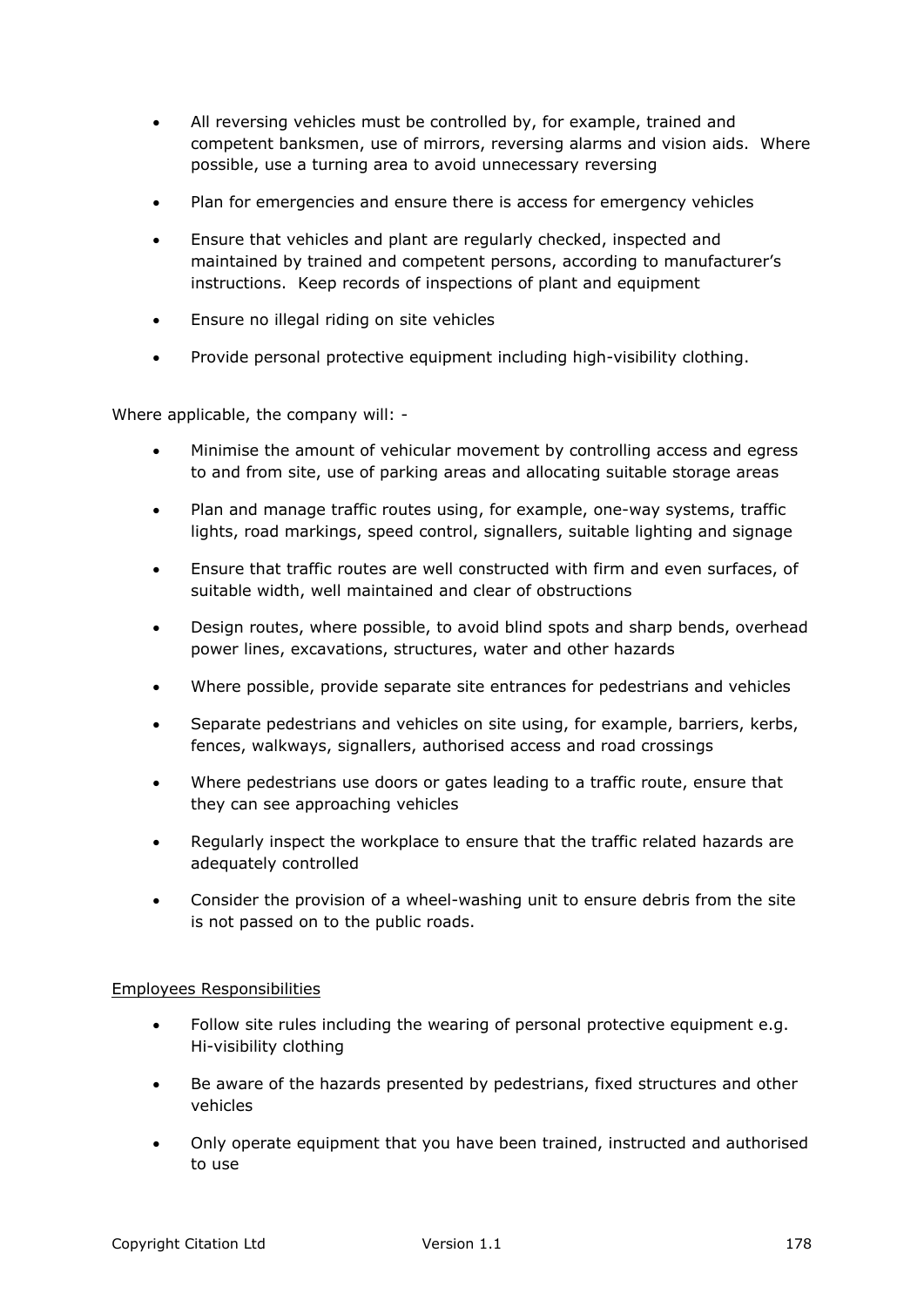- Report any defects or problems with vehicles, plant or the traffic management plan
- Never use vehicles or plant that are faulty or damaged and never modify such equipment
- Always seek help in reversing a vehicle in any area that has limited or restricted vision, where possible avoid reversing manoeuvres
- Always immobilise and remove ignition keys from vehicles and plant when not in use, only park in authorised places
- Never carry passengers unless the equipment is designed for such purpose and that permission has been given.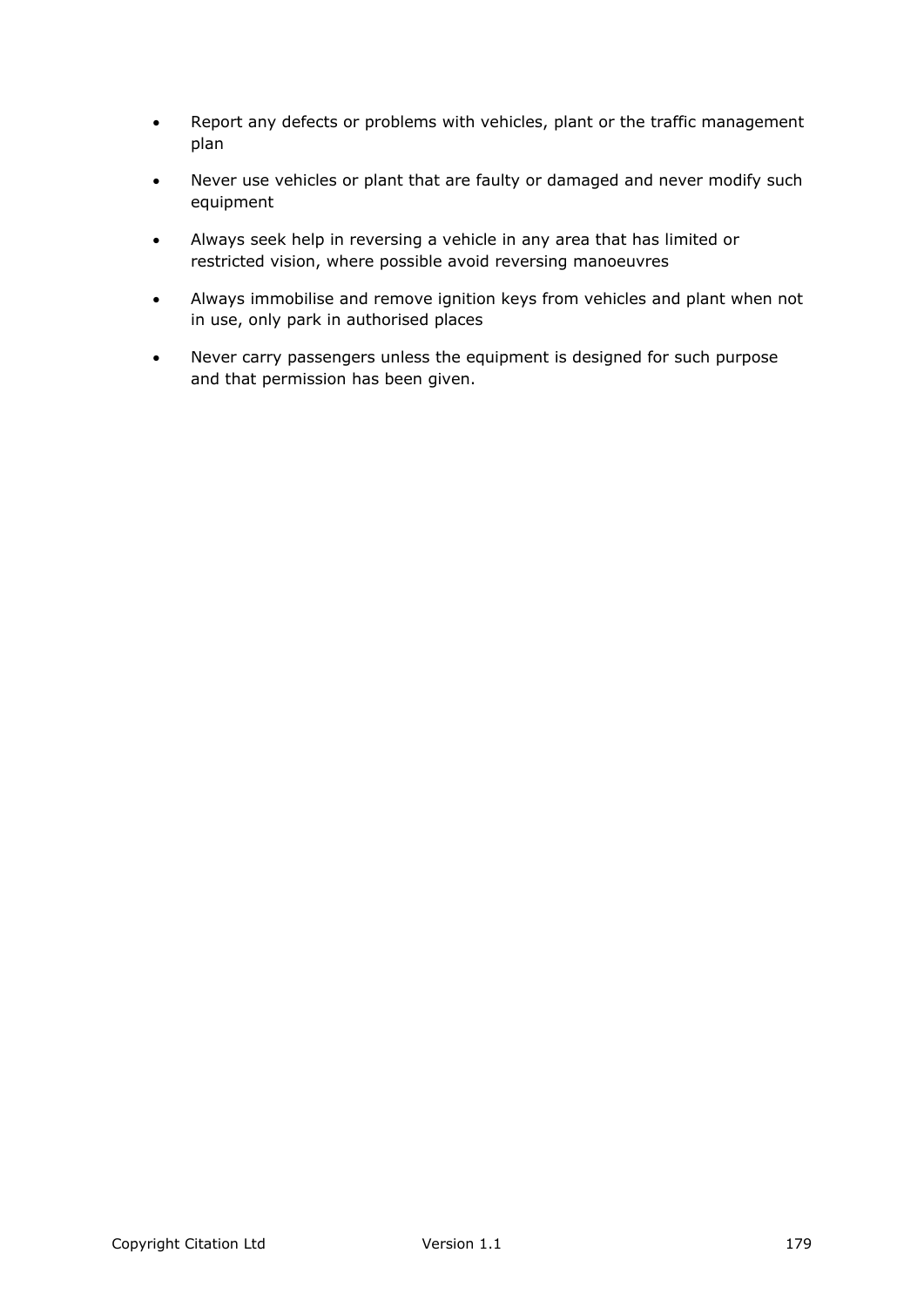# **Vibrating Tools**

### Description

Vibration White Finger (VWF) is the most common symptom of Hand-Arm Vibration Syndrome (HAVS). It is possible to suffer from HAVS when using powered equipment, e.g. strimmers or mowers, depending on their design, condition and exposure period. The first sign of VWF is often when fingertips become white, or feel numb.

For HAVS there are prescribed legal Exposure Action Values (EAV) and Exposure Limit Values (ELV) where:-

- EAV is the amount of daily exposure (8 hours) to vibration which if reached or exceeded, employers are required to take action to reduce the risk
- ELV is the maximum amount of vibration an employee may be exposed to in any single day (8 hours).

The legal values and levels for HAVS are: –

Exposure Action Value (EAV) is **2.5 m/s<sup>2</sup> A (8)** (e.g. 2.5 metres per second squared over an 8 hour working period)

Exposure Limit Value (ELV) is **5.0 m/s<sup>2</sup> A (8)** (e.g. 5.0 metres per second squared over an 8 hour working period).

### Associated Health Issues

- Damage to blood cells
- Reduced circulation
- Nerve damage to the hands/fingers
- Loss of manual dexterity, grip, strength, etc.

### Employer's Responsibilities

Mobile Structures Management Limited will:–

- Assess the risks to employees health from use of vibrating tools
- Determine if employees are likely to be exposed above the specified EAV and if they are: -
	- $\circ$  introduce control measures to eliminate the risk or reduce the risk to as low as is reasonably practicable
	- $\circ$  provide health surveillance to those who continue to be exposed above the EAV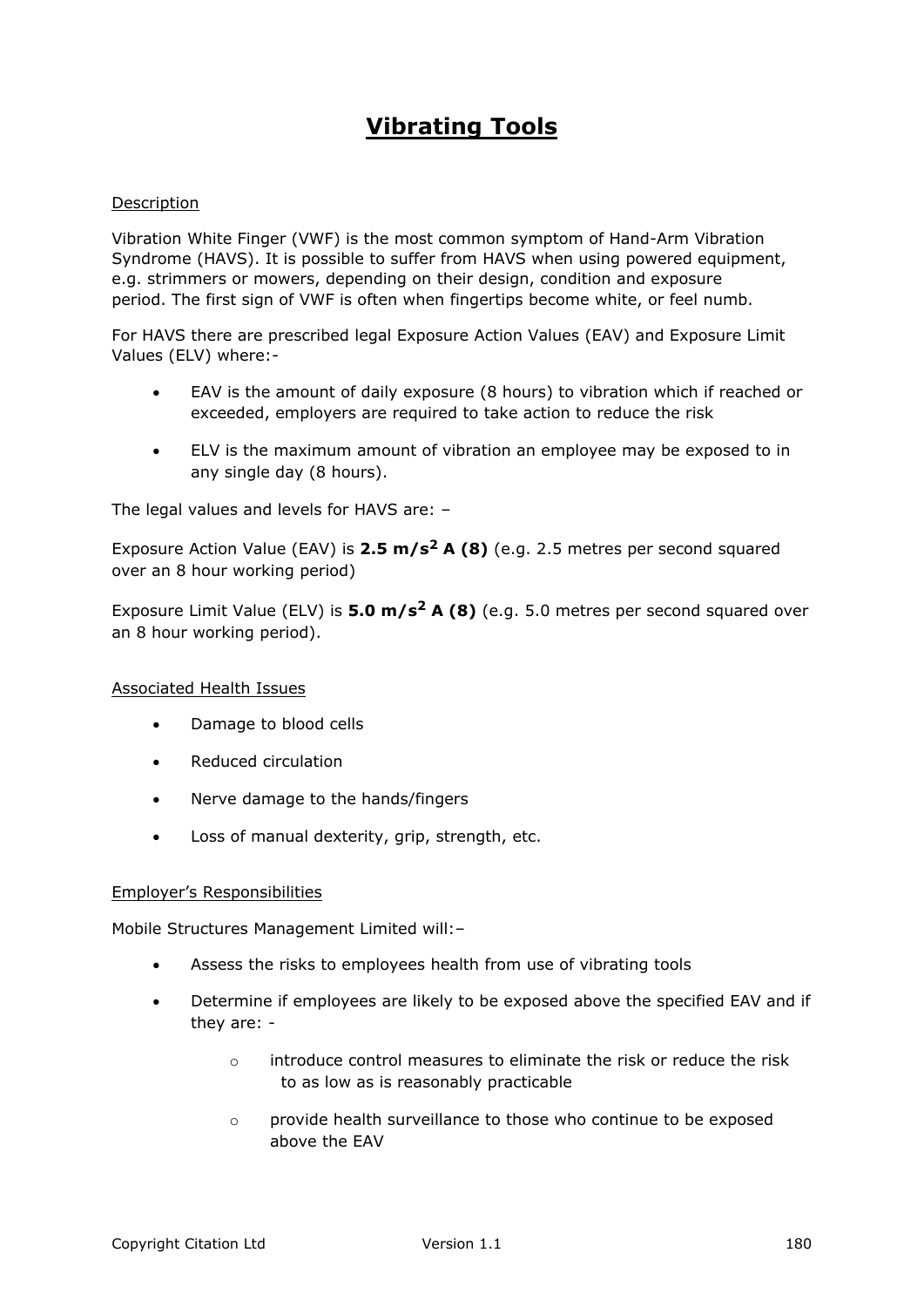- Determine if employees are likely to be exposed above the specified ELV and if they are, take immediate action to reduce their exposure below the ELV
- Provide information, instruction and training to employees with regards to the health risks and the action to be taken to reduce these risks
- Keep records of risk assessments, control measures and health surveillance
- Regularly review the vibration risk assessment.

Typical risk reduction measures will include:-

- Considering alternative work methods that eliminate or reduce exposure, e.g. mechanisation or automation
- Assessing the suitability of the tool before purchase, to ensure that the calculated vibration emitted is the lowest possible and suitable for the required tasks
- Ensuring that wherever possible, anti-vibration devices are incorporated within the tool design, taking into consideration current technology
- Ensuring that all tools are maintained through a planned maintenance scheduling system
- Not allowing the use of blunt consumable items, e.g. abrasive wheels, breakers, drill bits, etc which increase the force needed and the time taken to carry out the work
- Improving the design of working areas/workstations to reduce loads on arms, wrists, etc. caused by poor posture
- Using systems to reduce the amount of force operators need to grip tools
- Introducing rotas to limit time employees are exposed to vibration, i.e. use several short periods instead of continuous periods
- Providing protective clothing to keep employees warm and dry as this encourages good blood circulation. Gloves can be used to keep hands warm but should not be relied upon to provide protection from vibration risk
- Encouraging the reporting of equipment faults and removal of defective equipment from use until repaired or replaced
- Encouraging regular breaks where equipment which produces high vibration levels is used.

# Employees Responsibilities

Employees using hand held power tools capable of contributing to HAVS and VWF should be aware of any possible risk they may inadvertently be working under and should always: -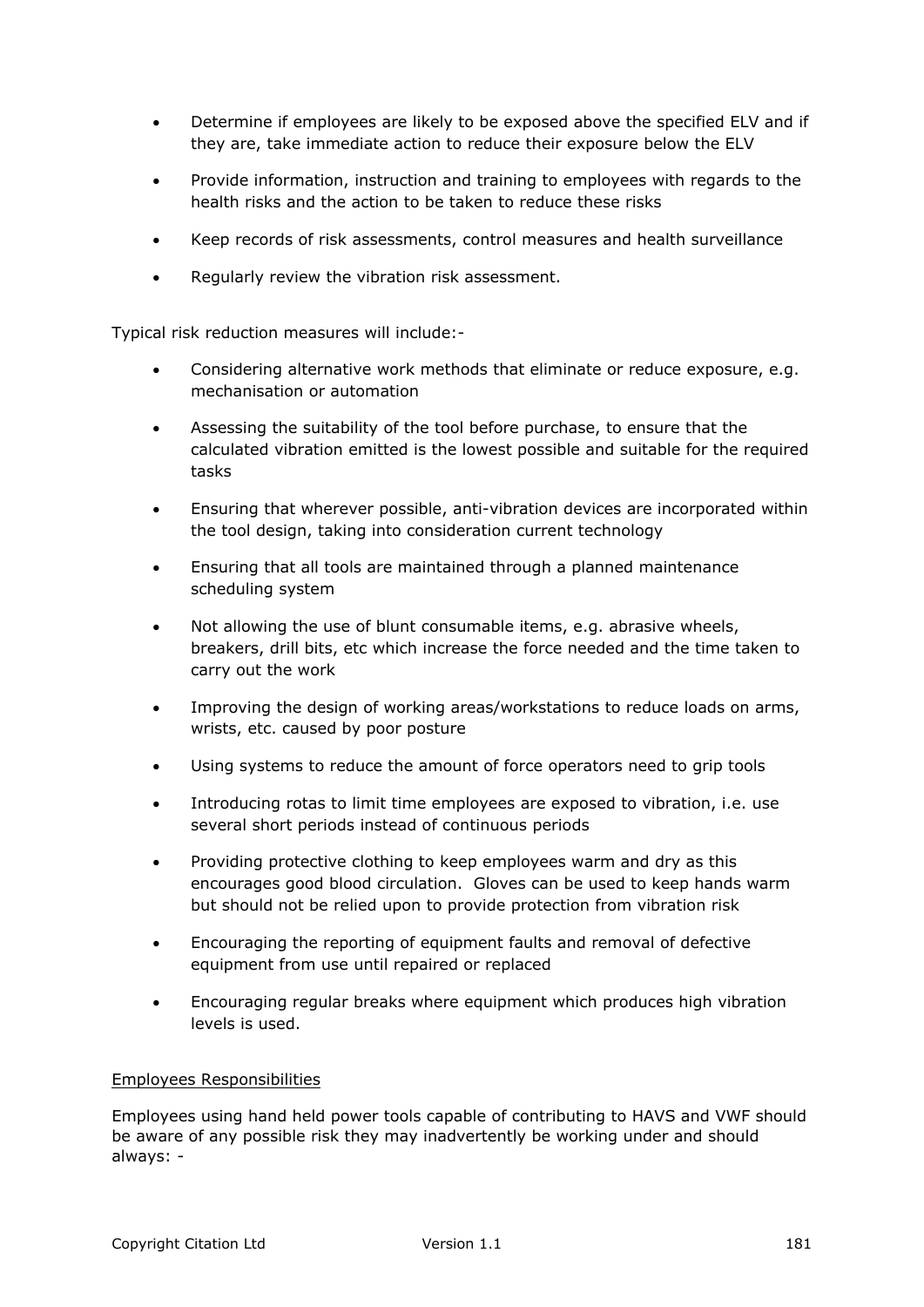- Look for tingling and numbness in the fingers
- Watch for and report if fingers go white or are very painful
- Report any loss of manual dexterity
- Report any loss of strength in the affected parts
- Use low vibration equipment
- Ensure that consumable blades, drill bits, etc. are not worn
- Avoid over gripping tools
- Keep fingers and hands warm
- Reduce the amount of time spent using vibrating equipment
- Report all defective equipment to management.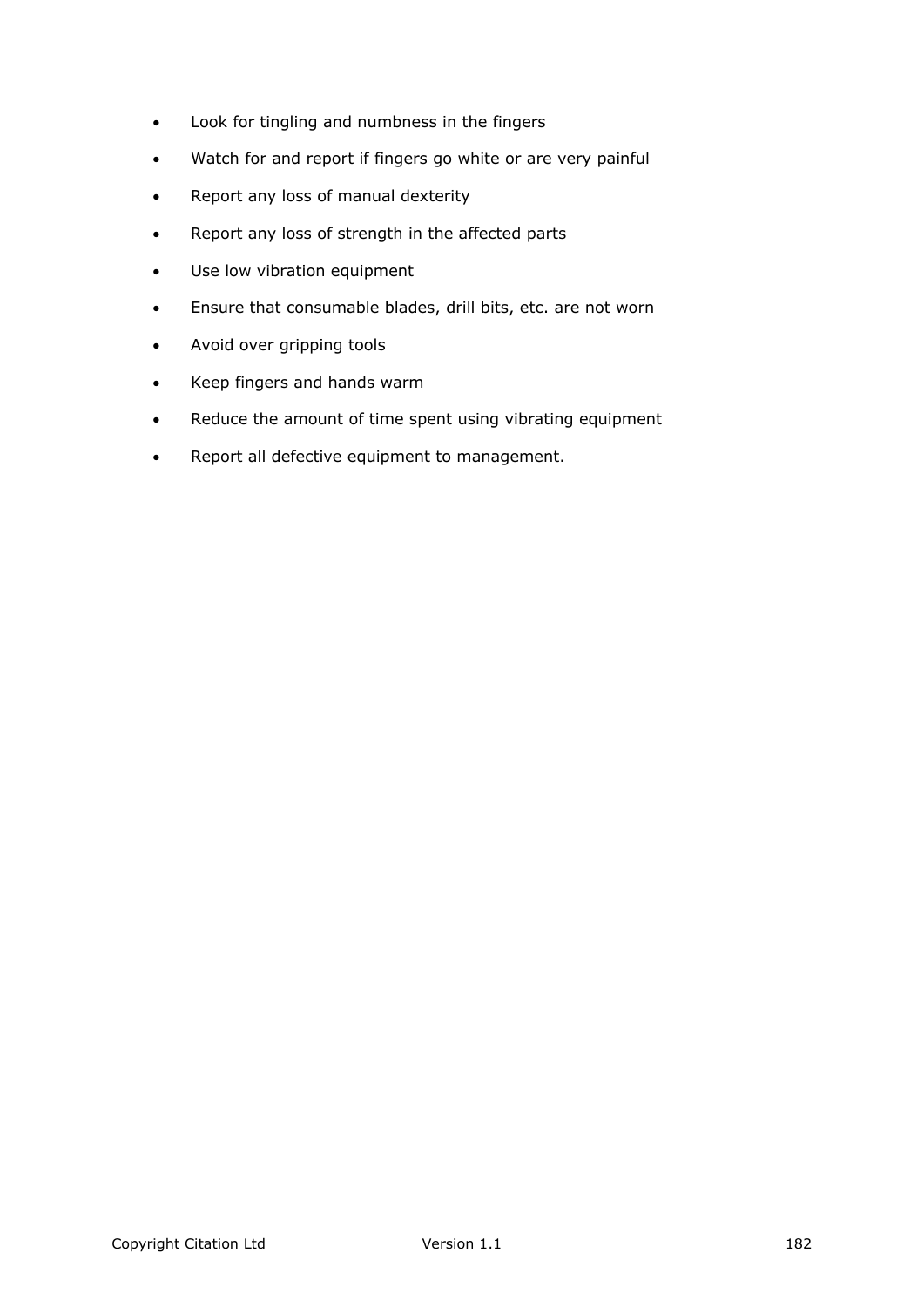# **Visit By An Enforcement Officer**

The Health and Safety at Work etc. Act 1974 and associated legislation conveys powers on inspectors who are appointed by the relevant enforcing authority, in order that they ensure statutory requirements are being complied with.

Most dealings with those on whom the law places duties (employers, the self employed, employees and others) are informal - inspectors offer information, advice and support, both face to face and in writing. They may also use formal enforcement mechanisms, as set out in health and safety law, including improvement notices where a contravention needs to be remedied and prohibition notices where there is a risk of serious personal injury, or ultimately prosecution.

Non-compliance can lead to prosecution but this is always seen as the last step in the process, except for: –

- Failure to comply with an Improvement or Prohibition Notice
- Breach of the law that has significant potential for harm, regardless of whether it caused an injury
- Reckless disregard for the health and safety of workers or others
- Repeated breaches of legal requirements where it appears that management is neither willing nor structured to deal adequately with
- Substantial legal contravention, where there has been a serious accident or a case of ill health.

### Employer's Responsibilities

Mobile Structures Management Limited recognises the importance of co-operation with enforcement officers. For this reason, it is imperative that all relevant documentation associated with our business and work activity is maintained and kept up-to-date. Such documentation includes: –

- This health and safety policy
- All relevant risk assessments
- Induction and training records
- Maintenance, test and inspection records
- Health records
- Emergency plans etc.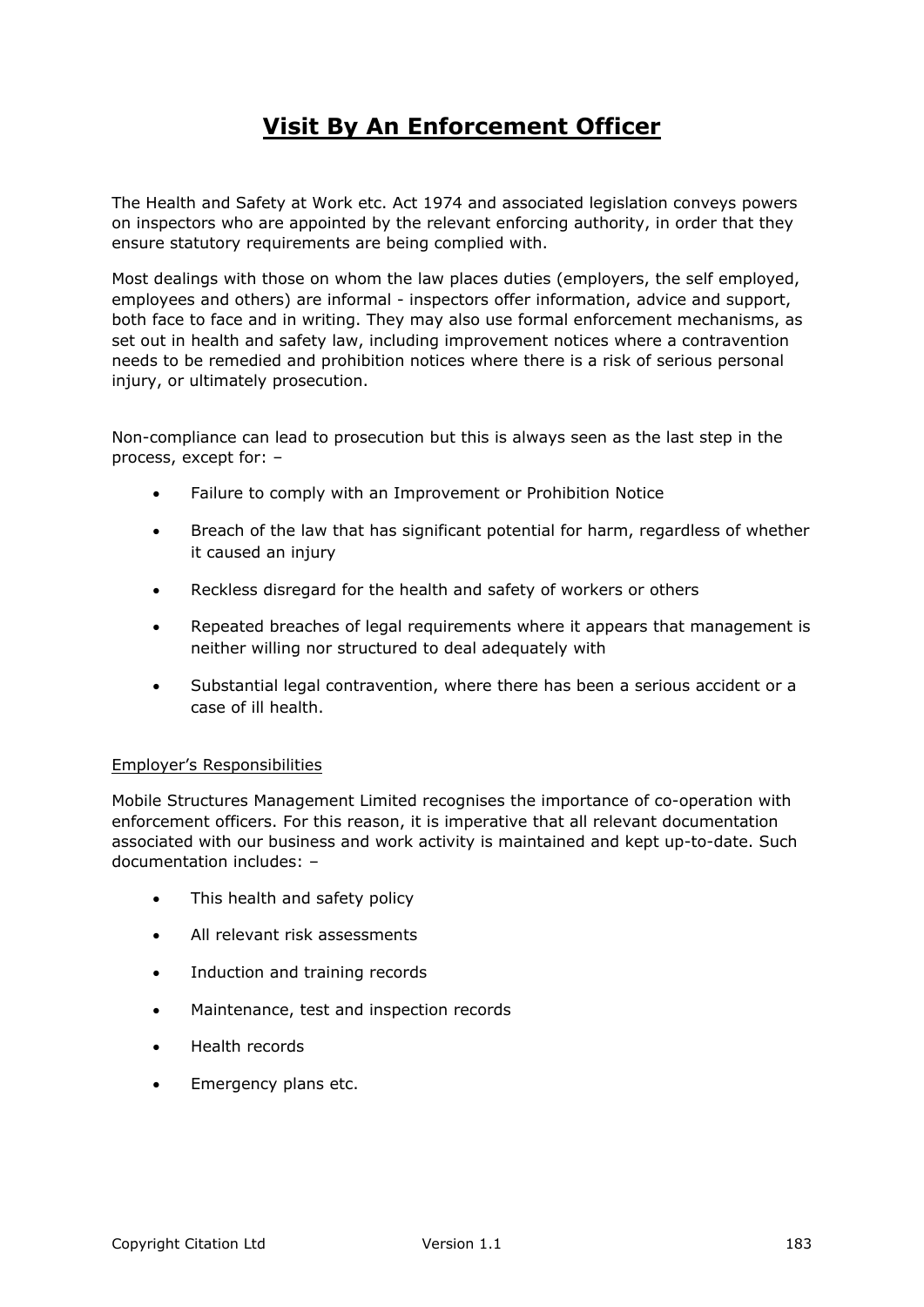# Employees Responsibilities Include

- Not obstructing any reasonable request made by an Enforcement Officer
- Complying and co-operating with requests by the officer
- Follow instruction and guidance given by your employer.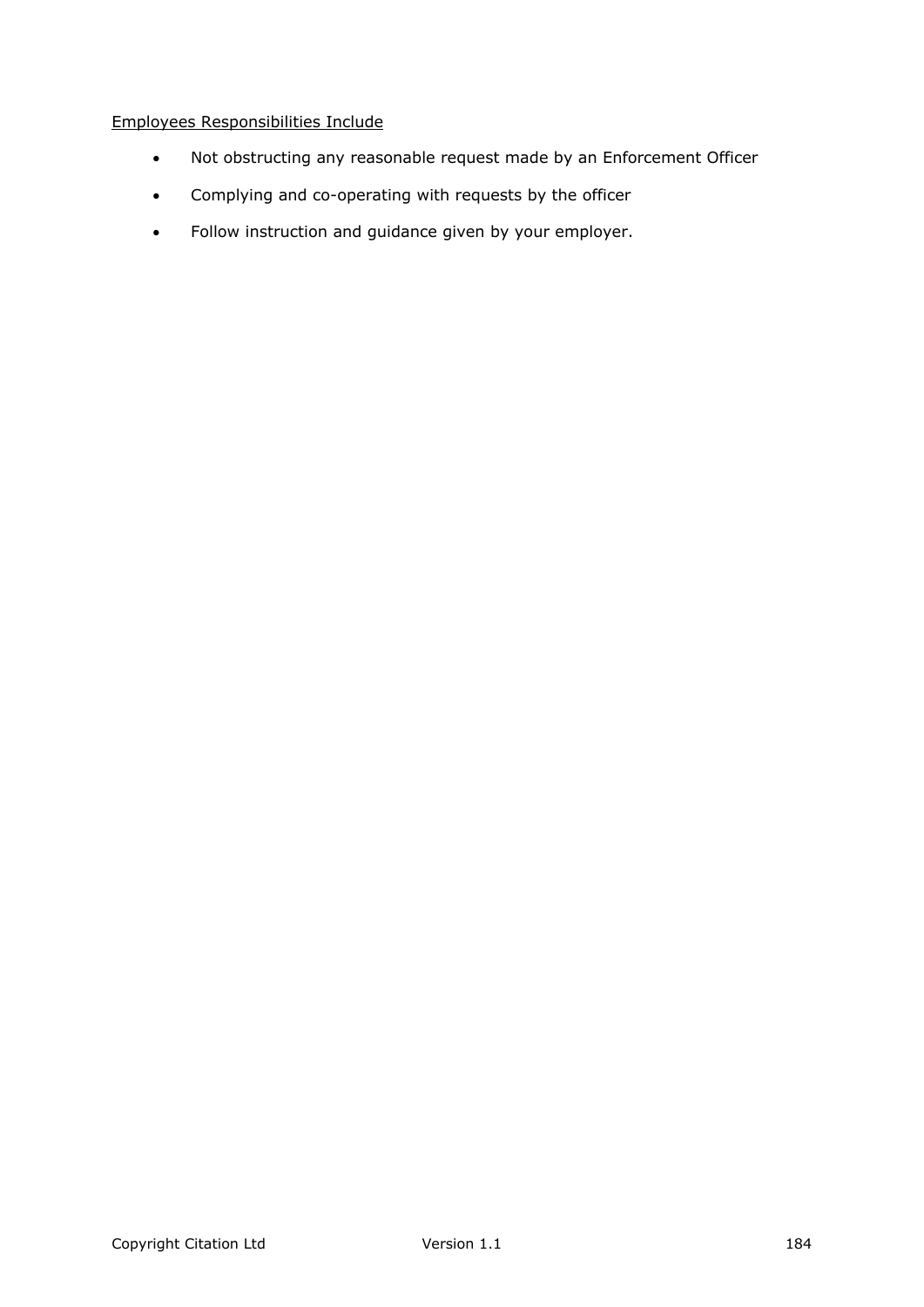# **Violence And Aggression**

### Description

Mobile Structures Management Limited recognises the difficulties in managing violence and aggression at work and aims to put in place steps to identify and minimise risks to support employees and monitor incidents to help address any potential problems.

The Health and Safety Executive's definition of work-related violence is any incident in which a person is abused, threatened or assaulted in circumstances relating to their work. Employees whose job requires them to deal with the public can be at risk from violence.

### Associated Hazards:–

- Physical attacks
- Verbal abuse.

This may result in:–

- Bodily injury
- Anxiety or stress
- Low morale
- Depression.

### Employer's Responsibilities

Mobile Structures Management Limited will:–

- Carry out a risk assessment in respect of the potential for violence in the workplace. This will be undertaken in consultation with employees and their representatives, where appropriate
- Instruction and training regarding violence at work will be given to employees on induction and during other workplace training sessions
- Record all physical and verbal threats to employees
- Classify all incidents in accordance with HSE's guidelines, using headings such as place, time, type of incident, potential severity, who was involved and possible causes. The company will investigate all complaints, which relate to violence at work
- A risk evaluation will be taken which takes into account the level of training and information provided, the environment and design of the job. The significant findings of the assessment will be recorded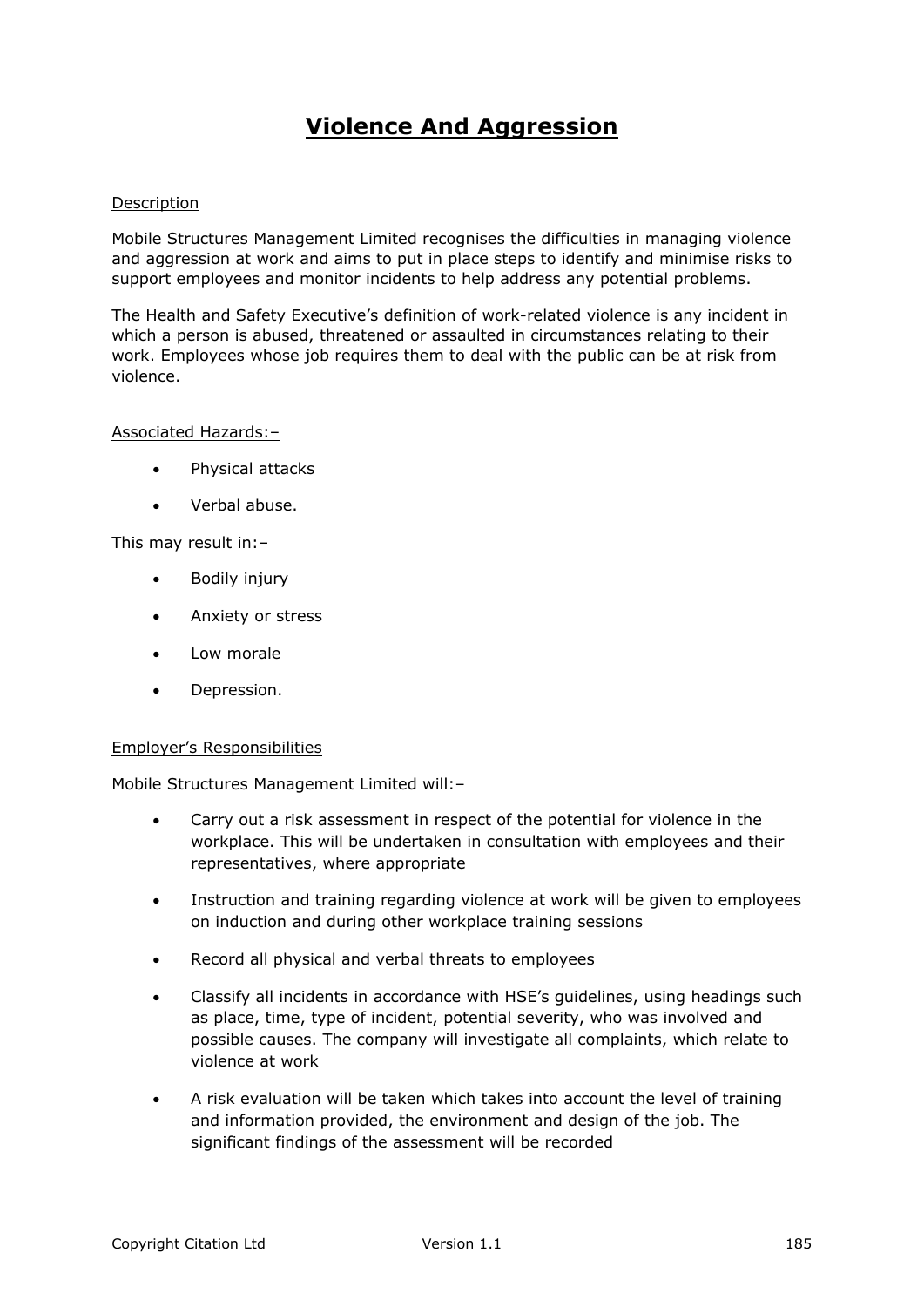- If there is a violent incident involving employees, we will provide them with full support, including debriefing, time off work and legal help, where necessary
- Should an employee request a transfer to other duties, such a request should be considered sympathetically, taking into account all the circumstances
- Report the matter to the Police at the employees request
- Establish monitoring arrangements and if a violent or aggressive incident occurs, risk assessments will be reviewed immediately to take into account the circumstances surrounding the incident to prevent or minimise the risk of a further occurrence.

### Employees Responsibilities

Employees will:–

- Attend appropriate training sessions if they are deemed to be at risk at work from violence or aggression
- Report any incidents of violent or threatening behaviour to the employer
- After any violent incident, employees are advised to complete an incident report form regarding the event. This form outlines who has been involved along with details of the situation that lead to the incident occurring
- Co-operate with management arrangements for dealing with violence and aggression at work.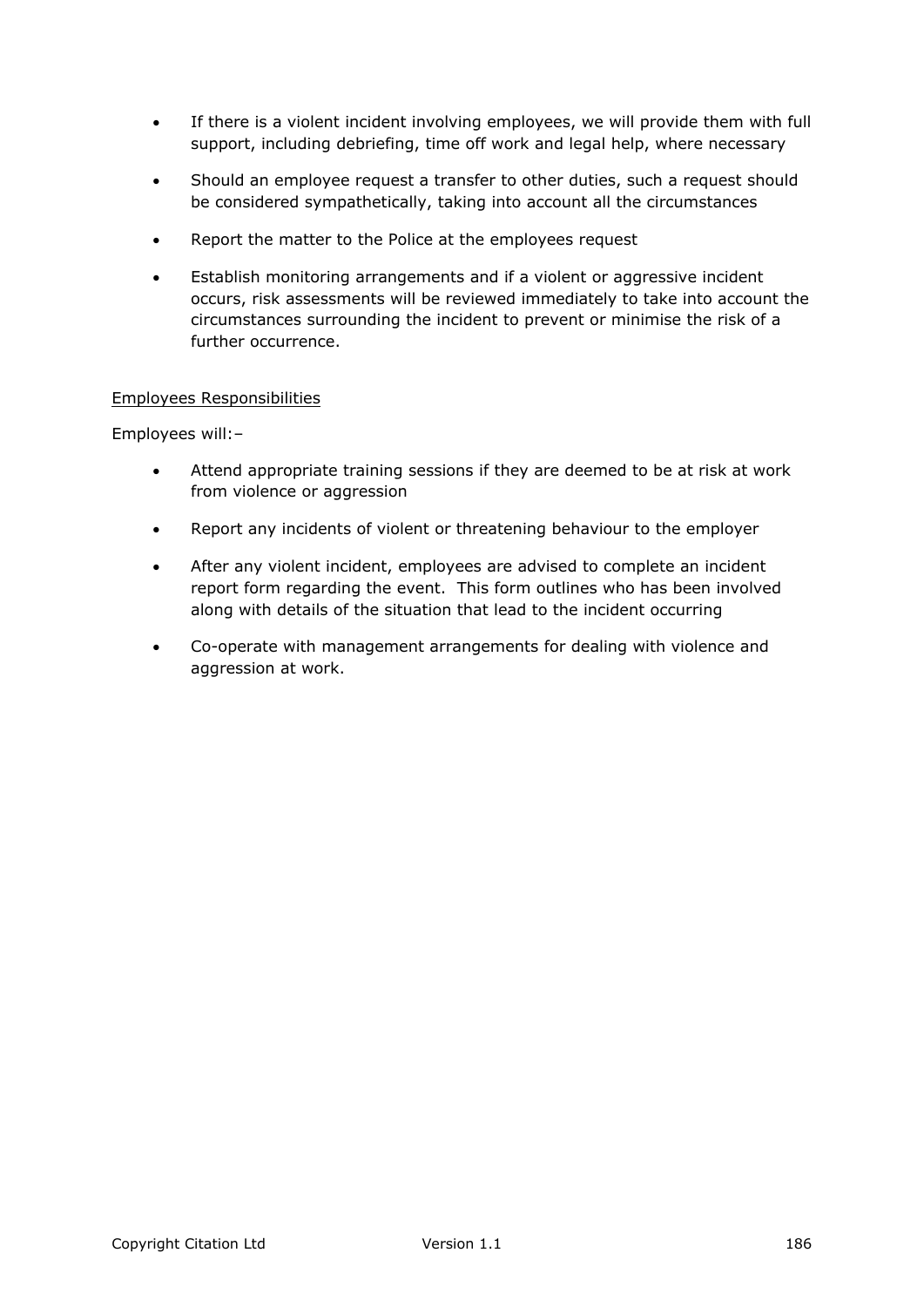# **Waste Disposal**

### Description

This arrangement covers the general waste generated by the Company in the carrying out of workplace activities but not those related to the disposal of waste food by retail premises.

#### Associated Hazards

- Build up of combustibles presenting a fire hazard
- Health hazard due to possible vermin infestation
- Poor housekeeping presents a tripping hazard.

### Employer's Responsibilities

Mobile Structures Management Limited will: –

- Identify all waste that has the potential to be removed from the premises
- Establish contracts with appropriate waste disposal companies to ensure that waste is removed from the premises safely
- Confirm with the waste disposal companies the specific items which can or cannot be placed in the receptacles provided
- Provide suitable waste collection receptacles dependent upon the waste to be disposed and where relevant label or sign the receptacles to easily identify the disposal of waste
- Ensure that any chemical waste or unknown substances are stored in their original containers until an authorised waste disposal Company can remove them from the company premises
- Maintain any copies of waste transfer notes on site for a minimum of two years for future reference
- Instruct all employees in the correct disposal of waste and maintain records of instruction and training on file.

### Employees Responsibilities

- To dispose of waste as instructed
- To inform management if an activity produces waste that has not been previously identified or removed from site so that the relevant steps can be taken for safe removal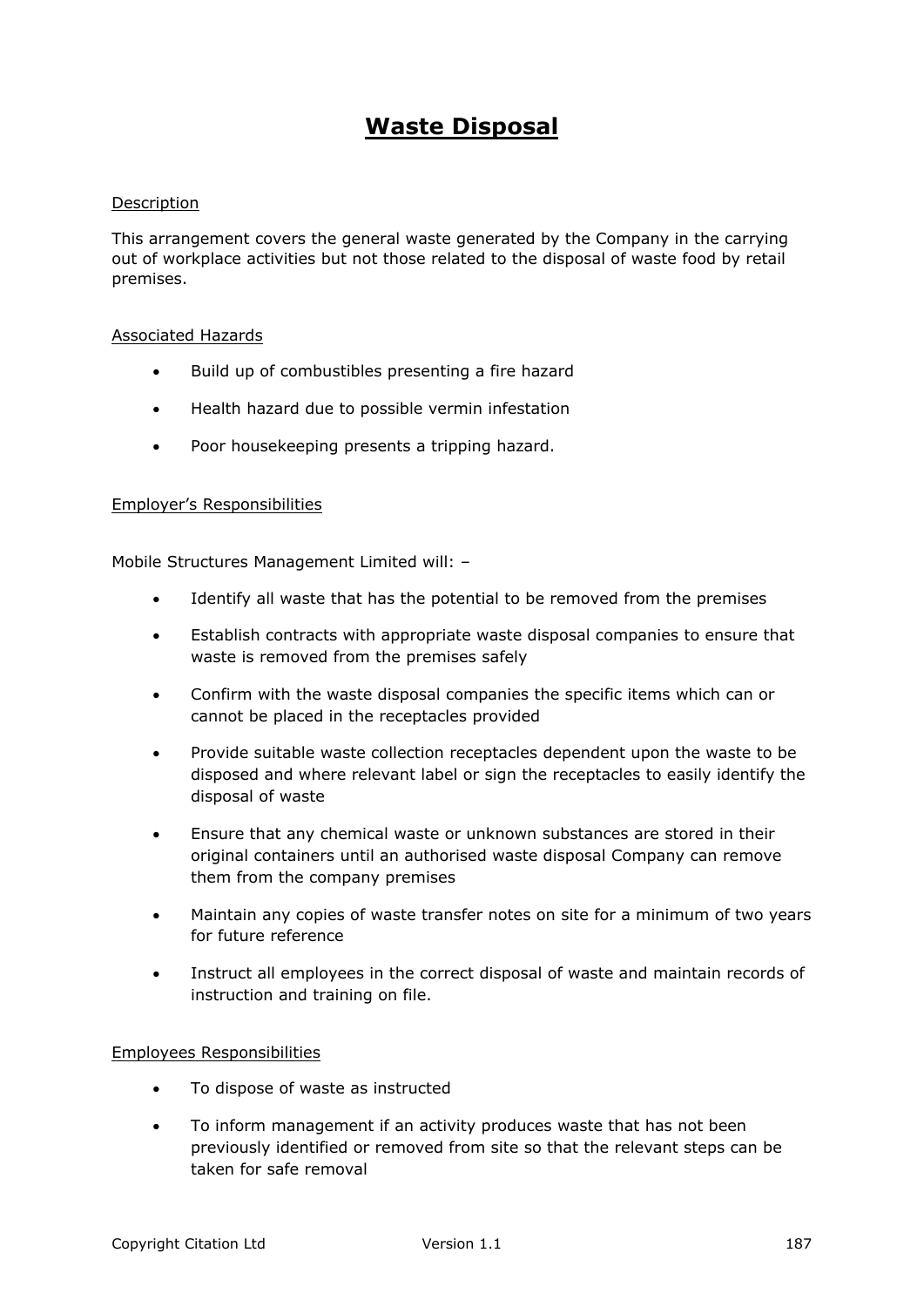- Not to climb onto skips or other waste receptacles
- To inform management if waste receptacles are full and need emptying
- Not to remove items from waste receptacles and take or use for personal use.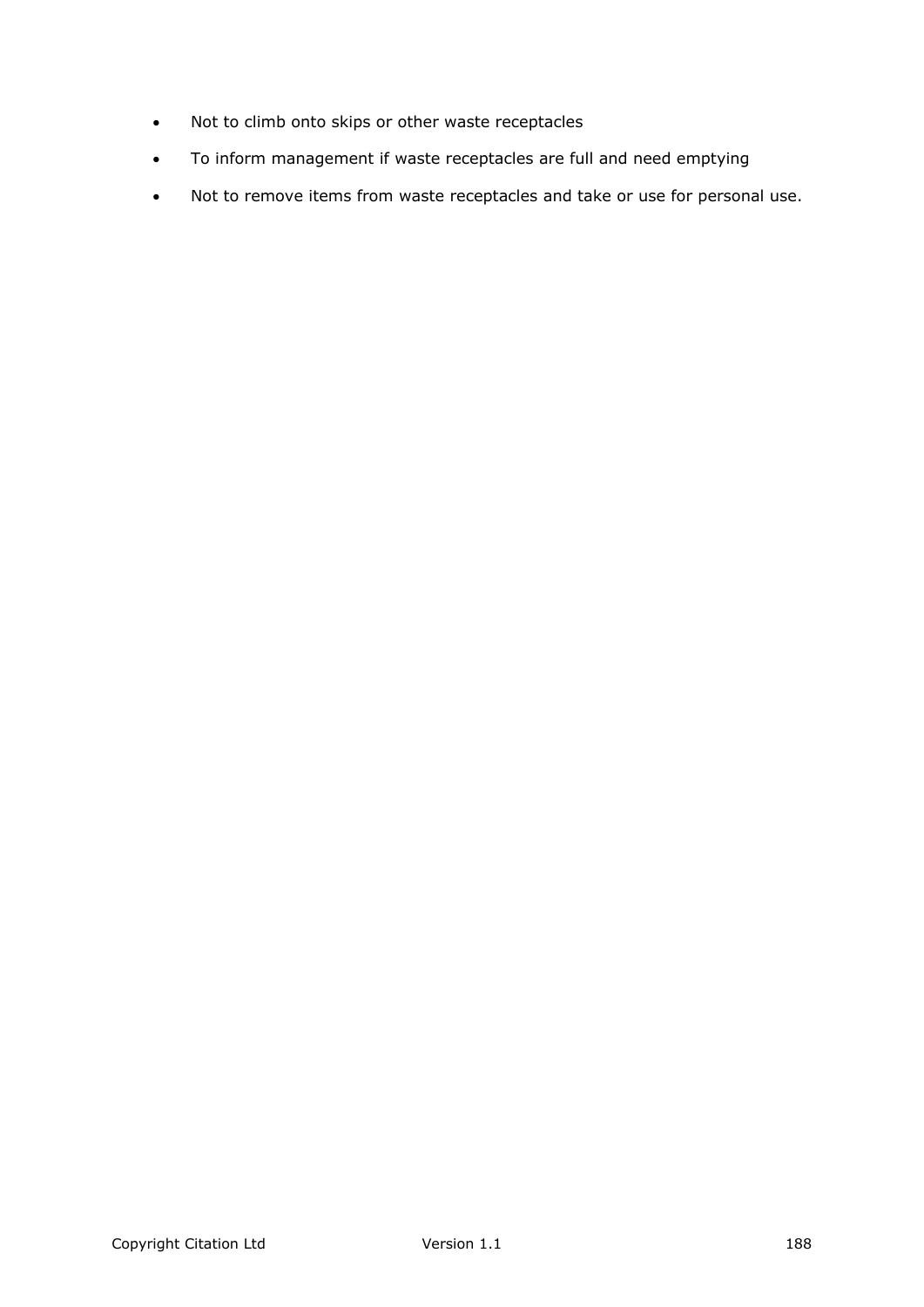# **Welding Stainless Steel**

### Description

The welding of metals generates a complex airborne mixture of metal fumes and other generated particulates and gases. Many of the compounds released during welding have adverse effects on health. Fumes containing nickel and hexavalent chromium are generated during the welding of stainless steel. On inhalation these metals can cause lung disease, together with an increased risk of asthma and cancer.

### Associated Hazards

- **•** Electricity
- Noise and vibration
- Manual handling, lifting and moving of goods
- Compressed air, pressure equipment
- Fire and explosion
- Temperature of environment, work equipment and processes
- Hazardous substances
- Electromagnetic fields (EMF), artificial optical radiation and other radiation sources.

Note: this is not an exhaustive list. Also refer to other applicable policy arrangements.

#### Employer's Responsibilities

Mobile Structures Management Limited will: -

- Identify all hazards with the potential to cause harm to employees and others who may be affected relating to the welding environment and activities
- Identify the options for eliminating, reducing or controlling the identified risks and taking the necessary action
- Provide employees with any additional training identified within the risk assessment process as being a necessary control measure
- Review the risk assessments annually, where they may no longer be valid, or where there has been a significant change in work activities or processes
- Keep records of the significant findings of the risk assessments and identify employees who may be especially at risk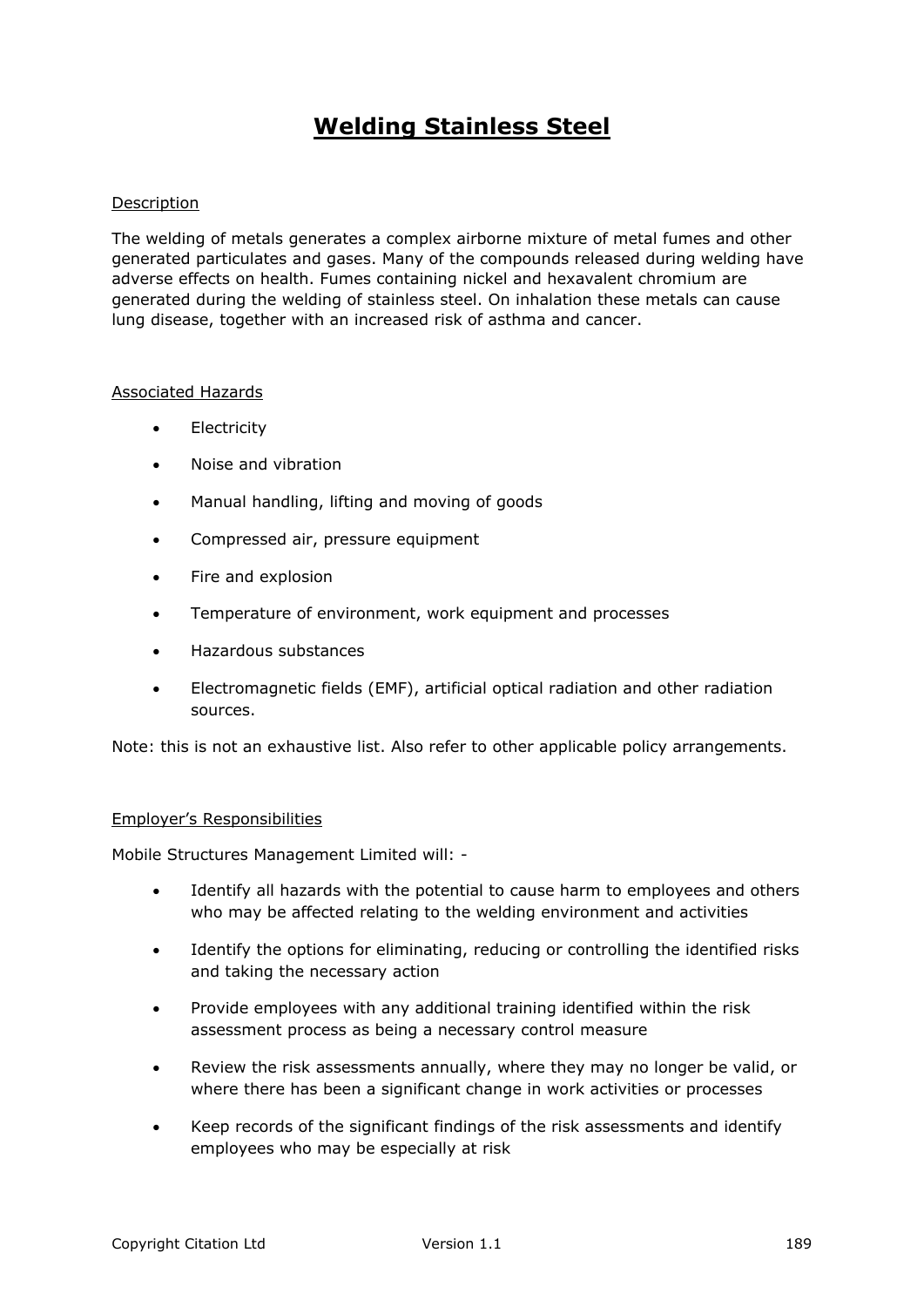- Assess the risks from electric shock, the welding machine is connected to the mains supply. On a weekly basis, check the security and electrical integrity of the cables)
- Ensure the risks from the use of workshop equipment including exposure to noise, vibration, EMF, artificial optical radiation and other radiation sources are controlled
- Undertake risk assessments on hazardous substances used (including metal working fluids, degreasing solvents) or created (e.g. fumes, vapours dusts) in accordance with the Control of Substances Hazardous to Health Regulations, COSHH and implement suitable control measures
- Store hazardous substances safely as per risk assessment and manufacturers' recommendations
- Follow the requirements of the Dangerous Substances and Explosive Atmospheres Regulations, DSEAR where relevant and applicable fire regulations for the workshop
- Provide appropriate health surveillance by a suitable occupational health doctor or nurse Supply barrier and after-work creams where required by risk assessment
- Provide employees and sub-contractors working on the premises with comprehensive and relevant information on risks, preventative and protective measures, emergency procedures and competent persons
- Provide safe systems of work e.g. operating procedures, equipment manuals, signage for use of equipment or undertaking tasks within the working area
- Ensure all equipment is regularly inspected, tested and maintained by competent persons as per the manufacturers' recommendations or statutory requirements e.g. thorough examination of lifting equipment, pressure equipment and local exhaust ventilation (LEV) systems
- Ensure that guards and interlocks are fitted to relevant machinery within the workshop in order to prevent access to dangerous parts e.g. hot, sharp, moving parts, running nips, etc. All vision panels provided in guards will be kept clean and replaced immediately if they become excessively scratched
- Regularly inspect the workplace and ensure good access and egress, housekeeping, workplace temperature and that welfare facilities are well maintained and good hygiene procedures are followed
- Ensure that lighting is selected which meets required lux levels, does not produce any glare or stroboscopic effects that can result in rotating machinery appearing stationary. Workplace lighting will be installed independent to any machinery with emergency lighting placed strategically in case of power failure
- Provide employees and others with suitable personal protective equipment (PPE) i.e. Leather gauntlets, flame retardant overalls and respirable protective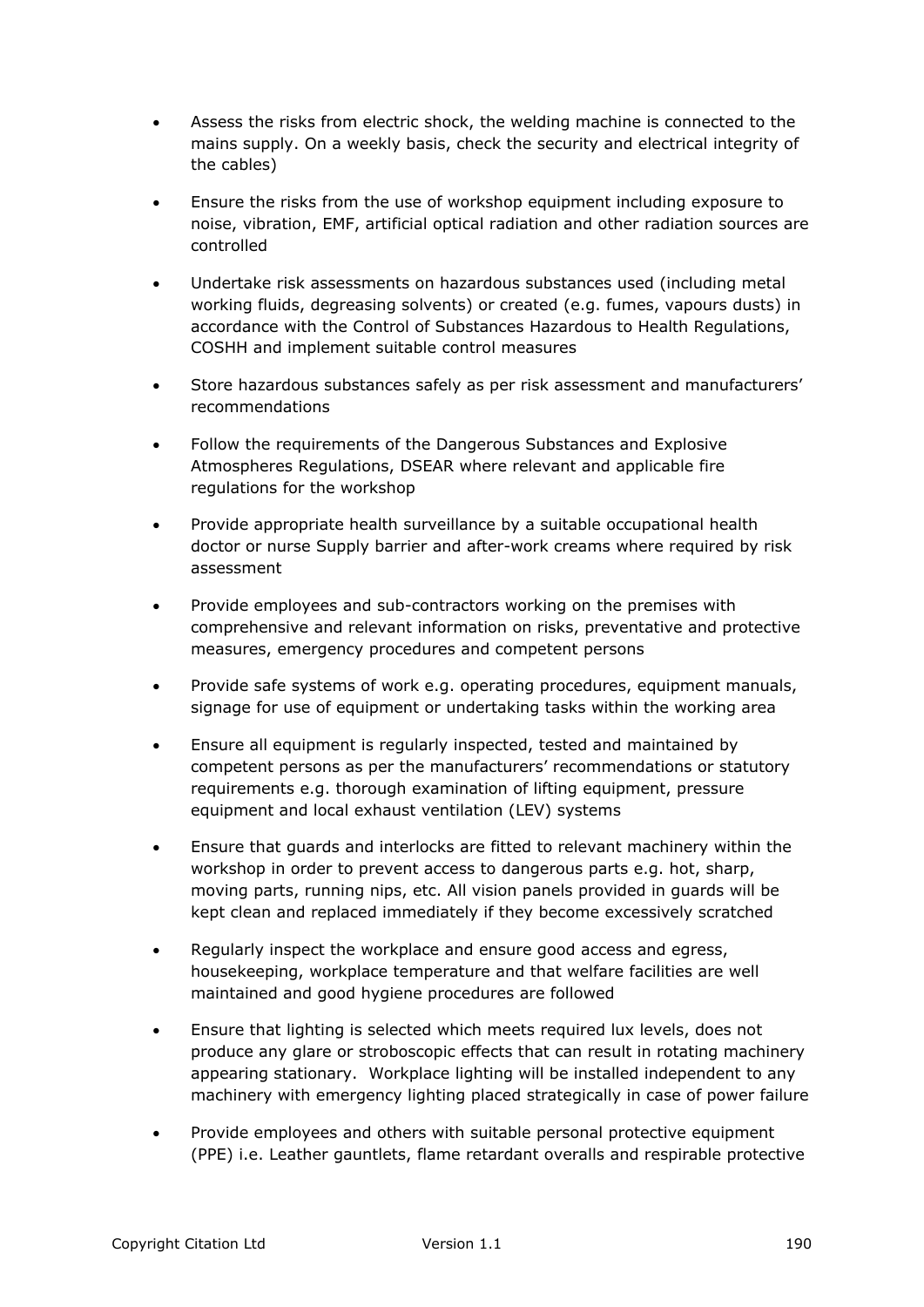equipment (RPE) where required by risk assessment. Ensure that adequate training in use of the PPE/RPE is given and that face fit testing is undertaken

 Where hot works/welding is being undertaken and in addition to the above arrangements consider the need for further safe systems of work e.g. the use of permits to work for controlling the tasks, welding screens, etc.

### Employees Responsibilities

- Only undertake tasks where trained and competent to do
- Don't wear rings, watchstraps or other jewellery that may pose a snagging hazard or trap substances next to the skin. Tie hair back
- Don't eat, drink or smoke in work areas
- Wash with soap and water at regular intervals
- Wear clean flame-retardant overalls and keep oily rags out of pockets
- Wear personal protective equipment (PPE) and respirable protective equipment (RPE) as provided and trained
- Cover any abrasions or cuts with a waterproof dressing
- Take care walking and moving around the work area
- Regularly check hands and skin
- Before welding remove any paper, wood, rags, paints and solvents from the work area. Check the floor area in the immediate vicinity  $(10 \text{ ft}^2 \text{ minimum})$ for flammables and remove them as necessary
- Clear up as work progresses. Deal with spillages immediately
- Under no circumstances are employees permitted to:
	- $\circ$  Remove their welding helmet when welding work pieces
	- o Pick up work pieces without wearing appropriate gauntlets
	- o Complete operations without a hot works permit
- Leather gauntlets are provided that cover the arm fully up to the elbow. Normal work gloves must not be worn as they do not provide the respective protection
- Check equipment before use and report any fault or unsafe condition immediately. Do not use faulty equipment.
- Do not handle swarf with bare hands but use a brush or other tool where automatic removal is not provided. Under no circumstances is compressed air to be used to blow swarf away. Where swarf has to be handled, suitable gloves will be used, and consideration given to arm protection where appropriate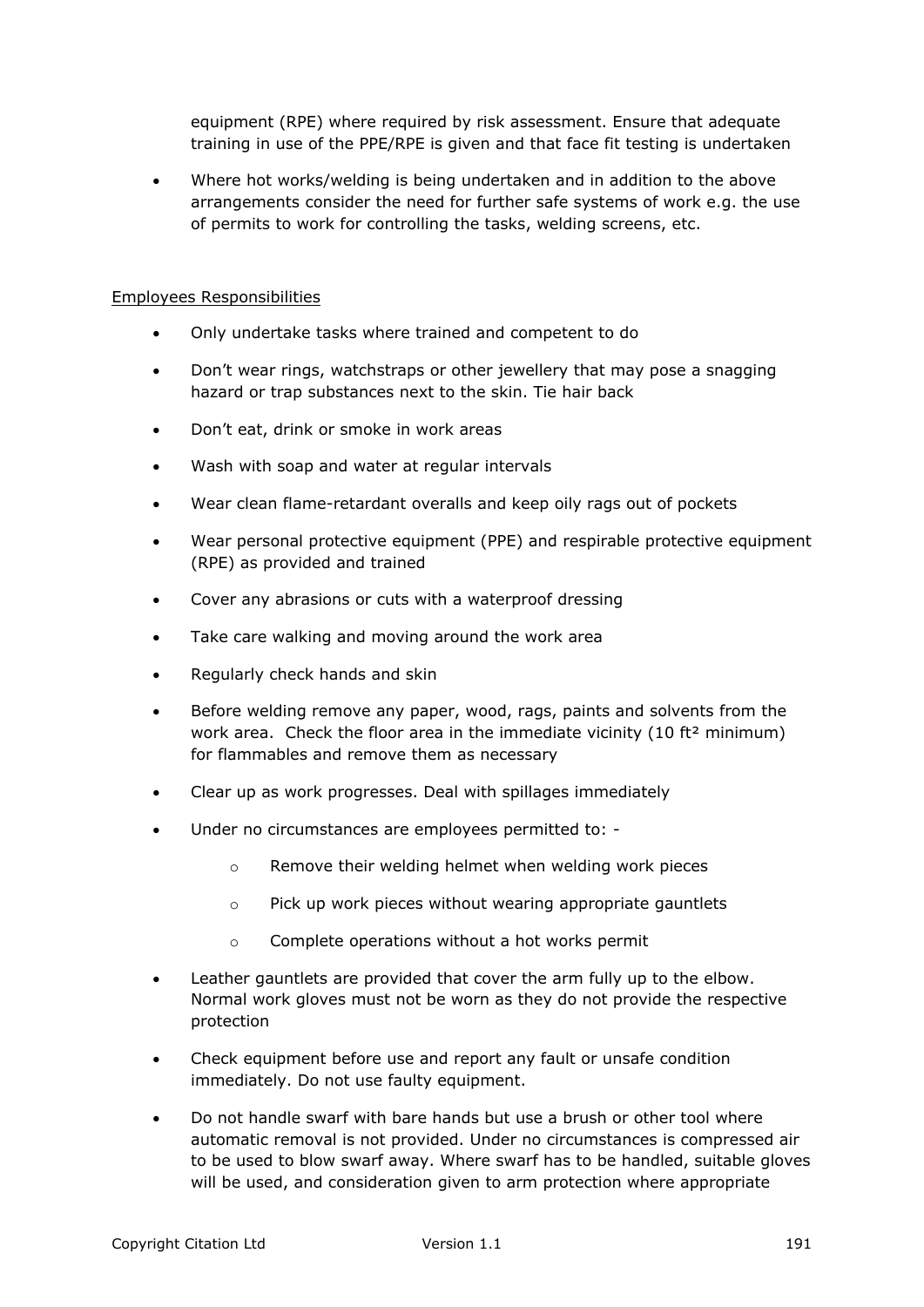Use compressed air as instructed and trained.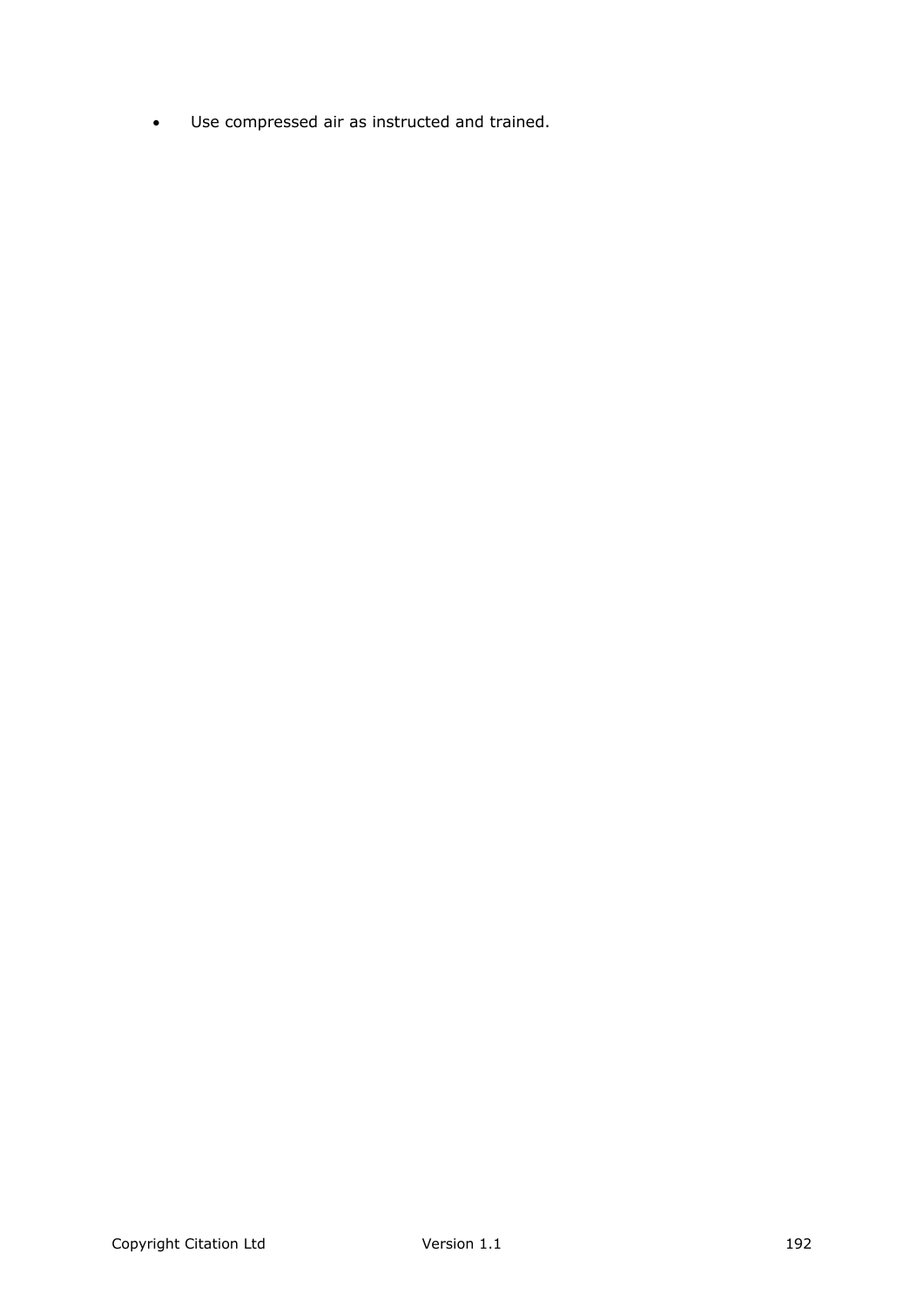# **Welfare**

### Description

The provision of welfare in the workplace should be taken seriously; it applies to all areas including the common parts of shared buildings, private roads and paths on industrial estates, business parks and temporary worksites.

Welfare provisions will also be provided for those people who are not employees but may use the premises on an infrequent basis e.g. visitors and contractors.

For disabled persons it may be necessary to specifically make parts of the workplace accessible for their use e.g. toilets, washbasins, doors, passageways etc.

#### Employer's Responsibilities

We have responsibility to assess and provide, adequate welfare facilities for employees and other persons using the premises and take account of the general working environment to include:-

- Ventilation
- Indoor temperature and the impact of working in hot and cold environments
- Lighting
- The provision of adequate room and space in which to complete the work activities
- The safe and frequent removal of waste and the cleaning of the workplace
- The provision of suitable workstations and seating for the activity being undertaken.

Assessing the safety requirements of the workplace with regard to: –

- The floors and traffic routes providing suitable standing for vehicles and persons
- The position, integrity and visibility of transparent windows, doors, gates etc
- The safe use and maintenance of lifts and equipment to move persons
- Sanitary conveniences and washing facilities
- The provision of potable drinking water
- Accommodation for clothing and changing facilities
- Providing suitable facilities to rest, drink and eat meals away from sources of contamination.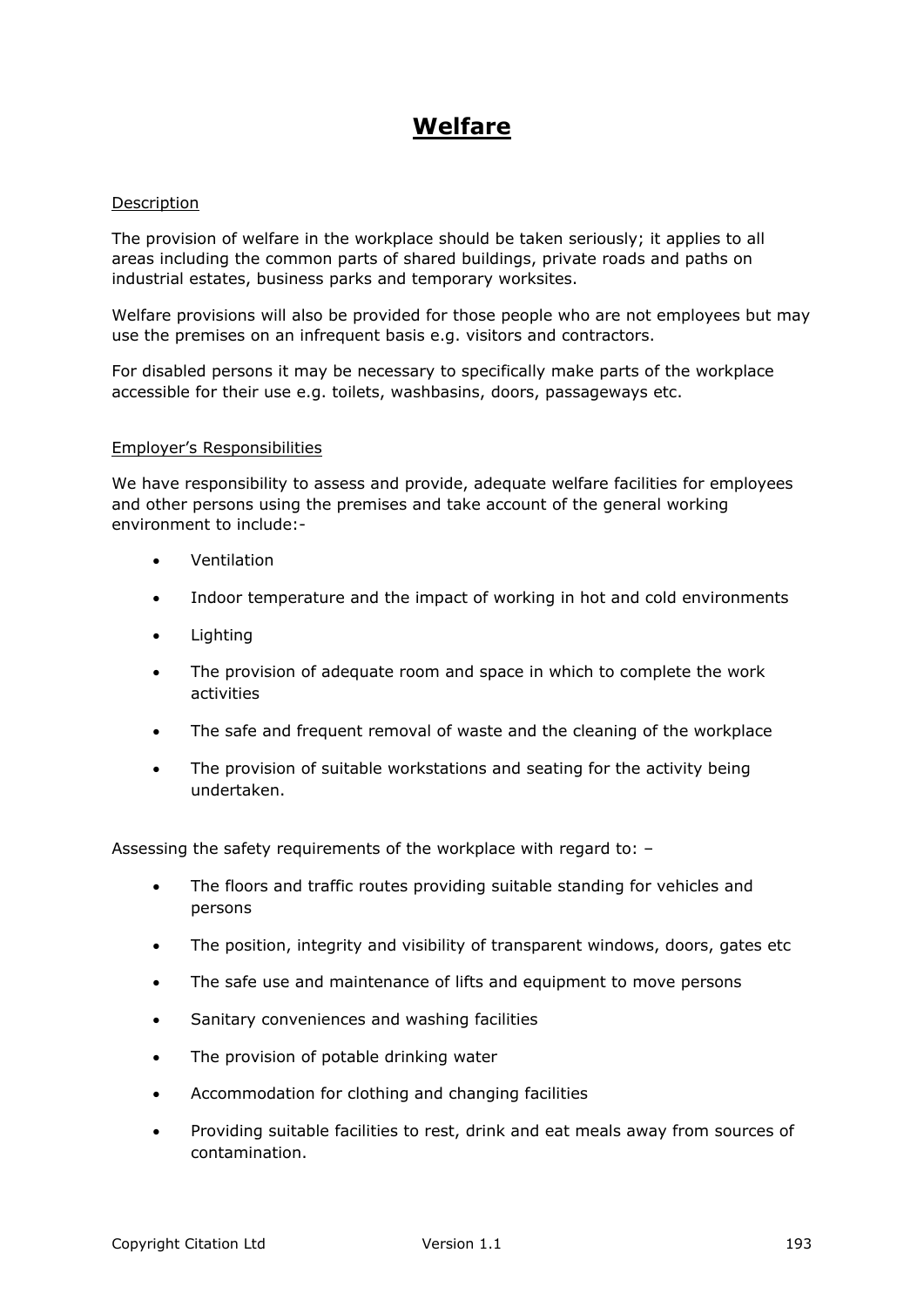### Employees Responsibilities

The welfare facilities provided and maintained by Mobile Structures Management Limited are for the benefit of all employees and visitors. Employees have a responsibility to use the facilities in a proper manner and not damage or misuse any equipment that is provided.

Personal responsibility should be taken for clearing your own waste and cleaning any utensils when eating or drinking on the premises. Any damage or defects should be reported immediately to enable attention and repair.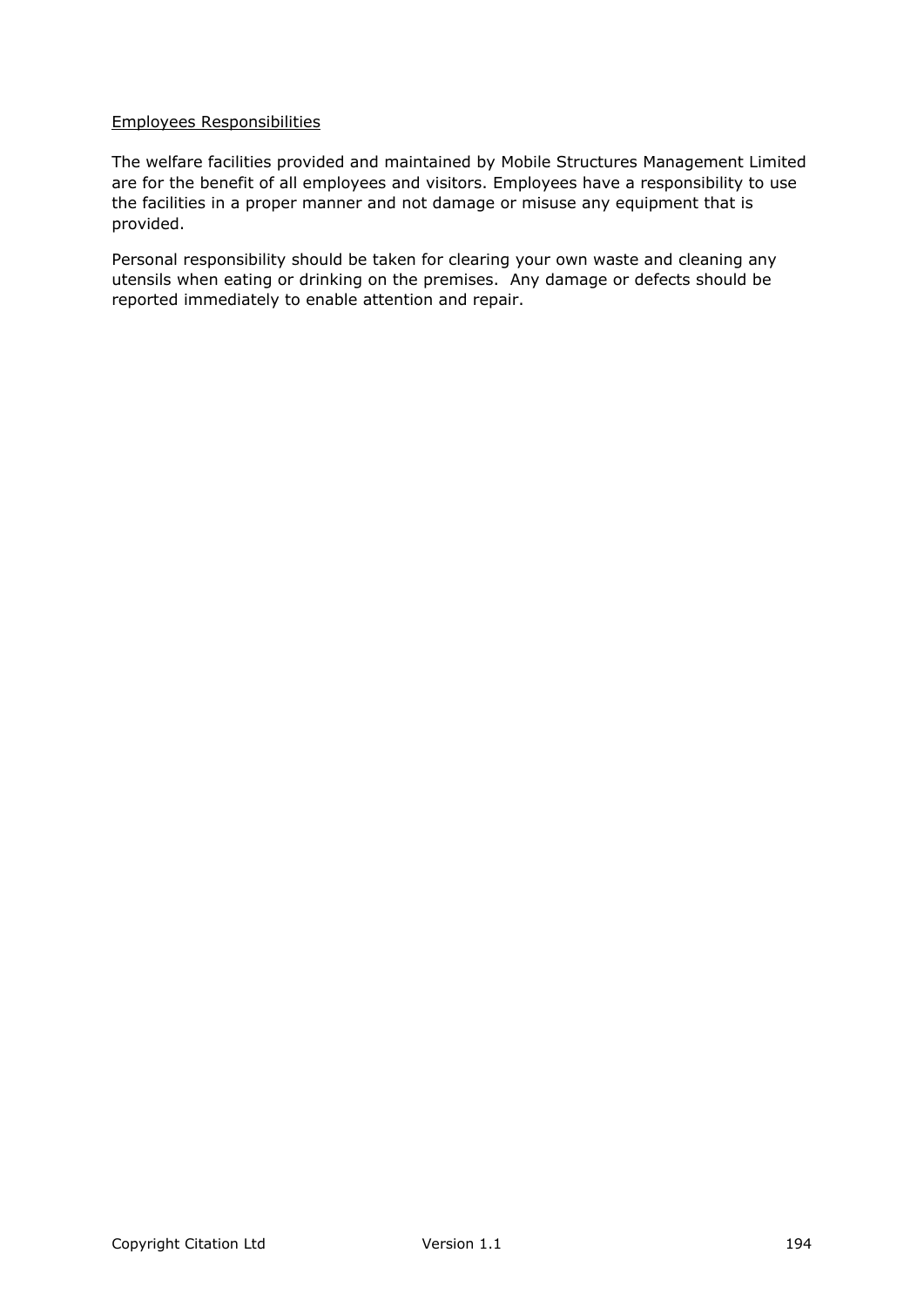# **Workplace Transport**

### Description

The effective management of workplace transport is crucial as the potential risk is great, especially where pedestrians and vehicles mix.

The management of workplace traffic falls into three distinct categories: -

- Managing external traffic movement
- Managing internal traffic movement
- Managing pedestrian traffic.

Accidents can occur when vehicles collide with other structures but the main concern is avoiding contact between pedestrians and vehicles as this accounts for hundreds of fatalities each year and many more serious injuries. All persons who operate vehicles in the workplace must be medically fit and trained in the safe operation of the vehicles they will be using. The vehicles must be maintained in a safe condition with regular checks being carried out by the operator and a competent service engineer.

### Employer's Responsibilities

Mobile Structures Management Limited will ensure that suitable controls are in place to safeguard employees, visitors and contractors from the hazards associated with the following: -

- Internal and external vehicle movements
- Reversing vehicles
- Site layout
- Loading and unloading procedures
- Falls from vehicles
- Parking
- Pedestrian movement.

To do this Mobile Structures Management Limited will compile suitable risk assessments for all areas under their control along with good housekeeping, monitoring and inspections of the workplace this should make for a safer working environment.

### Employees Responsibilities Include

- Being vigilant and conscious of the presence of pedestrians and other vehicles
- Following instructions from management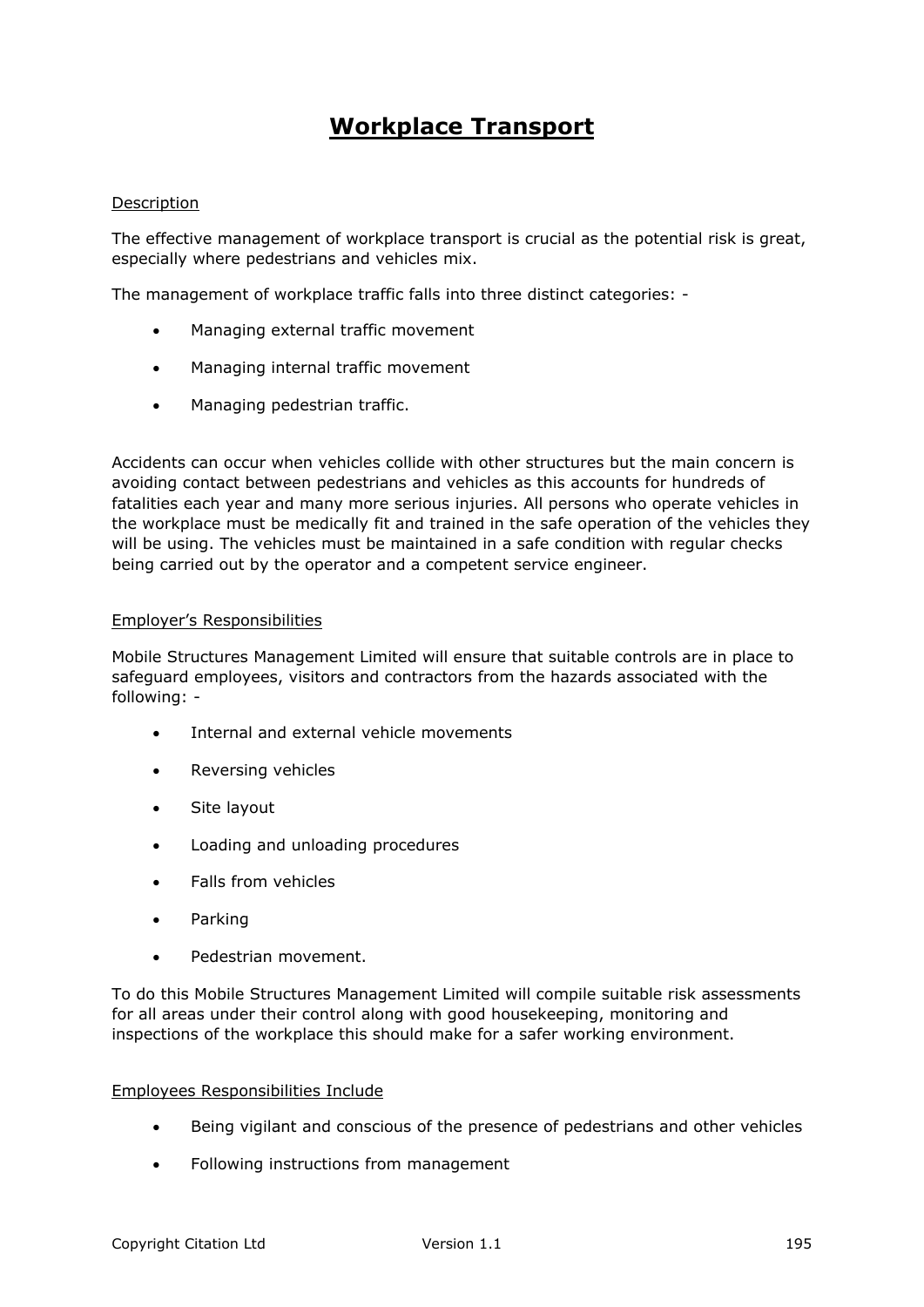- Adhering to signs and procedures relating to direction, speed, parking, reversing, loading and unloading etc
- Reporting to management any defects or fault with the practises in place
- Notifying management of any condition, medical or otherwise, that may have an impact on their entitlement or ability to drive safely.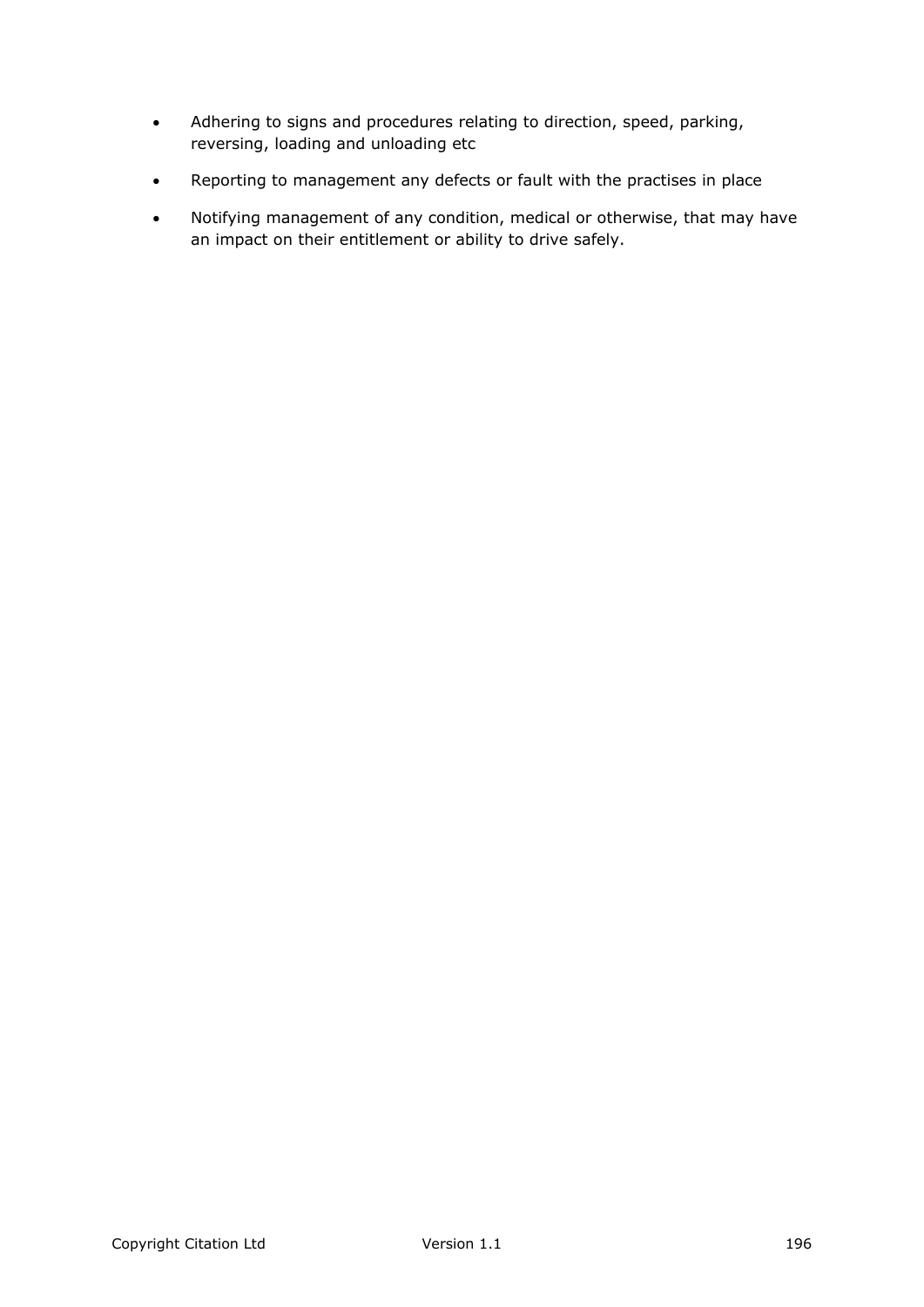# **Working at Height**

### Description

Working at height is any work where there is a foreseeable risk of falling a distance liable to cause personal injury, even if it is below ground. In the UK, falls from height account for the largest cause of fatalities and are one of the main causes of major injury.

Work at Height activities are subject to compliance with the Work at Height Regulations 2005. Mobile Structures Management Limited aim to remain fully compliant with these regulations whilst undertaking all relevant work and endeavour to create systems, so that where employees are required to work at height, all factors involved in the planning, organisation, supervision and provision of access equipment are given due care and attention to maintain the safety of all involved or who may be affected by those work activities.

Where the scope of work and/or the potential risks involved extend beyond internal knowledge, external consultation and/or advice and services of competent work at height specialists will be obtained to ensure that work is carried out safely.

### Associated Hazards

- Persons, equipment and/or materials falling from height causing serious injuries, fatality, a dangerous occurrence or damage
- Employees, contractors, visitors or members beneath work at height activities being struck by falling objects, materials or person(s)
- Collapse or instability of work equipment, which may, for example, result in the overturning of such equipment, or contact with other hazards such as overhead power lines.

### Employer's Responsibilities

Mobile Structures Management Limited will:

- Comply with The Work at Height Regulations 2005 (as amended) and will ensure work is properly planned, supervised and carried out by competent persons. This will include an initial visit to site to assess the requirements of works and daily inspections until works are complete
- Ensure all work at height activities are properly planned, through the completion of risk assessments and controlled through safe systems of work
- Implement, where appropriate, a 'permit to work' system when undertaking higher risk activities
- Use only trained and competent persons to work at height (workers for scaffolding and mobile elevated work platforms must have received training from a recognised training provider such as IPAF or PASMA)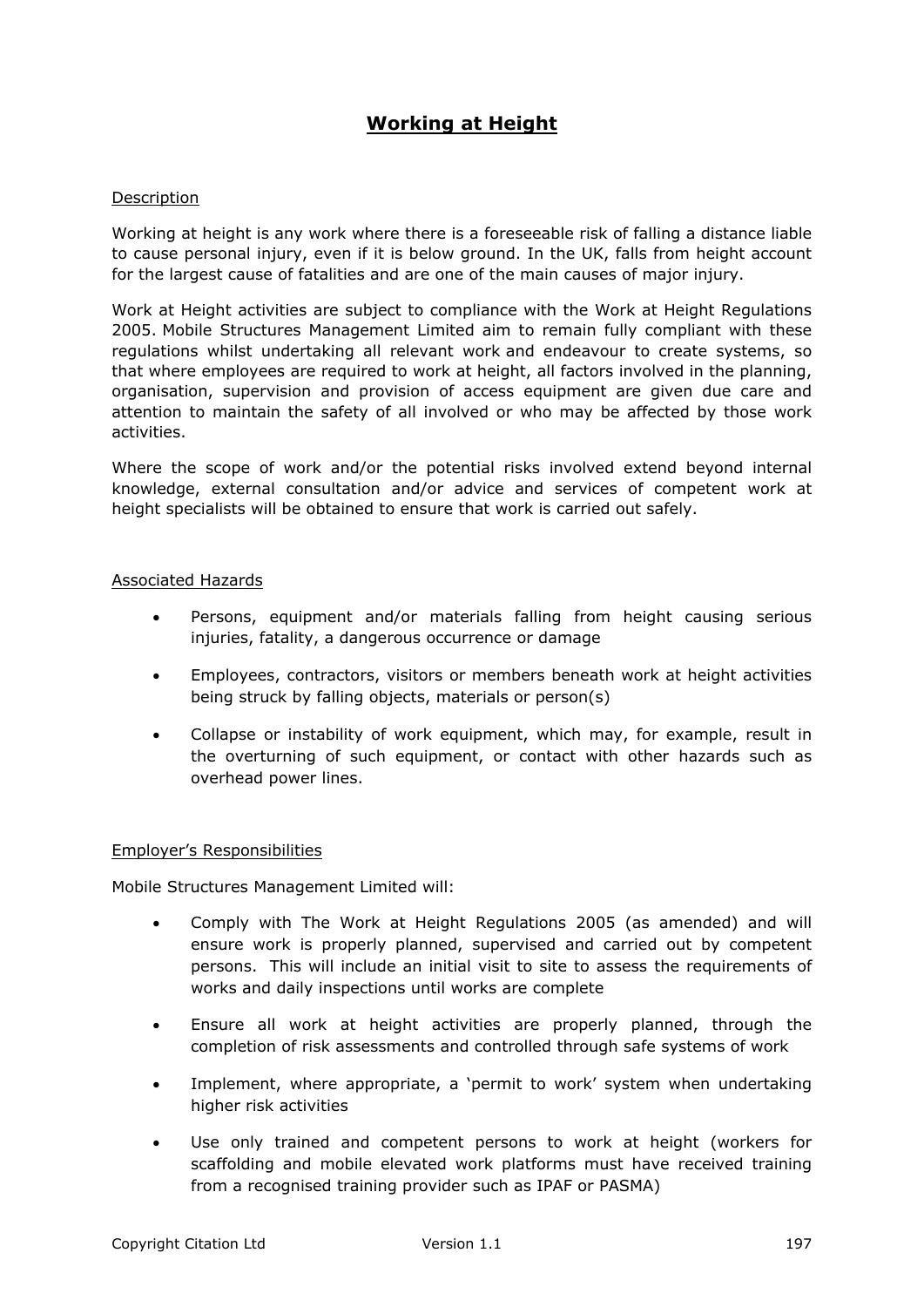- Ensure that appropriate training is given, and refresher training is provided
- Use the most suitable equipment for working at height which consider the hierarchy of controls; Avoid working at height if possible; guardrails; barriers; scaffolds; working platforms; collective fall arrest equipment (nets); personal fall protective equipment, and warning signs
- Provide relevant information, instruction and supervision to those persons undertaking the work
- Ensure employees read, understand and sign safe systems of work
- Ensure evidence the communication of the significant findings of risk assessments to employees is gathered (e.g. by employee signatures)
- Ensure employees are inducted to working sites, are aware of all hazards and the precautions to be taken
- Ensure that employees are made aware of fragile areas, as appropriate and will provide guarding, as required
- Ensure that any equipment is constructed and used for its intended purpose and is inspected by a competent person prior to use or in line with statutory requirements.
- Ensure that inspections of mobile elevated work platforms, when used, are carried out in accordance with the Lifting Operations and Lifting Equipment Regulations (LOLER) 1998, by checking records of inspections and original certificates of conformity before use.
- Ensure any relevant hired plant and equipment including Personal Fall Protection Equipment is supplied with a copy of the above certification and, where on long-term hire, is inspected/replaced by the source hire company in a timely manner.
- Declarations of Conformity, pre-use checks and thorough examination records will be kept for the time period stated in our document retention policy
- Ensure that personal fall protection equipment (PFPE) manufactured or supplied into the EU fully complies with the requirements of the Personal Protection Equipment (enforcement) Regulations 2018. Ensuring that technical files are completed and maintained
- Provide suitable and sufficient storage for all PFPE and ensure it is maintained, checked, and inspected in line with a written schedule of examination
- Control persons accessing or working on fragile surfaces (including preventing unauthorised access). If it is unavoidable do all that is reasonable to minimise the distance and effect consequences of a fall
- Ensure systems are in place to prevent objects falling or being thrown from height.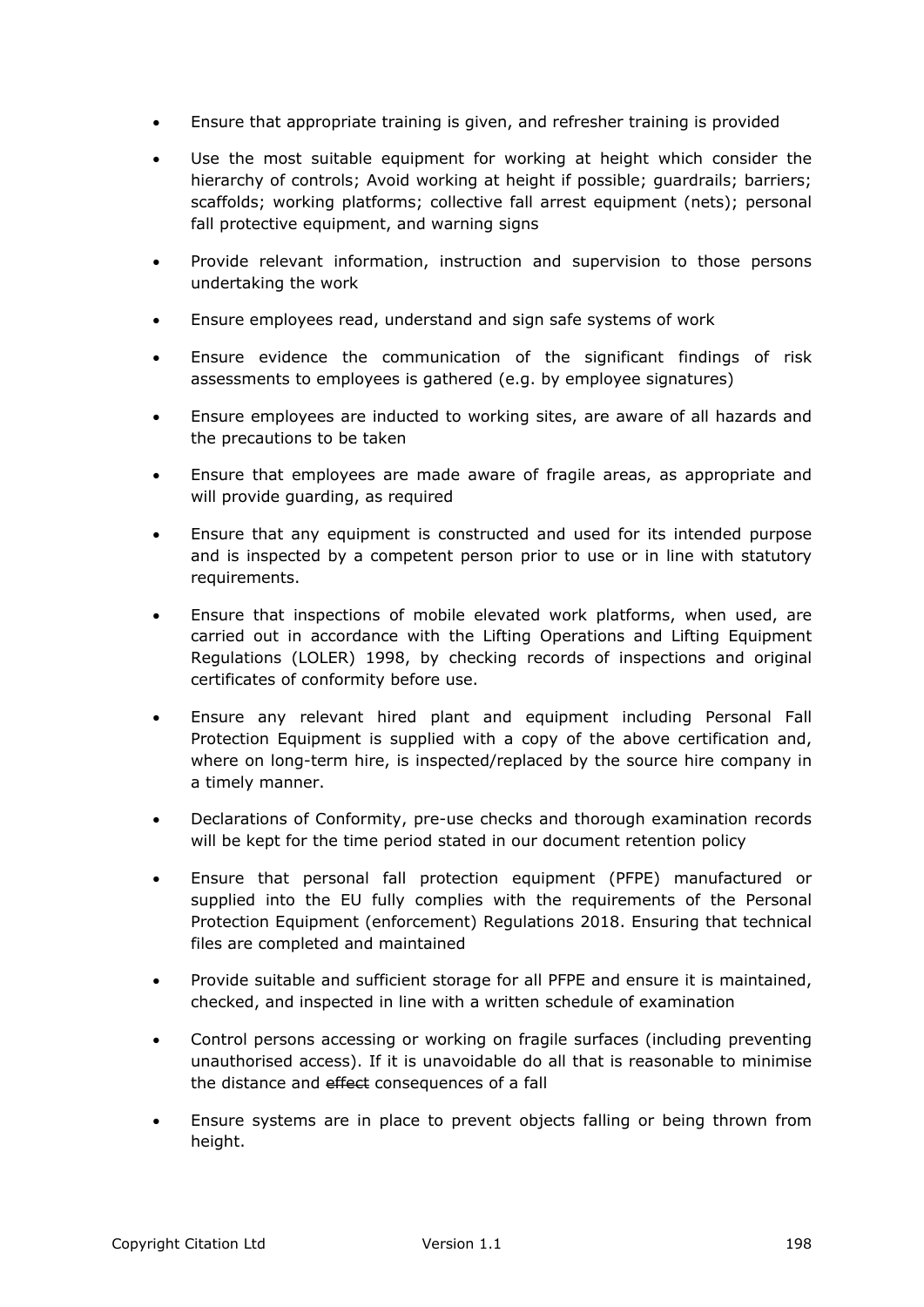- Work will be postponed if weather poses a threat to safety. Do not allow work at height in high winds e.g.17mph is recommended for scaffold towers (IPAF), 24mph for MEWPS
- Plan for emergencies and rescue at height by the completing and communicating emergency rescue plans for all works undertaken
- Ensure that contractors are subject to a strict approval process and understand our policies and procedures relating to work at height activities
- As necessary, engage the services of specialist contractors where the scope of work at height goes beyond the capabilities of our employees or those in control of the works
- Ensure the protection of those not involved in the works who may be affected by the activity.

### Employees Responsibilities

Employees will:

- Not access height unless you are suitably trained, competent and authorised to so
- Read, sign and follow the control measures detailed in the risk assessments, method statements and where applicable, permits to work
- Always use the equipment provided following specific training or instructions in its use and attend training to ensure competence is maintained
- Ensure that pre-use checks and thorough examinations have been completed by a competent person
- Correctly wear all personal protective equipment (PPE) that is required by risk assessment and local site rules.
- Report any defects immediately to managers and follow defect reporting procedures
- Never use defective equipment or plant
- Never throw anything from height
- Challenge any unsafe act and behaviours and are empowered to cease work if they feel anyone's safety may be compromised.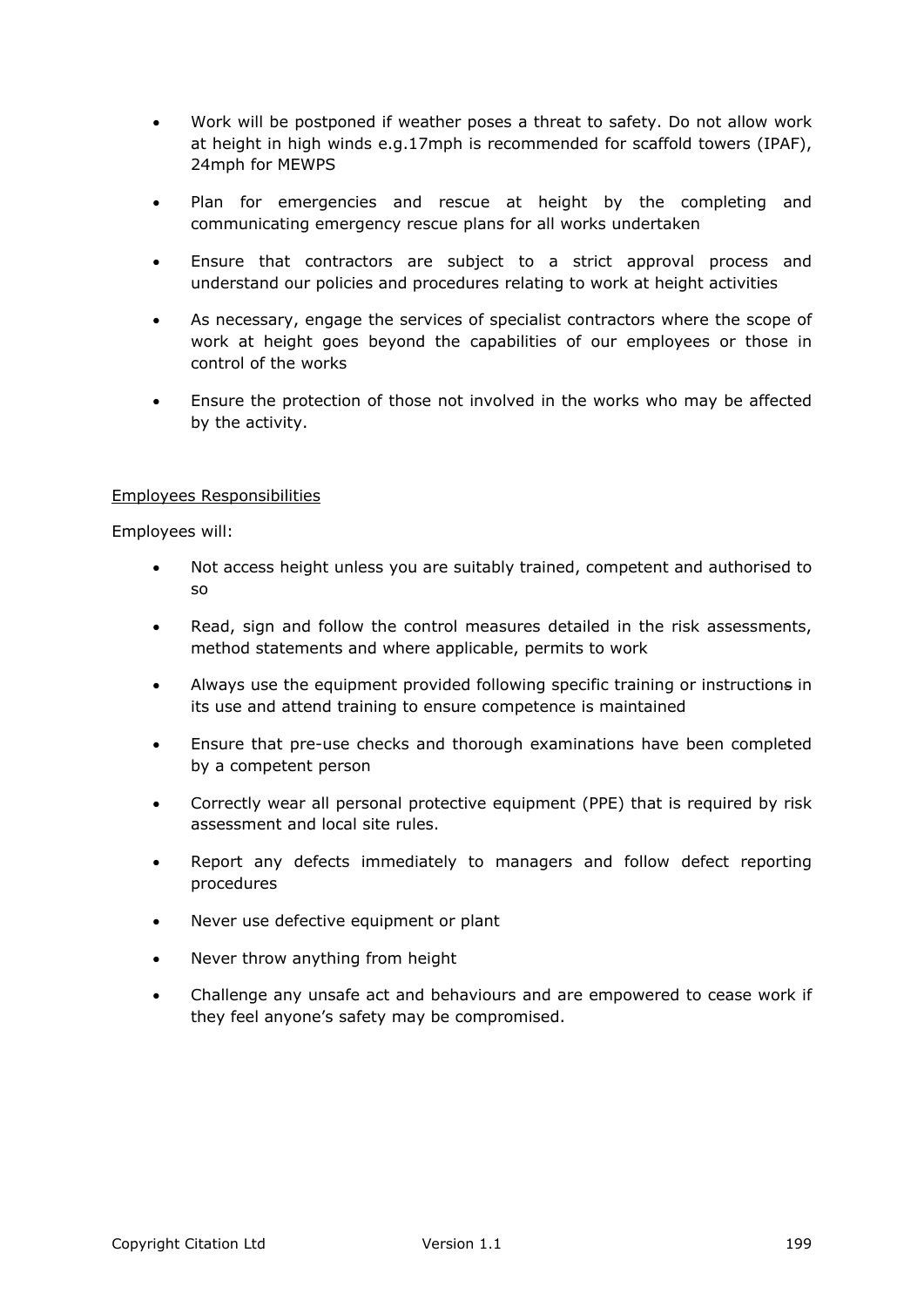# **Work Equipment**

### Description

The definition of work equipment is wide and includes machinery, apparatus, equipment, installations and tools. Therefore, items as diverse as tractors, photocopiers, laboratory equipment and apparatus, soldering irons and scalpels are included. Scaffolding, access equipment and safety devices etc. are also considered to be work equipment.

#### Associated Hazards

- Dangerous/rotating parts of machinery
- Ejection of materials
- Rupture or disintegration
- Fire, overheating or explosion
- Gas, liquid, vapour or hazardous substance
- Excessively hot or cold surfaces
- Failure of safety controls on powered equipment
- Dangers from instability, poor lighting or poor maintenance
- Noise or vibration.

### Employer's Responsibilities

Mobile Structures Management Limited appreciate that some items of work equipment can pose a significant risk if not used in line with the manufacturer's instructions, are not maintained properly or stored in a correct manner. To control exposure to the hazards presented by use of, cleaning of, or maintenance of work equipment we will: -

- Undertake risk assessments for the equipment that is being used, cleaned or being maintained and issue copies of the assessments to all operatives along with the people who may be adversely affected by the equipment
- Ensure that safe systems of work are implemented
- Ensure that employees are provided with sufficient information, instruction, training and supervision when using, cleaning or maintaining the equipment. All training will be documented on the employee's personnel file
- Ensure that all necessary safety controls are in place such as guards\*, stop buttons, automatic breaks and isolation switches etc. and are secured in position, properly adjusted and working correctly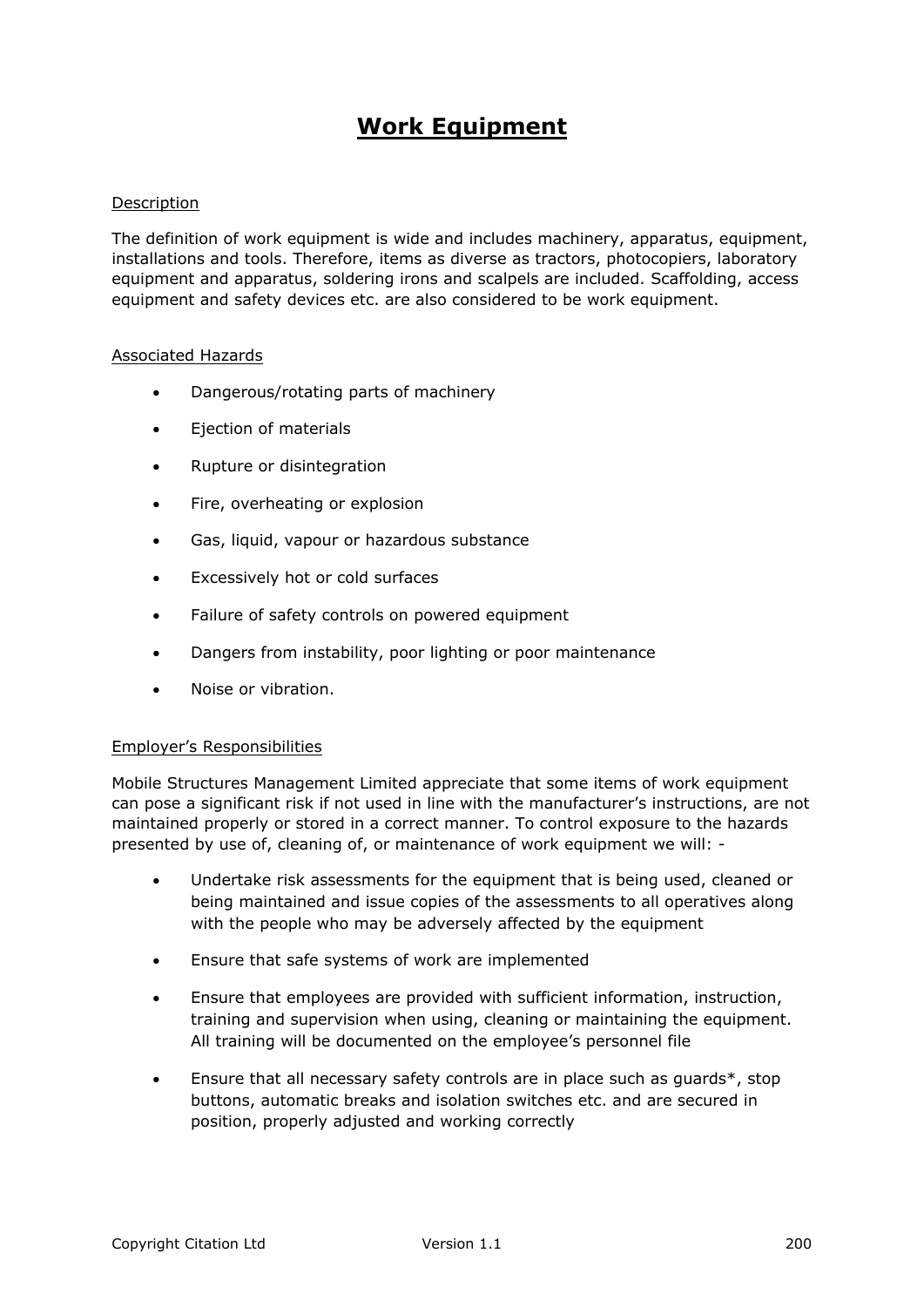*\* Even if equipment is supplied with guarding, assess its suitability and with advice from guarding specialists, fit additional guarding if required, to prevent access to all dangerous parts of the equipment/machinery*

- Ensure that all work equipment including guarding is maintained by competent people and inspected as required by assessment and the manufacturer's instructions. Records will be kept of all inspections
- Provide personal protective equipment including that for hearing, sight, and breathing protection as required by risk assessment. Ensure employees are trained in its use and maintenance
- Ensure that work equipment is selected which is suitable, by design, construction or adaptation, for its intended purpose in its particular place of use and is suitable for the process and conditions of use
- Ensure that work equipment is subject to regular inspection and maintenance carried out by persons competent for the work. The complexity and frequency of inspection and maintenance will vary with the type of equipment and its conditions of use. Planned preventative maintenance may be necessary. Wherever possible maintenance will be in accordance with manufacturers' instructions
- Ensure that all pressure systems have an appropriate inspection and maintenance system in place, including, where necessary, a thorough examination, determined through completing a written scheme of examination
- Maintain suitable records of all maintenance and inspections
- Identify and label equipment as "Unsafe to use" or similar and take out of service
- Undertake an assessment of hazardous substances that are used or created by work equipment as required by the Control of Substances Hazardous to Health (COSHH) Regulations.

# Employees Responsibilities

Employees will: -

- Use work equipment safely and in accordance with the information, instruction and training provided by the employer
- Only use, clean or maintain the equipment that they are trained on
- Visually check and carry out other checks, required by risk assessment, prior to and during use and report any faults and unsafe conditions to the employer
- Take reasonable care of themselves and others who may be affected by their actions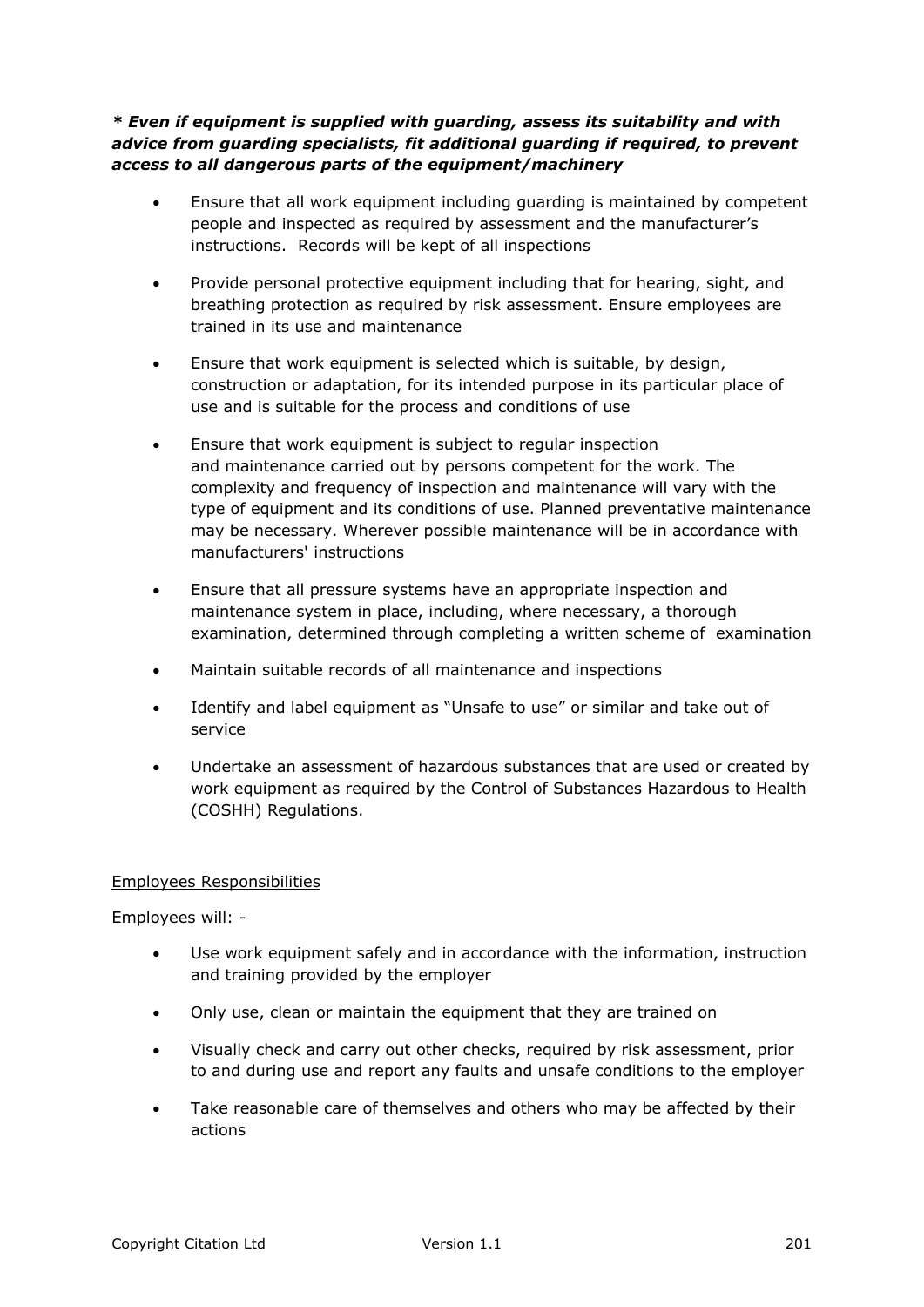- Co-operate with the employer in the management arrangements for the provision and use of work equipment
- Seek the permission of the employer before bringing any personal items of equipment to work where it is intended that they be used by either themselves or others as part of work activities
- Make full and proper use of any personal protective equipment provided by the employer
- Inform the employer if they are taking any prescription medications that may affect their ability to safely operate any item of work equipment.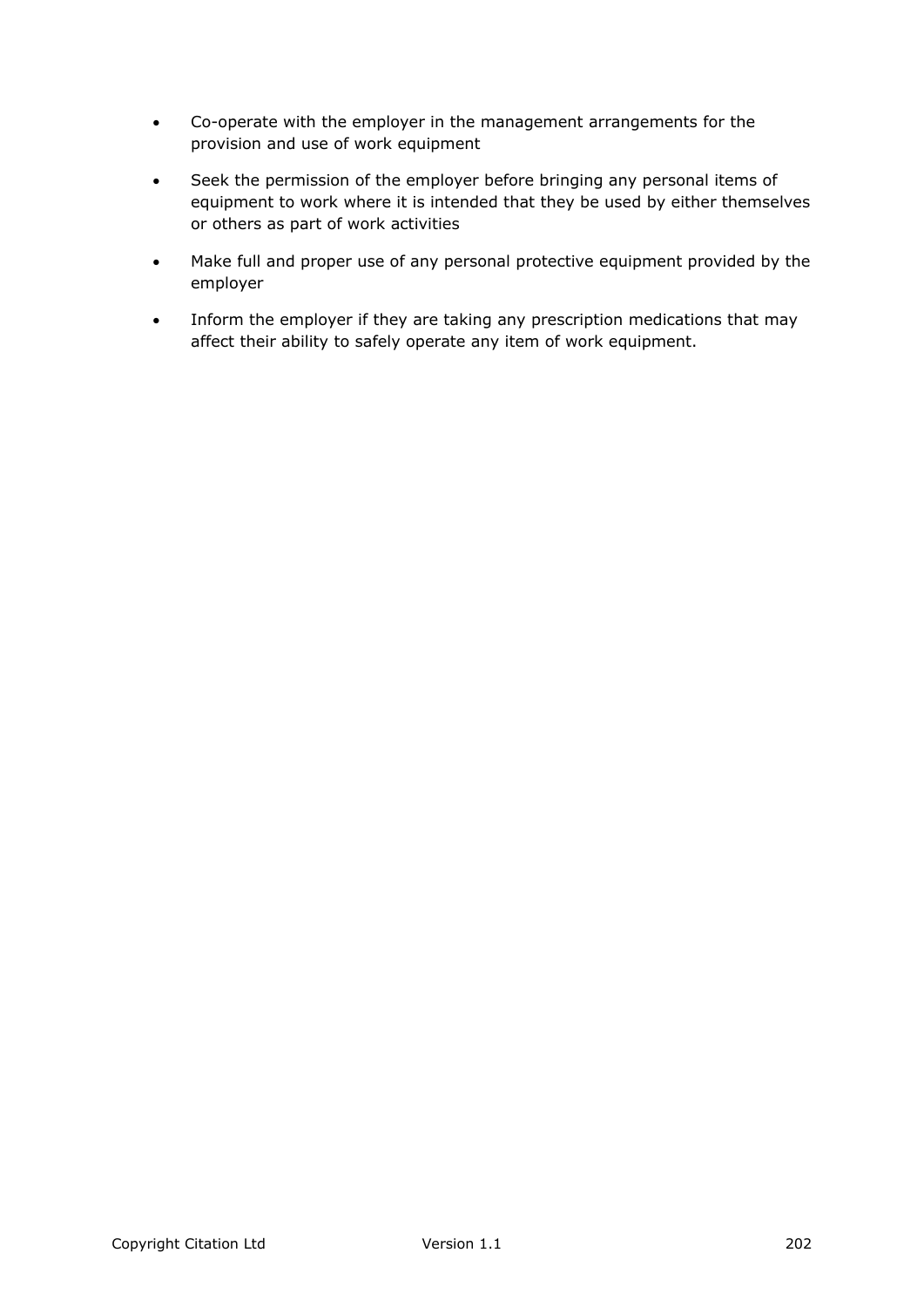# **Young Persons**

### Description

Most young people cannot wait to get their first job, be it a paper round, shop work or dog walking. But some young people may be unaware of the hazards the workplace may hold.

There are specific legal requirements and restrictions, on those who employ young people (and even more so, children).

A young person is defined as anyone under 18 years old.

A child is anyone who has not yet reached the official age at which they may leave school, just before or just after their 16th birthday (often referred to as the minimum school leaving age (MSLA)).

Under health and safety law, employers must assess the risks to young people before they start work/work experience and tell them what the risks are.

After leaving school a Young Person must:

- Stay in full time education e.g. college, or
- Start an apprenticeship or traineeship, or
- Spend 20 hours or more per week working or volunteering while in part time education or training.

### Associated Hazards

Some young people may be at particular risk because of: -

- Their lack of awareness
- Unfamiliarity with their surroundings
- Being physically or psychologically less suited to certain tasks
- Their lack of skills and training.

#### Employer's Responsibilities

Mobile Structures Management Limited will complete a risk assessment specifically relating to the employment of young people before employing them. The risk assessment will give particular consideration to the: -

 Immaturity and inexperience of the young person and any consequential lack of awareness of risks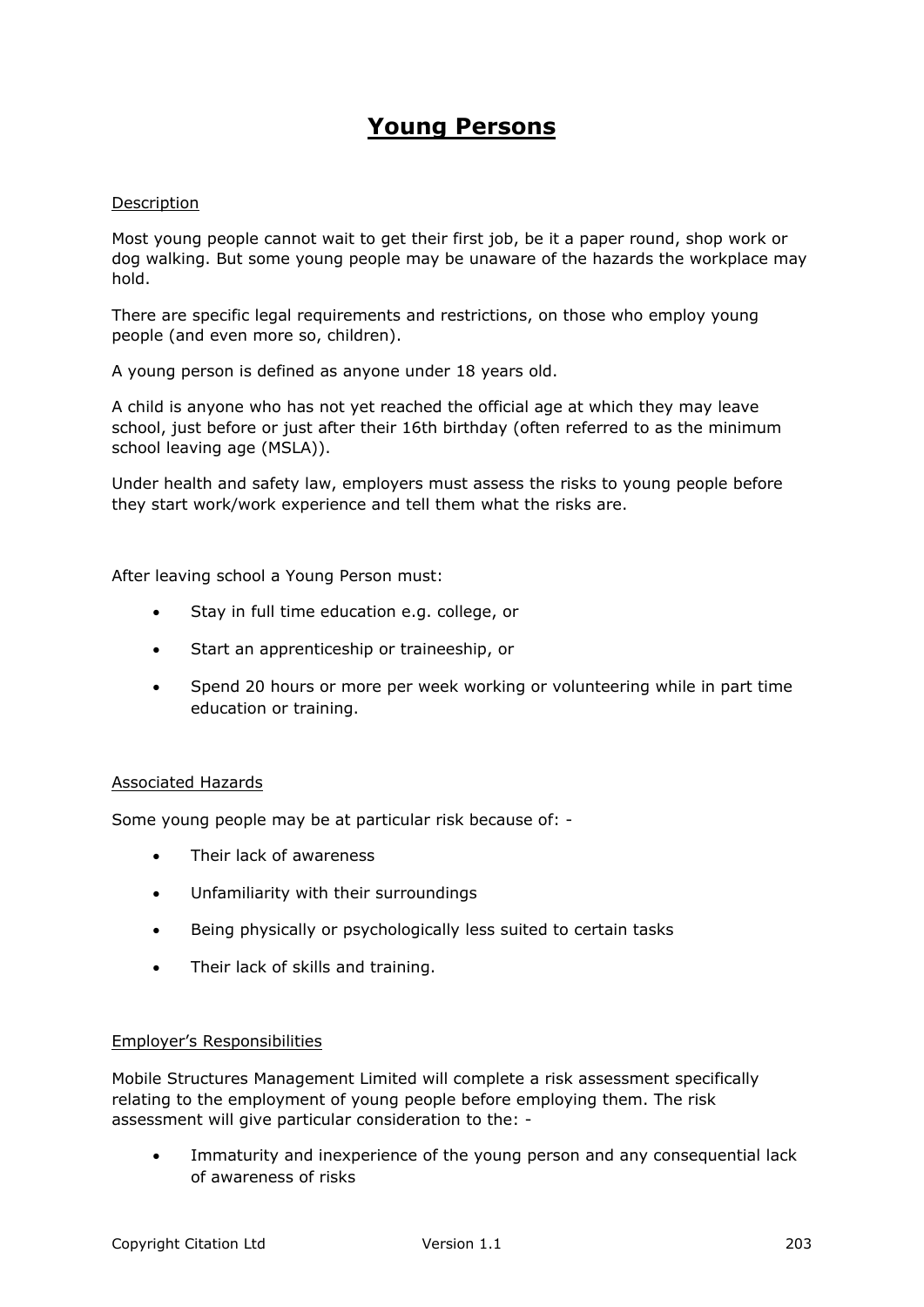- Health & safety training to be given to the young person
- Extent of exposure to any chemical, biological or physical agents
- Nature and layout of the work area
- Types of equipment, methods of use and work activities to be undertaken.

Where a Child or Young Person is on work experience, communicate the findings of the risk assessment, together with protective and preventative measures to be taken, to a person having parental responsibility or rights for the child (e.g. parent or guardian, etc.) and to the school/college/training provider where applicable.

If young people were considered in previous risk assessments then there will be no requirement to repeat the process, except as part of the normal review/revision of risk assessments.

In addition, Mobile Structures Management Limited will ensure that young people are not exposed to risks at work that arise because of their lack of maturity or experience and any consequential lack of awareness of potentially dangerous situations. A young person will not be expected to do any of the following: -

- Work beyond their physical or psychological capabilities
- Perform work which involves harmful exposure to radiation
- Perform work which involves risks to health from noise, vibration or extreme heat or cold
- Perform work which involves harmful exposure to any agents which can chronically affect health, including those with toxic or carcinogenic efforts or those causing genetic damage or harm to an unborn child.

Mobile Structures Management Limited will also: -

- Ensure adequate training and supervision is provided to enable the young person to undertake their job safely
- Provide and train in its use, whatever personal protective equipment is needed to safeguard the employee e.g. ear and eye protection, helmet and footwear etc.
- Introduce health checks if there is a danger of ill health arising from the work.

# Employees Responsibilities

Employees must: -

- Co-operate with management arrangements for young people in the workplace
- Report any hazards to the employer